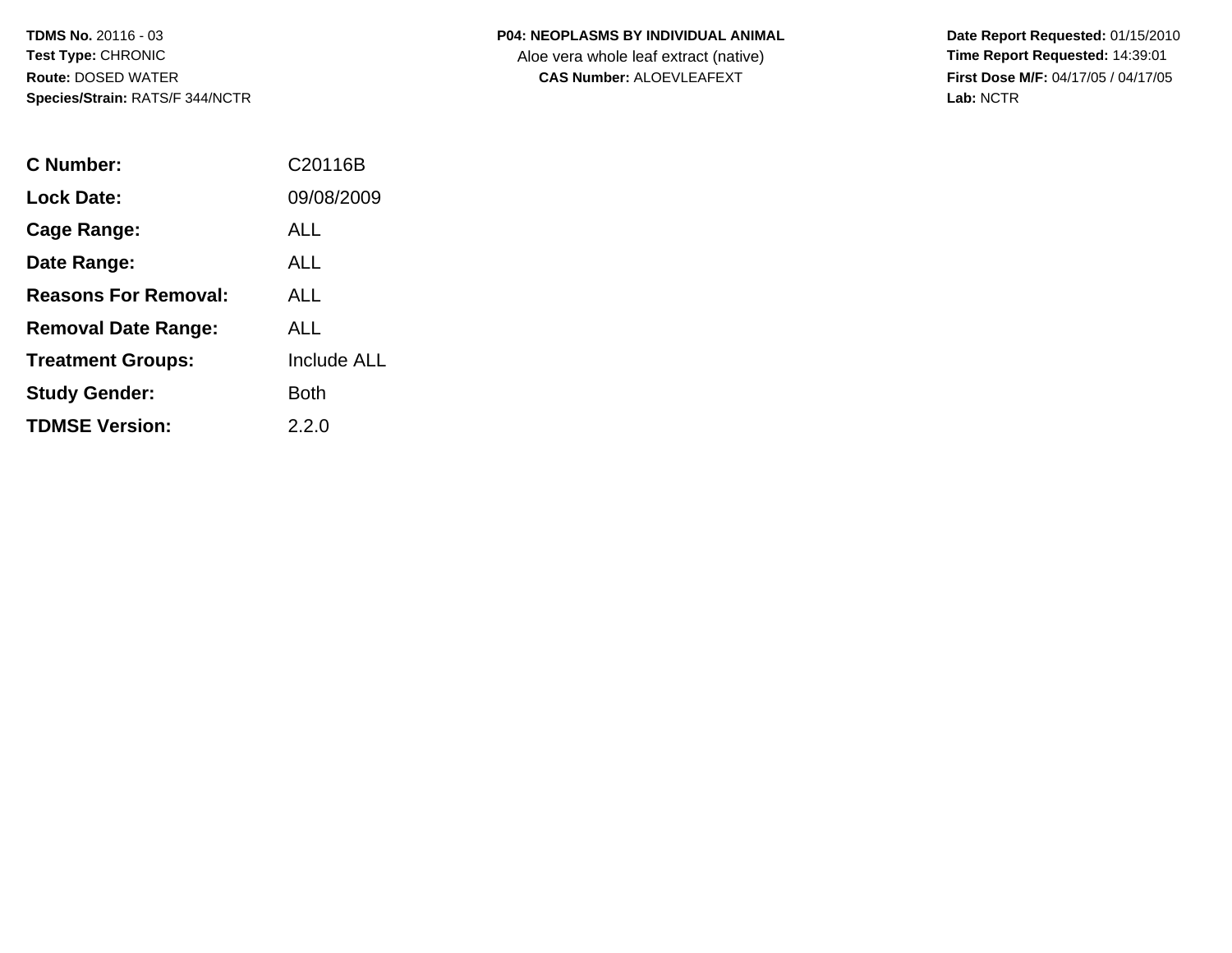**Date Report Requested:** 01/15/2010 **First Dose M/F:** 04/17/05 / 04/17/05<br>Lab: NCTR **Lab:** NCTR

| DAY ON TEST<br><b>FISCHER 344 RATS-NCTR RATS</b><br><b>MALE</b>                                            | 0<br>$\overline{4}$<br>$\bf 8$<br>6                    | $\begin{array}{c} 0 \\ 6 \end{array}$<br>$\overline{7}$<br>$\overline{7}$    | $_{6}^{\rm 0}$<br>$\overline{4}$<br>$\mathbf{1}$                                     | $\frac{0}{7}$<br>3<br>$\overline{7}$              | 0<br>6<br>5<br>5                                             | 0<br>5<br>5<br>5                                    | $\begin{array}{c} 0 \\ 6 \end{array}$<br>$\bf8$<br>4 | $\begin{array}{c} 0 \\ 6 \end{array}$<br>$\overline{8}$<br>$\mathbf{0}$        | $\begin{array}{c} 0 \\ 6 \\ 5 \end{array}$<br>3 | $\begin{array}{c} 0 \\ 7 \\ 1 \end{array}$<br>$\boldsymbol{9}$                                   | $\frac{0}{7}$<br>$\ensuremath{\mathsf{3}}$<br>$\overline{7}$              | $\frac{0}{7}$<br>$\ensuremath{\mathsf{3}}$<br>$\overline{7}$ | $\begin{matrix} 0 \\ 6 \\ 3 \end{matrix}$<br>$\overline{4}$   | $\begin{array}{c} 0 \\ 5 \\ 3 \end{array}$<br>$\mathbf{1}$                   | $\frac{0}{7}$<br>$\sqrt{3}$<br>$\overline{7}$                                   | $\frac{0}{7}$<br>$\mathbf{3}$<br>$\overline{7}$   | $\frac{0}{7}$<br>$\sqrt{3}$<br>$\overline{7}$ | $\begin{array}{c} 0 \\ 6 \\ 7 \end{array}$<br>3  | $\begin{array}{c} 0 \\ 6 \\ 3 \end{array}$<br>$\overline{4}$ | 0627                                                         | $\frac{0}{7}$<br>$\mathbf{3}$<br>$\overline{7}$     | 0<br>$\begin{array}{c} 6 \\ 2 \\ 8 \end{array}$                   | $\begin{array}{c} 0 \\ 6 \\ 3 \end{array}$ | $\begin{smallmatrix}0\\7\end{smallmatrix}$<br>$\frac{3}{7}$    | 0<br>$\overline{7}$<br>$\mathbf{3}$<br>$\overline{7}$ |                 |
|------------------------------------------------------------------------------------------------------------|--------------------------------------------------------|------------------------------------------------------------------------------|--------------------------------------------------------------------------------------|---------------------------------------------------|--------------------------------------------------------------|-----------------------------------------------------|------------------------------------------------------|--------------------------------------------------------------------------------|-------------------------------------------------|--------------------------------------------------------------------------------------------------|---------------------------------------------------------------------------|--------------------------------------------------------------|---------------------------------------------------------------|------------------------------------------------------------------------------|---------------------------------------------------------------------------------|---------------------------------------------------|-----------------------------------------------|--------------------------------------------------|--------------------------------------------------------------|--------------------------------------------------------------|-----------------------------------------------------|-------------------------------------------------------------------|--------------------------------------------|----------------------------------------------------------------|-------------------------------------------------------|-----------------|
| <b>CONTROL WATER</b><br><b>ANIMAL ID</b>                                                                   | 0<br>$\mathsf 0$<br>$\mathbf{1}$<br>$\mathbf{1}$<br>-1 | $\mathbf 0$<br>$\mathbf 0$<br>$\mathbf{1}$<br>$\mathbf{1}$<br>$\overline{c}$ | $\pmb{0}$<br>$\mathsf{O}\xspace$<br>$\mathbf{1}$<br>$\boldsymbol{2}$<br>$\mathbf{1}$ | 0<br>$\mathbf 0$<br>$\mathbf{1}$<br>$\frac{2}{2}$ | $\begin{smallmatrix}0\0\0\end{smallmatrix}$<br>$\frac{2}{9}$ | $\mathbf 0$<br>$\ddot{\mathbf{0}}$<br>$\frac{2}{9}$ | $\boldsymbol{0}$<br>$\mathbf 0$<br>$\sqrt{3}$        | $\mathbf 0$<br>$\mathbf 0$<br>$\overline{3}$<br>$\mathbf{1}$<br>$\overline{2}$ | 0<br>$\overline{0}$<br>$\overline{4}$           | $\begin{smallmatrix} 0\\0 \end{smallmatrix}$<br>$\overline{4}$<br>$\mathbf{1}$<br>$\overline{2}$ | $\pmb{0}$<br>$\mathsf{O}\xspace$<br>$\overline{4}$<br>$\overline{c}$<br>1 | 0<br>$\mathbf 0$<br>$\overline{4}$<br>$\frac{2}{2}$          | $\begin{smallmatrix} 0\\0 \end{smallmatrix}$<br>$\frac{4}{3}$ | 0<br>$\ddot{\mathbf{0}}$<br>4<br>$\ensuremath{\mathsf{3}}$<br>$\overline{2}$ | $\pmb{0}$<br>$\ddot{\mathbf{0}}$<br>$\,6\,$<br>$\overline{2}$<br>$\overline{1}$ | 0<br>$\boldsymbol{0}$<br>$\,6\,$<br>$\frac{2}{2}$ | 0<br>$\mathbf 0$<br>$\overline{7}$<br>8       | 0<br>$\pmb{0}$<br>$\overline{7}$<br>$\bf 8$<br>2 | 0<br>$\mathbf{0}$<br>$\overline{7}$<br>9                     | $\,0\,$<br>$\overline{0}$<br>$\overline{7}$<br>$\frac{9}{2}$ | 0<br>$\boldsymbol{0}$<br>$9\,$<br>8<br>$\mathbf{1}$ | 0<br>$\mathbf 0$<br>$\boldsymbol{9}$<br>$\bf 8$<br>$\overline{2}$ | 0<br>$\overline{0}$<br>$\frac{9}{9}$       | $\pmb{0}$<br>$\overline{0}$<br>$\frac{9}{9}$<br>$\overline{2}$ | $\mathbf 0$<br>$\mathbf{1}$<br>$\frac{2}{7}$          | males<br>(cont) |
| <b>ALIMENTARY SYSTEM</b>                                                                                   |                                                        |                                                                              |                                                                                      |                                                   |                                                              |                                                     |                                                      |                                                                                |                                                 |                                                                                                  |                                                                           |                                                              |                                                               |                                                                              |                                                                                 |                                                   |                                               |                                                  |                                                              |                                                              |                                                     |                                                                   |                                            |                                                                |                                                       |                 |
| Esophagus                                                                                                  |                                                        |                                                                              |                                                                                      |                                                   |                                                              |                                                     |                                                      |                                                                                |                                                 |                                                                                                  |                                                                           |                                                              |                                                               |                                                                              |                                                                                 |                                                   |                                               |                                                  |                                                              |                                                              |                                                     |                                                                   |                                            |                                                                | $+$                                                   |                 |
| Intestine Large, Ascending Colon                                                                           |                                                        |                                                                              |                                                                                      |                                                   |                                                              |                                                     |                                                      |                                                                                |                                                 |                                                                                                  |                                                                           |                                                              |                                                               |                                                                              |                                                                                 |                                                   |                                               |                                                  |                                                              |                                                              |                                                     |                                                                   |                                            |                                                                |                                                       |                 |
| Intestine Large, Cecum<br>Leukemia Mononuclear                                                             |                                                        |                                                                              |                                                                                      | X                                                 |                                                              |                                                     |                                                      |                                                                                |                                                 |                                                                                                  |                                                                           |                                                              |                                                               |                                                                              |                                                                                 |                                                   |                                               |                                                  |                                                              |                                                              |                                                     |                                                                   |                                            |                                                                |                                                       |                 |
| Intestine Large, Descending Colon                                                                          |                                                        |                                                                              |                                                                                      |                                                   |                                                              |                                                     |                                                      |                                                                                |                                                 |                                                                                                  |                                                                           |                                                              |                                                               |                                                                              |                                                                                 |                                                   |                                               |                                                  |                                                              |                                                              |                                                     |                                                                   |                                            |                                                                |                                                       |                 |
| Intestine Large, Rectum                                                                                    |                                                        |                                                                              |                                                                                      |                                                   |                                                              |                                                     |                                                      |                                                                                |                                                 |                                                                                                  |                                                                           |                                                              |                                                               |                                                                              |                                                                                 |                                                   |                                               |                                                  |                                                              |                                                              |                                                     |                                                                   |                                            |                                                                |                                                       |                 |
| Intestine Large, Transverse Colon                                                                          |                                                        |                                                                              |                                                                                      |                                                   |                                                              |                                                     |                                                      |                                                                                |                                                 |                                                                                                  |                                                                           |                                                              |                                                               |                                                                              |                                                                                 |                                                   |                                               |                                                  |                                                              |                                                              |                                                     |                                                                   |                                            |                                                                | $+$                                                   |                 |
| Intestine Small, Duodenum                                                                                  |                                                        |                                                                              |                                                                                      |                                                   |                                                              |                                                     |                                                      |                                                                                |                                                 |                                                                                                  |                                                                           |                                                              |                                                               |                                                                              |                                                                                 |                                                   |                                               |                                                  |                                                              |                                                              |                                                     |                                                                   |                                            |                                                                |                                                       |                 |
| Intestine Small, Ileum<br>Leukemia Mononuclear                                                             |                                                        |                                                                              |                                                                                      |                                                   |                                                              |                                                     |                                                      |                                                                                |                                                 |                                                                                                  |                                                                           |                                                              |                                                               |                                                                              |                                                                                 |                                                   |                                               |                                                  |                                                              |                                                              |                                                     | M                                                                 | $\div$<br>Χ                                | $+$                                                            | $+$                                                   |                 |
| Intestine Small, Jejunum                                                                                   |                                                        |                                                                              |                                                                                      |                                                   |                                                              |                                                     |                                                      |                                                                                |                                                 |                                                                                                  |                                                                           |                                                              |                                                               |                                                                              |                                                                                 |                                                   |                                               |                                                  |                                                              |                                                              |                                                     |                                                                   |                                            |                                                                |                                                       |                 |
| Liver<br>Hepatocellular Adenoma<br>Hepatocellular Carcinoma<br>Histiocytic Sarcoma<br>Leukemia Mononuclear |                                                        |                                                                              |                                                                                      | X                                                 | $\times$                                                     |                                                     | $\pmb{\times}$                                       | X X X X X X X                                                                  |                                                 |                                                                                                  |                                                                           | X                                                            |                                                               |                                                                              | $X$ $X$                                                                         |                                                   |                                               | $X$ $X$                                          |                                                              |                                                              |                                                     | X                                                                 |                                            | $+$<br>X<br>$X$ $X$                                            | $+$                                                   |                 |
| Mesentery<br>Leukemia Mononuclear                                                                          |                                                        |                                                                              |                                                                                      |                                                   |                                                              |                                                     |                                                      |                                                                                |                                                 |                                                                                                  | $\ddot{}$                                                                 |                                                              |                                                               |                                                                              |                                                                                 |                                                   | $+$                                           | $\overline{1}$                                   |                                                              |                                                              |                                                     |                                                                   |                                            |                                                                |                                                       |                 |

\* .. Total animals with tissue examined microscopically; Total animals with tumor

+ .. Tissue examined microscopically

X .. Lesion present

I .. Insufficient tissue

M .. Missing tissue

y the contract of the contract of the contract of the contract of the contract of the contract of the contract of  $A$ . Autolysis precludes evaluation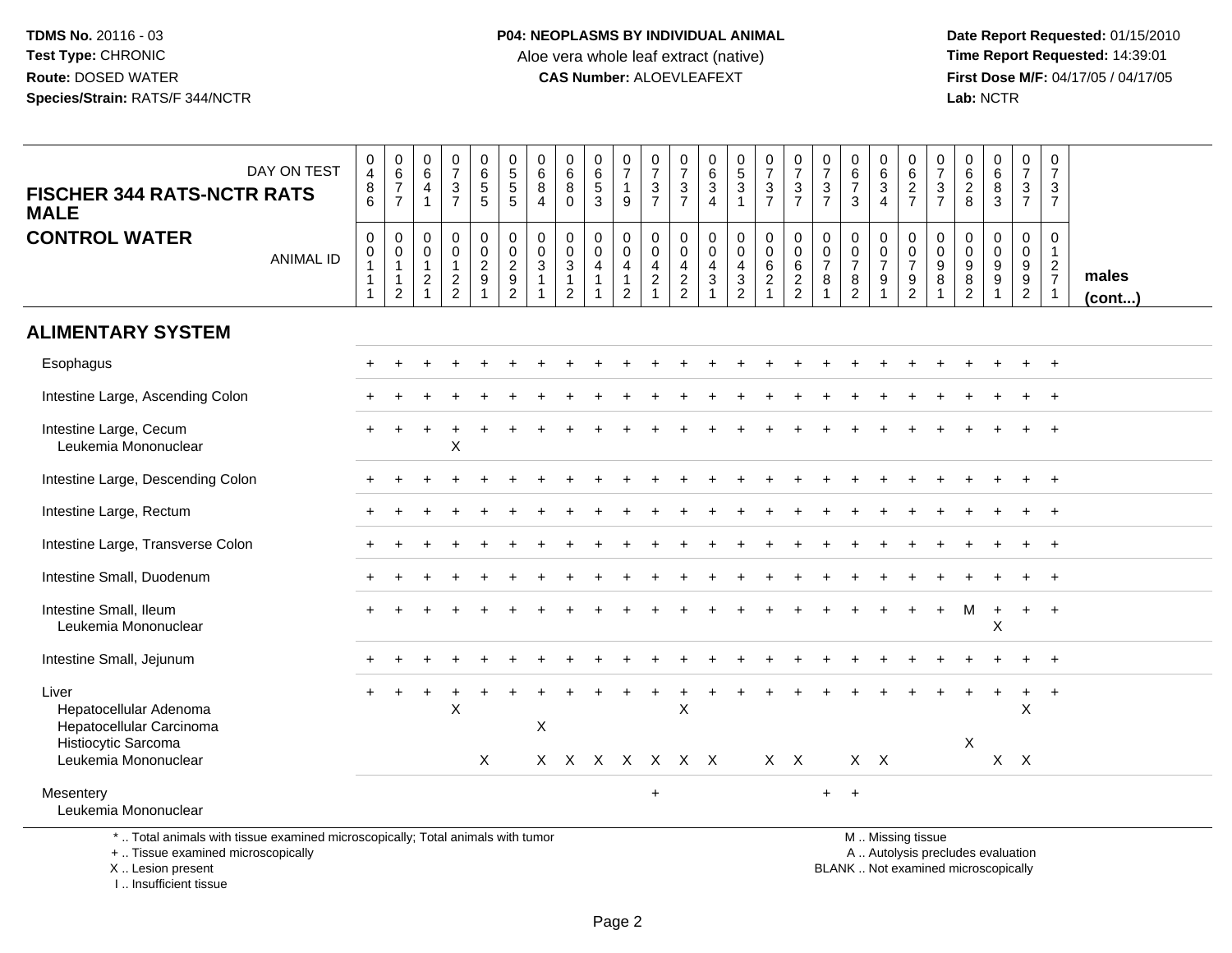**Date Report Requested:** 01/15/2010 **First Dose M/F:** 04/17/05 / 04/17/05<br>Lab: NCTR **Lab:** NCTR

| DAY ON TEST<br><b>FISCHER 344 RATS-NCTR RATS</b><br><b>MALE</b>                                                       | 0<br>$\overline{4}$<br>8<br>6           | 0<br>$\,6\,$<br>$\overline{7}$<br>$\overline{7}$ | 0<br>$\,6\,$<br>$\overline{4}$<br>1        | $\frac{0}{7}$<br>$\sqrt{3}$<br>$\overline{7}$    | 0<br>6<br>5<br>5                                                    | $\begin{array}{c} 0 \\ 5 \\ 5 \end{array}$<br>$\sqrt{5}$                              | 0<br>$\,6\,$<br>8<br>4 | 0<br>$\,6\,$<br>8<br>$\Omega$                                   | 0<br>$\,6\,$<br>$\sqrt{5}$<br>$\mathbf{3}$ | $\frac{0}{7}$<br>$\mathbf{1}$<br>9                                  | $\frac{0}{7}$<br>$\ensuremath{\mathsf{3}}$<br>$\overline{7}$ | $\frac{0}{7}$<br>$\sqrt{3}$<br>$\overline{7}$ | $\pmb{0}$<br>$\,6\,$<br>$\mathbf{3}$<br>$\overline{4}$                                | $\begin{matrix} 0 \\ 5 \end{matrix}$<br>$\mathbf{3}$<br>$\mathbf 1$  | $\frac{0}{7}$<br>$\ensuremath{\mathsf{3}}$<br>$\overline{7}$           | $\frac{0}{7}$<br>$\mathbf{3}$<br>$\overline{7}$                     | $\frac{0}{7}$<br>$\ensuremath{\mathsf{3}}$<br>$\overline{7}$ | 0<br>$\frac{6}{7}$<br>3                                                        | 0<br>$\,6$<br>$\mathbf{3}$<br>$\overline{4}$ | $062$<br>$7$                                | $\frac{0}{7}$<br>$\frac{3}{7}$                    | 0<br>$\begin{array}{c} 6 \\ 2 \\ 8 \end{array}$              | $\begin{array}{c} 0 \\ 6 \end{array}$<br>$\bf 8$<br>3 | 0<br>$\overline{7}$<br>$\mathbf{3}$<br>$\overline{7}$                      | 0<br>$\overline{7}$<br>3<br>$\overline{7}$                 |                       |
|-----------------------------------------------------------------------------------------------------------------------|-----------------------------------------|--------------------------------------------------|--------------------------------------------|--------------------------------------------------|---------------------------------------------------------------------|---------------------------------------------------------------------------------------|------------------------|-----------------------------------------------------------------|--------------------------------------------|---------------------------------------------------------------------|--------------------------------------------------------------|-----------------------------------------------|---------------------------------------------------------------------------------------|----------------------------------------------------------------------|------------------------------------------------------------------------|---------------------------------------------------------------------|--------------------------------------------------------------|--------------------------------------------------------------------------------|----------------------------------------------|---------------------------------------------|---------------------------------------------------|--------------------------------------------------------------|-------------------------------------------------------|----------------------------------------------------------------------------|------------------------------------------------------------|-----------------------|
| <b>CONTROL WATER</b><br><b>ANIMAL ID</b>                                                                              | $\pmb{0}$<br>$\mathbf 0$<br>$\mathbf 1$ | 0<br>0<br>$\mathbf{1}$<br>1<br>$\overline{2}$    | 0<br>0<br>$\mathbf{1}$<br>$\boldsymbol{2}$ | 0<br>$\mathbf 0$<br>$\mathbf 1$<br>$\frac{2}{2}$ | $\begin{smallmatrix} 0\\0\\2 \end{smallmatrix}$<br>$\boldsymbol{9}$ | $\begin{smallmatrix} 0\\0\\2 \end{smallmatrix}$<br>$\boldsymbol{9}$<br>$\overline{2}$ | 0<br>$\mathbf 0$<br>3  | $\mathbf 0$<br>$\mathbf 0$<br>$\sqrt{3}$<br>1<br>$\overline{2}$ | 0<br>0<br>$\overline{\mathbf{4}}$          | 0<br>$\mathbf 0$<br>$\overline{4}$<br>$\mathbf 1$<br>$\overline{2}$ | 0<br>$\mathbf 0$<br>4<br>$\overline{c}$                      | 0<br>$\mathbf 0$<br>4<br>$\frac{2}{2}$        | $\mathbf 0$<br>$\mathbf 0$<br>$\overline{4}$<br>$\sqrt{3}$<br>$\overline{\mathbf{1}}$ | 0<br>$\mathbf 0$<br>4<br>$\ensuremath{\mathsf{3}}$<br>$\overline{2}$ | $\mathbf 0$<br>$\mathsf{O}\xspace$<br>$6\phantom{a}$<br>$\overline{c}$ | $\pmb{0}$<br>$\ddot{\mathbf{0}}$<br>$6\phantom{a}$<br>$\frac{2}{2}$ | 0<br>$\pmb{0}$<br>$\overline{7}$<br>8                        | $\pmb{0}$<br>$\begin{matrix} 0 \\ 7 \end{matrix}$<br>$\,8\,$<br>$\overline{2}$ | 0<br>$\pmb{0}$<br>$\overline{7}$<br>9        | $\pmb{0}$<br>$\frac{0}{7}$<br>$\frac{9}{2}$ | $\mathbf 0$<br>$\mathbf 0$<br>$\overline{9}$<br>8 | $\mathbf 0$<br>$\mathbf 0$<br>9<br>$\,8\,$<br>$\overline{2}$ | 0<br>$\Omega$<br>9<br>$\boldsymbol{9}$                | 0<br>$\mathbf 0$<br>$\boldsymbol{9}$<br>$\boldsymbol{9}$<br>$\overline{a}$ | $\mathbf 0$<br>$\mathbf{1}$<br>$rac{2}{7}$<br>$\mathbf{1}$ | males<br>$($ cont $)$ |
| Oral Mucosa                                                                                                           |                                         |                                                  |                                            |                                                  |                                                                     |                                                                                       |                        |                                                                 | $\ddot{}$                                  |                                                                     |                                                              |                                               |                                                                                       |                                                                      |                                                                        |                                                                     |                                                              |                                                                                |                                              |                                             |                                                   |                                                              |                                                       |                                                                            |                                                            |                       |
| Pancreas<br>Leukemia Mononuclear                                                                                      |                                         |                                                  |                                            |                                                  |                                                                     |                                                                                       |                        |                                                                 |                                            | $\div$                                                              | X                                                            |                                               |                                                                                       |                                                                      |                                                                        |                                                                     |                                                              |                                                                                |                                              |                                             |                                                   |                                                              |                                                       |                                                                            |                                                            |                       |
| <b>Proximal Colon</b>                                                                                                 | М                                       | $\ddot{}$                                        |                                            |                                                  |                                                                     |                                                                                       |                        |                                                                 |                                            |                                                                     |                                                              |                                               |                                                                                       |                                                                      |                                                                        |                                                                     |                                                              |                                                                                |                                              |                                             |                                                   |                                                              |                                                       |                                                                            | $\ddot{}$                                                  |                       |
| Salivary Glands                                                                                                       |                                         |                                                  |                                            |                                                  |                                                                     |                                                                                       |                        |                                                                 |                                            |                                                                     |                                                              |                                               |                                                                                       |                                                                      |                                                                        |                                                                     |                                                              |                                                                                |                                              |                                             |                                                   |                                                              |                                                       |                                                                            |                                                            |                       |
| Stomach, Forestomach                                                                                                  |                                         |                                                  |                                            |                                                  |                                                                     |                                                                                       |                        |                                                                 |                                            |                                                                     |                                                              |                                               |                                                                                       |                                                                      |                                                                        |                                                                     |                                                              |                                                                                |                                              |                                             |                                                   |                                                              |                                                       |                                                                            | $\ddot{}$                                                  |                       |
| Stomach, Glandular                                                                                                    |                                         |                                                  |                                            |                                                  |                                                                     |                                                                                       |                        |                                                                 |                                            |                                                                     |                                                              |                                               |                                                                                       |                                                                      |                                                                        |                                                                     |                                                              |                                                                                |                                              |                                             |                                                   |                                                              |                                                       |                                                                            | $+$                                                        |                       |
| <b>CARDIOVASCULAR SYSTEM</b>                                                                                          |                                         |                                                  |                                            |                                                  |                                                                     |                                                                                       |                        |                                                                 |                                            |                                                                     |                                                              |                                               |                                                                                       |                                                                      |                                                                        |                                                                     |                                                              |                                                                                |                                              |                                             |                                                   |                                                              |                                                       |                                                                            |                                                            |                       |
| <b>Blood Vessel</b><br>Leukemia Mononuclear                                                                           |                                         |                                                  |                                            |                                                  |                                                                     |                                                                                       |                        |                                                                 |                                            |                                                                     |                                                              |                                               |                                                                                       |                                                                      |                                                                        |                                                                     |                                                              |                                                                                |                                              |                                             |                                                   |                                                              |                                                       |                                                                            | $\overline{1}$                                             |                       |
| Heart<br>Leukemia Mononuclear<br>Schwannoma Malignant                                                                 | $\div$                                  |                                                  |                                            |                                                  |                                                                     |                                                                                       | $\pmb{\times}$         |                                                                 | $\sf X$                                    |                                                                     | $\mathsf{X}$                                                 |                                               |                                                                                       |                                                                      | X                                                                      |                                                                     |                                                              | X                                                                              | X                                            |                                             |                                                   |                                                              | X                                                     | $\ddot{}$                                                                  | $\overline{+}$                                             |                       |
| <b>ENDOCRINE SYSTEM</b>                                                                                               |                                         |                                                  |                                            |                                                  |                                                                     |                                                                                       |                        |                                                                 |                                            |                                                                     |                                                              |                                               |                                                                                       |                                                                      |                                                                        |                                                                     |                                                              |                                                                                |                                              |                                             |                                                   |                                                              |                                                       |                                                                            |                                                            |                       |
| <b>Adrenal Cortex</b><br>Leukemia Mononuclear                                                                         |                                         |                                                  |                                            |                                                  | $\div$<br>X                                                         |                                                                                       |                        |                                                                 |                                            |                                                                     |                                                              |                                               |                                                                                       |                                                                      |                                                                        |                                                                     |                                                              |                                                                                |                                              |                                             |                                                   |                                                              |                                                       | $\ddot{}$<br>Χ                                                             | $+$                                                        |                       |
| Adrenal Medulla<br>Leukemia Mononuclear<br>Pheochromocytoma Benign                                                    |                                         |                                                  |                                            |                                                  | X                                                                   |                                                                                       |                        |                                                                 |                                            | X                                                                   |                                                              | Χ                                             |                                                                                       |                                                                      |                                                                        |                                                                     |                                                              |                                                                                |                                              |                                             |                                                   |                                                              | X                                                     | $\times$<br>X                                                              |                                                            |                       |
| *  Total animals with tissue examined microscopically; Total animals with tumor<br>+  Tissue examined microscopically |                                         |                                                  |                                            |                                                  |                                                                     |                                                                                       |                        |                                                                 |                                            |                                                                     |                                                              |                                               |                                                                                       |                                                                      |                                                                        |                                                                     |                                                              |                                                                                |                                              | M  Missing tissue                           |                                                   |                                                              | A  Autolysis precludes evaluation                     |                                                                            |                                                            |                       |

X .. Lesion present

I .. Insufficient tissue

 A .. Autolysis precludes evaluationLesion present BLANK .. Not examined microscopically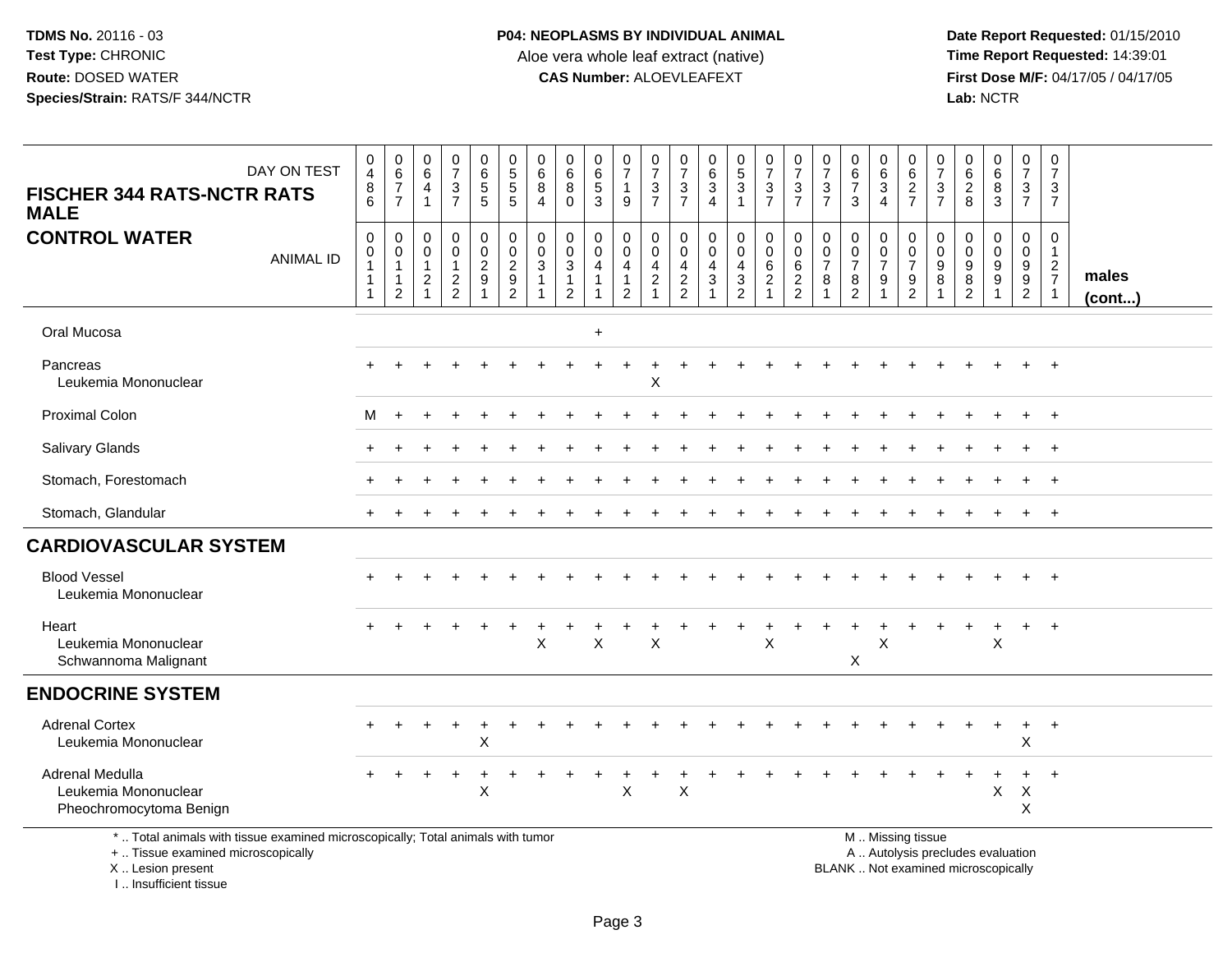**Date Report Requested:** 01/15/2010 **First Dose M/F:** 04/17/05 / 04/17/05<br>Lab: NCTR **Lab:** NCTR

| DAY ON TEST<br><b>FISCHER 344 RATS-NCTR RATS</b><br><b>MALE</b>                                                                           | $\begin{smallmatrix}0\0\4\end{smallmatrix}$<br>8<br>6        | $_{6}^{\rm 0}$<br>$\boldsymbol{7}$<br>$\overline{7}$                       | 0<br>6<br>4                                               | $\begin{smallmatrix}0\\7\end{smallmatrix}$<br>$\frac{3}{7}$       | $_{6}^{\rm 0}$<br>$\sqrt{5}$<br>$\sqrt{5}$ | 0<br>$\overline{5}$<br>$\sqrt{5}$<br>$\sqrt{5}$                                 | 0<br>6<br>8<br>$\overline{4}$   | 0<br>$\,6\,$<br>$\bf 8$<br>$\Omega$                           | $\begin{array}{c} 0 \\ 6 \end{array}$<br>$\mathbf 5$<br>3 | $\begin{array}{c} 0 \\ 7 \end{array}$<br>$\mathbf{1}$<br>9 | 0<br>$\overline{7}$<br>$\frac{3}{7}$        | 0<br>$\overline{7}$<br>$\sqrt{3}$<br>$\overline{7}$                   | 0<br>$\,6\,$<br>$\ensuremath{\mathsf{3}}$<br>$\overline{4}$ | $\begin{array}{c} 0 \\ 5 \\ 3 \end{array}$<br>$\mathbf{1}$ | $\frac{0}{7}$<br>$\ensuremath{\mathsf{3}}$<br>$\overline{7}$    | $\frac{0}{7}$<br>$\ensuremath{\mathsf{3}}$<br>$\overline{7}$                      | $\frac{0}{7}$<br>$\sqrt{3}$<br>$\overline{7}$        | 0<br>$\,6$<br>$\boldsymbol{7}$<br>3                                     | 0<br>$\overline{6}$<br>$\ensuremath{\mathsf{3}}$<br>$\overline{4}$ | 0<br>6<br>$\frac{2}{7}$                                                                      | $\frac{0}{7}$<br>$\mathbf{3}$<br>$\overline{7}$ | 0<br>$6\phantom{a}$<br>$\frac{2}{8}$                           | $\begin{array}{c} 0 \\ 6 \end{array}$<br>$\bf 8$<br>3                      | $\begin{smallmatrix}0\\7\end{smallmatrix}$<br>$\frac{3}{7}$ | 0<br>$\overline{7}$<br>3<br>$\overline{7}$                   |                 |
|-------------------------------------------------------------------------------------------------------------------------------------------|--------------------------------------------------------------|----------------------------------------------------------------------------|-----------------------------------------------------------|-------------------------------------------------------------------|--------------------------------------------|---------------------------------------------------------------------------------|---------------------------------|---------------------------------------------------------------|-----------------------------------------------------------|------------------------------------------------------------|---------------------------------------------|-----------------------------------------------------------------------|-------------------------------------------------------------|------------------------------------------------------------|-----------------------------------------------------------------|-----------------------------------------------------------------------------------|------------------------------------------------------|-------------------------------------------------------------------------|--------------------------------------------------------------------|----------------------------------------------------------------------------------------------|-------------------------------------------------|----------------------------------------------------------------|----------------------------------------------------------------------------|-------------------------------------------------------------|--------------------------------------------------------------|-----------------|
| <b>CONTROL WATER</b><br><b>ANIMAL ID</b>                                                                                                  | $\pmb{0}$<br>$\mathsf{O}\xspace$<br>$\overline{1}$<br>1<br>1 | $\mathsf{O}\xspace$<br>0<br>$\mathbf{1}$<br>$\mathbf{1}$<br>$\overline{2}$ | $\Omega$<br>$\mathbf 0$<br>$\mathbf{1}$<br>$\overline{2}$ | $\pmb{0}$<br>$\ddot{\mathbf{0}}$<br>$\mathbf{1}$<br>$\frac{2}{2}$ | $\pmb{0}$<br>$\pmb{0}$<br>$\frac{2}{9}$    | $\pmb{0}$<br>$\overline{0}$<br>$\sqrt{2}$<br>$\boldsymbol{9}$<br>$\overline{2}$ | $\mathbf 0$<br>$\mathbf 0$<br>3 | $\mathbf 0$<br>$\mathbf 0$<br>$\sqrt{3}$<br>$\mathbf{1}$<br>2 | $\mathbf 0$<br>$\pmb{0}$<br>$\overline{\mathbf{4}}$       | $\mathbf 0$<br>$\mathbf 0$<br>4<br>$\overline{2}$          | $\mathbf 0$<br>$\mathbf 0$<br>$\frac{4}{2}$ | $\mathbf 0$<br>$\Omega$<br>$\begin{array}{c} 4 \\ 2 \\ 2 \end{array}$ | $\mathbf 0$<br>$\Omega$<br>$\overline{4}$<br>$\mathbf{3}$   | 0<br>$\mathbf 0$<br>$\frac{4}{3}$                          | $\mathsf 0$<br>$\mathsf{O}\xspace$<br>$\,6\,$<br>$\overline{2}$ | $\pmb{0}$<br>$\ddot{\mathbf{0}}$<br>$\,6\,$<br>$\boldsymbol{2}$<br>$\overline{2}$ | $\mathbf 0$<br>$\pmb{0}$<br>$\overline{7}$<br>$\bf8$ | $\mathbf 0$<br>$\pmb{0}$<br>$\overline{7}$<br>$\,8\,$<br>$\overline{2}$ | $\mathbf 0$<br>$\frac{0}{7}$<br>$9\,$<br>1                         | 0<br>$\boldsymbol{0}$<br>$\overline{7}$<br>9<br>$\overline{2}$                               | $\mathbf 0$<br>$\mathbf 0$<br>9<br>8            | $\mathbf 0$<br>0<br>$\begin{array}{c} 9 \\ 8 \\ 2 \end{array}$ | $\mathbf 0$<br>$\ddot{\mathbf{0}}$<br>$\boldsymbol{9}$<br>$\boldsymbol{9}$ | $\mathbf 0$<br>$\pmb{0}$<br>$\frac{9}{2}$                   | $\mathsf 0$<br>$\mathbf{1}$<br>$\frac{2}{7}$<br>$\mathbf{1}$ | males<br>(cont) |
| Pheochromocytoma Malignant<br>Bilateral, Pheochromocytoma Benign<br>Bilateral, Pheochromocytoma Malignant                                 |                                                              | $\mathsf X$                                                                |                                                           |                                                                   |                                            |                                                                                 |                                 |                                                               |                                                           | X                                                          |                                             |                                                                       |                                                             |                                                            |                                                                 |                                                                                   |                                                      | X                                                                       |                                                                    |                                                                                              |                                                 |                                                                |                                                                            |                                                             |                                                              |                 |
| Islets, Pancreatic<br>Adenoma                                                                                                             |                                                              |                                                                            |                                                           |                                                                   |                                            |                                                                                 |                                 |                                                               |                                                           | Χ                                                          |                                             |                                                                       |                                                             |                                                            |                                                                 |                                                                                   |                                                      |                                                                         |                                                                    |                                                                                              |                                                 |                                                                |                                                                            |                                                             | $+$                                                          |                 |
| Parathyroid Gland<br>Adenoma                                                                                                              |                                                              |                                                                            |                                                           |                                                                   |                                            |                                                                                 |                                 |                                                               |                                                           |                                                            |                                             |                                                                       |                                                             |                                                            |                                                                 |                                                                                   |                                                      |                                                                         |                                                                    |                                                                                              |                                                 |                                                                |                                                                            |                                                             | $+$                                                          |                 |
| <b>Pituitary Gland</b><br>Leukemia Mononuclear<br>Pars Distalis, Adenoma                                                                  |                                                              |                                                                            |                                                           | x x x x x                                                         |                                            |                                                                                 |                                 |                                                               | X<br>$\mathsf X$                                          | X                                                          |                                             | X                                                                     |                                                             | X                                                          |                                                                 | X                                                                                 |                                                      |                                                                         |                                                                    | X X X                                                                                        |                                                 |                                                                | X                                                                          | X                                                           | $+$                                                          |                 |
| <b>Thyroid Gland</b><br>C-cell, Adenoma<br>C-cell, Carcinoma<br>Follicular Cell, Adenoma                                                  |                                                              |                                                                            |                                                           |                                                                   | X                                          |                                                                                 |                                 |                                                               |                                                           |                                                            |                                             |                                                                       |                                                             |                                                            |                                                                 | $\ddot{}$<br>X                                                                    |                                                      |                                                                         |                                                                    |                                                                                              |                                                 | X                                                              |                                                                            | $+$                                                         | $+$                                                          |                 |
| <b>GENERAL BODY SYSTEM</b>                                                                                                                |                                                              |                                                                            |                                                           |                                                                   |                                            |                                                                                 |                                 |                                                               |                                                           |                                                            |                                             |                                                                       |                                                             |                                                            |                                                                 |                                                                                   |                                                      |                                                                         |                                                                    |                                                                                              |                                                 |                                                                |                                                                            |                                                             |                                                              |                 |
| <b>NONE</b>                                                                                                                               |                                                              |                                                                            |                                                           |                                                                   |                                            |                                                                                 |                                 |                                                               |                                                           |                                                            |                                             |                                                                       |                                                             |                                                            |                                                                 |                                                                                   |                                                      |                                                                         |                                                                    |                                                                                              |                                                 |                                                                |                                                                            |                                                             |                                                              |                 |
| <b>GENITAL SYSTEM</b>                                                                                                                     |                                                              |                                                                            |                                                           |                                                                   |                                            |                                                                                 |                                 |                                                               |                                                           |                                                            |                                             |                                                                       |                                                             |                                                            |                                                                 |                                                                                   |                                                      |                                                                         |                                                                    |                                                                                              |                                                 |                                                                |                                                                            |                                                             |                                                              |                 |
| Epididymis                                                                                                                                |                                                              |                                                                            |                                                           |                                                                   |                                            |                                                                                 |                                 |                                                               |                                                           |                                                            |                                             |                                                                       |                                                             |                                                            |                                                                 |                                                                                   |                                                      |                                                                         |                                                                    |                                                                                              |                                                 |                                                                |                                                                            |                                                             |                                                              |                 |
| <b>Preputial Gland</b><br>Adenoma<br>Carcinoma                                                                                            |                                                              |                                                                            |                                                           |                                                                   |                                            | $\times$                                                                        |                                 |                                                               |                                                           |                                                            |                                             | X                                                                     | $\times$                                                    |                                                            |                                                                 |                                                                                   | X                                                    |                                                                         |                                                                    | $\times$                                                                                     |                                                 |                                                                |                                                                            |                                                             | $\overline{+}$                                               |                 |
| *  Total animals with tissue examined microscopically; Total animals with tumor<br>+  Tissue examined microscopically<br>X Lesion present |                                                              |                                                                            |                                                           |                                                                   |                                            |                                                                                 |                                 |                                                               |                                                           |                                                            |                                             |                                                                       |                                                             |                                                            |                                                                 |                                                                                   |                                                      |                                                                         |                                                                    | M  Missing tissue<br>A  Autolysis precludes evaluation<br>BLANK Not examined microscopically |                                                 |                                                                |                                                                            |                                                             |                                                              |                 |

I .. Insufficient tissue

lot examined microscopically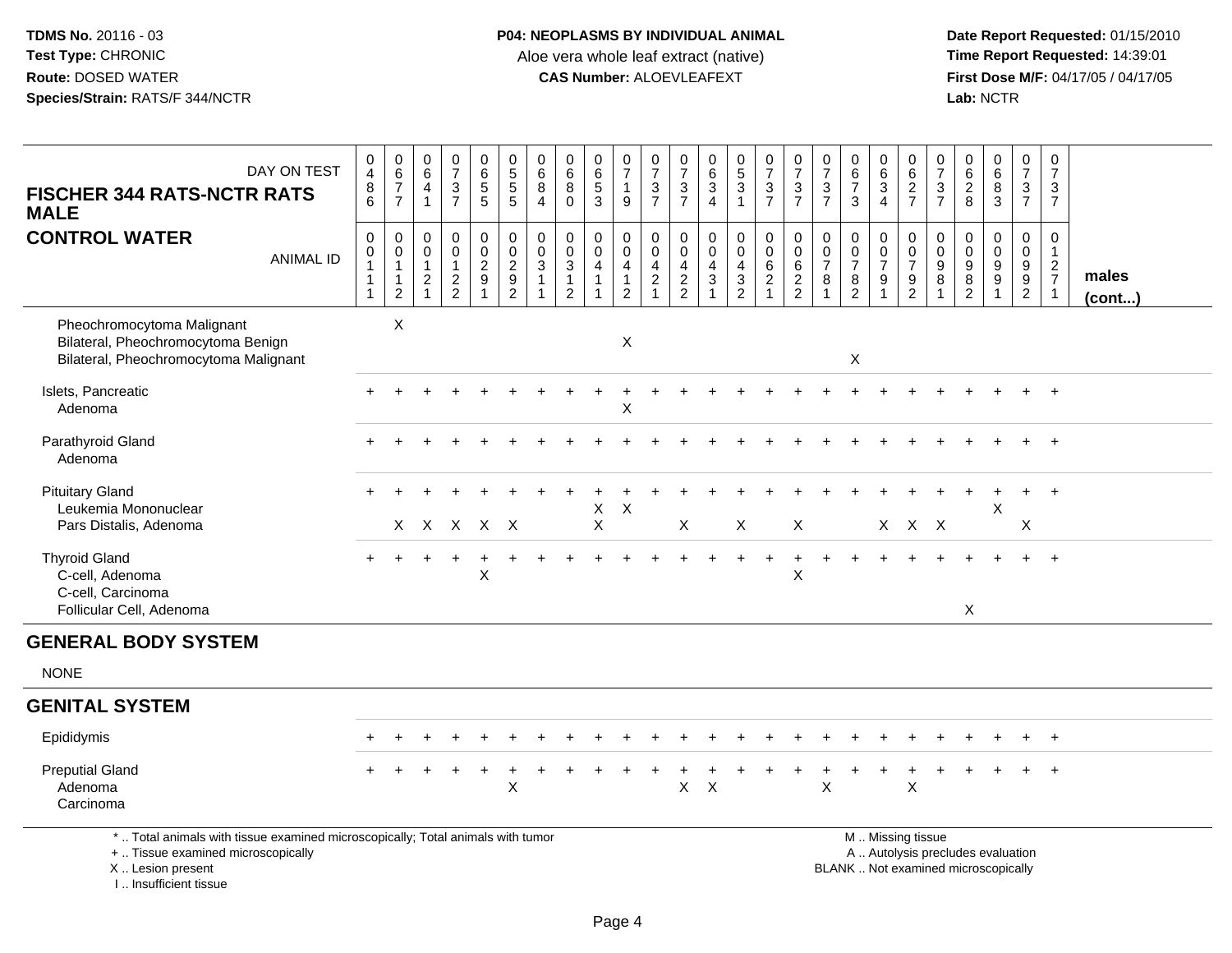**Date Report Requested:** 01/15/2010 **First Dose M/F:** 04/17/05 / 04/17/05<br>Lab: NCTR **Lab:** NCTR

| DAY ON TEST<br><b>FISCHER 344 RATS-NCTR RATS</b><br><b>MALE</b>                                                                            | 0<br>$\overline{\mathbf{4}}$<br>$\bf 8$<br>6                                              | 0<br>$\,6$<br>$\overline{7}$<br>$\overline{7}$      | 0<br>$6\overline{6}$<br>4<br>$\overline{1}$ | $\frac{0}{7}$<br>$\ensuremath{\mathsf{3}}$<br>$\overline{7}$ | 0<br>$6\phantom{a}$<br>$\sqrt{5}$<br>5          | 0<br>$\overline{5}$<br>5                                         | 0<br>$\,6\,$<br>8<br>$\overline{4}$                   | 0<br>$6\phantom{a}$<br>8<br>$\mathbf 0$                                | 0<br>$\overline{6}$<br>$\overline{5}$<br>3 | $\frac{0}{7}$<br>$\mathbf{1}$<br>9                                   | 0<br>$\overline{7}$<br>$\ensuremath{\mathsf{3}}$<br>$\overline{7}$ | 0<br>$\overline{7}$<br>$\frac{3}{7}$                          | 0<br>$6\phantom{a}$<br>$\ensuremath{\mathsf{3}}$<br>$\overline{4}$ | $\begin{array}{c} 0 \\ 5 \end{array}$<br>$\sqrt{3}$<br>$\mathbf{1}$ | 0<br>$\overline{7}$<br>$\mathbf 3$<br>$\overline{7}$                           | 0<br>$\overline{7}$<br>$\mathbf{3}$<br>$\overline{7}$                | 0<br>$\overline{7}$<br>$\ensuremath{\mathsf{3}}$<br>$\overline{7}$ | 0<br>$rac{6}{7}$<br>3                                                             | 0<br>$6\phantom{a}$<br>$\ensuremath{\mathsf{3}}$<br>$\overline{4}$ | 0<br>$rac{6}{2}$                                                                              | 0<br>$\overline{7}$<br>$\ensuremath{\mathsf{3}}$<br>$\overline{7}$ | $_{6}^{\rm 0}$<br>$\frac{2}{8}$                                          | $_{6}^{\rm 0}$<br>$\frac{8}{3}$                | 0<br>$\overline{7}$<br>$\mathbf{3}$<br>$\overline{7}$ | 0<br>$\overline{7}$<br>3<br>$\overline{7}$                            |                       |
|--------------------------------------------------------------------------------------------------------------------------------------------|-------------------------------------------------------------------------------------------|-----------------------------------------------------|---------------------------------------------|--------------------------------------------------------------|-------------------------------------------------|------------------------------------------------------------------|-------------------------------------------------------|------------------------------------------------------------------------|--------------------------------------------|----------------------------------------------------------------------|--------------------------------------------------------------------|---------------------------------------------------------------|--------------------------------------------------------------------|---------------------------------------------------------------------|--------------------------------------------------------------------------------|----------------------------------------------------------------------|--------------------------------------------------------------------|-----------------------------------------------------------------------------------|--------------------------------------------------------------------|-----------------------------------------------------------------------------------------------|--------------------------------------------------------------------|--------------------------------------------------------------------------|------------------------------------------------|-------------------------------------------------------|-----------------------------------------------------------------------|-----------------------|
| <b>CONTROL WATER</b><br><b>ANIMAL ID</b>                                                                                                   | $\pmb{0}$<br>$\begin{smallmatrix}0\\1\end{smallmatrix}$<br>$\overline{1}$<br>$\mathbf{1}$ | 0<br>$\pmb{0}$<br>$\mathbf{1}$<br>$\mathbf{1}$<br>2 | 0<br>0<br>$\overline{1}$<br>$\overline{c}$  | 0<br>0<br>$\mathbf{1}$<br>$\overline{2}$<br>$\overline{2}$   | 0<br>$\mathsf{O}\xspace$<br>$\overline{2}$<br>9 | $\pmb{0}$<br>$\frac{0}{2}$<br>$\boldsymbol{9}$<br>$\overline{2}$ | 0<br>$\mathbf 0$<br>$\mathbf{3}$<br>$\mathbf{1}$<br>1 | $\pmb{0}$<br>$\pmb{0}$<br>$\sqrt{3}$<br>$\mathbf{1}$<br>$\overline{c}$ | 0<br>$\mathsf{O}\xspace$<br>4<br>1         | 0<br>$\mathbf 0$<br>$\overline{4}$<br>$\mathbf{1}$<br>$\overline{2}$ | $\mathbf 0$<br>$\mathbf 0$<br>$\overline{4}$<br>$\sqrt{2}$         | $\mathbf 0$<br>$\mathbf 0$<br>$\overline{4}$<br>$\frac{2}{2}$ | $\mathbf 0$<br>$\mathbf 0$<br>4<br>$\ensuremath{\mathsf{3}}$       | 0<br>$\pmb{0}$<br>4<br>$\ensuremath{\mathsf{3}}$<br>$\overline{2}$  | $\mathbf 0$<br>$\mathbf 0$<br>$\overline{6}$<br>$\overline{2}$<br>$\mathbf{1}$ | 0<br>$\pmb{0}$<br>$\overline{6}$<br>$\overline{2}$<br>$\overline{2}$ | $\mathbf 0$<br>$\pmb{0}$<br>$\overline{7}$<br>8                    | $\mathbf 0$<br>$\begin{array}{c} 0 \\ 7 \end{array}$<br>$\bf 8$<br>$\overline{2}$ | 0<br>$\frac{0}{7}$<br>9<br>$\mathbf{1}$                            | $\mathbf 0$<br>$\boldsymbol{0}$<br>$\overline{7}$<br>$\boldsymbol{9}$<br>$\overline{2}$       | 0<br>0<br>9<br>8                                                   | 0<br>$\mathbf 0$<br>$\boldsymbol{9}$<br>$\overline{8}$<br>$\overline{2}$ | 0<br>$\pmb{0}$<br>$\frac{9}{9}$<br>$\mathbf 1$ | 0<br>$\mathbf 0$<br>$\frac{9}{9}$<br>$\overline{2}$   | $\boldsymbol{0}$<br>$\overline{1}$<br>$\frac{2}{7}$<br>$\overline{1}$ | males<br>$($ cont $)$ |
| Squamous Cell Carcinoma                                                                                                                    |                                                                                           | $\sf X$                                             |                                             |                                                              |                                                 |                                                                  |                                                       | $\mathsf{X}$                                                           |                                            |                                                                      |                                                                    |                                                               |                                                                    |                                                                     |                                                                                |                                                                      |                                                                    |                                                                                   |                                                                    |                                                                                               |                                                                    |                                                                          |                                                |                                                       |                                                                       |                       |
| Prostate<br>Leukemia Mononuclear                                                                                                           |                                                                                           |                                                     |                                             |                                                              |                                                 |                                                                  |                                                       |                                                                        |                                            |                                                                      |                                                                    |                                                               |                                                                    |                                                                     |                                                                                |                                                                      |                                                                    |                                                                                   |                                                                    |                                                                                               |                                                                    |                                                                          |                                                |                                                       |                                                                       |                       |
| <b>Seminal Vesicle</b><br>Leukemia Mononuclear                                                                                             |                                                                                           |                                                     |                                             |                                                              |                                                 |                                                                  |                                                       |                                                                        |                                            |                                                                      |                                                                    |                                                               |                                                                    |                                                                     |                                                                                |                                                                      |                                                                    |                                                                                   |                                                                    |                                                                                               |                                                                    |                                                                          |                                                |                                                       |                                                                       |                       |
| <b>Testes</b><br>Bilateral, Interstitial Cell, Adenoma<br>Interstitial Cell, Adenoma                                                       |                                                                                           | X                                                   |                                             | X                                                            | $\boldsymbol{\mathsf{X}}$                       |                                                                  | X                                                     | X                                                                      |                                            | X                                                                    | X                                                                  | X                                                             | $\times$                                                           |                                                                     |                                                                                | $\mathsf X$                                                          | X                                                                  | $\times$                                                                          | $X$ $X$                                                            |                                                                                               | X                                                                  | $\mathsf{X}$                                                             | $\times$                                       |                                                       | X                                                                     |                       |
| <b>HEMATOPOIETIC SYSTEM</b>                                                                                                                |                                                                                           |                                                     |                                             |                                                              |                                                 |                                                                  |                                                       |                                                                        |                                            |                                                                      |                                                                    |                                                               |                                                                    |                                                                     |                                                                                |                                                                      |                                                                    |                                                                                   |                                                                    |                                                                                               |                                                                    |                                                                          |                                                |                                                       |                                                                       |                       |
| <b>Bone Marrow</b><br>Leukemia Mononuclear                                                                                                 |                                                                                           |                                                     |                                             |                                                              |                                                 |                                                                  |                                                       |                                                                        |                                            |                                                                      |                                                                    |                                                               |                                                                    |                                                                     |                                                                                |                                                                      |                                                                    |                                                                                   |                                                                    |                                                                                               |                                                                    |                                                                          |                                                |                                                       |                                                                       |                       |
| Lymph Node<br>Axillary, Leukemia Mononuclear<br>Deep Cervical, Leukemia Mononuclear<br>Hepatic, Leukemia Mononuclear                       |                                                                                           | $\ddot{}$                                           |                                             |                                                              |                                                 |                                                                  |                                                       |                                                                        |                                            | $\div$                                                               | $\ddot{}$<br>$\boldsymbol{\mathsf{X}}$                             |                                                               |                                                                    |                                                                     |                                                                                |                                                                      |                                                                    |                                                                                   |                                                                    |                                                                                               |                                                                    | $\ddot{}$                                                                | $+$<br>X                                       | $+$                                                   |                                                                       |                       |
| Inguinal, Leukemia Mononuclear<br>Lumbar, Histiocytic Sarcoma<br>Lumbar, Leukemia Mononuclear                                              |                                                                                           |                                                     |                                             |                                                              |                                                 |                                                                  |                                                       | $\sf X$                                                                |                                            |                                                                      | $\boldsymbol{\mathsf{X}}$                                          |                                                               |                                                                    |                                                                     |                                                                                | X                                                                    |                                                                    |                                                                                   |                                                                    |                                                                                               |                                                                    | $\mathsf X$                                                              | X<br>X                                         |                                                       |                                                                       |                       |
| Mediastinal, Histiocytic Sarcoma                                                                                                           |                                                                                           |                                                     |                                             |                                                              |                                                 |                                                                  |                                                       |                                                                        |                                            |                                                                      |                                                                    |                                                               |                                                                    |                                                                     |                                                                                |                                                                      |                                                                    |                                                                                   |                                                                    |                                                                                               |                                                                    | X                                                                        |                                                |                                                       |                                                                       |                       |
| Mediastinal, Leukemia Mononuclear<br>Pancreatic, Leukemia Mononuclear<br>Renal, Leukemia Mononuclear                                       |                                                                                           |                                                     |                                             |                                                              |                                                 |                                                                  |                                                       | X<br>X<br>X                                                            | $\mathsf{X}$                               | $\mathsf{X}$                                                         | $\mathsf{X}$<br>X<br>X                                             |                                                               |                                                                    |                                                                     | $\sf X$                                                                        | X                                                                    |                                                                    |                                                                                   |                                                                    |                                                                                               |                                                                    |                                                                          | X                                              |                                                       |                                                                       |                       |
| Lymph Node, Mandibular                                                                                                                     |                                                                                           |                                                     |                                             |                                                              |                                                 |                                                                  |                                                       |                                                                        |                                            |                                                                      |                                                                    |                                                               |                                                                    |                                                                     |                                                                                |                                                                      |                                                                    |                                                                                   |                                                                    |                                                                                               |                                                                    |                                                                          |                                                |                                                       | $+$                                                                   |                       |
| *  Total animals with tissue examined microscopically; Total animals with tumor<br>+  Tissue examined microscopically<br>X  Lesion present |                                                                                           |                                                     |                                             |                                                              |                                                 |                                                                  |                                                       |                                                                        |                                            |                                                                      |                                                                    |                                                               |                                                                    |                                                                     |                                                                                |                                                                      |                                                                    |                                                                                   |                                                                    | M  Missing tissue<br>A  Autolysis precludes evaluation<br>BLANK  Not examined microscopically |                                                                    |                                                                          |                                                |                                                       |                                                                       |                       |

BLANK .. Not examined microscopically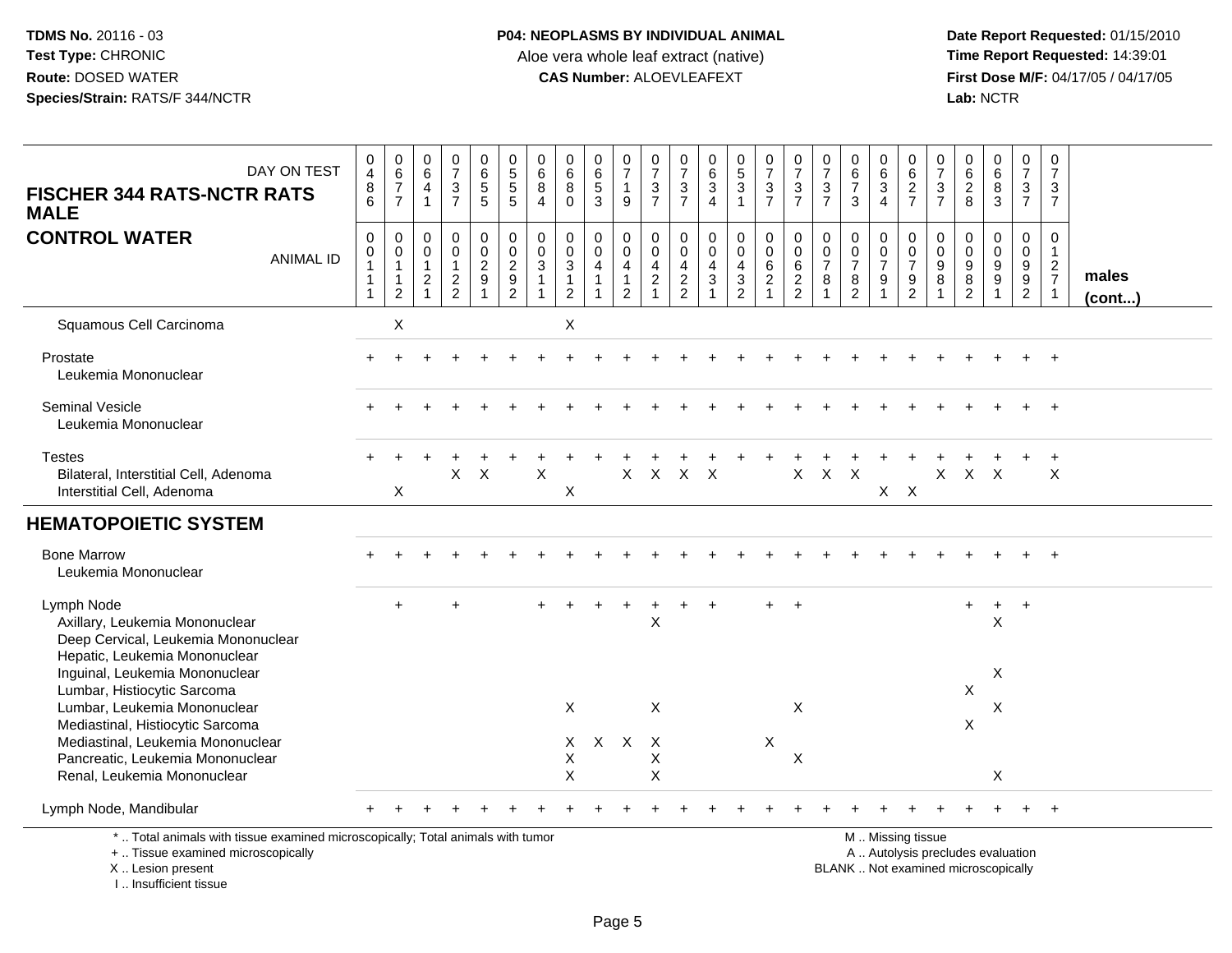# **P04: NEOPLASMS BY INDIVIDUAL ANIMAL**Aloe vera whole leaf extract (native)<br>**CAS Number:** ALOEVLEAFEXT

 **Date Report Requested:** 01/15/2010 **First Dose M/F:** 04/17/05 / 04/17/05<br>Lab: NCTR **Lab:** NCTR

| DAY ON TEST<br><b>FISCHER 344 RATS-NCTR RATS</b><br><b>MALE</b>                                                                                                     | $\pmb{0}$<br>$\overline{4}$<br>8<br>$6^{\circ}$                        | $_{6}^{\rm 0}$<br>$\overline{7}$<br>$\overline{7}$                          | $\pmb{0}$<br>$\,6\,$<br>$\overline{\mathbf{4}}$<br>$\overline{1}$        | $\frac{0}{7}$<br>$\frac{3}{7}$                              | $_{\rm 6}^{\rm 0}$<br>$\frac{5}{5}$ | $\begin{array}{c} 0 \\ 5 \end{array}$<br>$\frac{5}{5}$ | $\pmb{0}$<br>$6\phantom{1}6$<br>8<br>$\overline{4}$  | $\begin{array}{c} 0 \\ 6 \end{array}$<br>$\bf 8$<br>$\overline{0}$ | $\begin{array}{c} 0 \\ 6 \\ 5 \end{array}$<br>$\overline{3}$ | $\frac{0}{7}$<br>$\mathbf{1}$<br>9                                     | $\frac{0}{7}$<br>$\frac{3}{7}$                                             | $\frac{0}{7}$<br>$\frac{3}{7}$                                | $\begin{array}{c} 0 \\ 6 \end{array}$<br>$\ensuremath{\mathsf{3}}$<br>$\overline{4}$ | $\begin{array}{c} 0 \\ 5 \\ 3 \end{array}$<br>$\mathbf{1}$                           | $\frac{0}{7}$<br>$\frac{3}{7}$                                                  | $\frac{0}{7}$<br>$\frac{3}{7}$                           | $\pmb{0}$<br>$\boldsymbol{7}$<br>$\frac{3}{7}$                                | $_{6}^{\rm 0}$<br>$\overline{7}$<br>$\mathbf{3}$          | $_{6}^{\rm 0}$<br>$\mathbf{3}$<br>$\overline{4}$                            | 0<br>$\,6\,$<br>$\frac{2}{7}$                                                                 | $\pmb{0}$<br>$\overline{7}$<br>$\ensuremath{\mathsf{3}}$<br>$\overline{7}$ | $_{6}^{\rm 0}$<br>$\frac{2}{8}$                  | $_6^0$<br>$\frac{8}{3}$                                | $\mathbf 0$<br>$\boldsymbol{7}$<br>$\frac{3}{7}$                     | $\boldsymbol{0}$<br>$\overline{7}$<br>$\mathsf 3$<br>$\overline{7}$ |                 |
|---------------------------------------------------------------------------------------------------------------------------------------------------------------------|------------------------------------------------------------------------|-----------------------------------------------------------------------------|--------------------------------------------------------------------------|-------------------------------------------------------------|-------------------------------------|--------------------------------------------------------|------------------------------------------------------|--------------------------------------------------------------------|--------------------------------------------------------------|------------------------------------------------------------------------|----------------------------------------------------------------------------|---------------------------------------------------------------|--------------------------------------------------------------------------------------|--------------------------------------------------------------------------------------|---------------------------------------------------------------------------------|----------------------------------------------------------|-------------------------------------------------------------------------------|-----------------------------------------------------------|-----------------------------------------------------------------------------|-----------------------------------------------------------------------------------------------|----------------------------------------------------------------------------|--------------------------------------------------|--------------------------------------------------------|----------------------------------------------------------------------|---------------------------------------------------------------------|-----------------|
| <b>CONTROL WATER</b><br><b>ANIMAL ID</b>                                                                                                                            | $\pmb{0}$<br>$\pmb{0}$<br>$\mathbf{1}$<br>$\mathbf{1}$<br>$\mathbf{1}$ | $\mathbf 0$<br>$\mathbf 0$<br>$\mathbf{1}$<br>$\mathbf 1$<br>$\overline{2}$ | $\pmb{0}$<br>$\mathbf 0$<br>$\mathbf{1}$<br>$\sqrt{2}$<br>$\overline{1}$ | $\mathbf 0$<br>$\mathbf 0$<br>$\mathbf{1}$<br>$\frac{2}{2}$ | 00029<br>$\overline{1}$             | $\mathsf 0$<br>$\frac{0}{2}$<br>$\overline{2}$         | $\mathbf 0$<br>$\mathsf 0$<br>3<br>$\mathbf{1}$<br>1 | $\mathbf 0$<br>$\frac{0}{3}$<br>$\mathbf{1}$<br>$\overline{2}$     | $\mathbf 0$<br>$\mathbf{0}$<br>4<br>$\mathbf{1}$             | $_{\rm 0}^{\rm 0}$<br>$\overline{4}$<br>$\mathbf{1}$<br>$\overline{2}$ | $\mathbf 0$<br>$\mathbf 0$<br>$\overline{4}$<br>$\sqrt{2}$<br>$\mathbf{1}$ | $\mathbf 0$<br>$\mathbf 0$<br>$\overline{4}$<br>$\frac{2}{2}$ | $\mathsf 0$<br>$\mathbf 0$<br>$\overline{4}$<br>$\sqrt{3}$<br>$\overline{1}$         | $\mathbf 0$<br>$\mathsf{O}\xspace$<br>$\overline{4}$<br>$\sqrt{3}$<br>$\overline{c}$ | $\begin{smallmatrix}0\0\0\6\end{smallmatrix}$<br>$\overline{2}$<br>$\mathbf{1}$ | $\mathsf{O}\xspace$<br>$\mathbf 0$<br>6<br>$\frac{2}{2}$ | $\pmb{0}$<br>$\pmb{0}$<br>$\overline{7}$<br>$\bf8$<br>$\overline{\mathbf{1}}$ | $\mathsf 0$<br>$\frac{0}{7}$<br>$\bf 8$<br>$\overline{2}$ | $\mathbf 0$<br>$\frac{0}{7}$<br>$\boldsymbol{9}$<br>$\overline{\mathbf{A}}$ | $\pmb{0}$<br>$\frac{0}{7}$<br>$\frac{9}{2}$                                                   | 0<br>$\mathbf 0$<br>$\boldsymbol{9}$<br>8                                  | $\boldsymbol{0}$<br>$\mathbf 0$<br>$\frac{9}{8}$ | 0<br>$\mathbf 0$<br>$\boldsymbol{9}$<br>$\overline{9}$ | $\pmb{0}$<br>$\begin{array}{c} 0 \\ 9 \end{array}$<br>$\overline{2}$ | $\mathbf 0$<br>$\frac{1}{2}$<br>$\mathbf{1}$                        | males<br>(cont) |
| Histiocytic Sarcoma<br>Leukemia Mononuclear                                                                                                                         |                                                                        |                                                                             |                                                                          |                                                             |                                     |                                                        |                                                      |                                                                    |                                                              |                                                                        | X X X                                                                      |                                                               |                                                                                      |                                                                                      | X                                                                               |                                                          |                                                                               |                                                           |                                                                             |                                                                                               |                                                                            | $\pmb{\times}$                                   |                                                        | $X$ $X$                                                              |                                                                     |                 |
| Lymph Node, Mesenteric<br>Leukemia Mononuclear                                                                                                                      |                                                                        |                                                                             |                                                                          |                                                             | $\ddot{}$<br>X                      |                                                        |                                                      |                                                                    |                                                              | X                                                                      | $\boldsymbol{\mathsf{X}}$                                                  |                                                               |                                                                                      |                                                                                      |                                                                                 |                                                          |                                                                               |                                                           |                                                                             |                                                                                               |                                                                            |                                                  | $\ddot{}$<br>X                                         | $+$                                                                  | $+$                                                                 |                 |
| Spleen<br>Histiocytic Sarcoma<br>Leukemia Mononuclear                                                                                                               |                                                                        |                                                                             |                                                                          |                                                             | X                                   |                                                        |                                                      | X X X X X X X                                                      |                                                              |                                                                        |                                                                            |                                                               |                                                                                      |                                                                                      |                                                                                 | X X                                                      |                                                                               | $X$ $X$                                                   |                                                                             |                                                                                               |                                                                            | X                                                |                                                        | $X$ $X$                                                              | $+$                                                                 |                 |
| Thymus<br>Leukemia Mononuclear                                                                                                                                      |                                                                        |                                                                             |                                                                          |                                                             | X                                   |                                                        |                                                      |                                                                    |                                                              | X                                                                      | $\mathsf{X}$                                                               |                                                               |                                                                                      |                                                                                      |                                                                                 |                                                          |                                                                               |                                                           | $\pmb{\times}$                                                              |                                                                                               |                                                                            |                                                  | X                                                      | $+$                                                                  | $+$                                                                 |                 |
| <b>INTEGUMENTARY SYSTEM</b>                                                                                                                                         |                                                                        |                                                                             |                                                                          |                                                             |                                     |                                                        |                                                      |                                                                    |                                                              |                                                                        |                                                                            |                                                               |                                                                                      |                                                                                      |                                                                                 |                                                          |                                                                               |                                                           |                                                                             |                                                                                               |                                                                            |                                                  |                                                        |                                                                      |                                                                     |                 |
| Mammary Gland<br>Fibroadenoma<br>Leukemia Mononuclear                                                                                                               |                                                                        |                                                                             |                                                                          |                                                             |                                     |                                                        |                                                      |                                                                    |                                                              |                                                                        | X                                                                          |                                                               |                                                                                      |                                                                                      |                                                                                 |                                                          |                                                                               |                                                           |                                                                             |                                                                                               |                                                                            |                                                  |                                                        |                                                                      | $^{+}$                                                              |                 |
| Skin<br>Fibroma<br><b>Granular Cell Tumor Benign</b>                                                                                                                | X                                                                      | ÷                                                                           |                                                                          |                                                             |                                     |                                                        |                                                      |                                                                    |                                                              |                                                                        | ÷<br>$\mathsf X$                                                           |                                                               |                                                                                      |                                                                                      | X                                                                               |                                                          | X                                                                             |                                                           |                                                                             |                                                                                               |                                                                            |                                                  |                                                        |                                                                      | $+$                                                                 |                 |
| Keratoacanthoma<br>Lipoma                                                                                                                                           |                                                                        |                                                                             |                                                                          |                                                             |                                     |                                                        |                                                      |                                                                    |                                                              |                                                                        |                                                                            |                                                               |                                                                                      |                                                                                      |                                                                                 |                                                          |                                                                               |                                                           |                                                                             |                                                                                               |                                                                            |                                                  |                                                        |                                                                      | $\sf X$                                                             |                 |
| <b>MUSCULOSKELETAL SYSTEM</b>                                                                                                                                       |                                                                        |                                                                             |                                                                          |                                                             |                                     |                                                        |                                                      |                                                                    |                                                              |                                                                        |                                                                            |                                                               |                                                                                      |                                                                                      |                                                                                 |                                                          |                                                                               |                                                           |                                                                             |                                                                                               |                                                                            |                                                  |                                                        |                                                                      |                                                                     |                 |
| Bone, Femur                                                                                                                                                         |                                                                        |                                                                             |                                                                          |                                                             |                                     |                                                        |                                                      |                                                                    |                                                              |                                                                        |                                                                            |                                                               |                                                                                      |                                                                                      |                                                                                 |                                                          |                                                                               |                                                           |                                                                             |                                                                                               |                                                                            |                                                  |                                                        | $+$                                                                  | $+$                                                                 |                 |
| <b>Skeletal Muscle</b>                                                                                                                                              |                                                                        |                                                                             |                                                                          |                                                             | $\ddot{}$                           |                                                        |                                                      |                                                                    |                                                              |                                                                        |                                                                            |                                                               |                                                                                      |                                                                                      |                                                                                 |                                                          |                                                                               |                                                           |                                                                             |                                                                                               |                                                                            |                                                  |                                                        |                                                                      |                                                                     |                 |
| *  Total animals with tissue examined microscopically; Total animals with tumor<br>+  Tissue examined microscopically<br>X  Lesion present<br>I Insufficient tissue |                                                                        |                                                                             |                                                                          |                                                             |                                     |                                                        |                                                      |                                                                    |                                                              |                                                                        |                                                                            |                                                               |                                                                                      |                                                                                      |                                                                                 |                                                          |                                                                               |                                                           |                                                                             | M  Missing tissue<br>A  Autolysis precludes evaluation<br>BLANK  Not examined microscopically |                                                                            |                                                  |                                                        |                                                                      |                                                                     |                 |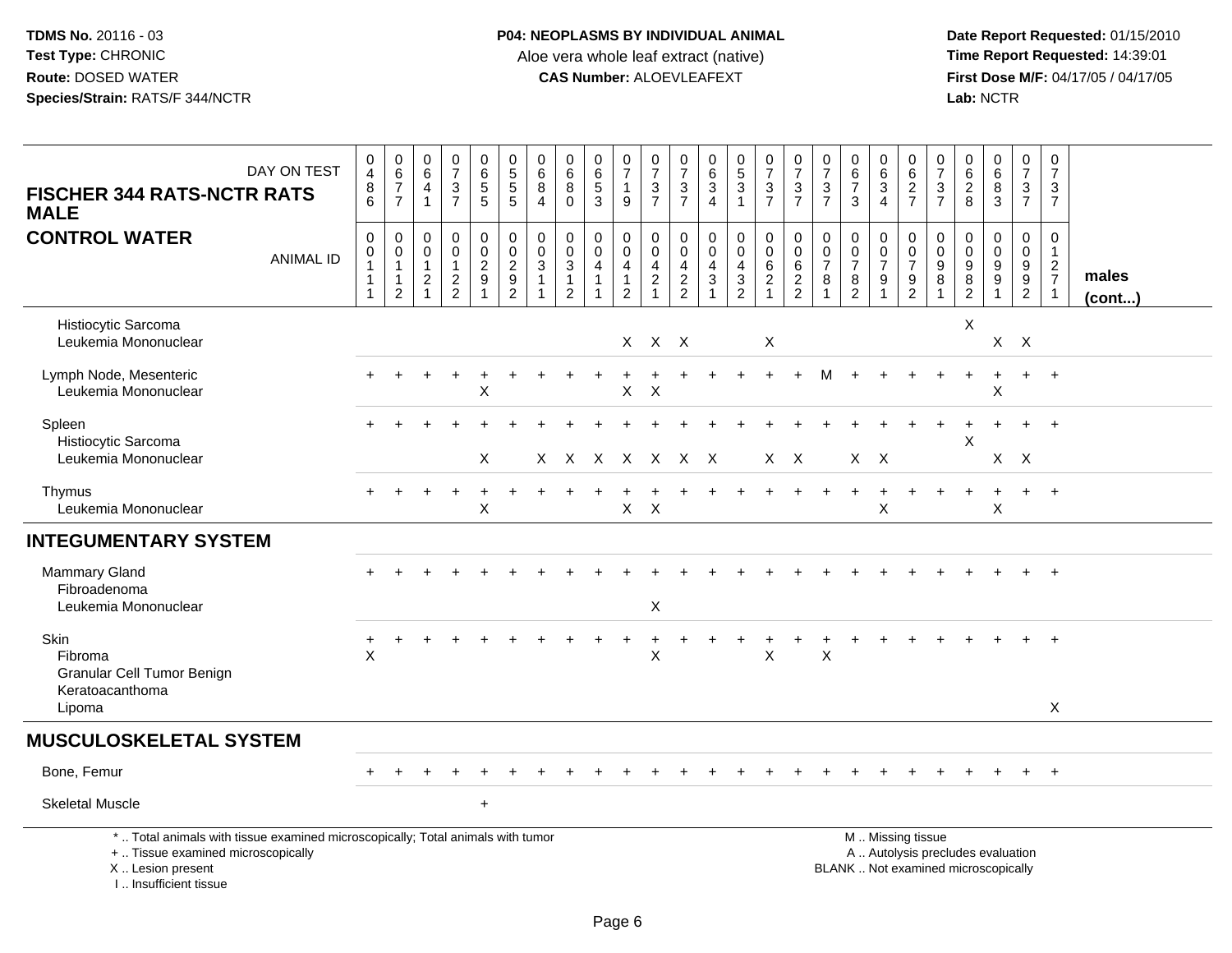**Date Report Requested:** 01/15/2010 **First Dose M/F:** 04/17/05 / 04/17/05<br>Lab: NCTR **Lab:** NCTR

| DAY ON TEST<br><b>FISCHER 344 RATS-NCTR RATS</b><br><b>MALE</b>                                                       | $\begin{smallmatrix}0\0\4\end{smallmatrix}$<br>8<br>$\overline{6}$                                 | $\begin{array}{c} 0 \\ 6 \end{array}$<br>$\overline{7}$<br>$\overline{7}$  | $\begin{array}{c} 0 \\ 6 \end{array}$<br>$\overline{4}$<br>$\overline{1}$      | $\frac{0}{7}$<br>$\mathbf{3}$<br>$\overline{7}$             | $\begin{array}{c} 0 \\ 6 \end{array}$<br>$\overline{5}$<br>$\overline{5}$ | 0<br>5<br>5<br>5                             | $\begin{array}{c} 0 \\ 6 \end{array}$<br>8<br>$\boldsymbol{\Lambda}$ | $\begin{array}{c} 0 \\ 6 \end{array}$<br>8<br>$\Omega$ | $\begin{matrix} 0 \\ 6 \\ 5 \end{matrix}$<br>$\overline{3}$ | $\frac{0}{7}$<br>$\mathbf{1}$<br>9                                             | $\frac{0}{7}$<br>$\mathbf{3}$<br>$\overline{7}$                                | $\frac{0}{7}$<br>$\frac{3}{7}$                                | $\begin{matrix} 0 \\ 6 \\ 3 \end{matrix}$<br>$\overline{4}$ | $\begin{array}{c} 0 \\ 5 \\ 3 \end{array}$<br>$\overline{1}$          | $\begin{array}{c} 0 \\ 7 \end{array}$<br>$\sqrt{3}$<br>$\overline{7}$ | $\frac{0}{7}$<br>$\ensuremath{\mathsf{3}}$<br>$\overline{7}$    | $\frac{0}{7}$<br>$rac{3}{7}$                                                           | $\begin{array}{c} 0 \\ 6 \\ 7 \end{array}$<br>3 | $\begin{matrix} 0 \\ 6 \\ 3 \end{matrix}$<br>$\overline{4}$                      | 0627                                          | $\frac{0}{7}$<br>$rac{3}{7}$                | 0628                                                            | $\begin{matrix}0\\6\\8\end{matrix}$<br>$\overline{3}$ | $\begin{array}{c} 0 \\ 7 \end{array}$<br>$\mathbf{3}$<br>$\overline{7}$ | 0<br>$\overline{7}$<br>3<br>$\overline{7}$            |                 |
|-----------------------------------------------------------------------------------------------------------------------|----------------------------------------------------------------------------------------------------|----------------------------------------------------------------------------|--------------------------------------------------------------------------------|-------------------------------------------------------------|---------------------------------------------------------------------------|----------------------------------------------|----------------------------------------------------------------------|--------------------------------------------------------|-------------------------------------------------------------|--------------------------------------------------------------------------------|--------------------------------------------------------------------------------|---------------------------------------------------------------|-------------------------------------------------------------|-----------------------------------------------------------------------|-----------------------------------------------------------------------|-----------------------------------------------------------------|----------------------------------------------------------------------------------------|-------------------------------------------------|----------------------------------------------------------------------------------|-----------------------------------------------|---------------------------------------------|-----------------------------------------------------------------|-------------------------------------------------------|-------------------------------------------------------------------------|-------------------------------------------------------|-----------------|
| <b>CONTROL WATER</b><br><b>ANIMAL ID</b>                                                                              | $\boldsymbol{0}$<br>$\begin{smallmatrix}0\\1\end{smallmatrix}$<br>$\overline{1}$<br>$\overline{1}$ | $\mathsf 0$<br>$\pmb{0}$<br>$\mathbf{1}$<br>$\mathbf{1}$<br>$\overline{c}$ | $\mathbf 0$<br>$\mathbf 0$<br>$\mathbf{1}$<br>$\overline{c}$<br>$\overline{1}$ | $\mathbf 0$<br>$\mathbf 0$<br>$\mathbf{1}$<br>$\frac{2}{2}$ | $\pmb{0}$<br>$\frac{0}{2}$                                                | $\pmb{0}$<br>$\frac{0}{2}$<br>$\overline{2}$ | $\mathbf 0$<br>$\mathbf 0$<br>$\mathbf{3}$                           | $\mathbf 0$<br>$_{3}^{\rm 0}$<br>$\mathbf{1}$<br>2     | $\pmb{0}$<br>$\pmb{0}$<br>$\overline{4}$<br>$\mathbf{1}$    | $\mathsf 0$<br>$\pmb{0}$<br>$\overline{4}$<br>$\overline{1}$<br>$\overline{2}$ | $\mathsf{O}\xspace$<br>$\mathsf{O}\xspace$<br>$\overline{4}$<br>$\overline{2}$ | $\mathbf 0$<br>$\mathbf 0$<br>$\overline{4}$<br>$\frac{2}{2}$ | $\pmb{0}$<br>$\pmb{0}$<br>$\overline{4}$<br>$\mathbf{3}$    | $\mathsf 0$<br>$\mathsf{O}\xspace$<br>$\overline{4}$<br>$\frac{3}{2}$ | $\pmb{0}$<br>$\mathbf 0$<br>6<br>$\boldsymbol{2}$<br>$\overline{1}$   | $\mathbf 0$<br>$\mathbf 0$<br>6<br>$\sqrt{2}$<br>$\overline{2}$ | $\mathbf 0$<br>$\begin{smallmatrix} 0\\7 \end{smallmatrix}$<br>$\,8\,$<br>$\mathbf{1}$ | 0<br>$\frac{0}{7}$<br>8<br>$\overline{2}$       | $\begin{array}{c} 0 \\ 0 \\ 7 \end{array}$<br>$\boldsymbol{9}$<br>$\overline{1}$ | $\mathbf 0$<br>$\frac{0}{7}$<br>$\frac{9}{2}$ | $\mathbf 0$<br>$\mathbf 0$<br>$\frac{9}{8}$ | $\mathbf 0$<br>0<br>$\overline{9}$<br>$\,8\,$<br>$\overline{2}$ | $\pmb{0}$<br>$\mathbf 0$<br>$\frac{9}{9}$             | $\mathsf 0$<br>$\begin{array}{c} 0 \\ 9 \\ 2 \end{array}$               | 0<br>$\mathbf{1}$<br>$\overline{2}$<br>$\overline{7}$ | males<br>(cont) |
| <b>NERVOUS SYSTEM</b>                                                                                                 |                                                                                                    |                                                                            |                                                                                |                                                             |                                                                           |                                              |                                                                      |                                                        |                                                             |                                                                                |                                                                                |                                                               |                                                             |                                                                       |                                                                       |                                                                 |                                                                                        |                                                 |                                                                                  |                                               |                                             |                                                                 |                                                       |                                                                         |                                                       |                 |
| Brain, Brain Stem<br>Leukemia Mononuclear                                                                             |                                                                                                    |                                                                            |                                                                                |                                                             | $\sf X$                                                                   |                                              |                                                                      |                                                        |                                                             |                                                                                |                                                                                |                                                               |                                                             |                                                                       |                                                                       |                                                                 |                                                                                        |                                                 |                                                                                  |                                               |                                             |                                                                 | X                                                     |                                                                         | $+$                                                   |                 |
| Brain, Cerebellum<br>Leukemia Mononuclear                                                                             |                                                                                                    |                                                                            |                                                                                |                                                             |                                                                           |                                              |                                                                      |                                                        |                                                             |                                                                                |                                                                                |                                                               |                                                             |                                                                       |                                                                       |                                                                 |                                                                                        |                                                 |                                                                                  |                                               |                                             |                                                                 | X                                                     |                                                                         | $\ddot{}$                                             |                 |
| Brain, Cerebrum<br><b>Granular Cell Tumor Benign</b><br>Leukemia Mononuclear                                          |                                                                                                    |                                                                            |                                                                                |                                                             |                                                                           |                                              |                                                                      |                                                        |                                                             |                                                                                |                                                                                |                                                               |                                                             |                                                                       |                                                                       |                                                                 |                                                                                        |                                                 |                                                                                  |                                               |                                             |                                                                 | $\sf X$                                               |                                                                         |                                                       |                 |
| <b>Peripheral Nerve</b>                                                                                               |                                                                                                    |                                                                            |                                                                                |                                                             | $+$                                                                       |                                              |                                                                      |                                                        |                                                             |                                                                                |                                                                                |                                                               |                                                             |                                                                       |                                                                       |                                                                 |                                                                                        |                                                 |                                                                                  |                                               |                                             |                                                                 |                                                       |                                                                         |                                                       |                 |
| Spinal Cord                                                                                                           |                                                                                                    |                                                                            |                                                                                |                                                             | $+$                                                                       |                                              |                                                                      |                                                        |                                                             |                                                                                |                                                                                |                                                               |                                                             |                                                                       |                                                                       |                                                                 |                                                                                        |                                                 |                                                                                  |                                               |                                             |                                                                 |                                                       |                                                                         |                                                       |                 |
| <b>RESPIRATORY SYSTEM</b>                                                                                             |                                                                                                    |                                                                            |                                                                                |                                                             |                                                                           |                                              |                                                                      |                                                        |                                                             |                                                                                |                                                                                |                                                               |                                                             |                                                                       |                                                                       |                                                                 |                                                                                        |                                                 |                                                                                  |                                               |                                             |                                                                 |                                                       |                                                                         |                                                       |                 |
| Lung<br>Histiocytic Sarcoma<br>Leukemia Mononuclear                                                                   |                                                                                                    |                                                                            |                                                                                |                                                             | X                                                                         |                                              |                                                                      | X X X X X X X                                          |                                                             |                                                                                |                                                                                |                                                               |                                                             |                                                                       | $X$ $X$                                                               |                                                                 |                                                                                        |                                                 | X                                                                                |                                               |                                             | $\times$                                                        | X                                                     |                                                                         |                                                       |                 |
| Nose                                                                                                                  |                                                                                                    |                                                                            |                                                                                |                                                             |                                                                           |                                              |                                                                      |                                                        |                                                             |                                                                                |                                                                                |                                                               |                                                             |                                                                       |                                                                       |                                                                 |                                                                                        |                                                 |                                                                                  |                                               |                                             |                                                                 |                                                       |                                                                         |                                                       |                 |
| Trachea                                                                                                               |                                                                                                    |                                                                            |                                                                                |                                                             |                                                                           |                                              |                                                                      |                                                        |                                                             |                                                                                |                                                                                |                                                               |                                                             |                                                                       |                                                                       |                                                                 |                                                                                        |                                                 |                                                                                  |                                               |                                             |                                                                 |                                                       |                                                                         | $+$                                                   |                 |
| <b>SPECIAL SENSES SYSTEM</b>                                                                                          |                                                                                                    |                                                                            |                                                                                |                                                             |                                                                           |                                              |                                                                      |                                                        |                                                             |                                                                                |                                                                                |                                                               |                                                             |                                                                       |                                                                       |                                                                 |                                                                                        |                                                 |                                                                                  |                                               |                                             |                                                                 |                                                       |                                                                         |                                                       |                 |
| Eye                                                                                                                   |                                                                                                    |                                                                            |                                                                                |                                                             |                                                                           |                                              |                                                                      |                                                        |                                                             |                                                                                |                                                                                |                                                               |                                                             |                                                                       |                                                                       |                                                                 |                                                                                        |                                                 |                                                                                  |                                               |                                             |                                                                 |                                                       |                                                                         | $+$                                                   |                 |
| *  Total animals with tissue examined microscopically; Total animals with tumor<br>+  Tissue examined microscopically |                                                                                                    |                                                                            |                                                                                |                                                             |                                                                           |                                              |                                                                      |                                                        |                                                             |                                                                                |                                                                                |                                                               |                                                             |                                                                       |                                                                       |                                                                 |                                                                                        |                                                 |                                                                                  | M  Missing tissue                             |                                             |                                                                 | A  Autolysis precludes evaluation                     |                                                                         |                                                       |                 |

X .. Lesion present

I .. Insufficient tissue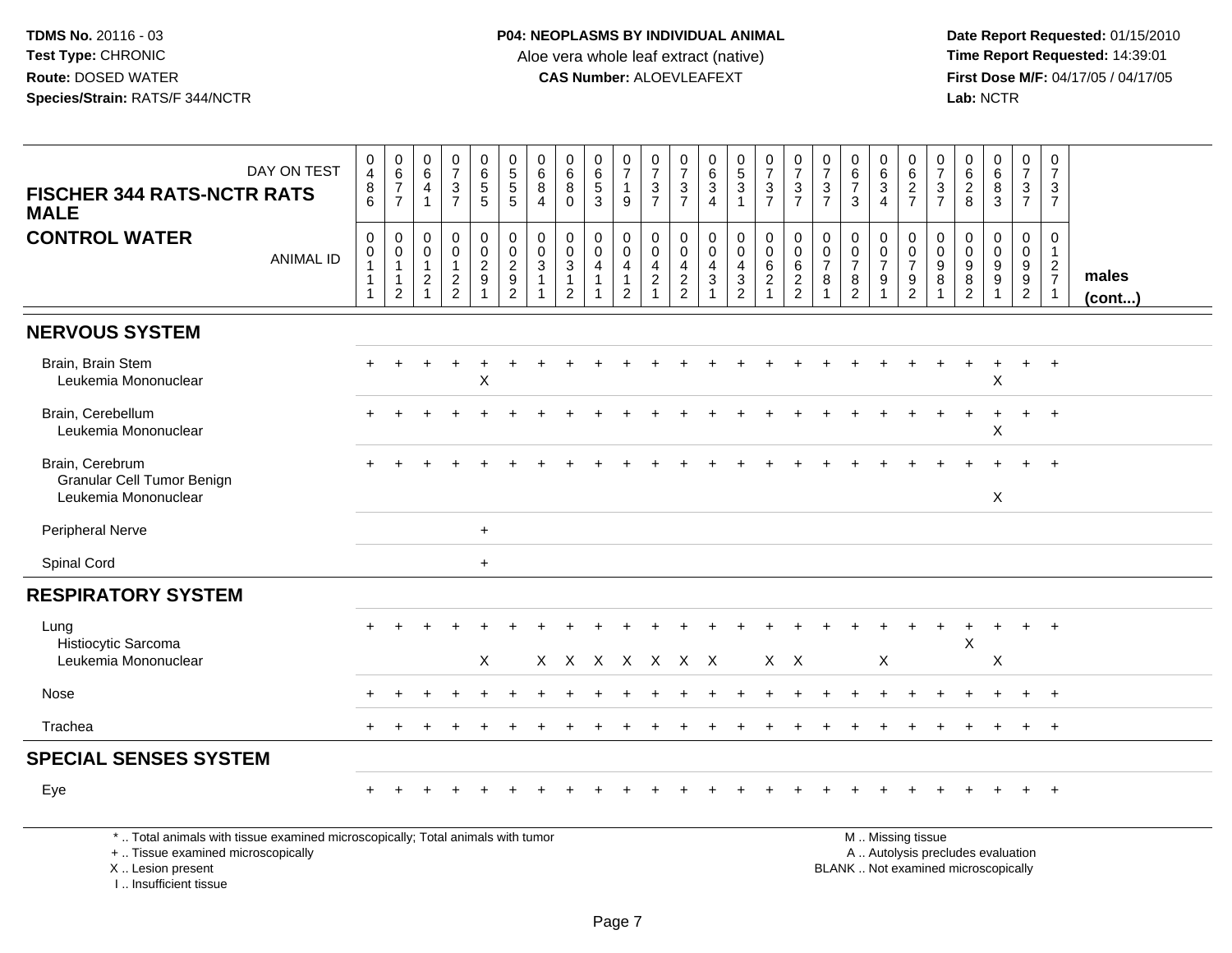**Date Report Requested:** 01/15/2010 **First Dose M/F:** 04/17/05 / 04/17/05<br>Lab: NCTR **Lab:** NCTR

| DAY ON TEST<br><b>FISCHER 344 RATS-NCTR RATS</b><br><b>MALE</b>                      | $\mathbf 0$<br>$\overline{4}$<br>8<br>6 | $\begin{array}{c} 0 \\ 6 \end{array}$<br>$\overline{7}$<br>$\overline{7}$ | 0<br>$\,6\,$<br>$\overline{4}$<br>$\overline{1}$            | 0<br>$\overline{7}$<br>$\mathbf{3}$<br>$\overline{7}$                             | 0<br>6<br>$5\,$<br>5                                                              | $\begin{array}{c} 0 \\ 5 \end{array}$<br>$\sqrt{5}$<br>$\sqrt{5}$                                    | $\bf{0}$<br>$\,6\,$<br>$\bf 8$<br>$\overline{4}$ | $\boldsymbol{0}$<br>$\,6\,$<br>$\,8\,$<br>$\mathbf{0}$        | 0<br>$\,6\,$<br>5<br>3                       | $\frac{0}{7}$<br>$\mathbf{1}$<br>9                                                                        | $\frac{0}{7}$<br>$\mathbf{3}$<br>$\overline{7}$        | 0<br>$\boldsymbol{7}$<br>$\mathbf{3}$<br>$\overline{7}$     | $\begin{matrix} 0 \\ 6 \\ 3 \end{matrix}$<br>$\overline{4}$ | $\begin{array}{c} 0 \\ 5 \\ 3 \end{array}$<br>$\mathbf{1}$                 | $\frac{0}{7}$<br>$\mathbf{3}$<br>$\overline{7}$   | $\frac{0}{7}$<br>$\mathbf{3}$<br>$\overline{7}$                                          | $\boldsymbol{0}$<br>$\boldsymbol{7}$<br>$\sqrt{3}$<br>$\overline{7}$ | $\begin{array}{c} 0 \\ 6 \\ 7 \end{array}$<br>3                                 | $\begin{matrix} 0 \\ 6 \\ 3 \end{matrix}$<br>$\overline{4}$ | $\overline{0}$<br>$\,6$<br>$\overline{c}$<br>$\overline{7}$      | 0<br>$\overline{7}$<br>$\sqrt{3}$<br>$\overline{7}$ | 0<br>$^6_2$<br>8                                       | $\begin{matrix}0\6\8\end{matrix}$<br>$\mathbf{3}$      | $\frac{0}{7}$<br>$\mathbf{3}$<br>$\overline{7}$                       | 0<br>$\overline{7}$<br>$\mathbf{3}$<br>$\overline{7}$ |                       |
|--------------------------------------------------------------------------------------|-----------------------------------------|---------------------------------------------------------------------------|-------------------------------------------------------------|-----------------------------------------------------------------------------------|-----------------------------------------------------------------------------------|------------------------------------------------------------------------------------------------------|--------------------------------------------------|---------------------------------------------------------------|----------------------------------------------|-----------------------------------------------------------------------------------------------------------|--------------------------------------------------------|-------------------------------------------------------------|-------------------------------------------------------------|----------------------------------------------------------------------------|---------------------------------------------------|------------------------------------------------------------------------------------------|----------------------------------------------------------------------|---------------------------------------------------------------------------------|-------------------------------------------------------------|------------------------------------------------------------------|-----------------------------------------------------|--------------------------------------------------------|--------------------------------------------------------|-----------------------------------------------------------------------|-------------------------------------------------------|-----------------------|
| <b>CONTROL WATER</b><br><b>ANIMAL ID</b>                                             | $\mathbf 0$<br>$\pmb{0}$                | 0<br>$\pmb{0}$<br>$\overline{1}$<br>$\mathbf{1}$<br>$\overline{2}$        | $\boldsymbol{0}$<br>$\pmb{0}$<br>$\mathbf{1}$<br>$\sqrt{2}$ | $\overline{0}$<br>$\mathbf 0$<br>$\mathbf{1}$<br>$\overline{c}$<br>$\mathfrak{p}$ | $\begin{smallmatrix}0\0\0\end{smallmatrix}$<br>$\overline{c}$<br>$\boldsymbol{9}$ | $\begin{smallmatrix} 0\\0 \end{smallmatrix}$<br>$\overline{c}$<br>$\boldsymbol{9}$<br>$\overline{2}$ | $\begin{smallmatrix}0\\0\\3\end{smallmatrix}$    | $\pmb{0}$<br>$_{3}^{\rm 0}$<br>$\mathbf{1}$<br>$\overline{2}$ | $\mathbf 0$<br>$\mathbf 0$<br>$\overline{4}$ | $\begin{smallmatrix} 0\\0 \end{smallmatrix}$<br>$\overline{\mathbf{4}}$<br>$\mathbf{1}$<br>$\overline{2}$ | $_{\rm 0}^{\rm 0}$<br>$\overline{4}$<br>$\overline{c}$ | 0<br>$\mathbf 0$<br>$\overline{4}$<br>$\boldsymbol{2}$<br>2 | $_{\rm 0}^{\rm 0}$<br>$\overline{4}$<br>$\sqrt{3}$          | $\pmb{0}$<br>$\mathbf 0$<br>$\overline{4}$<br>$\sqrt{3}$<br>$\overline{2}$ | $\mathbf 0$<br>$\mathbf 0$<br>6<br>$\overline{c}$ | $\begin{smallmatrix}0\0\0\end{smallmatrix}$<br>$\,6$<br>$\overline{c}$<br>$\overline{2}$ | 0<br>$\pmb{0}$<br>$\overline{7}$<br>8                                | $\pmb{0}$<br>$\begin{array}{c} 0 \\ 7 \end{array}$<br>$\,8\,$<br>$\overline{2}$ | $\mathbf 0$<br>$\pmb{0}$<br>$\overline{7}$<br>$9\,$         | $\pmb{0}$<br>$\frac{0}{7}$<br>$\boldsymbol{9}$<br>$\overline{2}$ | 0<br>$\mathbf 0$<br>9<br>8                          | $\mathbf 0$<br>$\mathbf 0$<br>9<br>8<br>$\overline{2}$ | 0<br>$\pmb{0}$<br>$\boldsymbol{9}$<br>$\boldsymbol{9}$ | $\mathbf 0$<br>$\mathbf 0$<br>9<br>$\boldsymbol{9}$<br>$\overline{2}$ | 0<br>$\mathbf{1}$<br>$\overline{2}$<br>$\overline{7}$ | males<br>$($ cont $)$ |
| <b>Harderian Gland</b><br>Leukemia Mononuclear                                       | $+$                                     |                                                                           |                                                             |                                                                                   |                                                                                   |                                                                                                      |                                                  |                                                               |                                              |                                                                                                           |                                                        |                                                             |                                                             |                                                                            |                                                   |                                                                                          |                                                                      |                                                                                 |                                                             |                                                                  |                                                     |                                                        |                                                        | $+$                                                                   | $+$                                                   |                       |
| <b>URINARY SYSTEM</b>                                                                |                                         |                                                                           |                                                             |                                                                                   |                                                                                   |                                                                                                      |                                                  |                                                               |                                              |                                                                                                           |                                                        |                                                             |                                                             |                                                                            |                                                   |                                                                                          |                                                                      |                                                                                 |                                                             |                                                                  |                                                     |                                                        |                                                        |                                                                       |                                                       |                       |
| Kidney<br>Leukemia Mononuclear<br>Renal Tubule, Adenoma                              |                                         |                                                                           |                                                             |                                                                                   |                                                                                   |                                                                                                      |                                                  |                                                               |                                              | X                                                                                                         | $\times$                                               | X                                                           |                                                             |                                                                            |                                                   |                                                                                          |                                                                      |                                                                                 |                                                             |                                                                  |                                                     |                                                        | X                                                      | $\pm$                                                                 | $+$                                                   |                       |
| Urethra                                                                              |                                         |                                                                           |                                                             |                                                                                   |                                                                                   |                                                                                                      |                                                  |                                                               |                                              |                                                                                                           |                                                        |                                                             |                                                             |                                                                            |                                                   |                                                                                          |                                                                      |                                                                                 |                                                             |                                                                  |                                                     |                                                        |                                                        |                                                                       |                                                       |                       |
| <b>Urinary Bladder</b><br>Leukemia Mononuclear<br>Transitional Epithelium, Papilloma |                                         |                                                                           |                                                             |                                                                                   |                                                                                   |                                                                                                      |                                                  |                                                               |                                              | X                                                                                                         | $\mathsf{X}$                                           |                                                             |                                                             |                                                                            |                                                   |                                                                                          |                                                                      |                                                                                 | $\times$                                                    | X                                                                |                                                     |                                                        |                                                        |                                                                       | $+$                                                   |                       |
| <b>SYSTEMIC LESIONS</b>                                                              |                                         |                                                                           |                                                             |                                                                                   |                                                                                   |                                                                                                      |                                                  |                                                               |                                              |                                                                                                           |                                                        |                                                             |                                                             |                                                                            |                                                   |                                                                                          |                                                                      |                                                                                 |                                                             |                                                                  |                                                     |                                                        |                                                        |                                                                       |                                                       |                       |
| Multiple Organ<br>Histiocytic Sarcoma<br>Leukemia Mononuclear                        |                                         |                                                                           |                                                             |                                                                                   | $X$ $X$                                                                           |                                                                                                      |                                                  | x x x x x                                                     |                                              |                                                                                                           |                                                        | $X \times$                                                  |                                                             |                                                                            | $X \times$                                        |                                                                                          |                                                                      | $X$ $X$                                                                         |                                                             |                                                                  |                                                     | X                                                      | $\div$<br>$\times$                                     | $\pm$<br>$\mathsf{X}$                                                 | $\overline{+}$                                        |                       |

\* .. Total animals with tissue examined microscopically; Total animals with tumor

+ .. Tissue examined microscopically

X .. Lesion present

I .. Insufficient tissue

 M .. Missing tissuey the contract of the contract of the contract of the contract of the contract of the contract of the contract of  $A$ . Autolysis precludes evaluation Lesion present BLANK .. Not examined microscopically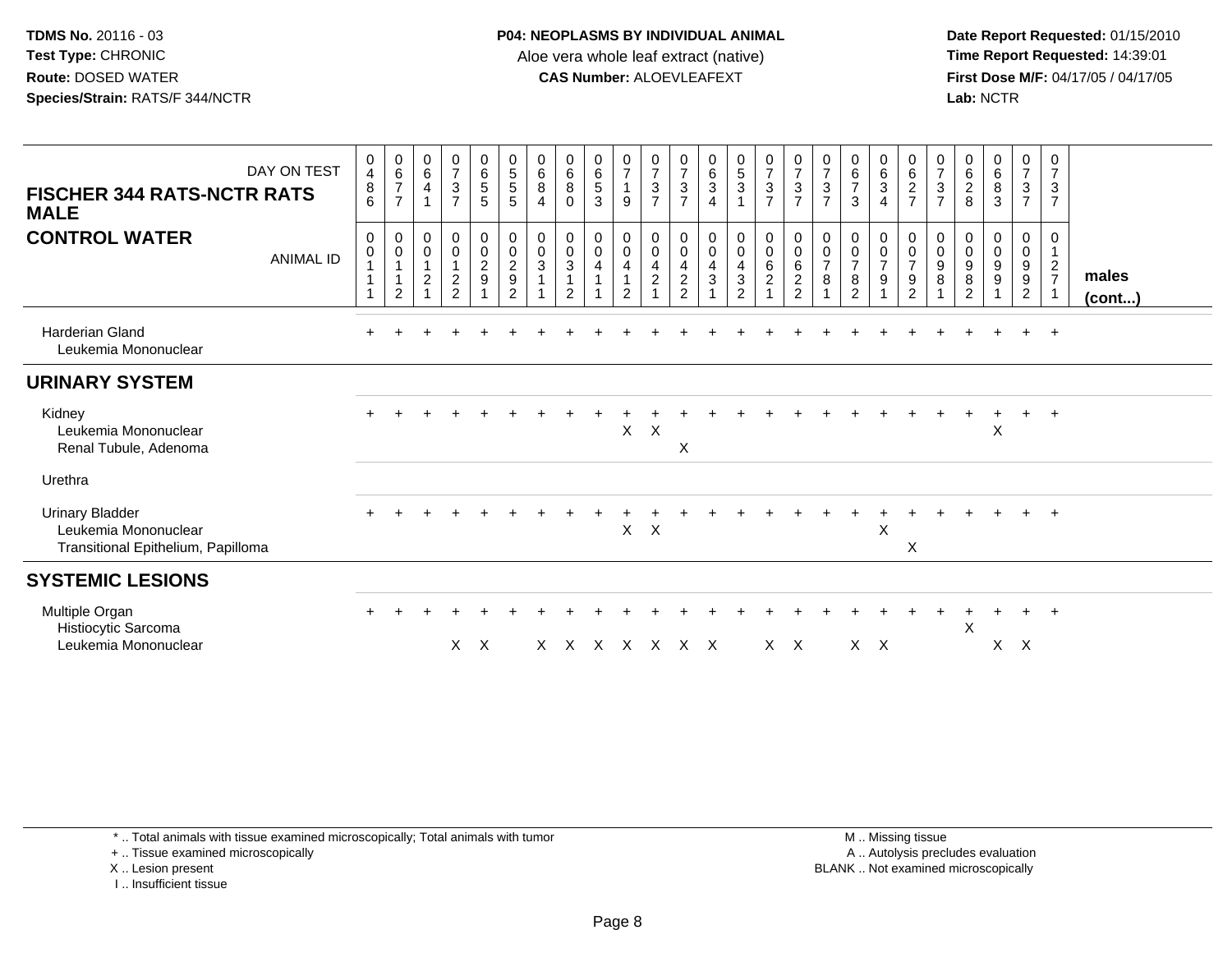**Date Report Requested:** 01/15/2010 **First Dose M/F:** 04/17/05 / 04/17/05<br>Lab: NCTR **Lab:** NCTR

| DAY ON TEST<br><b>FISCHER 344 RATS-NCTR RATS</b><br><b>MALE</b>                                            | $\frac{0}{7}$<br>$\mathbf{3}$<br>$\overline{7}$ | $\frac{0}{7}$<br>$\frac{3}{7}$     | $\begin{array}{c} 0 \\ 7 \end{array}$<br>$\ensuremath{\mathsf{3}}$<br>$\overline{7}$            | $\begin{array}{c} 0 \\ 6 \end{array}$<br>$\mathbf{1}$<br>$\overline{2}$ | $\begin{array}{c} 0 \\ 6 \end{array}$<br>$\overline{4}$<br>$\mathbf 0$ | $\begin{array}{c} 0 \\ 7 \end{array}$<br>$\sqrt{3}$<br>3                        | 0<br>$\,6$<br>6<br>$\overline{4}$                          | $\begin{array}{c} 0 \\ 5 \end{array}$<br>$\sqrt{5}$<br>$\Omega$     | $\frac{0}{7}$<br>$\ensuremath{\mathsf{3}}$<br>$\overline{7}$ | $\mathbf 0$<br>$\frac{6}{7}$<br>6                        | 0<br>$\begin{array}{c} 4 \\ 9 \end{array}$<br>$\overline{4}$ | 0<br>$\mathbf 5$<br>$\,6$<br>8                                       |                                                                                   | $\begin{array}{c} 0 \\ 6 \\ 5 \end{array}$<br>$\mathbf 0$ | $\frac{0}{7}$<br>$\mathbf{3}$<br>$\overline{7}$                            | $\frac{0}{7}$<br>$\ensuremath{\mathsf{3}}$<br>$\overline{7}$ | $\pmb{0}$<br>$\,6\,$<br>$\sqrt{3}$<br>8                                 | $\frac{0}{7}$<br>$\ensuremath{\mathsf{3}}$<br>$\overline{c}$      | 0<br>$\frac{6}{7}$<br>3                              | $\begin{array}{c} 0 \\ 6 \end{array}$<br>$\mathbf{1}$<br>3 | $\begin{array}{c} 0 \\ 6 \end{array}$<br>$\,8\,$<br>$\mathbf{1}$ | $\begin{array}{c} 0 \\ 5 \end{array}$<br>$\overline{4}$<br>3 | $\mathbf 0$<br>$\overline{7}$<br>$\mathbf{3}$<br>$\overline{2}$ |                                    |
|------------------------------------------------------------------------------------------------------------|-------------------------------------------------|------------------------------------|-------------------------------------------------------------------------------------------------|-------------------------------------------------------------------------|------------------------------------------------------------------------|---------------------------------------------------------------------------------|------------------------------------------------------------|---------------------------------------------------------------------|--------------------------------------------------------------|----------------------------------------------------------|--------------------------------------------------------------|----------------------------------------------------------------------|-----------------------------------------------------------------------------------|-----------------------------------------------------------|----------------------------------------------------------------------------|--------------------------------------------------------------|-------------------------------------------------------------------------|-------------------------------------------------------------------|------------------------------------------------------|------------------------------------------------------------|------------------------------------------------------------------|--------------------------------------------------------------|-----------------------------------------------------------------|------------------------------------|
| <b>CONTROL WATER</b><br><b>ANIMAL ID</b>                                                                   | $\mathbf 0$<br>$\frac{1}{2}$<br>$\overline{2}$  | $\mathsf{O}$<br>$\frac{1}{2}$<br>8 | $\pmb{0}$<br>$\overline{1}$<br>$\overline{2}$<br>$\begin{smallmatrix} 8 \\ 2 \end{smallmatrix}$ | $\mathsf 0$<br>$\mathbf{1}$<br>$\overline{4}$<br>$\mathbf{1}$           | $\pmb{0}$<br>$\mathbf{1}$<br>4<br>$\mathbf{1}$<br>$\overline{c}$       | $\pmb{0}$<br>$\mathbf{1}$<br>$\overline{4}$<br>$\overline{4}$<br>$\overline{1}$ | 0<br>$\mathbf{1}$<br>$\overline{4}$<br>4<br>$\overline{c}$ | 0<br>$\mathbf{1}$<br>$\overline{4}$<br>$\sqrt{5}$<br>$\overline{1}$ | 0<br>4<br>$\frac{5}{2}$                                      | $\mathbf 0$<br>$\mathbf{1}$<br>$\overline{a}$<br>$\,6\,$ | 0<br>$\mathbf{1}$<br>4<br>$\,6$<br>$\overline{2}$            | 0<br>$\mathbf{1}$<br>$\overline{4}$<br>$\overline{7}$<br>$\mathbf 1$ | $\mathbf 0$<br>$\mathbf{1}$<br>$\overline{4}$<br>$\overline{7}$<br>$\overline{2}$ | $\mathbf 0$<br>$\mathbf{1}$<br>4<br>8                     | 0<br>1<br>$\overline{4}$<br>$\begin{smallmatrix} 8 \\ 2 \end{smallmatrix}$ | $\pmb{0}$<br>$\frac{1}{7}$<br>4<br>$\mathbf{1}$              | 0<br>$\mathbf{1}$<br>$\overline{7}$<br>$\overline{4}$<br>$\overline{2}$ | $\mathbf 0$<br>$\mathbf 1$<br>$\overline{7}$<br>5<br>$\mathbf{1}$ | 0<br>$\mathbf{1}$<br>$\overline{7}$<br>$\frac{5}{2}$ | 0<br>$\frac{1}{7}$<br>$\boldsymbol{9}$<br>$\mathbf{1}$     | 0<br>$\mathbf{1}$<br>$\overline{7}$<br>$\frac{9}{2}$             | 0<br>$\mathbf{1}$<br>8<br>0<br>$\overline{1}$                | $\mathbf 0$<br>$\mathbf{1}$<br>8<br>0<br>$\overline{2}$         | * TOTALS                           |
| <b>ALIMENTARY SYSTEM</b>                                                                                   |                                                 |                                    |                                                                                                 |                                                                         |                                                                        |                                                                                 |                                                            |                                                                     |                                                              |                                                          |                                                              |                                                                      |                                                                                   |                                                           |                                                                            |                                                              |                                                                         |                                                                   |                                                      |                                                            |                                                                  |                                                              |                                                                 |                                    |
| Esophagus                                                                                                  |                                                 |                                    |                                                                                                 |                                                                         |                                                                        |                                                                                 |                                                            |                                                                     |                                                              |                                                          |                                                              |                                                                      |                                                                                   |                                                           |                                                                            |                                                              |                                                                         |                                                                   |                                                      |                                                            |                                                                  |                                                              | $\div$                                                          | 48                                 |
| Intestine Large, Ascending Colon                                                                           |                                                 |                                    |                                                                                                 |                                                                         |                                                                        |                                                                                 |                                                            |                                                                     |                                                              |                                                          |                                                              |                                                                      |                                                                                   |                                                           |                                                                            |                                                              |                                                                         |                                                                   |                                                      |                                                            |                                                                  |                                                              |                                                                 | 47                                 |
| Intestine Large, Cecum<br>Leukemia Mononuclear                                                             |                                                 |                                    |                                                                                                 |                                                                         |                                                                        |                                                                                 |                                                            |                                                                     |                                                              |                                                          | X                                                            |                                                                      |                                                                                   |                                                           |                                                                            |                                                              |                                                                         |                                                                   | A                                                    |                                                            |                                                                  |                                                              |                                                                 | 46<br>$\mathbf{2}$                 |
| Intestine Large, Descending Colon                                                                          |                                                 |                                    |                                                                                                 |                                                                         |                                                                        |                                                                                 |                                                            |                                                                     |                                                              |                                                          |                                                              |                                                                      |                                                                                   |                                                           |                                                                            |                                                              |                                                                         |                                                                   | A                                                    |                                                            |                                                                  |                                                              | $\ddot{}$                                                       | 47                                 |
| Intestine Large, Rectum                                                                                    |                                                 |                                    |                                                                                                 |                                                                         |                                                                        |                                                                                 |                                                            |                                                                     |                                                              |                                                          |                                                              |                                                                      |                                                                                   |                                                           |                                                                            |                                                              |                                                                         |                                                                   |                                                      |                                                            |                                                                  |                                                              |                                                                 | 47                                 |
| Intestine Large, Transverse Colon                                                                          |                                                 |                                    |                                                                                                 |                                                                         |                                                                        |                                                                                 |                                                            |                                                                     |                                                              |                                                          |                                                              |                                                                      |                                                                                   |                                                           |                                                                            |                                                              |                                                                         |                                                                   | A                                                    |                                                            |                                                                  | +                                                            | $\ddot{}$                                                       | 47                                 |
| Intestine Small, Duodenum                                                                                  |                                                 |                                    |                                                                                                 |                                                                         |                                                                        |                                                                                 |                                                            |                                                                     |                                                              |                                                          |                                                              |                                                                      |                                                                                   |                                                           |                                                                            |                                                              |                                                                         |                                                                   |                                                      |                                                            |                                                                  |                                                              |                                                                 | 48                                 |
| Intestine Small, Ileum<br>Leukemia Mononuclear                                                             |                                                 |                                    |                                                                                                 |                                                                         |                                                                        |                                                                                 |                                                            |                                                                     |                                                              |                                                          |                                                              |                                                                      |                                                                                   |                                                           |                                                                            |                                                              |                                                                         |                                                                   |                                                      |                                                            |                                                                  |                                                              |                                                                 | 45<br>$\mathbf{1}$                 |
| Intestine Small, Jejunum                                                                                   |                                                 |                                    |                                                                                                 |                                                                         |                                                                        |                                                                                 |                                                            |                                                                     |                                                              |                                                          |                                                              |                                                                      |                                                                                   |                                                           |                                                                            |                                                              |                                                                         |                                                                   |                                                      |                                                            |                                                                  |                                                              | $\ddot{}$                                                       | 45                                 |
| Liver<br>Hepatocellular Adenoma<br>Hepatocellular Carcinoma<br>Histiocytic Sarcoma<br>Leukemia Mononuclear |                                                 |                                    |                                                                                                 |                                                                         |                                                                        | Χ                                                                               |                                                            | X                                                                   |                                                              | X.                                                       | X                                                            |                                                                      | X X X X                                                                           |                                                           | $\sf X$                                                                    | $\mathsf X$                                                  | X                                                                       |                                                                   |                                                      |                                                            | $X$ $X$                                                          | $\mathsf X$                                                  | $\ddot{}$<br>$\boldsymbol{\mathsf{X}}$<br>X                     | 48<br>5<br>3<br>$\mathbf{1}$<br>26 |
| Mesentery<br>Leukemia Mononuclear                                                                          |                                                 |                                    |                                                                                                 |                                                                         | $+$                                                                    | $+$                                                                             |                                                            | $+$                                                                 |                                                              |                                                          | $\ddot{}$<br>$\times$                                        |                                                                      |                                                                                   | $\ddot{}$                                                 |                                                                            |                                                              |                                                                         |                                                                   |                                                      | $+$                                                        | $+$                                                              |                                                              |                                                                 | 10<br>$\mathbf{1}$                 |

+ .. Tissue examined microscopically

X .. Lesion present

I .. Insufficient tissue

y the contract of the contract of the contract of the contract of the contract of the contract of the contract of  $A$ . Autolysis precludes evaluation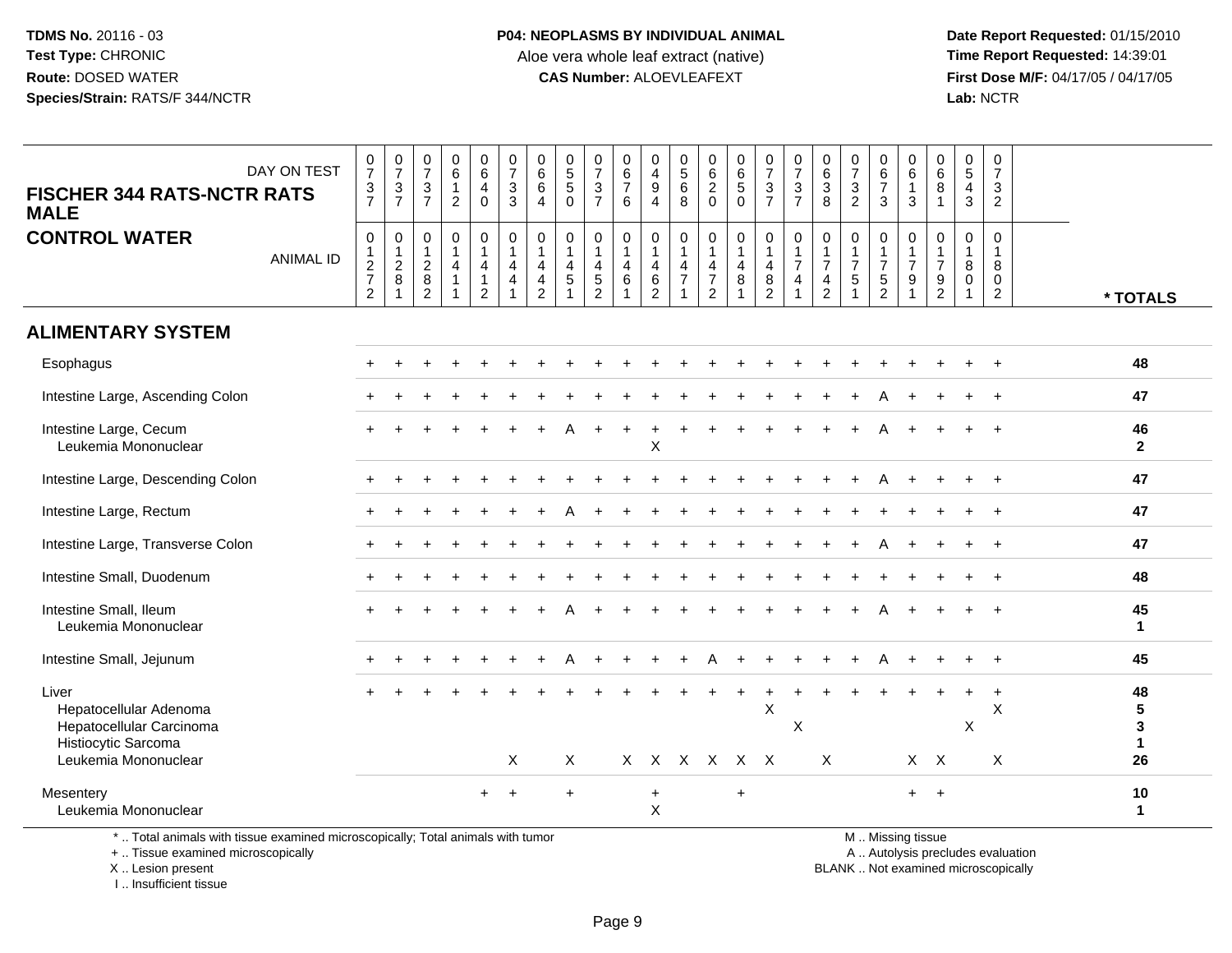**Date Report Requested:** 01/15/2010 **First Dose M/F:** 04/17/05 / 04/17/05<br>Lab: NCTR **Lab:** NCTR

| DAY ON TEST<br><b>FISCHER 344 RATS-NCTR RATS</b><br><b>MALE</b>                 | $\frac{0}{7}$<br>3<br>$\overline{7}$                           | $\frac{0}{7}$<br>$\frac{3}{7}$                      | $\frac{0}{7}$<br>3<br>$\overline{7}$                             | $\begin{array}{c} 0 \\ 6 \end{array}$<br>$\mathbf{1}$<br>$\overline{2}$ | $\begin{array}{c} 0 \\ 6 \end{array}$<br>4<br>$\mathbf 0$ | $\frac{0}{7}$<br>$\mathbf{3}$<br>$\overline{3}$ | 0<br>$6\phantom{a}$<br>$\,6\,$<br>$\overline{4}$                     | $\begin{array}{c} 0 \\ 5 \\ 5 \end{array}$<br>$\ddot{\mathbf{0}}$ | 0<br>$\overline{7}$<br>$\mathfrak{Z}$<br>$\overline{7}$       | 0<br>$\overline{6}$<br>$\overline{7}$<br>6 | 0<br>$\overline{4}$<br>$\boldsymbol{9}$<br>$\overline{4}$ | $\begin{matrix}0\\5\\6\end{matrix}$<br>$\overline{8}$ | $\begin{matrix} 0 \\ 6 \\ 2 \end{matrix}$<br>$\mathbf 0$ | 065                                                  | 0<br>$\overline{7}$<br>3<br>$\overline{7}$ | $\frac{0}{7}$<br>$\sqrt{3}$<br>$\overline{7}$                     | 0<br>$\overline{6}$<br>$\overline{3}$<br>8        | $\frac{0}{7}$<br>$\frac{3}{2}$                                             | 0<br>$rac{6}{7}$<br>3                                                           | 0<br>6<br>$\mathbf{1}$<br>3                     | $\begin{matrix}0\\6\\8\end{matrix}$<br>$\overline{1}$        | $\begin{array}{c} 0 \\ 5 \\ 4 \end{array}$<br>$\mathbf{3}$ | 0<br>$\overline{7}$<br>$\mathbf{3}$<br>$\overline{2}$          |                          |
|---------------------------------------------------------------------------------|----------------------------------------------------------------|-----------------------------------------------------|------------------------------------------------------------------|-------------------------------------------------------------------------|-----------------------------------------------------------|-------------------------------------------------|----------------------------------------------------------------------|-------------------------------------------------------------------|---------------------------------------------------------------|--------------------------------------------|-----------------------------------------------------------|-------------------------------------------------------|----------------------------------------------------------|------------------------------------------------------|--------------------------------------------|-------------------------------------------------------------------|---------------------------------------------------|----------------------------------------------------------------------------|---------------------------------------------------------------------------------|-------------------------------------------------|--------------------------------------------------------------|------------------------------------------------------------|----------------------------------------------------------------|--------------------------|
| <b>CONTROL WATER</b><br><b>ANIMAL ID</b>                                        | $\mathbf 0$<br>$\overline{c}$<br>$\overline{\mathcal{I}}$<br>2 | 0<br>$\mathbf{1}$<br>$\overline{c}$<br>$\bf 8$<br>1 | 0<br>$\mathbf{1}$<br>$\overline{2}$<br>$\bf 8$<br>$\overline{2}$ | 0<br>$\mathbf{1}$<br>4<br>$\mathbf{1}$<br>-1                            | $\mathbf 0$<br>1<br>4<br>$\mathbf 1$<br>2                 | 0<br>$\overline{1}$<br>4<br>$\overline{4}$      | $\mathbf 0$<br>$\mathbf{1}$<br>4<br>$\overline{4}$<br>$\overline{2}$ | 0<br>$\mathbf{1}$<br>4<br>$\,$ 5 $\,$<br>$\mathbf{1}$             | $\Omega$<br>$\mathbf{1}$<br>4<br>$\sqrt{5}$<br>$\overline{c}$ | 0<br>1<br>4<br>6                           | $\Omega$<br>$\overline{1}$<br>$\overline{4}$<br>6<br>2    | 0<br>$\mathbf{1}$<br>4<br>$\overline{7}$              | 0<br>4<br>$\overline{7}$<br>2                            | 0<br>$\mathbf{1}$<br>$\overline{a}$<br>$\bf 8$<br>-1 | 0<br>-1<br>4<br>$\bf 8$<br>$\overline{2}$  | $\Omega$<br>$\mathbf{1}$<br>$\overline{7}$<br>4<br>$\overline{1}$ | $\Omega$<br>$\overline{7}$<br>$\overline{4}$<br>2 | $\Omega$<br>$\mathbf{1}$<br>$\overline{7}$<br>$\sqrt{5}$<br>$\overline{1}$ | $\mathbf{0}$<br>$\mathbf{1}$<br>$\overline{7}$<br>$\,$ 5 $\,$<br>$\overline{2}$ | $\Omega$<br>$\overline{7}$<br>9<br>$\mathbf{1}$ | 0<br>$\mathbf{1}$<br>$\overline{7}$<br>$\boldsymbol{9}$<br>2 | $\mathbf 0$<br>$\overline{1}$<br>8<br>$\mathbf 0$<br>-1    | $\Omega$<br>$\mathbf{1}$<br>8<br>$\mathbf 0$<br>$\overline{2}$ | * TOTALS                 |
| Oral Mucosa                                                                     |                                                                |                                                     |                                                                  |                                                                         |                                                           |                                                 |                                                                      |                                                                   |                                                               |                                            |                                                           |                                                       |                                                          |                                                      |                                            | $\ddot{}$                                                         |                                                   |                                                                            |                                                                                 |                                                 |                                                              |                                                            |                                                                | $\overline{2}$           |
| Pancreas<br>Leukemia Mononuclear                                                |                                                                |                                                     |                                                                  |                                                                         |                                                           |                                                 |                                                                      |                                                                   |                                                               |                                            |                                                           | Χ                                                     |                                                          |                                                      |                                            |                                                                   |                                                   |                                                                            |                                                                                 |                                                 |                                                              |                                                            |                                                                | 48<br>$\overline{2}$     |
| <b>Proximal Colon</b>                                                           |                                                                |                                                     |                                                                  |                                                                         |                                                           |                                                 |                                                                      |                                                                   |                                                               |                                            |                                                           |                                                       |                                                          |                                                      |                                            |                                                                   |                                                   |                                                                            |                                                                                 |                                                 |                                                              |                                                            |                                                                | 44                       |
| Salivary Glands                                                                 |                                                                |                                                     |                                                                  |                                                                         |                                                           |                                                 |                                                                      |                                                                   |                                                               |                                            |                                                           |                                                       |                                                          |                                                      |                                            |                                                                   |                                                   |                                                                            |                                                                                 |                                                 |                                                              | ÷                                                          | $+$                                                            | 48                       |
| Stomach, Forestomach                                                            |                                                                |                                                     |                                                                  |                                                                         |                                                           |                                                 |                                                                      |                                                                   |                                                               |                                            |                                                           |                                                       |                                                          |                                                      |                                            |                                                                   |                                                   |                                                                            |                                                                                 |                                                 |                                                              |                                                            |                                                                | 48                       |
| Stomach, Glandular                                                              | $+$                                                            |                                                     |                                                                  |                                                                         |                                                           |                                                 |                                                                      |                                                                   |                                                               |                                            |                                                           |                                                       |                                                          |                                                      |                                            |                                                                   |                                                   |                                                                            |                                                                                 |                                                 |                                                              |                                                            | $+$                                                            | 48                       |
| <b>CARDIOVASCULAR SYSTEM</b>                                                    |                                                                |                                                     |                                                                  |                                                                         |                                                           |                                                 |                                                                      |                                                                   |                                                               |                                            |                                                           |                                                       |                                                          |                                                      |                                            |                                                                   |                                                   |                                                                            |                                                                                 |                                                 |                                                              |                                                            |                                                                |                          |
| <b>Blood Vessel</b><br>Leukemia Mononuclear                                     |                                                                |                                                     |                                                                  |                                                                         |                                                           |                                                 |                                                                      |                                                                   |                                                               |                                            |                                                           | X                                                     |                                                          |                                                      |                                            |                                                                   |                                                   |                                                                            |                                                                                 |                                                 |                                                              |                                                            |                                                                | 48<br>$\mathbf{1}$       |
| Heart<br>Leukemia Mononuclear<br>Schwannoma Malignant                           | $+$                                                            |                                                     | $\div$                                                           | $\ddot{}$                                                               | $\ddot{}$                                                 | X                                               |                                                                      | Χ                                                                 |                                                               | X                                          | $\mathsf{X}$                                              |                                                       | x x x                                                    |                                                      |                                            |                                                                   |                                                   | $\ddot{}$                                                                  | $\overline{+}$                                                                  | +<br>X                                          | $\overline{ }$                                               | $+$                                                        | $+$                                                            | 48<br>14<br>$\mathbf{1}$ |
| <b>ENDOCRINE SYSTEM</b>                                                         |                                                                |                                                     |                                                                  |                                                                         |                                                           |                                                 |                                                                      |                                                                   |                                                               |                                            |                                                           |                                                       |                                                          |                                                      |                                            |                                                                   |                                                   |                                                                            |                                                                                 |                                                 |                                                              |                                                            |                                                                |                          |
| <b>Adrenal Cortex</b><br>Leukemia Mononuclear                                   |                                                                |                                                     |                                                                  |                                                                         |                                                           |                                                 |                                                                      |                                                                   |                                                               |                                            | Х                                                         |                                                       |                                                          |                                                      |                                            |                                                                   |                                                   |                                                                            |                                                                                 |                                                 |                                                              |                                                            | $\ddot{}$                                                      | 48<br>3                  |
| Adrenal Medulla<br>Leukemia Mononuclear<br>Pheochromocytoma Benign              |                                                                |                                                     |                                                                  |                                                                         |                                                           |                                                 |                                                                      |                                                                   |                                                               |                                            | X                                                         |                                                       |                                                          |                                                      |                                            |                                                                   |                                                   |                                                                            |                                                                                 |                                                 |                                                              |                                                            |                                                                | 48<br>6<br>$\mathbf 1$   |
| *  Total animals with tissue examined microscopically; Total animals with tumor |                                                                |                                                     |                                                                  |                                                                         |                                                           |                                                 |                                                                      |                                                                   |                                                               |                                            |                                                           |                                                       |                                                          |                                                      |                                            |                                                                   |                                                   |                                                                            | M  Missing tissue                                                               |                                                 |                                                              |                                                            | .                                                              |                          |

+ .. Tissue examined microscopically

X .. Lesion present

I .. Insufficient tissue

y the contract of the contract of the contract of the contract of the contract of the contract of the contract of  $A$ . Autolysis precludes evaluation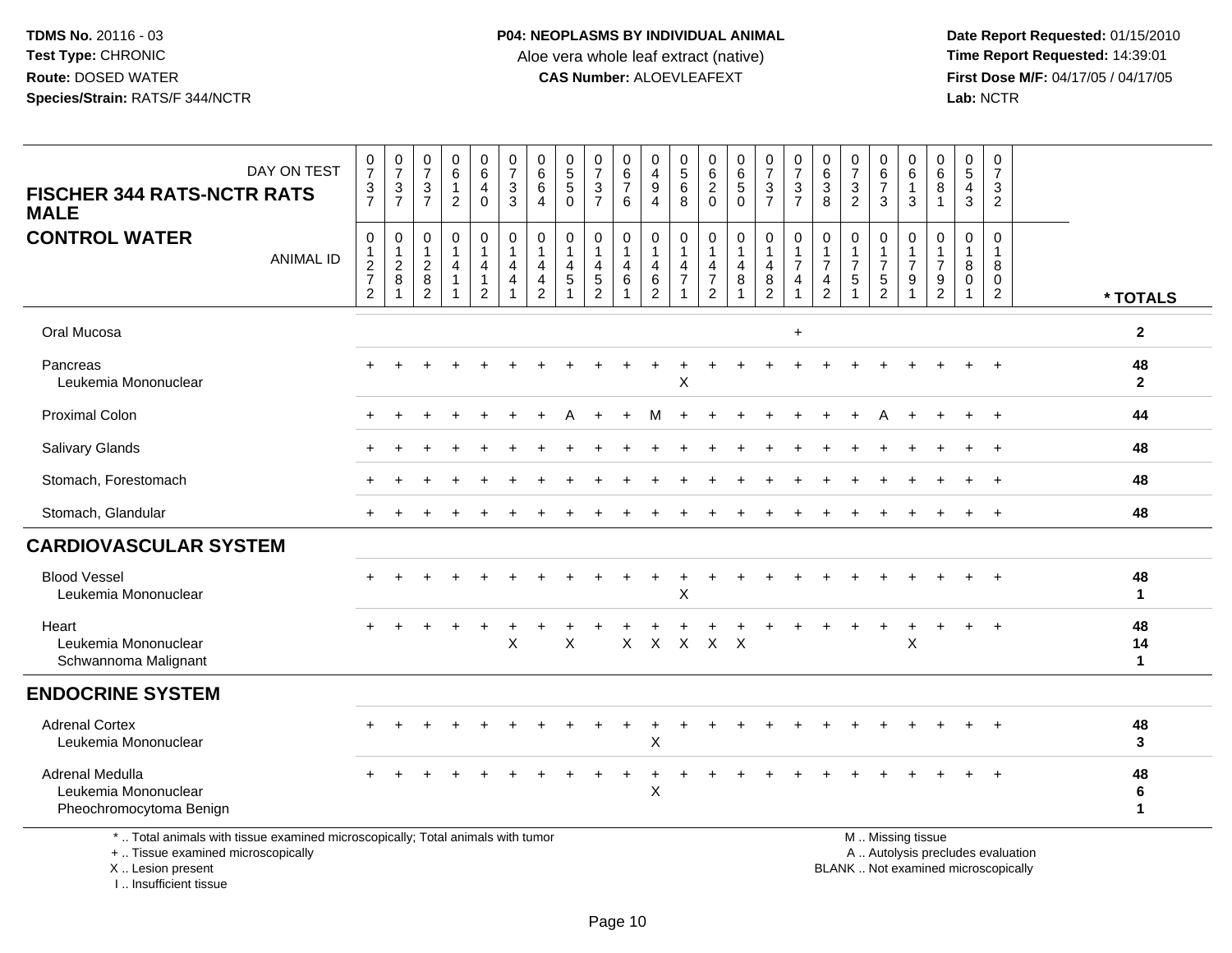**Date Report Requested:** 01/15/2010 **First Dose M/F:** 04/17/05 / 04/17/05<br>Lab: NCTR **Lab:** NCTR

| DAY ON TEST<br><b>FISCHER 344 RATS-NCTR RATS</b><br><b>MALE</b>                                                                            | $\frac{0}{7}$<br>$\frac{3}{7}$                                      | $\frac{0}{7}$<br>$\frac{3}{7}$                 | 0<br>$\overline{7}$<br>3<br>$\overline{7}$                             | 0<br>6<br>$\mathbf{1}$<br>$\overline{2}$                           | 0<br>$\,6\,$<br>4<br>$\mathbf 0$              | $\begin{smallmatrix}0\\7\end{smallmatrix}$<br>$\mathbf{3}$<br>$\overline{3}$ | $\begin{array}{c} 0 \\ 6 \end{array}$<br>$\,6\,$<br>$\overline{4}$                       | $\mathbf 0$<br>$\sqrt{5}$<br>$\sqrt{5}$<br>$\Omega$ | $\pmb{0}$<br>$\overline{7}$<br>$\sqrt{3}$<br>$\overline{7}$                       | 0<br>6<br>$\overline{7}$<br>6 | 0<br>$\overline{4}$<br>$\boldsymbol{9}$<br>$\overline{4}$      | $\begin{array}{c} 0 \\ 5 \\ 6 \end{array}$<br>8      | 0<br>$\,6\,$<br>$\boldsymbol{2}$<br>$\Omega$         | $\begin{array}{c} 0 \\ 6 \end{array}$<br>$\sqrt{5}$<br>$\Omega$ | $\frac{0}{7}$<br>$\frac{3}{7}$                                           | 0<br>$\boldsymbol{7}$<br>$\mathbf 3$<br>$\overline{7}$               | 0<br>$\frac{6}{3}$<br>$\overline{8}$                                 | $\pmb{0}$<br>$\overline{7}$<br>$\sqrt{3}$<br>$\overline{2}$ | $\begin{array}{c} 0 \\ 6 \\ 7 \end{array}$<br>$\mathbf{3}$                       | 0<br>$\,6\,$<br>$\overline{1}$<br>3 | 0<br>6<br>8<br>$\overline{1}$                                  | 0<br>$5\phantom{.0}$<br>4<br>3            | 0<br>$\overline{7}$<br>3<br>$\overline{2}$ |                                                                          |                                                    |
|--------------------------------------------------------------------------------------------------------------------------------------------|---------------------------------------------------------------------|------------------------------------------------|------------------------------------------------------------------------|--------------------------------------------------------------------|-----------------------------------------------|------------------------------------------------------------------------------|------------------------------------------------------------------------------------------|-----------------------------------------------------|-----------------------------------------------------------------------------------|-------------------------------|----------------------------------------------------------------|------------------------------------------------------|------------------------------------------------------|-----------------------------------------------------------------|--------------------------------------------------------------------------|----------------------------------------------------------------------|----------------------------------------------------------------------|-------------------------------------------------------------|----------------------------------------------------------------------------------|-------------------------------------|----------------------------------------------------------------|-------------------------------------------|--------------------------------------------|--------------------------------------------------------------------------|----------------------------------------------------|
| <b>CONTROL WATER</b><br><b>ANIMAL ID</b>                                                                                                   | $\mathbf 0$<br>$\boldsymbol{2}$<br>$\overline{7}$<br>$\overline{2}$ | $\pmb{0}$<br>$\frac{1}{2}$<br>8<br>$\mathbf 1$ | $\mathbf 0$<br>$\overline{1}$<br>$\overline{c}$<br>8<br>$\overline{c}$ | $\mathbf 0$<br>$\mathbf{1}$<br>$\overline{4}$<br>$\mathbf{1}$<br>1 | 0<br>$\mathbf{1}$<br>4<br>1<br>$\overline{2}$ | $\pmb{0}$<br>$\mathbf{1}$<br>$\overline{4}$<br>4<br>$\overline{1}$           | $\pmb{0}$<br>$\mathbf{1}$<br>$\overline{\mathbf{4}}$<br>$\overline{a}$<br>$\overline{c}$ | $\mathbf 0$<br>$\overline{1}$<br>4<br>$\sqrt{5}$    | $\mathbf 0$<br>$\mathbf{1}$<br>$\overline{4}$<br>$\overline{5}$<br>$\overline{2}$ | $\mathbf 0$<br>4<br>$\,6\,$   | 0<br>$\mathbf{1}$<br>$\overline{4}$<br>$\,6$<br>$\overline{2}$ | $\mathbf 0$<br>1<br>$\overline{4}$<br>$\overline{7}$ | $\mathbf 0$<br>4<br>$\overline{7}$<br>$\overline{2}$ | $\mathbf 0$<br>$\mathbf{1}$<br>$\overline{4}$<br>8              | $\mathbf 0$<br>1<br>$\overline{\mathbf{4}}$<br>$\bf 8$<br>$\overline{2}$ | $\mathbf 0$<br>$\mathbf{1}$<br>$\boldsymbol{7}$<br>4<br>$\mathbf{1}$ | $\mathbf 0$<br>$\mathbf{1}$<br>$\overline{7}$<br>4<br>$\overline{2}$ | $\mathbf 0$<br>$\mathbf{1}$<br>$\overline{7}$<br>$\sqrt{5}$ | $\mathbf 0$<br>$\mathbf{1}$<br>$\boldsymbol{7}$<br>$\,$ 5 $\,$<br>$\overline{2}$ | $\mathbf 0$<br>$\overline{7}$<br>9  | $\mathbf 0$<br>$\mathbf{1}$<br>$\overline{7}$<br>$\frac{9}{2}$ | $\mathbf 0$<br>1<br>8<br>$\mathbf 0$<br>1 | $\Omega$<br>-1<br>8<br>0<br>$\overline{2}$ |                                                                          | * TOTALS                                           |
| Pheochromocytoma Malignant<br>Bilateral, Pheochromocytoma Benign<br>Bilateral, Pheochromocytoma Malignant                                  |                                                                     |                                                |                                                                        |                                                                    |                                               | X                                                                            |                                                                                          |                                                     |                                                                                   | X                             |                                                                |                                                      |                                                      |                                                                 |                                                                          |                                                                      |                                                                      |                                                             | $X$ $X$                                                                          |                                     | X                                                              |                                           | X                                          |                                                                          | 3<br>$\mathbf{2}$<br>4                             |
| Islets, Pancreatic<br>Adenoma                                                                                                              |                                                                     | $\pm$                                          | +<br>Χ                                                                 |                                                                    |                                               |                                                                              |                                                                                          |                                                     |                                                                                   |                               |                                                                |                                                      |                                                      |                                                                 | $\ddot{}$<br>X                                                           |                                                                      |                                                                      |                                                             |                                                                                  |                                     |                                                                |                                           | $\ddot{}$                                  |                                                                          | 48<br>3                                            |
| Parathyroid Gland<br>Adenoma                                                                                                               | $+$                                                                 |                                                |                                                                        |                                                                    |                                               |                                                                              |                                                                                          |                                                     |                                                                                   |                               |                                                                |                                                      |                                                      |                                                                 |                                                                          |                                                                      | X                                                                    |                                                             |                                                                                  |                                     |                                                                |                                           | $\ddot{}$                                  |                                                                          | 47<br>$\mathbf{1}$                                 |
| <b>Pituitary Gland</b><br>Leukemia Mononuclear<br>Pars Distalis, Adenoma                                                                   | X                                                                   | X.                                             |                                                                        |                                                                    | x x x x x                                     |                                                                              |                                                                                          |                                                     | $X$ $X$                                                                           |                               | X                                                              | Χ                                                    | X                                                    |                                                                 |                                                                          | X X X                                                                |                                                                      |                                                             |                                                                                  | $X$ $X$                             |                                                                |                                           | $X$ $X$                                    |                                                                          | 48<br>5<br>30                                      |
| <b>Thyroid Gland</b><br>C-cell, Adenoma<br>C-cell, Carcinoma<br>Follicular Cell, Adenoma                                                   | X                                                                   |                                                |                                                                        |                                                                    |                                               |                                                                              |                                                                                          |                                                     |                                                                                   |                               |                                                                |                                                      |                                                      | X                                                               |                                                                          |                                                                      |                                                                      |                                                             |                                                                                  |                                     |                                                                |                                           | $\ddot{}$                                  |                                                                          | 48<br>$\mathbf{2}$<br>$\mathbf{1}$<br>$\mathbf{2}$ |
| <b>GENERAL BODY SYSTEM</b>                                                                                                                 |                                                                     |                                                |                                                                        |                                                                    |                                               |                                                                              |                                                                                          |                                                     |                                                                                   |                               |                                                                |                                                      |                                                      |                                                                 |                                                                          |                                                                      |                                                                      |                                                             |                                                                                  |                                     |                                                                |                                           |                                            |                                                                          |                                                    |
| <b>NONE</b>                                                                                                                                |                                                                     |                                                |                                                                        |                                                                    |                                               |                                                                              |                                                                                          |                                                     |                                                                                   |                               |                                                                |                                                      |                                                      |                                                                 |                                                                          |                                                                      |                                                                      |                                                             |                                                                                  |                                     |                                                                |                                           |                                            |                                                                          |                                                    |
| <b>GENITAL SYSTEM</b>                                                                                                                      |                                                                     |                                                |                                                                        |                                                                    |                                               |                                                                              |                                                                                          |                                                     |                                                                                   |                               |                                                                |                                                      |                                                      |                                                                 |                                                                          |                                                                      |                                                                      |                                                             |                                                                                  |                                     |                                                                |                                           |                                            |                                                                          |                                                    |
| Epididymis                                                                                                                                 |                                                                     |                                                |                                                                        |                                                                    |                                               |                                                                              |                                                                                          |                                                     |                                                                                   |                               |                                                                |                                                      |                                                      |                                                                 |                                                                          |                                                                      |                                                                      |                                                             |                                                                                  |                                     |                                                                |                                           |                                            |                                                                          | 48                                                 |
| <b>Preputial Gland</b><br>Adenoma<br>Carcinoma                                                                                             |                                                                     |                                                |                                                                        |                                                                    | X                                             |                                                                              |                                                                                          |                                                     |                                                                                   |                               |                                                                |                                                      |                                                      |                                                                 |                                                                          |                                                                      |                                                                      |                                                             | X                                                                                |                                     |                                                                |                                           |                                            |                                                                          | 48<br>$\sqrt{5}$<br>$\boldsymbol{2}$               |
| *  Total animals with tissue examined microscopically; Total animals with tumor<br>+  Tissue examined microscopically<br>X  Lesion present |                                                                     |                                                |                                                                        |                                                                    |                                               |                                                                              |                                                                                          |                                                     |                                                                                   |                               |                                                                |                                                      |                                                      |                                                                 |                                                                          |                                                                      |                                                                      |                                                             | M  Missing tissue                                                                |                                     |                                                                |                                           |                                            | A  Autolysis precludes evaluation<br>BLANK  Not examined microscopically |                                                    |

I .. Insufficient tissue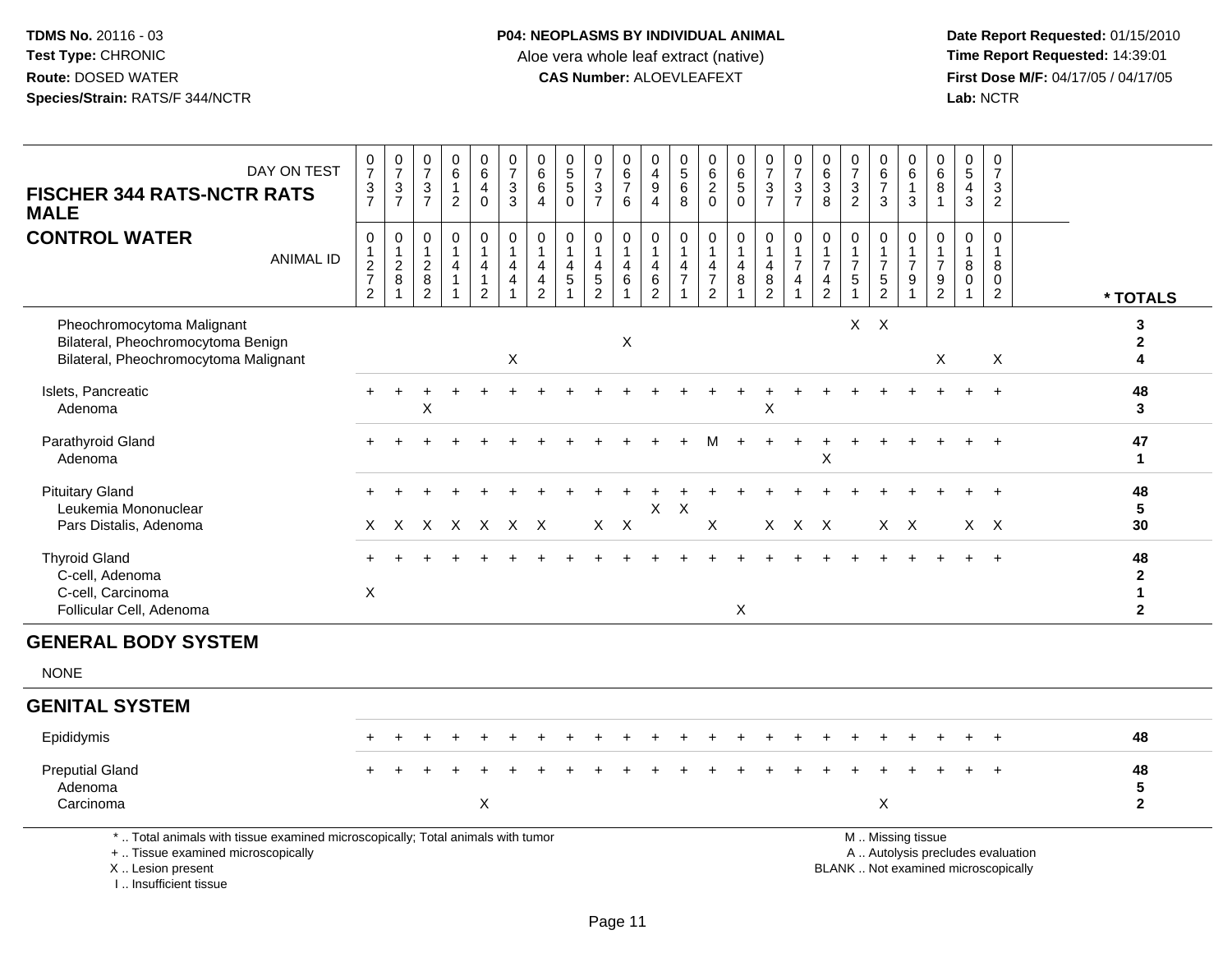**Date Report Requested:** 01/15/2010 **First Dose M/F:** 04/17/05 / 04/17/05<br>Lab: NCTR **Lab:** NCTR

| DAY ON TEST<br><b>FISCHER 344 RATS-NCTR RATS</b><br><b>MALE</b>                                                                   | $\frac{0}{7}$<br>$\ensuremath{\mathsf{3}}$<br>$\overline{7}$              | $\frac{0}{7}$<br>$\sqrt{3}$<br>$\overline{7}$                      | $\frac{0}{7}$<br>$\ensuremath{\mathsf{3}}$<br>$\overline{7}$ | $_6^0$<br>$\mathbf{1}$<br>$\overline{2}$ | 0<br>$\overline{6}$<br>$\overline{\mathbf{4}}$<br>$\Omega$ | $\frac{0}{7}$<br>$\ensuremath{\mathsf{3}}$<br>3      | 0<br>$\,6\,$<br>$\,6\,$<br>$\boldsymbol{\Lambda}$    | $\begin{array}{c} 0 \\ 5 \\ 5 \end{array}$<br>$\Omega$          | 0<br>$\overline{7}$<br>$\mathsf 3$<br>$\overline{7}$   | 0<br>$\,6$<br>$\overline{7}$<br>6                                     | 0<br>$\overline{4}$<br>9<br>4      | $\begin{array}{c} 0 \\ 5 \\ 6 \end{array}$<br>8 | $\begin{matrix} 0 \\ 6 \\ 2 \end{matrix}$<br>$\Omega$      | $\begin{array}{c} 0 \\ 6 \\ 5 \end{array}$<br>$\Omega$ | $\frac{0}{7}$<br>$\frac{3}{7}$                                 | 0<br>$\overline{7}$<br>$\sqrt{3}$<br>$\overline{7}$ | 0<br>$6\phantom{a}$<br>$\overline{3}$<br>8                                        | 0<br>$\overline{7}$<br>$\sqrt{3}$<br>$\overline{2}$ | 0<br>$\frac{6}{7}$<br>3                              | 0<br>6<br>$\mathbf{1}$<br>3          | $_{6}^{\rm 0}$<br>$\bf 8$<br>$\overline{1}$                              | $\begin{array}{c} 0 \\ 5 \end{array}$<br>$\overline{4}$<br>3 | 0<br>$\overline{7}$<br>$\ensuremath{\mathsf{3}}$<br>$\overline{2}$ |                                   |
|-----------------------------------------------------------------------------------------------------------------------------------|---------------------------------------------------------------------------|--------------------------------------------------------------------|--------------------------------------------------------------|------------------------------------------|------------------------------------------------------------|------------------------------------------------------|------------------------------------------------------|-----------------------------------------------------------------|--------------------------------------------------------|-----------------------------------------------------------------------|------------------------------------|-------------------------------------------------|------------------------------------------------------------|--------------------------------------------------------|----------------------------------------------------------------|-----------------------------------------------------|-----------------------------------------------------------------------------------|-----------------------------------------------------|------------------------------------------------------|--------------------------------------|--------------------------------------------------------------------------|--------------------------------------------------------------|--------------------------------------------------------------------|-----------------------------------|
| <b>CONTROL WATER</b><br><b>ANIMAL ID</b>                                                                                          | 0<br>$\mathbf{1}$<br>$\overline{c}$<br>$\boldsymbol{7}$<br>$\overline{c}$ | $\mathbf 0$<br>$\mathbf{1}$<br>$\overline{c}$<br>8<br>$\mathbf{1}$ | 0<br>1<br>$\overline{2}$<br>$\bf 8$<br>$\overline{2}$        | 0<br>$\mathbf 1$<br>4<br>1               | 0<br>$\mathbf 1$<br>$\overline{4}$<br>-1<br>$\overline{c}$ | $\mathbf 0$<br>$\overline{1}$<br>4<br>$\overline{4}$ | $\mathbf 0$<br>4<br>$\overline{4}$<br>$\overline{2}$ | $\mathbf 0$<br>$\mathbf{1}$<br>$\overline{4}$<br>$\overline{5}$ | 0<br>$\mathbf{1}$<br>4<br>$\sqrt{5}$<br>$\overline{2}$ | $\mathbf 0$<br>$\mathbf{1}$<br>$\overline{4}$<br>$6\phantom{1}6$<br>1 | 0<br>1<br>4<br>6<br>$\overline{c}$ | 0<br>$\mathbf{1}$<br>4<br>$\overline{7}$        | 0<br>$\mathbf{1}$<br>4<br>$\overline{7}$<br>$\overline{2}$ | 0<br>4<br>8                                            | $\mathbf 0$<br>$\mathbf{1}$<br>$\overline{4}$<br>$\frac{8}{2}$ | 0<br>$\mathbf{1}$<br>$\overline{7}$<br>4            | $\mathbf 0$<br>$\mathbf{1}$<br>$\overline{7}$<br>$\overline{4}$<br>$\overline{2}$ | 0<br>$\overline{7}$<br>$\sqrt{5}$                   | 0<br>$\mathbf{1}$<br>$\overline{7}$<br>$\frac{5}{2}$ | $\Omega$<br>1<br>$\overline{7}$<br>9 | 0<br>$\mathbf 1$<br>$\overline{7}$<br>$\boldsymbol{9}$<br>$\overline{2}$ | 0<br>$\,8\,$<br>$\mathsf 0$                                  | 0<br>$\mathbf{1}$<br>$\bf 8$<br>$\mathbf 0$<br>$\overline{2}$      | * TOTALS                          |
| Squamous Cell Carcinoma                                                                                                           | $\times$                                                                  |                                                                    |                                                              |                                          |                                                            |                                                      |                                                      |                                                                 |                                                        |                                                                       |                                    |                                                 | X                                                          |                                                        |                                                                |                                                     |                                                                                   |                                                     |                                                      |                                      |                                                                          |                                                              |                                                                    | 4                                 |
| Prostate<br>Leukemia Mononuclear                                                                                                  |                                                                           |                                                                    |                                                              |                                          |                                                            |                                                      |                                                      |                                                                 |                                                        |                                                                       |                                    | X                                               |                                                            |                                                        |                                                                |                                                     |                                                                                   |                                                     |                                                      |                                      |                                                                          |                                                              |                                                                    | 48<br>$\mathbf 1$                 |
| <b>Seminal Vesicle</b><br>Leukemia Mononuclear                                                                                    |                                                                           |                                                                    |                                                              |                                          |                                                            |                                                      |                                                      |                                                                 |                                                        |                                                                       |                                    | X                                               |                                                            |                                                        |                                                                |                                                     |                                                                                   |                                                     |                                                      |                                      |                                                                          |                                                              |                                                                    | 48<br>1                           |
| <b>Testes</b><br>Bilateral, Interstitial Cell, Adenoma<br>Interstitial Cell, Adenoma                                              | $\times$                                                                  | $\times$                                                           |                                                              | X                                        | X                                                          | X                                                    |                                                      | $\times$                                                        | $\times$                                               |                                                                       | $X$ $X$                            |                                                 | X                                                          | $\mathsf{X}$                                           | $\mathsf{X}$                                                   | X                                                   |                                                                                   | $X$ $X$                                             | $X$ $X$                                              |                                      | X                                                                        |                                                              | X                                                                  | 48<br>27<br>10                    |
| <b>HEMATOPOIETIC SYSTEM</b>                                                                                                       |                                                                           |                                                                    |                                                              |                                          |                                                            |                                                      |                                                      |                                                                 |                                                        |                                                                       |                                    |                                                 |                                                            |                                                        |                                                                |                                                     |                                                                                   |                                                     |                                                      |                                      |                                                                          |                                                              |                                                                    |                                   |
| <b>Bone Marrow</b><br>Leukemia Mononuclear                                                                                        |                                                                           |                                                                    |                                                              |                                          |                                                            |                                                      |                                                      |                                                                 |                                                        |                                                                       | X                                  |                                                 |                                                            |                                                        |                                                                |                                                     |                                                                                   |                                                     |                                                      |                                      |                                                                          |                                                              |                                                                    | 48<br>1                           |
| Lymph Node<br>Axillary, Leukemia Mononuclear<br>Deep Cervical, Leukemia Mononuclear<br>Hepatic, Leukemia Mononuclear              |                                                                           |                                                                    |                                                              |                                          |                                                            |                                                      |                                                      |                                                                 |                                                        |                                                                       |                                    |                                                 |                                                            | X                                                      |                                                                |                                                     |                                                                                   |                                                     |                                                      |                                      | X                                                                        |                                                              | $\ddot{}$                                                          | 24<br>$\mathbf{2}$                |
| Inguinal, Leukemia Mononuclear<br>Lumbar, Histiocytic Sarcoma<br>Lumbar, Leukemia Mononuclear<br>Mediastinal, Histiocytic Sarcoma |                                                                           |                                                                    |                                                              |                                          |                                                            | X                                                    |                                                      |                                                                 |                                                        |                                                                       |                                    |                                                 |                                                            |                                                        |                                                                |                                                     |                                                                                   |                                                     |                                                      |                                      | X                                                                        |                                                              |                                                                    |                                   |
| Mediastinal, Leukemia Mononuclear<br>Pancreatic, Leukemia Mononuclear<br>Renal, Leukemia Mononuclear                              |                                                                           |                                                                    |                                                              |                                          |                                                            | X                                                    |                                                      |                                                                 |                                                        | $X$ $X$                                                               |                                    |                                                 |                                                            |                                                        |                                                                |                                                     | $\mathsf X$                                                                       |                                                     |                                                      | $\times$                             | X<br>X                                                                   |                                                              | X<br>$\pmb{\times}$                                                | 9<br>$\overline{\mathbf{7}}$<br>4 |
| Lymph Node, Mandibular                                                                                                            |                                                                           |                                                                    |                                                              |                                          |                                                            |                                                      |                                                      |                                                                 |                                                        |                                                                       |                                    |                                                 |                                                            |                                                        |                                                                |                                                     |                                                                                   |                                                     |                                                      |                                      |                                                                          |                                                              |                                                                    | 48                                |
| *  Total animals with tissue examined microscopically; Total animals with tumor<br>+  Tissue examined microscopically             |                                                                           |                                                                    |                                                              |                                          |                                                            |                                                      |                                                      |                                                                 |                                                        |                                                                       |                                    |                                                 |                                                            |                                                        |                                                                |                                                     |                                                                                   |                                                     | M  Missing tissue                                    |                                      |                                                                          | A  Autolysis precludes evaluation                            |                                                                    |                                   |

X .. Lesion present

I .. Insufficient tissue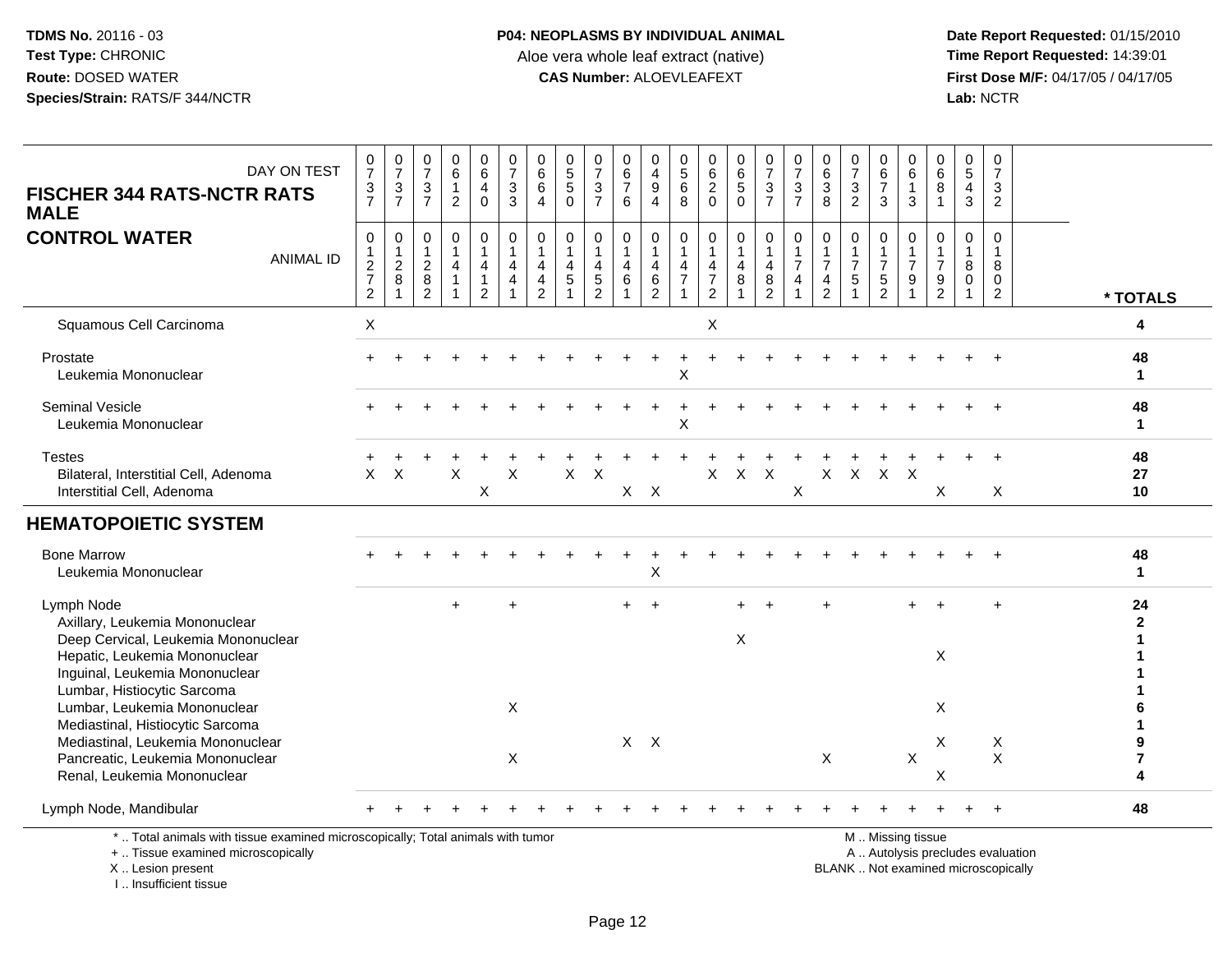**Date Report Requested:** 01/15/2010 **First Dose M/F:** 04/17/05 / 04/17/05<br>Lab: NCTR **Lab:** NCTR

| DAY ON TEST<br><b>FISCHER 344 RATS-NCTR RATS</b><br><b>MALE</b>                                                                                                     | $\begin{array}{c} 0 \\ 7 \end{array}$<br>$\frac{3}{7}$                        | $\frac{0}{7}$<br>$\frac{3}{7}$                            | $\frac{0}{7}$<br>$\frac{3}{7}$                                   | $\begin{array}{c} 0 \\ 6 \end{array}$<br>$\mathbf{1}$<br>$\overline{c}$       | $\begin{array}{c} 0 \\ 6 \end{array}$<br>$\overline{4}$<br>$\mathbf 0$                   | $\frac{0}{7}$<br>$\mathbf{3}$<br>3 | $_{6}^{\rm 0}$<br>$6\overline{6}$<br>$\overline{4}$                               | $\begin{array}{c} 0 \\ 5 \\ 5 \end{array}$<br>$\mathbf{0}$  | $\frac{0}{7}$<br>$\frac{3}{7}$                                                | 0<br>$\,6\,$<br>$\overline{7}$<br>6                                          | 0<br>$\overline{4}$<br>9<br>4                           | $\pmb{0}$<br>$\sqrt{5}$<br>6<br>8                          | $\begin{matrix} 0 \\ 6 \\ 2 \end{matrix}$<br>$\mathbf 0$                | $\begin{array}{c} 0 \\ 6 \end{array}$<br>$\overline{5}$<br>$\mathbf 0$ | $\frac{0}{7}$<br>$\frac{3}{7}$                                            | $\begin{smallmatrix}0\\7\end{smallmatrix}$<br>$\mathbf{3}$<br>$\overline{7}$ | $\begin{array}{c} 0 \\ 6 \end{array}$<br>$\overline{3}$<br>8                        | $\frac{0}{7}$<br>$\ensuremath{\mathsf{3}}$<br>$\overline{c}$ | 0<br>$\,6\,$<br>$\overline{7}$<br>$\mathbf{3}$                                                | 0<br>6<br>3              | $\begin{array}{c} 0 \\ 6 \end{array}$<br>$\, 8$<br>$\mathbf{1}$ | $\begin{array}{c} 0 \\ 5 \end{array}$<br>$\overline{4}$<br>3     | $\begin{array}{c} 0 \\ 7 \end{array}$<br>$\mathbf{3}$<br>$\overline{2}$ |                                             |
|---------------------------------------------------------------------------------------------------------------------------------------------------------------------|-------------------------------------------------------------------------------|-----------------------------------------------------------|------------------------------------------------------------------|-------------------------------------------------------------------------------|------------------------------------------------------------------------------------------|------------------------------------|-----------------------------------------------------------------------------------|-------------------------------------------------------------|-------------------------------------------------------------------------------|------------------------------------------------------------------------------|---------------------------------------------------------|------------------------------------------------------------|-------------------------------------------------------------------------|------------------------------------------------------------------------|---------------------------------------------------------------------------|------------------------------------------------------------------------------|-------------------------------------------------------------------------------------|--------------------------------------------------------------|-----------------------------------------------------------------------------------------------|--------------------------|-----------------------------------------------------------------|------------------------------------------------------------------|-------------------------------------------------------------------------|---------------------------------------------|
| <b>CONTROL WATER</b><br><b>ANIMAL ID</b>                                                                                                                            | $\mathbf 0$<br>$\mathbf{1}$<br>$\sqrt{2}$<br>$\overline{7}$<br>$\overline{2}$ | $\mathbf 0$<br>$\begin{array}{c} 1 \\ 2 \end{array}$<br>8 | $\mathsf 0$<br>$\mathbf{1}$<br>$\sqrt{2}$<br>8<br>$\overline{2}$ | $\mathbf 0$<br>$\mathbf{1}$<br>$\overline{4}$<br>$\mathbf{1}$<br>$\mathbf{1}$ | $\mathbf 0$<br>$\mathbf{1}$<br>$\overline{\mathbf{4}}$<br>$\mathbf{1}$<br>$\overline{2}$ | 0<br>$\mathbf{1}$<br>4<br>4<br>1   | $\mathbf 0$<br>$\mathbf{1}$<br>$\overline{4}$<br>$\overline{4}$<br>$\overline{2}$ | $\mathbf 0$<br>$\mathbf{1}$<br>$\overline{4}$<br>$\sqrt{5}$ | $\mathbf 0$<br>$\mathbf{1}$<br>$\overline{4}$<br>$\sqrt{5}$<br>$\overline{2}$ | $\mathbf 0$<br>$\overline{1}$<br>$\overline{4}$<br>$\,6\,$<br>$\overline{1}$ | $\mathbf 0$<br>$\mathbf{1}$<br>4<br>6<br>$\overline{c}$ | $\mathbf 0$<br>$\overline{1}$<br>4<br>$\overline{7}$<br>-1 | 0<br>$\mathbf{1}$<br>$\overline{4}$<br>$\overline{7}$<br>$\overline{2}$ | 0<br>$\mathbf{1}$<br>$\overline{4}$<br>8<br>1                          | 0<br>$\mathbf{1}$<br>$\overline{\mathbf{4}}$<br>$\bf 8$<br>$\overline{2}$ | $\mathbf 0$<br>$\overline{7}$<br>$\overline{4}$                              | $\mathbf 0$<br>$\mathbf{1}$<br>$\boldsymbol{7}$<br>$\overline{4}$<br>$\overline{2}$ | $\mathbf 0$<br>$\mathbf{1}$<br>$\overline{7}$<br>$\sqrt{5}$  | $\pmb{0}$<br>$\mathbf{1}$<br>$\overline{7}$<br>$\sqrt{5}$<br>$\overline{2}$                   | 0<br>$\overline{7}$<br>9 | $\mathbf 0$<br>$\mathbf{1}$<br>$\overline{7}$<br>$\frac{9}{2}$  | $\mathbf 0$<br>$\mathbf{1}$<br>8<br>$\mathsf{O}$<br>$\mathbf{1}$ | $\mathbf 0$<br>$\mathbf{1}$<br>8<br>$\mathbf 0$<br>$\overline{2}$       | * TOTALS                                    |
| Histiocytic Sarcoma<br>Leukemia Mononuclear                                                                                                                         |                                                                               |                                                           |                                                                  |                                                                               |                                                                                          | X                                  |                                                                                   |                                                             |                                                                               |                                                                              | X                                                       |                                                            |                                                                         |                                                                        | $X$ $X$                                                                   |                                                                              | X                                                                                   |                                                              |                                                                                               |                          |                                                                 |                                                                  |                                                                         | 1<br>11                                     |
| Lymph Node, Mesenteric<br>Leukemia Mononuclear                                                                                                                      |                                                                               |                                                           |                                                                  |                                                                               |                                                                                          | X                                  |                                                                                   | X                                                           |                                                                               |                                                                              | X                                                       | $\times$                                                   |                                                                         |                                                                        |                                                                           |                                                                              | $\mathsf X$                                                                         |                                                              |                                                                                               | X                        |                                                                 | $\ddot{}$                                                        | $\ddot{+}$                                                              | 47<br>10                                    |
| Spleen<br>Histiocytic Sarcoma<br>Leukemia Mononuclear                                                                                                               |                                                                               |                                                           |                                                                  |                                                                               |                                                                                          | $\boldsymbol{\mathsf{X}}$          |                                                                                   | X                                                           |                                                                               |                                                                              | X X X X X X                                             |                                                            |                                                                         |                                                                        |                                                                           |                                                                              | X                                                                                   |                                                              |                                                                                               |                          | $X$ $X$                                                         | $\ddot{}$                                                        | $\overline{+}$<br>X                                                     | 48<br>$\mathbf{1}$<br>26                    |
| Thymus<br>Leukemia Mononuclear                                                                                                                                      |                                                                               |                                                           |                                                                  | м                                                                             | $\ddot{}$                                                                                | $\ddot{}$                          | м                                                                                 |                                                             |                                                                               |                                                                              | X                                                       | $\times$                                                   |                                                                         |                                                                        |                                                                           |                                                                              | $\mathsf X$                                                                         |                                                              |                                                                                               |                          |                                                                 |                                                                  | $\ddot{}$                                                               | 46<br>8                                     |
| <b>INTEGUMENTARY SYSTEM</b>                                                                                                                                         |                                                                               |                                                           |                                                                  |                                                                               |                                                                                          |                                    |                                                                                   |                                                             |                                                                               |                                                                              |                                                         |                                                            |                                                                         |                                                                        |                                                                           |                                                                              |                                                                                     |                                                              |                                                                                               |                          |                                                                 |                                                                  |                                                                         |                                             |
| <b>Mammary Gland</b><br>Fibroadenoma<br>Leukemia Mononuclear                                                                                                        |                                                                               |                                                           |                                                                  |                                                                               |                                                                                          |                                    |                                                                                   |                                                             |                                                                               |                                                                              | м                                                       |                                                            | $\div$                                                                  | м                                                                      | $\ddot{}$<br>X                                                            | м                                                                            |                                                                                     |                                                              |                                                                                               |                          |                                                                 |                                                                  |                                                                         | 44<br>$\mathbf{1}$<br>1                     |
| Skin<br>Fibroma<br>Granular Cell Tumor Benign<br>Keratoacanthoma<br>Lipoma                                                                                          |                                                                               |                                                           | $\mathsf X$                                                      |                                                                               |                                                                                          |                                    |                                                                                   |                                                             | $\mathsf X$                                                                   |                                                                              |                                                         |                                                            |                                                                         |                                                                        |                                                                           |                                                                              |                                                                                     |                                                              |                                                                                               |                          |                                                                 |                                                                  |                                                                         | 48<br>4<br>$\mathbf{1}$<br>$\mathbf 1$<br>1 |
| <b>MUSCULOSKELETAL SYSTEM</b>                                                                                                                                       |                                                                               |                                                           |                                                                  |                                                                               |                                                                                          |                                    |                                                                                   |                                                             |                                                                               |                                                                              |                                                         |                                                            |                                                                         |                                                                        |                                                                           |                                                                              |                                                                                     |                                                              |                                                                                               |                          |                                                                 |                                                                  |                                                                         |                                             |
| Bone, Femur                                                                                                                                                         |                                                                               |                                                           |                                                                  |                                                                               |                                                                                          |                                    |                                                                                   |                                                             |                                                                               |                                                                              |                                                         |                                                            |                                                                         |                                                                        |                                                                           |                                                                              |                                                                                     |                                                              |                                                                                               |                          |                                                                 |                                                                  | $\div$                                                                  | 48                                          |
| <b>Skeletal Muscle</b>                                                                                                                                              |                                                                               |                                                           |                                                                  |                                                                               |                                                                                          |                                    |                                                                                   |                                                             |                                                                               |                                                                              |                                                         | $\ddot{}$                                                  |                                                                         |                                                                        |                                                                           |                                                                              |                                                                                     |                                                              |                                                                                               |                          |                                                                 |                                                                  |                                                                         | $\mathbf{2}$                                |
| *  Total animals with tissue examined microscopically; Total animals with tumor<br>+  Tissue examined microscopically<br>X  Lesion present<br>I Insufficient tissue |                                                                               |                                                           |                                                                  |                                                                               |                                                                                          |                                    |                                                                                   |                                                             |                                                                               |                                                                              |                                                         |                                                            |                                                                         |                                                                        |                                                                           |                                                                              |                                                                                     |                                                              | M  Missing tissue<br>A  Autolysis precludes evaluation<br>BLANK  Not examined microscopically |                          |                                                                 |                                                                  |                                                                         |                                             |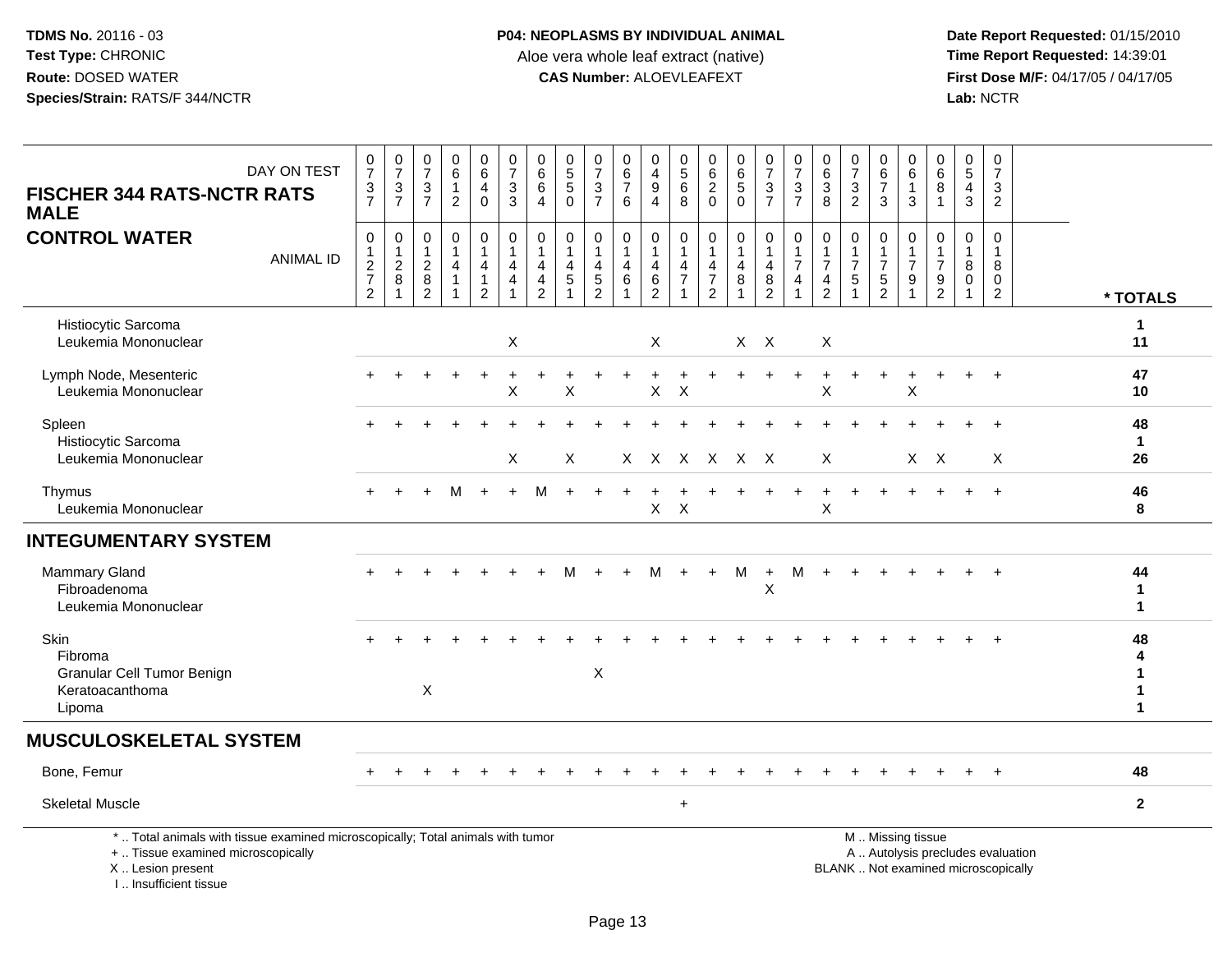**Date Report Requested:** 01/15/2010 **First Dose M/F:** 04/17/05 / 04/17/05<br>Lab: NCTR **Lab:** NCTR

| DAY ON TEST<br><b>FISCHER 344 RATS-NCTR RATS</b><br><b>MALE</b>                                                       | $\begin{array}{c} 0 \\ 7 \end{array}$<br>$\frac{3}{7}$         | $\frac{0}{7}$<br>$\frac{3}{7}$                          | $\frac{0}{7}$<br>$\frac{3}{7}$                                      | $\begin{array}{c} 0 \\ 6 \end{array}$<br>$\mathbf{1}$<br>$\overline{2}$ | $\begin{array}{c} 0 \\ 6 \end{array}$<br>$\overline{4}$<br>$\mathbf{0}$ | $\frac{0}{7}$<br>$\mathbf{3}$<br>$\overline{3}$                                                  | $\begin{array}{c} 0 \\ 6 \end{array}$<br>$\,6\,$<br>$\overline{4}$              | $\begin{array}{c} 0 \\ 5 \\ 5 \end{array}$<br>$\Omega$ | $\begin{array}{c} 0 \\ 7 \end{array}$<br>$\frac{3}{7}$                        | 0<br>$6\phantom{a}$<br>$\overline{7}$<br>6          | $\pmb{0}$<br>$\overline{4}$<br>$\boldsymbol{9}$<br>$\overline{4}$                               | $\begin{array}{c} 0 \\ 5 \\ 6 \end{array}$<br>8 | 0620                                                                              | $\begin{array}{c} 0 \\ 6 \end{array}$<br>$\overline{5}$<br>$\Omega$ | $\begin{array}{c} 0 \\ 7 \end{array}$<br>$\frac{3}{7}$                     | $\begin{array}{c} 0 \\ 7 \end{array}$<br>$\frac{3}{7}$                                           | $_{6}^{\rm 0}$<br>3<br>8                             | $\frac{0}{7}$<br>$\ensuremath{\mathsf{3}}$<br>$\overline{2}$ | $\begin{array}{c} 0 \\ 6 \\ 7 \end{array}$<br>$\mathbf{3}$                    | $\mathbf 0$<br>$6\phantom{a}$<br>$\mathbf{1}$<br>3 | $\mathbf 0$<br>$6\phantom{a}$<br>8<br>$\overline{1}$                                        | $\begin{array}{c} 0 \\ 5 \end{array}$<br>$\overline{4}$<br>$\mathbf{3}$ | $\mathbf 0$<br>$\overline{7}$<br>$\mathbf{3}$<br>$\overline{2}$   |                                   |                                    |
|-----------------------------------------------------------------------------------------------------------------------|----------------------------------------------------------------|---------------------------------------------------------|---------------------------------------------------------------------|-------------------------------------------------------------------------|-------------------------------------------------------------------------|--------------------------------------------------------------------------------------------------|---------------------------------------------------------------------------------|--------------------------------------------------------|-------------------------------------------------------------------------------|-----------------------------------------------------|-------------------------------------------------------------------------------------------------|-------------------------------------------------|-----------------------------------------------------------------------------------|---------------------------------------------------------------------|----------------------------------------------------------------------------|--------------------------------------------------------------------------------------------------|------------------------------------------------------|--------------------------------------------------------------|-------------------------------------------------------------------------------|----------------------------------------------------|---------------------------------------------------------------------------------------------|-------------------------------------------------------------------------|-------------------------------------------------------------------|-----------------------------------|------------------------------------|
| <b>CONTROL WATER</b><br><b>ANIMAL ID</b>                                                                              | $\mathbf 0$<br>$\mathbf{1}$<br>$\frac{2}{7}$<br>$\overline{2}$ | $\pmb{0}$<br>$\begin{array}{c} 1 \\ 2 \\ 8 \end{array}$ | $\boldsymbol{0}$<br>$\mathbf{1}$<br>$\frac{2}{8}$<br>$\overline{2}$ | $\pmb{0}$<br>$\mathbf{1}$<br>$\overline{4}$<br>$\mathbf{1}$             | 0<br>1<br>$\overline{4}$<br>$\mathbf{1}$<br>$\overline{2}$              | $\begin{smallmatrix}0\\1\end{smallmatrix}$<br>$\overline{4}$<br>$\overline{4}$<br>$\overline{1}$ | $\pmb{0}$<br>$\mathbf{1}$<br>$\overline{4}$<br>$\overline{4}$<br>$\overline{2}$ | $\mathbf 0$<br>4<br>5                                  | $\mathbf 0$<br>$\mathbf{1}$<br>$\overline{4}$<br>$\sqrt{5}$<br>$\overline{2}$ | 0<br>$\mathbf{1}$<br>4<br>$\,6\,$<br>$\overline{ }$ | $\boldsymbol{0}$<br>$\mathbf{1}$<br>$\overline{\mathbf{4}}$<br>$6\phantom{a}$<br>$\overline{2}$ | 0<br>$\mathbf{1}$<br>4<br>$\overline{7}$        | $\mathbf 0$<br>$\mathbf{1}$<br>$\overline{4}$<br>$\overline{7}$<br>$\overline{2}$ | $\pmb{0}$<br>$\mathbf{1}$<br>$\overline{4}$<br>8                    | $\pmb{0}$<br>$\overline{1}$<br>$\overline{4}$<br>$\bf 8$<br>$\overline{2}$ | $\begin{smallmatrix}0\\1\end{smallmatrix}$<br>$\overline{7}$<br>$\overline{4}$<br>$\overline{1}$ | $\mathbf 0$<br>$\overline{7}$<br>4<br>$\overline{2}$ | 0<br>$\mathbf{1}$<br>$\overline{7}$<br>5                     | $\mathbf 0$<br>$\mathbf{1}$<br>$\overline{7}$<br>$\sqrt{5}$<br>$\overline{2}$ | $\mathbf 0$<br>$\overline{7}$<br>9                 | $\mathsf{O}\xspace$<br>$\mathbf{1}$<br>$\overline{7}$<br>$\boldsymbol{9}$<br>$\overline{2}$ | $\mathbf 0$<br>$\overline{1}$<br>8<br>$\mathbf 0$<br>$\mathbf{1}$       | $\mathbf 0$<br>$\mathbf{1}$<br>8<br>$\mathbf 0$<br>$\overline{2}$ |                                   | * TOTALS                           |
| <b>NERVOUS SYSTEM</b>                                                                                                 |                                                                |                                                         |                                                                     |                                                                         |                                                                         |                                                                                                  |                                                                                 |                                                        |                                                                               |                                                     |                                                                                                 |                                                 |                                                                                   |                                                                     |                                                                            |                                                                                                  |                                                      |                                                              |                                                                               |                                                    |                                                                                             |                                                                         |                                                                   |                                   |                                    |
| Brain, Brain Stem<br>Leukemia Mononuclear                                                                             |                                                                |                                                         |                                                                     |                                                                         |                                                                         |                                                                                                  |                                                                                 | X                                                      |                                                                               |                                                     | $\mathsf{X}$                                                                                    | $\boldsymbol{\mathsf{X}}$                       |                                                                                   |                                                                     |                                                                            |                                                                                                  |                                                      |                                                              |                                                                               |                                                    |                                                                                             |                                                                         |                                                                   |                                   | 48<br>$5\phantom{.0}$              |
| Brain, Cerebellum<br>Leukemia Mononuclear                                                                             |                                                                |                                                         |                                                                     |                                                                         |                                                                         |                                                                                                  |                                                                                 |                                                        |                                                                               |                                                     |                                                                                                 |                                                 |                                                                                   |                                                                     |                                                                            |                                                                                                  |                                                      |                                                              |                                                                               |                                                    |                                                                                             |                                                                         |                                                                   |                                   | 48<br>$\mathbf{1}$                 |
| Brain, Cerebrum<br>Granular Cell Tumor Benign<br>Leukemia Mononuclear                                                 |                                                                |                                                         |                                                                     |                                                                         |                                                                         |                                                                                                  |                                                                                 | X                                                      |                                                                               |                                                     |                                                                                                 |                                                 | X                                                                                 |                                                                     |                                                                            |                                                                                                  |                                                      |                                                              |                                                                               |                                                    |                                                                                             |                                                                         |                                                                   |                                   | 48<br>$\mathbf{1}$<br>$\mathbf{2}$ |
| <b>Peripheral Nerve</b>                                                                                               |                                                                |                                                         |                                                                     |                                                                         |                                                                         |                                                                                                  |                                                                                 |                                                        |                                                                               |                                                     |                                                                                                 |                                                 |                                                                                   |                                                                     |                                                                            |                                                                                                  |                                                      |                                                              |                                                                               |                                                    |                                                                                             |                                                                         |                                                                   |                                   | $\mathbf 1$                        |
| Spinal Cord                                                                                                           |                                                                |                                                         |                                                                     |                                                                         |                                                                         |                                                                                                  |                                                                                 |                                                        |                                                                               |                                                     |                                                                                                 |                                                 |                                                                                   |                                                                     |                                                                            |                                                                                                  |                                                      |                                                              |                                                                               |                                                    |                                                                                             |                                                                         |                                                                   |                                   | $\mathbf{1}$                       |
| <b>RESPIRATORY SYSTEM</b>                                                                                             |                                                                |                                                         |                                                                     |                                                                         |                                                                         |                                                                                                  |                                                                                 |                                                        |                                                                               |                                                     |                                                                                                 |                                                 |                                                                                   |                                                                     |                                                                            |                                                                                                  |                                                      |                                                              |                                                                               |                                                    |                                                                                             |                                                                         |                                                                   |                                   |                                    |
| Lung<br>Histiocytic Sarcoma<br>Leukemia Mononuclear                                                                   |                                                                |                                                         |                                                                     |                                                                         |                                                                         | $\mathsf{X}$                                                                                     |                                                                                 | Χ                                                      |                                                                               |                                                     |                                                                                                 |                                                 | X X X X X X                                                                       |                                                                     |                                                                            |                                                                                                  | Χ                                                    |                                                              |                                                                               |                                                    | $X$ $X$                                                                                     |                                                                         | X                                                                 |                                   | 48<br>$\mathbf 1$<br>24            |
| Nose                                                                                                                  |                                                                |                                                         |                                                                     |                                                                         |                                                                         |                                                                                                  |                                                                                 |                                                        |                                                                               |                                                     |                                                                                                 |                                                 |                                                                                   |                                                                     |                                                                            |                                                                                                  |                                                      |                                                              |                                                                               |                                                    |                                                                                             |                                                                         |                                                                   |                                   | 48                                 |
| Trachea                                                                                                               |                                                                |                                                         |                                                                     |                                                                         |                                                                         |                                                                                                  |                                                                                 |                                                        |                                                                               |                                                     |                                                                                                 |                                                 |                                                                                   |                                                                     |                                                                            |                                                                                                  |                                                      |                                                              |                                                                               |                                                    |                                                                                             |                                                                         | $\ddot{}$                                                         |                                   | 48                                 |
| <b>SPECIAL SENSES SYSTEM</b>                                                                                          |                                                                |                                                         |                                                                     |                                                                         |                                                                         |                                                                                                  |                                                                                 |                                                        |                                                                               |                                                     |                                                                                                 |                                                 |                                                                                   |                                                                     |                                                                            |                                                                                                  |                                                      |                                                              |                                                                               |                                                    |                                                                                             |                                                                         |                                                                   |                                   |                                    |
| Eye                                                                                                                   |                                                                |                                                         |                                                                     |                                                                         |                                                                         |                                                                                                  |                                                                                 |                                                        |                                                                               |                                                     |                                                                                                 |                                                 |                                                                                   |                                                                     |                                                                            |                                                                                                  |                                                      |                                                              |                                                                               |                                                    |                                                                                             |                                                                         |                                                                   |                                   | 47                                 |
| *  Total animals with tissue examined microscopically; Total animals with tumor<br>+  Tissue examined microscopically |                                                                |                                                         |                                                                     |                                                                         |                                                                         |                                                                                                  |                                                                                 |                                                        |                                                                               |                                                     |                                                                                                 |                                                 |                                                                                   |                                                                     |                                                                            |                                                                                                  |                                                      |                                                              |                                                                               | M  Missing tissue                                  |                                                                                             |                                                                         |                                                                   | A  Autolysis precludes evaluation |                                    |

X .. Lesion present

I .. Insufficient tissue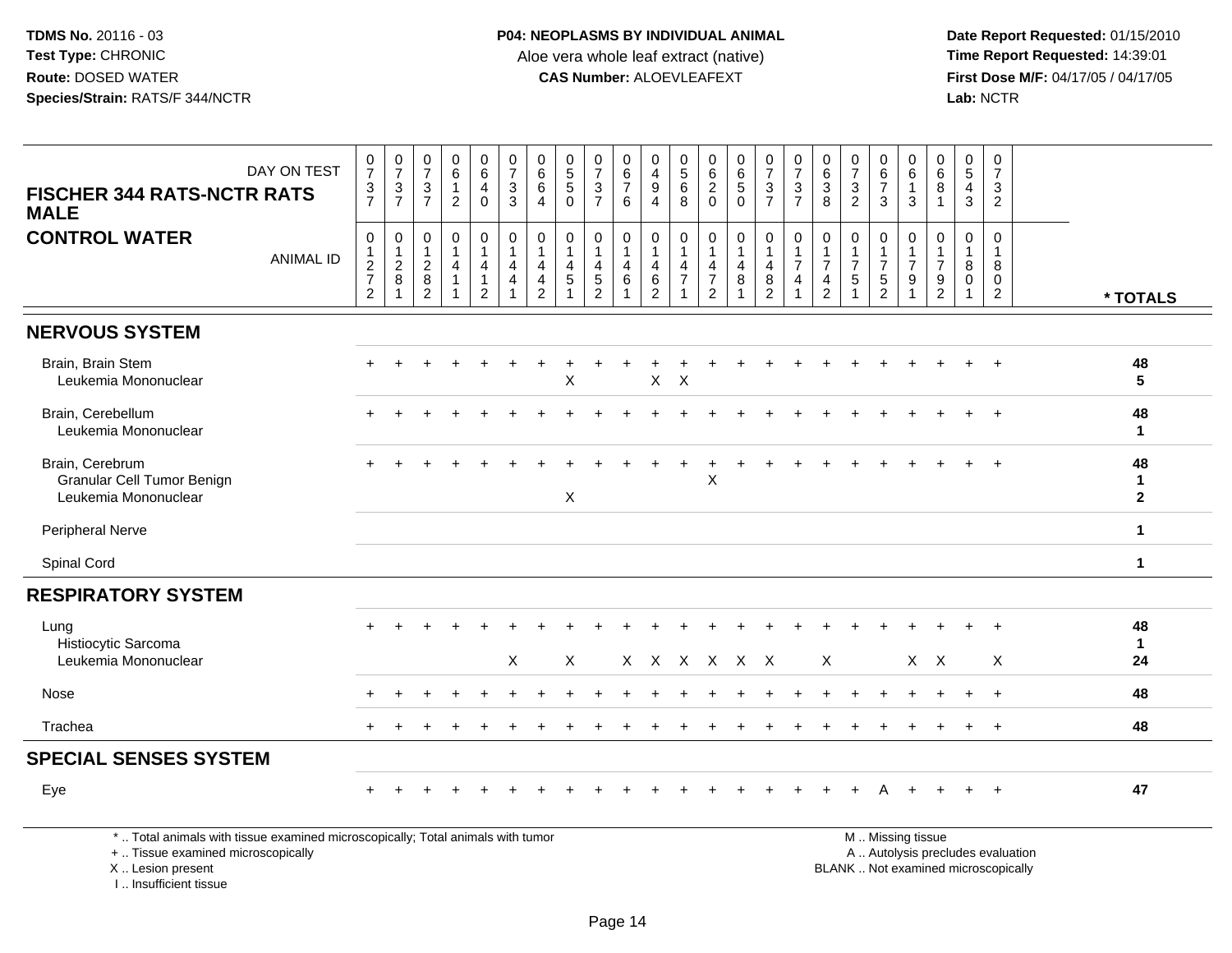**Date Report Requested:** 01/15/2010 **First Dose M/F:** 04/17/05 / 04/17/05<br>Lab: NCTR **Lab:** NCTR

| DAY ON TEST<br><b>FISCHER 344 RATS-NCTR RATS</b><br><b>MALE</b>                      | $\frac{0}{7}$<br>3<br>$\overline{7}$ | $\frac{0}{7}$<br>$\frac{3}{7}$                  | $\begin{array}{c} 0 \\ 7 \\ 3 \end{array}$<br>$\overline{7}$     | $\begin{matrix} 0 \\ 6 \end{matrix}$<br>$\overline{2}$ | $\begin{array}{c} 0 \\ 6 \\ 4 \end{array}$<br>$\mathbf 0$                         | $\begin{smallmatrix}0\\7\end{smallmatrix}$<br>$\mathbf{3}$<br>3 | 0<br>$\,6\,$<br>$\,6$<br>$\overline{4}$ | $\begin{array}{c} 0 \\ 5 \end{array}$<br>$\sqrt{5}$<br>$\mathbf 0$ | $\frac{0}{7}$<br>$\ensuremath{\mathsf{3}}$<br>$\overline{7}$        | 0<br>6<br>$\overline{7}$<br>6 | 0<br>$\overline{4}$<br>$\boldsymbol{9}$<br>4 | $\begin{array}{c} 0 \\ 5 \\ 6 \end{array}$<br>8       | 0620                                                    | $\begin{array}{c} 0 \\ 6 \\ 5 \end{array}$<br>$\mathbf 0$  | $\frac{0}{7}$<br>$\mathbf 3$<br>$\overline{7}$                                                        | $\frac{0}{7}$<br>$\mathbf{3}$<br>$\overline{7}$ | $\begin{matrix} 0 \\ 6 \\ 3 \end{matrix}$<br>8 | $\frac{0}{7}$<br>$\sqrt{3}$<br>$\overline{2}$ | 0<br>$6\overline{6}$<br>$\overline{7}$<br>3         | $\mathbf 0$<br>$\,6\,$<br>$\overline{1}$<br>3 | $\mathbf 0$<br>$\,6\,$<br>$\, 8$<br>1                      | 0<br>$\overline{5}$<br>$\overline{4}$<br>$\mathbf{3}$ | $\mathbf 0$<br>$\overline{7}$<br>3<br>$\overline{2}$ |                    |  |
|--------------------------------------------------------------------------------------|--------------------------------------|-------------------------------------------------|------------------------------------------------------------------|--------------------------------------------------------|-----------------------------------------------------------------------------------|-----------------------------------------------------------------|-----------------------------------------|--------------------------------------------------------------------|---------------------------------------------------------------------|-------------------------------|----------------------------------------------|-------------------------------------------------------|---------------------------------------------------------|------------------------------------------------------------|-------------------------------------------------------------------------------------------------------|-------------------------------------------------|------------------------------------------------|-----------------------------------------------|-----------------------------------------------------|-----------------------------------------------|------------------------------------------------------------|-------------------------------------------------------|------------------------------------------------------|--------------------|--|
| <b>CONTROL WATER</b><br><b>ANIMAL ID</b>                                             | 0<br>$\frac{2}{7}$<br>$\overline{2}$ | $\begin{array}{c} 0 \\ 1 \\ 2 \\ 8 \end{array}$ | $\begin{smallmatrix}0\\1\end{smallmatrix}$<br>$\frac{2}{8}$<br>2 | 0<br>4                                                 | $\begin{smallmatrix}0\\1\end{smallmatrix}$<br>4<br>$\mathbf{1}$<br>$\overline{2}$ | $\pmb{0}$<br>$\mathbf 1$<br>4<br>4                              | 0<br>4<br>4<br>2                        | $\boldsymbol{0}$<br>$\mathbf{1}$<br>4<br>$\sqrt{5}$                | 0<br>$\mathbf{1}$<br>$\overline{4}$<br>$\sqrt{5}$<br>$\overline{2}$ | 0<br>$\overline{1}$<br>4<br>6 | 0<br>4<br>6<br>2                             | 0<br>$\mathbf{1}$<br>$\overline{4}$<br>$\overline{7}$ | 0<br>$\overline{4}$<br>$\overline{7}$<br>$\overline{2}$ | $\begin{smallmatrix}0\\1\end{smallmatrix}$<br>4<br>$\bf 8$ | $\begin{smallmatrix}0\\1\end{smallmatrix}$<br>$\begin{array}{c} 4 \\ 8 \end{array}$<br>$\overline{2}$ | 0<br>$\overline{7}$<br>4                        | 0<br>$\overline{7}$<br>4<br>$\overline{c}$     | 0<br>$\overline{7}$<br>$\sqrt{5}$             | 0<br>$\overline{7}$<br>$\sqrt{5}$<br>$\overline{2}$ | 0<br>$\overline{7}$<br>9                      | 0<br>$\mathbf{1}$<br>$\overline{7}$<br>9<br>$\overline{2}$ | $\mathbf 0$<br>1<br>8<br>0                            | 0<br>8<br>0<br>$\overline{2}$                        | * TOTALS           |  |
| <b>Harderian Gland</b><br>Leukemia Mononuclear                                       |                                      |                                                 |                                                                  |                                                        |                                                                                   |                                                                 |                                         | X                                                                  |                                                                     |                               |                                              |                                                       |                                                         |                                                            |                                                                                                       |                                                 |                                                |                                               |                                                     |                                               |                                                            |                                                       | $\ddot{}$                                            | 48<br>$\mathbf{1}$ |  |
| <b>URINARY SYSTEM</b>                                                                |                                      |                                                 |                                                                  |                                                        |                                                                                   |                                                                 |                                         |                                                                    |                                                                     |                               |                                              |                                                       |                                                         |                                                            |                                                                                                       |                                                 |                                                |                                               |                                                     |                                               |                                                            |                                                       |                                                      |                    |  |
| Kidney<br>Leukemia Mononuclear<br>Renal Tubule, Adenoma                              |                                      |                                                 |                                                                  |                                                        |                                                                                   |                                                                 |                                         |                                                                    |                                                                     |                               |                                              | X                                                     |                                                         |                                                            |                                                                                                       |                                                 |                                                |                                               |                                                     |                                               |                                                            |                                                       | $\ddot{}$                                            | 48<br>4<br>1       |  |
| Urethra                                                                              |                                      |                                                 |                                                                  |                                                        | $+$                                                                               |                                                                 |                                         |                                                                    |                                                                     |                               |                                              |                                                       |                                                         |                                                            |                                                                                                       |                                                 |                                                |                                               |                                                     |                                               |                                                            |                                                       |                                                      | 1                  |  |
| <b>Urinary Bladder</b><br>Leukemia Mononuclear<br>Transitional Epithelium, Papilloma |                                      |                                                 |                                                                  |                                                        |                                                                                   |                                                                 |                                         |                                                                    |                                                                     |                               |                                              | X                                                     |                                                         |                                                            |                                                                                                       |                                                 |                                                |                                               |                                                     |                                               |                                                            |                                                       |                                                      | 48<br>4<br>1       |  |
| <b>SYSTEMIC LESIONS</b>                                                              |                                      |                                                 |                                                                  |                                                        |                                                                                   |                                                                 |                                         |                                                                    |                                                                     |                               |                                              |                                                       |                                                         |                                                            |                                                                                                       |                                                 |                                                |                                               |                                                     |                                               |                                                            |                                                       |                                                      |                    |  |
| Multiple Organ<br>Histiocytic Sarcoma<br>Leukemia Mononuclear                        |                                      |                                                 |                                                                  |                                                        |                                                                                   | X                                                               |                                         | X                                                                  |                                                                     |                               |                                              |                                                       | x x x x x x                                             |                                                            |                                                                                                       |                                                 | $\boldsymbol{\mathsf{X}}$                      |                                               |                                                     | $X \times$                                    |                                                            |                                                       | X                                                    | 48<br>1<br>27      |  |
|                                                                                      |                                      |                                                 |                                                                  |                                                        |                                                                                   |                                                                 |                                         |                                                                    |                                                                     |                               |                                              |                                                       |                                                         |                                                            |                                                                                                       |                                                 |                                                |                                               |                                                     |                                               |                                                            |                                                       |                                                      |                    |  |

\* .. Total animals with tissue examined microscopically; Total animals with tumor

+ .. Tissue examined microscopically

X .. Lesion present

I .. Insufficient tissue

 M .. Missing tissuey the contract of the contract of the contract of the contract of the contract of the contract of the contract of  $A$ . Autolysis precludes evaluation Lesion present BLANK .. Not examined microscopically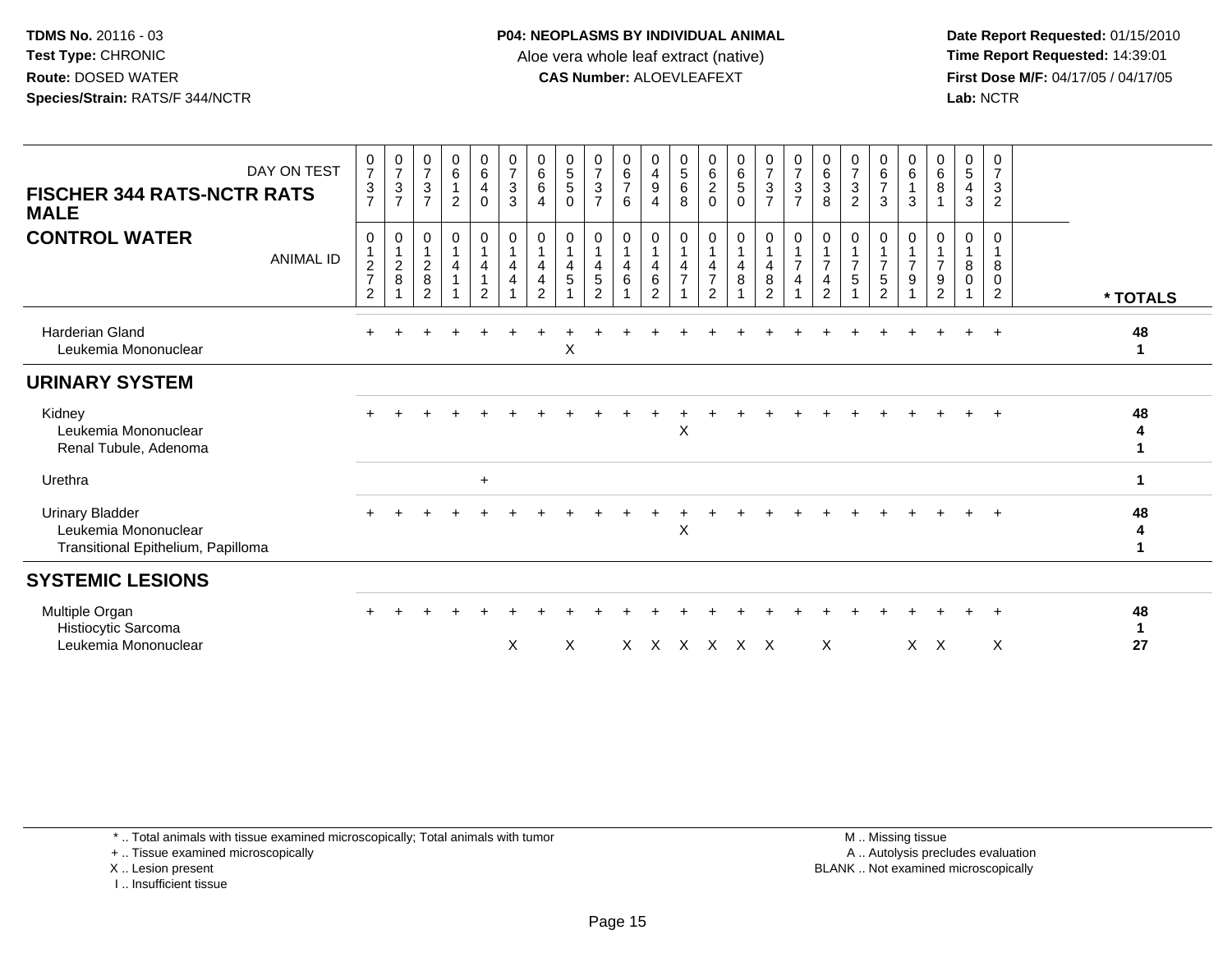**Date Report Requested:** 01/15/2010 **First Dose M/F:** 04/17/05 / 04/17/05<br>Lab: NCTR **Lab:** NCTR

| DAY ON TEST<br><b>FISCHER 344 RATS-NCTR RATS</b><br><b>MALE</b>                                                                                                       | $\begin{matrix} 0 \\ 5 \end{matrix}$<br>$\boldsymbol{9}$<br>6        | $\frac{0}{7}$<br>$\mathbf{3}$<br>$\overline{7}$                       | $\begin{smallmatrix}0\\7\end{smallmatrix}$<br>$\overline{3}$<br>$\overline{7}$ | $\begin{array}{c} 0 \\ 6 \\ 5 \end{array}$<br>$\overline{0}$                 | $\frac{0}{7}$<br>$\frac{2}{5}$    | $\begin{array}{c} 0 \\ 6 \end{array}$<br>$\mathbf{1}$<br>$\overline{2}$  | $\frac{0}{7}$<br>$\mathbf{3}$<br>$\overline{7}$                       | $\pmb{0}$<br>$\overline{4}$<br>8<br>$\Omega$                              | $\frac{0}{7}$<br>$\mathbf{3}$<br>$\overline{7}$                | $\begin{array}{c} 0 \\ 7 \end{array}$<br>$rac{3}{7}$                     | $\pmb{0}$<br>$\frac{6}{2}$                                                               | 0<br>$^6_{\ 6}$<br>6                                          | $\begin{matrix} 0 \\ 6 \\ 5 \end{matrix}$<br>9            | $\frac{0}{7}$<br>$\overline{2}$<br>$\overline{4}$   | 0<br>$\overline{4}$<br>$\overline{7}$<br>$\overline{4}$             | $\mathbf 0$<br>$^6_0$<br>$6\phantom{1}$                               | $\begin{array}{c} 0 \\ 7 \end{array}$<br>$\overline{3}$<br>$\overline{7}$        | $\begin{array}{c} 0 \\ 7 \end{array}$<br>$\pmb{0}$<br>2             | $\mathbf 0$<br>$\begin{array}{c} 4 \\ 9 \\ 7 \end{array}$                            | 0<br>6<br>$\boldsymbol{9}$<br>$\mathbf 0$                                                     | $\pmb{0}$<br>$\overline{7}$<br>$\mathsf 3$<br>$\overline{7}$                 | $\begin{smallmatrix}0\\7\end{smallmatrix}$<br>$\mathbf{3}$<br>$\overline{7}$ | $\frac{0}{7}$<br>$rac{1}{7}$                                                   | $\begin{smallmatrix}0\\7\end{smallmatrix}$<br>$\frac{3}{7}$ | $\pmb{0}$<br>$\overline{7}$<br>$\mathbf{3}$<br>$\overline{7}$              |                       |
|-----------------------------------------------------------------------------------------------------------------------------------------------------------------------|----------------------------------------------------------------------|-----------------------------------------------------------------------|--------------------------------------------------------------------------------|------------------------------------------------------------------------------|-----------------------------------|--------------------------------------------------------------------------|-----------------------------------------------------------------------|---------------------------------------------------------------------------|----------------------------------------------------------------|--------------------------------------------------------------------------|------------------------------------------------------------------------------------------|---------------------------------------------------------------|-----------------------------------------------------------|-----------------------------------------------------|---------------------------------------------------------------------|-----------------------------------------------------------------------|----------------------------------------------------------------------------------|---------------------------------------------------------------------|--------------------------------------------------------------------------------------|-----------------------------------------------------------------------------------------------|------------------------------------------------------------------------------|------------------------------------------------------------------------------|--------------------------------------------------------------------------------|-------------------------------------------------------------|----------------------------------------------------------------------------|-----------------------|
| <b>ALOEWHOLLEAF 0.5</b><br><b>ANIMAL ID</b>                                                                                                                           | $\mathbf 0$<br>$\mathbf 0$<br>$\mathbf 0$<br>$\,6\,$<br>$\mathbf{1}$ | $\mathbf 0$<br>$\mathbf 0$<br>$\boldsymbol{0}$<br>6<br>$\overline{c}$ | $\mathbf 0$<br>$\mathbf 0$<br>$\mathbf 0$<br>$\overline{7}$<br>$\overline{1}$  | 0<br>$\mathsf{O}$<br>$\mathsf{O}\xspace$<br>$\overline{7}$<br>$\overline{2}$ | 0<br>$\mathbf 0$<br>$\frac{2}{5}$ | $\mathbf 0$<br>$\mathbf 0$<br>$\begin{array}{c} 2 \\ 5 \\ 2 \end{array}$ | $\mathbf 0$<br>$\mathbf 0$<br>$\sqrt{2}$<br>$\,6\,$<br>$\overline{1}$ | $\mathbf 0$<br>$\mathbf 0$<br>$\overline{2}$<br>$\,6\,$<br>$\overline{2}$ | 0<br>$\mathsf{O}$<br>$\overline{3}$<br>$\,8\,$<br>$\mathbf{1}$ | $\mathbf 0$<br>$\mathbf 0$<br>$\begin{array}{c} 3 \\ 8 \\ 2 \end{array}$ | $\mathbf 0$<br>$\begin{array}{c} 0 \\ 5 \end{array}$<br>$\overline{4}$<br>$\overline{1}$ | $\mathbf 0$<br>$\mathbf 0$<br>$\overline{5}$<br>$\frac{4}{2}$ | $\pmb{0}$<br>$\pmb{0}$<br>$\frac{5}{5}$<br>$\overline{1}$ | 0<br>$\mathbf 0$<br>$\overline{5}$<br>$\frac{5}{2}$ | $\mathbf 0$<br>$\mathbf 0$<br>6<br>$\boldsymbol{9}$<br>$\mathbf{1}$ | $\mathbf 0$<br>$\mathsf{O}\xspace$<br>$\overline{6}$<br>$\frac{9}{2}$ | $\mathbf 0$<br>$\mathbf 0$<br>$\overline{7}$<br>$\overline{1}$<br>$\overline{1}$ | $\mathbf 0$<br>$\mathbf 0$<br>$\overline{7}$<br>1<br>$\overline{c}$ | $\mathbf 0$<br>$\mathbf 0$<br>$\boldsymbol{7}$<br>$\boldsymbol{2}$<br>$\overline{1}$ | $\mathbf 0$<br>$\mathbf 0$<br>$\overline{7}$<br>$\frac{2}{2}$                                 | $\mathbf 0$<br>$\mathbf 0$<br>8<br>$\ensuremath{\mathsf{3}}$<br>$\mathbf{1}$ | $\mathbf 0$<br>$\mathbf 0$<br>8<br>$\frac{3}{2}$                             | $\mathbf 0$<br>$\mathbf 0$<br>$\overline{8}$<br>$\overline{4}$<br>$\mathbf{1}$ | $\mathbf 0$<br>$\mathbf 0$<br>$_{4}^{8}$<br>$\overline{2}$  | $\mathbf 0$<br>$\mathbf{1}$<br>$\mathbf 0$<br>$\mathbf{1}$<br>$\mathbf{1}$ | males<br>$($ cont $)$ |
| <b>ALIMENTARY SYSTEM</b>                                                                                                                                              |                                                                      |                                                                       |                                                                                |                                                                              |                                   |                                                                          |                                                                       |                                                                           |                                                                |                                                                          |                                                                                          |                                                               |                                                           |                                                     |                                                                     |                                                                       |                                                                                  |                                                                     |                                                                                      |                                                                                               |                                                                              |                                                                              |                                                                                |                                                             |                                                                            |                       |
| Esophagus                                                                                                                                                             |                                                                      |                                                                       |                                                                                |                                                                              |                                   |                                                                          |                                                                       |                                                                           |                                                                |                                                                          |                                                                                          |                                                               |                                                           |                                                     |                                                                     |                                                                       |                                                                                  |                                                                     |                                                                                      |                                                                                               |                                                                              |                                                                              |                                                                                |                                                             |                                                                            |                       |
| Intestine Large, Ascending Colon<br>Leukemia Mononuclear                                                                                                              |                                                                      |                                                                       |                                                                                |                                                                              |                                   |                                                                          |                                                                       |                                                                           |                                                                |                                                                          |                                                                                          |                                                               |                                                           |                                                     |                                                                     |                                                                       |                                                                                  |                                                                     |                                                                                      |                                                                                               |                                                                              |                                                                              |                                                                                |                                                             |                                                                            |                       |
| Intestine Large, Cecum<br>Lymphoid Tissue, Leukemia Mononuclear                                                                                                       |                                                                      |                                                                       |                                                                                |                                                                              |                                   |                                                                          |                                                                       |                                                                           |                                                                |                                                                          |                                                                                          |                                                               |                                                           |                                                     |                                                                     |                                                                       |                                                                                  |                                                                     |                                                                                      |                                                                                               |                                                                              |                                                                              |                                                                                |                                                             | $+$                                                                        |                       |
| Intestine Large, Colon                                                                                                                                                |                                                                      |                                                                       |                                                                                |                                                                              |                                   |                                                                          |                                                                       |                                                                           |                                                                |                                                                          |                                                                                          |                                                               |                                                           |                                                     |                                                                     |                                                                       |                                                                                  |                                                                     |                                                                                      |                                                                                               |                                                                              |                                                                              |                                                                                |                                                             |                                                                            |                       |
| Intestine Large, Descending Colon                                                                                                                                     |                                                                      |                                                                       |                                                                                |                                                                              |                                   |                                                                          |                                                                       |                                                                           |                                                                |                                                                          |                                                                                          |                                                               |                                                           |                                                     |                                                                     |                                                                       |                                                                                  |                                                                     |                                                                                      |                                                                                               |                                                                              |                                                                              |                                                                                |                                                             | $+$                                                                        |                       |
| Intestine Large, Rectum                                                                                                                                               |                                                                      |                                                                       |                                                                                |                                                                              |                                   |                                                                          |                                                                       |                                                                           |                                                                |                                                                          |                                                                                          |                                                               |                                                           |                                                     |                                                                     |                                                                       |                                                                                  |                                                                     |                                                                                      |                                                                                               |                                                                              |                                                                              |                                                                                |                                                             |                                                                            |                       |
| Intestine Large, Transverse Colon<br>Leukemia Mononuclear                                                                                                             |                                                                      |                                                                       |                                                                                |                                                                              |                                   |                                                                          |                                                                       |                                                                           |                                                                |                                                                          |                                                                                          |                                                               |                                                           |                                                     |                                                                     |                                                                       |                                                                                  |                                                                     |                                                                                      |                                                                                               |                                                                              |                                                                              |                                                                                |                                                             |                                                                            |                       |
| <b>Intestine Small</b><br>Mesothelioma Malignant                                                                                                                      |                                                                      |                                                                       |                                                                                |                                                                              | $\ddot{}$<br>X                    |                                                                          |                                                                       |                                                                           |                                                                |                                                                          |                                                                                          |                                                               |                                                           |                                                     |                                                                     |                                                                       |                                                                                  |                                                                     |                                                                                      |                                                                                               |                                                                              |                                                                              |                                                                                |                                                             |                                                                            |                       |
| Intestine Small, Duodenum                                                                                                                                             |                                                                      |                                                                       |                                                                                |                                                                              |                                   |                                                                          |                                                                       |                                                                           |                                                                |                                                                          |                                                                                          |                                                               |                                                           |                                                     |                                                                     |                                                                       |                                                                                  |                                                                     |                                                                                      |                                                                                               |                                                                              |                                                                              |                                                                                |                                                             | $+$                                                                        |                       |
| Intestine Small, Ileum                                                                                                                                                |                                                                      |                                                                       |                                                                                |                                                                              |                                   |                                                                          |                                                                       |                                                                           |                                                                |                                                                          |                                                                                          |                                                               |                                                           |                                                     |                                                                     |                                                                       |                                                                                  |                                                                     |                                                                                      |                                                                                               |                                                                              |                                                                              |                                                                                |                                                             | $^{+}$                                                                     |                       |
| Intestine Small, Jejunum<br>Carcinoma                                                                                                                                 |                                                                      |                                                                       |                                                                                |                                                                              |                                   |                                                                          |                                                                       |                                                                           |                                                                |                                                                          |                                                                                          |                                                               |                                                           |                                                     |                                                                     |                                                                       |                                                                                  |                                                                     |                                                                                      | $+$                                                                                           | $+$                                                                          | $\ddot{}$<br>X                                                               | M                                                                              | $+$                                                         | $+$                                                                        |                       |
| Liver                                                                                                                                                                 |                                                                      |                                                                       |                                                                                |                                                                              |                                   |                                                                          |                                                                       |                                                                           |                                                                |                                                                          |                                                                                          |                                                               |                                                           |                                                     |                                                                     |                                                                       |                                                                                  |                                                                     |                                                                                      |                                                                                               |                                                                              |                                                                              |                                                                                |                                                             | $+$                                                                        |                       |
| *  Total animals with tissue examined microscopically; Total animals with tumor<br>+  Tissue examined microscopically<br>X  Lesion present<br>I., Insufficient tissue |                                                                      |                                                                       |                                                                                |                                                                              |                                   |                                                                          |                                                                       |                                                                           |                                                                |                                                                          |                                                                                          |                                                               |                                                           |                                                     |                                                                     |                                                                       |                                                                                  |                                                                     |                                                                                      | M. Missing tissue<br>A  Autolysis precludes evaluation<br>BLANK  Not examined microscopically |                                                                              |                                                                              |                                                                                |                                                             |                                                                            |                       |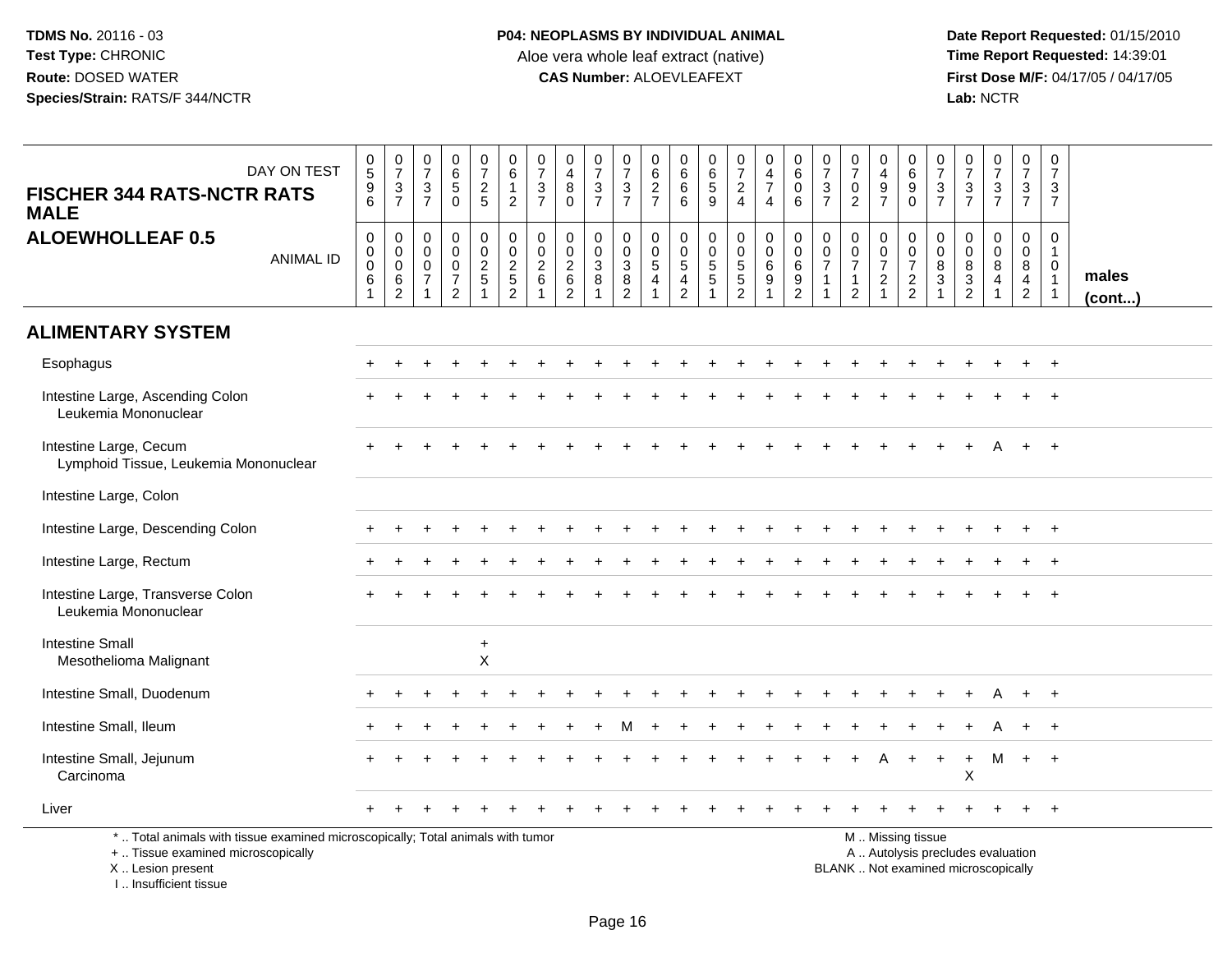**Date Report Requested:** 01/15/2010 **First Dose M/F:** 04/17/05 / 04/17/05<br>Lab: NCTR **Lab:** NCTR

| <b>FISCHER 344 RATS-NCTR RATS</b><br><b>MALE</b>                                                         | DAY ON TEST      | $\begin{array}{c} 0 \\ 5 \end{array}$<br>$\begin{array}{c} 9 \\ 6 \end{array}$ | $\frac{0}{7}$<br>$\frac{3}{7}$               | $\begin{matrix} 0 \\ 7 \end{matrix}$<br>$\sqrt{3}$<br>$\overline{7}$                  | $\begin{array}{c} 0 \\ 6 \end{array}$<br>$\sqrt{5}$<br>$\Omega$               | $\frac{0}{7}$<br>$rac{2}{5}$      | $\begin{matrix} 0 \\ 6 \\ 1 \end{matrix}$<br>$\overline{2}$ | $\begin{array}{c} 0 \\ 7 \end{array}$<br>$\ensuremath{\mathsf{3}}$<br>$\overline{7}$ | $\begin{array}{c} 0 \\ 4 \\ 8 \end{array}$<br>$\mathbf 0$   | $\frac{0}{7}$<br>$\frac{3}{7}$                        | $\frac{0}{7}$<br>$\mathsf 3$<br>$\overline{7}$   | 0<br>$\,6$<br>$\frac{2}{7}$                                    | $0$<br>6<br>6<br>6                                                   | 0<br>5<br>5<br>9                                          | $\frac{0}{7}$<br>4    | $\begin{array}{c} 0 \\ 4 \\ 7 \end{array}$<br>$\overline{4}$ | $\begin{array}{c} 0 \\ 6 \end{array}$<br>$\mathbf 0$<br>$\,6\,$ | $\frac{0}{7}$<br>$\mathbf{3}$<br>$\overline{7}$       | $\begin{smallmatrix} 0\\7\\0 \end{smallmatrix}$<br>$\overline{2}$           | $\begin{array}{c} 0 \\ 4 \\ 9 \\ 7 \end{array}$              | $\begin{bmatrix} 0 \\ 6 \\ 9 \\ 0 \end{bmatrix}$           | $\frac{0}{7}$<br>$\frac{3}{7}$                    | $\frac{0}{7}$<br>$\frac{3}{7}$            | $\frac{0}{7}$<br>$\frac{3}{7}$                                          | $\frac{0}{7}$<br>$\frac{3}{7}$                                                      | $\frac{0}{7}$<br>$\frac{3}{7}$                                                                   |                       |
|----------------------------------------------------------------------------------------------------------|------------------|--------------------------------------------------------------------------------|----------------------------------------------|---------------------------------------------------------------------------------------|-------------------------------------------------------------------------------|-----------------------------------|-------------------------------------------------------------|--------------------------------------------------------------------------------------|-------------------------------------------------------------|-------------------------------------------------------|--------------------------------------------------|----------------------------------------------------------------|----------------------------------------------------------------------|-----------------------------------------------------------|-----------------------|--------------------------------------------------------------|-----------------------------------------------------------------|-------------------------------------------------------|-----------------------------------------------------------------------------|--------------------------------------------------------------|------------------------------------------------------------|---------------------------------------------------|-------------------------------------------|-------------------------------------------------------------------------|-------------------------------------------------------------------------------------|--------------------------------------------------------------------------------------------------|-----------------------|
| <b>ALOEWHOLLEAF 0.5</b>                                                                                  | <b>ANIMAL ID</b> | $\pmb{0}$<br>$\mathbf 0$<br>$\mathbf 0$<br>$6\phantom{1}$                      | $\pmb{0}$<br>$\overline{0}$<br>$\frac{6}{2}$ | $\mathbf 0$<br>$\boldsymbol{0}$<br>$\boldsymbol{0}$<br>$\overline{7}$<br>$\mathbf{1}$ | $\pmb{0}$<br>$\mathbf 0$<br>$\mathbf 0$<br>$\boldsymbol{7}$<br>$\overline{2}$ | $_{\rm 0}^{\rm 0}$<br>$rac{2}{5}$ | 000252                                                      | $\pmb{0}$<br>$\pmb{0}$<br>$\overline{c}$<br>$\,6\,$                                  | $\pmb{0}$<br>$\mathbf 0$<br>$\frac{2}{6}$<br>$\overline{2}$ | $\mathbf 0$<br>$\pmb{0}$<br>$\sqrt{3}$<br>$\bf8$<br>1 | 0<br>$\mathbf 0$<br>$\mathsf 3$<br>$\frac{8}{2}$ | 0<br>$\mathbf 0$<br>$\sqrt{5}$<br>$\overline{\mathbf{4}}$<br>1 | 0<br>$\pmb{0}$<br>$5\,$<br>$\overline{\mathbf{4}}$<br>$\overline{c}$ | $\pmb{0}$<br>$\pmb{0}$<br>$\frac{5}{5}$<br>$\overline{1}$ | 0<br>0<br>5<br>5<br>2 | $\begin{smallmatrix}0\0\0\0\end{smallmatrix}$                | $\begin{smallmatrix}0\0\0\6\end{smallmatrix}$<br>$\frac{9}{2}$  | 0<br>$\pmb{0}$<br>$\overline{7}$<br>$\mathbf{1}$<br>1 | $\begin{matrix} 0 \\ 0 \\ 7 \end{matrix}$<br>$\mathbf{1}$<br>$\overline{2}$ | 0<br>$\mathsf{O}\xspace$<br>$\overline{7}$<br>$\overline{c}$ | $\begin{matrix} 0 \\ 0 \\ 7 \end{matrix}$<br>$\frac{2}{2}$ | $\mathbf 0$<br>$\pmb{0}$<br>$\bf 8$<br>$\sqrt{3}$ | $\mathbf 0$<br>$\pmb{0}$<br>$\frac{8}{3}$ | $\mathbf 0$<br>$\mathbf 0$<br>$\bf 8$<br>$\overline{4}$<br>$\mathbf{1}$ | 0<br>$\mathsf{O}\xspace$<br>$\begin{array}{c} 8 \\ 4 \end{array}$<br>$\overline{2}$ | $\begin{smallmatrix}0\\1\end{smallmatrix}$<br>$\boldsymbol{0}$<br>$\overline{1}$<br>$\mathbf{1}$ | males<br>$($ cont $)$ |
| Cholangiocarcinoma<br>Hepatocellular Adenoma<br>Histiocytic Sarcoma<br>Leukemia Mononuclear              |                  |                                                                                | $\times$                                     |                                                                                       | $\sf X$                                                                       |                                   |                                                             |                                                                                      |                                                             | $\mathsf{X}$                                          |                                                  | $\mathsf{X}$                                                   |                                                                      |                                                           | $X$ $X$               |                                                              |                                                                 | $\boldsymbol{\mathsf{X}}$<br>$X$ $X$                  |                                                                             |                                                              |                                                            |                                                   |                                           | X X X X                                                                 |                                                                                     |                                                                                                  |                       |
| Mesentery<br>Leukemia Mononuclear<br>Mesothelioma Malignant                                              |                  |                                                                                |                                              |                                                                                       |                                                                               | $+$<br>X                          |                                                             |                                                                                      |                                                             |                                                       |                                                  |                                                                |                                                                      |                                                           | $+$                   |                                                              |                                                                 |                                                       |                                                                             |                                                              | $+$                                                        |                                                   |                                           |                                                                         |                                                                                     |                                                                                                  |                       |
| Oral Mucosa<br>Squamous Cell Papilloma                                                                   |                  |                                                                                |                                              |                                                                                       |                                                                               |                                   |                                                             |                                                                                      |                                                             |                                                       |                                                  |                                                                |                                                                      |                                                           |                       |                                                              |                                                                 |                                                       |                                                                             |                                                              |                                                            |                                                   | $+$<br>$\boldsymbol{\mathsf{X}}$          |                                                                         |                                                                                     |                                                                                                  |                       |
| Pancreas<br>Leukemia Mononuclear<br>Mesothelioma Malignant<br>Mixed Tumor Benign<br>Acinar Cell, Adenoma |                  |                                                                                |                                              |                                                                                       |                                                                               |                                   |                                                             |                                                                                      |                                                             |                                                       |                                                  |                                                                |                                                                      |                                                           |                       |                                                              |                                                                 |                                                       | X<br>X                                                                      |                                                              |                                                            |                                                   |                                           |                                                                         | $\sf X$                                                                             | $\ddot{}$                                                                                        |                       |
| <b>Proximal Colon</b>                                                                                    |                  |                                                                                |                                              |                                                                                       |                                                                               |                                   |                                                             |                                                                                      |                                                             |                                                       |                                                  |                                                                |                                                                      |                                                           |                       |                                                              |                                                                 |                                                       |                                                                             |                                                              |                                                            |                                                   |                                           |                                                                         |                                                                                     |                                                                                                  |                       |
| <b>Salivary Glands</b><br>Leukemia Mononuclear<br>Sublingual Gland, Adenoma                              |                  |                                                                                |                                              |                                                                                       |                                                                               |                                   |                                                             |                                                                                      |                                                             |                                                       |                                                  |                                                                |                                                                      |                                                           |                       |                                                              |                                                                 |                                                       |                                                                             |                                                              |                                                            |                                                   |                                           |                                                                         |                                                                                     |                                                                                                  |                       |
| Stomach, Forestomach<br>Squamous Cell Papilloma                                                          |                  |                                                                                |                                              |                                                                                       |                                                                               |                                   |                                                             |                                                                                      |                                                             |                                                       |                                                  |                                                                |                                                                      |                                                           |                       |                                                              |                                                                 |                                                       | $\pmb{\times}$                                                              |                                                              |                                                            |                                                   |                                           |                                                                         |                                                                                     |                                                                                                  |                       |
| Stomach, Glandular                                                                                       |                  | $+$                                                                            |                                              |                                                                                       |                                                                               |                                   |                                                             |                                                                                      |                                                             |                                                       |                                                  |                                                                |                                                                      |                                                           |                       |                                                              |                                                                 |                                                       |                                                                             |                                                              |                                                            |                                                   |                                           |                                                                         | $\ddot{}$                                                                           | $+$                                                                                              |                       |
| <b>CARDIOVASCULAR SYSTEM</b>                                                                             |                  |                                                                                |                                              |                                                                                       |                                                                               |                                   |                                                             |                                                                                      |                                                             |                                                       |                                                  |                                                                |                                                                      |                                                           |                       |                                                              |                                                                 |                                                       |                                                                             |                                                              |                                                            |                                                   |                                           |                                                                         |                                                                                     |                                                                                                  |                       |

\* .. Total animals with tissue examined microscopically; Total animals with tumor

+ .. Tissue examined microscopically

X .. Lesion present

I .. Insufficient tissue

 M .. Missing tissuey the contract of the contract of the contract of the contract of the contract of the contract of the contract of  $A$ . Autolysis precludes evaluation Lesion present BLANK .. Not examined microscopically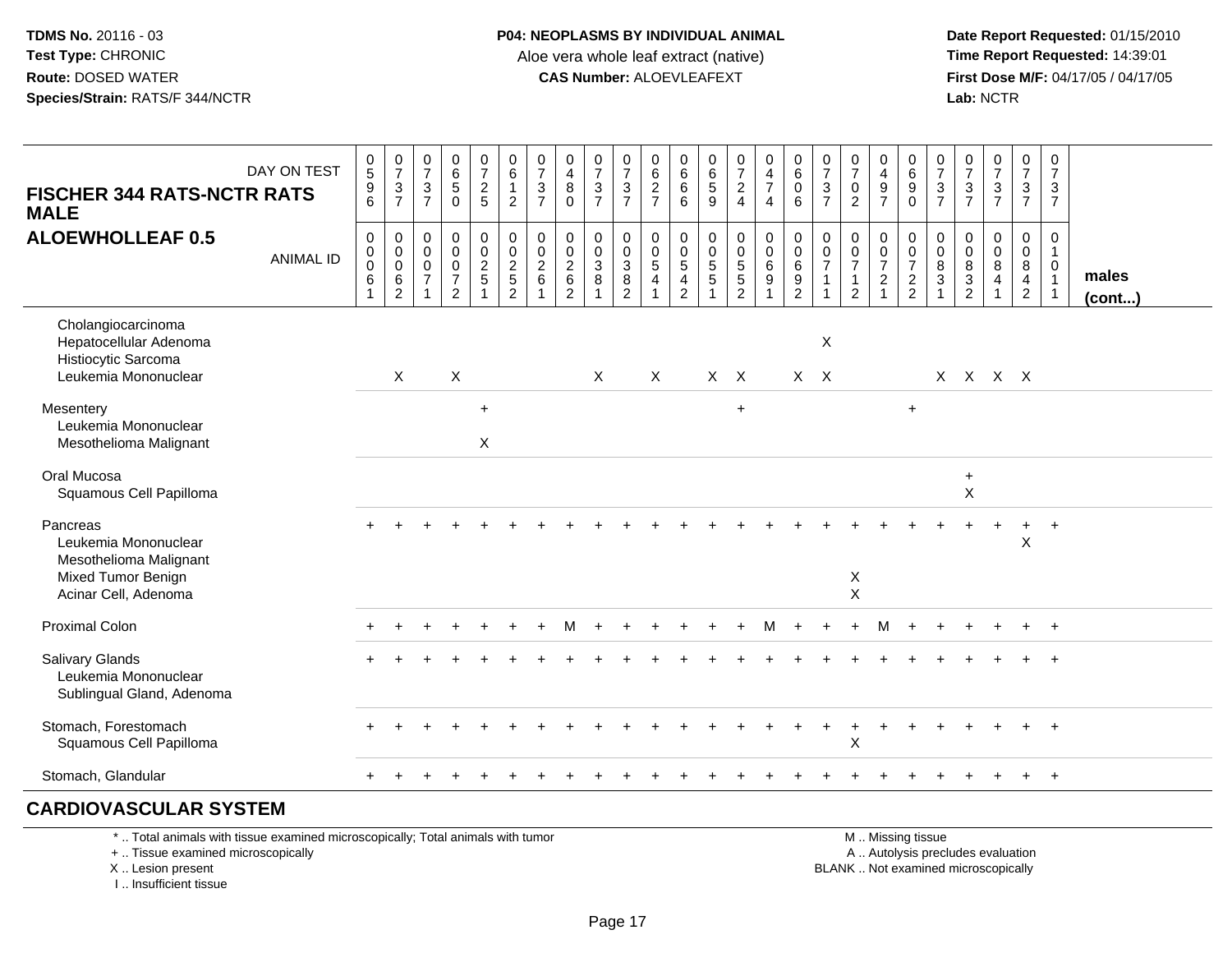**Date Report Requested:** 01/15/2010 **First Dose M/F:** 04/17/05 / 04/17/05<br>Lab: NCTR **Lab:** NCTR

| DAY ON TEST<br><b>FISCHER 344 RATS-NCTR RATS</b><br><b>MALE</b>                                                                            | $\begin{array}{c} 0 \\ 5 \end{array}$<br>$\boldsymbol{9}$<br>6 | 0<br>$\overline{7}$<br>$\mathbf{3}$<br>$\overline{7}$            | $\frac{0}{7}$<br>$\ensuremath{\mathsf{3}}$<br>$\overline{7}$ | $\begin{array}{c} 0 \\ 6 \\ 5 \end{array}$<br>$\mathbf 0$           | 0<br>$\overline{7}$<br>$\mathbf 2$<br>$\overline{5}$ | 0<br>$\,6\,$<br>$\mathbf{1}$<br>$\overline{2}$ | 0<br>$\overline{7}$<br>$\mathbf{3}$<br>$\overline{7}$ | 0<br>$\overline{4}$<br>$\, 8$<br>$\mathbf 0$                                   | $\frac{0}{7}$<br>$\ensuremath{\mathsf{3}}$<br>$\overline{7}$ | 0<br>$\overline{7}$<br>$\mathfrak{S}$<br>$\overline{7}$     | 0<br>$\,6\,$<br>$\overline{2}$<br>$\overline{7}$ | 0<br>$\,6\,$<br>$6\phantom{a}$<br>6                                | 0<br>$\overline{6}$<br>$\overline{5}$<br>9               | 0<br>$\overline{7}$<br>$\overline{2}$<br>$\overline{4}$ | 0<br>$\frac{4}{7}$<br>$\overline{4}$                           | 0<br>$\overline{6}$<br>$\ddot{\mathbf{0}}$<br>6                    | 0<br>$\overline{7}$<br>3<br>$\overline{7}$ | $\frac{0}{7}$<br>$\pmb{0}$<br>$\overline{2}$                                | 0<br>$\overline{4}$<br>$\boldsymbol{9}$<br>$\overline{7}$ | 0<br>$\,6\,$<br>$\overline{9}$<br>$\mathbf 0$                                                 | 0<br>$\overline{7}$<br>$\ensuremath{\mathsf{3}}$<br>$\overline{7}$ | $\frac{0}{7}$<br>$\ensuremath{\mathsf{3}}$<br>$\overline{7}$ | $\frac{0}{7}$<br>$\ensuremath{\mathsf{3}}$<br>$\overline{7}$ | 0<br>$\overline{7}$<br>$\sqrt{3}$<br>$\overline{7}$    | $\mathbf 0$<br>$\overline{7}$<br>3<br>$\overline{7}$                         |                       |
|--------------------------------------------------------------------------------------------------------------------------------------------|----------------------------------------------------------------|------------------------------------------------------------------|--------------------------------------------------------------|---------------------------------------------------------------------|------------------------------------------------------|------------------------------------------------|-------------------------------------------------------|--------------------------------------------------------------------------------|--------------------------------------------------------------|-------------------------------------------------------------|--------------------------------------------------|--------------------------------------------------------------------|----------------------------------------------------------|---------------------------------------------------------|----------------------------------------------------------------|--------------------------------------------------------------------|--------------------------------------------|-----------------------------------------------------------------------------|-----------------------------------------------------------|-----------------------------------------------------------------------------------------------|--------------------------------------------------------------------|--------------------------------------------------------------|--------------------------------------------------------------|--------------------------------------------------------|------------------------------------------------------------------------------|-----------------------|
| <b>ALOEWHOLLEAF 0.5</b><br><b>ANIMAL ID</b>                                                                                                | $\pmb{0}$<br>$\pmb{0}$<br>$\mathbf 0$<br>6<br>$\mathbf{1}$     | $\mathbf 0$<br>$\mathbf 0$<br>$\mathsf 0$<br>6<br>$\overline{c}$ | $\mathbf 0$<br>$\mathbf 0$<br>$\mathbf 0$<br>$\overline{7}$  | 0<br>$\mathbf 0$<br>$\mathbf 0$<br>$\overline{7}$<br>$\overline{2}$ | 0<br>$\frac{0}{2}$                                   | 00025<br>$\overline{2}$                        | 0<br>$\mathbf 0$<br>$\overline{c}$<br>6<br>1          | $\mathbf 0$<br>$\boldsymbol{0}$<br>$\overline{c}$<br>$\,6\,$<br>$\overline{2}$ | 0<br>$\mathsf{O}\xspace$<br>3<br>8                           | 0<br>$\mathbf 0$<br>$\sqrt{3}$<br>$\bf 8$<br>$\overline{2}$ | $\mathbf 0$<br>$\mathsf 0$<br>$\sqrt{5}$<br>4    | 0<br>$\mathbf 0$<br>$\sqrt{5}$<br>$\overline{4}$<br>$\overline{2}$ | $\mathbf 0$<br>$\pmb{0}$<br>$\overline{5}$<br>$\sqrt{5}$ | 0<br>$\mathbf 0$<br>$\sqrt{5}$<br>5<br>$\overline{c}$   | $\pmb{0}$<br>$\frac{0}{6}$<br>$\boldsymbol{9}$<br>$\mathbf{1}$ | 0<br>$\mathsf{O}\xspace$<br>$6\phantom{1}6$<br>9<br>$\overline{2}$ | $\mathbf 0$<br>0<br>$\overline{7}$         | 0<br>$\begin{array}{c} 0 \\ 7 \end{array}$<br>$\mathbf 1$<br>$\overline{2}$ | 0<br>$\pmb{0}$<br>$\overline{7}$<br>$\overline{c}$<br>1   | $\mathbf 0$<br>$\mathbf 0$<br>$\overline{7}$<br>$\frac{2}{2}$                                 | $\Omega$<br>$\mathbf 0$<br>8<br>3                                  | 0<br>$\Omega$<br>8<br>$\sqrt{3}$<br>$\overline{2}$           | 0<br>$\pmb{0}$<br>8<br>4                                     | $\mathbf 0$<br>$\mathbf 0$<br>8<br>4<br>$\overline{2}$ | $\mathbf 0$<br>$\overline{1}$<br>$\mathbf 0$<br>$\mathbf{1}$<br>$\mathbf{1}$ | males<br>$($ cont $)$ |
| <b>Blood Vessel</b>                                                                                                                        |                                                                |                                                                  |                                                              |                                                                     |                                                      |                                                |                                                       |                                                                                |                                                              |                                                             |                                                  |                                                                    |                                                          |                                                         |                                                                |                                                                    |                                            |                                                                             |                                                           |                                                                                               |                                                                    |                                                              |                                                              |                                                        | $\div$                                                                       |                       |
| Heart<br>Leukemia Mononuclear<br>Schwannoma Malignant<br>Pericardium, Osteosarcoma, Metastatic, Bone                                       |                                                                | Χ<br>X                                                           |                                                              | X                                                                   |                                                      | X                                              |                                                       |                                                                                |                                                              |                                                             | X                                                |                                                                    | X                                                        |                                                         |                                                                |                                                                    |                                            |                                                                             |                                                           |                                                                                               |                                                                    |                                                              | X                                                            | X                                                      |                                                                              |                       |
| <b>ENDOCRINE SYSTEM</b>                                                                                                                    |                                                                |                                                                  |                                                              |                                                                     |                                                      |                                                |                                                       |                                                                                |                                                              |                                                             |                                                  |                                                                    |                                                          |                                                         |                                                                |                                                                    |                                            |                                                                             |                                                           |                                                                                               |                                                                    |                                                              |                                                              |                                                        |                                                                              |                       |
| <b>Adrenal Cortex</b><br>Adenoma<br>Leukemia Mononuclear<br>Mesothelioma Malignant                                                         |                                                                | X                                                                |                                                              |                                                                     | X                                                    |                                                |                                                       |                                                                                |                                                              |                                                             |                                                  |                                                                    | $\boldsymbol{\mathsf{X}}$                                |                                                         |                                                                |                                                                    |                                            |                                                                             |                                                           |                                                                                               |                                                                    |                                                              |                                                              |                                                        | $+$                                                                          |                       |
| Adrenal Medulla<br>Leukemia Mononuclear<br>Pheochromocytoma Malignant<br>Bilateral, Pheochromocytoma Malignant                             |                                                                |                                                                  |                                                              | X                                                                   |                                                      |                                                |                                                       |                                                                                |                                                              | X                                                           |                                                  |                                                                    | X                                                        |                                                         | $X$ $X$                                                        | X                                                                  | X                                          |                                                                             |                                                           | $\boldsymbol{\mathsf{X}}$                                                                     |                                                                    |                                                              | X                                                            | X                                                      | $+$                                                                          |                       |
| Islets, Pancreatic<br>Adenoma                                                                                                              |                                                                |                                                                  |                                                              |                                                                     |                                                      |                                                |                                                       |                                                                                | X                                                            |                                                             |                                                  |                                                                    | X                                                        |                                                         |                                                                |                                                                    |                                            |                                                                             |                                                           |                                                                                               |                                                                    |                                                              |                                                              | $\ddot{}$<br>X                                         | $^{+}$                                                                       |                       |
| Parathyroid Gland<br>Adenoma                                                                                                               |                                                                |                                                                  |                                                              |                                                                     |                                                      |                                                |                                                       |                                                                                |                                                              |                                                             |                                                  |                                                                    |                                                          | Χ                                                       |                                                                |                                                                    |                                            |                                                                             |                                                           |                                                                                               |                                                                    |                                                              |                                                              |                                                        |                                                                              |                       |
| <b>Pituitary Gland</b><br>Leukemia Mononuclear<br>Pars Distalis, Adenoma                                                                   | X.                                                             | $\mathsf{X}$                                                     |                                                              |                                                                     |                                                      | X X X                                          |                                                       |                                                                                |                                                              | $X$ $X$                                                     |                                                  | X                                                                  |                                                          | Χ                                                       |                                                                | X                                                                  |                                            |                                                                             |                                                           | X X X X                                                                                       |                                                                    |                                                              | X                                                            |                                                        |                                                                              |                       |
| <b>Thyroid Gland</b>                                                                                                                       | $+$                                                            |                                                                  |                                                              |                                                                     |                                                      |                                                |                                                       |                                                                                |                                                              |                                                             |                                                  |                                                                    |                                                          |                                                         |                                                                |                                                                    |                                            |                                                                             |                                                           |                                                                                               |                                                                    | $\pm$                                                        | $+$                                                          | $+$                                                    | $+$                                                                          |                       |
| *  Total animals with tissue examined microscopically; Total animals with tumor<br>+  Tissue examined microscopically<br>X  Lesion present |                                                                |                                                                  |                                                              |                                                                     |                                                      |                                                |                                                       |                                                                                |                                                              |                                                             |                                                  |                                                                    |                                                          |                                                         |                                                                |                                                                    |                                            |                                                                             |                                                           | M  Missing tissue<br>A  Autolysis precludes evaluation<br>BLANK  Not examined microscopically |                                                                    |                                                              |                                                              |                                                        |                                                                              |                       |

I .. Insufficient tissue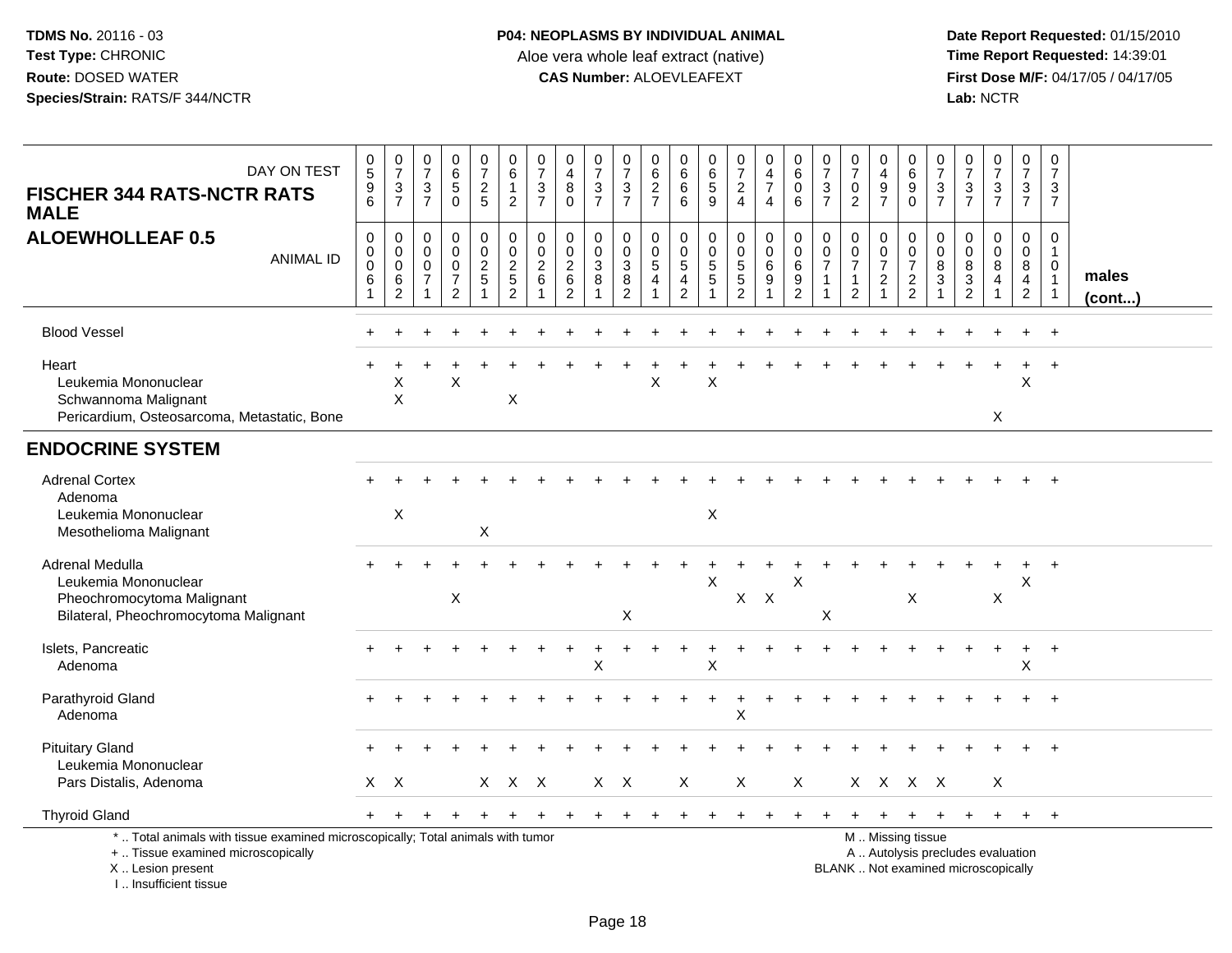**Date Report Requested:** 01/15/2010 **First Dose M/F:** 04/17/05 / 04/17/05<br>Lab: NCTR **Lab:** NCTR

| DAY ON TEST<br><b>FISCHER 344 RATS-NCTR RATS</b><br><b>MALE</b>                                                       | $\begin{array}{c} 0 \\ 5 \end{array}$<br>$\frac{9}{6}$  | $\begin{array}{c} 0 \\ 7 \end{array}$<br>$\frac{3}{7}$ | $\frac{0}{7}$<br>3<br>$\overline{7}$                        | $\begin{array}{c} 0 \\ 6 \end{array}$<br>$\overline{5}$<br>$\Omega$     | $\begin{smallmatrix}0\\7\end{smallmatrix}$<br>$rac{2}{5}$ | 0<br>$\,6$<br>$\mathbf{1}$<br>$\overline{2}$ | $\frac{0}{7}$<br>3<br>$\overline{7}$                              | 0<br>$\overline{4}$<br>8<br>$\Omega$   | $\frac{0}{7}$<br>$\frac{3}{7}$ | $\begin{smallmatrix}0\\7\end{smallmatrix}$<br>$\mathbf{3}$<br>$\overline{7}$ | 0<br>$\overline{6}$<br>$\frac{2}{7}$                           | 0<br>6<br>$6\phantom{1}6$<br>6                        | 0<br>$\,6\,$<br>$\sqrt{5}$<br>9                                   | $\frac{0}{7}$<br>$\frac{2}{4}$                                            | $\begin{smallmatrix}0\\4\end{smallmatrix}$<br>$\overline{7}$<br>$\overline{4}$ | $\begin{array}{c} 0 \\ 6 \end{array}$<br>$\mathbf 0$<br>$6\phantom{a}$ | $\frac{0}{7}$<br>$\mathbf{3}$<br>$\overline{7}$ | $\frac{0}{7}$<br>$\pmb{0}$<br>$\overline{2}$                                           | 0<br>$\overline{\mathbf{4}}$<br>$\boldsymbol{9}$<br>$\overline{7}$ | 0<br>$6\overline{6}$<br>9<br>$\mathbf 0$               | $\frac{0}{7}$<br>3<br>$\overline{7}$ | $\frac{0}{7}$<br>$\frac{3}{7}$                                    | $\frac{0}{7}$<br>$\frac{3}{7}$                                | $\frac{0}{7}$<br>$\mathbf{3}$<br>$\overline{7}$           | 0<br>$\overline{7}$<br>3<br>$\overline{7}$                                  |                       |
|-----------------------------------------------------------------------------------------------------------------------|---------------------------------------------------------|--------------------------------------------------------|-------------------------------------------------------------|-------------------------------------------------------------------------|-----------------------------------------------------------|----------------------------------------------|-------------------------------------------------------------------|----------------------------------------|--------------------------------|------------------------------------------------------------------------------|----------------------------------------------------------------|-------------------------------------------------------|-------------------------------------------------------------------|---------------------------------------------------------------------------|--------------------------------------------------------------------------------|------------------------------------------------------------------------|-------------------------------------------------|----------------------------------------------------------------------------------------|--------------------------------------------------------------------|--------------------------------------------------------|--------------------------------------|-------------------------------------------------------------------|---------------------------------------------------------------|-----------------------------------------------------------|-----------------------------------------------------------------------------|-----------------------|
| <b>ALOEWHOLLEAF 0.5</b><br><b>ANIMAL ID</b>                                                                           | $\pmb{0}$<br>0<br>$\overline{0}$<br>6<br>$\overline{1}$ | $\pmb{0}$                                              | $\mathbf 0$<br>$\mathbf 0$<br>$\mathbf 0$<br>$\overline{7}$ | $\pmb{0}$<br>$\pmb{0}$<br>$\pmb{0}$<br>$\overline{7}$<br>$\overline{2}$ | $\pmb{0}$<br>$\frac{0}{2}$                                | $\pmb{0}$<br>$\frac{0}{2}$<br>$\overline{2}$ | $\pmb{0}$<br>$\mathbf 0$<br>$\begin{array}{c} 2 \\ 6 \end{array}$ | $\mathbf 0$<br>0<br>$\frac{2}{6}$<br>2 | $\pmb{0}$<br>$\frac{0}{3}$     | 0<br>$\frac{0}{3}$<br>$\overline{2}$                                         | $\pmb{0}$<br>$\frac{0}{5}$<br>$\overline{a}$<br>$\overline{1}$ | $\mathbf 0$<br>0<br>$\sqrt{5}$<br>4<br>$\overline{2}$ | $\pmb{0}$<br>$\mathbf 0$<br>$\overline{5}$<br>5<br>$\overline{1}$ | $\pmb{0}$<br>$\begin{array}{c} 0 \\ 5 \\ 5 \end{array}$<br>$\overline{2}$ | $\begin{smallmatrix}0\0\0\6\end{smallmatrix}$<br>$\boldsymbol{9}$              | $\pmb{0}$<br>$069$<br>2                                                | $\mathbf 0$<br>$\pmb{0}$<br>$\overline{7}$      | $\mathbf 0$<br>$\begin{array}{c} 0 \\ 7 \end{array}$<br>$\mathbf{1}$<br>$\overline{2}$ | 0<br>$\frac{0}{7}$<br>$\sqrt{2}$                                   | $\boldsymbol{0}$<br>$\frac{0}{7}$<br>$\frac{2}{2}$     | $\mathbf 0$<br>$\mathbf 0$<br>8<br>3 | $\mathbf 0$<br>$\pmb{0}$<br>8<br>$\overline{3}$<br>$\overline{2}$ | $\mathsf{O}$<br>$\pmb{0}$<br>$\overline{8}$<br>$\overline{4}$ | 0<br>$_{8}^{\rm 0}$<br>$\overline{4}$<br>$\boldsymbol{2}$ | $\mathbf 0$<br>$\mathbf{1}$<br>$\mathbf 0$<br>$\overline{1}$<br>$\mathbf 1$ | males<br>$($ cont $)$ |
| C-cell, Adenoma<br>C-cell, Carcinoma<br>Follicular Cell, Adenoma                                                      |                                                         |                                                        |                                                             |                                                                         |                                                           |                                              |                                                                   |                                        |                                |                                                                              | X                                                              |                                                       |                                                                   | X                                                                         |                                                                                |                                                                        | X                                               |                                                                                        |                                                                    |                                                        | $\boldsymbol{\mathsf{X}}$            |                                                                   |                                                               |                                                           |                                                                             |                       |
| <b>GENERAL BODY SYSTEM</b>                                                                                            |                                                         |                                                        |                                                             |                                                                         |                                                           |                                              |                                                                   |                                        |                                |                                                                              |                                                                |                                                       |                                                                   |                                                                           |                                                                                |                                                                        |                                                 |                                                                                        |                                                                    |                                                        |                                      |                                                                   |                                                               |                                                           |                                                                             |                       |
| <b>NONE</b>                                                                                                           |                                                         |                                                        |                                                             |                                                                         |                                                           |                                              |                                                                   |                                        |                                |                                                                              |                                                                |                                                       |                                                                   |                                                                           |                                                                                |                                                                        |                                                 |                                                                                        |                                                                    |                                                        |                                      |                                                                   |                                                               |                                                           |                                                                             |                       |
| <b>GENITAL SYSTEM</b>                                                                                                 |                                                         |                                                        |                                                             |                                                                         |                                                           |                                              |                                                                   |                                        |                                |                                                                              |                                                                |                                                       |                                                                   |                                                                           |                                                                                |                                                                        |                                                 |                                                                                        |                                                                    |                                                        |                                      |                                                                   |                                                               |                                                           |                                                                             |                       |
| Epididymis<br>Mesothelioma Malignant                                                                                  |                                                         |                                                        |                                                             |                                                                         | X                                                         |                                              |                                                                   |                                        |                                |                                                                              |                                                                |                                                       |                                                                   |                                                                           |                                                                                |                                                                        |                                                 |                                                                                        |                                                                    |                                                        |                                      |                                                                   |                                                               |                                                           | $+$                                                                         |                       |
| Penis                                                                                                                 |                                                         |                                                        |                                                             |                                                                         |                                                           | $+$                                          |                                                                   |                                        |                                |                                                                              |                                                                |                                                       |                                                                   |                                                                           |                                                                                |                                                                        |                                                 |                                                                                        |                                                                    |                                                        |                                      |                                                                   |                                                               |                                                           |                                                                             |                       |
| <b>Preputial Gland</b><br>Adenoma<br>Squamous Cell Carcinoma<br>Squamous Cell Papilloma                               |                                                         |                                                        | X                                                           |                                                                         |                                                           |                                              |                                                                   |                                        |                                | $\mathsf{X}$                                                                 | $\mathsf{X}$                                                   |                                                       |                                                                   |                                                                           |                                                                                |                                                                        |                                                 |                                                                                        |                                                                    |                                                        |                                      |                                                                   |                                                               | X                                                         | $\overline{ }$                                                              |                       |
| Prostate                                                                                                              |                                                         |                                                        |                                                             |                                                                         |                                                           |                                              |                                                                   |                                        |                                |                                                                              |                                                                |                                                       |                                                                   |                                                                           |                                                                                |                                                                        |                                                 |                                                                                        |                                                                    |                                                        |                                      |                                                                   |                                                               |                                                           | $+$                                                                         |                       |
| Leukemia Mononuclear                                                                                                  |                                                         |                                                        |                                                             |                                                                         |                                                           |                                              |                                                                   |                                        |                                |                                                                              |                                                                |                                                       |                                                                   |                                                                           |                                                                                |                                                                        |                                                 |                                                                                        |                                                                    |                                                        |                                      |                                                                   |                                                               |                                                           |                                                                             |                       |
| <b>Seminal Vesicle</b><br>Mesothelioma Malignant                                                                      |                                                         |                                                        |                                                             |                                                                         | X                                                         |                                              |                                                                   |                                        |                                |                                                                              |                                                                |                                                       |                                                                   |                                                                           |                                                                                |                                                                        |                                                 |                                                                                        |                                                                    |                                                        |                                      |                                                                   |                                                               |                                                           | $\overline{+}$                                                              |                       |
| <b>Testes</b><br>Mesothelioma Malignant<br>Bilateral, Interstitial Cell, Adenoma                                      |                                                         |                                                        | $X$ $X$                                                     |                                                                         | Χ                                                         |                                              | X                                                                 |                                        | X                              |                                                                              | $\mathsf{X}$                                                   |                                                       |                                                                   |                                                                           | x x x x x                                                                      |                                                                        |                                                 |                                                                                        |                                                                    |                                                        |                                      |                                                                   | x x x x x                                                     |                                                           |                                                                             |                       |
| Interstitial Cell, Adenoma                                                                                            |                                                         |                                                        |                                                             |                                                                         | $X$ $X$ $X$                                               |                                              |                                                                   |                                        |                                | $\mathsf X$                                                                  |                                                                |                                                       | $\mathsf{X}$                                                      |                                                                           |                                                                                |                                                                        |                                                 |                                                                                        |                                                                    | $\boldsymbol{\mathsf{X}}$                              |                                      |                                                                   |                                                               |                                                           |                                                                             |                       |
| *  Total animals with tissue examined microscopically; Total animals with tumor<br>+  Tissue examined microscopically |                                                         |                                                        |                                                             |                                                                         |                                                           |                                              |                                                                   |                                        |                                |                                                                              |                                                                |                                                       |                                                                   |                                                                           |                                                                                |                                                                        |                                                 |                                                                                        |                                                                    | M  Missing tissue<br>A  Autolysis precludes evaluation |                                      |                                                                   |                                                               |                                                           |                                                                             |                       |

X .. Lesion present

I .. Insufficient tissue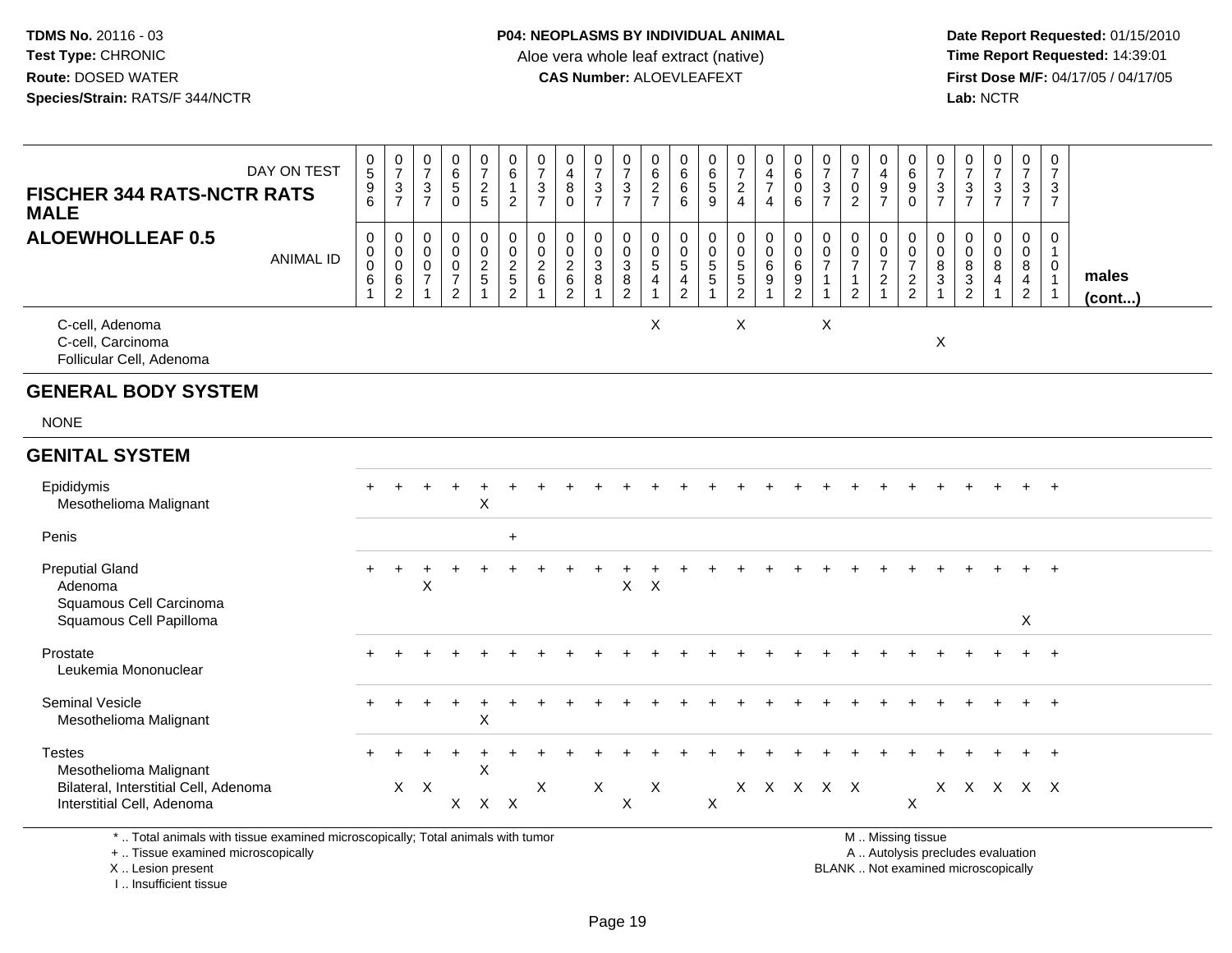**Date Report Requested:** 01/15/2010 **First Dose M/F:** 04/17/05 / 04/17/05<br>Lab: NCTR **Lab:** NCTR

| DAY ON TEST<br><b>FISCHER 344 RATS-NCTR RATS</b><br><b>MALE</b><br><b>ALOEWHOLLEAF 0.5</b><br><b>ANIMAL ID</b>                                                                                                                                                                                | $\begin{matrix} 0 \\ 5 \end{matrix}$<br>$\boldsymbol{9}$<br>6<br>0<br>0<br>$\mathbf 0$<br>$\,6\,$ | $\frac{0}{7}$<br>$\frac{3}{7}$<br>$\begin{smallmatrix} 0\\0 \end{smallmatrix}$<br>$\mathsf{O}\xspace$<br>$\,6\,$<br>$\sqrt{2}$ | $\frac{0}{7}$<br>$\mathbf{3}$<br>$\overline{7}$<br>0<br>$\mathbf 0$<br>$\Omega$<br>$\overline{7}$ | $\begin{array}{c} 0 \\ 6 \end{array}$<br>$\overline{5}$<br>$\mathbf 0$<br>$\mathbf 0$<br>$\mathbf 0$<br>$\mathbf 0$<br>$\overline{7}$<br>$\overline{2}$ | $\frac{0}{7}$<br>$\frac{2}{5}$<br>$\begin{smallmatrix}0\0\0\end{smallmatrix}$<br>$\frac{2}{5}$ | $_{6}^{\rm 0}$<br>$\mathbf{1}$<br>$\overline{2}$<br>0<br>$\mathsf{O}\xspace$<br>$\overline{a}$<br>$\overline{5}$<br>$\overline{2}$ | $\frac{0}{7}$<br>$\overline{3}$<br>$\overline{7}$<br>$\begin{smallmatrix} 0\\0 \end{smallmatrix}$<br>$\overline{c}$<br>$6\phantom{a}$ | 0<br>$\frac{4}{8}$<br>$\Omega$<br>$\pmb{0}$<br>$\mathbf 0$<br>$^2\phantom{1}6$<br>$\overline{2}$ | $\frac{0}{7}$<br>$\sqrt{3}$<br>$\overline{7}$<br>$\mathbf 0$<br>$\mathbf 0$<br>$\mathbf{3}$<br>8<br>$\overline{\mathbf{1}}$ | $\frac{0}{7}$<br>$\mathsf 3$<br>$\overline{7}$<br>0<br>0<br>$\mathsf 3$<br>$\,8\,$<br>$\overline{2}$ | 0<br>$rac{6}{2}$<br>$\pmb{0}$<br>$\mathbf 0$<br>$\sqrt{5}$<br>$\overline{4}$<br>$\overline{1}$ | 0<br>$\overline{6}$<br>$6$<br>6<br>$\pmb{0}$<br>$\mathbf 0$<br>$5\,$<br>4<br>$\overline{c}$ | $\begin{array}{c} 0 \\ 6 \\ 5 \end{array}$<br>$\overline{9}$<br>$\pmb{0}$<br>$\mathbf 0$<br>$\sqrt{5}$<br>$\overline{5}$ | $\frac{0}{7}$<br>$\frac{2}{4}$<br>$_{\rm 0}^{\rm 0}$<br>$\frac{5}{2}$ | $\begin{array}{c} 0 \\ 4 \\ 7 \end{array}$<br>$\overline{4}$<br>$\mathbf 0$<br>$\mathbf 0$<br>6<br>$9\,$ | $\begin{array}{c} 0 \\ 6 \end{array}$<br>$\mathbf 0$<br>6<br>0<br>$\mathbf 0$<br>$\,6\,$<br>$\boldsymbol{9}$<br>$\overline{2}$ | $\frac{0}{7}$<br>$\overline{3}$<br>$\overline{7}$<br>$\pmb{0}$<br>$\mathbf 0$<br>$\overline{7}$<br>$\mathbf{1}$<br>1 | $\frac{0}{7}$<br>$\mathbf 0$<br>$\overline{2}$<br>$\pmb{0}$<br>$\mathbf 0$<br>$\overline{7}$<br>$\mathbf{1}$<br>$\overline{2}$ | $\begin{array}{c} 0 \\ 4 \\ 9 \end{array}$<br>$\overline{7}$<br>0<br>$\mathbf 0$<br>$\overline{7}$<br>$\overline{a}$<br>$\overline{1}$ | $\begin{array}{c} 0 \\ 6 \\ 9 \end{array}$<br>$\mathbf 0$<br>$\pmb{0}$<br>$\begin{smallmatrix}0\\7\end{smallmatrix}$<br>$\frac{2}{2}$ | $\frac{0}{7}$<br>$\frac{3}{7}$<br>0<br>$\pmb{0}$<br>$\bf 8$<br>$\mathbf{3}$ | $\frac{0}{7}$<br>$\frac{3}{7}$<br>$\mathbf 0$<br>$\mathbf 0$<br>$\begin{array}{c} 8 \\ 3 \\ 2 \end{array}$ | $\frac{0}{7}$<br>$\frac{3}{7}$<br>$\mathsf 0$<br>$\mathbf 0$<br>8<br>$\overline{4}$<br>$\mathbf{1}$ | $\frac{0}{7}$<br>$\frac{3}{7}$<br>0<br>$\mathbf 0$<br>8<br>$\overline{4}$<br>$\boldsymbol{2}$ | 0<br>$\frac{7}{3}$<br>$\overline{7}$<br>$\mathbf 0$<br>$\mathbf{1}$<br>$\boldsymbol{0}$<br>$\overline{1}$<br>$\mathbf{1}$ | males<br>(cont) |
|-----------------------------------------------------------------------------------------------------------------------------------------------------------------------------------------------------------------------------------------------------------------------------------------------|---------------------------------------------------------------------------------------------------|--------------------------------------------------------------------------------------------------------------------------------|---------------------------------------------------------------------------------------------------|---------------------------------------------------------------------------------------------------------------------------------------------------------|------------------------------------------------------------------------------------------------|------------------------------------------------------------------------------------------------------------------------------------|---------------------------------------------------------------------------------------------------------------------------------------|--------------------------------------------------------------------------------------------------|-----------------------------------------------------------------------------------------------------------------------------|------------------------------------------------------------------------------------------------------|------------------------------------------------------------------------------------------------|---------------------------------------------------------------------------------------------|--------------------------------------------------------------------------------------------------------------------------|-----------------------------------------------------------------------|----------------------------------------------------------------------------------------------------------|--------------------------------------------------------------------------------------------------------------------------------|----------------------------------------------------------------------------------------------------------------------|--------------------------------------------------------------------------------------------------------------------------------|----------------------------------------------------------------------------------------------------------------------------------------|---------------------------------------------------------------------------------------------------------------------------------------|-----------------------------------------------------------------------------|------------------------------------------------------------------------------------------------------------|-----------------------------------------------------------------------------------------------------|-----------------------------------------------------------------------------------------------|---------------------------------------------------------------------------------------------------------------------------|-----------------|
| <b>HEMATOPOIETIC SYSTEM</b>                                                                                                                                                                                                                                                                   |                                                                                                   |                                                                                                                                |                                                                                                   |                                                                                                                                                         |                                                                                                |                                                                                                                                    |                                                                                                                                       |                                                                                                  |                                                                                                                             |                                                                                                      |                                                                                                |                                                                                             |                                                                                                                          |                                                                       |                                                                                                          |                                                                                                                                |                                                                                                                      |                                                                                                                                |                                                                                                                                        |                                                                                                                                       |                                                                             |                                                                                                            |                                                                                                     |                                                                                               |                                                                                                                           |                 |
| <b>Bone Marrow</b><br>Histiocytic Sarcoma<br>Leukemia Mononuclear                                                                                                                                                                                                                             |                                                                                                   |                                                                                                                                |                                                                                                   |                                                                                                                                                         |                                                                                                |                                                                                                                                    |                                                                                                                                       |                                                                                                  |                                                                                                                             |                                                                                                      |                                                                                                |                                                                                             | $\mathsf X$                                                                                                              |                                                                       |                                                                                                          |                                                                                                                                |                                                                                                                      |                                                                                                                                |                                                                                                                                        |                                                                                                                                       |                                                                             |                                                                                                            |                                                                                                     |                                                                                               | $\overline{+}$                                                                                                            |                 |
| Lymph Node<br>Axillary, Leukemia Mononuclear<br>Deep Cervical, Leukemia Mononuclear<br>Lumbar, Leukemia Mononuclear<br>Mediastinal, Histiocytic Sarcoma<br>Mediastinal, Leukemia Mononuclear<br>Pancreatic, Leukemia Mononuclear<br>Renal, Histiocytic Sarcoma<br>Renal, Leukemia Mononuclear |                                                                                                   |                                                                                                                                |                                                                                                   | $+$<br>X<br>$\mathsf{X}$<br>X                                                                                                                           | $+$                                                                                            |                                                                                                                                    |                                                                                                                                       |                                                                                                  |                                                                                                                             |                                                                                                      |                                                                                                |                                                                                             |                                                                                                                          | $\ddot{}$                                                             |                                                                                                          | X                                                                                                                              |                                                                                                                      | $\ddot{}$                                                                                                                      |                                                                                                                                        |                                                                                                                                       |                                                                             |                                                                                                            |                                                                                                     |                                                                                               |                                                                                                                           |                 |
| Lymph Node, Mandibular<br>Leukemia Mononuclear                                                                                                                                                                                                                                                |                                                                                                   |                                                                                                                                |                                                                                                   |                                                                                                                                                         |                                                                                                |                                                                                                                                    |                                                                                                                                       |                                                                                                  | X                                                                                                                           |                                                                                                      | $\times$                                                                                       |                                                                                             | $\sf X$                                                                                                                  |                                                                       |                                                                                                          |                                                                                                                                |                                                                                                                      |                                                                                                                                |                                                                                                                                        |                                                                                                                                       |                                                                             |                                                                                                            |                                                                                                     | $\div$<br>Χ                                                                                   | $+$                                                                                                                       |                 |
| Lymph Node, Mesenteric<br>Leukemia Mononuclear                                                                                                                                                                                                                                                |                                                                                                   | $\boldsymbol{\mathsf{X}}$                                                                                                      |                                                                                                   | X                                                                                                                                                       |                                                                                                |                                                                                                                                    |                                                                                                                                       |                                                                                                  |                                                                                                                             |                                                                                                      | $\times$                                                                                       |                                                                                             | $\boldsymbol{\mathsf{X}}$                                                                                                |                                                                       |                                                                                                          | $\sf X$                                                                                                                        |                                                                                                                      |                                                                                                                                |                                                                                                                                        |                                                                                                                                       |                                                                             |                                                                                                            |                                                                                                     | $\sf X$                                                                                       | $\ddot{}$                                                                                                                 |                 |
| Spleen<br>Hemangiosarcoma<br>Leukemia Mononuclear<br>Mesothelioma Malignant                                                                                                                                                                                                                   |                                                                                                   | X                                                                                                                              |                                                                                                   | X                                                                                                                                                       | X                                                                                              |                                                                                                                                    |                                                                                                                                       |                                                                                                  | X                                                                                                                           |                                                                                                      | X                                                                                              |                                                                                             | $X$ $X$                                                                                                                  |                                                                       |                                                                                                          | $X$ $X$                                                                                                                        |                                                                                                                      |                                                                                                                                |                                                                                                                                        |                                                                                                                                       |                                                                             | $X$ $X$                                                                                                    |                                                                                                     |                                                                                               | $X \times$                                                                                                                |                 |
| Thymus<br>Leukemia Mononuclear                                                                                                                                                                                                                                                                |                                                                                                   |                                                                                                                                |                                                                                                   |                                                                                                                                                         |                                                                                                |                                                                                                                                    |                                                                                                                                       |                                                                                                  |                                                                                                                             |                                                                                                      |                                                                                                |                                                                                             |                                                                                                                          |                                                                       |                                                                                                          |                                                                                                                                |                                                                                                                      |                                                                                                                                |                                                                                                                                        |                                                                                                                                       |                                                                             |                                                                                                            | м                                                                                                   | $+$                                                                                           | $^{+}$                                                                                                                    |                 |

\* .. Total animals with tissue examined microscopically; Total animals with tumor

+ .. Tissue examined microscopically

X .. Lesion present

I .. Insufficient tissue

M .. Missing tissue

y the contract of the contract of the contract of the contract of the contract of the contract of the contract of  $A$ . Autolysis precludes evaluation Lesion present BLANK .. Not examined microscopically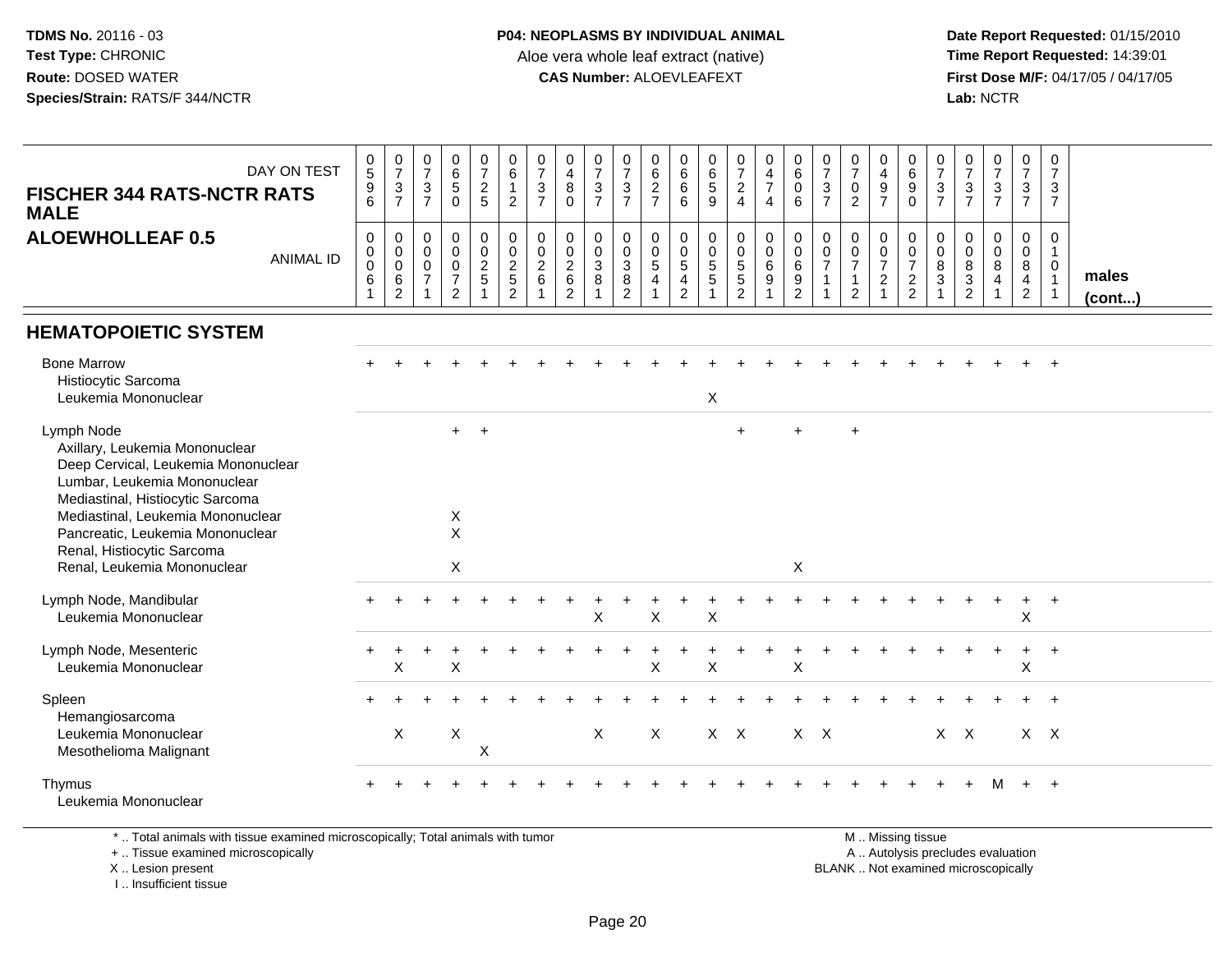**Date Report Requested:** 01/15/2010 **First Dose M/F:** 04/17/05 / 04/17/05<br>Lab: NCTR **Lab:** NCTR

| <b>FISCHER 344 RATS-NCTR RATS</b><br><b>MALE</b>                                                                                     | DAY ON TEST      | $\begin{array}{c} 0 \\ 5 \end{array}$<br>$\begin{array}{c} 9 \\ 6 \end{array}$ | $\frac{0}{7}$<br>$\frac{3}{7}$            | $\frac{0}{7}$<br>$\mathbf{3}$<br>$\overline{7}$                   | $\begin{array}{c} 0 \\ 6 \end{array}$<br>$\sqrt{5}$<br>$\Omega$               | $\frac{0}{7}$<br>$\overline{a}$<br>5            | $\begin{matrix} 0 \\ 6 \end{matrix}$<br>$\mathbf{1}$<br>$\overline{2}$ | $\frac{0}{7}$<br>$\mathsf 3$<br>$\overline{7}$    | 0<br>$\overline{\mathbf{4}}$<br>8<br>$\Omega$                   | $\frac{0}{7}$<br>$\frac{3}{7}$                  | 0<br>$\overline{7}$<br>$\ensuremath{\mathsf{3}}$<br>$\overline{7}$ | 0<br>$\,6\,$<br>$\frac{2}{7}$                                                    | 0<br>$\,6$<br>$\,6$<br>6                 | $\begin{array}{c} 0 \\ 6 \end{array}$<br>$\sqrt{5}$<br>9 | $\frac{0}{7}$<br>$\overline{c}$<br>$\overline{4}$ | 0<br>$\overline{\mathbf{4}}$<br>$\overline{7}$<br>$\overline{4}$ | $\pmb{0}$<br>$\,6\,$<br>$\mathbf 0$<br>6                  | 0<br>$\overline{7}$<br>$\mathbf{3}$<br>$\overline{7}$        | $\pmb{0}$<br>$\overline{7}$<br>$\mathbf 0$<br>2                   | 0<br>$\overline{\mathbf{4}}$<br>$\frac{9}{7}$ | 0<br>$6\phantom{a}$<br>9<br>$\Omega$          | $\boldsymbol{0}$<br>$\overline{7}$<br>$\ensuremath{\mathsf{3}}$<br>$\overline{7}$ | 0<br>$\overline{7}$<br>$\mathbf{3}$<br>$\overline{7}$ | $\frac{0}{7}$<br>$\sqrt{3}$<br>$\overline{7}$ | 0<br>$\overline{7}$<br>$\frac{3}{7}$                        | 0<br>$\boldsymbol{7}$<br>$\mathbf{3}$<br>$\overline{7}$          |                 |
|--------------------------------------------------------------------------------------------------------------------------------------|------------------|--------------------------------------------------------------------------------|-------------------------------------------|-------------------------------------------------------------------|-------------------------------------------------------------------------------|-------------------------------------------------|------------------------------------------------------------------------|---------------------------------------------------|-----------------------------------------------------------------|-------------------------------------------------|--------------------------------------------------------------------|----------------------------------------------------------------------------------|------------------------------------------|----------------------------------------------------------|---------------------------------------------------|------------------------------------------------------------------|-----------------------------------------------------------|--------------------------------------------------------------|-------------------------------------------------------------------|-----------------------------------------------|-----------------------------------------------|-----------------------------------------------------------------------------------|-------------------------------------------------------|-----------------------------------------------|-------------------------------------------------------------|------------------------------------------------------------------|-----------------|
| <b>ALOEWHOLLEAF 0.5</b>                                                                                                              | <b>ANIMAL ID</b> | $\pmb{0}$<br>$\overline{0}$<br>0<br>$\,6$<br>$\mathbf{1}$                      | 0<br>$\mathbf 0$<br>$\mathbf 0$<br>$^6_2$ | $\mathbf 0$<br>$\mathbf 0$<br>$\mathbf 0$<br>$\overline{7}$<br>-1 | $\mathbf 0$<br>$\mathbf 0$<br>$\mathsf 0$<br>$\overline{7}$<br>$\overline{c}$ | 0<br>$\mathsf{O}\xspace$<br>$\overline{c}$<br>5 | $\pmb{0}$<br>$\begin{array}{c} 0 \\ 2 \\ 5 \\ 2 \end{array}$           | $\mathbf 0$<br>$\mathbf 0$<br>$\overline{2}$<br>6 | $\mathbf 0$<br>0<br>$\overline{a}$<br>$\,6\,$<br>$\overline{2}$ | 0<br>$\ddot{\mathbf{0}}$<br>$\overline{3}$<br>8 | $\mathbf 0$<br>0<br>$\ensuremath{\mathsf{3}}$<br>$\frac{8}{2}$     | $\mathbf 0$<br>$\mathbf 0$<br>$\overline{5}$<br>$\overline{4}$<br>$\overline{1}$ | 0<br>$\mathbf 0$<br>$\sqrt{5}$<br>4<br>2 | 0<br>$\mathbf 0$<br>$\sqrt{5}$<br>$\sqrt{5}$             | 0<br>$\pmb{0}$<br>$\overline{5}$<br>$\frac{5}{2}$ | 0<br>$\mathsf{O}\xspace$<br>$6\phantom{a}$<br>9                  | $\mathbf 0$<br>$\overline{0}$<br>$\,6\,$<br>$\frac{9}{2}$ | $\mathbf 0$<br>$\mathbf 0$<br>$\overline{7}$<br>$\mathbf{1}$ | $\mathbf 0$<br>$\pmb{0}$<br>$\overline{7}$<br>1<br>$\overline{c}$ | 0<br>0<br>$\overline{7}$<br>$\overline{2}$    | $\mathbf 0$<br>$\frac{0}{7}$<br>$\frac{2}{2}$ | $\Omega$<br>$\mathbf 0$<br>$\,8\,$<br>$\mathbf{3}$                                | $\Omega$<br>$\mathbf 0$<br>$\, 8$<br>$\frac{3}{2}$    | $\Omega$<br>$\Omega$<br>8<br>4                | $\mathbf 0$<br>0<br>8<br>$\overline{4}$<br>$\boldsymbol{2}$ | 0<br>$\mathbf{1}$<br>$\mathbf 0$<br>$\mathbf{1}$<br>$\mathbf{1}$ | males<br>(cont) |
| <b>INTEGUMENTARY SYSTEM</b>                                                                                                          |                  |                                                                                |                                           |                                                                   |                                                                               |                                                 |                                                                        |                                                   |                                                                 |                                                 |                                                                    |                                                                                  |                                          |                                                          |                                                   |                                                                  |                                                           |                                                              |                                                                   |                                               |                                               |                                                                                   |                                                       |                                               |                                                             |                                                                  |                 |
| <b>Mammary Gland</b><br>Adenocarcinoma<br>Fibroadenoma<br>Leukemia Mononuclear                                                       |                  | м                                                                              |                                           |                                                                   |                                                                               |                                                 |                                                                        |                                                   |                                                                 | $\boldsymbol{\mathsf{X}}$                       |                                                                    |                                                                                  |                                          |                                                          |                                                   |                                                                  |                                                           | $\times$                                                     |                                                                   |                                               |                                               |                                                                                   |                                                       |                                               | $\boldsymbol{\mathsf{X}}$                                   |                                                                  |                 |
| <b>Skin</b><br><b>Basal Cell Carcinoma</b><br>Fibroma<br>Keratoacanthoma<br>Sebaceous Gland, Adenoma<br>Subcutaneous Tissue, Fibroma |                  |                                                                                |                                           |                                                                   |                                                                               |                                                 |                                                                        |                                                   |                                                                 |                                                 |                                                                    |                                                                                  |                                          |                                                          |                                                   |                                                                  |                                                           |                                                              |                                                                   |                                               |                                               | X                                                                                 |                                                       |                                               |                                                             | $\pmb{\times}$                                                   |                 |
| <b>MUSCULOSKELETAL SYSTEM</b>                                                                                                        |                  |                                                                                |                                           |                                                                   |                                                                               |                                                 |                                                                        |                                                   |                                                                 |                                                 |                                                                    |                                                                                  |                                          |                                                          |                                                   |                                                                  |                                                           |                                                              |                                                                   |                                               |                                               |                                                                                   |                                                       |                                               |                                                             |                                                                  |                 |
| Bone<br>Osteoma<br>Rib, Osteosarcoma                                                                                                 |                  |                                                                                |                                           |                                                                   |                                                                               |                                                 |                                                                        |                                                   |                                                                 |                                                 |                                                                    |                                                                                  |                                          |                                                          |                                                   |                                                                  |                                                           |                                                              |                                                                   |                                               |                                               |                                                                                   |                                                       | $+$<br>X                                      |                                                             |                                                                  |                 |
| Bone, Femur                                                                                                                          |                  |                                                                                |                                           |                                                                   |                                                                               |                                                 |                                                                        |                                                   |                                                                 |                                                 |                                                                    |                                                                                  |                                          |                                                          |                                                   |                                                                  |                                                           |                                                              |                                                                   |                                               |                                               |                                                                                   |                                                       |                                               |                                                             | $+$                                                              |                 |
| <b>Skeletal Muscle</b><br>Mesothelioma Malignant                                                                                     |                  |                                                                                |                                           |                                                                   |                                                                               |                                                 |                                                                        |                                                   |                                                                 |                                                 |                                                                    |                                                                                  |                                          | $\ddot{}$                                                |                                                   |                                                                  |                                                           |                                                              |                                                                   |                                               |                                               |                                                                                   |                                                       |                                               |                                                             |                                                                  |                 |
| <b>NERVOUS SYSTEM</b>                                                                                                                |                  |                                                                                |                                           |                                                                   |                                                                               |                                                 |                                                                        |                                                   |                                                                 |                                                 |                                                                    |                                                                                  |                                          |                                                          |                                                   |                                                                  |                                                           |                                                              |                                                                   |                                               |                                               |                                                                                   |                                                       |                                               |                                                             |                                                                  |                 |
| Brain, Brain Stem<br>Leukemia Mononuclear                                                                                            |                  |                                                                                |                                           |                                                                   |                                                                               |                                                 |                                                                        |                                                   |                                                                 |                                                 |                                                                    |                                                                                  |                                          |                                                          |                                                   |                                                                  |                                                           |                                                              |                                                                   |                                               |                                               |                                                                                   |                                                       |                                               |                                                             |                                                                  |                 |
| *  Total animals with tissue examined microscopically; Total animals with tumor<br>+  Tissue examined microscopically                |                  |                                                                                |                                           |                                                                   |                                                                               |                                                 |                                                                        |                                                   |                                                                 |                                                 |                                                                    |                                                                                  |                                          |                                                          |                                                   |                                                                  |                                                           |                                                              |                                                                   |                                               | M  Missing tissue                             |                                                                                   |                                                       | A  Autolysis precludes evaluation             |                                                             |                                                                  |                 |

X .. Lesion present

I .. Insufficient tissue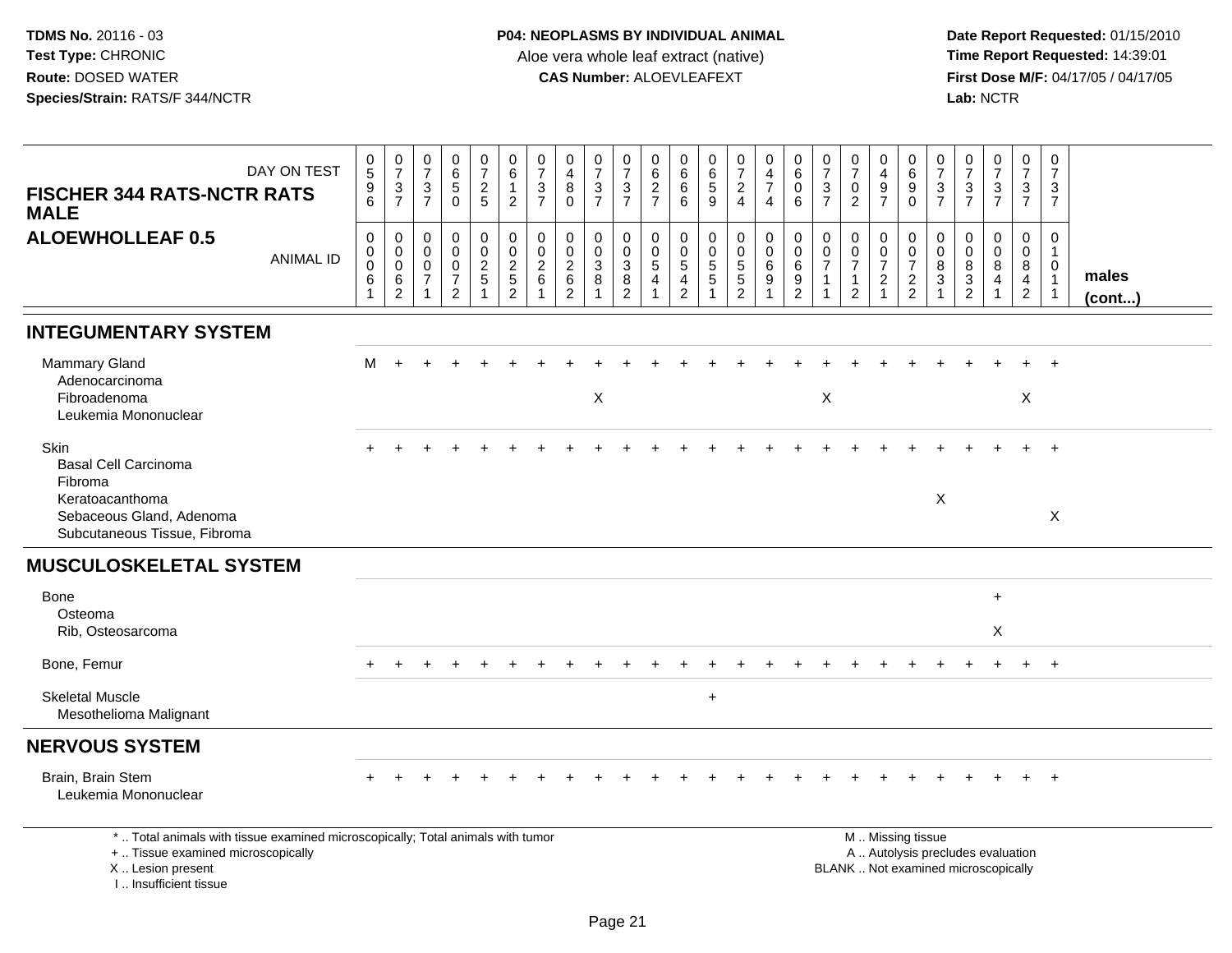I .. Insufficient tissue

 **Date Report Requested:** 01/15/2010 **First Dose M/F:** 04/17/05 / 04/17/05<br>Lab: NCTR **Lab:** NCTR

| DAY ON TEST<br><b>FISCHER 344 RATS-NCTR RATS</b><br><b>MALE</b>                                                                            | $\begin{array}{c} 0 \\ 5 \end{array}$<br>$\boldsymbol{9}$<br>6 | $\frac{0}{7}$<br>$\ensuremath{\mathsf{3}}$<br>$\overline{7}$       | $\frac{0}{7}$<br>$\ensuremath{\mathsf{3}}$<br>$\overline{7}$        | $\begin{array}{c} 0 \\ 6 \\ 5 \end{array}$<br>$\mathbf 0$           | $\begin{array}{c} 0 \\ 7 \end{array}$<br>$\frac{2}{5}$  | $_{\rm 6}^{\rm 0}$<br>$\mathbf{1}$<br>$\overline{c}$      | $\frac{0}{7}$<br>$\sqrt{3}$<br>$\overline{7}$                   | $\frac{0}{4}$<br>$\, 8$<br>$\mathbf 0$                        | $\frac{0}{7}$<br>$\mathbf 3$<br>$\overline{7}$     | $\frac{0}{7}$<br>$\frac{3}{7}$                      | $_{6}^{\rm 0}$<br>$\frac{2}{7}$              | $\begin{array}{c} 0 \\ 6 \end{array}$<br>$6\phantom{a}$<br>6               | $\begin{array}{c} 0 \\ 6 \end{array}$<br>$\overline{5}$<br>9 | $\frac{0}{7}$<br>$\frac{2}{4}$                              | $_4^{\rm 0}$<br>$\overline{7}$<br>$\overline{4}$                                | $\begin{array}{c} 0 \\ 6 \end{array}$<br>$\overline{0}$<br>6                  | $\frac{0}{7}$<br>$\ensuremath{\mathsf{3}}$<br>$\overline{7}$ | $\frac{0}{7}$<br>$\pmb{0}$<br>$\overline{2}$                                   | $\begin{smallmatrix}0\\4\end{smallmatrix}$<br>$\boldsymbol{9}$<br>$\overline{7}$ | 0<br>6<br>9<br>$\mathbf 0$                                                                    | $\frac{0}{7}$<br>$\frac{3}{7}$                  | $\frac{0}{7}$<br>$\frac{3}{7}$                         | $\begin{array}{c} 0 \\ 7 \end{array}$<br>$\frac{3}{7}$  | $\frac{0}{7}$<br>$\mathbf{3}$<br>$\overline{7}$           | $\pmb{0}$<br>$\overline{7}$<br>$\mathbf{3}$<br>$\overline{7}$                  |                 |
|--------------------------------------------------------------------------------------------------------------------------------------------|----------------------------------------------------------------|--------------------------------------------------------------------|---------------------------------------------------------------------|---------------------------------------------------------------------|---------------------------------------------------------|-----------------------------------------------------------|-----------------------------------------------------------------|---------------------------------------------------------------|----------------------------------------------------|-----------------------------------------------------|----------------------------------------------|----------------------------------------------------------------------------|--------------------------------------------------------------|-------------------------------------------------------------|---------------------------------------------------------------------------------|-------------------------------------------------------------------------------|--------------------------------------------------------------|--------------------------------------------------------------------------------|----------------------------------------------------------------------------------|-----------------------------------------------------------------------------------------------|-------------------------------------------------|--------------------------------------------------------|---------------------------------------------------------|-----------------------------------------------------------|--------------------------------------------------------------------------------|-----------------|
| <b>ALOEWHOLLEAF 0.5</b><br><b>ANIMAL ID</b>                                                                                                | $\pmb{0}$<br>$\boldsymbol{0}$<br>$\pmb{0}$<br>6<br>1           | $\mathbf 0$<br>$\mathbf 0$<br>$\pmb{0}$<br>$\,6$<br>$\overline{c}$ | $\mathbf 0$<br>$\mathbf 0$<br>$\mathsf{O}\xspace$<br>$\overline{7}$ | 0<br>$\mathbf 0$<br>$\mathbf 0$<br>$\overline{7}$<br>$\overline{c}$ | $\pmb{0}$<br>$\pmb{0}$<br>$\frac{2}{5}$<br>$\mathbf{1}$ | $\pmb{0}$<br>$\mathsf 0$<br>$rac{2}{5}$<br>$\overline{2}$ | $\boldsymbol{0}$<br>$\mathbf 0$<br>$\overline{\mathbf{c}}$<br>6 | $\mathbf 0$<br>$\mathbf 0$<br>$\frac{2}{6}$<br>$\overline{2}$ | 0<br>$\mathbf 0$<br>$\mathbf{3}$<br>$\overline{8}$ | 0<br>$\mathbf 0$<br>$\frac{3}{8}$<br>$\overline{c}$ | $\pmb{0}$<br>$\mathbf 0$<br>$\,$ 5 $\,$<br>4 | $\pmb{0}$<br>$\mathbf 0$<br>$\sqrt{5}$<br>$\overline{4}$<br>$\overline{2}$ | $\mathbf 0$<br>$\mathbf 0$<br>$\frac{5}{5}$                  | 0<br>$\mathsf{O}\xspace$<br>$\frac{5}{5}$<br>$\overline{2}$ | $\pmb{0}$<br>$\ddot{\mathbf{0}}$<br>$\,6\,$<br>$\overline{9}$<br>$\overline{1}$ | $\pmb{0}$<br>$\mathsf{O}\xspace$<br>$\,6$<br>$\overline{9}$<br>$\overline{2}$ | $\mathbf 0$<br>$\mathbf{0}$<br>7                             | $\mathbf 0$<br>$\mathbf 0$<br>$\overline{7}$<br>$\mathbf{1}$<br>$\overline{2}$ | 0<br>$\pmb{0}$<br>$\overline{7}$<br>$\overline{c}$<br>$\mathbf{1}$               | 0<br>$\mathsf 0$<br>$\boldsymbol{7}$<br>$\overline{a}$<br>$\overline{2}$                      | $\mathbf 0$<br>$\mathbf 0$<br>$\bf 8$<br>3<br>1 | $\mathbf 0$<br>$\mathbf 0$<br>$^8_3$<br>$\overline{c}$ | $\mathbf 0$<br>$\mathbf 0$<br>$\bf 8$<br>$\overline{4}$ | 0<br>$\mathbf 0$<br>8<br>$\overline{4}$<br>$\overline{2}$ | $\mathbf 0$<br>$\mathbf{1}$<br>$\mathbf 0$<br>$\overline{1}$<br>$\overline{1}$ | males<br>(cont) |
| Brain, Cerebellum<br>Leukemia Mononuclear                                                                                                  |                                                                |                                                                    |                                                                     |                                                                     |                                                         |                                                           |                                                                 |                                                               |                                                    |                                                     |                                              |                                                                            |                                                              |                                                             |                                                                                 |                                                                               |                                                              |                                                                                |                                                                                  |                                                                                               |                                                 |                                                        |                                                         |                                                           | $+$                                                                            |                 |
| Brain, Cerebrum<br>Leukemia Mononuclear                                                                                                    |                                                                |                                                                    |                                                                     |                                                                     |                                                         |                                                           |                                                                 |                                                               |                                                    |                                                     |                                              |                                                                            |                                                              |                                                             |                                                                                 |                                                                               |                                                              |                                                                                |                                                                                  |                                                                                               |                                                 |                                                        |                                                         |                                                           | $+$                                                                            |                 |
| Peripheral Nerve                                                                                                                           |                                                                |                                                                    |                                                                     |                                                                     |                                                         |                                                           |                                                                 |                                                               |                                                    |                                                     |                                              |                                                                            | $\ddot{}$                                                    |                                                             |                                                                                 |                                                                               |                                                              |                                                                                |                                                                                  |                                                                                               |                                                 |                                                        |                                                         |                                                           |                                                                                |                 |
| Spinal Cord<br>Leukemia Mononuclear                                                                                                        |                                                                |                                                                    |                                                                     |                                                                     |                                                         |                                                           |                                                                 |                                                               |                                                    |                                                     |                                              |                                                                            | $\ddot{}$<br>$\times$                                        |                                                             |                                                                                 |                                                                               |                                                              |                                                                                |                                                                                  |                                                                                               |                                                 |                                                        |                                                         |                                                           |                                                                                |                 |
| <b>RESPIRATORY SYSTEM</b>                                                                                                                  |                                                                |                                                                    |                                                                     |                                                                     |                                                         |                                                           |                                                                 |                                                               |                                                    |                                                     |                                              |                                                                            |                                                              |                                                             |                                                                                 |                                                                               |                                                              |                                                                                |                                                                                  |                                                                                               |                                                 |                                                        |                                                         |                                                           |                                                                                |                 |
| Lung<br>Alveolar/Bronchiolar Adenoma<br>Leukemia Mononuclear<br>Osteosarcoma, Metastatic, Bone                                             |                                                                | X                                                                  |                                                                     | $\mathsf X$                                                         |                                                         |                                                           | $\pmb{\times}$                                                  |                                                               |                                                    |                                                     | X                                            |                                                                            | $\mathsf X$                                                  |                                                             |                                                                                 | $\boldsymbol{\mathsf{X}}$                                                     |                                                              |                                                                                |                                                                                  |                                                                                               |                                                 | $\boldsymbol{\mathsf{X}}$                              | X                                                       | +<br>X<br>$\boldsymbol{\mathsf{X}}$                       | $+$                                                                            |                 |
| Nose<br>Leukemia Mononuclear                                                                                                               |                                                                |                                                                    |                                                                     |                                                                     |                                                         |                                                           |                                                                 |                                                               |                                                    |                                                     |                                              |                                                                            |                                                              |                                                             |                                                                                 |                                                                               |                                                              |                                                                                |                                                                                  |                                                                                               |                                                 |                                                        |                                                         | $+$                                                       | $+$                                                                            |                 |
| Trachea                                                                                                                                    | $+$                                                            |                                                                    |                                                                     |                                                                     |                                                         |                                                           |                                                                 |                                                               |                                                    |                                                     |                                              |                                                                            |                                                              |                                                             |                                                                                 |                                                                               |                                                              |                                                                                |                                                                                  |                                                                                               |                                                 |                                                        |                                                         | $+$                                                       | $+$                                                                            |                 |
| <b>SPECIAL SENSES SYSTEM</b>                                                                                                               |                                                                |                                                                    |                                                                     |                                                                     |                                                         |                                                           |                                                                 |                                                               |                                                    |                                                     |                                              |                                                                            |                                                              |                                                             |                                                                                 |                                                                               |                                                              |                                                                                |                                                                                  |                                                                                               |                                                 |                                                        |                                                         |                                                           |                                                                                |                 |
| Eye                                                                                                                                        |                                                                |                                                                    |                                                                     |                                                                     |                                                         |                                                           |                                                                 |                                                               |                                                    |                                                     |                                              |                                                                            |                                                              |                                                             |                                                                                 |                                                                               |                                                              |                                                                                |                                                                                  |                                                                                               |                                                 |                                                        |                                                         | $+$                                                       | $^{+}$                                                                         |                 |
| <b>Harderian Gland</b>                                                                                                                     |                                                                |                                                                    |                                                                     |                                                                     |                                                         |                                                           |                                                                 |                                                               |                                                    |                                                     |                                              |                                                                            |                                                              |                                                             |                                                                                 |                                                                               |                                                              |                                                                                |                                                                                  |                                                                                               |                                                 |                                                        |                                                         |                                                           | $+$                                                                            |                 |
| <b>Lacrimal Gland</b>                                                                                                                      |                                                                |                                                                    |                                                                     |                                                                     |                                                         |                                                           |                                                                 | $\ddot{}$                                                     |                                                    |                                                     |                                              |                                                                            |                                                              |                                                             |                                                                                 |                                                                               |                                                              |                                                                                |                                                                                  |                                                                                               |                                                 |                                                        |                                                         |                                                           |                                                                                |                 |
| *  Total animals with tissue examined microscopically; Total animals with tumor<br>+  Tissue examined microscopically<br>X  Lesion present |                                                                |                                                                    |                                                                     |                                                                     |                                                         |                                                           |                                                                 |                                                               |                                                    |                                                     |                                              |                                                                            |                                                              |                                                             |                                                                                 |                                                                               |                                                              |                                                                                |                                                                                  | M  Missing tissue<br>A  Autolysis precludes evaluation<br>BLANK  Not examined microscopically |                                                 |                                                        |                                                         |                                                           |                                                                                |                 |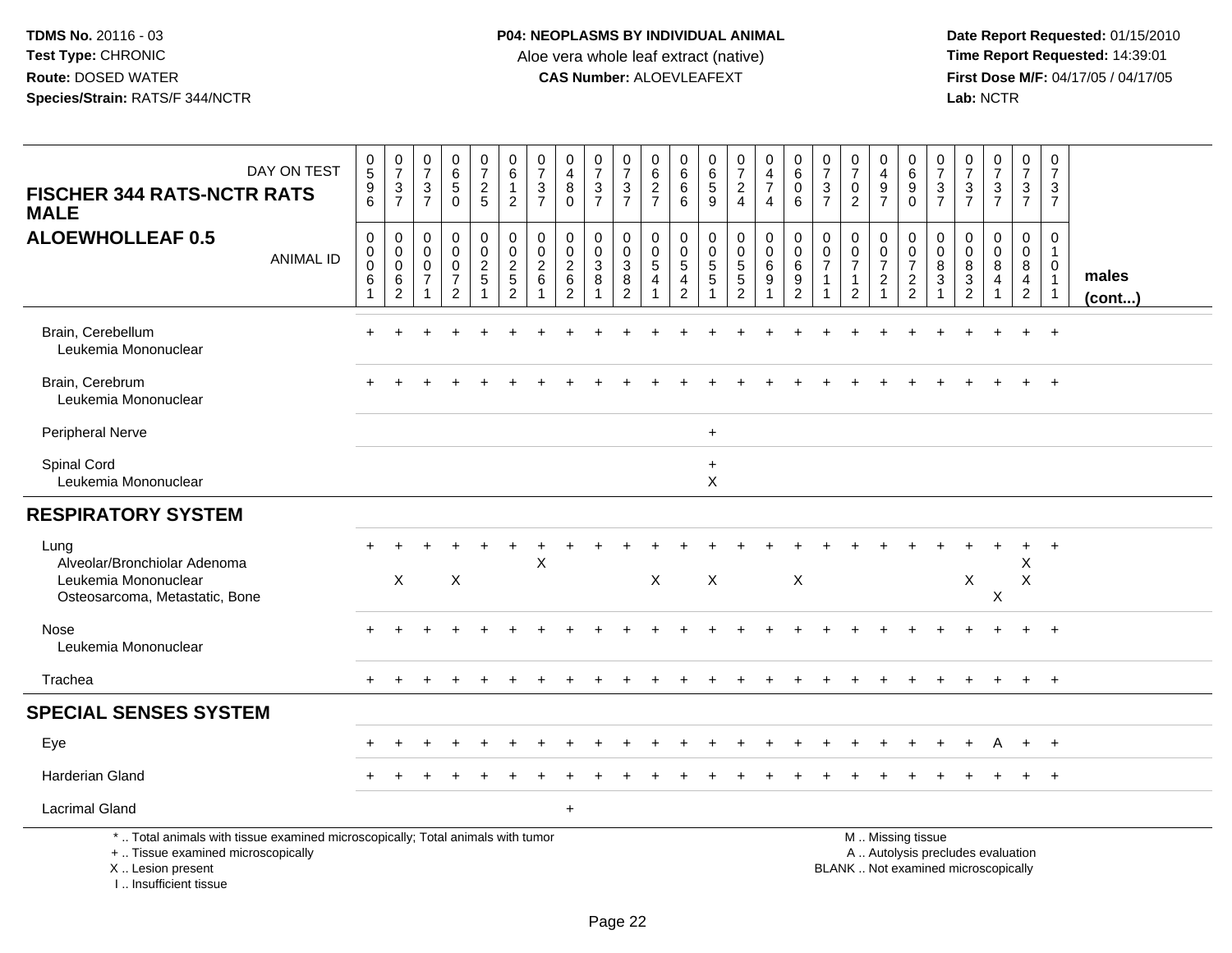**Date Report Requested:** 01/15/2010 **First Dose M/F:** 04/17/05 / 04/17/05<br>Lab: NCTR **Lab:** NCTR

| <b>FISCHER 344 RATS-NCTR RATS</b><br><b>MALE</b>                                        | DAY ON TEST      | $\begin{array}{c} 0 \\ 5 \end{array}$<br>$\frac{9}{6}$ | $\begin{array}{c} 0 \\ 7 \end{array}$<br>$\frac{3}{7}$                               | $\frac{0}{7}$<br>$\frac{3}{7}$            | $\begin{array}{c} 0 \\ 6 \\ 5 \end{array}$<br>$\mathbf 0$ | $\frac{0}{7}$<br>$\frac{2}{5}$ | $_{6}^{\rm 0}$<br>$\mathbf{1}$<br>$\overline{2}$                  | $\begin{matrix} 0 \\ 7 \\ 3 \end{matrix}$<br>$\overline{7}$ | $\begin{smallmatrix}0\0\4\end{smallmatrix}$<br>8<br>$\Omega$ | $\frac{0}{7}$<br>$\frac{3}{7}$         | $\frac{0}{7}$<br>$\sqrt{3}$<br>$\overline{7}$                                   | $\begin{array}{c} 0 \\ 6 \end{array}$<br>$\frac{2}{7}$                        | $0$<br>6<br>6<br>6                                                | 0<br>6<br>5<br>9                                | $\frac{0}{7}$<br>4    | $\begin{array}{c} 0 \\ 4 \\ 7 \end{array}$<br>$\overline{4}$ | $\begin{matrix} 0 \\ 6 \\ 0 \end{matrix}$<br>$6\phantom{1}6$             | $\frac{0}{7}$<br>$\sqrt{3}$<br>$\overline{7}$ | $\begin{matrix} 0 \\ 7 \\ 0 \end{matrix}$<br>$\overline{c}$ | 0<br>$\frac{4}{9}$<br>$\overline{7}$ | $\begin{matrix} 0 \\ 6 \end{matrix}$<br>$\boldsymbol{9}$<br>$\mathbf 0$ | $07/3$<br>7        | $\frac{0}{7}$<br>$\mathbf{3}$<br>$\overline{7}$       | $\begin{array}{c} 0 \\ 7 \\ 3 \end{array}$<br>$\overline{7}$ | 07/3/7                                       | 0<br>$\overline{7}$<br>3<br>$\overline{7}$ |                 |
|-----------------------------------------------------------------------------------------|------------------|--------------------------------------------------------|--------------------------------------------------------------------------------------|-------------------------------------------|-----------------------------------------------------------|--------------------------------|-------------------------------------------------------------------|-------------------------------------------------------------|--------------------------------------------------------------|----------------------------------------|---------------------------------------------------------------------------------|-------------------------------------------------------------------------------|-------------------------------------------------------------------|-------------------------------------------------|-----------------------|--------------------------------------------------------------|--------------------------------------------------------------------------|-----------------------------------------------|-------------------------------------------------------------|--------------------------------------|-------------------------------------------------------------------------|--------------------|-------------------------------------------------------|--------------------------------------------------------------|----------------------------------------------|--------------------------------------------|-----------------|
| <b>ALOEWHOLLEAF 0.5</b>                                                                 | <b>ANIMAL ID</b> | 0<br>$\pmb{0}$<br>$\pmb{0}$<br>$\,6\,$                 | $\pmb{0}$<br>$\begin{smallmatrix} 0\\0 \end{smallmatrix}$<br>$\,6$<br>$\overline{2}$ | 0<br>$_{\rm 0}^{\rm 0}$<br>$\overline{7}$ | 000007<br>$\overline{2}$                                  | 0<br>$\frac{0}{2}$             | $\begin{array}{c} 0 \\ 0 \\ 2 \\ 5 \end{array}$<br>$\overline{2}$ | $\begin{smallmatrix} 0\\0\\2 \end{smallmatrix}$<br>6        | 0<br>$\pmb{0}$<br>$^2\phantom{1}6$<br>$\overline{2}$         | $\boldsymbol{0}$<br>$\frac{0}{3}$<br>8 | 0<br>$\begin{smallmatrix} 0\\ 3 \end{smallmatrix}$<br>$\bf 8$<br>$\overline{2}$ | $\pmb{0}$<br>$\begin{array}{c} 0 \\ 5 \end{array}$<br>$\overline{\mathbf{4}}$ | 0<br>$\begin{array}{c} 0 \\ 5 \end{array}$<br>4<br>$\overline{2}$ | 0<br>$\begin{array}{c} 0 \\ 5 \\ 5 \end{array}$ | 0<br>0<br>5<br>5<br>2 | $\begin{smallmatrix}0\0\0\0\0\end{smallmatrix}$              | $\begin{smallmatrix}0\0\0\6\end{smallmatrix}$<br>$9\,$<br>$\overline{2}$ | 0<br>$\mathsf 0$<br>$\overline{7}$            | $\mathbf 0$<br>$\frac{0}{7}$<br>$\overline{2}$              | 0<br>$\frac{0}{7}$<br>$\overline{c}$ | 0<br>$\begin{array}{c} 0 \\ 7 \end{array}$<br>$\frac{2}{2}$             | 0<br>$\frac{0}{8}$ | 0<br>$\mathbf 0$<br>8<br>$\sqrt{3}$<br>$\overline{2}$ | 0<br>$\pmb{0}$<br>$\bf 8$<br>$\overline{4}$                  | 0<br>$\mathbf 0$<br>8<br>4<br>$\overline{2}$ | 0<br>$\Omega$                              | males<br>(cont) |
| Squamous Cell Carcinoma, Metastatic,<br>Zymbal'S Gland                                  |                  |                                                        |                                                                                      |                                           |                                                           |                                |                                                                   |                                                             | $\pmb{\times}$                                               |                                        |                                                                                 |                                                                               |                                                                   |                                                 |                       |                                                              |                                                                          |                                               |                                                             |                                      |                                                                         |                    |                                                       |                                                              |                                              |                                            |                 |
| Zymbal's Gland<br>Squamous Cell Carcinoma                                               |                  |                                                        |                                                                                      |                                           |                                                           |                                |                                                                   |                                                             | $\ddot{}$<br>X                                               |                                        |                                                                                 |                                                                               |                                                                   |                                                 |                       |                                                              |                                                                          |                                               |                                                             |                                      | $\ddot{}$<br>Χ                                                          |                    |                                                       |                                                              |                                              |                                            |                 |
| <b>URINARY SYSTEM</b>                                                                   |                  |                                                        |                                                                                      |                                           |                                                           |                                |                                                                   |                                                             |                                                              |                                        |                                                                                 |                                                                               |                                                                   |                                                 |                       |                                                              |                                                                          |                                               |                                                             |                                      |                                                                         |                    |                                                       |                                                              |                                              |                                            |                 |
| Kidney<br>Leukemia Mononuclear                                                          |                  |                                                        |                                                                                      |                                           |                                                           |                                |                                                                   |                                                             |                                                              |                                        |                                                                                 |                                                                               |                                                                   |                                                 |                       |                                                              |                                                                          |                                               |                                                             |                                      |                                                                         |                    |                                                       |                                                              |                                              | $+$                                        |                 |
| <b>Urinary Bladder</b><br>Leukemia Mononuclear<br>Transitional Epithelium, Papilloma    |                  |                                                        |                                                                                      |                                           |                                                           |                                |                                                                   |                                                             |                                                              |                                        |                                                                                 |                                                                               |                                                                   | X                                               | X                     |                                                              |                                                                          |                                               |                                                             |                                      |                                                                         |                    |                                                       |                                                              |                                              | $\ddot{}$                                  |                 |
| <b>SYSTEMIC LESIONS</b>                                                                 |                  |                                                        |                                                                                      |                                           |                                                           |                                |                                                                   |                                                             |                                                              |                                        |                                                                                 |                                                                               |                                                                   |                                                 |                       |                                                              |                                                                          |                                               |                                                             |                                      |                                                                         |                    |                                                       |                                                              |                                              |                                            |                 |
| Multiple Organ<br>Histiocytic Sarcoma<br>Leukemia Mononuclear<br>Mesothelioma Malignant |                  |                                                        | X                                                                                    |                                           | X                                                         | Χ                              |                                                                   |                                                             |                                                              | $\times$                               |                                                                                 | $\times$                                                                      |                                                                   |                                                 | $X$ $X$               |                                                              | $X \times$                                                               |                                               |                                                             |                                      |                                                                         |                    |                                                       |                                                              | $X$ $X$ $X$ $X$ $X$                          | $\ddot{}$                                  |                 |

\* .. Total animals with tissue examined microscopically; Total animals with tumor

+ .. Tissue examined microscopically

X .. Lesion present

I .. Insufficient tissue

 M .. Missing tissuey the contract of the contract of the contract of the contract of the contract of the contract of the contract of  $A$ . Autolysis precludes evaluation Lesion present BLANK .. Not examined microscopically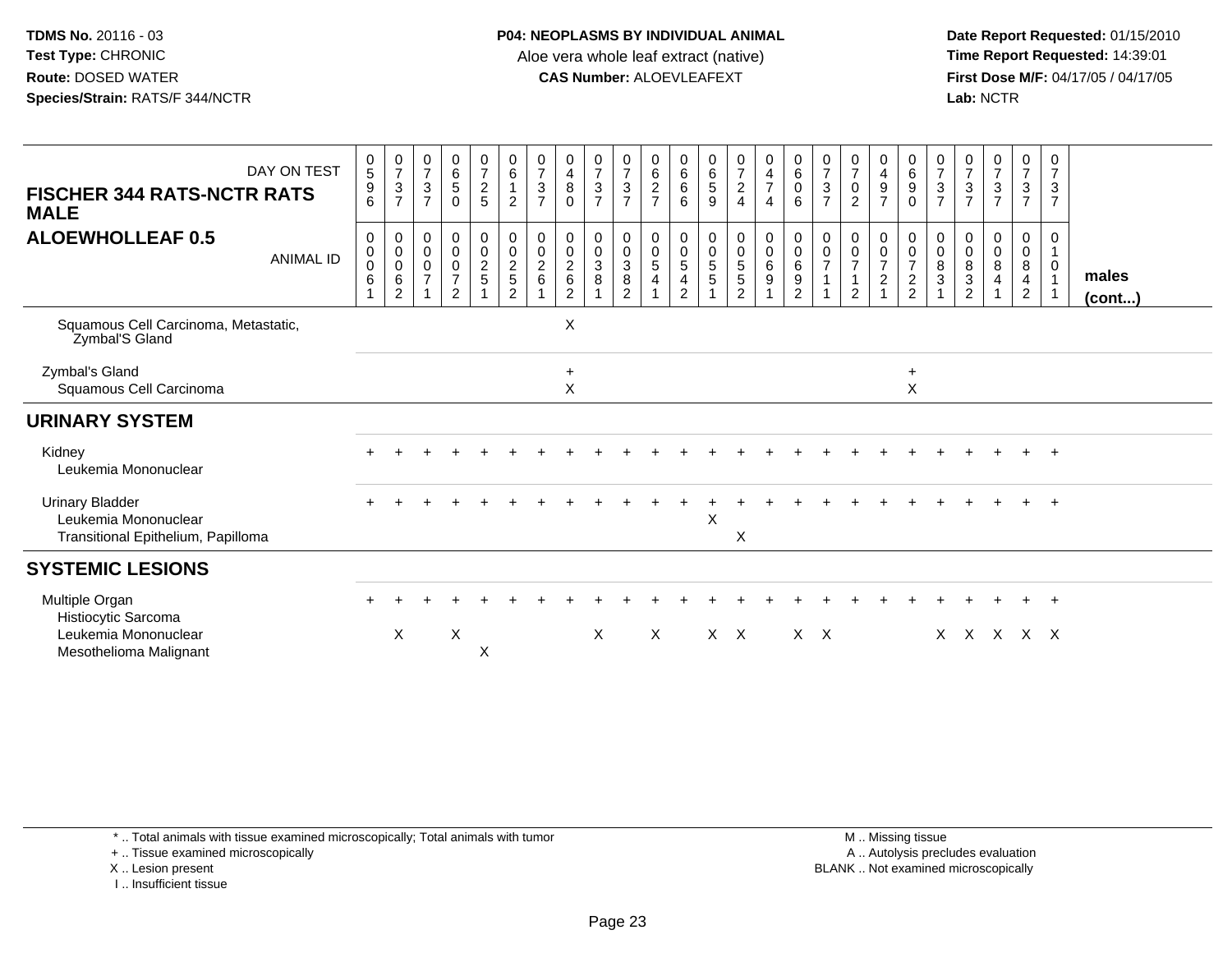**Date Report Requested:** 01/15/2010 **First Dose M/F:** 04/17/05 / 04/17/05<br>Lab: NCTR **Lab:** NCTR

| DAY ON TEST<br><b>FISCHER 344 RATS-NCTR RATS</b><br><b>MALE</b>                                                                            | $\frac{0}{7}$<br>$\frac{3}{7}$                                           | $\begin{array}{c} 0 \\ 6 \end{array}$<br>$\mathbf{1}$<br>$\overline{7}$          | $\begin{array}{c} 0 \\ 6 \end{array}$<br>$\overline{c}$<br>$\overline{4}$ | $\begin{array}{c} 0 \\ 6 \end{array}$<br>3<br>$\overline{2}$         | $069$<br>2                                                              | $_{6}^{\rm 0}$<br>6<br>9                                                    | 0<br>$\,6\,$<br>$\mathbf{1}$<br>3                                  | $\begin{smallmatrix}0\0\5\end{smallmatrix}$<br>$\overline{4}$<br>$\overline{2}$ | $\frac{0}{7}$<br>$\frac{3}{7}$               | $\begin{smallmatrix}0\\7\end{smallmatrix}$<br>$\ensuremath{\mathsf{3}}$<br>$\overline{7}$ | $\boldsymbol{0}$<br>5<br>6<br>$\mathbf{3}$                     | 0<br>$\,6$<br>$\,$ 5 $\,$<br>$\overline{8}$ | 0<br>$\,6\,$<br>$^9_9$                            | $\frac{0}{7}$<br>$\frac{3}{7}$                               | $\frac{0}{7}$<br>$\frac{3}{7}$                                                | $\frac{0}{7}$<br>$\frac{3}{7}$                                                                    | $\begin{array}{c} 0 \\ 5 \\ 5 \end{array}$<br>8                            | $\begin{array}{c} 0 \\ 5 \end{array}$<br>$\boldsymbol{9}$<br>$\overline{2}$ | 0592                                              | $\begin{array}{c} 0 \\ 5 \end{array}$<br>$\overline{4}$<br>$\overline{4}$ | 0<br>$\,6\,$<br>9<br>$\mathbf 0$                          | $\begin{array}{c} 0 \\ 5 \end{array}$<br>$\overline{7}$<br>$\mathbf{1}$ | $\pmb{0}$<br>$\sqrt{5}$<br>9<br>8                                        |                                      |
|--------------------------------------------------------------------------------------------------------------------------------------------|--------------------------------------------------------------------------|----------------------------------------------------------------------------------|---------------------------------------------------------------------------|----------------------------------------------------------------------|-------------------------------------------------------------------------|-----------------------------------------------------------------------------|--------------------------------------------------------------------|---------------------------------------------------------------------------------|----------------------------------------------|-------------------------------------------------------------------------------------------|----------------------------------------------------------------|---------------------------------------------|---------------------------------------------------|--------------------------------------------------------------|-------------------------------------------------------------------------------|---------------------------------------------------------------------------------------------------|----------------------------------------------------------------------------|-----------------------------------------------------------------------------|---------------------------------------------------|---------------------------------------------------------------------------|-----------------------------------------------------------|-------------------------------------------------------------------------|--------------------------------------------------------------------------|--------------------------------------|
| <b>ALOEWHOLLEAF 0.5</b><br><b>ANIMAL ID</b>                                                                                                | $\pmb{0}$<br>$\mathbf{1}$<br>$\pmb{0}$<br>$\mathbf{1}$<br>$\overline{2}$ | $\pmb{0}$<br>$\mathbf{1}$<br>$\pmb{0}$<br>$\overline{c}$<br>$\blacktriangleleft$ | $\mathbf 0$<br>$\mathbf{1}$<br>$\mathsf{O}\xspace$<br>$\overline{c}$<br>2 | $\mathbf 0$<br>$\overline{1}$<br>$\mathbf{1}$<br>9<br>$\overline{1}$ | 0<br>$\mathbf{1}$<br>$\mathbf{1}$<br>$\boldsymbol{9}$<br>$\overline{2}$ | $\begin{smallmatrix}0\\1\end{smallmatrix}$<br>$\frac{3}{3}$<br>$\mathbf{1}$ | $\mathbf 0$<br>$\mathbf{1}$<br>$\mathbf{3}$<br>3<br>$\overline{2}$ | 0<br>$\mathbf{1}$<br>$\mathbf{3}$<br>$5\phantom{.0}$                            | $\mathbf 0$<br>$\mathbf{1}$<br>$\frac{3}{5}$ | 0<br>$\mathbf{1}$<br>$\sqrt{3}$<br>$\,6\,$<br>$\blacktriangleleft$                        | 0<br>$\mathbf{1}$<br>$\mathbf{3}$<br>$\,6\,$<br>$\overline{2}$ | 0<br>$\mathbf{1}$<br>5<br>$\mathbf{3}$<br>1 | $\boldsymbol{0}$<br>$\mathbf{1}$<br>$\frac{5}{2}$ | $\mathbf 0$<br>$\mathbf{1}$<br>$\mathbf 5$<br>$\overline{4}$ | $\mathbf 0$<br>$\mathbf{1}$<br>$\sqrt{5}$<br>$\overline{4}$<br>$\overline{2}$ | $\begin{smallmatrix}0\\1\end{smallmatrix}$<br>$\overline{5}$<br>$6\phantom{1}6$<br>$\overline{1}$ | $\mathbf 0$<br>$\mathbf{1}$<br>$\overline{5}$<br>$\,6\,$<br>$\overline{2}$ | $\mathbf 0$<br>$\overline{1}$<br>$\,6\,$<br>$\overline{1}$                  | 0<br>$\mathbf{1}$<br>$\,6\,$<br>$\mathbf{1}$<br>2 | $\mathbf 0$<br>$\overline{1}$<br>$\bf8$<br>$\,$ 5 $\,$<br>$\overline{1}$  | $\mathbf 0$<br>$\mathbf{1}$<br>$\,8\,$<br>$\sqrt{5}$<br>2 | 0<br>8<br>$\overline{7}$                                                | $\pmb{0}$<br>$\mathbf{1}$<br>$\bf 8$<br>$\overline{7}$<br>$\overline{2}$ | * TOTALS                             |
| <b>ALIMENTARY SYSTEM</b>                                                                                                                   |                                                                          |                                                                                  |                                                                           |                                                                      |                                                                         |                                                                             |                                                                    |                                                                                 |                                              |                                                                                           |                                                                |                                             |                                                   |                                                              |                                                                               |                                                                                                   |                                                                            |                                                                             |                                                   |                                                                           |                                                           |                                                                         |                                                                          |                                      |
| Esophagus                                                                                                                                  |                                                                          |                                                                                  |                                                                           |                                                                      |                                                                         |                                                                             |                                                                    |                                                                                 |                                              |                                                                                           |                                                                |                                             |                                                   |                                                              |                                                                               |                                                                                                   |                                                                            |                                                                             |                                                   |                                                                           |                                                           |                                                                         | $\div$                                                                   | 48                                   |
| Intestine Large, Ascending Colon<br>Leukemia Mononuclear                                                                                   |                                                                          |                                                                                  |                                                                           |                                                                      |                                                                         |                                                                             |                                                                    |                                                                                 |                                              |                                                                                           |                                                                |                                             |                                                   |                                                              |                                                                               |                                                                                                   |                                                                            |                                                                             |                                                   |                                                                           | X                                                         |                                                                         |                                                                          | 47<br>$\mathbf{1}$                   |
| Intestine Large, Cecum<br>Lymphoid Tissue, Leukemia Mononuclear                                                                            |                                                                          |                                                                                  |                                                                           |                                                                      |                                                                         |                                                                             |                                                                    |                                                                                 |                                              |                                                                                           |                                                                |                                             |                                                   |                                                              |                                                                               |                                                                                                   |                                                                            |                                                                             |                                                   |                                                                           | X                                                         | $+$                                                                     | $\overline{A}$                                                           | 45<br>$\mathbf{1}$                   |
| Intestine Large, Colon                                                                                                                     |                                                                          |                                                                                  |                                                                           |                                                                      |                                                                         |                                                                             |                                                                    |                                                                                 |                                              |                                                                                           |                                                                |                                             |                                                   |                                                              |                                                                               |                                                                                                   |                                                                            | $\ddot{}$                                                                   |                                                   |                                                                           |                                                           |                                                                         |                                                                          | $\mathbf{1}$                         |
| Intestine Large, Descending Colon                                                                                                          |                                                                          |                                                                                  |                                                                           |                                                                      |                                                                         |                                                                             |                                                                    |                                                                                 |                                              |                                                                                           |                                                                |                                             |                                                   |                                                              |                                                                               |                                                                                                   |                                                                            |                                                                             |                                                   |                                                                           |                                                           |                                                                         | A                                                                        | 46                                   |
| Intestine Large, Rectum                                                                                                                    |                                                                          |                                                                                  |                                                                           |                                                                      |                                                                         |                                                                             |                                                                    |                                                                                 |                                              |                                                                                           |                                                                |                                             |                                                   |                                                              |                                                                               |                                                                                                   |                                                                            |                                                                             |                                                   |                                                                           |                                                           |                                                                         |                                                                          | 47                                   |
| Intestine Large, Transverse Colon<br>Leukemia Mononuclear                                                                                  |                                                                          |                                                                                  |                                                                           |                                                                      |                                                                         |                                                                             |                                                                    |                                                                                 |                                              |                                                                                           |                                                                |                                             |                                                   |                                                              |                                                                               |                                                                                                   |                                                                            |                                                                             |                                                   |                                                                           | $\times$                                                  |                                                                         | $\ddot{}$                                                                | 47<br>$\mathbf{1}$                   |
| <b>Intestine Small</b><br>Mesothelioma Malignant                                                                                           |                                                                          |                                                                                  |                                                                           |                                                                      |                                                                         |                                                                             |                                                                    |                                                                                 |                                              |                                                                                           |                                                                |                                             |                                                   |                                                              |                                                                               |                                                                                                   |                                                                            |                                                                             |                                                   |                                                                           |                                                           |                                                                         |                                                                          | $\mathbf{1}$<br>$\blacktriangleleft$ |
| Intestine Small, Duodenum                                                                                                                  |                                                                          |                                                                                  |                                                                           |                                                                      |                                                                         |                                                                             |                                                                    |                                                                                 |                                              |                                                                                           |                                                                |                                             |                                                   |                                                              |                                                                               |                                                                                                   |                                                                            |                                                                             |                                                   |                                                                           |                                                           |                                                                         |                                                                          | 46                                   |
| Intestine Small, Ileum                                                                                                                     |                                                                          |                                                                                  |                                                                           |                                                                      |                                                                         |                                                                             |                                                                    |                                                                                 |                                              |                                                                                           |                                                                |                                             |                                                   |                                                              |                                                                               |                                                                                                   |                                                                            |                                                                             |                                                   |                                                                           |                                                           |                                                                         |                                                                          | 45                                   |
| Intestine Small, Jejunum<br>Carcinoma                                                                                                      |                                                                          |                                                                                  |                                                                           |                                                                      |                                                                         |                                                                             |                                                                    |                                                                                 |                                              |                                                                                           |                                                                |                                             |                                                   |                                                              |                                                                               |                                                                                                   |                                                                            |                                                                             |                                                   |                                                                           |                                                           |                                                                         |                                                                          | 44<br>$\mathbf{1}$                   |
| Liver                                                                                                                                      |                                                                          |                                                                                  |                                                                           |                                                                      |                                                                         |                                                                             |                                                                    |                                                                                 |                                              |                                                                                           |                                                                |                                             |                                                   |                                                              |                                                                               |                                                                                                   |                                                                            |                                                                             |                                                   |                                                                           |                                                           |                                                                         |                                                                          | 48                                   |
| *  Total animals with tissue examined microscopically; Total animals with tumor<br>+  Tissue examined microscopically<br>X  Lesion present |                                                                          |                                                                                  |                                                                           |                                                                      |                                                                         |                                                                             |                                                                    |                                                                                 |                                              |                                                                                           |                                                                |                                             |                                                   |                                                              |                                                                               |                                                                                                   |                                                                            | BLANK  Not examined microscopically                                         |                                                   | M  Missing tissue<br>A  Autolysis precludes evaluation                    |                                                           |                                                                         |                                                                          |                                      |

I .. Insufficient tissue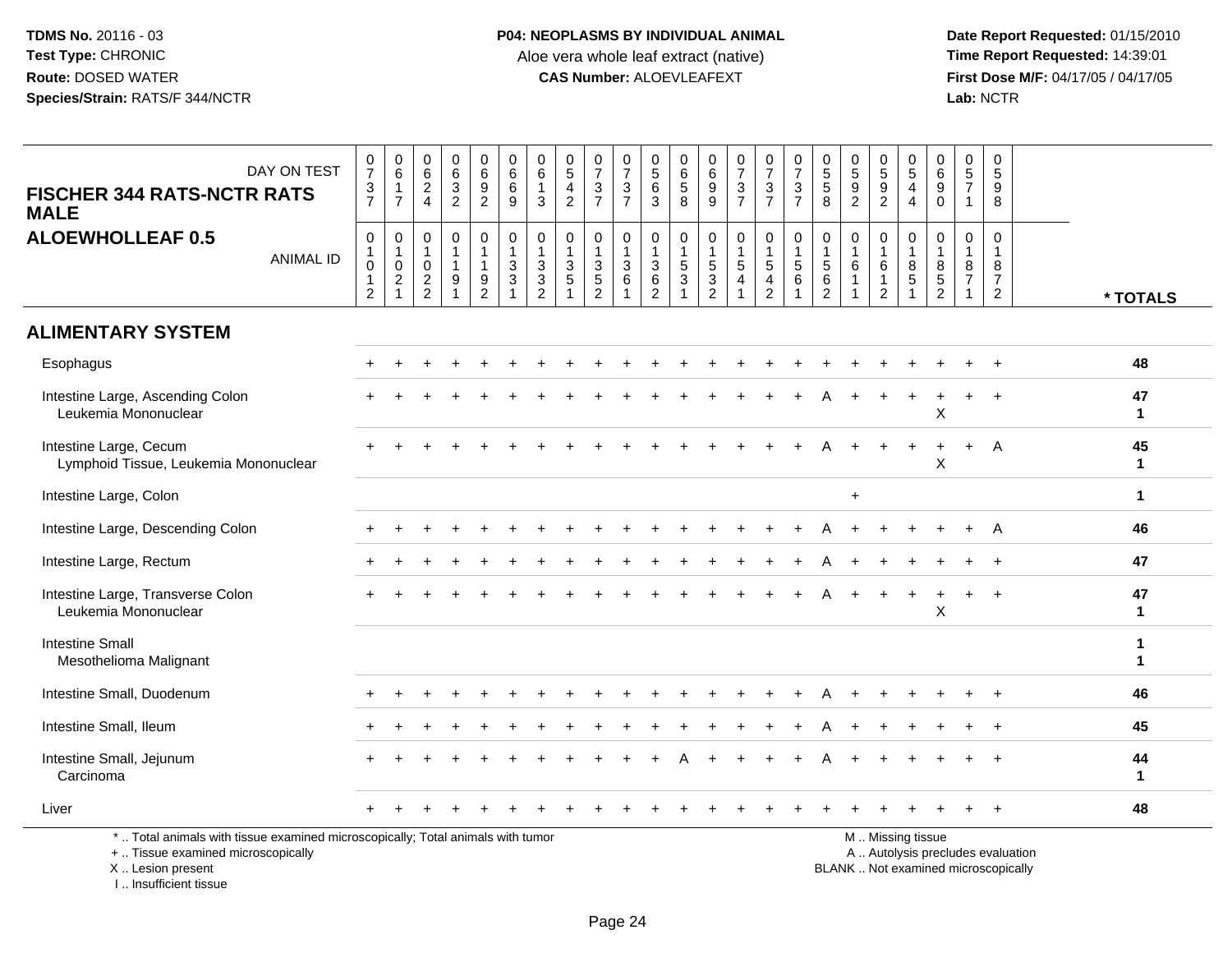**Date Report Requested:** 01/15/2010 **First Dose M/F:** 04/17/05 / 04/17/05<br>Lab: NCTR **Lab:** NCTR

| <b>FISCHER 344 RATS-NCTR RATS</b><br><b>MALE</b>                                                         | DAY ON TEST      | $\frac{0}{7}$<br>$\frac{3}{7}$ | $\begin{array}{c} 0 \\ 6 \end{array}$<br>$\overline{1}$<br>$\overline{7}$ | 0<br>$6\phantom{a}$<br>$\boldsymbol{2}$<br>$\overline{4}$ | $\begin{array}{c} 0 \\ 6 \\ 3 \end{array}$<br>$\overline{2}$      | $\begin{array}{c} 0 \\ 6 \\ 9 \end{array}$<br>$\overline{2}$ | $_{6}^{\rm 0}$<br>6<br>9                       | $\begin{array}{c} 0 \\ 6 \end{array}$<br>$\mathbf{1}$<br>$\mathbf{3}$                       | $\frac{0}{5}$<br>$\overline{4}$<br>$\overline{2}$                 | $\frac{0}{7}$<br>$\mathbf{3}$<br>$\overline{7}$                               | $\frac{0}{7}$<br>3<br>$\overline{7}$ | $\begin{array}{c} 0 \\ 5 \\ 6 \end{array}$<br>3                                 | $\begin{array}{c} 0 \\ 6 \\ 5 \end{array}$<br>8 | $\begin{array}{c} 0 \\ 6 \\ 9 \end{array}$<br>9                      | $\frac{0}{7}$<br>$\mathbf 3$<br>$\overline{7}$   | $\begin{array}{c} 0 \\ 7 \\ 3 \\ 7 \end{array}$  | $\begin{array}{c} 0 \\ 7 \\ 3 \end{array}$<br>$\overline{7}$ | $\begin{array}{c} 0 \\ 5 \\ 5 \end{array}$<br>8              | $\begin{array}{c} 0 \\ 5 \\ 9 \end{array}$<br>$\overline{2}$           | $\begin{array}{c} 0 \\ 5 \\ 9 \end{array}$<br>$\overline{c}$ | $\begin{array}{c} 0 \\ 5 \\ 4 \end{array}$<br>$\overline{4}$ | 0<br>$\overline{6}$<br>$\boldsymbol{9}$<br>$\mathbf 0$ | $\begin{array}{c} 0 \\ 5 \end{array}$<br>$\overline{7}$<br>$\mathbf{1}$ | $\mathbf 0$<br>$\overline{5}$<br>$\boldsymbol{9}$<br>8  |                                    |
|----------------------------------------------------------------------------------------------------------|------------------|--------------------------------|---------------------------------------------------------------------------|-----------------------------------------------------------|-------------------------------------------------------------------|--------------------------------------------------------------|------------------------------------------------|---------------------------------------------------------------------------------------------|-------------------------------------------------------------------|-------------------------------------------------------------------------------|--------------------------------------|---------------------------------------------------------------------------------|-------------------------------------------------|----------------------------------------------------------------------|--------------------------------------------------|--------------------------------------------------|--------------------------------------------------------------|--------------------------------------------------------------|------------------------------------------------------------------------|--------------------------------------------------------------|--------------------------------------------------------------|--------------------------------------------------------|-------------------------------------------------------------------------|---------------------------------------------------------|------------------------------------|
| <b>ALOEWHOLLEAF 0.5</b>                                                                                  | <b>ANIMAL ID</b> | 0<br>$\pmb{0}$<br>2            | $\pmb{0}$<br>$\overline{1}$<br>$\pmb{0}$<br>$\sqrt{2}$<br>$\overline{1}$  | $\mathbf 0$<br>1<br>0<br>$\overline{c}$<br>2              | $\mathbf 0$<br>$\overline{1}$<br>$\mathbf{1}$<br>$\boldsymbol{9}$ | 0<br>$\mathbf{1}$<br>$\mathbf{1}$<br>$\frac{9}{2}$           | 0<br>$\ensuremath{\mathsf{3}}$<br>$\mathbf{3}$ | $\begin{smallmatrix} 0\\ 1 \end{smallmatrix}$<br>$\begin{array}{c} 3 \\ 3 \\ 2 \end{array}$ | 0<br>$\mathbf{1}$<br>$\mathbf{3}$<br>$\sqrt{5}$<br>$\overline{ }$ | $\mathbf 0$<br>$\mathbf{1}$<br>$\sqrt{3}$<br>$\overline{5}$<br>$\overline{2}$ | 0<br>$\mathbf{1}$<br>3<br>6          | $\mathbf 0$<br>$\mathbf{1}$<br>$\ensuremath{\mathsf{3}}$<br>$6\phantom{1}$<br>2 | 0<br>$\mathbf{1}$<br>$\mathbf 5$<br>$\mathsf 3$ | 0<br>$\mathbf{1}$<br>$\,$ 5 $\,$<br>$\mathfrak{S}$<br>$\overline{2}$ | $\mathbf 0$<br>$\overline{1}$<br>$\sqrt{5}$<br>4 | 0<br>$\mathbf{1}$<br>$\sqrt{5}$<br>$\frac{4}{2}$ | 0<br>$\frac{1}{5}$<br>6<br>1                                 | 0<br>$\mathbf{1}$<br>$\sqrt{5}$<br>$\,6\,$<br>$\overline{2}$ | $\mathbf 0$<br>$\mathbf{1}$<br>$\,6\,$<br>$\mathbf{1}$<br>$\mathbf{1}$ | $\mathbf 0$<br>$\,6$<br>2                                    | 0<br>$\mathbf{1}$<br>8<br>$\overline{5}$                     | 0<br>$\overline{1}$<br>8<br>$\frac{5}{2}$              | $\mathbf 0$<br>$\overline{1}$<br>8<br>$\overline{7}$<br>$\mathbf 1$     | $\mathbf 0$<br>$\mathbf{1}$<br>8<br>$\overline{7}$<br>2 | * TOTALS                           |
| Cholangiocarcinoma<br>Hepatocellular Adenoma<br>Histiocytic Sarcoma<br>Leukemia Mononuclear              |                  |                                | $\mathsf{X}$                                                              |                                                           |                                                                   |                                                              | $X$ $X$                                        |                                                                                             | $\pmb{\times}$                                                    |                                                                               |                                      |                                                                                 | X                                               |                                                                      |                                                  | X                                                |                                                              |                                                              | X                                                                      |                                                              |                                                              | $X$ $X$                                                |                                                                         |                                                         | 1<br>1<br>19                       |
| Mesentery<br>Leukemia Mononuclear<br>Mesothelioma Malignant                                              |                  |                                |                                                                           |                                                           |                                                                   |                                                              |                                                | $\ddot{}$                                                                                   |                                                                   |                                                                               |                                      |                                                                                 | $\ddot{}$<br>X                                  |                                                                      |                                                  |                                                  |                                                              |                                                              |                                                                        |                                                              | $\boldsymbol{\mathsf{X}}$                                    |                                                        | $\ddot{}$                                                               |                                                         | 10<br>$\mathbf{1}$<br>$\mathbf{2}$ |
| Oral Mucosa<br>Squamous Cell Papilloma                                                                   |                  |                                |                                                                           |                                                           |                                                                   |                                                              |                                                |                                                                                             |                                                                   |                                                                               |                                      |                                                                                 |                                                 |                                                                      |                                                  |                                                  |                                                              |                                                              |                                                                        |                                                              |                                                              |                                                        |                                                                         |                                                         | 1                                  |
| Pancreas<br>Leukemia Mononuclear<br>Mesothelioma Malignant<br>Mixed Tumor Benign<br>Acinar Cell, Adenoma |                  |                                |                                                                           |                                                           |                                                                   |                                                              |                                                |                                                                                             |                                                                   |                                                                               |                                      |                                                                                 | X                                               |                                                                      |                                                  |                                                  |                                                              |                                                              |                                                                        |                                                              | $\mathsf{X}$                                                 | $\mathsf{X}$                                           |                                                                         |                                                         | 48<br>3                            |
| <b>Proximal Colon</b>                                                                                    |                  |                                |                                                                           |                                                           |                                                                   |                                                              |                                                |                                                                                             |                                                                   |                                                                               |                                      |                                                                                 |                                                 |                                                                      |                                                  |                                                  |                                                              |                                                              |                                                                        |                                                              |                                                              |                                                        |                                                                         |                                                         | 44                                 |
| <b>Salivary Glands</b><br>Leukemia Mononuclear<br>Sublingual Gland, Adenoma                              |                  |                                |                                                                           |                                                           |                                                                   |                                                              |                                                |                                                                                             |                                                                   |                                                                               |                                      |                                                                                 |                                                 |                                                                      |                                                  |                                                  | X                                                            |                                                              |                                                                        |                                                              | X                                                            |                                                        |                                                                         |                                                         | 48<br>-1<br>$\mathbf 1$            |
| Stomach, Forestomach<br>Squamous Cell Papilloma                                                          |                  |                                |                                                                           |                                                           |                                                                   |                                                              |                                                |                                                                                             |                                                                   |                                                                               |                                      |                                                                                 |                                                 |                                                                      |                                                  |                                                  |                                                              |                                                              |                                                                        |                                                              |                                                              |                                                        |                                                                         |                                                         | 47<br>$\mathbf{1}$                 |
| Stomach, Glandular                                                                                       |                  |                                |                                                                           |                                                           |                                                                   |                                                              |                                                |                                                                                             |                                                                   |                                                                               |                                      |                                                                                 |                                                 |                                                                      |                                                  |                                                  |                                                              |                                                              |                                                                        |                                                              |                                                              |                                                        |                                                                         | $\div$                                                  | 47                                 |
|                                                                                                          |                  |                                |                                                                           |                                                           |                                                                   |                                                              |                                                |                                                                                             |                                                                   |                                                                               |                                      |                                                                                 |                                                 |                                                                      |                                                  |                                                  |                                                              |                                                              |                                                                        |                                                              |                                                              |                                                        |                                                                         |                                                         |                                    |

### **CARDIOVASCULAR SYSTEM**

\* .. Total animals with tissue examined microscopically; Total animals with tumor

+ .. Tissue examined microscopically

 Lesion present BLANK .. Not examined microscopicallyX .. Lesion present

I .. Insufficient tissue

M .. Missing tissue

y the contract of the contract of the contract of the contract of the contract of the contract of the contract of  $A$ . Autolysis precludes evaluation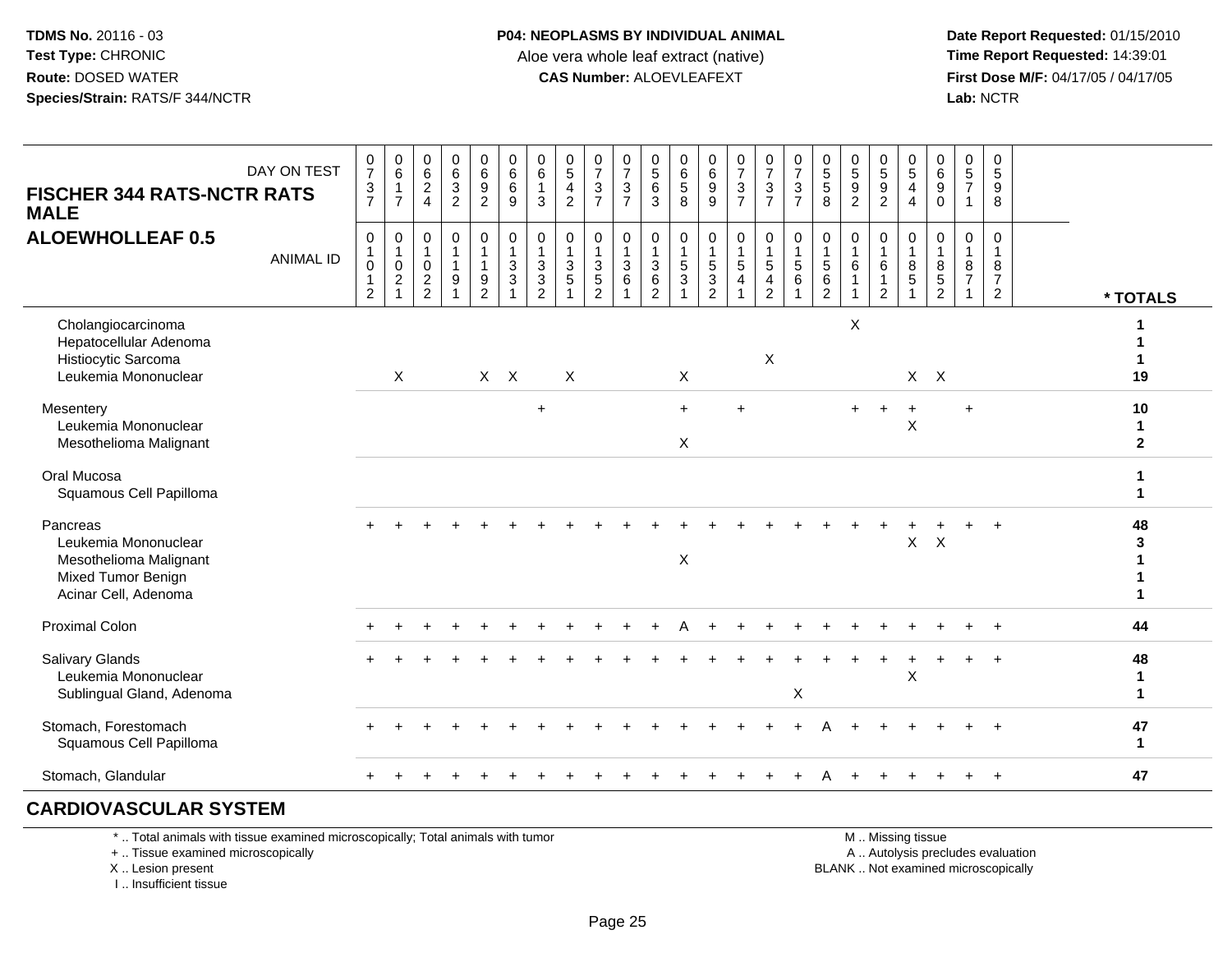**Date Report Requested:** 01/15/2010 **First Dose M/F:** 04/17/05 / 04/17/05<br>Lab: NCTR **Lab:** NCTR

| DAY ON TEST<br><b>FISCHER 344 RATS-NCTR RATS</b><br><b>MALE</b>                                                       | $\frac{0}{7}$<br>$\ensuremath{\mathsf{3}}$<br>$\overline{7}$ | 0<br>$6\phantom{a}$<br>$\mathbf{1}$<br>$\overline{7}$              | $\begin{matrix} 0 \\ 6 \\ 2 \\ 4 \end{matrix}$               | $\begin{array}{c} 0 \\ 6 \\ 3 \end{array}$<br>$\overline{2}$ | $_6^0$<br>$\boldsymbol{9}$<br>$\overline{2}$ | $\begin{array}{c} 0 \\ 6 \\ 6 \end{array}$<br>9                         | 0<br>$\,6$<br>$\overline{1}$<br>3                          | $\begin{array}{c} 0 \\ 5 \end{array}$<br>$\overline{4}$<br>$\overline{2}$ | 0<br>$\overline{7}$<br>$\mathsf 3$<br>$\overline{7}$ | $\frac{0}{7}$<br>$\mathbf{3}$<br>$\overline{7}$                  | 0<br>$\overline{5}$<br>$\,6$<br>3             | 0<br>$\overline{6}$<br>5<br>8             | $_{6}^{\rm 0}$<br>$\frac{9}{9}$                  | $\frac{0}{7}$<br>$\frac{3}{7}$                                      | $\frac{0}{7}$<br>$\frac{3}{7}$                                   | $\frac{0}{7}$<br>$\mathbf{3}$<br>$\overline{7}$ | $\begin{array}{c} 0 \\ 5 \\ 5 \end{array}$<br>8                        | $\begin{array}{c} 0 \\ 5 \\ 9 \end{array}$<br>$\overline{2}$ | $\begin{array}{c} 0 \\ 5 \\ 9 \\ 2 \end{array}$                        | $\begin{array}{c} 0 \\ 5 \end{array}$<br>$\overline{4}$<br>$\overline{4}$ | $\begin{array}{c} 0 \\ 6 \end{array}$<br>$\overline{9}$<br>$\mathbf 0$ | $\begin{array}{c} 0 \\ 5 \end{array}$<br>$\overline{7}$<br>$\mathbf{1}$ | 0<br>$\overline{5}$<br>$\boldsymbol{9}$<br>8                    |                                         |
|-----------------------------------------------------------------------------------------------------------------------|--------------------------------------------------------------|--------------------------------------------------------------------|--------------------------------------------------------------|--------------------------------------------------------------|----------------------------------------------|-------------------------------------------------------------------------|------------------------------------------------------------|---------------------------------------------------------------------------|------------------------------------------------------|------------------------------------------------------------------|-----------------------------------------------|-------------------------------------------|--------------------------------------------------|---------------------------------------------------------------------|------------------------------------------------------------------|-------------------------------------------------|------------------------------------------------------------------------|--------------------------------------------------------------|------------------------------------------------------------------------|---------------------------------------------------------------------------|------------------------------------------------------------------------|-------------------------------------------------------------------------|-----------------------------------------------------------------|-----------------------------------------|
| <b>ALOEWHOLLEAF 0.5</b><br><b>ANIMAL ID</b>                                                                           | $\mathbf 0$<br>1<br>$\mathbf 0$<br>$\mathbf 1$<br>$\sqrt{2}$ | 0<br>$\mathbf{1}$<br>$\pmb{0}$<br>$\boldsymbol{2}$<br>$\mathbf{1}$ | 0<br>-1<br>$\mathbf 0$<br>$\boldsymbol{2}$<br>$\overline{2}$ | $\pmb{0}$<br>1<br>1<br>9<br>$\mathbf{1}$                     | 0<br>1<br>$\frac{9}{2}$                      | $\pmb{0}$<br>$\overline{1}$<br>$\sqrt{3}$<br>$\sqrt{3}$<br>$\mathbf{1}$ | 0<br>$\overline{1}$<br>$\mathbf{3}$<br>3<br>$\overline{2}$ | $\mathbf 0$<br>$\mathbf{1}$<br>$\sqrt{3}$<br>$\sqrt{5}$<br>$\overline{1}$ | 0<br>1<br>3<br>$\mathbf 5$<br>$\overline{2}$         | $\pmb{0}$<br>$\mathbf{1}$<br>$\sqrt{3}$<br>$\,6$<br>$\mathbf{1}$ | 0<br>$\mathbf{1}$<br>3<br>6<br>$\overline{2}$ | 0<br>$\mathbf 1$<br>$5\,$<br>$\mathbf{3}$ | 0<br>$\mathbf{1}$<br>$\sqrt{5}$<br>$\frac{3}{2}$ | 0<br>$\mathbf{1}$<br>$\sqrt{5}$<br>$\overline{4}$<br>$\overline{1}$ | $\mathbf 0$<br>$\overline{1}$<br>$\overline{5}$<br>$\frac{4}{2}$ | 0<br>1<br>$\overline{5}$<br>6                   | $\mathbf 0$<br>$\mathbf{1}$<br>$\sqrt{5}$<br>$\,6\,$<br>$\overline{c}$ | 0<br>1.<br>$\,6\,$<br>1                                      | $\pmb{0}$<br>$\mathbf{1}$<br>$\,6\,$<br>$\mathbf{1}$<br>$\overline{2}$ | $\mathbf 0$<br>$\,8\,$<br>$\sqrt{5}$                                      | 0<br>$\overline{1}$<br>8<br>$\frac{5}{2}$                              | $\mathbf 0$<br>$\mathbf{1}$<br>8<br>$\overline{7}$<br>$\mathbf{1}$      | 0<br>$\mathbf{1}$<br>$\bf8$<br>$\overline{7}$<br>$\overline{2}$ | * TOTALS                                |
| <b>Blood Vessel</b>                                                                                                   |                                                              |                                                                    |                                                              |                                                              |                                              |                                                                         |                                                            |                                                                           |                                                      |                                                                  |                                               |                                           |                                                  |                                                                     |                                                                  |                                                 |                                                                        |                                                              |                                                                        |                                                                           |                                                                        |                                                                         |                                                                 | 48                                      |
| Heart<br>Leukemia Mononuclear<br>Schwannoma Malignant<br>Pericardium, Osteosarcoma, Metastatic, Bone                  |                                                              | X                                                                  |                                                              |                                                              | $\sf X$                                      |                                                                         |                                                            | X                                                                         |                                                      |                                                                  |                                               |                                           |                                                  |                                                                     |                                                                  |                                                 |                                                                        |                                                              |                                                                        | $\pmb{\times}$                                                            | $\boldsymbol{\mathsf{X}}$                                              |                                                                         |                                                                 | 48<br>10<br>$\mathbf{2}$<br>$\mathbf 1$ |
| <b>ENDOCRINE SYSTEM</b>                                                                                               |                                                              |                                                                    |                                                              |                                                              |                                              |                                                                         |                                                            |                                                                           |                                                      |                                                                  |                                               |                                           |                                                  |                                                                     |                                                                  |                                                 |                                                                        |                                                              |                                                                        |                                                                           |                                                                        |                                                                         |                                                                 |                                         |
| <b>Adrenal Cortex</b><br>Adenoma<br>Leukemia Mononuclear<br>Mesothelioma Malignant                                    |                                                              |                                                                    |                                                              |                                                              |                                              | X                                                                       |                                                            |                                                                           |                                                      |                                                                  |                                               |                                           |                                                  |                                                                     |                                                                  |                                                 |                                                                        |                                                              |                                                                        | X                                                                         |                                                                        |                                                                         |                                                                 | 48<br>$\mathbf{1}$<br>3<br>1            |
| Adrenal Medulla<br>Leukemia Mononuclear<br>Pheochromocytoma Malignant<br>Bilateral, Pheochromocytoma Malignant        |                                                              | $X$ $X$                                                            |                                                              |                                                              | X                                            |                                                                         |                                                            |                                                                           |                                                      | $X \times X$                                                     |                                               | X                                         |                                                  |                                                                     |                                                                  |                                                 |                                                                        |                                                              | м                                                                      |                                                                           | X                                                                      |                                                                         | $\div$                                                          | 47<br>5<br>10<br>$\overline{2}$         |
| Islets, Pancreatic<br>Adenoma                                                                                         |                                                              |                                                                    |                                                              |                                                              |                                              |                                                                         |                                                            |                                                                           |                                                      |                                                                  |                                               |                                           |                                                  |                                                                     |                                                                  |                                                 |                                                                        |                                                              |                                                                        |                                                                           | X                                                                      |                                                                         | $+$                                                             | 48<br>4                                 |
| Parathyroid Gland<br>Adenoma                                                                                          |                                                              |                                                                    |                                                              |                                                              |                                              |                                                                         |                                                            |                                                                           |                                                      |                                                                  |                                               |                                           |                                                  |                                                                     |                                                                  |                                                 |                                                                        |                                                              |                                                                        |                                                                           |                                                                        |                                                                         |                                                                 | 48<br>$\mathbf{1}$                      |
| <b>Pituitary Gland</b><br>Leukemia Mononuclear<br>Pars Distalis, Adenoma                                              | $\times$                                                     |                                                                    |                                                              |                                                              | $X$ $X$                                      |                                                                         |                                                            | $X$ $X$                                                                   |                                                      |                                                                  |                                               | X X X X                                   |                                                  |                                                                     | $X$ $X$                                                          |                                                 |                                                                        | X                                                            |                                                                        |                                                                           | X<br>$\mathsf{X}$                                                      | $X$ $X$                                                                 | $\ddot{}$                                                       | 48<br>$\mathbf{1}$<br>30                |
| <b>Thyroid Gland</b>                                                                                                  |                                                              |                                                                    |                                                              |                                                              |                                              |                                                                         |                                                            |                                                                           |                                                      |                                                                  |                                               |                                           |                                                  |                                                                     |                                                                  |                                                 |                                                                        |                                                              |                                                                        |                                                                           |                                                                        | $\ddot{}$                                                               | $+$                                                             | 47                                      |
| *  Total animals with tissue examined microscopically; Total animals with tumor<br>+  Tissue examined microscopically |                                                              |                                                                    |                                                              |                                                              |                                              |                                                                         |                                                            |                                                                           |                                                      |                                                                  |                                               |                                           |                                                  |                                                                     |                                                                  |                                                 |                                                                        |                                                              |                                                                        | M  Missing tissue                                                         |                                                                        |                                                                         | A  Autolysis precludes evaluation                               |                                         |

X .. Lesion present

I .. Insufficient tissue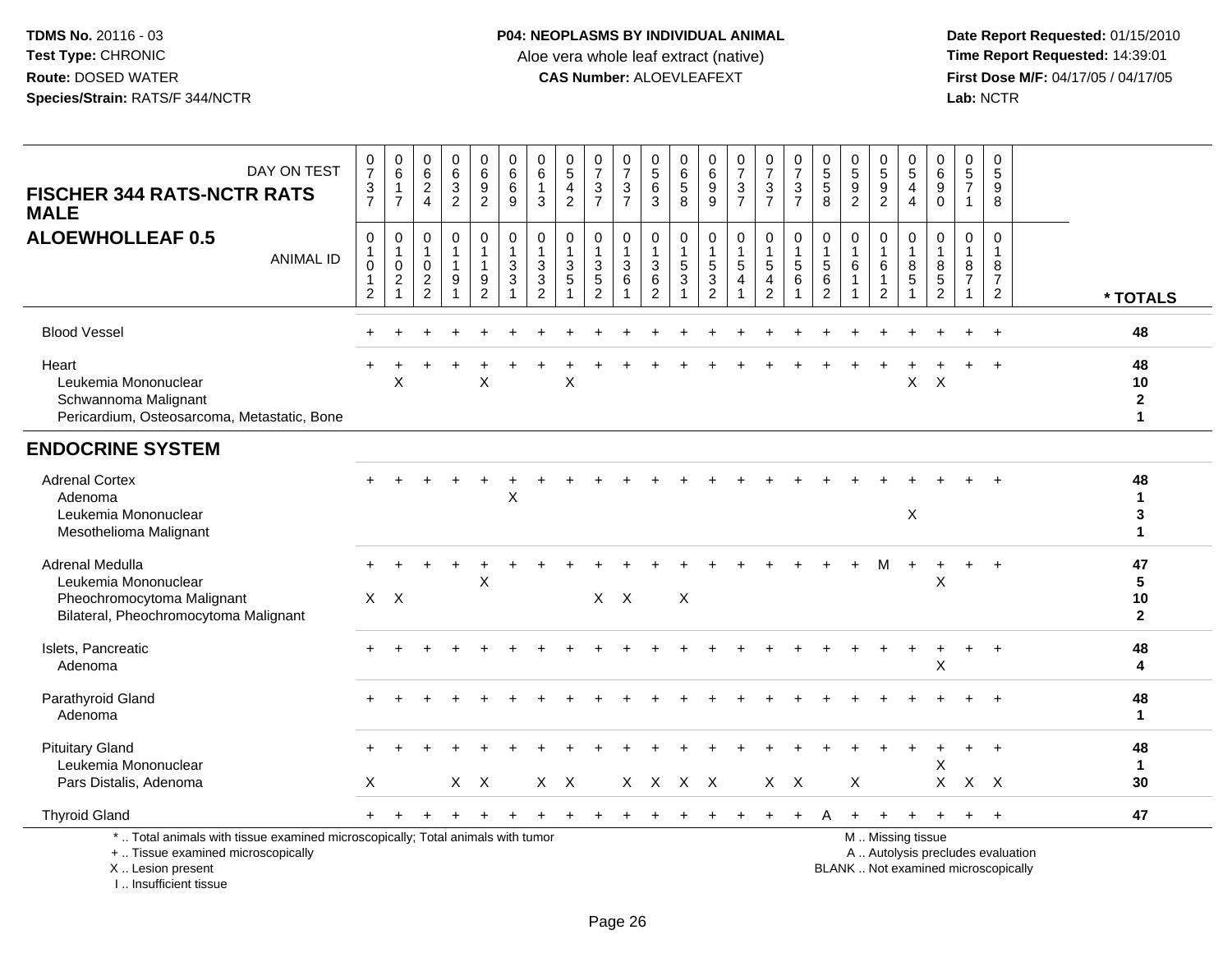**Date Report Requested:** 01/15/2010 **First Dose M/F:** 04/17/05 / 04/17/05<br>Lab: NCTR **Lab:** NCTR

| DAY ON TEST<br><b>FISCHER 344 RATS-NCTR RATS</b><br><b>MALE</b>                         | $\frac{0}{7}$<br>3<br>$\overline{7}$         | $\begin{array}{c} 0 \\ 6 \end{array}$<br>$\mathbf{1}$<br>$\overline{7}$ | $\begin{matrix} 0 \\ 6 \\ 2 \\ 4 \end{matrix}$ | $\begin{array}{c} 0 \\ 6 \\ 3 \\ 2 \end{array}$ | $069$<br>2                                             | $\begin{array}{c} 0 \\ 6 \end{array}$<br>6<br>9                   | 0<br>6<br>$\mathbf{1}$<br>3 | $\begin{array}{c} 0 \\ 5 \end{array}$<br>$\overline{4}$<br>$\overline{2}$ | $\frac{0}{7}$<br>$\frac{3}{7}$ | $\frac{0}{7}$<br>$\frac{3}{7}$        | $\begin{smallmatrix} 0\\5 \end{smallmatrix}$<br>$\,6\,$<br>3 | 0<br>$\,6\,$<br>$\sqrt{5}$<br>8               | 0<br>6<br>9<br>9                                | $\frac{0}{7}$<br>$\frac{3}{7}$ | $\begin{smallmatrix}0\\7\end{smallmatrix}$<br>$\frac{1}{7}$ | $\frac{0}{7}$<br>$\frac{3}{7}$       | $\begin{array}{c} 0 \\ 5 \\ 5 \end{array}$<br>8 | $\begin{array}{c} 0 \\ 5 \end{array}$<br>$\frac{9}{2}$     | $^{\rm 0}_{\rm 5}$<br>$\overline{9}$<br>$\overline{2}$ | $\begin{array}{c} 0 \\ 5 \\ 4 \end{array}$<br>$\overline{4}$ | $_{6}^{\rm 0}$<br>$\boldsymbol{9}$<br>$\mathbf 0$ | 0<br>$\sqrt{5}$<br>$\overline{7}$<br>$\mathbf{1}$ | 0<br>$\sqrt{5}$<br>9<br>8                 |                                         |
|-----------------------------------------------------------------------------------------|----------------------------------------------|-------------------------------------------------------------------------|------------------------------------------------|-------------------------------------------------|--------------------------------------------------------|-------------------------------------------------------------------|-----------------------------|---------------------------------------------------------------------------|--------------------------------|---------------------------------------|--------------------------------------------------------------|-----------------------------------------------|-------------------------------------------------|--------------------------------|-------------------------------------------------------------|--------------------------------------|-------------------------------------------------|------------------------------------------------------------|--------------------------------------------------------|--------------------------------------------------------------|---------------------------------------------------|---------------------------------------------------|-------------------------------------------|-----------------------------------------|
| <b>ALOEWHOLLEAF 0.5</b><br><b>ANIMAL ID</b>                                             | 0<br>1<br>$\mathbf 0$<br>1<br>$\overline{2}$ | 0<br>$\mathbf{1}$<br>0<br>$\overline{c}$                                | 0<br>$\mathbf{1}$<br>0<br>$\frac{2}{2}$        | 0<br>$\mathbf{1}$<br>$\mathbf{1}$<br>9          | 0<br>$\overline{1}$<br>$\overline{1}$<br>$\frac{9}{2}$ | 0<br>$\mathbf{1}$<br>$\overline{3}$<br>$\sqrt{3}$<br>$\mathbf{1}$ | 0<br>3<br>3<br>2            | 0<br>$\mathbf{1}$<br>3<br>$\sqrt{5}$                                      | 0<br>$\frac{3}{5}$             | $\mathbf 0$<br>1<br>$\mathbf{3}$<br>6 | $\mathbf 0$<br>$\mathbf{1}$<br>$\sqrt{3}$<br>$\frac{6}{2}$   | 0<br>$\mathbf{1}$<br>5<br>3<br>$\overline{1}$ | 0<br>1<br>$\overline{5}$<br>3<br>$\overline{2}$ | 0<br>$\mathbf{1}$<br>5<br>4    | 0<br>$\mathbf{1}$<br>$\overline{5}$<br>$\frac{4}{2}$        | 0<br>$\mathbf{1}$<br>$\sqrt{5}$<br>6 | 0<br>$\overline{1}$<br>$\sqrt{5}$<br>6<br>2     | 0<br>$\overline{1}$<br>6<br>$\overline{1}$<br>$\mathbf{1}$ | 0<br>6<br>$\mathbf{1}$<br>$\overline{2}$               | 0<br>$\mathbf{1}$<br>8<br>$\mathbf 5$                        | 0<br>$\mathbf{1}$<br>8<br>$\frac{5}{2}$           | $\mathbf 0$<br>8<br>$\overline{7}$                | $\mathbf 0$<br>$\mathbf 1$<br>8<br>7<br>2 | * TOTALS                                |
| C-cell, Adenoma<br>C-cell, Carcinoma<br>Follicular Cell, Adenoma                        |                                              |                                                                         |                                                |                                                 |                                                        | X                                                                 |                             | X                                                                         |                                |                                       |                                                              | X                                             |                                                 |                                |                                                             |                                      |                                                 |                                                            | X<br>X                                                 |                                                              |                                                   |                                                   |                                           | 7<br>1<br>1                             |
| <b>GENERAL BODY SYSTEM</b>                                                              |                                              |                                                                         |                                                |                                                 |                                                        |                                                                   |                             |                                                                           |                                |                                       |                                                              |                                               |                                                 |                                |                                                             |                                      |                                                 |                                                            |                                                        |                                                              |                                                   |                                                   |                                           |                                         |
| <b>NONE</b>                                                                             |                                              |                                                                         |                                                |                                                 |                                                        |                                                                   |                             |                                                                           |                                |                                       |                                                              |                                               |                                                 |                                |                                                             |                                      |                                                 |                                                            |                                                        |                                                              |                                                   |                                                   |                                           |                                         |
| <b>GENITAL SYSTEM</b>                                                                   |                                              |                                                                         |                                                |                                                 |                                                        |                                                                   |                             |                                                                           |                                |                                       |                                                              |                                               |                                                 |                                |                                                             |                                      |                                                 |                                                            |                                                        |                                                              |                                                   |                                                   |                                           |                                         |
| Epididymis<br>Mesothelioma Malignant                                                    |                                              |                                                                         |                                                |                                                 |                                                        |                                                                   |                             |                                                                           |                                |                                       |                                                              | X                                             | $\boldsymbol{\mathsf{X}}$                       |                                |                                                             |                                      |                                                 |                                                            |                                                        |                                                              |                                                   |                                                   |                                           | 48<br>$\mathbf{3}$                      |
| Penis                                                                                   |                                              |                                                                         |                                                |                                                 |                                                        |                                                                   |                             |                                                                           |                                |                                       |                                                              |                                               |                                                 |                                |                                                             |                                      |                                                 |                                                            |                                                        |                                                              |                                                   |                                                   |                                           | $\mathbf{1}$                            |
| <b>Preputial Gland</b><br>Adenoma<br>Squamous Cell Carcinoma<br>Squamous Cell Papilloma |                                              |                                                                         |                                                |                                                 |                                                        |                                                                   |                             |                                                                           |                                | X                                     |                                                              |                                               |                                                 | X                              |                                                             |                                      |                                                 |                                                            |                                                        |                                                              |                                                   | X                                                 |                                           | 48<br>4<br>$\mathbf{2}$<br>$\mathbf{1}$ |
| Prostate<br>Leukemia Mononuclear                                                        |                                              |                                                                         |                                                |                                                 |                                                        |                                                                   |                             |                                                                           |                                |                                       |                                                              |                                               |                                                 |                                |                                                             |                                      |                                                 |                                                            |                                                        |                                                              | X                                                 |                                                   |                                           | 48<br>$\mathbf{1}$                      |
| Seminal Vesicle<br>Mesothelioma Malignant                                               |                                              |                                                                         |                                                |                                                 |                                                        |                                                                   |                             |                                                                           |                                |                                       |                                                              | Χ                                             |                                                 |                                |                                                             |                                      |                                                 |                                                            |                                                        |                                                              |                                                   |                                                   |                                           | 48<br>$\mathbf{2}$                      |
| <b>Testes</b><br>Mesothelioma Malignant<br>Bilateral, Interstitial Cell, Adenoma        |                                              | X                                                                       |                                                |                                                 |                                                        |                                                                   |                             | X X X X X                                                                 |                                |                                       |                                                              | Χ                                             |                                                 |                                | $X$ $X$ $X$                                                 |                                      |                                                 |                                                            |                                                        |                                                              |                                                   |                                                   | X                                         | 48<br>$\mathbf{2}$<br>25                |
| Interstitial Cell, Adenoma                                                              | $\mathsf{X}$                                 |                                                                         |                                                | $X$ $X$                                         |                                                        |                                                                   |                             |                                                                           |                                | X                                     |                                                              | X                                             |                                                 |                                |                                                             |                                      | X                                               |                                                            |                                                        |                                                              | $X$ $X$                                           |                                                   |                                           | 14                                      |
| *  Total animals with tissue examined microscopically; Total animals with tumor         |                                              |                                                                         |                                                |                                                 |                                                        |                                                                   |                             |                                                                           |                                |                                       |                                                              |                                               |                                                 |                                |                                                             |                                      |                                                 |                                                            |                                                        | M  Missing tissue                                            |                                                   |                                                   |                                           |                                         |

+ .. Tissue examined microscopically

X .. Lesion present

I .. Insufficient tissue

y the contract of the contract of the contract of the contract of the contract of the contract of the contract of  $A$ . Autolysis precludes evaluation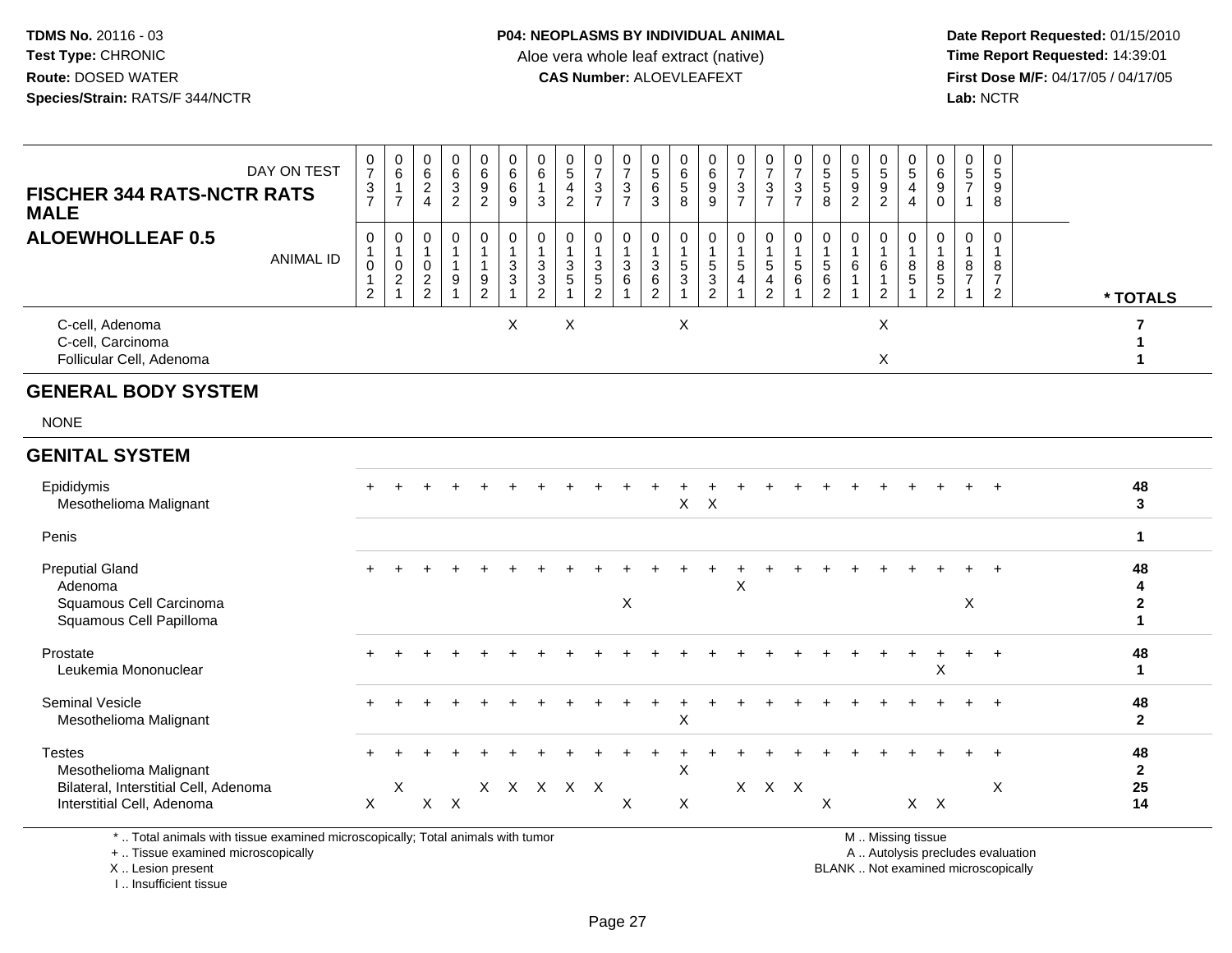**Date Report Requested:** 01/15/2010 **First Dose M/F:** 04/17/05 / 04/17/05<br>Lab: NCTR **Lab:** NCTR

| DAY ON TEST<br><b>FISCHER 344 RATS-NCTR RATS</b><br><b>MALE</b>                                                                                                                                                                                                                               | $\frac{0}{7}$<br>$\frac{3}{7}$                                               | $\begin{matrix} 0 \\ 6 \end{matrix}$<br>$\mathbf{1}$<br>$\overline{7}$           | $\begin{array}{c} 0 \\ 6 \end{array}$<br>$\overline{c}$<br>$\overline{4}$        | $\begin{array}{c} 0 \\ 6 \\ 3 \end{array}$<br>$\overline{2}$ | $_{6}^{\rm 0}$<br>$\overline{9}$<br>$\overline{2}$                        | $\begin{matrix} 0 \\ 6 \\ 6 \end{matrix}$<br>9          | $\begin{matrix} 0 \\ 6 \end{matrix}$<br>$\overline{1}$<br>3          | $\begin{array}{c} 0 \\ 5 \end{array}$<br>$\overline{4}$<br>$\overline{2}$ | $\frac{0}{7}$<br>$\mathsf 3$<br>$\overline{7}$         | $\frac{0}{7}$<br>$\overline{3}$<br>$\overline{7}$            | $\begin{array}{c} 0 \\ 5 \\ 6 \end{array}$<br>3             | $\begin{array}{c} 0 \\ 6 \\ 5 \end{array}$<br>8 | 0<br>9<br>9                                                                 | $07/3$<br>7                   | $\frac{0}{7}$<br>$rac{3}{7}$                                                  | $\begin{array}{c} 0 \\ 7 \\ 3 \end{array}$<br>$\overline{7}$ | $\begin{array}{c} 0 \\ 5 \\ 5 \end{array}$<br>8                        | $\begin{array}{c} 0 \\ 5 \\ 9 \end{array}$<br>$\overline{2}$ | 0<br>5<br>9<br>2                                               | $\begin{array}{c} 0 \\ 5 \end{array}$<br>4<br>$\overline{4}$ | $\begin{array}{c} 0 \\ 6 \\ 9 \end{array}$<br>$\mathsf{O}\xspace$ | $\begin{array}{c} 0 \\ 5 \\ 7 \end{array}$<br>$\mathbf{1}$ | 0<br>9<br>9<br>8                                                     |                                           |
|-----------------------------------------------------------------------------------------------------------------------------------------------------------------------------------------------------------------------------------------------------------------------------------------------|------------------------------------------------------------------------------|----------------------------------------------------------------------------------|----------------------------------------------------------------------------------|--------------------------------------------------------------|---------------------------------------------------------------------------|---------------------------------------------------------|----------------------------------------------------------------------|---------------------------------------------------------------------------|--------------------------------------------------------|--------------------------------------------------------------|-------------------------------------------------------------|-------------------------------------------------|-----------------------------------------------------------------------------|-------------------------------|-------------------------------------------------------------------------------|--------------------------------------------------------------|------------------------------------------------------------------------|--------------------------------------------------------------|----------------------------------------------------------------|--------------------------------------------------------------|-------------------------------------------------------------------|------------------------------------------------------------|----------------------------------------------------------------------|-------------------------------------------|
| <b>ALOEWHOLLEAF 0.5</b><br><b>ANIMAL ID</b>                                                                                                                                                                                                                                                   | $\mathbf 0$<br>$\mathbf{1}$<br>$\mathbf 0$<br>$\mathbf{1}$<br>$\overline{c}$ | $\mathbf 0$<br>$\overline{1}$<br>$\mathbf 0$<br>$\boldsymbol{2}$<br>$\mathbf{1}$ | $\mathbf 0$<br>$\mathbf{1}$<br>$\mathbf 0$<br>$\boldsymbol{2}$<br>$\overline{2}$ | 0<br>$\mathbf{1}$<br>$\mathbf{1}$<br>9<br>$\mathbf{1}$       | 0<br>$\overline{1}$<br>$\mathbf{1}$<br>$\boldsymbol{9}$<br>$\overline{2}$ | $\mathbf 0$<br>$\mathbf{1}$<br>$\sqrt{3}$<br>$\sqrt{3}$ | $\mathbf 0$<br>$\overline{1}$<br>3<br>$\mathbf{3}$<br>$\overline{2}$ | $\mathbf 0$<br>$\mathbf{1}$<br>3<br>$\overline{5}$                        | 0<br>$\mathbf{1}$<br>3<br>$\sqrt{5}$<br>$\overline{2}$ | 0<br>$\mathbf{1}$<br>$\sqrt{3}$<br>$\,6\,$<br>$\overline{1}$ | $\mathbf 0$<br>$\mathbf{1}$<br>3<br>$\,6$<br>$\overline{2}$ | 0<br>$\mathbf{1}$<br>5<br>$\sqrt{3}$            | $\mathbf 0$<br>$\mathbf{1}$<br>$\,$ 5 $\,$<br>$\mathbf 3$<br>$\overline{2}$ | 0<br>1<br>5<br>$\overline{4}$ | $\mathbf 0$<br>$\mathbf{1}$<br>$\sqrt{5}$<br>$\overline{4}$<br>$\overline{2}$ | 0<br>$\overline{1}$<br>5<br>6                                | $\mathbf 0$<br>$\mathbf{1}$<br>$\sqrt{5}$<br>$\,6\,$<br>$\overline{2}$ | $\mathbf{0}$<br>6                                            | 0<br>$\mathbf{1}$<br>$\,6\,$<br>$\mathbf{1}$<br>$\overline{2}$ | 0<br>$\mathbf{1}$<br>8<br>5                                  | 0<br>$\mathbf{1}$<br>$^8_5$<br>$\overline{2}$                     | 0<br>$\mathbf{1}$<br>8<br>$\overline{7}$<br>$\mathbf{1}$   | $\mathbf 0$<br>$\mathbf{1}$<br>8<br>$\overline{7}$<br>$\overline{2}$ | * TOTALS                                  |
| <b>HEMATOPOIETIC SYSTEM</b>                                                                                                                                                                                                                                                                   |                                                                              |                                                                                  |                                                                                  |                                                              |                                                                           |                                                         |                                                                      |                                                                           |                                                        |                                                              |                                                             |                                                 |                                                                             |                               |                                                                               |                                                              |                                                                        |                                                              |                                                                |                                                              |                                                                   |                                                            |                                                                      |                                           |
| <b>Bone Marrow</b><br>Histiocytic Sarcoma<br>Leukemia Mononuclear                                                                                                                                                                                                                             |                                                                              |                                                                                  |                                                                                  |                                                              |                                                                           |                                                         |                                                                      |                                                                           |                                                        |                                                              |                                                             |                                                 |                                                                             |                               | X                                                                             |                                                              |                                                                        |                                                              |                                                                | X                                                            | $\mathsf{X}$                                                      |                                                            |                                                                      | 48<br>3                                   |
| Lymph Node<br>Axillary, Leukemia Mononuclear<br>Deep Cervical, Leukemia Mononuclear<br>Lumbar, Leukemia Mononuclear<br>Mediastinal, Histiocytic Sarcoma<br>Mediastinal, Leukemia Mononuclear<br>Pancreatic, Leukemia Mononuclear<br>Renal, Histiocytic Sarcoma<br>Renal, Leukemia Mononuclear |                                                                              |                                                                                  | $\ddot{}$                                                                        |                                                              |                                                                           | $\ddot{}$<br>X<br>$\sf X$<br>X<br>X                     |                                                                      |                                                                           |                                                        | $\ddot{}$                                                    |                                                             |                                                 |                                                                             |                               | X<br>X                                                                        |                                                              |                                                                        |                                                              |                                                                | $\overline{ }$<br>X<br>$\sf X$                               |                                                                   |                                                            |                                                                      | 13<br>3<br>2<br>1<br>$\mathbf{2}$         |
| Lymph Node, Mandibular<br>Leukemia Mononuclear                                                                                                                                                                                                                                                |                                                                              |                                                                                  |                                                                                  |                                                              |                                                                           | $\boldsymbol{\mathsf{X}}$                               |                                                                      |                                                                           |                                                        |                                                              |                                                             |                                                 |                                                                             |                               |                                                                               |                                                              |                                                                        |                                                              |                                                                | X                                                            | $\boldsymbol{X}$                                                  |                                                            |                                                                      | 48<br>$\overline{7}$                      |
| Lymph Node, Mesenteric<br>Leukemia Mononuclear                                                                                                                                                                                                                                                |                                                                              |                                                                                  |                                                                                  |                                                              | $\mathsf{X}$                                                              | $\mathsf{X}$                                            |                                                                      |                                                                           |                                                        |                                                              |                                                             |                                                 |                                                                             |                               |                                                                               |                                                              |                                                                        |                                                              |                                                                | $\mathsf{X}$                                                 | $\mathsf{X}$                                                      |                                                            | $\div$                                                               | 48<br>10                                  |
| Spleen<br>Hemangiosarcoma<br>Leukemia Mononuclear<br>Mesothelioma Malignant                                                                                                                                                                                                                   |                                                                              | $\mathsf{X}$                                                                     |                                                                                  |                                                              |                                                                           | $X$ $X$                                                 |                                                                      | $\pmb{\times}$                                                            |                                                        | $\times$                                                     |                                                             | $\boldsymbol{\mathsf{X}}$<br>X                  |                                                                             |                               |                                                                               |                                                              | $\pmb{\times}$                                                         |                                                              |                                                                |                                                              | $X$ $X$                                                           |                                                            |                                                                      | 48<br>$\mathbf 1$<br>20<br>$\overline{2}$ |
| Thymus<br>Leukemia Mononuclear                                                                                                                                                                                                                                                                |                                                                              |                                                                                  |                                                                                  |                                                              |                                                                           | X                                                       |                                                                      |                                                                           |                                                        |                                                              |                                                             |                                                 |                                                                             |                               |                                                                               |                                                              |                                                                        |                                                              |                                                                | X                                                            | X                                                                 |                                                            |                                                                      | 47<br>3                                   |

\* .. Total animals with tissue examined microscopically; Total animals with tumor

+ .. Tissue examined microscopically

X .. Lesion present

I .. Insufficient tissue

M .. Missing tissue

y the contract of the contract of the contract of the contract of the contract of the contract of the contract of  $A$ . Autolysis precludes evaluation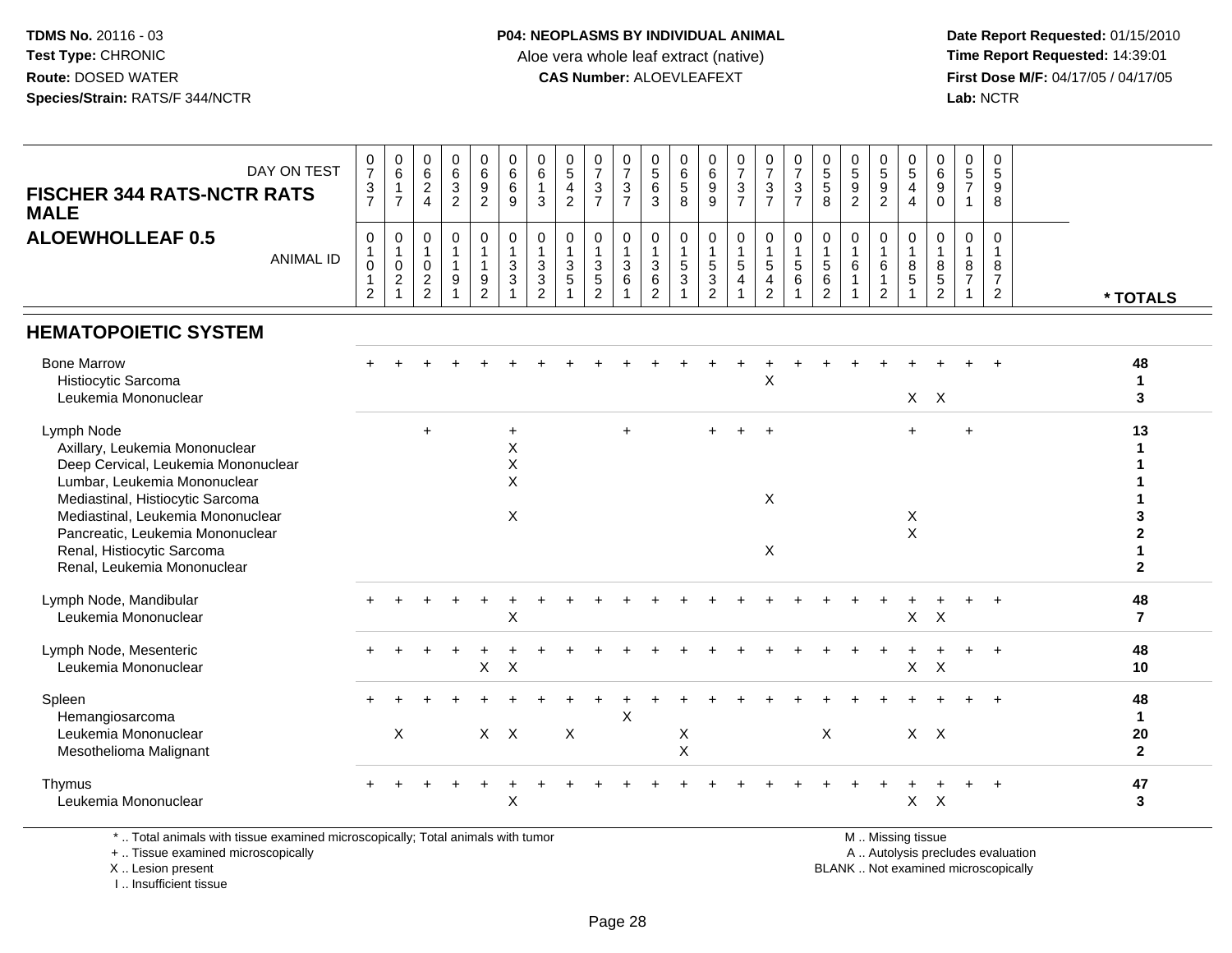I .. Insufficient tissue

 **Date Report Requested:** 01/15/2010 **First Dose M/F:** 04/17/05 / 04/17/05<br>Lab: NCTR **Lab:** NCTR

| <b>FISCHER 344 RATS-NCTR RATS</b><br><b>MALE</b>                                                                                           | DAY ON TEST      | 0<br>$\overline{7}$<br>$\mathbf{3}$<br>$\overline{7}$ | $\begin{array}{c} 0 \\ 6 \end{array}$<br>$\mathbf 1$<br>$\overline{7}$      | 0<br>$\,6\,$<br>$\sqrt{2}$<br>$\overline{4}$               | $\begin{array}{c} 0 \\ 6 \end{array}$<br>$\ensuremath{\mathsf{3}}$<br>$\overline{2}$ | $\mathbf 0$<br>$6\phantom{a}$<br>$\boldsymbol{9}$<br>2               | 0<br>$\,6\,$<br>6<br>9                                    | 0<br>6<br>1<br>3 | 0<br>$\sqrt{5}$<br>4<br>$\overline{2}$         | $\begin{array}{c} 0 \\ 7 \end{array}$<br>$\ensuremath{\mathsf{3}}$<br>$\overline{7}$ | 0<br>$\overline{7}$<br>$\mathbf{3}$<br>$\overline{7}$ | 0<br>$\sqrt{5}$<br>$6\phantom{1}6$<br>3                                          | 0<br>$6\phantom{1}6$<br>$\sqrt{5}$<br>8     | 0<br>6<br>9<br>9                                        | $\frac{0}{7}$<br>$\mathbf{3}$<br>$\overline{7}$ | $\frac{0}{7}$<br>$\mathsf 3$<br>$\overline{7}$                 | $\frac{0}{7}$<br>$\ensuremath{\mathsf{3}}$<br>$\overline{7}$ | $\boldsymbol{0}$<br>$\sqrt{5}$<br>$\sqrt{5}$<br>8 | 0<br>$\sqrt{5}$<br>$9\,$<br>$\overline{2}$       | 0<br>$\overline{5}$<br>$\boldsymbol{9}$<br>$\overline{2}$ | 0<br>5<br>4<br>$\overline{4}$                        | 0<br>$\,6$<br>$\boldsymbol{9}$<br>$\mathbf 0$             | 0<br>5<br>$\overline{7}$<br>$\mathbf{1}$ | 0<br>$\sqrt{5}$<br>9<br>8                                  |                                   |                                      |  |
|--------------------------------------------------------------------------------------------------------------------------------------------|------------------|-------------------------------------------------------|-----------------------------------------------------------------------------|------------------------------------------------------------|--------------------------------------------------------------------------------------|----------------------------------------------------------------------|-----------------------------------------------------------|------------------|------------------------------------------------|--------------------------------------------------------------------------------------|-------------------------------------------------------|----------------------------------------------------------------------------------|---------------------------------------------|---------------------------------------------------------|-------------------------------------------------|----------------------------------------------------------------|--------------------------------------------------------------|---------------------------------------------------|--------------------------------------------------|-----------------------------------------------------------|------------------------------------------------------|-----------------------------------------------------------|------------------------------------------|------------------------------------------------------------|-----------------------------------|--------------------------------------|--|
| <b>ALOEWHOLLEAF 0.5</b>                                                                                                                    | <b>ANIMAL ID</b> | 0<br>1<br>$\mathbf 0$<br>1<br>$\overline{2}$          | $\mathbf 0$<br>$\mathbf{1}$<br>$\mathbf 0$<br>$\overline{c}$<br>$\mathbf 1$ | 0<br>$\mathbf{1}$<br>0<br>$\overline{2}$<br>$\overline{2}$ | $\mathbf 0$<br>$\mathbf{1}$<br>9                                                     | $\mathbf 0$<br>$\overline{1}$<br>$\mathbf{1}$<br>9<br>$\overline{c}$ | $\pmb{0}$<br>$\overline{1}$<br>$\mathbf{3}$<br>$\sqrt{3}$ | 0<br>3<br>3<br>2 | $\mathbf 0$<br>$\mathbf{1}$<br>3<br>$\sqrt{5}$ | 0<br>1<br>$\sqrt{3}$<br>$\overline{5}$<br>$\overline{2}$                             | $\mathbf 0$<br>3<br>6                                 | $\mathbf 0$<br>$\overline{1}$<br>$\sqrt{3}$<br>$6\phantom{1}6$<br>$\overline{2}$ | 0<br>$\mathbf{1}$<br>5<br>$\mathbf{3}$<br>1 | $\mathbf 0$<br>1<br>5<br>$\mathbf{3}$<br>$\overline{2}$ | 0<br>1<br>5<br>4<br>1                           | $\pmb{0}$<br>$\mathbf{1}$<br>$\sqrt{5}$<br>4<br>$\overline{2}$ | $\pmb{0}$<br>$\mathbf{1}$<br>$\sqrt{5}$<br>6<br>-1           | 0<br>5<br>6<br>$\overline{2}$                     | $\mathbf 0$<br>$\mathbf{1}$<br>6<br>$\mathbf{1}$ | 0<br>6<br>1<br>$\overline{2}$                             | $\mathbf 0$<br>$\overline{1}$<br>8<br>$\overline{5}$ | 0<br>$\mathbf 1$<br>8<br>$\overline{5}$<br>$\overline{2}$ | 0<br>8<br>7                              | $\mathbf 0$<br>-1<br>8<br>$\overline{7}$<br>$\overline{2}$ |                                   | * TOTALS                             |  |
| <b>INTEGUMENTARY SYSTEM</b>                                                                                                                |                  |                                                       |                                                                             |                                                            |                                                                                      |                                                                      |                                                           |                  |                                                |                                                                                      |                                                       |                                                                                  |                                             |                                                         |                                                 |                                                                |                                                              |                                                   |                                                  |                                                           |                                                      |                                                           |                                          |                                                            |                                   |                                      |  |
| <b>Mammary Gland</b><br>Adenocarcinoma<br>Fibroadenoma<br>Leukemia Mononuclear                                                             |                  |                                                       |                                                                             |                                                            |                                                                                      |                                                                      |                                                           |                  |                                                |                                                                                      |                                                       |                                                                                  |                                             |                                                         | X                                               |                                                                | X                                                            |                                                   |                                                  |                                                           |                                                      | X                                                         |                                          |                                                            |                                   | 46<br>-1<br>1                        |  |
| Skin<br><b>Basal Cell Carcinoma</b><br>Fibroma<br>Keratoacanthoma<br>Sebaceous Gland, Adenoma<br>Subcutaneous Tissue, Fibroma              |                  |                                                       |                                                                             |                                                            | $\mathsf{X}$                                                                         |                                                                      |                                                           |                  |                                                | +<br>X                                                                               |                                                       |                                                                                  |                                             |                                                         |                                                 |                                                                | X                                                            |                                                   |                                                  |                                                           |                                                      |                                                           |                                          |                                                            |                                   | 48                                   |  |
| <b>MUSCULOSKELETAL SYSTEM</b>                                                                                                              |                  |                                                       |                                                                             |                                                            |                                                                                      |                                                                      |                                                           |                  |                                                |                                                                                      |                                                       |                                                                                  |                                             |                                                         |                                                 |                                                                |                                                              |                                                   |                                                  |                                                           |                                                      |                                                           |                                          |                                                            |                                   |                                      |  |
| Bone<br>Osteoma<br>Rib, Osteosarcoma                                                                                                       |                  |                                                       |                                                                             |                                                            |                                                                                      |                                                                      |                                                           |                  |                                                |                                                                                      | $\ddot{}$<br>$\pmb{\times}$                           |                                                                                  |                                             |                                                         |                                                 |                                                                |                                                              |                                                   |                                                  |                                                           |                                                      |                                                           |                                          |                                                            |                                   | $\mathbf{2}$<br>1                    |  |
| Bone, Femur                                                                                                                                |                  |                                                       |                                                                             |                                                            |                                                                                      |                                                                      |                                                           |                  |                                                |                                                                                      |                                                       |                                                                                  |                                             |                                                         |                                                 |                                                                |                                                              |                                                   |                                                  |                                                           |                                                      |                                                           |                                          |                                                            |                                   | 48                                   |  |
| <b>Skeletal Muscle</b><br>Mesothelioma Malignant                                                                                           |                  |                                                       |                                                                             |                                                            |                                                                                      |                                                                      |                                                           |                  |                                                |                                                                                      |                                                       |                                                                                  | $\ddot{}$<br>$\sf X$                        |                                                         |                                                 |                                                                |                                                              |                                                   |                                                  |                                                           |                                                      |                                                           |                                          |                                                            |                                   | $\mathbf{2}$<br>$\blacktriangleleft$ |  |
| <b>NERVOUS SYSTEM</b>                                                                                                                      |                  |                                                       |                                                                             |                                                            |                                                                                      |                                                                      |                                                           |                  |                                                |                                                                                      |                                                       |                                                                                  |                                             |                                                         |                                                 |                                                                |                                                              |                                                   |                                                  |                                                           |                                                      |                                                           |                                          |                                                            |                                   |                                      |  |
| Brain, Brain Stem<br>Leukemia Mononuclear                                                                                                  |                  |                                                       | $\mathsf{X}$                                                                |                                                            |                                                                                      | $\boldsymbol{\mathsf{X}}$                                            |                                                           |                  | X                                              |                                                                                      |                                                       |                                                                                  |                                             |                                                         |                                                 |                                                                |                                                              |                                                   |                                                  |                                                           |                                                      | $\ddot{}$<br>$\boldsymbol{\mathsf{X}}$                    |                                          | $\overline{+}$                                             |                                   | 48<br>4                              |  |
| *  Total animals with tissue examined microscopically; Total animals with tumor<br>+  Tissue examined microscopically<br>X  Lesion present |                  |                                                       |                                                                             |                                                            |                                                                                      |                                                                      |                                                           |                  |                                                |                                                                                      |                                                       |                                                                                  |                                             |                                                         |                                                 |                                                                |                                                              |                                                   | BLANK  Not examined microscopically              |                                                           | M  Missing tissue                                    |                                                           |                                          |                                                            | A  Autolysis precludes evaluation |                                      |  |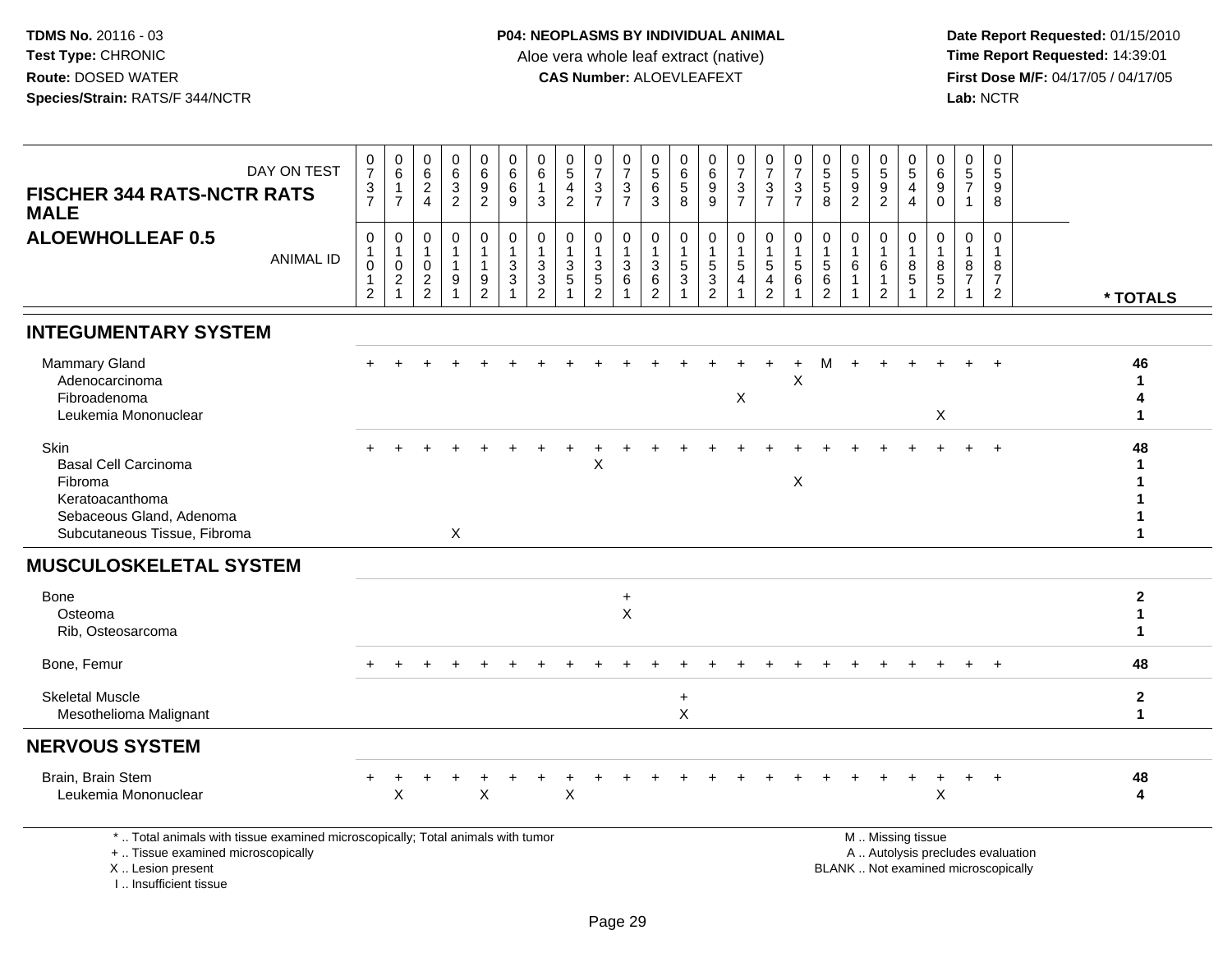I .. Insufficient tissue

 **Date Report Requested:** 01/15/2010 **First Dose M/F:** 04/17/05 / 04/17/05<br>Lab: NCTR **Lab:** NCTR

| DAY ON TEST<br><b>FISCHER 344 RATS-NCTR RATS</b><br><b>MALE</b>                                                                            | $\frac{0}{7}$<br>$\frac{3}{7}$                                            | 0<br>$\,6\,$<br>$\mathbf{1}$<br>$\overline{7}$        | 0<br>$\,6\,$<br>$\overline{c}$<br>$\overline{4}$                    | $\begin{array}{c} 0 \\ 6 \\ 3 \end{array}$<br>$\overline{c}$ | $\begin{array}{c} 0 \\ 6 \\ 9 \\ 2 \end{array}$            | 0<br>$\,6\,$<br>$\,6$<br>9                                   | 0<br>$\,6\,$<br>$\overline{1}$<br>3             | 0<br>$\overline{5}$<br>$\overline{4}$<br>$\overline{2}$        | $\frac{0}{7}$<br>$\ensuremath{\mathsf{3}}$<br>$\overline{7}$ | $\frac{0}{7}$<br>$\frac{3}{7}$                       | 0<br>$\overline{5}$<br>$6\phantom{a}$<br>3             | 0<br>6<br>$\sqrt{5}$<br>8     | $\begin{array}{c} 0 \\ 6 \end{array}$<br>$\boldsymbol{9}$<br>9                  | $\frac{0}{7}$<br>$\ensuremath{\mathsf{3}}$<br>$\overline{7}$ | $\frac{0}{7}$<br>$\sqrt{3}$<br>$\overline{7}$          | 0<br>$\overline{7}$<br>$\ensuremath{\mathsf{3}}$<br>$\overline{7}$ | $\begin{array}{c} 0 \\ 5 \\ 5 \end{array}$<br>8 | $\begin{array}{c} 0 \\ 5 \\ 9 \end{array}$<br>$\overline{2}$       | $\begin{array}{c} 0 \\ 5 \\ 9 \end{array}$<br>$\overline{2}$ | 0<br>$\frac{5}{4}$<br>$\overline{4}$                  | 0<br>$6\overline{6}$<br>$\overline{9}$<br>$\pmb{0}$                      | $\mathbf 0$<br>$\,$ 5 $\,$<br>$\overline{7}$<br>$\overline{\mathbf{1}}$ | $\mathbf 0$<br>$\sqrt{5}$<br>9<br>8                  |                               |
|--------------------------------------------------------------------------------------------------------------------------------------------|---------------------------------------------------------------------------|-------------------------------------------------------|---------------------------------------------------------------------|--------------------------------------------------------------|------------------------------------------------------------|--------------------------------------------------------------|-------------------------------------------------|----------------------------------------------------------------|--------------------------------------------------------------|------------------------------------------------------|--------------------------------------------------------|-------------------------------|---------------------------------------------------------------------------------|--------------------------------------------------------------|--------------------------------------------------------|--------------------------------------------------------------------|-------------------------------------------------|--------------------------------------------------------------------|--------------------------------------------------------------|-------------------------------------------------------|--------------------------------------------------------------------------|-------------------------------------------------------------------------|------------------------------------------------------|-------------------------------|
| <b>ALOEWHOLLEAF 0.5</b><br><b>ANIMAL ID</b>                                                                                                | $\pmb{0}$<br>$\mathbf{1}$<br>$\mathbf 0$<br>$\mathbf 1$<br>$\overline{2}$ | $\mathbf 0$<br>$\mathbf{1}$<br>0<br>2<br>$\mathbf{1}$ | $\mathbf 0$<br>$\overline{1}$<br>$\mathbf 0$<br>2<br>$\overline{2}$ | 0<br>1<br>$\mathbf 1$<br>9<br>$\mathbf 1$                    | $\pmb{0}$<br>$\mathbf{1}$<br>$\mathbf{1}$<br>$\frac{9}{2}$ | $\pmb{0}$<br>$\mathbf{1}$<br>$\sqrt{3}$<br>$\mathbf{3}$<br>1 | 0<br>$\overline{1}$<br>3<br>3<br>$\overline{2}$ | $\mathbf 0$<br>1<br>$\mathbf{3}$<br>$\sqrt{5}$<br>$\mathbf{1}$ | 0<br>1<br>3<br>$\sqrt{5}$<br>$\overline{2}$                  | 0<br>$\mathbf{1}$<br>$\sqrt{3}$<br>6<br>$\mathbf{1}$ | $\mathbf 0$<br>$\mathbf{3}$<br>$\,6$<br>$\overline{c}$ | 0<br>$\overline{1}$<br>5<br>3 | $\mathbf 0$<br>$\mathbf{1}$<br>$\overline{5}$<br>$\mathbf{3}$<br>$\overline{2}$ | 0<br>1<br>5<br>$\overline{4}$                                | 0<br>$\mathbf{1}$<br>$\sqrt{5}$<br>4<br>$\overline{2}$ | $\mathbf 0$<br>$\sqrt{5}$<br>6                                     | 0<br>$\overline{1}$<br>$\sqrt{5}$<br>6<br>2     | $\mathbf 0$<br>$\mathbf{1}$<br>6<br>$\overline{1}$<br>$\mathbf{1}$ | 0<br>6<br>1<br>$\overline{2}$                                | $\mathbf 0$<br>$\mathbf{1}$<br>8<br>5<br>$\mathbf{1}$ | $\mathbf 0$<br>8<br>$\,$ 5 $\,$<br>$\overline{2}$                        | $\mathbf 0$<br>-1<br>8<br>$\overline{7}$<br>-1                          | $\Omega$<br>$\mathbf{1}$<br>8<br>7<br>$\overline{2}$ | * TOTALS                      |
| Brain, Cerebellum<br>Leukemia Mononuclear                                                                                                  |                                                                           | X                                                     |                                                                     |                                                              | X                                                          |                                                              |                                                 | Χ                                                              |                                                              |                                                      |                                                        |                               |                                                                                 |                                                              |                                                        |                                                                    |                                                 |                                                                    |                                                              |                                                       |                                                                          |                                                                         |                                                      | 48<br>3                       |
| Brain, Cerebrum<br>Leukemia Mononuclear                                                                                                    |                                                                           | X                                                     |                                                                     |                                                              | X                                                          |                                                              |                                                 | X                                                              |                                                              |                                                      |                                                        |                               |                                                                                 |                                                              |                                                        |                                                                    |                                                 |                                                                    |                                                              |                                                       |                                                                          |                                                                         |                                                      | 48<br>3                       |
| Peripheral Nerve                                                                                                                           |                                                                           |                                                       |                                                                     |                                                              |                                                            |                                                              |                                                 |                                                                |                                                              |                                                      |                                                        |                               |                                                                                 |                                                              |                                                        |                                                                    |                                                 |                                                                    |                                                              |                                                       |                                                                          |                                                                         |                                                      | $\mathbf{1}$                  |
| Spinal Cord<br>Leukemia Mononuclear                                                                                                        |                                                                           |                                                       |                                                                     |                                                              |                                                            |                                                              |                                                 |                                                                |                                                              |                                                      |                                                        |                               |                                                                                 |                                                              |                                                        |                                                                    |                                                 |                                                                    |                                                              |                                                       |                                                                          |                                                                         |                                                      | 1<br>$\mathbf{1}$             |
| <b>RESPIRATORY SYSTEM</b>                                                                                                                  |                                                                           |                                                       |                                                                     |                                                              |                                                            |                                                              |                                                 |                                                                |                                                              |                                                      |                                                        |                               |                                                                                 |                                                              |                                                        |                                                                    |                                                 |                                                                    |                                                              |                                                       |                                                                          |                                                                         |                                                      |                               |
| Lung<br>Alveolar/Bronchiolar Adenoma<br>Leukemia Mononuclear<br>Osteosarcoma, Metastatic, Bone                                             |                                                                           | $\times$                                              |                                                                     |                                                              |                                                            | $X$ $X$                                                      |                                                 | $\sf X$                                                        |                                                              | $\mathsf{X}$                                         |                                                        | X                             | X                                                                               |                                                              |                                                        |                                                                    |                                                 |                                                                    |                                                              |                                                       | $X$ $X$                                                                  |                                                                         |                                                      | 48<br>5<br>13<br>$\mathbf{1}$ |
| Nose<br>Leukemia Mononuclear                                                                                                               |                                                                           |                                                       |                                                                     |                                                              |                                                            |                                                              |                                                 |                                                                |                                                              |                                                      |                                                        |                               |                                                                                 |                                                              |                                                        |                                                                    |                                                 |                                                                    |                                                              | Χ                                                     |                                                                          |                                                                         | $\ddot{}$                                            | 48<br>$\mathbf{1}$            |
| Trachea                                                                                                                                    |                                                                           |                                                       |                                                                     |                                                              |                                                            |                                                              |                                                 |                                                                |                                                              |                                                      |                                                        |                               |                                                                                 |                                                              |                                                        |                                                                    |                                                 |                                                                    |                                                              |                                                       |                                                                          |                                                                         | $\ddot{}$                                            | 48                            |
| <b>SPECIAL SENSES SYSTEM</b>                                                                                                               |                                                                           |                                                       |                                                                     |                                                              |                                                            |                                                              |                                                 |                                                                |                                                              |                                                      |                                                        |                               |                                                                                 |                                                              |                                                        |                                                                    |                                                 |                                                                    |                                                              |                                                       |                                                                          |                                                                         |                                                      |                               |
| Eye                                                                                                                                        |                                                                           |                                                       |                                                                     |                                                              |                                                            |                                                              |                                                 |                                                                |                                                              |                                                      |                                                        |                               |                                                                                 |                                                              |                                                        |                                                                    |                                                 |                                                                    |                                                              |                                                       |                                                                          |                                                                         |                                                      | 46                            |
| <b>Harderian Gland</b>                                                                                                                     |                                                                           |                                                       |                                                                     |                                                              |                                                            |                                                              |                                                 |                                                                |                                                              |                                                      |                                                        |                               |                                                                                 |                                                              |                                                        |                                                                    |                                                 |                                                                    |                                                              |                                                       |                                                                          |                                                                         | $\ddot{}$                                            | 48                            |
| <b>Lacrimal Gland</b>                                                                                                                      |                                                                           |                                                       |                                                                     |                                                              |                                                            |                                                              |                                                 |                                                                |                                                              |                                                      |                                                        |                               |                                                                                 |                                                              |                                                        |                                                                    |                                                 |                                                                    |                                                              |                                                       |                                                                          |                                                                         |                                                      | $\mathbf{1}$                  |
| *  Total animals with tissue examined microscopically; Total animals with tumor<br>+  Tissue examined microscopically<br>X  Lesion present |                                                                           |                                                       |                                                                     |                                                              |                                                            |                                                              |                                                 |                                                                |                                                              |                                                      |                                                        |                               |                                                                                 |                                                              |                                                        |                                                                    |                                                 |                                                                    |                                                              | M  Missing tissue                                     | A  Autolysis precludes evaluation<br>BLANK  Not examined microscopically |                                                                         |                                                      |                               |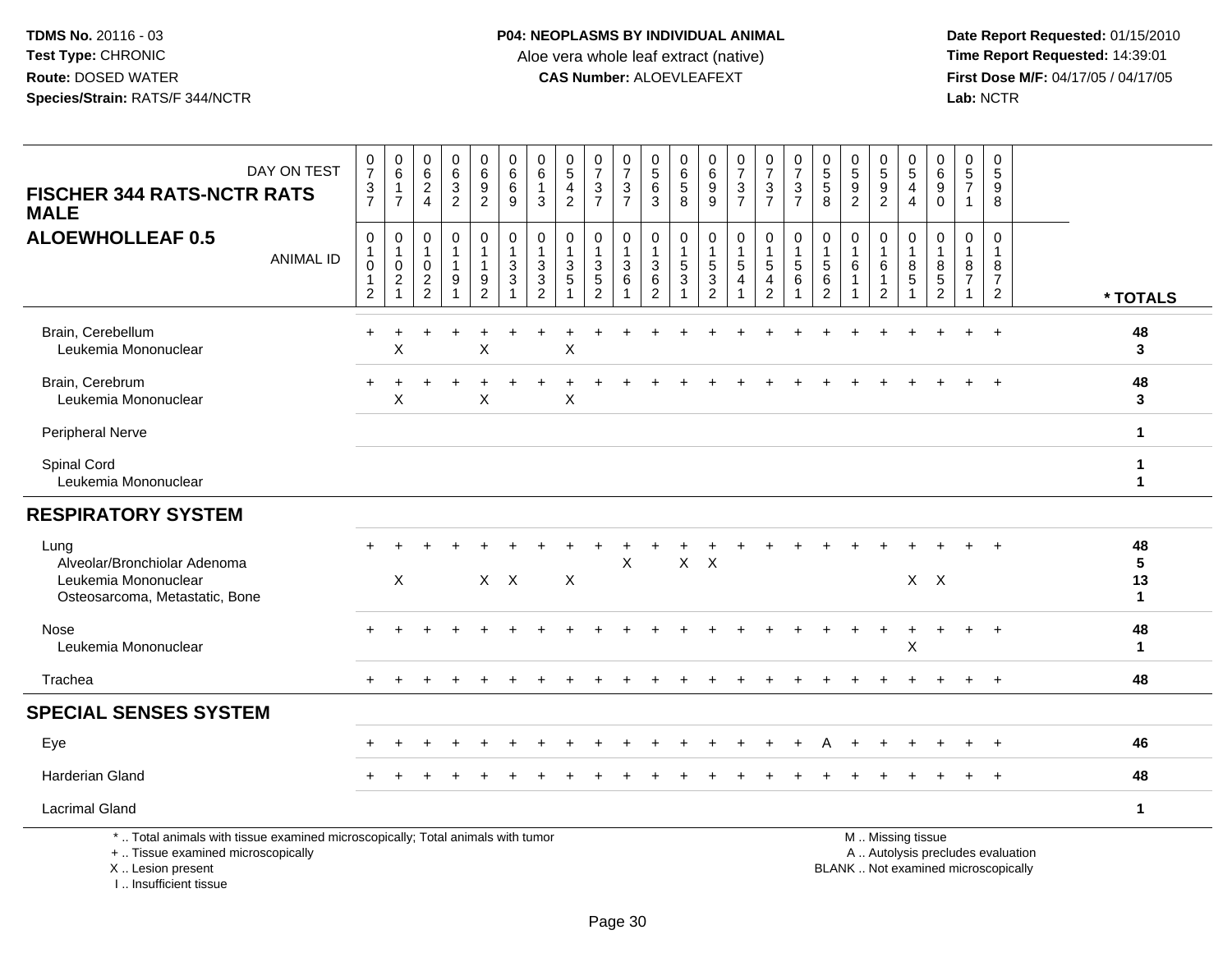**Date Report Requested:** 01/15/2010 **First Dose M/F:** 04/17/05 / 04/17/05<br>Lab: NCTR **Lab:** NCTR

| <b>FISCHER 344 RATS-NCTR RATS</b><br><b>MALE</b>                                     | DAY ON TEST      | $\frac{0}{7}$<br>$\frac{3}{7}$ | $\begin{array}{c} 0 \\ 6 \end{array}$<br>$\mathbf{1}$<br>$\overline{7}$ | $\begin{array}{c} 0 \\ 6 \end{array}$<br>$\boldsymbol{2}$<br>$\overline{4}$ | 0<br>$^6_3$<br>$\overline{2}$                        | $\begin{matrix}0\6\9\end{matrix}$<br>$\overline{2}$ | $\begin{matrix}0\6\6\end{matrix}$<br>9                           | $_{6}^{\rm 0}$<br>$\mathbf{1}$<br>3                                                      | $\begin{matrix} 0 \\ 5 \end{matrix}$<br>$\overline{4}$<br>$\overline{2}$ | $\frac{0}{7}$<br>$\frac{3}{7}$                                                                 | $\frac{0}{7}$<br>$\frac{3}{7}$               | $\begin{array}{c} 0 \\ 5 \\ 6 \end{array}$<br>3                      | 0<br>$^6$ 5<br>8                      | $0$<br>$6$<br>$9$<br>9                              | $\frac{0}{7}$<br>$\frac{3}{7}$                             | $\begin{smallmatrix}0\\7\end{smallmatrix}$<br>$rac{3}{7}$         | $\frac{0}{7}$<br>$\frac{3}{7}$                                                      | $\begin{array}{c} 0 \\ 5 \\ 5 \end{array}$<br>8                       | 0<br>$\frac{5}{9}$<br>$\overline{2}$ | $\begin{array}{c} 0 \\ 5 \\ 9 \end{array}$<br>$\overline{2}$ | $\begin{matrix} 0 \\ 5 \end{matrix}$<br>$\overline{\mathbf{4}}$<br>$\overline{4}$ | $\begin{matrix} 0 \\ 6 \\ 9 \end{matrix}$<br>$\mathbf 0$ | 0<br>$\sqrt{5}$<br>$\overline{7}$ | 0<br>$\sqrt{5}$<br>$\boldsymbol{9}$<br>8             |                                         |
|--------------------------------------------------------------------------------------|------------------|--------------------------------|-------------------------------------------------------------------------|-----------------------------------------------------------------------------|------------------------------------------------------|-----------------------------------------------------|------------------------------------------------------------------|------------------------------------------------------------------------------------------|--------------------------------------------------------------------------|------------------------------------------------------------------------------------------------|----------------------------------------------|----------------------------------------------------------------------|---------------------------------------|-----------------------------------------------------|------------------------------------------------------------|-------------------------------------------------------------------|-------------------------------------------------------------------------------------|-----------------------------------------------------------------------|--------------------------------------|--------------------------------------------------------------|-----------------------------------------------------------------------------------|----------------------------------------------------------|-----------------------------------|------------------------------------------------------|-----------------------------------------|
| <b>ALOEWHOLLEAF 0.5</b>                                                              | <b>ANIMAL ID</b> | 0<br>0<br>$\overline{2}$       | $\pmb{0}$<br>$\overline{1}$<br>$\frac{0}{2}$                            | 0<br>$\mathbf{1}$<br>$\mathbf 0$<br>$\sqrt{2}$<br>2                         | $\mathbf 0$<br>1<br>$\mathbf{1}$<br>$\boldsymbol{9}$ | $\mathbf 0$<br>9<br>2                               | 0<br>$\overline{1}$<br>$\ensuremath{\mathsf{3}}$<br>$\mathbf{3}$ | $\pmb{0}$<br>$\mathbf{1}$<br>$\ensuremath{\mathsf{3}}$<br>$\ensuremath{\mathsf{3}}$<br>2 | $\mathbf 0$<br>$\mathbf{3}$<br>$\sqrt{5}$                                | $\boldsymbol{0}$<br>$\mathbf{1}$<br>$\ensuremath{\mathsf{3}}$<br>$\mathbf 5$<br>$\overline{2}$ | 0<br>$\mathbf{1}$<br>$\mathbf{3}$<br>$\,6\,$ | $\,0\,$<br>$\overline{1}$<br>$\sqrt{3}$<br>$\,6\,$<br>$\overline{2}$ | 0<br>$\mathbf{1}$<br>$\,$ 5 $\,$<br>3 | 0<br>$\mathbf 1$<br>$\frac{5}{3}$<br>$\overline{2}$ | $\pmb{0}$<br>$\mathbf{1}$<br>$\,$ 5 $\,$<br>$\overline{4}$ | $\mathbf 0$<br>$\overline{5}$<br>$\overline{4}$<br>$\overline{2}$ | $\begin{smallmatrix}0\\1\end{smallmatrix}$<br>$\begin{array}{c} 5 \\ 6 \end{array}$ | $\pmb{0}$<br>$\mathbf{1}$<br>$\,$ 5 $\,$<br>$\,6\,$<br>$\overline{2}$ | 0<br>$\overline{1}$<br>6             | 0<br>6<br>2                                                  | 0<br>$\overline{1}$<br>8<br>5                                                     | 0<br>$\mathbf{1}$<br>8<br>$\mathbf 5$<br>$\overline{2}$  | $\Omega$<br>8<br>$\overline{7}$   | $\mathbf 0$<br>8<br>$\overline{7}$<br>$\overline{2}$ | * TOTALS                                |
| Squamous Cell Carcinoma, Metastatic,<br>Zymbal'S Gland                               |                  |                                |                                                                         |                                                                             |                                                      |                                                     |                                                                  |                                                                                          |                                                                          |                                                                                                |                                              |                                                                      |                                       |                                                     |                                                            |                                                                   |                                                                                     |                                                                       |                                      |                                                              |                                                                                   |                                                          |                                   |                                                      |                                         |
| Zymbal's Gland<br>Squamous Cell Carcinoma                                            |                  |                                |                                                                         |                                                                             |                                                      |                                                     |                                                                  |                                                                                          |                                                                          |                                                                                                |                                              |                                                                      |                                       |                                                     |                                                            |                                                                   |                                                                                     |                                                                       |                                      |                                                              |                                                                                   |                                                          |                                   |                                                      | $\mathbf{2}$<br>$\overline{\mathbf{2}}$ |
| <b>URINARY SYSTEM</b>                                                                |                  |                                |                                                                         |                                                                             |                                                      |                                                     |                                                                  |                                                                                          |                                                                          |                                                                                                |                                              |                                                                      |                                       |                                                     |                                                            |                                                                   |                                                                                     |                                                                       |                                      |                                                              |                                                                                   |                                                          |                                   |                                                      |                                         |
| Kidney<br>Leukemia Mononuclear                                                       |                  |                                |                                                                         |                                                                             |                                                      |                                                     |                                                                  |                                                                                          |                                                                          |                                                                                                |                                              |                                                                      |                                       |                                                     |                                                            |                                                                   |                                                                                     |                                                                       |                                      |                                                              | $\mathsf{X}$                                                                      | $\mathsf{X}$                                             |                                   |                                                      | 48<br>$\mathbf{2}$                      |
| <b>Urinary Bladder</b><br>Leukemia Mononuclear<br>Transitional Epithelium, Papilloma |                  |                                | X                                                                       |                                                                             |                                                      |                                                     |                                                                  |                                                                                          |                                                                          |                                                                                                |                                              |                                                                      |                                       |                                                     |                                                            |                                                                   |                                                                                     |                                                                       |                                      |                                                              |                                                                                   |                                                          |                                   |                                                      | 48<br>$\mathbf{2}$                      |
| <b>SYSTEMIC LESIONS</b>                                                              |                  |                                |                                                                         |                                                                             |                                                      |                                                     |                                                                  |                                                                                          |                                                                          |                                                                                                |                                              |                                                                      |                                       |                                                     |                                                            |                                                                   |                                                                                     |                                                                       |                                      |                                                              |                                                                                   |                                                          |                                   |                                                      |                                         |
| Multiple Organ<br>Histiocytic Sarcoma<br>Leukemia Mononuclear                        |                  |                                |                                                                         |                                                                             |                                                      |                                                     | $X$ $X$                                                          |                                                                                          | $\times$                                                                 |                                                                                                |                                              |                                                                      | X                                     |                                                     |                                                            | X                                                                 |                                                                                     | X                                                                     |                                      |                                                              |                                                                                   | $X$ $X$                                                  |                                   |                                                      | 48<br>$\mathbf 1$<br>21                 |

\* .. Total animals with tissue examined microscopically; Total animals with tumor

+ .. Tissue examined microscopically

X .. Lesion present

I .. Insufficient tissue

 M .. Missing tissuey the contract of the contract of the contract of the contract of the contract of the contract of the contract of  $A$ . Autolysis precludes evaluation Lesion present BLANK .. Not examined microscopically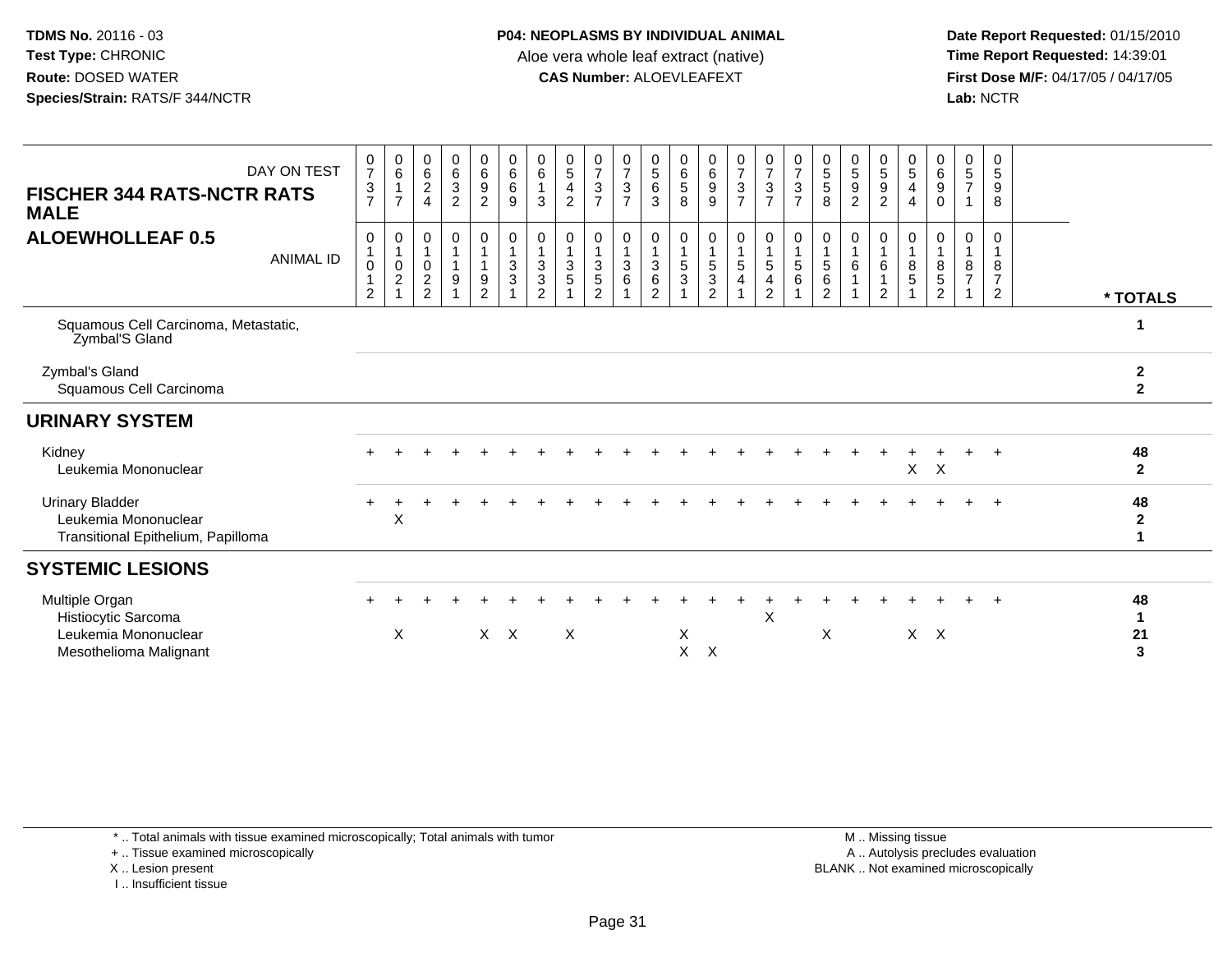**Date Report Requested:** 01/15/2010 **First Dose M/F:** 04/17/05 / 04/17/05<br>Lab: NCTR **Lab:** NCTR

| <b>FISCHER 344 RATS-NCTR RATS</b><br><b>MALE</b>                                                                                           | DAY ON TEST      | 0<br>6<br>6<br>$\overline{2}$                      | $\begin{array}{c} 0 \\ 6 \\ 3 \\ 4 \end{array}$                             | $\begin{array}{c} 0 \\ 7 \end{array}$<br>$\frac{3}{7}$ | $\begin{array}{c} 0 \\ 7 \end{array}$<br>$\frac{3}{7}$                    | $\frac{0}{7}$<br>$\frac{3}{7}$                                                  | $0$<br>$5$<br>$2$<br>$8$                                                | $\begin{array}{c} 0 \\ 6 \end{array}$<br>8<br>$\overline{7}$ | $\frac{0}{7}$<br>$\frac{3}{7}$                                                                  | $\frac{0}{7}$<br>$\frac{3}{7}$                   | $\begin{array}{c} 0 \\ 6 \end{array}$<br>$\frac{2}{7}$         | $\begin{array}{c} 0 \\ 7 \end{array}$<br>$\frac{3}{7}$             | $\pmb{0}$<br>$6\phantom{1}6$<br>$\overline{7}$<br>$\mathbf 0$            | $\mathbf 0$<br>$6\phantom{1}$<br>8<br>$\mathbf 0$     | $\begin{array}{c} 0 \\ 6 \\ 8 \end{array}$<br>$\overline{4}$ | $\begin{smallmatrix}0\\7\end{smallmatrix}$<br>$\mathsf{O}\xspace$<br>$6\phantom{1}$ | $_{\rm 6}^{\rm 0}$<br>$\boldsymbol{9}$<br>$\mathbf 0$ | $\begin{array}{c} 0 \\ 7 \end{array}$<br>$\frac{3}{7}$ | $\begin{array}{c} 0 \\ 7 \end{array}$<br>$\frac{3}{7}$                | $_6^0$<br>$\,6\,$<br>$\overline{2}$ | $_{6}^{\rm 0}$<br>$\overline{6}$<br>5                                                         | $\begin{array}{c} 0 \\ 5 \\ 7 \end{array}$<br>$\overline{7}$                 | $\begin{matrix} 0 \\ 6 \end{matrix}$<br>$\overline{c}$<br>$\mathbf{1}$ | 0697                                                                                       | $\frac{0}{7}$<br>$\frac{3}{7}$                                 | $\mathbf 0$<br>5<br>$\mathbf{1}$<br>$\boldsymbol{9}$            |                 |
|--------------------------------------------------------------------------------------------------------------------------------------------|------------------|----------------------------------------------------|-----------------------------------------------------------------------------|--------------------------------------------------------|---------------------------------------------------------------------------|---------------------------------------------------------------------------------|-------------------------------------------------------------------------|--------------------------------------------------------------|-------------------------------------------------------------------------------------------------|--------------------------------------------------|----------------------------------------------------------------|--------------------------------------------------------------------|--------------------------------------------------------------------------|-------------------------------------------------------|--------------------------------------------------------------|-------------------------------------------------------------------------------------|-------------------------------------------------------|--------------------------------------------------------|-----------------------------------------------------------------------|-------------------------------------|-----------------------------------------------------------------------------------------------|------------------------------------------------------------------------------|------------------------------------------------------------------------|--------------------------------------------------------------------------------------------|----------------------------------------------------------------|-----------------------------------------------------------------|-----------------|
| <b>ALOEWHOLLEAF 1.0</b>                                                                                                                    | <b>ANIMAL ID</b> | $\pmb{0}$<br>$\mathbf 0$<br>$\mathbf{1}$<br>5<br>1 | $\mathbf 0$<br>$\mathbf 0$<br>$\mathbf{1}$<br>$\,$ 5 $\,$<br>$\overline{c}$ | $\pmb{0}$<br>0<br>$\mathbf{1}$<br>6<br>$\overline{1}$  | $\mathbf 0$<br>$\ddot{\mathbf{0}}$<br>$\mathbf{1}$<br>6<br>$\overline{2}$ | $\mathbf 0$<br>$\overline{0}$<br>$\overline{1}$<br>8<br>$\overline{\mathbf{1}}$ | $\pmb{0}$<br>$\ddot{\mathbf{0}}$<br>$\mathbf{1}$<br>8<br>$\overline{2}$ | 0<br>$\mathbf 0$<br>$\mathbf{3}$<br>3                        | $\mathbf 0$<br>$\ddot{\mathbf{0}}$<br>$\sqrt{3}$<br>$\ensuremath{\mathsf{3}}$<br>$\overline{2}$ | 0<br>$\mathbf 0$<br>$\sqrt{3}$<br>$\overline{4}$ | 0<br>$\mathsf{O}\xspace$<br>$\mathsf 3$<br>4<br>$\overline{2}$ | 0<br>$\overline{0}$<br>$\overline{\mathbf{4}}$<br>9<br>$\mathbf 1$ | 0<br>$\mathsf 0$<br>$\overline{4}$<br>$\boldsymbol{9}$<br>$\overline{2}$ | $\pmb{0}$<br>$\mathbf 0$<br>$\sqrt{5}$<br>$\mathbf 0$ | 0<br>$\ddot{\mathbf{0}}$<br>$\sqrt{5}$<br>$\frac{0}{2}$      | $\begin{array}{c} 0 \\ 0 \\ 5 \\ 2 \end{array}$<br>$\mathbf{1}$                     | 00522                                                 | $\mathbf 0$<br>$\mathbf 0$<br>$\,6\,$<br>$\sqrt{5}$    | $\mathbf 0$<br>$\mathbf 0$<br>$\,6\,$<br>$\sqrt{5}$<br>$\overline{2}$ | 0<br>$\mathbf 0$<br>$\,6\,$<br>6    | $_{\rm 0}^{\rm 0}$<br>$6\phantom{a}$<br>$\,6\,$<br>$\overline{2}$                             | 0<br>$\ddot{\mathbf{0}}$<br>$\boldsymbol{9}$<br>$\mathbf{3}$<br>$\mathbf{1}$ | 0<br>$\mathbf 0$<br>$\boldsymbol{9}$<br>$\frac{3}{2}$                  | $\mathbf 0$<br>$\ddot{\mathbf{0}}$<br>$\boldsymbol{9}$<br>$\overline{4}$<br>$\overline{1}$ | 0<br>$\boldsymbol{0}$<br>9<br>$\overline{4}$<br>$\overline{2}$ | $\mathbf 0$<br>$\mathbf{1}$<br>$\mathbf 0$<br>6<br>$\mathbf{1}$ | males<br>(cont) |
| <b>ALIMENTARY SYSTEM</b>                                                                                                                   |                  |                                                    |                                                                             |                                                        |                                                                           |                                                                                 |                                                                         |                                                              |                                                                                                 |                                                  |                                                                |                                                                    |                                                                          |                                                       |                                                              |                                                                                     |                                                       |                                                        |                                                                       |                                     |                                                                                               |                                                                              |                                                                        |                                                                                            |                                                                |                                                                 |                 |
| Esophagus                                                                                                                                  |                  |                                                    |                                                                             |                                                        |                                                                           |                                                                                 |                                                                         |                                                              |                                                                                                 |                                                  |                                                                |                                                                    |                                                                          |                                                       |                                                              |                                                                                     |                                                       |                                                        |                                                                       |                                     |                                                                                               |                                                                              |                                                                        |                                                                                            |                                                                | $+$                                                             |                 |
| Intestine Large, Ascending Colon<br>Adenoma<br>Carcinoma<br>Leiomyoma                                                                      |                  |                                                    |                                                                             |                                                        | X                                                                         | X                                                                               |                                                                         |                                                              | X                                                                                               | $\boldsymbol{\mathsf{X}}$                        | $\mathsf X$                                                    | X                                                                  |                                                                          |                                                       | X<br>X                                                       |                                                                                     | X                                                     | $\mathsf{X}$                                           | $\times$                                                              |                                     | $\sf X$                                                                                       |                                                                              |                                                                        |                                                                                            | X                                                              |                                                                 |                 |
| Intestine Large, Cecum<br>Adenoma<br>Carcinoma                                                                                             |                  |                                                    |                                                                             |                                                        |                                                                           |                                                                                 |                                                                         |                                                              |                                                                                                 |                                                  |                                                                |                                                                    |                                                                          |                                                       | $\sf X$                                                      |                                                                                     |                                                       |                                                        |                                                                       |                                     |                                                                                               |                                                                              |                                                                        |                                                                                            |                                                                | $+$                                                             |                 |
| Intestine Large, Colon<br>Adenoma<br>Carcinoma                                                                                             |                  |                                                    | $\ddot{}$<br>$\mathsf X$                                                    |                                                        |                                                                           |                                                                                 |                                                                         |                                                              | $+$<br>$\times$                                                                                 |                                                  |                                                                |                                                                    |                                                                          |                                                       |                                                              |                                                                                     |                                                       |                                                        |                                                                       |                                     |                                                                                               |                                                                              |                                                                        |                                                                                            |                                                                |                                                                 |                 |
| Intestine Large, Descending Colon<br>Carcinoma                                                                                             |                  |                                                    |                                                                             |                                                        |                                                                           |                                                                                 |                                                                         |                                                              |                                                                                                 |                                                  |                                                                |                                                                    |                                                                          |                                                       |                                                              |                                                                                     |                                                       |                                                        |                                                                       |                                     |                                                                                               |                                                                              |                                                                        |                                                                                            |                                                                | $\overline{1}$                                                  |                 |
| Intestine Large, Rectum                                                                                                                    |                  |                                                    |                                                                             |                                                        |                                                                           |                                                                                 |                                                                         |                                                              |                                                                                                 |                                                  |                                                                |                                                                    |                                                                          |                                                       |                                                              |                                                                                     |                                                       |                                                        |                                                                       |                                     |                                                                                               |                                                                              |                                                                        |                                                                                            |                                                                |                                                                 |                 |
| Intestine Large, Transverse Colon<br>Adenoma<br>Carcinoma                                                                                  |                  |                                                    |                                                                             |                                                        |                                                                           |                                                                                 |                                                                         | X                                                            |                                                                                                 |                                                  |                                                                |                                                                    |                                                                          |                                                       | X                                                            |                                                                                     |                                                       |                                                        | X                                                                     | $\ddot{}$                           | M                                                                                             | $\ddot{}$                                                                    |                                                                        |                                                                                            | $\ddot{}$                                                      | $\overline{1}$                                                  |                 |
| Intestine Small, Duodenum                                                                                                                  |                  |                                                    |                                                                             |                                                        |                                                                           |                                                                                 |                                                                         |                                                              |                                                                                                 |                                                  |                                                                |                                                                    |                                                                          |                                                       |                                                              |                                                                                     |                                                       |                                                        |                                                                       |                                     |                                                                                               |                                                                              |                                                                        |                                                                                            |                                                                |                                                                 |                 |
| Intestine Small, Ileum                                                                                                                     |                  |                                                    |                                                                             |                                                        |                                                                           |                                                                                 |                                                                         |                                                              |                                                                                                 |                                                  |                                                                |                                                                    |                                                                          |                                                       |                                                              |                                                                                     |                                                       |                                                        |                                                                       |                                     |                                                                                               |                                                                              |                                                                        |                                                                                            |                                                                |                                                                 |                 |
| *  Total animals with tissue examined microscopically; Total animals with tumor<br>+  Tissue examined microscopically<br>X  Lesion present |                  |                                                    |                                                                             |                                                        |                                                                           |                                                                                 |                                                                         |                                                              |                                                                                                 |                                                  |                                                                |                                                                    |                                                                          |                                                       |                                                              |                                                                                     |                                                       |                                                        |                                                                       |                                     | M  Missing tissue<br>A  Autolysis precludes evaluation<br>BLANK  Not examined microscopically |                                                                              |                                                                        |                                                                                            |                                                                |                                                                 |                 |

I .. Insufficient tissue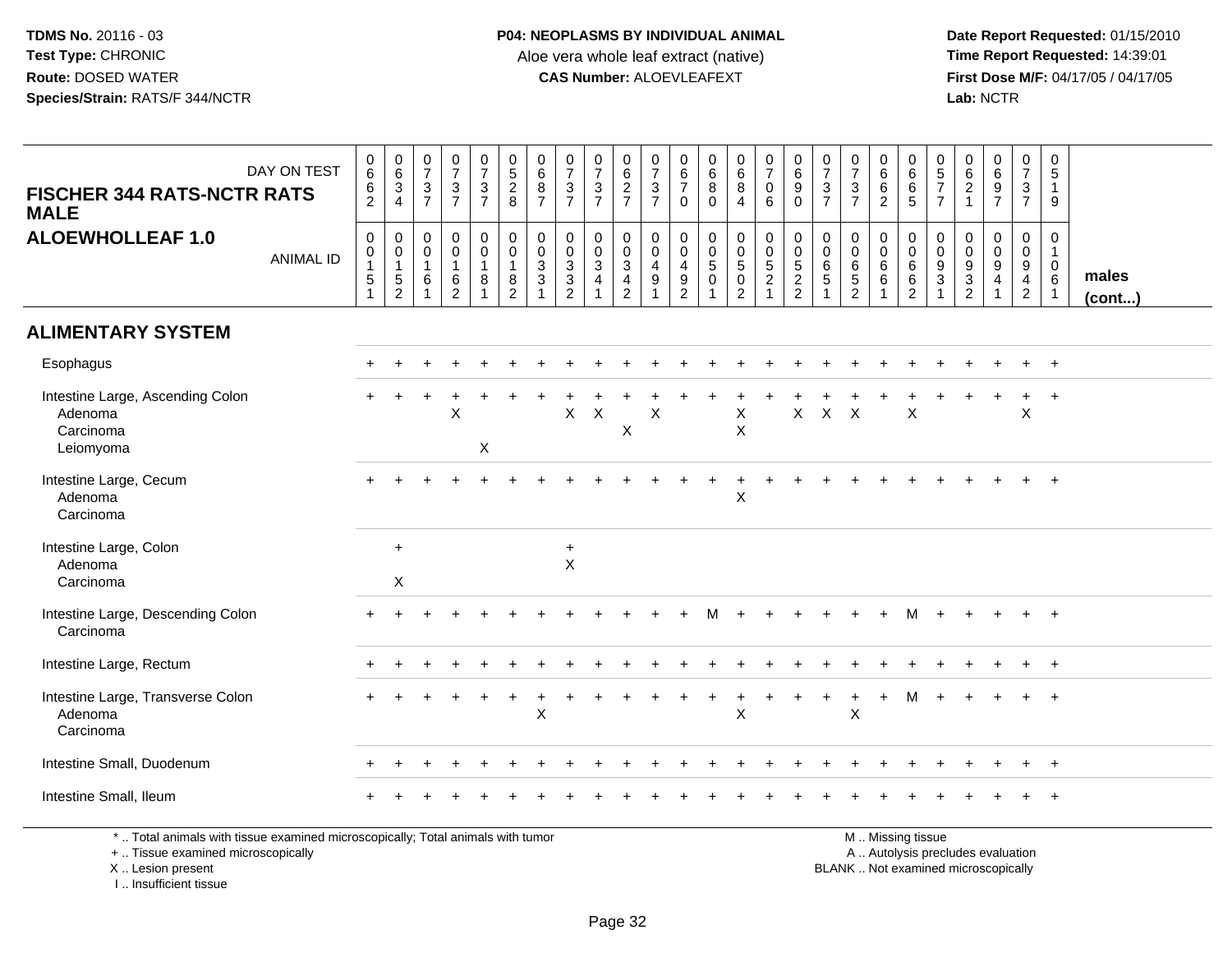# **P04: NEOPLASMS BY INDIVIDUAL ANIMAL**Aloe vera whole leaf extract (native)<br>**CAS Number:** ALOEVLEAFEXT

 **Date Report Requested:** 01/15/2010 **First Dose M/F:** 04/17/05 / 04/17/05<br>Lab: NCTR **Lab:** NCTR

|                                                                                                                       | 0                                                   |                                                             |                                                       |                                                       |                                              |                                                                 |                                            |                                                                |                                                            |                                                                    |                                                 | 0                     | 0                                                         |                                                       |                                      |                                                        | 0                                    |                                                            | 0                                                | 0                                                | 0                                 | 0                                                   |                                                   |                                                           | 0                                                     |                       |
|-----------------------------------------------------------------------------------------------------------------------|-----------------------------------------------------|-------------------------------------------------------------|-------------------------------------------------------|-------------------------------------------------------|----------------------------------------------|-----------------------------------------------------------------|--------------------------------------------|----------------------------------------------------------------|------------------------------------------------------------|--------------------------------------------------------------------|-------------------------------------------------|-----------------------|-----------------------------------------------------------|-------------------------------------------------------|--------------------------------------|--------------------------------------------------------|--------------------------------------|------------------------------------------------------------|--------------------------------------------------|--------------------------------------------------|-----------------------------------|-----------------------------------------------------|---------------------------------------------------|-----------------------------------------------------------|-------------------------------------------------------|-----------------------|
| DAY ON TEST                                                                                                           | 6<br>6                                              | $\begin{array}{c} 0 \\ 6 \\ 3 \end{array}$                  | $\begin{array}{c} 0 \\ 7 \end{array}$<br>$\mathbf{3}$ | $\frac{0}{7}$                                         | $\begin{smallmatrix} 0\\7 \end{smallmatrix}$ | $0$<br>5<br>2<br>8                                              | $\begin{array}{c} 0 \\ 6 \end{array}$<br>8 | $\frac{0}{7}$<br>$\mathbf 3$                                   | $\frac{0}{7}$                                              | 0627                                                               | $\frac{0}{7}$<br>$\sqrt{3}$                     | 6<br>$\overline{7}$   | 6<br>8                                                    | $_{6}^{\rm 0}$<br>$\overline{8}$                      | $\frac{0}{7}$<br>$\mathbf 0$         | $_{\rm 6}^{\rm 0}$<br>$\overline{9}$                   | $\overline{7}$<br>$\mathbf{3}$       | $\frac{0}{7}$<br>$\mathbf 3$                               | $\overline{6}$                                   | 6<br>6                                           | $\frac{5}{7}$                     | 6<br>$\overline{c}$                                 | 0697                                              | $\begin{smallmatrix}0\\7\end{smallmatrix}$<br>$\mathsf 3$ | 5<br>$\mathbf{1}$                                     |                       |
| <b>FISCHER 344 RATS-NCTR RATS</b><br><b>MALE</b>                                                                      | $\overline{2}$                                      | 4                                                           | $\overline{7}$                                        | $\frac{3}{7}$                                         | $\frac{3}{7}$                                |                                                                 | $\overline{7}$                             | $\overline{7}$                                                 | $\frac{3}{7}$                                              |                                                                    | $\overline{7}$                                  | $\Omega$              | $\Omega$                                                  | 4                                                     | 6                                    | $\mathbf 0$                                            | $\overline{7}$                       | $\overline{7}$                                             | $\overline{2}$                                   | $\sqrt{5}$                                       | $\overline{7}$                    | $\mathbf{1}$                                        |                                                   | $\overline{7}$                                            | 9                                                     |                       |
| <b>ALOEWHOLLEAF 1.0</b><br><b>ANIMAL ID</b>                                                                           | 0<br>$\pmb{0}$<br>$\mathbf{1}$<br>5<br>$\mathbf{1}$ | $\mathbf 0$<br>$\mathbf 0$<br>$\mathbf{1}$<br>$\frac{5}{2}$ | $\mathbf 0$<br>$\pmb{0}$<br>$\overline{1}$<br>6       | 0<br>$\pmb{0}$<br>$\mathbf{1}$<br>6<br>$\overline{2}$ | 0<br>$\pmb{0}$<br>$\overline{1}$<br>8        | $\pmb{0}$<br>$\mathbf 0$<br>$\mathbf{1}$<br>8<br>$\overline{2}$ | $\mathbf 0$<br>$\mathbf 0$<br>3<br>3       | 0<br>$\pmb{0}$<br>$\sqrt{3}$<br>$\mathbf{3}$<br>$\overline{2}$ | $\mathbf 0$<br>$\pmb{0}$<br>$\mathbf{3}$<br>$\overline{4}$ | 0<br>$\pmb{0}$<br>$\ensuremath{\mathsf{3}}$<br>4<br>$\overline{c}$ | $\mathbf 0$<br>$\pmb{0}$<br>$\overline{a}$<br>9 | 0<br>0<br>4<br>9<br>2 | $\mathbf 0$<br>$\mathbf 0$<br>$\sqrt{5}$<br>$\Omega$<br>1 | 0<br>$\mathsf 0$<br>$\sqrt{5}$<br>0<br>$\overline{2}$ | 0<br>$\frac{0}{5}$<br>$\overline{2}$ | $\pmb{0}$<br>$\pmb{0}$<br>$\,$ 5 $\,$<br>$\frac{2}{2}$ | $\mathbf 0$<br>$\mathbf 0$<br>6<br>5 | 0<br>$\mathbf 0$<br>6<br>$5\phantom{.0}$<br>$\overline{2}$ | 0<br>$\pmb{0}$<br>$\,6\,$<br>6<br>$\overline{1}$ | 0<br>$\pmb{0}$<br>$\,6\,$<br>6<br>$\overline{c}$ | $\Omega$<br>$\mathbf 0$<br>9<br>3 | $\Omega$<br>$\mathbf 0$<br>9<br>3<br>$\overline{2}$ | $\mathbf 0$<br>$\pmb{0}$<br>$\boldsymbol{9}$<br>4 | 0<br>$\mathbf 0$<br>9<br>$\overline{4}$<br>$\overline{2}$ | 0<br>$\mathbf{1}$<br>$\mathbf 0$<br>6<br>$\mathbf{1}$ | males<br>$($ cont $)$ |
| Intestine Small, Jejunum                                                                                              |                                                     |                                                             |                                                       |                                                       |                                              |                                                                 |                                            |                                                                |                                                            |                                                                    |                                                 |                       |                                                           |                                                       |                                      |                                                        |                                      |                                                            |                                                  |                                                  |                                   |                                                     |                                                   |                                                           | $\ddot{}$                                             |                       |
| Liver<br>Leukemia Mononuclear                                                                                         |                                                     |                                                             | X                                                     | $\boldsymbol{\mathsf{X}}$                             |                                              |                                                                 | X                                          |                                                                |                                                            |                                                                    |                                                 | X                     | $\times$                                                  |                                                       |                                      | $\mathsf X$                                            | $\boldsymbol{\mathsf{X}}$            |                                                            | $\ddot{}$<br>$\sf X$                             |                                                  |                                   |                                                     | $\ddot{}$<br>$\pmb{\times}$                       | $\ddot{}$                                                 | $+$<br>$\boldsymbol{\mathsf{X}}$                      |                       |
| Mesentery<br>Leukemia Mononuclear                                                                                     |                                                     |                                                             |                                                       |                                                       |                                              |                                                                 |                                            |                                                                |                                                            | $+$                                                                |                                                 |                       |                                                           |                                                       |                                      |                                                        | $\ddot{}$                            |                                                            | $\ddot{}$<br>$\pmb{\times}$                      |                                                  |                                   |                                                     |                                                   |                                                           |                                                       |                       |
| Oral Mucosa<br>Sarcoma<br>Squamous Cell Papilloma                                                                     |                                                     |                                                             |                                                       |                                                       |                                              |                                                                 |                                            |                                                                |                                                            | $\ddot{}$<br>X                                                     |                                                 |                       |                                                           |                                                       |                                      |                                                        | $\ddot{}$<br>X                       |                                                            |                                                  |                                                  |                                   |                                                     |                                                   |                                                           |                                                       |                       |
| Pancreas<br>Leukemia Mononuclear                                                                                      |                                                     |                                                             |                                                       |                                                       |                                              |                                                                 | х                                          |                                                                |                                                            |                                                                    |                                                 |                       |                                                           |                                                       |                                      |                                                        |                                      |                                                            | $\mathsf X$                                      |                                                  |                                   |                                                     |                                                   |                                                           | $\ddot{}$                                             |                       |
| <b>Proximal Colon</b><br>Adenoma<br>Carcinoma                                                                         |                                                     |                                                             |                                                       |                                                       |                                              |                                                                 |                                            |                                                                |                                                            |                                                                    | X                                               |                       |                                                           | X                                                     |                                      | X                                                      | X<br>X                               |                                                            |                                                  |                                                  |                                   |                                                     |                                                   | Χ                                                         |                                                       |                       |
| Salivary Glands<br>Leukemia Mononuclear                                                                               |                                                     |                                                             |                                                       |                                                       |                                              |                                                                 | Χ                                          |                                                                |                                                            |                                                                    |                                                 |                       |                                                           |                                                       |                                      |                                                        |                                      |                                                            |                                                  |                                                  |                                   |                                                     |                                                   | $+$                                                       | $\ddot{}$<br>X                                        |                       |
| Stomach, Forestomach                                                                                                  |                                                     |                                                             |                                                       |                                                       |                                              |                                                                 |                                            |                                                                |                                                            |                                                                    |                                                 |                       |                                                           |                                                       |                                      |                                                        |                                      |                                                            |                                                  |                                                  |                                   |                                                     |                                                   |                                                           |                                                       |                       |
| Stomach, Glandular                                                                                                    |                                                     |                                                             |                                                       |                                                       |                                              |                                                                 |                                            |                                                                |                                                            |                                                                    |                                                 |                       |                                                           |                                                       |                                      |                                                        |                                      |                                                            |                                                  |                                                  |                                   |                                                     |                                                   | $\ddot{}$                                                 | $+$                                                   |                       |
| <b>CARDIOVASCULAR SYSTEM</b>                                                                                          |                                                     |                                                             |                                                       |                                                       |                                              |                                                                 |                                            |                                                                |                                                            |                                                                    |                                                 |                       |                                                           |                                                       |                                      |                                                        |                                      |                                                            |                                                  |                                                  |                                   |                                                     |                                                   |                                                           |                                                       |                       |
| <b>Blood Vessel</b>                                                                                                   |                                                     |                                                             |                                                       |                                                       |                                              |                                                                 |                                            |                                                                |                                                            |                                                                    |                                                 |                       |                                                           |                                                       |                                      |                                                        |                                      |                                                            |                                                  |                                                  |                                   |                                                     |                                                   |                                                           | $\ddot{}$                                             |                       |
| *  Total animals with tissue examined microscopically; Total animals with tumor<br>+  Tissue examined microscopically |                                                     |                                                             |                                                       |                                                       |                                              |                                                                 |                                            |                                                                |                                                            |                                                                    |                                                 |                       |                                                           |                                                       |                                      |                                                        |                                      |                                                            |                                                  | M  Missing tissue                                |                                   |                                                     | A  Autolysis precludes evaluation                 |                                                           |                                                       |                       |

X .. Lesion present

I .. Insufficient tissue

 A .. Autolysis precludes evaluationLesion present BLANK .. Not examined microscopically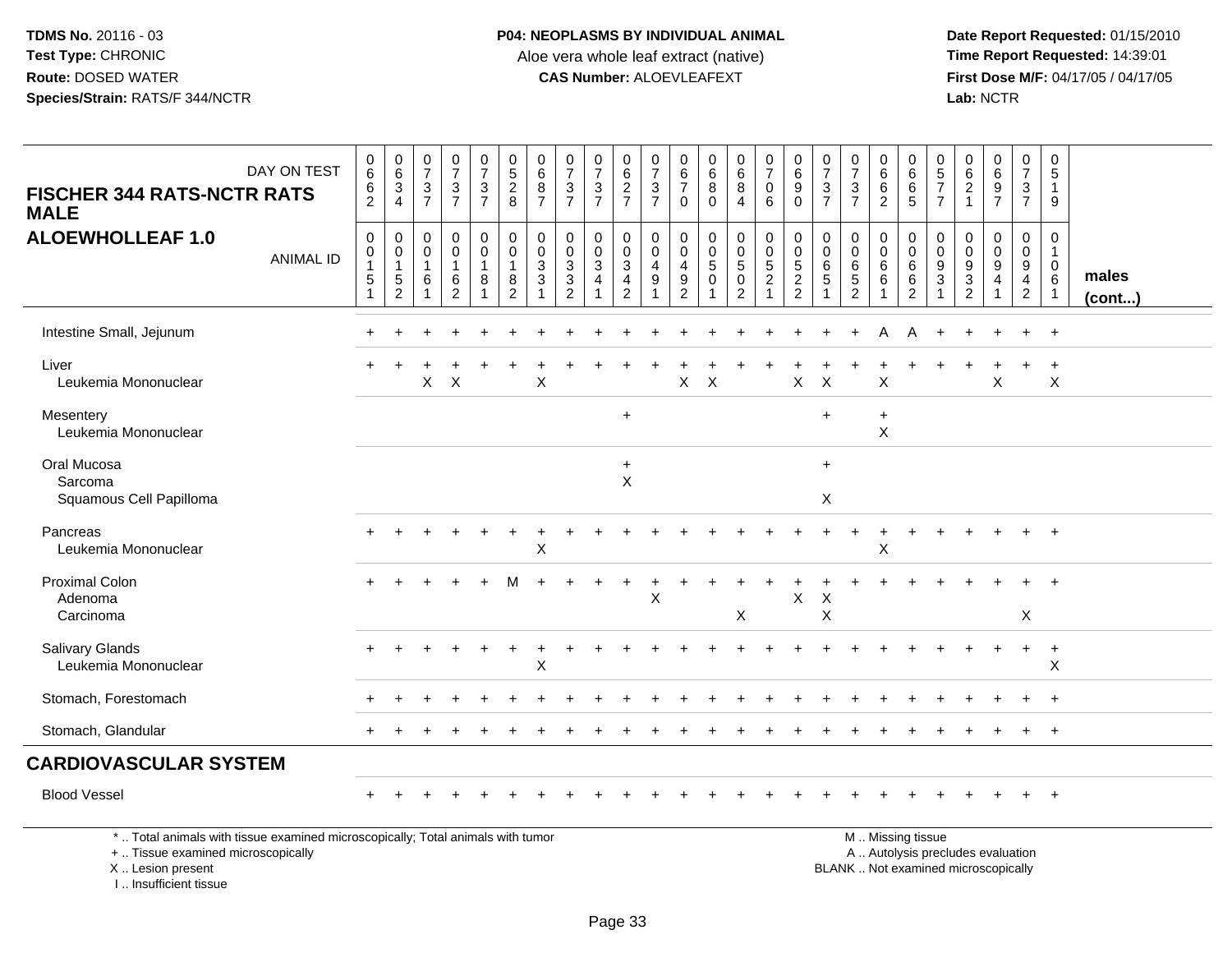**Date Report Requested:** 01/15/2010 **First Dose M/F:** 04/17/05 / 04/17/05<br>Lab: NCTR **Lab:** NCTR

| DAY ON TEST<br><b>FISCHER 344 RATS-NCTR RATS</b><br><b>MALE</b>                                           | $\begin{array}{c} 0 \\ 6 \end{array}$<br>6<br>$\overline{2}$ | $\begin{array}{c} 0 \\ 6 \end{array}$<br>3<br>$\overline{4}$ | $\frac{0}{7}$<br>$\mathbf{3}$<br>$\overline{7}$ | $\frac{0}{7}$<br>$\frac{3}{7}$                             | $\frac{0}{7}$<br>$\frac{3}{7}$                                    | $0$<br>528                                                                    | $\begin{array}{c} 0 \\ 6 \end{array}$<br>8<br>$\overline{7}$    | $\frac{0}{7}$<br>$\ensuremath{\mathsf{3}}$<br>$\overline{7}$                   | $\frac{0}{7}$<br>$\frac{3}{7}$                     | 0627                                 | $\frac{0}{7}$<br>$\frac{3}{7}$                                 | $\begin{array}{c} 0 \\ 6 \end{array}$<br>$\overline{7}$<br>$\mathbf 0$                  | $\begin{array}{c} 0 \\ 6 \end{array}$<br>8<br>$\Omega$ | $\begin{matrix}0\\6\\8\end{matrix}$<br>$\overline{4}$                       | $\begin{matrix} 0 \\ 7 \\ 0 \end{matrix}$<br>6                    | $\begin{array}{c} 0 \\ 6 \\ 9 \end{array}$<br>$\mathbf 0$           | 0<br>$\overline{7}$<br>3<br>$\overline{7}$     | $\frac{0}{7}$<br>$\sqrt{3}$<br>$\overline{7}$               | 0<br>$\overline{6}$<br>$6$<br>$\overline{2}$           | 0<br>$\,6\,$<br>6<br>5                                   | $\begin{array}{c} 0 \\ 5 \\ 7 \end{array}$<br>$\overline{7}$ | $_{6}^{\rm 0}$<br>$\begin{array}{c} 2 \\ 1 \end{array}$ | 0697                                                                   | $\frac{0}{7}$<br>$\mathbf{3}$<br>$\overline{7}$           | 0<br>$\,$ 5 $\,$<br>$\overline{1}$<br>9                                            |                       |
|-----------------------------------------------------------------------------------------------------------|--------------------------------------------------------------|--------------------------------------------------------------|-------------------------------------------------|------------------------------------------------------------|-------------------------------------------------------------------|-------------------------------------------------------------------------------|-----------------------------------------------------------------|--------------------------------------------------------------------------------|----------------------------------------------------|--------------------------------------|----------------------------------------------------------------|-----------------------------------------------------------------------------------------|--------------------------------------------------------|-----------------------------------------------------------------------------|-------------------------------------------------------------------|---------------------------------------------------------------------|------------------------------------------------|-------------------------------------------------------------|--------------------------------------------------------|----------------------------------------------------------|--------------------------------------------------------------|---------------------------------------------------------|------------------------------------------------------------------------|-----------------------------------------------------------|------------------------------------------------------------------------------------|-----------------------|
| <b>ALOEWHOLLEAF 1.0</b><br><b>ANIMAL ID</b>                                                               | $\pmb{0}$<br>$\mathbf 0$<br>$\mathbf{1}$<br>$\sqrt{5}$       | 0<br>$\mathbf 0$<br>$\mathbf{1}$<br>$\sqrt{5}$<br>2          | 0<br>$\mathbf 0$<br>$\mathbf{1}$<br>6           | 0<br>$\overline{0}$<br>$\mathbf{1}$<br>6<br>$\overline{2}$ | $\begin{smallmatrix} 0\\0 \end{smallmatrix}$<br>$\mathbf{1}$<br>8 | $\pmb{0}$<br>$\ddot{\mathbf{0}}$<br>$\mathbf{1}$<br>$\bf 8$<br>$\overline{2}$ | $\boldsymbol{0}$<br>$\mathbf 0$<br>$\mathbf{3}$<br>$\mathbf{3}$ | $\pmb{0}$<br>$\mathbf 0$<br>$\overline{3}$<br>$\overline{3}$<br>$\overline{2}$ | 0<br>$\mathbf 0$<br>$\mathbf{3}$<br>$\overline{4}$ | 0<br>$\frac{0}{3}$<br>$\overline{2}$ | $\pmb{0}$<br>$\mathsf 0$<br>$\overline{4}$<br>$\boldsymbol{9}$ | $\boldsymbol{0}$<br>$\mathbf 0$<br>$\overline{4}$<br>$\boldsymbol{9}$<br>$\overline{2}$ | $\pmb{0}$<br>$\mathbf 0$<br>$\sqrt{5}$<br>$\mathbf 0$  | 0<br>$\mathsf{O}\xspace$<br>$\overline{5}$<br>$\mathbf 0$<br>$\overline{2}$ | $\begin{array}{c} 0 \\ 0 \\ 5 \\ 2 \end{array}$<br>$\overline{1}$ | $\pmb{0}$<br>$\mathsf{O}\xspace$<br>$\frac{5}{2}$<br>$\overline{2}$ | $\mathbf 0$<br>$\mathbf 0$<br>6<br>$\,$ 5 $\,$ | $\boldsymbol{0}$<br>$\mathbf 0$<br>$\,6\,$<br>$\frac{5}{2}$ | 0<br>$\mathbf 0$<br>$\,6\,$<br>$\,6\,$<br>$\mathbf{1}$ | 0<br>$\mathbf 0$<br>$\,6\,$<br>$\,6\,$<br>$\overline{2}$ | 0<br>$\mathbf 0$<br>$9\,$<br>3                               | 0<br>$\boldsymbol{0}$<br>$\frac{9}{2}$                  | $\mathbf 0$<br>$\mathsf{O}\xspace$<br>$\overline{9}$<br>$\overline{a}$ | 0<br>$\mathbf 0$<br>9<br>$\overline{4}$<br>$\overline{2}$ | $\pmb{0}$<br>$\mathbf{1}$<br>$\boldsymbol{0}$<br>$6\phantom{1}6$<br>$\overline{1}$ | males<br>$($ cont $)$ |
| Heart<br>Leukemia Mononuclear<br>Schwannoma Malignant                                                     |                                                              |                                                              | X                                               |                                                            |                                                                   |                                                                               | X                                                               |                                                                                |                                                    |                                      |                                                                |                                                                                         | X                                                      |                                                                             |                                                                   |                                                                     |                                                |                                                             | X                                                      |                                                          |                                                              | X                                                       |                                                                        | $\ddot{}$                                                 | $+$<br>$\times$                                                                    |                       |
| <b>ENDOCRINE SYSTEM</b>                                                                                   |                                                              |                                                              |                                                 |                                                            |                                                                   |                                                                               |                                                                 |                                                                                |                                                    |                                      |                                                                |                                                                                         |                                                        |                                                                             |                                                                   |                                                                     |                                                |                                                             |                                                        |                                                          |                                                              |                                                         |                                                                        |                                                           |                                                                                    |                       |
| <b>Adrenal Cortex</b><br>Adenoma<br>Leukemia Mononuclear                                                  |                                                              |                                                              |                                                 |                                                            |                                                                   |                                                                               | $\pmb{\times}$                                                  |                                                                                |                                                    |                                      |                                                                |                                                                                         | $\mathsf X$                                            |                                                                             |                                                                   |                                                                     |                                                |                                                             | X                                                      | X                                                        |                                                              |                                                         |                                                                        |                                                           |                                                                                    |                       |
| Adrenal Medulla<br>Leukemia Mononuclear<br>Pheochromocytoma Benign                                        |                                                              |                                                              |                                                 |                                                            |                                                                   |                                                                               | X                                                               | X                                                                              |                                                    |                                      |                                                                |                                                                                         |                                                        |                                                                             |                                                                   |                                                                     |                                                |                                                             | X                                                      |                                                          |                                                              |                                                         |                                                                        |                                                           | $\ddot{}$                                                                          |                       |
| Pheochromocytoma Malignant<br>Bilateral, Pheochromocytoma Benign<br>Bilateral, Pheochromocytoma Malignant |                                                              | $\mathsf{X}$                                                 | $\mathsf{X}$                                    |                                                            |                                                                   |                                                                               |                                                                 |                                                                                |                                                    |                                      | X                                                              | $\mathsf{X}$                                                                            |                                                        |                                                                             | $X$ $X$                                                           |                                                                     |                                                |                                                             |                                                        |                                                          |                                                              |                                                         | $\mathsf X$                                                            | $\boldsymbol{\mathsf{X}}$                                 |                                                                                    |                       |
| Islets, Pancreatic<br>Adenoma                                                                             |                                                              |                                                              |                                                 |                                                            |                                                                   |                                                                               |                                                                 |                                                                                |                                                    |                                      | X                                                              |                                                                                         |                                                        |                                                                             |                                                                   |                                                                     |                                                |                                                             |                                                        |                                                          |                                                              | X                                                       |                                                                        | $+$                                                       | $+$                                                                                |                       |
| Parathyroid Gland                                                                                         |                                                              |                                                              |                                                 |                                                            |                                                                   |                                                                               |                                                                 |                                                                                |                                                    |                                      |                                                                |                                                                                         |                                                        |                                                                             |                                                                   |                                                                     |                                                |                                                             |                                                        |                                                          |                                                              |                                                         |                                                                        |                                                           |                                                                                    |                       |
| <b>Pituitary Gland</b><br>Leukemia Mononuclear                                                            |                                                              |                                                              |                                                 |                                                            |                                                                   |                                                                               | $\boldsymbol{\mathsf{X}}$                                       |                                                                                |                                                    |                                      |                                                                |                                                                                         |                                                        |                                                                             |                                                                   |                                                                     |                                                |                                                             |                                                        |                                                          |                                                              |                                                         |                                                                        |                                                           |                                                                                    |                       |
| Pars Distalis, Adenoma                                                                                    | $\mathsf{X}$                                                 | $\boldsymbol{\mathsf{X}}$                                    |                                                 | X                                                          |                                                                   | X                                                                             |                                                                 | $\mathsf{X}$                                                                   | $\mathsf{X}$                                       | $\mathsf{X}$                         |                                                                |                                                                                         | $\mathsf X$                                            |                                                                             |                                                                   |                                                                     |                                                | X                                                           |                                                        | $\sf X$                                                  |                                                              |                                                         | $X$ $X$                                                                |                                                           |                                                                                    |                       |
| <b>Thyroid Gland</b><br>C-cell, Adenoma<br>C-cell, Carcinoma<br>Follicular Cell, Adenoma                  |                                                              |                                                              |                                                 |                                                            |                                                                   |                                                                               |                                                                 | X                                                                              |                                                    |                                      | X                                                              |                                                                                         |                                                        |                                                                             |                                                                   |                                                                     |                                                |                                                             |                                                        |                                                          |                                                              |                                                         |                                                                        |                                                           |                                                                                    |                       |

\* .. Total animals with tissue examined microscopically; Total animals with tumor

+ .. Tissue examined microscopically

X .. Lesion present

I .. Insufficient tissue

M .. Missing tissue

y the contract of the contract of the contract of the contract of the contract of the contract of the contract of  $A$ . Autolysis precludes evaluation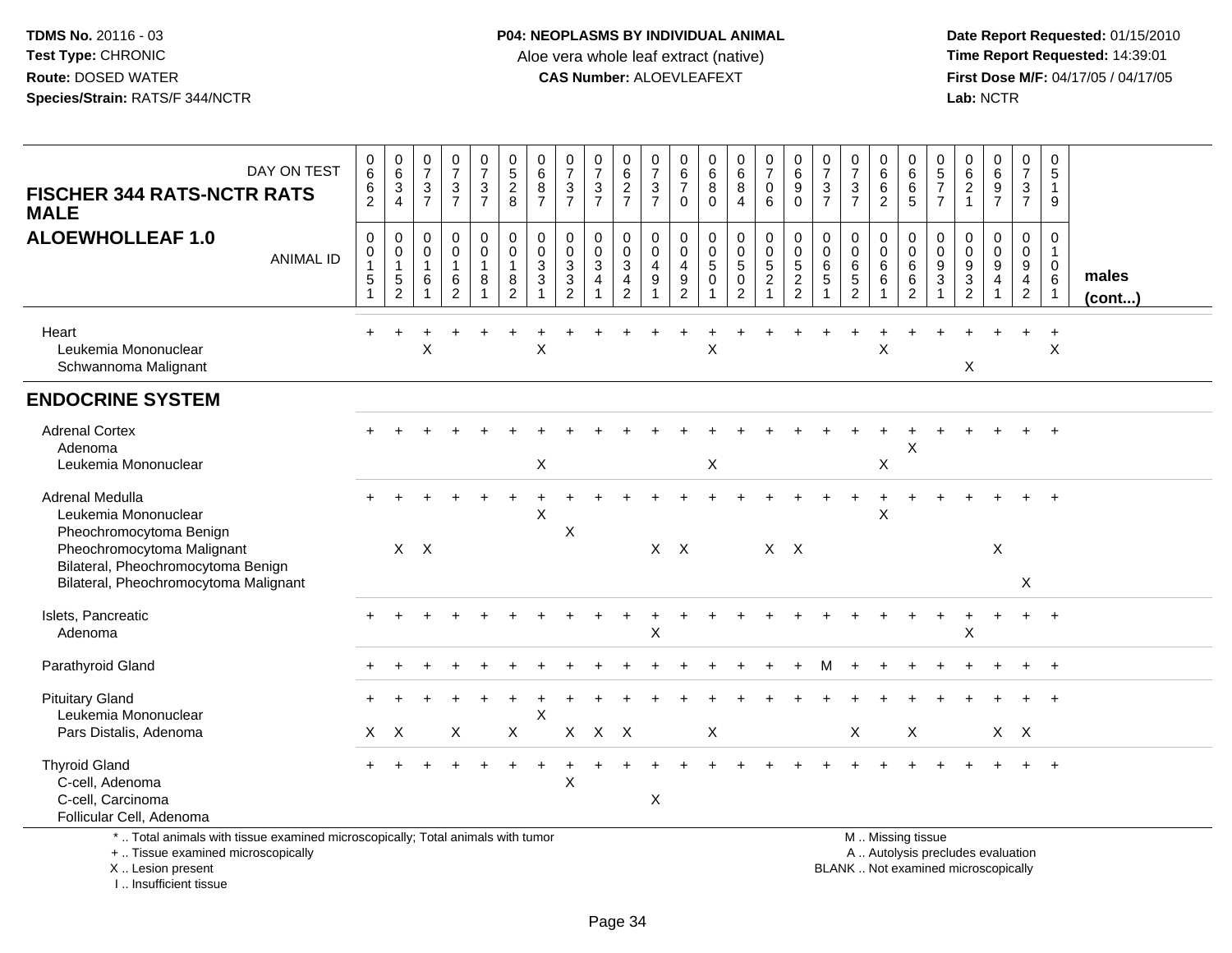**Date Report Requested:** 01/15/2010 **First Dose M/F:** 04/17/05 / 04/17/05<br>Lab: NCTR **Lab:** NCTR

| DAY ON TEST<br><b>FISCHER 344 RATS-NCTR RATS</b><br><b>MALE</b>                                                       | $\mathbf 0$<br>6<br>$\,6$<br>$\overline{2}$      | $063$<br>4                                                              | $\pmb{0}$<br>$\overline{7}$<br>$\mathbf{3}$<br>$\overline{7}$ | $\begin{array}{c} 0 \\ 7 \end{array}$<br>$\ensuremath{\mathsf{3}}$<br>$\overline{7}$ | $\frac{0}{7}$<br>$\frac{3}{7}$                                  | $\pmb{0}$<br>5<br>$\overline{c}$<br>8                                         | $\pmb{0}$<br>$^6_8$<br>$\overline{7}$                       | $\begin{array}{c} 0 \\ 7 \end{array}$<br>$\mathbf{3}$<br>$\overline{7}$                 | $\frac{0}{7}$<br>$\frac{3}{7}$                 | 0627                                                                                                | $\frac{0}{7}$<br>$\frac{3}{7}$                                            | $\mathbf 0$<br>6<br>$\overline{7}$<br>$\Omega$                          | $\pmb{0}$<br>6<br>8<br>$\Omega$                       | $\begin{array}{c} 0 \\ 6 \\ 8 \end{array}$<br>4             | $\frac{0}{7}$<br>$\mathbf 0$<br>$6\phantom{1}$ | $\begin{array}{c} 0 \\ 6 \end{array}$<br>$\boldsymbol{9}$<br>$\mathbf 0$ | $\begin{smallmatrix} 0\\7 \end{smallmatrix}$<br>$\sqrt{3}$<br>$\overline{7}$ | $\begin{array}{c} 0 \\ 7 \end{array}$<br>$\sqrt{3}$<br>$\overline{7}$ | 0<br>$\,6\,$<br>6<br>$\overline{2}$    | $\pmb{0}$<br>6<br>$\,6$<br>5                               | 0<br>$\frac{5}{7}$<br>$\overline{7}$ | $\pmb{0}$<br>$\frac{6}{2}$<br>$\overline{1}$        | 0697                                                           | $\begin{array}{c} 0 \\ 7 \end{array}$<br>$\frac{3}{7}$               | $\mathbf 0$<br>5<br>$\mathbf{1}$<br>9                           |                 |
|-----------------------------------------------------------------------------------------------------------------------|--------------------------------------------------|-------------------------------------------------------------------------|---------------------------------------------------------------|--------------------------------------------------------------------------------------|-----------------------------------------------------------------|-------------------------------------------------------------------------------|-------------------------------------------------------------|-----------------------------------------------------------------------------------------|------------------------------------------------|-----------------------------------------------------------------------------------------------------|---------------------------------------------------------------------------|-------------------------------------------------------------------------|-------------------------------------------------------|-------------------------------------------------------------|------------------------------------------------|--------------------------------------------------------------------------|------------------------------------------------------------------------------|-----------------------------------------------------------------------|----------------------------------------|------------------------------------------------------------|--------------------------------------|-----------------------------------------------------|----------------------------------------------------------------|----------------------------------------------------------------------|-----------------------------------------------------------------|-----------------|
| <b>ALOEWHOLLEAF 1.0</b><br><b>ANIMAL ID</b>                                                                           | $\mathsf 0$<br>0<br>$\overline{1}$<br>$\sqrt{5}$ | $\pmb{0}$<br>$\pmb{0}$<br>$\mathbf{1}$<br>$\mathbf 5$<br>$\overline{c}$ | $\mathbf 0$<br>0<br>$\mathbf{1}$<br>6                         | $\pmb{0}$<br>$\pmb{0}$<br>$\mathbf{1}$<br>$\,6\,$<br>$\overline{2}$                  | $\boldsymbol{0}$<br>$\mathbf 0$<br>$\mathbf{1}$<br>$\bf 8$<br>1 | $\pmb{0}$<br>$\mathsf{O}\xspace$<br>$\mathbf{1}$<br>$\bf 8$<br>$\overline{2}$ | $\mathbf 0$<br>$\pmb{0}$<br>$\mathbf{3}$<br>$\sqrt{3}$<br>1 | $\pmb{0}$<br>$\mathbf 0$<br>$\mathbf{3}$<br>$\ensuremath{\mathsf{3}}$<br>$\overline{2}$ | 0<br>$\pmb{0}$<br>$\sqrt{3}$<br>$\overline{4}$ | $\mathbf 0$<br>$\mathsf{O}\xspace$<br>$\ensuremath{\mathsf{3}}$<br>$\overline{4}$<br>$\overline{2}$ | 0<br>$\mathsf{O}$<br>$\overline{a}$<br>$\boldsymbol{9}$<br>$\overline{1}$ | $\mathbf 0$<br>$\mathbf 0$<br>$\overline{4}$<br>$9\,$<br>$\overline{2}$ | $\pmb{0}$<br>$\mathbf 0$<br>$\sqrt{5}$<br>$\mathbf 0$ | 0<br>$\pmb{0}$<br>$\sqrt{5}$<br>$\pmb{0}$<br>$\overline{c}$ | $\pmb{0}$<br>$\frac{0}{5}$<br>$\mathbf{1}$     | $\mathsf{O}\xspace$<br>$\pmb{0}$<br>$\sqrt{5}$<br>$\frac{2}{2}$          | $\mathbf 0$<br>$\pmb{0}$<br>$\,6\,$<br>$\,$ 5 $\,$                           | $\pmb{0}$<br>$\mathbf 0$<br>$\,6\,$<br>$\sqrt{5}$<br>$\overline{2}$   | 0<br>$\pmb{0}$<br>6<br>$6\phantom{1}6$ | $\mathbf 0$<br>$\pmb{0}$<br>$\,6\,$<br>6<br>$\overline{2}$ | $\mathbf 0$<br>0<br>9<br>3<br>1      | 0<br>$\pmb{0}$<br>$\boldsymbol{9}$<br>$\frac{3}{2}$ | $\mathbf 0$<br>$\pmb{0}$<br>$\boldsymbol{9}$<br>$\overline{4}$ | 0<br>$\mathbf 0$<br>$\boldsymbol{9}$<br>$\overline{4}$<br>$\sqrt{2}$ | $\mathbf 0$<br>$\mathbf{1}$<br>$\mathbf 0$<br>6<br>$\mathbf{1}$ | males<br>(cont) |
| Follicular Cell, Carcinoma                                                                                            |                                                  |                                                                         |                                                               |                                                                                      |                                                                 |                                                                               |                                                             |                                                                                         |                                                |                                                                                                     |                                                                           |                                                                         |                                                       |                                                             |                                                |                                                                          |                                                                              |                                                                       |                                        |                                                            |                                      |                                                     |                                                                |                                                                      |                                                                 |                 |
| <b>GENERAL BODY SYSTEM</b>                                                                                            |                                                  |                                                                         |                                                               |                                                                                      |                                                                 |                                                                               |                                                             |                                                                                         |                                                |                                                                                                     |                                                                           |                                                                         |                                                       |                                                             |                                                |                                                                          |                                                                              |                                                                       |                                        |                                                            |                                      |                                                     |                                                                |                                                                      |                                                                 |                 |
| <b>Tissue NOS</b><br>Scrotal, Mesothelioma Malignant                                                                  |                                                  |                                                                         |                                                               |                                                                                      |                                                                 |                                                                               |                                                             |                                                                                         |                                                |                                                                                                     |                                                                           |                                                                         |                                                       |                                                             |                                                |                                                                          |                                                                              |                                                                       |                                        |                                                            |                                      |                                                     |                                                                |                                                                      |                                                                 |                 |
| <b>GENITAL SYSTEM</b>                                                                                                 |                                                  |                                                                         |                                                               |                                                                                      |                                                                 |                                                                               |                                                             |                                                                                         |                                                |                                                                                                     |                                                                           |                                                                         |                                                       |                                                             |                                                |                                                                          |                                                                              |                                                                       |                                        |                                                            |                                      |                                                     |                                                                |                                                                      |                                                                 |                 |
| Epididymis<br>Mesothelioma Malignant                                                                                  |                                                  |                                                                         |                                                               |                                                                                      |                                                                 |                                                                               |                                                             |                                                                                         |                                                |                                                                                                     |                                                                           |                                                                         |                                                       |                                                             |                                                |                                                                          |                                                                              |                                                                       |                                        |                                                            |                                      |                                                     |                                                                |                                                                      | $^{+}$                                                          |                 |
| <b>Preputial Gland</b><br>Adenoma<br>Carcinoma<br>Squamous Cell Papilloma                                             |                                                  |                                                                         |                                                               |                                                                                      |                                                                 |                                                                               |                                                             | X                                                                                       |                                                | $\mathsf X$                                                                                         | X                                                                         |                                                                         |                                                       |                                                             | X                                              |                                                                          |                                                                              |                                                                       |                                        |                                                            |                                      | X                                                   |                                                                |                                                                      | $\ddot{}$                                                       |                 |
| Prostate                                                                                                              |                                                  |                                                                         |                                                               |                                                                                      |                                                                 |                                                                               |                                                             |                                                                                         |                                                |                                                                                                     |                                                                           |                                                                         |                                                       |                                                             |                                                |                                                                          |                                                                              |                                                                       |                                        |                                                            |                                      |                                                     |                                                                |                                                                      | $+$                                                             |                 |
| <b>Seminal Vesicle</b>                                                                                                |                                                  |                                                                         |                                                               |                                                                                      |                                                                 |                                                                               |                                                             |                                                                                         |                                                |                                                                                                     |                                                                           |                                                                         |                                                       |                                                             |                                                |                                                                          |                                                                              |                                                                       |                                        |                                                            |                                      |                                                     |                                                                |                                                                      |                                                                 |                 |
| <b>Testes</b><br>Mesothelioma Malignant<br>Bilateral, Interstitial Cell, Adenoma<br>Interstitial Cell, Adenoma        |                                                  |                                                                         | X                                                             | $\boldsymbol{\mathsf{X}}$                                                            | X                                                               |                                                                               |                                                             | $X$ $X$                                                                                 | X                                              | X                                                                                                   |                                                                           | X                                                                       |                                                       | $\mathsf{X}$                                                | $\mathsf{X}$                                   | $\mathsf{X}$                                                             | $X$ $X$                                                                      |                                                                       |                                        | $X$ $X$                                                    | X.                                   | $\mathsf{X}$                                        | $\mathsf X$                                                    |                                                                      | $X \times$                                                      |                 |
| <b>HEMATOPOIETIC SYSTEM</b>                                                                                           |                                                  |                                                                         |                                                               |                                                                                      |                                                                 |                                                                               |                                                             |                                                                                         |                                                |                                                                                                     |                                                                           |                                                                         |                                                       |                                                             |                                                |                                                                          |                                                                              |                                                                       |                                        |                                                            |                                      |                                                     |                                                                |                                                                      |                                                                 |                 |
| <b>Bone Marrow</b><br>Leukemia Mononuclear                                                                            |                                                  |                                                                         |                                                               |                                                                                      |                                                                 |                                                                               | X                                                           |                                                                                         |                                                |                                                                                                     |                                                                           |                                                                         |                                                       |                                                             |                                                |                                                                          |                                                                              |                                                                       |                                        |                                                            |                                      |                                                     |                                                                |                                                                      | $+$                                                             |                 |
| *  Total animals with tissue examined microscopically; Total animals with tumor<br>+  Tissue examined microscopically |                                                  |                                                                         |                                                               |                                                                                      |                                                                 |                                                                               |                                                             |                                                                                         |                                                |                                                                                                     |                                                                           |                                                                         |                                                       |                                                             |                                                |                                                                          |                                                                              |                                                                       |                                        | M  Missing tissue<br>A  Autolysis precludes evaluation     |                                      |                                                     |                                                                |                                                                      |                                                                 |                 |

 Lesion present BLANK .. Not examined microscopicallyX .. Lesion present

I .. Insufficient tissue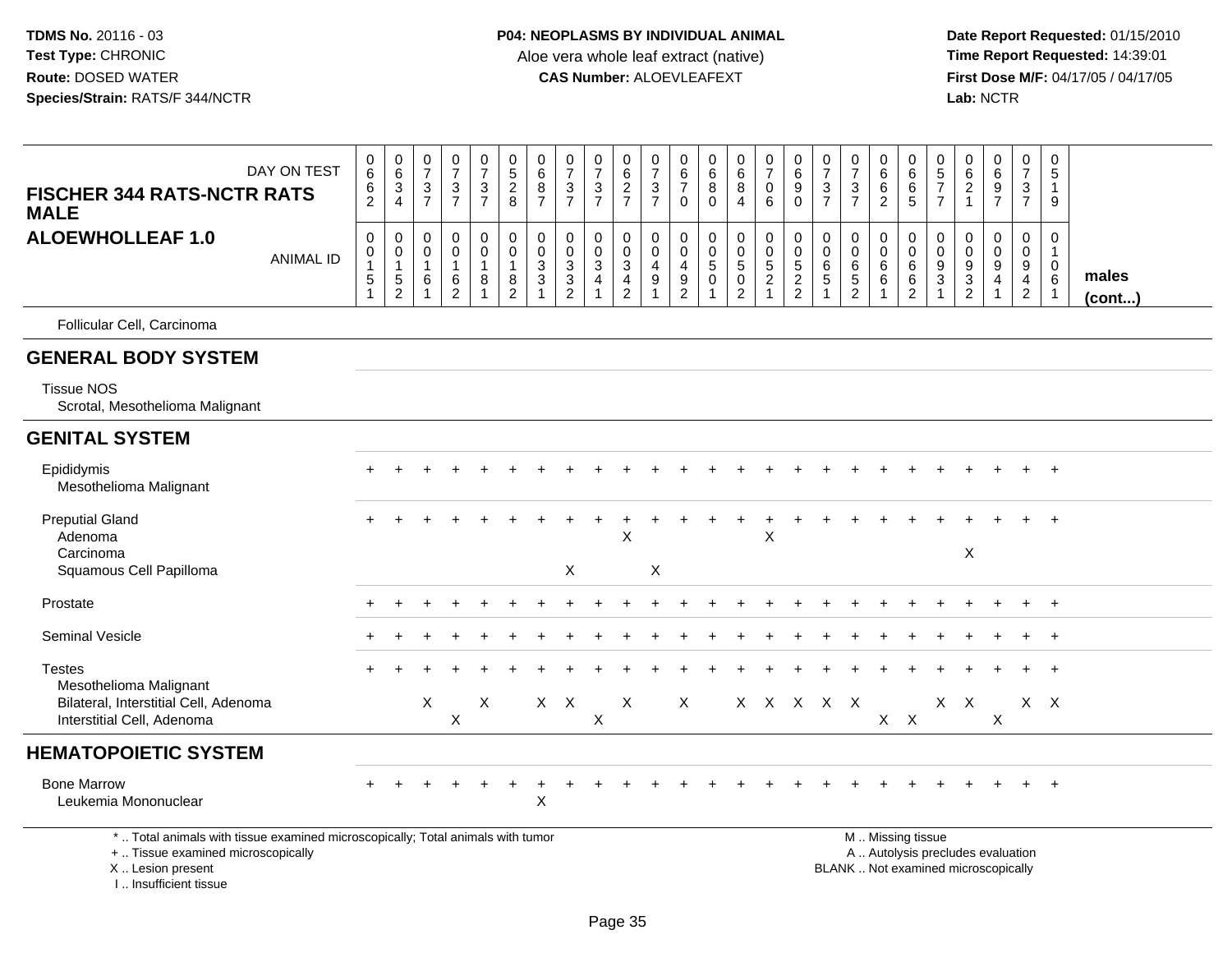# **P04: NEOPLASMS BY INDIVIDUAL ANIMAL**Aloe vera whole leaf extract (native)<br>**CAS Number:** ALOEVLEAFEXT

 **Date Report Requested:** 01/15/2010 **First Dose M/F:** 04/17/05 / 04/17/05<br>Lab: NCTR **Lab:** NCTR

| DAY ON TEST<br><b>FISCHER 344 RATS-NCTR RATS</b><br><b>MALE</b>                                                                                                                                                                                                                                                                                                                                          | $_{6}^{\rm 0}$<br>6<br>$\overline{2}$ | $\begin{array}{c} 0 \\ 6 \end{array}$<br>$\ensuremath{\mathsf{3}}$<br>$\overline{4}$ | 0<br>$\overline{7}$<br>$\mathbf{3}$<br>$\overline{7}$ | $\frac{0}{7}$<br>$\frac{3}{7}$                                | $\frac{0}{7}$<br>$\ensuremath{\mathsf{3}}$<br>$\overline{7}$ | 0<br>$\overline{5}$<br>$\sqrt{2}$<br>8                                 | 0<br>6<br>8<br>$\overline{7}$                                            | 0<br>$\overline{7}$<br>$\ensuremath{\mathsf{3}}$<br>$\overline{7}$ | $\frac{0}{7}$<br>$\ensuremath{\mathsf{3}}$<br>$\overline{7}$ | 0<br>$\,6\,$<br>$\boldsymbol{2}$<br>$\overline{7}$                              | 0<br>$\overline{7}$<br>$\ensuremath{\mathsf{3}}$<br>$\overline{7}$ | 0<br>$\,6$<br>$\overline{7}$<br>$\mathbf{0}$                          | 0<br>$\,6\,$<br>$\bf 8$<br>$\Omega$                     | $_{6}^{\rm 0}$<br>$\bf 8$<br>4                   | 0<br>$\overline{7}$<br>$\mathbf 0$<br>6                   | $\begin{array}{c} 0 \\ 6 \end{array}$<br>$\boldsymbol{9}$<br>$\mathbf 0$ | 0<br>$\overline{7}$<br>$\mathbf{3}$<br>$\overline{7}$ | $\frac{0}{7}$<br>$\frac{3}{7}$                    | 0<br>$\,6$<br>$\,6$<br>$\overline{c}$        | 0<br>$\,6\,$<br>$\,6\,$<br>5                                                                  | 0<br>5<br>$\overline{7}$<br>$\overline{7}$ | 0<br>$6\overline{6}$<br>$\boldsymbol{2}$<br>$\overline{1}$ | $\begin{matrix}0\6\9\end{matrix}$<br>$\overline{7}$ | 0<br>$\overline{7}$<br>$\ensuremath{\mathsf{3}}$<br>$\overline{7}$       | 0<br>$\sqrt{5}$<br>$\mathbf{1}$<br>9                          |                       |
|----------------------------------------------------------------------------------------------------------------------------------------------------------------------------------------------------------------------------------------------------------------------------------------------------------------------------------------------------------------------------------------------------------|---------------------------------------|--------------------------------------------------------------------------------------|-------------------------------------------------------|---------------------------------------------------------------|--------------------------------------------------------------|------------------------------------------------------------------------|--------------------------------------------------------------------------|--------------------------------------------------------------------|--------------------------------------------------------------|---------------------------------------------------------------------------------|--------------------------------------------------------------------|-----------------------------------------------------------------------|---------------------------------------------------------|--------------------------------------------------|-----------------------------------------------------------|--------------------------------------------------------------------------|-------------------------------------------------------|---------------------------------------------------|----------------------------------------------|-----------------------------------------------------------------------------------------------|--------------------------------------------|------------------------------------------------------------|-----------------------------------------------------|--------------------------------------------------------------------------|---------------------------------------------------------------|-----------------------|
| <b>ALOEWHOLLEAF 1.0</b><br><b>ANIMAL ID</b>                                                                                                                                                                                                                                                                                                                                                              | $\pmb{0}$<br>0<br>$\overline{1}$<br>5 | 0<br>$\mathsf{O}\xspace$<br>$\mathbf{1}$<br>$\,$ 5 $\,$<br>$\overline{c}$            | 0<br>0<br>1<br>6                                      | $\pmb{0}$<br>$\pmb{0}$<br>$\mathbf{1}$<br>6<br>$\overline{2}$ | 0<br>$\mathbf 0$<br>$\mathbf{1}$<br>8                        | $\mathbf 0$<br>$\mathbf 0$<br>$\mathbf{1}$<br>$\, 8$<br>$\overline{2}$ | $\mathbf 0$<br>$\mathbf 0$<br>$\mathbf{3}$<br>3                          | $\mathbf 0$<br>$\pmb{0}$<br>$_3^3$<br>$\overline{2}$               | 0<br>$\mathbf 0$<br>$\mathbf{3}$<br>$\overline{4}$           | 0<br>$\pmb{0}$<br>$\ensuremath{\mathsf{3}}$<br>$\overline{4}$<br>$\overline{2}$ | 0<br>$\Omega$<br>4<br>$\boldsymbol{9}$                             | 0<br>$\Omega$<br>$\overline{4}$<br>$\boldsymbol{9}$<br>$\overline{2}$ | $\mathbf 0$<br>$\mathbf 0$<br>$\sqrt{5}$<br>$\mathbf 0$ | 0<br>$\mathbf 0$<br>$\sqrt{5}$<br>$\pmb{0}$<br>2 | $\pmb{0}$<br>$\pmb{0}$<br>$\frac{5}{2}$<br>$\overline{1}$ | 0<br>$\mathbf 0$<br>$\frac{5}{2}$<br>$\overline{2}$                      | 0<br>$\mathbf 0$<br>6<br>$\sqrt{5}$                   | 0<br>$\pmb{0}$<br>$\frac{6}{5}$<br>$\overline{2}$ | 0<br>$\mathbf 0$<br>$\,6$<br>6               | 0<br>$\mathbf 0$<br>6<br>$\,6\,$<br>$\overline{2}$                                            | 0<br>$\Omega$<br>9<br>3                    | $\mathbf 0$<br>$\mathbf 0$<br>$\frac{9}{2}$                | $\pmb{0}$<br>$\mathbf 0$<br>9<br>$\overline{4}$     | 0<br>$\mathbf 0$<br>$\boldsymbol{9}$<br>$\overline{4}$<br>$\overline{c}$ | 0<br>$\mathbf{1}$<br>$\mathbf 0$<br>$\,6\,$<br>$\overline{1}$ | males<br>$($ cont $)$ |
| Lymph Node<br>Leukemia Mononuclear<br>Axillary, Leukemia Mononuclear<br>Brachial, Leukemia Mononuclear<br>Cervical, Carcinoma, Metastatic, Thyroid Gland<br>Deep Cervical, Leukemia Mononuclear<br>Iliac, Leukemia Mononuclear<br>Inguinal, Leukemia Mononuclear<br>Lumbar, Leukemia Mononuclear<br>Mediastinal, Leukemia Mononuclear<br>Pancreatic, Leukemia Mononuclear<br>Renal, Leukemia Mononuclear |                                       | $\ddot{}$                                                                            |                                                       |                                                               | $+$                                                          |                                                                        | $\ddot{}$<br>$\sf X$<br>$\sf X$<br>$\times$<br>$\boldsymbol{\mathsf{X}}$ |                                                                    |                                                              |                                                                                 | $\div$                                                             |                                                                       | X<br>$\boldsymbol{\mathsf{X}}$<br>$\pmb{\times}$        |                                                  |                                                           | X<br>X                                                                   |                                                       |                                                   | $+$<br>X<br>X<br>X<br>$\sf X$<br>Χ<br>X<br>X |                                                                                               |                                            |                                                            | $\ddot{}$<br>X<br>X<br>X                            |                                                                          | $\ddot{}$<br>X                                                |                       |
| Lymph Node, Mandibular<br>Leukemia Mononuclear                                                                                                                                                                                                                                                                                                                                                           |                                       |                                                                                      | Χ                                                     |                                                               |                                                              |                                                                        | Χ                                                                        |                                                                    |                                                              |                                                                                 |                                                                    |                                                                       |                                                         |                                                  |                                                           | X                                                                        |                                                       |                                                   | X                                            |                                                                                               |                                            |                                                            | X                                                   |                                                                          | $\ddot{}$<br>X                                                |                       |
| Lymph Node, Mesenteric<br>Leukemia Mononuclear                                                                                                                                                                                                                                                                                                                                                           |                                       |                                                                                      |                                                       |                                                               |                                                              |                                                                        | Χ                                                                        |                                                                    |                                                              |                                                                                 |                                                                    |                                                                       | $\times$                                                |                                                  |                                                           | $\sf X$                                                                  |                                                       |                                                   | +<br>X                                       |                                                                                               |                                            |                                                            | $\ddot{}$<br>X                                      | $\ddot{}$                                                                | $\ddot{}$<br>$\pmb{\times}$                                   |                       |
| Spleen<br>Leukemia Mononuclear                                                                                                                                                                                                                                                                                                                                                                           |                                       |                                                                                      | X                                                     |                                                               |                                                              |                                                                        | Χ                                                                        |                                                                    | X                                                            |                                                                                 |                                                                    | $\mathsf X$                                                           | $\times$                                                |                                                  |                                                           | X                                                                        | $\pmb{\times}$                                        |                                                   | X                                            |                                                                                               |                                            | X                                                          | $\boldsymbol{\mathsf{X}}$                           | $\mathsf{X}$                                                             | $\ddot{}$<br>$\mathsf{X}$                                     |                       |
| Thymus<br>Leukemia Mononuclear                                                                                                                                                                                                                                                                                                                                                                           |                                       |                                                                                      | X                                                     |                                                               |                                                              |                                                                        | X                                                                        |                                                                    |                                                              |                                                                                 |                                                                    |                                                                       | $\ddot{}$<br>X                                          | М                                                |                                                           | $\ddot{}$                                                                | X                                                     |                                                   | $\ddot{}$<br>X                               |                                                                                               |                                            |                                                            |                                                     | $+$                                                                      | M                                                             |                       |
| <b>INTEGUMENTARY SYSTEM</b>                                                                                                                                                                                                                                                                                                                                                                              |                                       |                                                                                      |                                                       |                                                               |                                                              |                                                                        |                                                                          |                                                                    |                                                              |                                                                                 |                                                                    |                                                                       |                                                         |                                                  |                                                           |                                                                          |                                                       |                                                   |                                              |                                                                                               |                                            |                                                            |                                                     |                                                                          |                                                               |                       |
| <b>Mammary Gland</b><br>Adenocarcinoma                                                                                                                                                                                                                                                                                                                                                                   |                                       |                                                                                      |                                                       |                                                               |                                                              |                                                                        |                                                                          |                                                                    |                                                              |                                                                                 |                                                                    |                                                                       |                                                         |                                                  |                                                           |                                                                          |                                                       |                                                   |                                              |                                                                                               |                                            |                                                            |                                                     |                                                                          | $+$                                                           |                       |
| *  Total animals with tissue examined microscopically; Total animals with tumor<br>+  Tissue examined microscopically<br>X  Lesion present                                                                                                                                                                                                                                                               |                                       |                                                                                      |                                                       |                                                               |                                                              |                                                                        |                                                                          |                                                                    |                                                              |                                                                                 |                                                                    |                                                                       |                                                         |                                                  |                                                           |                                                                          |                                                       |                                                   |                                              | M  Missing tissue<br>A  Autolysis precludes evaluation<br>BLANK  Not examined microscopically |                                            |                                                            |                                                     |                                                                          |                                                               |                       |

I .. Insufficient tissue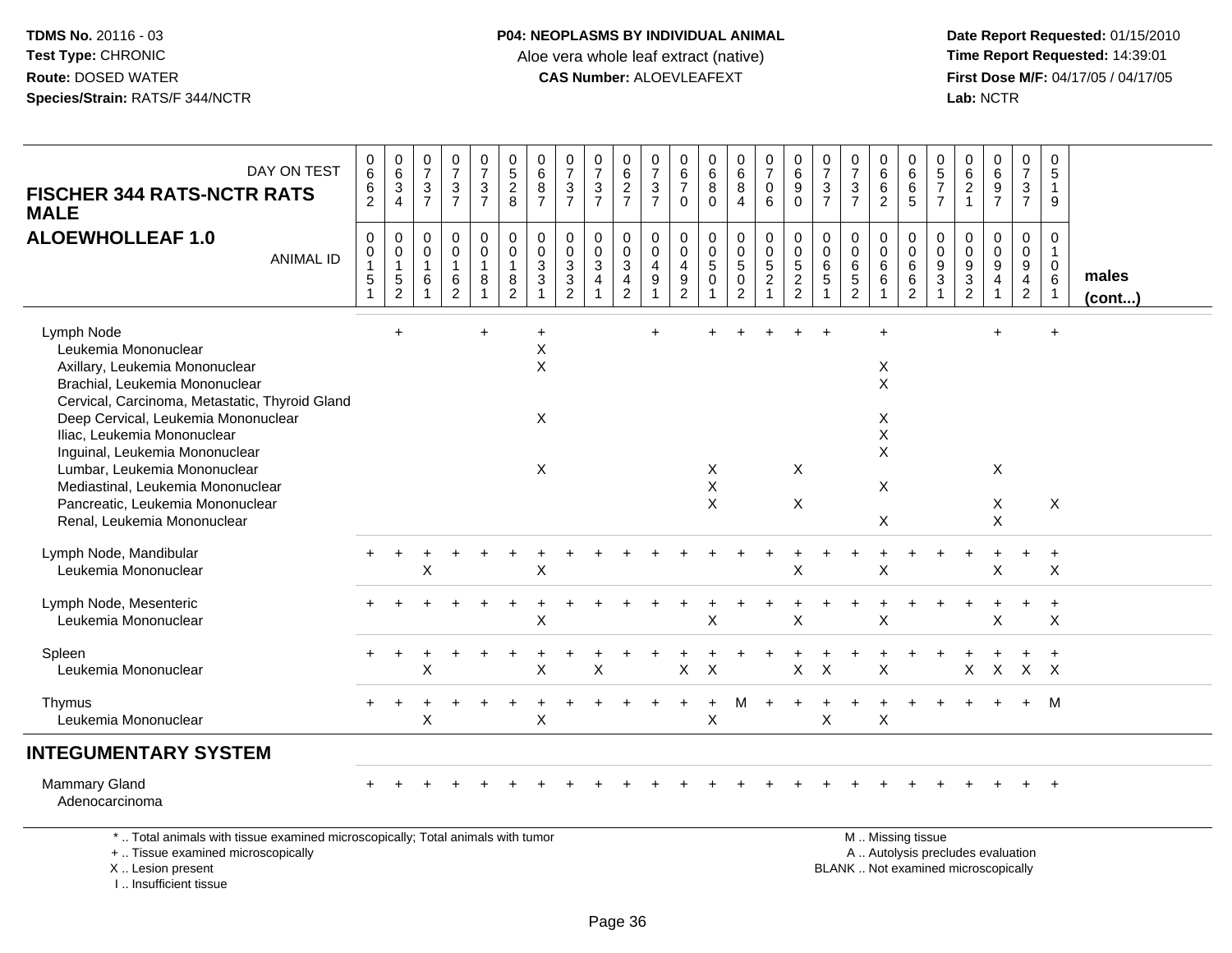**Date Report Requested:** 01/15/2010 **First Dose M/F:** 04/17/05 / 04/17/05<br>Lab: NCTR **Lab:** NCTR

| DAY ON TEST<br><b>FISCHER 344 RATS-NCTR RATS</b><br><b>MALE</b>                                                        | $_{6}^{\rm 0}$<br>$\frac{6}{2}$                                             | $\begin{array}{c} 0 \\ 6 \end{array}$<br>$\frac{3}{4}$  | $\frac{0}{7}$<br>$\frac{3}{7}$ | $\frac{0}{7}$<br>$\frac{3}{7}$                            | $\begin{smallmatrix}0\\7\end{smallmatrix}$<br>$\frac{3}{7}$         | $0$<br>5<br>2<br>8                                                  | $_{6}^{\rm 0}$<br>$\frac{8}{7}$                   | $\frac{0}{7}$<br>$\frac{3}{7}$  | $\frac{0}{7}$<br>$\frac{3}{7}$                         | $\begin{array}{c} 0 \\ 6 \end{array}$<br>$\frac{2}{7}$ | $\frac{0}{7}$<br>$\frac{3}{7}$                                      | 0<br>$\,6\,$<br>$\overline{7}$<br>$\mathbf 0$                                    | $\begin{array}{c} 0 \\ 6 \end{array}$<br>8<br>$\Omega$  | $\begin{matrix}0\\6\\8\end{matrix}$<br>$\overline{4}$ | $\frac{0}{7}$<br>$\mathsf{O}\xspace$<br>$6^{\circ}$               | $_{6}^{\rm 0}$<br>$\overline{9}$      | $\frac{0}{7}$<br>$\frac{3}{7}$                      | $\frac{0}{7}$<br>$\frac{3}{7}$                       | 0<br>$\overline{6}$<br>$6$<br>$\overline{2}$           | 0<br>$\,6\,$<br>$^6_5$                                         | $\begin{array}{c} 0 \\ 5 \\ 7 \end{array}$<br>$\overline{7}$ | 0<br>$\,6\,$<br>$\frac{2}{1}$   | 0697                                                       | $\begin{smallmatrix}0\\7\end{smallmatrix}$<br>$\frac{3}{7}$                               | 0<br>$\sqrt{5}$<br>$\mathbf{1}$<br>9                      |                       |
|------------------------------------------------------------------------------------------------------------------------|-----------------------------------------------------------------------------|---------------------------------------------------------|--------------------------------|-----------------------------------------------------------|---------------------------------------------------------------------|---------------------------------------------------------------------|---------------------------------------------------|---------------------------------|--------------------------------------------------------|--------------------------------------------------------|---------------------------------------------------------------------|----------------------------------------------------------------------------------|---------------------------------------------------------|-------------------------------------------------------|-------------------------------------------------------------------|---------------------------------------|-----------------------------------------------------|------------------------------------------------------|--------------------------------------------------------|----------------------------------------------------------------|--------------------------------------------------------------|---------------------------------|------------------------------------------------------------|-------------------------------------------------------------------------------------------|-----------------------------------------------------------|-----------------------|
| <b>ALOEWHOLLEAF 1.0</b><br><b>ANIMAL ID</b>                                                                            | $\pmb{0}$<br>$\mathbf 0$<br>$\overline{1}$<br>$\,$ 5 $\,$<br>$\overline{1}$ | $\pmb{0}$<br>$\pmb{0}$<br>$\mathbf{1}$<br>$\frac{5}{2}$ | 0<br>0<br>$\overline{1}$<br>6  | $\mathbf 0$<br>$\pmb{0}$<br>$\mathbf{1}$<br>$\frac{6}{2}$ | $\pmb{0}$<br>$\mathbf 0$<br>$\mathbf{1}$<br>$\bf 8$<br>$\mathbf{1}$ | $\pmb{0}$<br>$\pmb{0}$<br>$\mathbf{1}$<br>$\bf 8$<br>$\overline{2}$ | $\pmb{0}$<br>$\mathsf{O}\xspace$<br>$\frac{3}{3}$ | 0<br>$\pmb{0}$<br>$\frac{3}{2}$ | $\pmb{0}$<br>$_{3}^{\rm 0}$<br>$\overline{\mathbf{4}}$ | $\pmb{0}$<br>$\frac{0}{3}$<br>$\frac{4}{2}$            | $\pmb{0}$<br>$\mathbf 0$<br>$\overline{4}$<br>$\boldsymbol{9}$<br>1 | $\pmb{0}$<br>$\mathbf 0$<br>$\overline{4}$<br>$\boldsymbol{9}$<br>$\overline{2}$ | $\pmb{0}$<br>$\pmb{0}$<br>$\overline{5}$<br>$\mathbf 0$ | 0<br>$\begin{array}{c} 0 \\ 5 \\ 0 \\ 2 \end{array}$  | $\begin{array}{c} 0 \\ 0 \\ 5 \\ 2 \end{array}$<br>$\overline{1}$ | $\pmb{0}$<br>$0$<br>$5$<br>$2$<br>$2$ | $\mathbf 0$<br>$\mathbf 0$<br>$\,6\,$<br>$\sqrt{5}$ | $\pmb{0}$<br>$\mathbf 0$<br>$\,6\,$<br>$\frac{5}{2}$ | $\pmb{0}$<br>$\pmb{0}$<br>$\,6\,$<br>6<br>$\mathbf{1}$ | $\pmb{0}$<br>$\mathbf 0$<br>$\,6\,$<br>$\,6$<br>$\overline{c}$ | 0<br>0<br>$\frac{9}{3}$                                      | $\pmb{0}$<br>0<br>$\frac{9}{2}$ | $\pmb{0}$<br>$\pmb{0}$<br>$\overline{9}$<br>$\overline{4}$ | $\mathbf 0$<br>$\mathbf 0$<br>$\overline{9}$<br>$\overline{\mathbf{4}}$<br>$\overline{2}$ | 0<br>$\overline{1}$<br>$\mathbf 0$<br>6<br>$\overline{1}$ | males<br>$($ cont $)$ |
| Fibroadenoma                                                                                                           |                                                                             |                                                         |                                |                                                           |                                                                     |                                                                     |                                                   |                                 |                                                        |                                                        |                                                                     |                                                                                  |                                                         |                                                       |                                                                   |                                       |                                                     | X                                                    |                                                        |                                                                |                                                              |                                 |                                                            |                                                                                           |                                                           |                       |
| Skin<br>Fibroma<br>Hemangiosarcoma<br>Keratoacanthoma<br>Leukemia Mononuclear<br>Lipoma<br>Subcutaneous Tissue, Lipoma |                                                                             |                                                         |                                | $\boldsymbol{\mathsf{X}}$                                 |                                                                     |                                                                     |                                                   | $\pmb{\times}$                  |                                                        |                                                        |                                                                     |                                                                                  |                                                         |                                                       |                                                                   |                                       |                                                     |                                                      | X                                                      |                                                                |                                                              | $\boldsymbol{\mathsf{X}}$       |                                                            | X                                                                                         |                                                           |                       |
| Subcutaneous Tissue, Sarcoma                                                                                           |                                                                             |                                                         |                                |                                                           |                                                                     |                                                                     |                                                   |                                 |                                                        |                                                        |                                                                     |                                                                                  |                                                         |                                                       |                                                                   |                                       |                                                     |                                                      |                                                        |                                                                |                                                              |                                 |                                                            |                                                                                           |                                                           |                       |
| <b>MUSCULOSKELETAL SYSTEM</b>                                                                                          |                                                                             |                                                         |                                |                                                           |                                                                     |                                                                     |                                                   |                                 |                                                        |                                                        |                                                                     |                                                                                  |                                                         |                                                       |                                                                   |                                       |                                                     |                                                      |                                                        |                                                                |                                                              |                                 |                                                            |                                                                                           |                                                           |                       |
| <b>Bone</b><br>Chondrosarcoma                                                                                          |                                                                             |                                                         |                                |                                                           |                                                                     |                                                                     |                                                   |                                 |                                                        |                                                        |                                                                     |                                                                                  |                                                         |                                                       |                                                                   |                                       |                                                     |                                                      | $\ddot{}$                                              |                                                                |                                                              |                                 |                                                            |                                                                                           |                                                           |                       |
| Bone, Femur                                                                                                            |                                                                             |                                                         |                                |                                                           |                                                                     |                                                                     |                                                   |                                 |                                                        |                                                        |                                                                     |                                                                                  |                                                         |                                                       |                                                                   |                                       |                                                     |                                                      |                                                        |                                                                |                                                              |                                 |                                                            | $\pm$                                                                                     | $+$                                                       |                       |
| <b>NERVOUS SYSTEM</b>                                                                                                  |                                                                             |                                                         |                                |                                                           |                                                                     |                                                                     |                                                   |                                 |                                                        |                                                        |                                                                     |                                                                                  |                                                         |                                                       |                                                                   |                                       |                                                     |                                                      |                                                        |                                                                |                                                              |                                 |                                                            |                                                                                           |                                                           |                       |
| <b>Brain</b><br>Meninges, Meningioma Malignant                                                                         |                                                                             |                                                         |                                |                                                           |                                                                     |                                                                     |                                                   |                                 |                                                        |                                                        |                                                                     |                                                                                  |                                                         |                                                       | $+$<br>$\pmb{\times}$                                             |                                       |                                                     |                                                      |                                                        |                                                                |                                                              |                                 |                                                            |                                                                                           |                                                           |                       |
| Brain, Brain Stem                                                                                                      |                                                                             |                                                         |                                |                                                           |                                                                     |                                                                     |                                                   |                                 |                                                        |                                                        |                                                                     |                                                                                  |                                                         |                                                       |                                                                   |                                       |                                                     |                                                      |                                                        |                                                                |                                                              |                                 |                                                            |                                                                                           | $+$                                                       |                       |
| Brain, Cerebellum                                                                                                      |                                                                             |                                                         |                                |                                                           |                                                                     |                                                                     |                                                   |                                 |                                                        |                                                        |                                                                     |                                                                                  |                                                         |                                                       |                                                                   |                                       |                                                     |                                                      |                                                        |                                                                |                                                              |                                 |                                                            |                                                                                           | $+$                                                       |                       |
| Brain, Cerebrum                                                                                                        | $+$                                                                         |                                                         |                                |                                                           |                                                                     |                                                                     |                                                   |                                 |                                                        |                                                        |                                                                     |                                                                                  |                                                         |                                                       |                                                                   |                                       |                                                     |                                                      |                                                        |                                                                |                                                              |                                 |                                                            | $\ddot{}$                                                                                 | $+$                                                       |                       |
| <b>RESPIRATORY SYSTEM</b>                                                                                              |                                                                             |                                                         |                                |                                                           |                                                                     |                                                                     |                                                   |                                 |                                                        |                                                        |                                                                     |                                                                                  |                                                         |                                                       |                                                                   |                                       |                                                     |                                                      |                                                        |                                                                |                                                              |                                 |                                                            |                                                                                           |                                                           |                       |

\* .. Total animals with tissue examined microscopically; Total animals with tumor

+ .. Tissue examined microscopically

X .. Lesion present

I .. Insufficient tissue

 M .. Missing tissuey the contract of the contract of the contract of the contract of the contract of the contract of the contract of  $A$ . Autolysis precludes evaluation Lesion present BLANK .. Not examined microscopically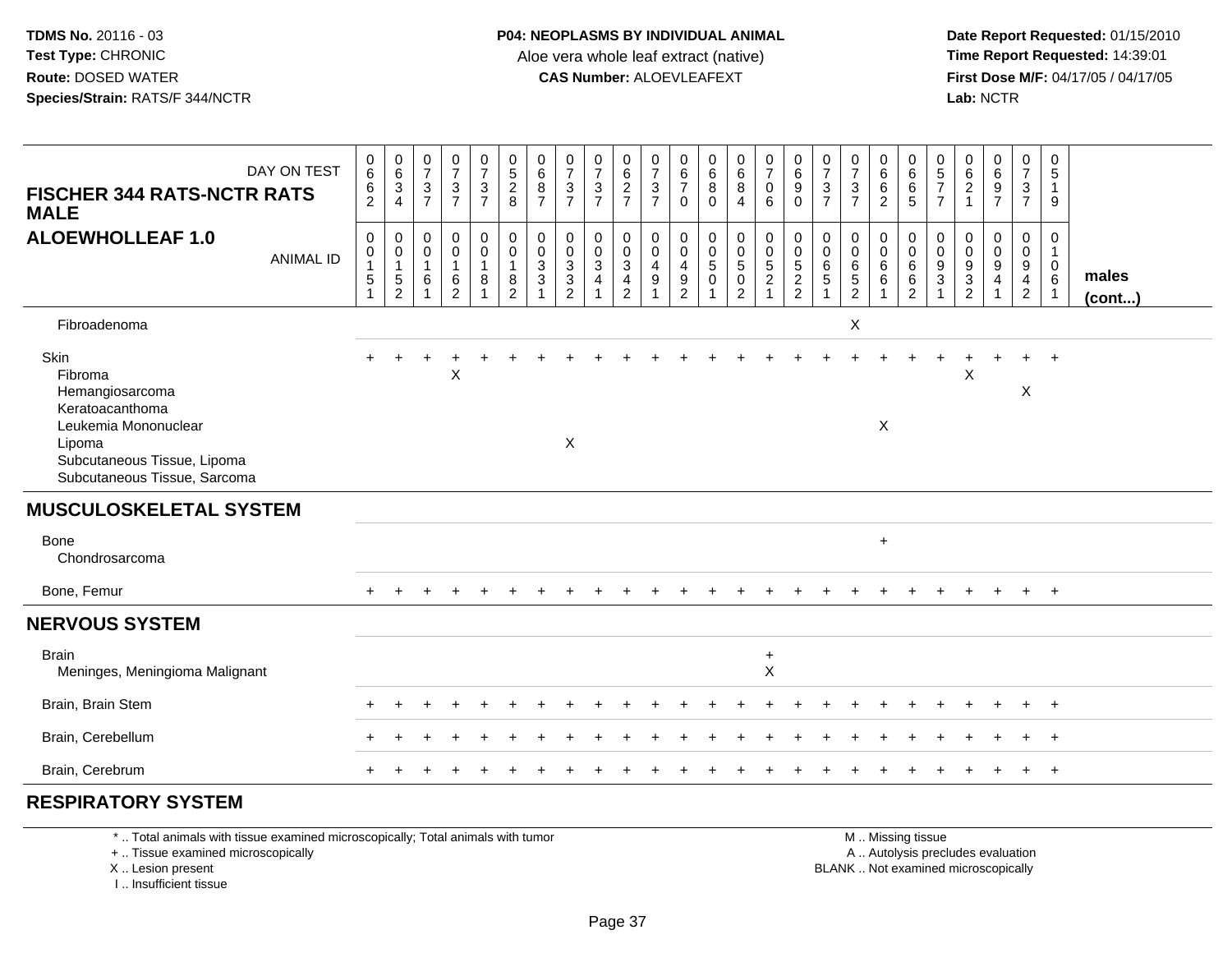**Date Report Requested:** 01/15/2010 **First Dose M/F:** 04/17/05 / 04/17/05<br>Lab: NCTR **Lab:** NCTR

| DAY ON TEST<br><b>FISCHER 344 RATS-NCTR RATS</b><br><b>MALE</b>                                                                            | $\mathbf 0$<br>6<br>6<br>$\overline{2}$                     | $\pmb{0}$<br>$\,6\,$<br>$\sqrt{3}$<br>$\overline{4}$ | $\frac{0}{7}$<br>$\sqrt{3}$<br>$\overline{7}$   | $\frac{0}{7}$<br>$\frac{3}{7}$                                | $\begin{smallmatrix}0\\7\end{smallmatrix}$<br>$\mathbf 3$<br>$\overline{7}$ | $\begin{array}{c} 0 \\ 5 \end{array}$<br>$\overline{2}$<br>8           | 0<br>$\,6$<br>8<br>$\overline{7}$               | $\frac{0}{7}$<br>$\frac{3}{7}$                                | 0<br>$\overline{7}$<br>$\frac{3}{7}$               | $\pmb{0}$<br>$\,6\,$<br>$\overline{2}$<br>$\overline{7}$   | $\frac{0}{7}$<br>$\mathbf{3}$<br>$\overline{7}$ | 0<br>$\,6\,$<br>$\overline{7}$<br>$\Omega$                                | 0<br>$\,6\,$<br>8<br>$\Omega$                               | $\begin{matrix} 0 \\ 6 \end{matrix}$<br>$\overline{8}$<br>$\overline{4}$ | $\begin{array}{c} 0 \\ 7 \end{array}$<br>$\mathbf 0$<br>6   | $\begin{array}{c} 0 \\ 6 \end{array}$<br>9<br>$\Omega$      | $\frac{0}{7}$<br>$\frac{3}{7}$            | $\frac{0}{7}$<br>$\ensuremath{\mathsf{3}}$<br>$\overline{7}$  | 0<br>$\,6$<br>$6\phantom{a}$<br>$\overline{2}$ | $^{\rm 0}_{\rm 6}$<br>$6\overline{6}$<br>5                                                    | 0<br>$\frac{5}{7}$<br>$\overline{7}$         | 0<br>6<br>$\overline{c}$<br>$\mathbf{1}$                  | $\begin{array}{c} 0 \\ 6 \end{array}$<br>$\overline{9}$<br>$\overline{7}$ | $\begin{smallmatrix}0\\7\end{smallmatrix}$<br>$\mathbf{3}$<br>$\overline{7}$ | 0<br>5<br>$\mathbf{1}$<br>9                              |                       |
|--------------------------------------------------------------------------------------------------------------------------------------------|-------------------------------------------------------------|------------------------------------------------------|-------------------------------------------------|---------------------------------------------------------------|-----------------------------------------------------------------------------|------------------------------------------------------------------------|-------------------------------------------------|---------------------------------------------------------------|----------------------------------------------------|------------------------------------------------------------|-------------------------------------------------|---------------------------------------------------------------------------|-------------------------------------------------------------|--------------------------------------------------------------------------|-------------------------------------------------------------|-------------------------------------------------------------|-------------------------------------------|---------------------------------------------------------------|------------------------------------------------|-----------------------------------------------------------------------------------------------|----------------------------------------------|-----------------------------------------------------------|---------------------------------------------------------------------------|------------------------------------------------------------------------------|----------------------------------------------------------|-----------------------|
| <b>ALOEWHOLLEAF 1.0</b><br><b>ANIMAL ID</b>                                                                                                | $\mathbf 0$<br>$\pmb{0}$<br>$\mathbf{1}$<br>$\sqrt{5}$<br>1 | 0<br>0<br>$\mathbf{1}$<br>$5\,$<br>$\overline{c}$    | $\mathbf 0$<br>$\mathbf 0$<br>$\mathbf{1}$<br>6 | 0<br>$\mathbf 0$<br>$\mathbf{1}$<br>$\,6\,$<br>$\overline{2}$ | $\mathbf 0$<br>$\mathbf 0$<br>$\mathbf{1}$<br>8<br>-1                       | $\mathbf 0$<br>$\mathbf 0$<br>$\mathbf{1}$<br>$\, 8$<br>$\overline{2}$ | $\mathbf 0$<br>$\mathbf 0$<br>3<br>$\mathbf{3}$ | $\mathbf 0$<br>$\mathsf 0$<br>$\frac{3}{3}$<br>$\overline{2}$ | 0<br>$\mathbf 0$<br>$\mathbf{3}$<br>$\overline{4}$ | 0<br>0<br>$\ensuremath{\mathsf{3}}$<br>4<br>$\overline{2}$ | 0<br>$\mathbf 0$<br>$\overline{4}$<br>$9\,$     | 0<br>$\mathbf{0}$<br>$\overline{4}$<br>$\boldsymbol{9}$<br>$\overline{2}$ | $\mathbf 0$<br>$\mathbf 0$<br>$\overline{5}$<br>$\mathbf 0$ | 0<br>$\mathsf 0$<br>$\sqrt{5}$<br>$\bar{0}$<br>$\overline{c}$            | $\pmb{0}$<br>$\mathbf 0$<br>$\frac{5}{2}$<br>$\overline{1}$ | $\mathbf 0$<br>$\pmb{0}$<br>$\frac{5}{2}$<br>$\overline{2}$ | 0<br>$\mathbf 0$<br>$\,6\,$<br>$\sqrt{5}$ | 0<br>$\mathbf 0$<br>$\,6$<br>$\overline{5}$<br>$\overline{2}$ | 0<br>$\mathbf 0$<br>$\,6$<br>$\,6$             | 0<br>$\mathsf{O}\xspace$<br>$\,6\,$<br>$6\phantom{a}$<br>$\overline{2}$                       | 0<br>$\mathbf 0$<br>9<br>$\overline{3}$<br>1 | 0<br>$\mathbf 0$<br>$9\,$<br>$\sqrt{3}$<br>$\overline{2}$ | 0<br>$\mathbf 0$<br>$\boldsymbol{9}$<br>$\overline{4}$                    | 0<br>$\mathbf 0$<br>9<br>4<br>$\overline{2}$                                 | 0<br>$\mathbf{1}$<br>$\mathbf{0}$<br>6<br>$\overline{1}$ | males<br>$($ cont $)$ |
| Lung<br>Carcinoma, Metastatic, Thyroid Gland<br>Chondrosarcoma, Metastatic, Bone<br>Leukemia Mononuclear                                   |                                                             |                                                      | X                                               |                                                               |                                                                             |                                                                        | X                                               |                                                               |                                                    |                                                            |                                                 |                                                                           | $X$ $X$                                                     |                                                                          |                                                             | $\times$                                                    |                                           |                                                               | X                                              |                                                                                               |                                              |                                                           | $\boldsymbol{\mathsf{X}}$                                                 |                                                                              | $\sf X$                                                  |                       |
| Nose<br>Sarcoma, Metastatic, Oral Mucosa                                                                                                   |                                                             |                                                      |                                                 |                                                               |                                                                             |                                                                        |                                                 |                                                               |                                                    | X                                                          |                                                 |                                                                           |                                                             |                                                                          |                                                             |                                                             |                                           |                                                               |                                                |                                                                                               |                                              |                                                           |                                                                           |                                                                              |                                                          |                       |
| Trachea                                                                                                                                    |                                                             |                                                      |                                                 |                                                               |                                                                             |                                                                        |                                                 |                                                               |                                                    |                                                            |                                                 |                                                                           |                                                             |                                                                          |                                                             |                                                             |                                           |                                                               |                                                |                                                                                               |                                              |                                                           |                                                                           |                                                                              | $\ddot{}$                                                |                       |
| <b>SPECIAL SENSES SYSTEM</b>                                                                                                               |                                                             |                                                      |                                                 |                                                               |                                                                             |                                                                        |                                                 |                                                               |                                                    |                                                            |                                                 |                                                                           |                                                             |                                                                          |                                                             |                                                             |                                           |                                                               |                                                |                                                                                               |                                              |                                                           |                                                                           |                                                                              |                                                          |                       |
| Eye                                                                                                                                        |                                                             |                                                      |                                                 |                                                               |                                                                             |                                                                        |                                                 |                                                               |                                                    |                                                            |                                                 |                                                                           |                                                             |                                                                          |                                                             |                                                             |                                           | M                                                             |                                                |                                                                                               |                                              |                                                           |                                                                           | $\div$                                                                       | $+$                                                      |                       |
| <b>Harderian Gland</b>                                                                                                                     |                                                             |                                                      |                                                 |                                                               |                                                                             |                                                                        |                                                 |                                                               |                                                    |                                                            |                                                 |                                                                           |                                                             |                                                                          |                                                             |                                                             |                                           |                                                               |                                                |                                                                                               |                                              |                                                           |                                                                           | +                                                                            | $^{+}$                                                   |                       |
| Zymbal's Gland<br>Carcinoma                                                                                                                |                                                             |                                                      |                                                 |                                                               |                                                                             |                                                                        |                                                 |                                                               |                                                    |                                                            |                                                 |                                                                           |                                                             |                                                                          |                                                             |                                                             |                                           |                                                               |                                                |                                                                                               | $\ddot{}$<br>$\sf X$                         |                                                           |                                                                           |                                                                              |                                                          |                       |
| <b>URINARY SYSTEM</b>                                                                                                                      |                                                             |                                                      |                                                 |                                                               |                                                                             |                                                                        |                                                 |                                                               |                                                    |                                                            |                                                 |                                                                           |                                                             |                                                                          |                                                             |                                                             |                                           |                                                               |                                                |                                                                                               |                                              |                                                           |                                                                           |                                                                              |                                                          |                       |
| Kidney<br>Leukemia Mononuclear                                                                                                             |                                                             |                                                      |                                                 |                                                               |                                                                             |                                                                        | X                                               |                                                               |                                                    |                                                            |                                                 |                                                                           |                                                             |                                                                          |                                                             |                                                             |                                           |                                                               | X                                              |                                                                                               |                                              |                                                           |                                                                           |                                                                              |                                                          |                       |
| <b>Urinary Bladder</b><br>Leukemia Mononuclear                                                                                             |                                                             |                                                      |                                                 |                                                               |                                                                             |                                                                        | X                                               |                                                               |                                                    |                                                            |                                                 |                                                                           |                                                             |                                                                          |                                                             |                                                             |                                           |                                                               |                                                |                                                                                               |                                              |                                                           |                                                                           |                                                                              |                                                          |                       |
| <b>SYSTEMIC LESIONS</b>                                                                                                                    |                                                             |                                                      |                                                 |                                                               |                                                                             |                                                                        |                                                 |                                                               |                                                    |                                                            |                                                 |                                                                           |                                                             |                                                                          |                                                             |                                                             |                                           |                                                               |                                                |                                                                                               |                                              |                                                           |                                                                           |                                                                              |                                                          |                       |
| Multiple Organ                                                                                                                             |                                                             |                                                      |                                                 |                                                               |                                                                             |                                                                        |                                                 |                                                               |                                                    |                                                            |                                                 |                                                                           |                                                             |                                                                          |                                                             |                                                             |                                           |                                                               |                                                |                                                                                               |                                              |                                                           |                                                                           | $\overline{+}$                                                               | $+$                                                      |                       |
| *  Total animals with tissue examined microscopically; Total animals with tumor<br>+  Tissue examined microscopically<br>X  Lesion present |                                                             |                                                      |                                                 |                                                               |                                                                             |                                                                        |                                                 |                                                               |                                                    |                                                            |                                                 |                                                                           |                                                             |                                                                          |                                                             |                                                             |                                           |                                                               |                                                | M  Missing tissue<br>A  Autolysis precludes evaluation<br>BLANK  Not examined microscopically |                                              |                                                           |                                                                           |                                                                              |                                                          |                       |

I .. Insufficient tissue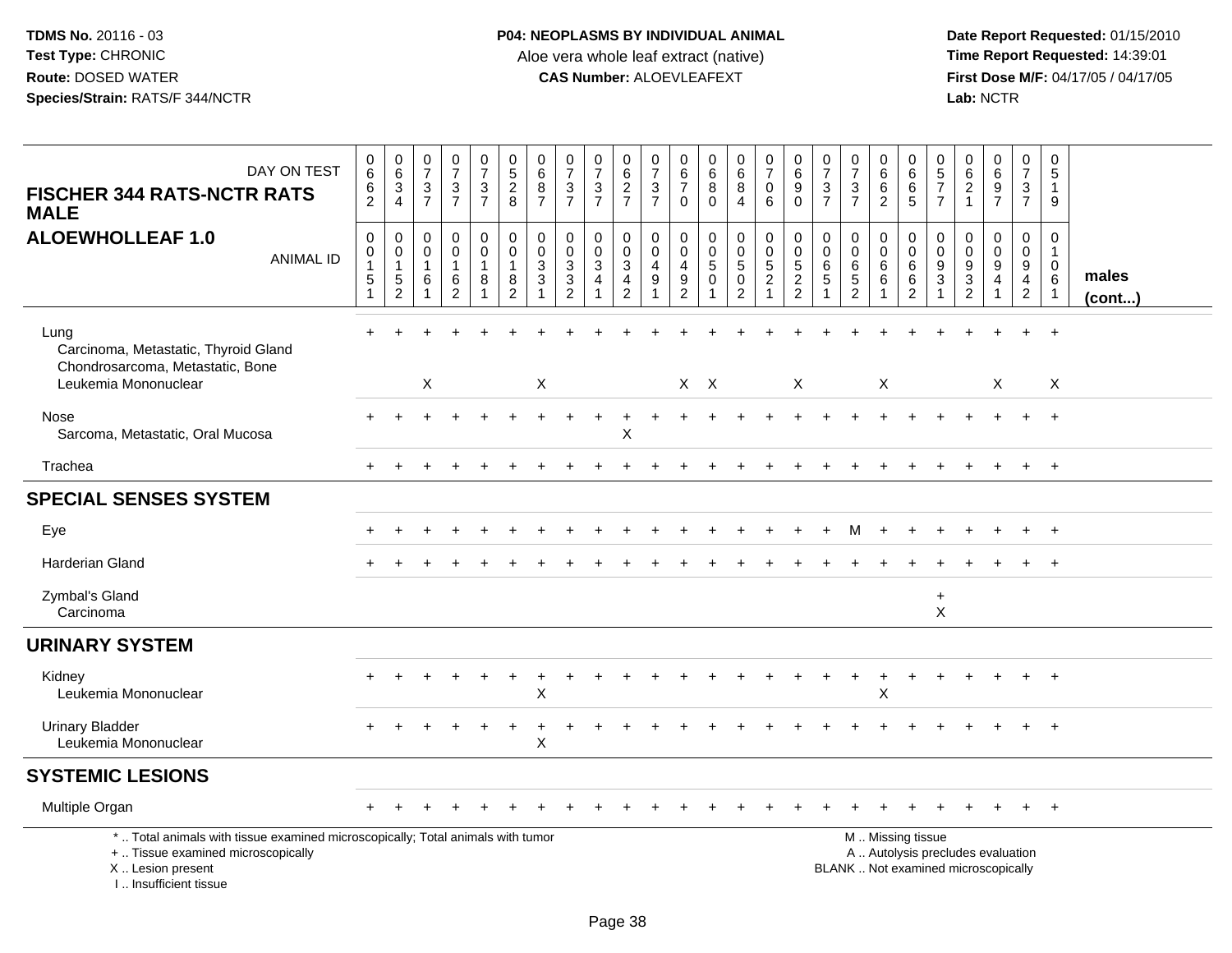**Date Report Requested:** 01/15/2010 **First Dose M/F:** 04/17/05 / 04/17/05<br>Lab: NCTR **Lab:** NCTR

| <b>FISCHER 344 RATS-NCTR RATS</b><br><b>MALE</b> | DAY ON TEST | 0<br>6<br>6<br>$\overline{2}$ | 0<br>6<br>3<br>4        | 0<br>$\rightarrow$<br>3<br>$\rightarrow$ | 0<br>$\overline{ }$<br>3<br>$\overline{ }$ | 0<br>⇁<br>3<br>⇁ | 5<br>2<br>8 | 6<br>8<br>$\rightarrow$ | 3<br>–           | 0<br>$\rightarrow$<br>3<br>$\rightarrow$ | 0<br>6<br>$\overline{2}$<br>$\overline{ }$ | 0<br>3           | 0<br>6<br>0           | 0<br>6<br>8<br>$\mathbf 0$          | 0<br>6<br>8                | -<br>6                  | 0<br>6<br>9<br>$\mathbf 0$                        | 0<br>$\overline{ }$<br>3<br>$\overline{ }$ | 0<br>$\overline{ }$<br>3<br>$\overline{ }$ | 6<br>6<br>$\sim$ | 6<br>6<br>5       | <sub>5</sub><br>$\rightarrow$ | 6<br>2           | 0<br>6<br>9<br>$\rightarrow$ | $\mathbf 0$<br>$\overline{ }$<br>3<br>$\overline{ }$ | $\overline{0}$<br>5<br>9 |                 |
|--------------------------------------------------|-------------|-------------------------------|-------------------------|------------------------------------------|--------------------------------------------|------------------|-------------|-------------------------|------------------|------------------------------------------|--------------------------------------------|------------------|-----------------------|-------------------------------------|----------------------------|-------------------------|---------------------------------------------------|--------------------------------------------|--------------------------------------------|------------------|-------------------|-------------------------------|------------------|------------------------------|------------------------------------------------------|--------------------------|-----------------|
| <b>ALOEWHOLLEAF 1.0</b>                          | ANIMAL ID   | 0<br>0<br>5                   | 0<br>0<br>5<br>$\Omega$ | 0<br>0<br>6                              | 0<br>0<br>6<br>2                           | 0<br>0<br>8      | 8<br>ົ      | n<br>$\sim$<br>J.<br>3  | 3<br>3<br>C<br>∠ | 0<br>0<br>3<br>4                         | 0<br>0<br>3<br>4<br>$\Omega$<br>∼          | 0<br>0<br>4<br>9 | 0<br>0<br>9<br>$\sim$ | 0<br>$5\phantom{.0}$<br>$\mathbf 0$ | 0<br>0<br>5<br>0<br>$\sim$ | 5<br>$\mathcal{L}$<br>ے | 0<br>0<br>5<br>$\Omega$<br>$\epsilon$<br>$\Omega$ | 0<br>0<br>6<br>5                           | 0<br>0<br>6<br>5<br>$\overline{2}$         | 6<br>6           | 6<br>6<br>ົດ<br>∼ | 9<br>3                        | 9<br>3<br>ົ<br>∼ | 0<br>0<br>9<br>4             | 0<br>0<br>9<br>4<br>2                                | 0<br>0<br>6              | males<br>(cont) |
| Leukemia Mononuclear<br>Mesothelioma Malignant   |             |                               |                         | X.                                       | $\times$                                   |                  |             | X                       |                  | X                                        |                                            |                  | X                     | $\times$                            |                            |                         | $X \times$                                        |                                            |                                            | X                |                   |                               | X.               |                              | x x x                                                |                          |                 |

\* .. Total animals with tissue examined microscopically; Total animals with tumor

- + .. Tissue examined microscopically
- X .. Lesion present
- I .. Insufficient tissue

 M .. Missing tissuey the contract of the contract of the contract of the contract of the contract of the contract of the contract of  $A$ . Autolysis precludes evaluation Lesion present BLANK .. Not examined microscopically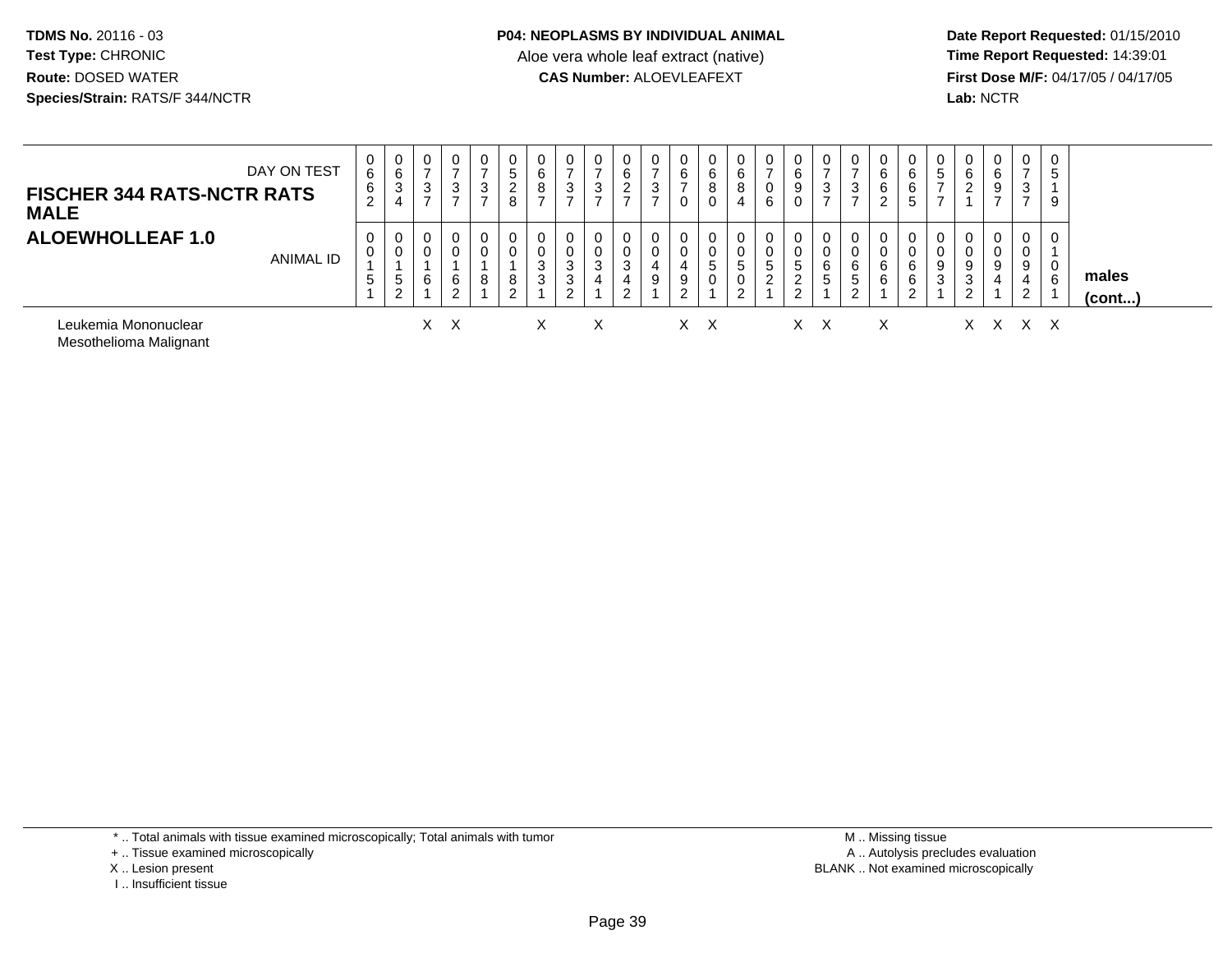**Date Report Requested:** 01/15/2010 **First Dose M/F:** 04/17/05 / 04/17/05<br>Lab: NCTR **Lab:** NCTR

| DAY ON TEST<br><b>FISCHER 344 RATS-NCTR RATS</b><br><b>MALE</b>                 | $\frac{0}{7}$<br>$_{0}^{3}$                                           | $\begin{matrix} 0 \\ 6 \\ 8 \end{matrix}$<br>$\overline{8}$                                  | $\begin{matrix} 0 \\ 6 \\ 5 \end{matrix}$<br>9                                       | $\frac{0}{7}$<br>$\frac{3}{7}$                                                  | $\frac{0}{7}$<br>$\frac{3}{7}$                                        | $\frac{0}{7}$<br>$\frac{3}{7}$                                              | $\frac{0}{7}$<br>$\mathbf{1}$<br>8                                           | $\frac{0}{7}$<br>$\frac{3}{7}$                                   | $\begin{smallmatrix}0\0\0\0\end{smallmatrix}$<br>$\mathbf{1}$                 | $\begin{array}{c} 0 \\ 5 \\ 1 \end{array}$<br>9 | $\begin{array}{c} 0 \\ 7 \\ 3 \\ 0 \end{array}$ | $\frac{0}{7}$<br>$\frac{3}{7}$                                  | $\frac{0}{7}$<br>$\frac{3}{7}$                               | $\begin{array}{c} 0 \\ 3 \\ 4 \end{array}$<br>$\overline{1}$ | $\frac{0}{7}$<br>$\frac{3}{7}$                                     | $\frac{0}{7}$<br>$\frac{3}{7}$                                    | $\frac{0}{7}$<br>$\frac{3}{7}$                                        |                                                                   | $\frac{0}{7}$<br>$\frac{3}{7}$                                           | $\frac{0}{7}$<br>$\frac{3}{2}$                               | $\begin{array}{c} 0 \\ 6 \end{array}$<br>6<br>$\mathbf 0$ | $\frac{0}{7}$<br>3<br>$\overline{2}$  | $\mathbf 0$<br>$6\phantom{1}$<br>$\overline{4}$<br>9            |                                |
|---------------------------------------------------------------------------------|-----------------------------------------------------------------------|----------------------------------------------------------------------------------------------|--------------------------------------------------------------------------------------|---------------------------------------------------------------------------------|-----------------------------------------------------------------------|-----------------------------------------------------------------------------|------------------------------------------------------------------------------|------------------------------------------------------------------|-------------------------------------------------------------------------------|-------------------------------------------------|-------------------------------------------------|-----------------------------------------------------------------|--------------------------------------------------------------|--------------------------------------------------------------|--------------------------------------------------------------------|-------------------------------------------------------------------|-----------------------------------------------------------------------|-------------------------------------------------------------------|--------------------------------------------------------------------------|--------------------------------------------------------------|-----------------------------------------------------------|---------------------------------------|-----------------------------------------------------------------|--------------------------------|
| <b>ALOEWHOLLEAF 1.0</b><br><b>ANIMAL ID</b>                                     | $\mathbf 0$<br>$\mathbf{1}$<br>$\mathbf 0$<br>$\,6$<br>$\overline{c}$ | $\mathbf 0$<br>$\mathbf{1}$<br>$\overline{1}$<br>$\ensuremath{\mathsf{3}}$<br>$\overline{1}$ | 0<br>$\overline{1}$<br>$\overline{1}$<br>$\ensuremath{\mathsf{3}}$<br>$\overline{2}$ | $\mathbf 0$<br>$\mathbf{1}$<br>$\mathbf{1}$<br>$\overline{4}$<br>$\overline{1}$ | 0<br>$\mathbf{1}$<br>$\mathbf{1}$<br>$\overline{4}$<br>$\overline{2}$ | $\mathbf 0$<br>$\mathbf{1}$<br>$\mathbf{1}$<br>$\sqrt{5}$<br>$\overline{1}$ | $\mathbf 0$<br>$\mathbf{1}$<br>$\mathbf{1}$<br>$\,$ 5 $\,$<br>$\overline{2}$ | $\pmb{0}$<br>$\frac{1}{3}$<br>$\boldsymbol{7}$<br>$\overline{1}$ | $\pmb{0}$<br>$\mathbf{1}$<br>$\sqrt{3}$<br>$\boldsymbol{7}$<br>$\overline{2}$ | 0<br>$\mathbf{1}$<br>3<br>$\boldsymbol{9}$<br>1 | $\,0\,$<br>$\frac{1}{3}$<br>$\frac{9}{2}$       | 0<br>$\mathbf{1}$<br>$\overline{4}$<br>$\mathsf{O}\xspace$<br>1 | $\mathbf 0$<br>$\overline{4}$<br>$\pmb{0}$<br>$\overline{2}$ | $\pmb{0}$<br>$\mathbf{1}$<br>$\,6\,$<br>$\boldsymbol{9}$     | 0<br>$\mathbf{1}$<br>$\,6\,$<br>$\boldsymbol{9}$<br>$\overline{2}$ | $\mathbf 0$<br>$\mathbf 1$<br>$\overline{7}$<br>$\mathbf{1}$<br>1 | 0<br>$\mathbf{1}$<br>$\overline{7}$<br>$\mathbf{1}$<br>$\overline{2}$ | 0<br>$\mathbf{1}$<br>8<br>$\mathbf{1}$<br>$\overline{\mathbf{1}}$ | $\mathbf 0$<br>$\mathbf{1}$<br>$\,8\,$<br>$\mathbf{1}$<br>$\overline{2}$ | 0<br>$\mathbf{1}$<br>$\,8\,$<br>$\sqrt{2}$<br>$\overline{1}$ | $\mathbf 0$<br>$\overline{1}$<br>8<br>$\frac{2}{2}$       | $\mathbf 0$<br>$\mathbf{1}$<br>8<br>3 | $\Omega$<br>$\mathbf{1}$<br>8<br>$\mathbf{3}$<br>$\overline{2}$ | * TOTALS                       |
| <b>ALIMENTARY SYSTEM</b>                                                        |                                                                       |                                                                                              |                                                                                      |                                                                                 |                                                                       |                                                                             |                                                                              |                                                                  |                                                                               |                                                 |                                                 |                                                                 |                                                              |                                                              |                                                                    |                                                                   |                                                                       |                                                                   |                                                                          |                                                              |                                                           |                                       |                                                                 |                                |
| Esophagus                                                                       |                                                                       |                                                                                              |                                                                                      |                                                                                 |                                                                       |                                                                             |                                                                              |                                                                  |                                                                               |                                                 |                                                 |                                                                 |                                                              |                                                              |                                                                    |                                                                   |                                                                       |                                                                   |                                                                          |                                                              |                                                           |                                       |                                                                 | 48                             |
| Intestine Large, Ascending Colon<br>Adenoma<br>Carcinoma<br>Leiomyoma           |                                                                       |                                                                                              |                                                                                      | X                                                                               | $\boldsymbol{\mathsf{X}}$                                             |                                                                             |                                                                              |                                                                  |                                                                               |                                                 | X                                               | $\sf X$<br>$\sf X$                                              | $\sf X$                                                      |                                                              |                                                                    | $\mathsf{X}$                                                      | $\boldsymbol{\mathsf{X}}$                                             |                                                                   |                                                                          | $\sf X$                                                      |                                                           | Χ                                     | X                                                               | 48<br>19<br>4<br>1             |
| Intestine Large, Cecum<br>Adenoma<br>Carcinoma                                  |                                                                       |                                                                                              | $\sf X$                                                                              |                                                                                 |                                                                       | $\boldsymbol{\mathsf{X}}$<br>X                                              |                                                                              |                                                                  |                                                                               |                                                 | X                                               |                                                                 |                                                              |                                                              |                                                                    | $\mathsf X$                                                       | $\mathsf X$                                                           | $X$ $X$                                                           |                                                                          |                                                              |                                                           |                                       | $\ddot{}$                                                       | 48<br>8<br>$\mathbf 1$         |
| Intestine Large, Colon<br>Adenoma<br>Carcinoma                                  |                                                                       |                                                                                              |                                                                                      |                                                                                 |                                                                       |                                                                             |                                                                              |                                                                  |                                                                               | $\ddot{}$                                       |                                                 |                                                                 |                                                              |                                                              |                                                                    |                                                                   |                                                                       |                                                                   |                                                                          |                                                              |                                                           |                                       |                                                                 | 3<br>1<br>$\blacktriangleleft$ |
| Intestine Large, Descending Colon<br>Carcinoma                                  |                                                                       |                                                                                              |                                                                                      |                                                                                 |                                                                       |                                                                             |                                                                              |                                                                  |                                                                               |                                                 |                                                 |                                                                 | X                                                            |                                                              |                                                                    |                                                                   |                                                                       |                                                                   |                                                                          |                                                              |                                                           |                                       |                                                                 | 46<br>$\mathbf 1$              |
| Intestine Large, Rectum                                                         |                                                                       |                                                                                              |                                                                                      |                                                                                 |                                                                       |                                                                             |                                                                              |                                                                  |                                                                               |                                                 |                                                 |                                                                 |                                                              |                                                              |                                                                    |                                                                   |                                                                       |                                                                   |                                                                          |                                                              |                                                           |                                       |                                                                 | 48                             |
| Intestine Large, Transverse Colon<br>Adenoma<br>Carcinoma                       |                                                                       |                                                                                              |                                                                                      |                                                                                 |                                                                       |                                                                             |                                                                              |                                                                  |                                                                               |                                                 | X                                               |                                                                 |                                                              |                                                              |                                                                    | X                                                                 |                                                                       |                                                                   | $\sf X$                                                                  |                                                              |                                                           | X                                     | $\ddot{}$                                                       | 47<br>6<br>$\mathbf 1$         |
| Intestine Small, Duodenum                                                       |                                                                       |                                                                                              |                                                                                      |                                                                                 |                                                                       |                                                                             |                                                                              |                                                                  |                                                                               |                                                 |                                                 |                                                                 |                                                              |                                                              |                                                                    |                                                                   |                                                                       |                                                                   |                                                                          |                                                              |                                                           |                                       |                                                                 | 48                             |
| Intestine Small, Ileum                                                          |                                                                       |                                                                                              |                                                                                      |                                                                                 |                                                                       |                                                                             |                                                                              |                                                                  |                                                                               |                                                 |                                                 |                                                                 |                                                              |                                                              |                                                                    |                                                                   |                                                                       |                                                                   |                                                                          |                                                              |                                                           |                                       |                                                                 | 48                             |
| *  Total animals with tissue examined microscopically; Total animals with tumor |                                                                       |                                                                                              |                                                                                      |                                                                                 |                                                                       |                                                                             |                                                                              |                                                                  |                                                                               |                                                 |                                                 |                                                                 |                                                              |                                                              |                                                                    |                                                                   |                                                                       |                                                                   |                                                                          | M  Missing tissue                                            |                                                           |                                       |                                                                 |                                |

+ .. Tissue examined microscopically

X .. Lesion present

I .. Insufficient tissue

y the contract of the contract of the contract of the contract of the contract of the contract of the contract of  $A$ . Autolysis precludes evaluation

Lesion present BLANK .. Not examined microscopically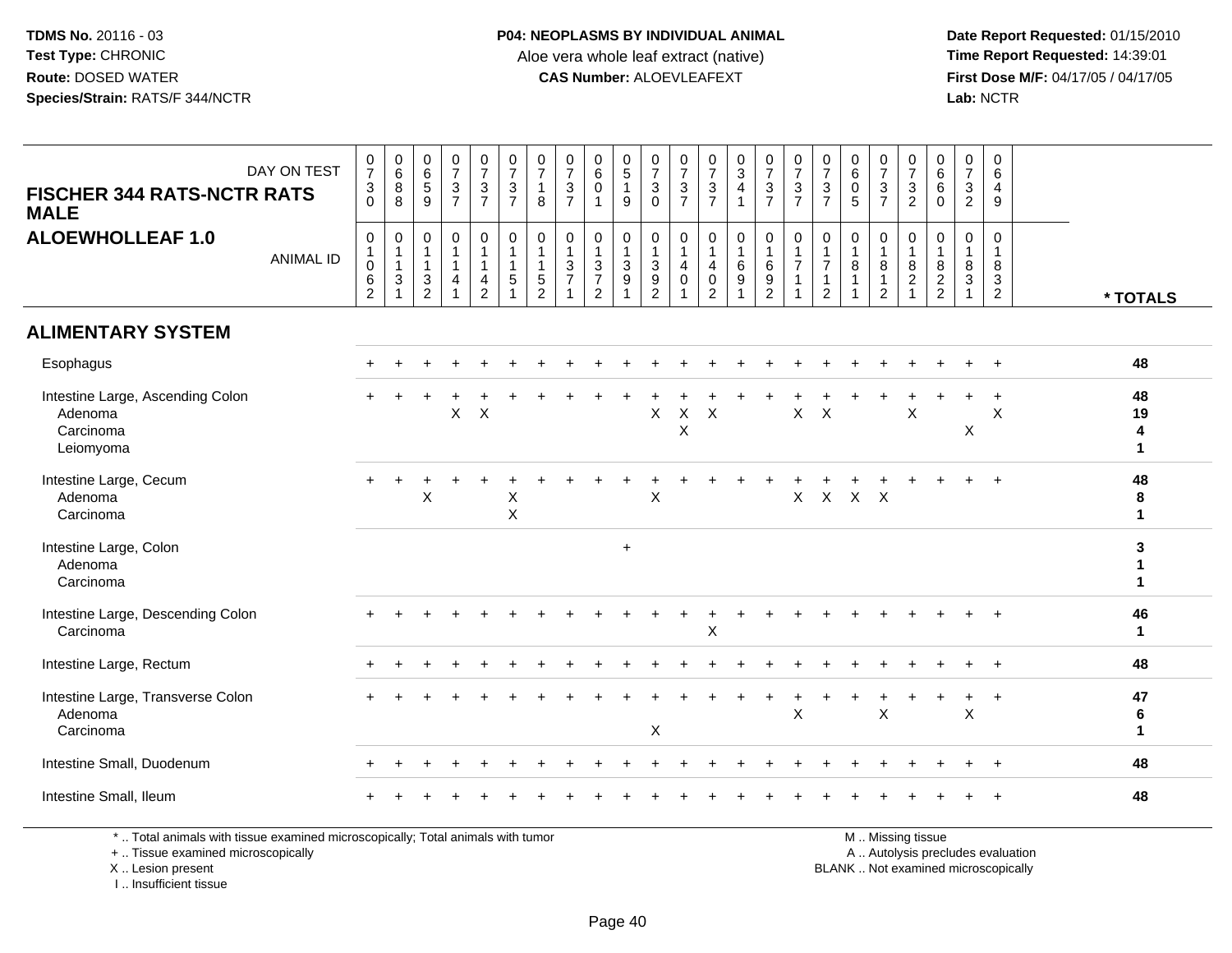**Date Report Requested:** 01/15/2010 **First Dose M/F:** 04/17/05 / 04/17/05<br>Lab: NCTR **Lab:** NCTR

| DAY ON TEST<br><b>FISCHER 344 RATS-NCTR RATS</b><br><b>MALE</b>                                                                            | $\frac{0}{7}$<br>$\mathbf{3}$<br>$\Omega$               | $\begin{matrix} 0 \\ 6 \end{matrix}$<br>8<br>8 | $\begin{array}{c} 0 \\ 6 \end{array}$<br>$\overline{5}$<br>9                    | $\frac{0}{7}$<br>$\frac{3}{7}$              | $\frac{0}{7}$<br>$\mathbf{3}$<br>$\overline{7}$                      | $\frac{0}{7}$<br>$\sqrt{3}$<br>$\overline{7}$                                   | 0<br>$\overline{7}$<br>$\mathbf{1}$<br>8              | 0<br>$\overline{7}$<br>$\ensuremath{\mathsf{3}}$<br>$\overline{7}$ | $\begin{array}{c} 0 \\ 6 \end{array}$<br>$\mathbf 0$ | $\begin{array}{c} 0 \\ 5 \end{array}$<br>$\mathbf{1}$<br>9    | $\frac{0}{7}$<br>$\sqrt{3}$<br>$\Omega$                            | $\frac{0}{7}$<br>3<br>$\overline{7}$ | $\frac{0}{7}$<br>$\frac{3}{7}$                                    | $\begin{array}{c} 0 \\ 3 \\ 4 \end{array}$<br>$\mathbf{1}$ | $\frac{0}{7}$<br>$\mathbf{3}$<br>$\overline{7}$ | $\frac{0}{7}$<br>$\frac{3}{7}$                                                    | $\frac{0}{7}$<br>$\sqrt{3}$<br>$\overline{7}$                      | 0<br>6<br>$\mathbf 0$<br>5             | $\frac{0}{7}$<br>$\sqrt{3}$<br>$\overline{7}$ | $\frac{0}{7}$<br>$\ensuremath{\mathsf{3}}$<br>$\overline{2}$               | 0<br>$6\overline{6}$<br>6<br>$\Omega$                        | 0<br>$\overline{7}$<br>3<br>$\overline{2}$                               | $\mathbf 0$<br>6<br>$\overline{4}$<br>9                           |                                    |
|--------------------------------------------------------------------------------------------------------------------------------------------|---------------------------------------------------------|------------------------------------------------|---------------------------------------------------------------------------------|---------------------------------------------|----------------------------------------------------------------------|---------------------------------------------------------------------------------|-------------------------------------------------------|--------------------------------------------------------------------|------------------------------------------------------|---------------------------------------------------------------|--------------------------------------------------------------------|--------------------------------------|-------------------------------------------------------------------|------------------------------------------------------------|-------------------------------------------------|-----------------------------------------------------------------------------------|--------------------------------------------------------------------|----------------------------------------|-----------------------------------------------|----------------------------------------------------------------------------|--------------------------------------------------------------|--------------------------------------------------------------------------|-------------------------------------------------------------------|------------------------------------|
| <b>ALOEWHOLLEAF 1.0</b><br><b>ANIMAL ID</b>                                                                                                | $\mathbf 0$<br>$\mathbf{1}$<br>0<br>6<br>$\overline{2}$ | 0<br>$\mathbf{1}$<br>$\mathbf{1}$<br>3<br>1    | $\mathbf 0$<br>$\mathbf{1}$<br>$\overline{1}$<br>$\mathbf{3}$<br>$\overline{c}$ | $\pmb{0}$<br>$\mathbf{1}$<br>$\overline{4}$ | $\mathbf 0$<br>$\overline{1}$<br>$\mathbf{1}$<br>4<br>$\overline{2}$ | $\mathbf 0$<br>$\overline{1}$<br>$\overline{1}$<br>$\sqrt{5}$<br>$\overline{1}$ | $\mathbf 0$<br>1<br>1<br>$\sqrt{5}$<br>$\overline{2}$ | $\mathbf 0$<br>$\overline{1}$<br>3<br>$\overline{7}$               | $\mathbf 0$<br>$\frac{3}{7}$<br>2                    | $\mathbf 0$<br>$\mathbf{1}$<br>$\ensuremath{\mathsf{3}}$<br>9 | $\mathbf 0$<br>$\mathbf{1}$<br>$\mathbf{3}$<br>9<br>$\overline{2}$ | 0<br>4<br>$\mathbf 0$                | $\mathbf 0$<br>$\mathbf{1}$<br>4<br>$\mathbf 0$<br>$\overline{2}$ | 0<br>$\mathbf{1}$<br>6<br>9                                | 0<br>6<br>9<br>$\overline{2}$                   | $\pmb{0}$<br>$\overline{1}$<br>$\overline{7}$<br>$\overline{1}$<br>$\overline{1}$ | $\mathbf 0$<br>$\mathbf{1}$<br>7<br>$\mathbf{1}$<br>$\overline{2}$ | $\mathbf 0$<br>$\mathbf{1}$<br>8<br>-1 | $\mathbf 0$<br>1.<br>8<br>$\mathbf{1}$<br>2   | $\mathbf 0$<br>$\mathbf{1}$<br>$\bf 8$<br>$\overline{c}$<br>$\overline{1}$ | 0<br>$\mathbf{1}$<br>8<br>$\boldsymbol{2}$<br>$\overline{2}$ | $\mathbf 0$<br>$\mathbf 1$<br>8<br>$\mathbf{3}$<br>1                     | $\Omega$<br>$\overline{1}$<br>8<br>$\mathbf{3}$<br>$\overline{2}$ | * TOTALS                           |
| Intestine Small, Jejunum                                                                                                                   |                                                         |                                                |                                                                                 |                                             |                                                                      |                                                                                 |                                                       |                                                                    |                                                      |                                                               |                                                                    |                                      |                                                                   |                                                            |                                                 |                                                                                   |                                                                    |                                        |                                               |                                                                            |                                                              |                                                                          | $\div$                                                            | 46                                 |
| Liver<br>Leukemia Mononuclear                                                                                                              | X                                                       |                                                |                                                                                 |                                             | $\mathsf{X}$                                                         | $\times$                                                                        |                                                       | X                                                                  |                                                      | X                                                             |                                                                    |                                      |                                                                   |                                                            | X                                               |                                                                                   |                                                                    |                                        | X                                             | $\boldsymbol{\mathsf{X}}$                                                  |                                                              | $\mathsf{X}$                                                             | $\boldsymbol{\mathsf{X}}$                                         | 48<br>20                           |
| Mesentery<br>Leukemia Mononuclear                                                                                                          |                                                         |                                                |                                                                                 |                                             |                                                                      |                                                                                 | $\ddot{}$                                             |                                                                    |                                                      |                                                               |                                                                    |                                      |                                                                   |                                                            |                                                 |                                                                                   |                                                                    |                                        |                                               |                                                                            |                                                              |                                                                          |                                                                   | 4<br>1                             |
| Oral Mucosa<br>Sarcoma<br>Squamous Cell Papilloma                                                                                          |                                                         |                                                |                                                                                 |                                             |                                                                      |                                                                                 |                                                       |                                                                    |                                                      |                                                               |                                                                    |                                      |                                                                   |                                                            |                                                 |                                                                                   |                                                                    |                                        |                                               |                                                                            |                                                              |                                                                          |                                                                   | $\overline{2}$<br>1<br>1           |
| Pancreas<br>Leukemia Mononuclear                                                                                                           |                                                         |                                                |                                                                                 |                                             |                                                                      |                                                                                 |                                                       |                                                                    |                                                      |                                                               |                                                                    |                                      |                                                                   |                                                            |                                                 |                                                                                   |                                                                    |                                        |                                               |                                                                            |                                                              |                                                                          |                                                                   | 48<br>$\mathbf{2}$                 |
| <b>Proximal Colon</b><br>Adenoma<br>Carcinoma                                                                                              |                                                         |                                                | $\mathsf{X}$                                                                    | $\mathsf{X}$                                |                                                                      |                                                                                 |                                                       | X                                                                  |                                                      |                                                               |                                                                    | X                                    |                                                                   |                                                            |                                                 | X                                                                                 |                                                                    |                                        |                                               |                                                                            |                                                              |                                                                          |                                                                   | 46<br>$\overline{\mathbf{r}}$<br>4 |
| Salivary Glands<br>Leukemia Mononuclear                                                                                                    |                                                         |                                                |                                                                                 |                                             |                                                                      |                                                                                 |                                                       |                                                                    |                                                      |                                                               |                                                                    |                                      |                                                                   |                                                            |                                                 |                                                                                   |                                                                    |                                        |                                               |                                                                            |                                                              |                                                                          |                                                                   | 48<br>$\mathbf{2}$                 |
| Stomach, Forestomach                                                                                                                       |                                                         |                                                |                                                                                 |                                             |                                                                      |                                                                                 |                                                       |                                                                    |                                                      |                                                               |                                                                    |                                      |                                                                   |                                                            |                                                 |                                                                                   |                                                                    |                                        |                                               |                                                                            |                                                              |                                                                          |                                                                   | 48                                 |
| Stomach, Glandular                                                                                                                         |                                                         |                                                |                                                                                 |                                             |                                                                      |                                                                                 |                                                       |                                                                    |                                                      |                                                               |                                                                    |                                      |                                                                   |                                                            |                                                 |                                                                                   |                                                                    |                                        |                                               |                                                                            |                                                              |                                                                          |                                                                   | 48                                 |
| <b>CARDIOVASCULAR SYSTEM</b>                                                                                                               |                                                         |                                                |                                                                                 |                                             |                                                                      |                                                                                 |                                                       |                                                                    |                                                      |                                                               |                                                                    |                                      |                                                                   |                                                            |                                                 |                                                                                   |                                                                    |                                        |                                               |                                                                            |                                                              |                                                                          |                                                                   |                                    |
| <b>Blood Vessel</b>                                                                                                                        |                                                         |                                                |                                                                                 |                                             |                                                                      |                                                                                 |                                                       |                                                                    |                                                      |                                                               |                                                                    |                                      |                                                                   |                                                            |                                                 |                                                                                   |                                                                    |                                        |                                               |                                                                            |                                                              |                                                                          |                                                                   | 48                                 |
| *  Total animals with tissue examined microscopically; Total animals with tumor<br>+  Tissue examined microscopically<br>X  Lesion present |                                                         |                                                |                                                                                 |                                             |                                                                      |                                                                                 |                                                       |                                                                    |                                                      |                                                               |                                                                    |                                      |                                                                   |                                                            |                                                 |                                                                                   |                                                                    |                                        |                                               | M  Missing tissue                                                          |                                                              | A  Autolysis precludes evaluation<br>BLANK  Not examined microscopically |                                                                   |                                    |

I .. Insufficient tissue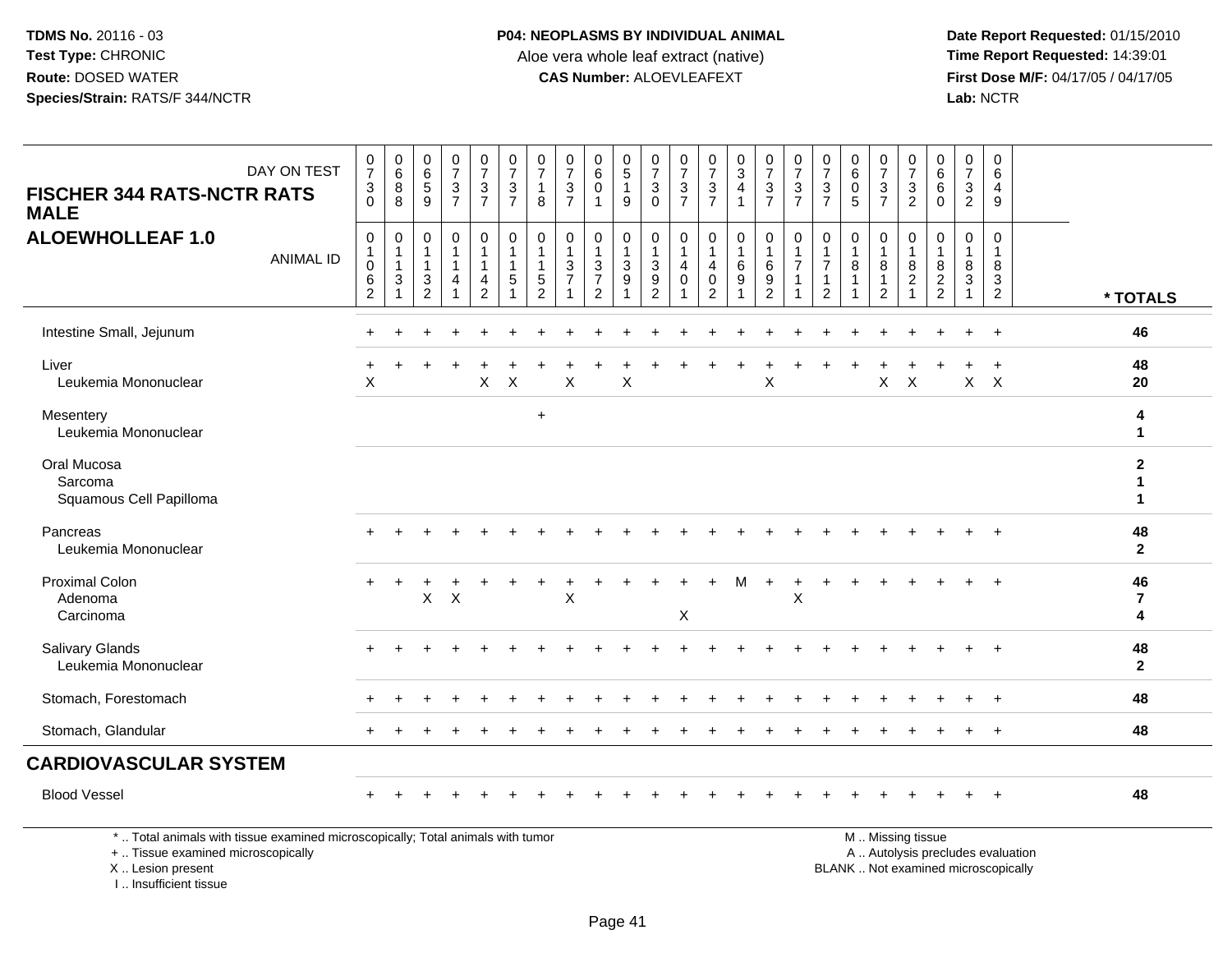**Date Report Requested:** 01/15/2010 **First Dose M/F:** 04/17/05 / 04/17/05<br>Lab: NCTR **Lab:** NCTR

| DAY ON TEST<br><b>FISCHER 344 RATS-NCTR RATS</b><br><b>MALE</b>                                                                                                                 | $\frac{0}{7}$<br>$\sqrt{3}$<br>$\Omega$              | $\begin{matrix} 0 \\ 6 \end{matrix}$<br>8<br>8         | $_{6}^{\rm 0}$<br>$\sqrt{5}$<br>9                                           | $\frac{0}{7}$<br>$\frac{3}{7}$ | $\frac{0}{7}$<br>$\ensuremath{\mathsf{3}}$<br>$\overline{7}$ | $\frac{0}{7}$<br>$\mathbf{3}$<br>$\overline{7}$                                   | 0<br>$\overline{7}$<br>$\overline{1}$<br>8                                     | $\frac{0}{7}$<br>$\mathbf{3}$<br>$\overline{7}$                             | $\begin{matrix} 0 \\ 6 \\ 0 \end{matrix}$<br>$\mathbf 1$   | $^{\rm 0}_{\rm 5}$<br>$\mathbf{1}$<br>9             | $\frac{0}{7}$<br>$\sqrt{3}$<br>$\mathbf 0$                                        | $\frac{0}{7}$<br>$\sqrt{3}$<br>$\overline{7}$ | $\frac{0}{7}$<br>$\sqrt{3}$<br>$\overline{7}$                     | $\frac{0}{3}$<br>$\overline{\mathbf{4}}$<br>$\mathbf{1}$ | $\frac{0}{7}$<br>$\frac{3}{7}$                                | $\frac{0}{7}$<br>$\mathsf 3$<br>$\overline{7}$                | $\frac{0}{7}$<br>$\sqrt{3}$<br>$\overline{7}$                           | 0<br>$\,6$<br>$\mathbf 0$<br>5      | $\frac{0}{7}$<br>3<br>$\overline{7}$                            | $\frac{0}{7}$<br>$\ensuremath{\mathsf{3}}$<br>$\overline{2}$       | 0<br>$6\overline{6}$<br>$\,6\,$<br>$\mathbf 0$       | 0<br>$\overline{7}$<br>$\mathbf{3}$<br>$\sqrt{2}$ | $\mathbf 0$<br>6<br>$\overline{4}$<br>9   |                                        |
|---------------------------------------------------------------------------------------------------------------------------------------------------------------------------------|------------------------------------------------------|--------------------------------------------------------|-----------------------------------------------------------------------------|--------------------------------|--------------------------------------------------------------|-----------------------------------------------------------------------------------|--------------------------------------------------------------------------------|-----------------------------------------------------------------------------|------------------------------------------------------------|-----------------------------------------------------|-----------------------------------------------------------------------------------|-----------------------------------------------|-------------------------------------------------------------------|----------------------------------------------------------|---------------------------------------------------------------|---------------------------------------------------------------|-------------------------------------------------------------------------|-------------------------------------|-----------------------------------------------------------------|--------------------------------------------------------------------|------------------------------------------------------|---------------------------------------------------|-------------------------------------------|----------------------------------------|
| <b>ALOEWHOLLEAF 1.0</b><br><b>ANIMAL ID</b>                                                                                                                                     | $\mathbf 0$<br>$\mathbf{1}$<br>$\mathbf 0$<br>6<br>2 | 0<br>$\mathbf{1}$<br>$\mathbf{1}$<br>3<br>$\mathbf{1}$ | $\mathbf 0$<br>$\mathbf{1}$<br>$\mathbf{1}$<br>$\sqrt{3}$<br>$\overline{2}$ | 0<br>$\mathbf{1}$<br>1<br>4    | 0<br>1<br>4<br>$\overline{2}$                                | $\mathbf 0$<br>$\overline{1}$<br>$\mathbf{1}$<br>$\overline{5}$<br>$\overline{1}$ | $\mathbf 0$<br>$\overline{1}$<br>$\mathbf{1}$<br>$\,$ 5 $\,$<br>$\overline{2}$ | $\mathbf 0$<br>$\mathbf{1}$<br>$\sqrt{3}$<br>$\overline{7}$<br>$\mathbf{1}$ | 0<br>$\mathbf{1}$<br>3<br>$\overline{7}$<br>$\overline{2}$ | 0<br>$\mathbf{1}$<br>$\ensuremath{\mathsf{3}}$<br>9 | $\mathbf 0$<br>$\overline{1}$<br>$\sqrt{3}$<br>$\boldsymbol{9}$<br>$\overline{2}$ | 0<br>$\mathbf{1}$<br>4<br>$\mathbf 0$<br>1    | $\mathbf 0$<br>$\mathbf{1}$<br>4<br>$\mathbf 0$<br>$\overline{2}$ | 0<br>$\mathbf{1}$<br>6<br>9                              | $\mathbf 0$<br>$\mathbf{1}$<br>$\,6\,$<br>9<br>$\overline{2}$ | $\mathbf 0$<br>$\mathbf{1}$<br>$\overline{7}$<br>$\mathbf{1}$ | 0<br>$\overline{1}$<br>$\overline{7}$<br>$\mathbf{1}$<br>$\overline{2}$ | $\Omega$<br>$\mathbf{1}$<br>8<br>-1 | $\Omega$<br>$\mathbf{1}$<br>8<br>$\mathbf{1}$<br>$\overline{2}$ | $\mathbf 0$<br>$\mathbf{1}$<br>8<br>$\overline{c}$<br>$\mathbf{1}$ | $\Omega$<br>$\mathbf{1}$<br>8<br>$\overline{c}$<br>2 | 0<br>$\overline{1}$<br>8<br>3                     | $\Omega$<br>$\overline{1}$<br>8<br>3<br>2 | * TOTALS                               |
| Heart<br>Leukemia Mononuclear<br>Schwannoma Malignant                                                                                                                           | $\boldsymbol{\mathsf{X}}$                            |                                                        |                                                                             |                                | X                                                            |                                                                                   |                                                                                |                                                                             |                                                            | X                                                   |                                                                                   |                                               |                                                                   |                                                          |                                                               |                                                               |                                                                         |                                     | $\sf X$                                                         |                                                                    |                                                      |                                                   | $\ddot{}$                                 | 48<br>8<br>$\mathbf{2}$                |
| <b>ENDOCRINE SYSTEM</b>                                                                                                                                                         |                                                      |                                                        |                                                                             |                                |                                                              |                                                                                   |                                                                                |                                                                             |                                                            |                                                     |                                                                                   |                                               |                                                                   |                                                          |                                                               |                                                               |                                                                         |                                     |                                                                 |                                                                    |                                                      |                                                   |                                           |                                        |
| <b>Adrenal Cortex</b><br>Adenoma<br>Leukemia Mononuclear                                                                                                                        |                                                      |                                                        |                                                                             |                                |                                                              |                                                                                   |                                                                                |                                                                             |                                                            | X                                                   |                                                                                   |                                               |                                                                   |                                                          |                                                               |                                                               |                                                                         |                                     |                                                                 |                                                                    |                                                      |                                                   |                                           | 48<br>$\mathbf 1$<br>4                 |
| Adrenal Medulla<br>Leukemia Mononuclear<br>Pheochromocytoma Benign<br>Pheochromocytoma Malignant<br>Bilateral, Pheochromocytoma Benign<br>Bilateral, Pheochromocytoma Malignant |                                                      |                                                        |                                                                             | X X X                          |                                                              | X                                                                                 | $\boldsymbol{\mathsf{X}}$                                                      | Χ                                                                           |                                                            | X                                                   |                                                                                   |                                               |                                                                   |                                                          |                                                               |                                                               |                                                                         |                                     |                                                                 | X                                                                  |                                                      | $X$ $X$                                           |                                           | 48<br>4<br>1<br>14<br>$\mathbf 1$<br>1 |
| Islets, Pancreatic<br>Adenoma                                                                                                                                                   |                                                      |                                                        |                                                                             |                                |                                                              | X                                                                                 |                                                                                |                                                                             |                                                            |                                                     |                                                                                   |                                               |                                                                   |                                                          | X                                                             |                                                               |                                                                         |                                     |                                                                 |                                                                    |                                                      | $\mathsf X$                                       |                                           | 48<br>5                                |
| Parathyroid Gland                                                                                                                                                               |                                                      |                                                        |                                                                             |                                |                                                              |                                                                                   |                                                                                |                                                                             |                                                            |                                                     |                                                                                   |                                               |                                                                   |                                                          |                                                               |                                                               |                                                                         | м                                   |                                                                 |                                                                    |                                                      |                                                   | $\ddot{}$                                 | 46                                     |
| <b>Pituitary Gland</b><br>Leukemia Mononuclear<br>Pars Distalis, Adenoma                                                                                                        | +<br>$\times$                                        | X                                                      | $\mathsf{X}$                                                                |                                |                                                              | $X$ $X$                                                                           |                                                                                |                                                                             | $\pmb{\times}$                                             | X                                                   | м                                                                                 |                                               | $X$ $X$                                                           |                                                          | X                                                             |                                                               |                                                                         | X X X                               |                                                                 | $\mathsf{X}$                                                       | $\mathsf{X}$                                         | x x                                               |                                           | 47<br>3<br>27                          |
| <b>Thyroid Gland</b><br>C-cell, Adenoma<br>C-cell, Carcinoma                                                                                                                    |                                                      | $\pmb{\times}$                                         |                                                                             |                                |                                                              | $\times$                                                                          |                                                                                |                                                                             |                                                            |                                                     |                                                                                   | $\pmb{\times}$                                |                                                                   |                                                          |                                                               | X                                                             |                                                                         |                                     |                                                                 |                                                                    |                                                      |                                                   |                                           | 48<br>$\mathbf 3$<br>3                 |
| Follicular Cell, Adenoma                                                                                                                                                        |                                                      |                                                        |                                                                             |                                |                                                              |                                                                                   | X                                                                              |                                                                             |                                                            |                                                     |                                                                                   |                                               |                                                                   |                                                          |                                                               |                                                               |                                                                         |                                     |                                                                 |                                                                    |                                                      |                                                   |                                           | $\mathbf{1}$                           |
| *  Total animals with tissue examined microscopically; Total animals with tumor                                                                                                 |                                                      |                                                        |                                                                             |                                |                                                              |                                                                                   |                                                                                |                                                                             |                                                            |                                                     |                                                                                   |                                               |                                                                   |                                                          |                                                               |                                                               |                                                                         |                                     |                                                                 | M  Missing tissue                                                  |                                                      |                                                   |                                           |                                        |

+ .. Tissue examined microscopically

X .. Lesion present

I .. Insufficient tissue

y the contract of the contract of the contract of the contract of the contract of the contract of the contract of  $A$ . Autolysis precludes evaluation

Lesion present BLANK .. Not examined microscopically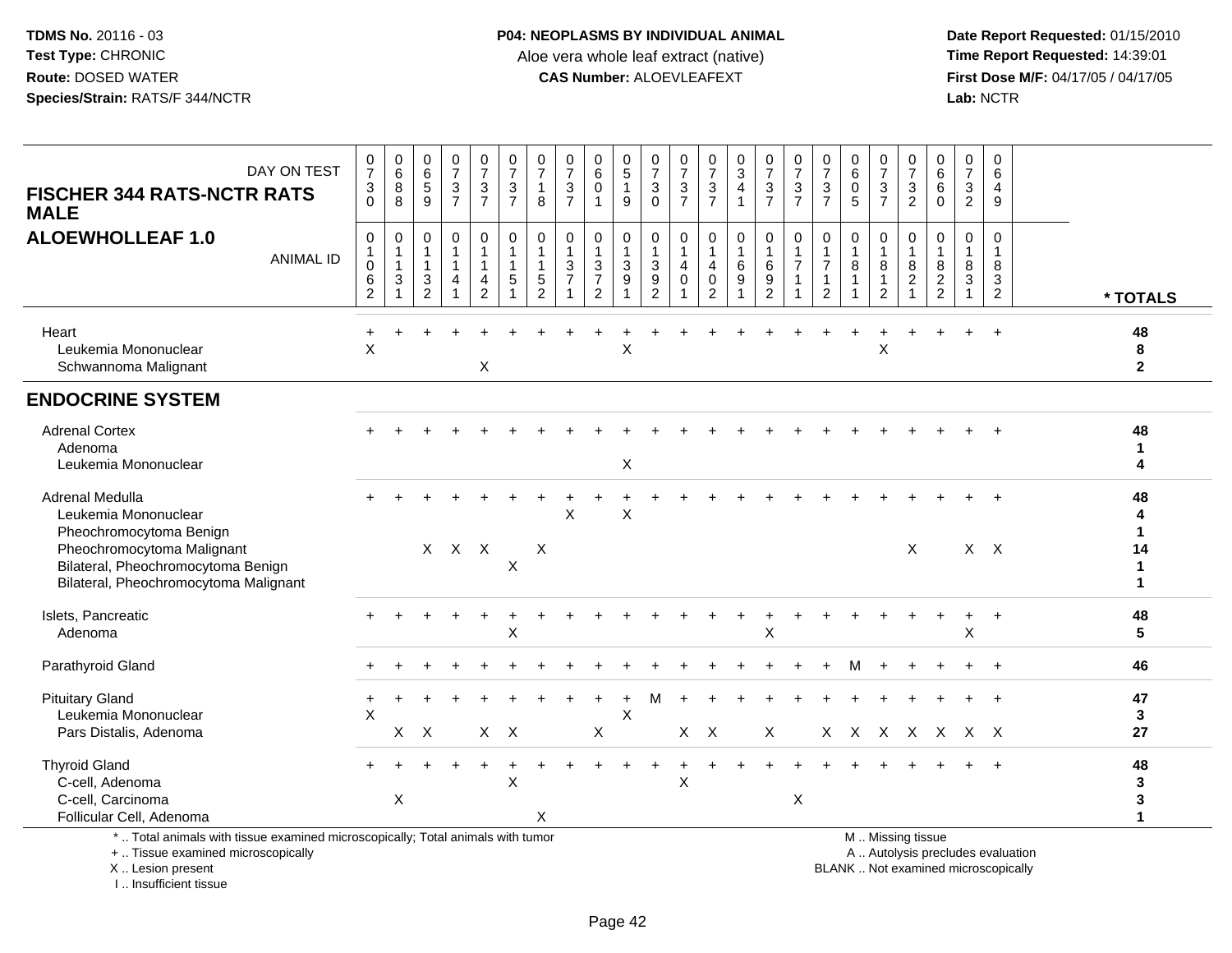**Date Report Requested:** 01/15/2010 **First Dose M/F:** 04/17/05 / 04/17/05<br>Lab: NCTR **Lab:** NCTR

| DAY ON TEST<br><b>FISCHER 344 RATS-NCTR RATS</b><br><b>MALE</b>                                                                            | $\frac{0}{7}$<br>$\ensuremath{\mathsf{3}}$<br>$\Omega$                   | $\begin{array}{c} 0 \\ 6 \end{array}$<br>$_{8}^8$ | $\pmb{0}$<br>$6\phantom{a}$<br>$\,$ 5 $\,$<br>9 | $\frac{0}{7}$<br>$\frac{3}{7}$                     | $\frac{0}{7}$<br>$\mathbf{3}$<br>$\overline{7}$ | $\frac{0}{7}$<br>$\mathbf{3}$<br>$\overline{7}$                  | 0<br>$\overline{7}$<br>$\overline{1}$<br>8                    | $\frac{0}{7}$<br>$\mathbf{3}$<br>$\overline{7}$             | 0<br>6<br>$\mathbf 0$                               | 0<br>$\overline{5}$<br>$\mathbf{1}$<br>$\mathsf g$          | 0<br>$\overline{7}$<br>$\sqrt{3}$<br>$\Omega$                         | $\frac{0}{7}$<br>$\ensuremath{\mathsf{3}}$<br>$\overline{7}$ | $\frac{0}{7}$<br>$\frac{3}{7}$                            | 0<br>$\overline{3}$<br>$\overline{4}$ | $\frac{0}{7}$<br>$\frac{3}{7}$                        | 0<br>$\overline{7}$<br>3<br>$\overline{7}$ | $\frac{0}{7}$<br>$\mathbf{3}$<br>$\overline{7}$                                 | 0<br>6<br>$\pmb{0}$<br>5 | $\frac{0}{7}$<br>$\frac{3}{7}$                                          | 0<br>$\overline{7}$<br>$\mathbf{3}$<br>$\overline{2}$ | 0<br>6<br>$\,6\,$<br>$\Omega$              | $\frac{0}{7}$<br>$\sqrt{3}$<br>$\overline{2}$ | 0<br>6<br>$\overline{4}$<br>9                                            |                                           |
|--------------------------------------------------------------------------------------------------------------------------------------------|--------------------------------------------------------------------------|---------------------------------------------------|-------------------------------------------------|----------------------------------------------------|-------------------------------------------------|------------------------------------------------------------------|---------------------------------------------------------------|-------------------------------------------------------------|-----------------------------------------------------|-------------------------------------------------------------|-----------------------------------------------------------------------|--------------------------------------------------------------|-----------------------------------------------------------|---------------------------------------|-------------------------------------------------------|--------------------------------------------|---------------------------------------------------------------------------------|--------------------------|-------------------------------------------------------------------------|-------------------------------------------------------|--------------------------------------------|-----------------------------------------------|--------------------------------------------------------------------------|-------------------------------------------|
| <b>ALOEWHOLLEAF 1.0</b><br><b>ANIMAL ID</b>                                                                                                | $\pmb{0}$<br>$\mathbf{1}$<br>$\boldsymbol{0}$<br>$\,6$<br>$\overline{2}$ | 0<br>1<br>1<br>3<br>1                             | 0<br>$\mathbf{1}$<br>$\mathbf{1}$<br>3<br>2     | $\mathbf 0$<br>1<br>$\mathbf{1}$<br>$\overline{4}$ | 0<br>$\mathbf{1}$<br>4<br>$\overline{2}$        | $\pmb{0}$<br>$\overline{1}$<br>$\overline{1}$<br>$\sqrt{5}$<br>1 | $\mathbf 0$<br>$\overline{1}$<br>$\sqrt{5}$<br>$\overline{2}$ | $\mathbf 0$<br>$\mathbf{1}$<br>$\sqrt{3}$<br>$\overline{7}$ | 0<br>$\sqrt{3}$<br>$\overline{7}$<br>$\overline{2}$ | $\pmb{0}$<br>$\mathbf{1}$<br>$\sqrt{3}$<br>$\boldsymbol{9}$ | 0<br>$\mathbf{1}$<br>$\sqrt{3}$<br>$\boldsymbol{9}$<br>$\overline{2}$ | 0<br>$\mathbf{1}$<br>$\overline{4}$<br>$\mathbf 0$           | 0<br>1<br>$\overline{4}$<br>$\mathsf 0$<br>$\overline{2}$ | 0<br>$\,6\,$<br>9                     | $\pmb{0}$<br>$\mathbf{1}$<br>$\,6\,$<br>$\frac{9}{2}$ | $\mathbf 0$<br>$\overline{7}$<br>-1        | $\mathbf 0$<br>$\mathbf{1}$<br>$\overline{7}$<br>$\mathbf{1}$<br>$\overline{2}$ | 0<br>8<br>1              | $\pmb{0}$<br>$\mathbf{1}$<br>$\bf{8}$<br>$\mathbf{1}$<br>$\overline{2}$ | 0<br>$\mathbf{1}$<br>8<br>$\overline{c}$              | 0<br>8<br>$\overline{c}$<br>$\overline{2}$ | 0<br>$\mathbf{1}$<br>8<br>$\mathbf{3}$        | $\mathbf 0$<br>1<br>8<br>3<br>$\overline{2}$                             | * TOTALS                                  |
| Follicular Cell, Carcinoma                                                                                                                 |                                                                          |                                                   |                                                 |                                                    |                                                 |                                                                  |                                                               |                                                             |                                                     |                                                             |                                                                       |                                                              |                                                           |                                       |                                                       | $\boldsymbol{\mathsf{X}}$                  |                                                                                 |                          |                                                                         |                                                       |                                            |                                               |                                                                          | $\mathbf{1}$                              |
| <b>GENERAL BODY SYSTEM</b>                                                                                                                 |                                                                          |                                                   |                                                 |                                                    |                                                 |                                                                  |                                                               |                                                             |                                                     |                                                             |                                                                       |                                                              |                                                           |                                       |                                                       |                                            |                                                                                 |                          |                                                                         |                                                       |                                            |                                               |                                                                          |                                           |
| <b>Tissue NOS</b><br>Scrotal, Mesothelioma Malignant                                                                                       |                                                                          |                                                   | $\ddot{}$<br>$\pmb{\times}$                     |                                                    |                                                 |                                                                  |                                                               |                                                             |                                                     |                                                             |                                                                       |                                                              |                                                           |                                       |                                                       |                                            |                                                                                 |                          |                                                                         |                                                       |                                            |                                               |                                                                          | 1<br>$\mathbf{1}$                         |
| <b>GENITAL SYSTEM</b>                                                                                                                      |                                                                          |                                                   |                                                 |                                                    |                                                 |                                                                  |                                                               |                                                             |                                                     |                                                             |                                                                       |                                                              |                                                           |                                       |                                                       |                                            |                                                                                 |                          |                                                                         |                                                       |                                            |                                               |                                                                          |                                           |
| Epididymis<br>Mesothelioma Malignant                                                                                                       |                                                                          |                                                   | X                                               |                                                    |                                                 |                                                                  |                                                               |                                                             |                                                     |                                                             |                                                                       |                                                              |                                                           |                                       |                                                       |                                            |                                                                                 |                          |                                                                         |                                                       |                                            |                                               |                                                                          | 48<br>$\mathbf 1$                         |
| <b>Preputial Gland</b><br>Adenoma<br>Carcinoma<br>Squamous Cell Papilloma                                                                  |                                                                          |                                                   |                                                 |                                                    |                                                 |                                                                  |                                                               |                                                             |                                                     |                                                             |                                                                       |                                                              |                                                           | X                                     | $\sf X$                                               |                                            |                                                                                 |                          |                                                                         |                                                       | X                                          |                                               | $\ddot{}$                                                                | 48<br>$\mathbf 2$<br>$\mathbf{3}$<br>3    |
| Prostate                                                                                                                                   |                                                                          |                                                   |                                                 |                                                    |                                                 |                                                                  |                                                               |                                                             |                                                     |                                                             |                                                                       |                                                              |                                                           |                                       |                                                       |                                            |                                                                                 |                          |                                                                         |                                                       |                                            |                                               |                                                                          | 48                                        |
| <b>Seminal Vesicle</b>                                                                                                                     |                                                                          |                                                   |                                                 |                                                    |                                                 |                                                                  |                                                               |                                                             |                                                     |                                                             |                                                                       |                                                              |                                                           |                                       |                                                       |                                            |                                                                                 |                          |                                                                         |                                                       |                                            |                                               | $\ddot{}$                                                                | 48                                        |
| <b>Testes</b><br>Mesothelioma Malignant<br>Bilateral, Interstitial Cell, Adenoma<br>Interstitial Cell, Adenoma                             | $\times$                                                                 |                                                   | X                                               |                                                    |                                                 | X X X X                                                          |                                                               | X                                                           |                                                     |                                                             |                                                                       |                                                              | $X$ $X$                                                   |                                       |                                                       | X X X                                      |                                                                                 |                          | $\sf X$                                                                 |                                                       | $\boldsymbol{X}$                           | X                                             | X                                                                        | 48<br>$\mathbf 1$<br>28<br>$\overline{7}$ |
| <b>HEMATOPOIETIC SYSTEM</b>                                                                                                                |                                                                          |                                                   |                                                 |                                                    |                                                 |                                                                  |                                                               |                                                             |                                                     |                                                             |                                                                       |                                                              |                                                           |                                       |                                                       |                                            |                                                                                 |                          |                                                                         |                                                       |                                            |                                               |                                                                          |                                           |
| <b>Bone Marrow</b><br>Leukemia Mononuclear                                                                                                 | $\mathsf{X}$                                                             |                                                   |                                                 |                                                    |                                                 |                                                                  |                                                               |                                                             |                                                     | X                                                           |                                                                       |                                                              |                                                           |                                       |                                                       |                                            |                                                                                 |                          |                                                                         |                                                       |                                            |                                               |                                                                          | 48<br>3                                   |
| *  Total animals with tissue examined microscopically; Total animals with tumor<br>+  Tissue examined microscopically<br>X  Lesion present |                                                                          |                                                   |                                                 |                                                    |                                                 |                                                                  |                                                               |                                                             |                                                     |                                                             |                                                                       |                                                              |                                                           |                                       |                                                       |                                            |                                                                                 |                          | M  Missing tissue                                                       |                                                       |                                            |                                               | A  Autolysis precludes evaluation<br>BLANK  Not examined microscopically |                                           |

I .. Insufficient tissue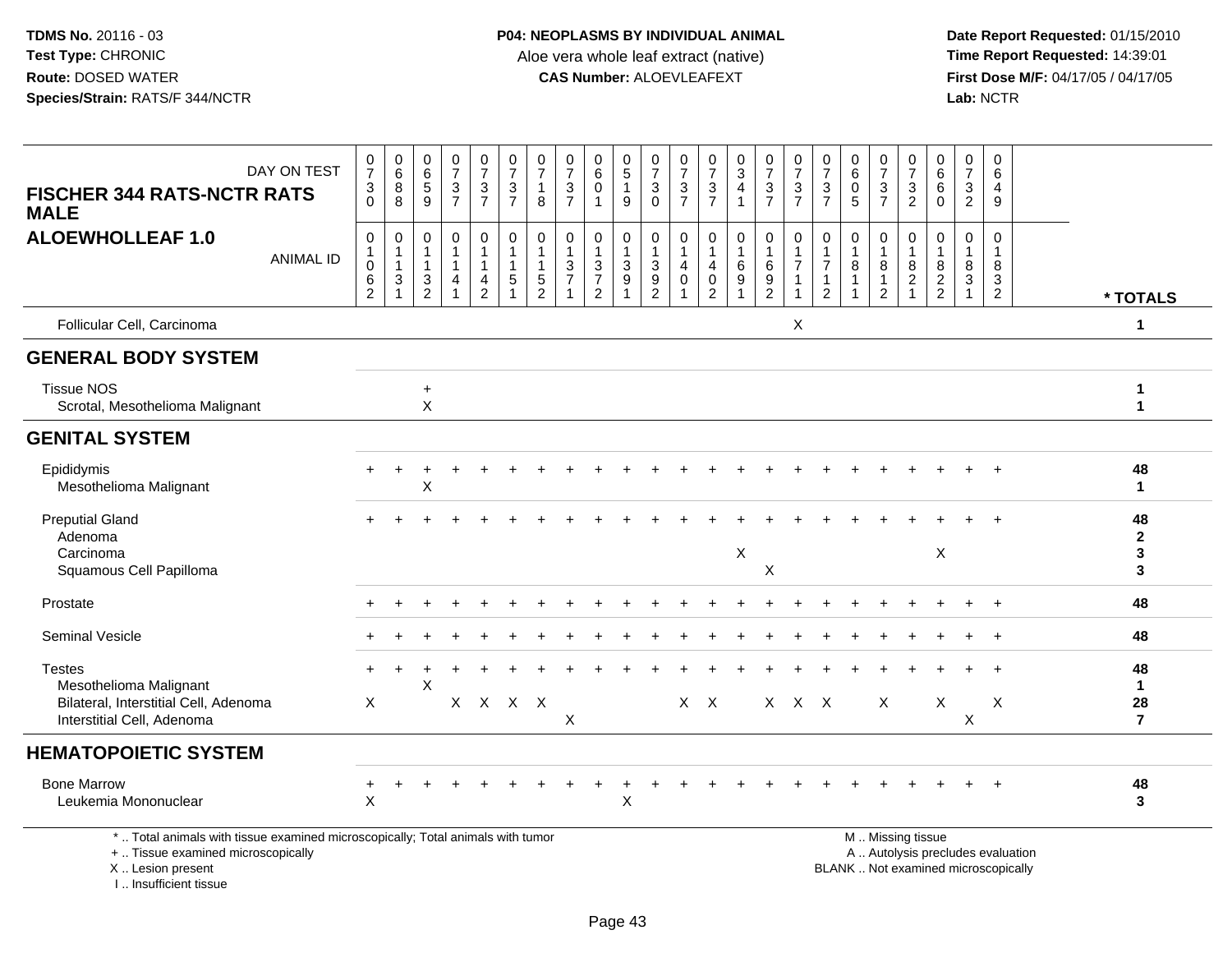**Date Report Requested:** 01/15/2010 **First Dose M/F:** 04/17/05 / 04/17/05<br>Lab: NCTR **Lab:** NCTR

| DAY ON TEST<br><b>FISCHER 344 RATS-NCTR RATS</b><br><b>MALE</b>                                                                                                                                                                                                                                                                                                                                          | $\frac{0}{7}$<br>$\frac{3}{0}$                                                  | $\begin{array}{c} 0 \\ 6 \end{array}$<br>$\bf 8$<br>8          | 0<br>6<br>5<br>9                                                 | $\frac{0}{7}$<br>$\frac{3}{7}$                                                  | $\frac{0}{7}$<br>$\frac{3}{7}$           | $\frac{0}{7}$<br>$\frac{3}{7}$                                 | $\frac{0}{7}$<br>$\mathbf{1}$<br>$\bf8$                            | $\frac{0}{7}$<br>$\sqrt{3}$<br>$\overline{7}$ | $\begin{matrix}0\\6\end{matrix}$<br>$\mathsf 0$<br>$\overline{\mathbf{1}}$    | $\begin{array}{c} 0 \\ 5 \end{array}$<br>$\mathbf{1}$<br>9 | $\frac{0}{7}$<br>$\mathbf{3}$<br>$\Omega$                                      | $\frac{0}{7}$<br>$\ensuremath{\mathsf{3}}$<br>$\overline{7}$ | $\frac{0}{7}$<br>$\frac{3}{7}$                                                 | $_3^0$<br>$\overline{4}$                         | $\frac{0}{7}$<br>$\frac{3}{7}$                                     | $\frac{0}{7}$<br>$\frac{3}{7}$                                                | $\frac{0}{7}$<br>$\mathbf{3}$<br>$\overline{7}$ | $\begin{array}{c} 0 \\ 6 \end{array}$<br>$\pmb{0}$<br>5            | $\frac{0}{7}$<br>$\frac{3}{7}$                           | $\frac{0}{7}$<br>$\frac{3}{2}$  | 0<br>6<br>$\,6\,$<br>$\Omega$                             | 0<br>$\overline{7}$<br>$\mathsf 3$<br>$\overline{2}$ | $\mathbf 0$<br>6<br>$\overline{4}$<br>9              |                                             |
|----------------------------------------------------------------------------------------------------------------------------------------------------------------------------------------------------------------------------------------------------------------------------------------------------------------------------------------------------------------------------------------------------------|---------------------------------------------------------------------------------|----------------------------------------------------------------|------------------------------------------------------------------|---------------------------------------------------------------------------------|------------------------------------------|----------------------------------------------------------------|--------------------------------------------------------------------|-----------------------------------------------|-------------------------------------------------------------------------------|------------------------------------------------------------|--------------------------------------------------------------------------------|--------------------------------------------------------------|--------------------------------------------------------------------------------|--------------------------------------------------|--------------------------------------------------------------------|-------------------------------------------------------------------------------|-------------------------------------------------|--------------------------------------------------------------------|----------------------------------------------------------|---------------------------------|-----------------------------------------------------------|------------------------------------------------------|------------------------------------------------------|---------------------------------------------|
| <b>ALOEWHOLLEAF 1.0</b><br><b>ANIMAL ID</b>                                                                                                                                                                                                                                                                                                                                                              | $\mathbf 0$<br>$\mathbf{1}$<br>$\mathsf{O}\xspace$<br>$\,6\,$<br>$\overline{c}$ | 0<br>$\mathbf{1}$<br>$\mathbf{1}$<br>$\ensuremath{\mathsf{3}}$ | $\mathbf 0$<br>$\overline{1}$<br>$\overline{1}$<br>$\frac{3}{2}$ | $\mathbf 0$<br>$\mathbf{1}$<br>$\mathbf{1}$<br>$\overline{4}$<br>$\overline{1}$ | 0<br>$\mathbf{1}$<br>4<br>$\overline{2}$ | $\mathbf 0$<br>$\mathbf{1}$<br>$\mathbf{1}$<br>$\sqrt{5}$<br>1 | 0<br>$\mathbf{1}$<br>$\mathbf{1}$<br>$\,$ 5 $\,$<br>$\overline{c}$ | $\mathbf 0$<br>$\mathbf{3}$<br>$\overline{7}$ | $\mathbf 0$<br>$\mathbf{1}$<br>$\sqrt{3}$<br>$\overline{7}$<br>$\overline{2}$ | 0<br>$\mathbf{1}$<br>$\mathbf 3$<br>9                      | $\Omega$<br>$\mathbf{1}$<br>$\mathbf{3}$<br>$\boldsymbol{9}$<br>$\overline{2}$ | $\mathbf 0$<br>$\mathbf{1}$<br>$\overline{4}$<br>$\mathbf 0$ | $\mathbf 0$<br>$\mathbf{1}$<br>$\overline{4}$<br>$\mathsf 0$<br>$\overline{2}$ | 0<br>$\mathbf{1}$<br>$\,6\,$<br>$\boldsymbol{9}$ | 0<br>$\mathbf{1}$<br>$\,6\,$<br>$\boldsymbol{9}$<br>$\overline{2}$ | $\mathbf 0$<br>$\mathbf{1}$<br>$\overline{7}$<br>$\mathbf{1}$<br>$\mathbf{1}$ | 0<br>$\overline{7}$<br>1<br>2                   | $\mathbf 0$<br>$\mathbf{1}$<br>8<br>$\mathbf{1}$<br>$\overline{1}$ | 0<br>$\mathbf{1}$<br>8<br>$\mathbf{1}$<br>$\overline{2}$ | 0<br>1<br>$\bf 8$<br>$\sqrt{2}$ | $\mathbf 0$<br>$\overline{1}$<br>$\,8\,$<br>$\frac{2}{2}$ | 0<br>$\mathbf{1}$<br>8<br>$\sqrt{3}$<br>1            | $\Omega$<br>$\mathbf{1}$<br>8<br>3<br>$\overline{2}$ | * TOTALS                                    |
| Lymph Node<br>Leukemia Mononuclear<br>Axillary, Leukemia Mononuclear<br>Brachial, Leukemia Mononuclear<br>Cervical, Carcinoma, Metastatic, Thyroid Gland<br>Deep Cervical, Leukemia Mononuclear<br>Iliac, Leukemia Mononuclear<br>Inguinal, Leukemia Mononuclear<br>Lumbar, Leukemia Mononuclear<br>Mediastinal, Leukemia Mononuclear<br>Pancreatic, Leukemia Mononuclear<br>Renal, Leukemia Mononuclear | $+$<br>$\mathsf{X}$<br>X<br>X                                                   | M                                                              | $+$                                                              |                                                                                 |                                          |                                                                | $\ddot{}$                                                          |                                               |                                                                               |                                                            | M                                                                              | $+$                                                          |                                                                                |                                                  |                                                                    | $+$<br>X                                                                      |                                                 | $\ddot{}$                                                          |                                                          | $+$                             |                                                           |                                                      |                                                      | 19<br>$\overline{2}$<br>5<br>$\overline{2}$ |
| Lymph Node, Mandibular<br>Leukemia Mononuclear                                                                                                                                                                                                                                                                                                                                                           | $\div$<br>$\mathsf X$                                                           |                                                                |                                                                  |                                                                                 |                                          |                                                                |                                                                    |                                               |                                                                               | Χ                                                          |                                                                                |                                                              |                                                                                |                                                  |                                                                    |                                                                               |                                                 |                                                                    |                                                          |                                 |                                                           |                                                      |                                                      | 48<br>8                                     |
| Lymph Node, Mesenteric<br>Leukemia Mononuclear                                                                                                                                                                                                                                                                                                                                                           | $\ddot{}$<br>$\mathsf{X}$                                                       |                                                                |                                                                  |                                                                                 |                                          |                                                                |                                                                    | Χ                                             |                                                                               | X                                                          |                                                                                |                                                              |                                                                                |                                                  |                                                                    |                                                                               |                                                 |                                                                    |                                                          |                                 |                                                           |                                                      |                                                      | 48<br>9                                     |
| Spleen<br>Leukemia Mononuclear                                                                                                                                                                                                                                                                                                                                                                           | +<br>X                                                                          |                                                                |                                                                  |                                                                                 | $\mathsf{X}$                             | $\mathsf{X}$                                                   |                                                                    | X                                             |                                                                               | X                                                          |                                                                                |                                                              |                                                                                |                                                  | $\mathsf{X}$                                                       | $\mathsf{X}$                                                                  |                                                 |                                                                    | X                                                        | $\mathsf{X}$                    |                                                           |                                                      | $X$ $X$                                              | 48<br>23                                    |
| Thymus<br>Leukemia Mononuclear                                                                                                                                                                                                                                                                                                                                                                           |                                                                                 |                                                                |                                                                  |                                                                                 |                                          |                                                                |                                                                    |                                               | м                                                                             | Χ                                                          |                                                                                |                                                              |                                                                                |                                                  |                                                                    |                                                                               |                                                 |                                                                    |                                                          |                                 |                                                           |                                                      |                                                      | 44<br>6                                     |
| <b>INTEGUMENTARY SYSTEM</b>                                                                                                                                                                                                                                                                                                                                                                              |                                                                                 |                                                                |                                                                  |                                                                                 |                                          |                                                                |                                                                    |                                               |                                                                               |                                                            |                                                                                |                                                              |                                                                                |                                                  |                                                                    |                                                                               |                                                 |                                                                    |                                                          |                                 |                                                           |                                                      |                                                      |                                             |
| <b>Mammary Gland</b><br>Adenocarcinoma                                                                                                                                                                                                                                                                                                                                                                   |                                                                                 |                                                                |                                                                  |                                                                                 |                                          |                                                                |                                                                    |                                               |                                                                               |                                                            | $\boldsymbol{\mathsf{X}}$                                                      |                                                              |                                                                                |                                                  |                                                                    |                                                                               |                                                 |                                                                    |                                                          |                                 |                                                           |                                                      |                                                      | 48<br>$\mathbf 1$                           |
| *  Total animals with tissue examined microscopically; Total animals with tumor                                                                                                                                                                                                                                                                                                                          |                                                                                 |                                                                |                                                                  |                                                                                 |                                          |                                                                |                                                                    |                                               |                                                                               |                                                            |                                                                                |                                                              |                                                                                |                                                  |                                                                    |                                                                               |                                                 |                                                                    |                                                          | M  Missing tissue               |                                                           |                                                      |                                                      |                                             |

+ .. Tissue examined microscopically

X .. Lesion present

I .. Insufficient tissue

y the contract of the contract of the contract of the contract of the contract of the contract of the contract of  $A$ . Autolysis precludes evaluation

Lesion present BLANK .. Not examined microscopically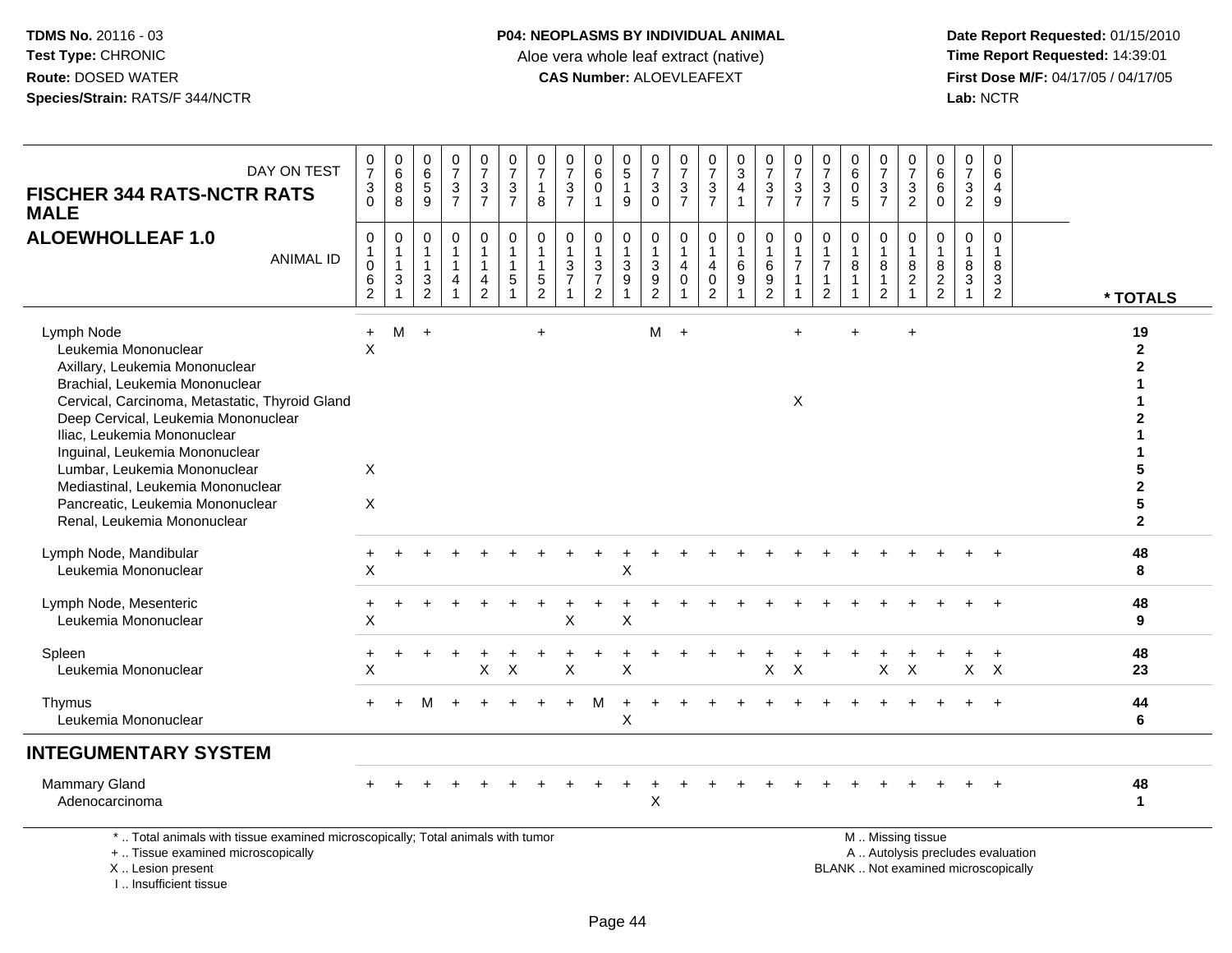**Date Report Requested:** 01/15/2010 **First Dose M/F:** 04/17/05 / 04/17/05<br>Lab: NCTR **Lab:** NCTR

| <b>FISCHER 344 RATS-NCTR RATS</b><br><b>MALE</b>                                                                                                       | DAY ON TEST      | 0<br>$\overline{7}$<br>$\mathbf 3$<br>$\Omega$ | $\begin{matrix} 0 \\ 6 \end{matrix}$<br>8<br>8    | 0<br>$\,6\,$<br>$\overline{5}$<br>$\overline{9}$     | $\begin{array}{c} 0 \\ 7 \end{array}$<br>$\frac{3}{7}$ | $\frac{0}{7}$<br>$\frac{3}{7}$                     | $\frac{0}{7}$<br>$\frac{3}{7}$                                                    | 0<br>$\overline{7}$<br>8                          | 0<br>$\overline{7}$<br>$\frac{3}{7}$                                         | 0<br>$6\phantom{a}$<br>$\overline{0}$<br>$\overline{1}$ | $\begin{array}{c} 0 \\ 5 \end{array}$<br>$\mathbf{1}$<br>9 | $\frac{0}{7}$<br>$\mathbf{3}$<br>$\Omega$            | $\frac{0}{7}$<br>$\frac{3}{7}$           | $\frac{0}{7}$<br>$\frac{3}{7}$                                             | $\begin{array}{c} 0 \\ 3 \\ 4 \end{array}$<br>$\mathbf{1}$ | 0<br>$\overline{7}$<br>$\frac{3}{7}$ | $\frac{0}{7}$<br>$\frac{3}{7}$                                                             | 0<br>$\overline{7}$<br>$\frac{3}{7}$                                  | 0<br>$\,6\,$<br>$\mathbf 0$<br>5 | $\frac{0}{7}$<br>$\frac{3}{7}$             | $\frac{0}{7}$<br>$\frac{3}{2}$                      | 0<br>$6\phantom{1}$<br>6<br>$\mathbf 0$ | 0<br>$\overline{7}$<br>$\mathbf{3}$<br>$\overline{2}$ | $\mathbf 0$<br>6<br>$\overline{4}$<br>9                            |          |                                  |
|--------------------------------------------------------------------------------------------------------------------------------------------------------|------------------|------------------------------------------------|---------------------------------------------------|------------------------------------------------------|--------------------------------------------------------|----------------------------------------------------|-----------------------------------------------------------------------------------|---------------------------------------------------|------------------------------------------------------------------------------|---------------------------------------------------------|------------------------------------------------------------|------------------------------------------------------|------------------------------------------|----------------------------------------------------------------------------|------------------------------------------------------------|--------------------------------------|--------------------------------------------------------------------------------------------|-----------------------------------------------------------------------|----------------------------------|--------------------------------------------|-----------------------------------------------------|-----------------------------------------|-------------------------------------------------------|--------------------------------------------------------------------|----------|----------------------------------|
| <b>ALOEWHOLLEAF 1.0</b>                                                                                                                                | <b>ANIMAL ID</b> | $\,0\,$<br>1<br>$\mathbf 0$<br>$\frac{6}{2}$   | 0<br>$\mathbf{1}$<br>$\mathbf{1}$<br>$\mathbf{3}$ | 0<br>$\overline{1}$<br>$\mathbf{1}$<br>$\frac{3}{2}$ | $\pmb{0}$<br>$\mathbf{1}$<br>4                         | 0<br>$\mathbf{1}$<br>$\mathbf{1}$<br>$\frac{4}{2}$ | $\pmb{0}$<br>$\overline{1}$<br>$\overline{1}$<br>$\overline{5}$<br>$\overline{1}$ | 0<br>$\mathbf{1}$<br>$\sqrt{5}$<br>$\overline{2}$ | $\mathbf 0$<br>$\overline{1}$<br>$\ensuremath{\mathsf{3}}$<br>$\overline{7}$ | 0<br>$\frac{3}{7}$<br>$\mathfrak{p}$                    | $\mathbf 0$<br>$\mathbf{1}$<br>$_9^3$                      | 0<br>$\overline{1}$<br>$\mathbf{3}$<br>$\frac{9}{2}$ | 0<br>-1<br>$\overline{4}$<br>$\mathbf 0$ | $\pmb{0}$<br>$\mathbf{1}$<br>$\overline{4}$<br>$\pmb{0}$<br>$\overline{2}$ | $\pmb{0}$<br>$\mathbf{1}$<br>6<br>$\overline{9}$           | 0<br>6<br>$\frac{9}{2}$              | $\pmb{0}$<br>$\overline{1}$<br>$\overline{7}$<br>$\overline{1}$<br>$\overline{\mathbf{1}}$ | 0<br>$\mathbf{1}$<br>$\overline{7}$<br>$\mathbf{1}$<br>$\overline{2}$ | $\mathbf 0$<br>1<br>8<br>1       | 0<br>$\mathbf 1$<br>8<br>$\mathbf{1}$<br>2 | $\,0\,$<br>$\mathbf{1}$<br>$^8_2$<br>$\overline{1}$ | 0<br>$\mathbf{1}$<br>8<br>$\frac{2}{2}$ | 0<br>$\mathbf{1}$<br>8<br>$\mathbf{3}$                | $\mathbf 0$<br>$\mathbf{1}$<br>8<br>$\mathbf{3}$<br>$\overline{2}$ | * TOTALS |                                  |
| Fibroadenoma                                                                                                                                           |                  |                                                |                                                   |                                                      | X                                                      |                                                    |                                                                                   |                                                   | X                                                                            |                                                         |                                                            |                                                      |                                          |                                                                            |                                                            |                                      |                                                                                            |                                                                       |                                  |                                            |                                                     |                                         |                                                       |                                                                    |          | 3                                |
| Skin<br>Fibroma<br>Hemangiosarcoma<br>Keratoacanthoma<br>Leukemia Mononuclear<br>Lipoma<br>Subcutaneous Tissue, Lipoma<br>Subcutaneous Tissue, Sarcoma |                  |                                                |                                                   |                                                      |                                                        | X                                                  |                                                                                   |                                                   |                                                                              |                                                         |                                                            |                                                      |                                          |                                                                            |                                                            |                                      | X<br>$\boldsymbol{\mathsf{X}}$                                                             |                                                                       |                                  |                                            |                                                     |                                         |                                                       | X                                                                  |          | 48                               |
| <b>MUSCULOSKELETAL SYSTEM</b>                                                                                                                          |                  |                                                |                                                   |                                                      |                                                        |                                                    |                                                                                   |                                                   |                                                                              |                                                         |                                                            |                                                      |                                          |                                                                            |                                                            |                                      |                                                                                            |                                                                       |                                  |                                            |                                                     |                                         |                                                       |                                                                    |          |                                  |
| Bone<br>Chondrosarcoma                                                                                                                                 |                  |                                                | $\ddot{}$<br>X                                    |                                                      |                                                        |                                                    |                                                                                   |                                                   |                                                                              |                                                         |                                                            |                                                      |                                          |                                                                            |                                                            |                                      |                                                                                            |                                                                       |                                  |                                            |                                                     |                                         |                                                       |                                                                    |          | $\boldsymbol{2}$<br>$\mathbf{1}$ |
| Bone, Femur                                                                                                                                            |                  |                                                |                                                   |                                                      |                                                        |                                                    |                                                                                   |                                                   |                                                                              |                                                         |                                                            |                                                      |                                          |                                                                            |                                                            |                                      |                                                                                            |                                                                       |                                  |                                            |                                                     |                                         | $+$                                                   | $+$                                                                |          | 48                               |
| <b>NERVOUS SYSTEM</b>                                                                                                                                  |                  |                                                |                                                   |                                                      |                                                        |                                                    |                                                                                   |                                                   |                                                                              |                                                         |                                                            |                                                      |                                          |                                                                            |                                                            |                                      |                                                                                            |                                                                       |                                  |                                            |                                                     |                                         |                                                       |                                                                    |          |                                  |
| <b>Brain</b><br>Meninges, Meningioma Malignant                                                                                                         |                  |                                                |                                                   |                                                      |                                                        |                                                    |                                                                                   |                                                   |                                                                              |                                                         |                                                            |                                                      |                                          |                                                                            |                                                            |                                      |                                                                                            |                                                                       |                                  |                                            |                                                     |                                         |                                                       |                                                                    | 1<br>1   |                                  |
| Brain, Brain Stem                                                                                                                                      |                  |                                                |                                                   |                                                      |                                                        |                                                    |                                                                                   |                                                   |                                                                              |                                                         |                                                            |                                                      |                                          |                                                                            |                                                            |                                      |                                                                                            |                                                                       |                                  |                                            |                                                     |                                         |                                                       |                                                                    |          | 48                               |
| Brain, Cerebellum                                                                                                                                      |                  |                                                |                                                   |                                                      |                                                        |                                                    |                                                                                   |                                                   |                                                                              |                                                         |                                                            |                                                      |                                          |                                                                            |                                                            |                                      |                                                                                            |                                                                       |                                  |                                            |                                                     |                                         |                                                       |                                                                    |          | 48                               |
| Brain, Cerebrum                                                                                                                                        |                  |                                                |                                                   |                                                      |                                                        |                                                    |                                                                                   |                                                   |                                                                              |                                                         |                                                            |                                                      |                                          |                                                                            |                                                            |                                      |                                                                                            |                                                                       |                                  |                                            |                                                     |                                         |                                                       | $\ddot{}$                                                          |          | 48                               |
| <b>RESPIRATORY SYSTEM</b>                                                                                                                              |                  |                                                |                                                   |                                                      |                                                        |                                                    |                                                                                   |                                                   |                                                                              |                                                         |                                                            |                                                      |                                          |                                                                            |                                                            |                                      |                                                                                            |                                                                       |                                  |                                            |                                                     |                                         |                                                       |                                                                    |          |                                  |

\* .. Total animals with tissue examined microscopically; Total animals with tumor

+ .. Tissue examined microscopically

 Lesion present BLANK .. Not examined microscopicallyX .. Lesion present

I .. Insufficient tissue

 M .. Missing tissuey the contract of the contract of the contract of the contract of the contract of the contract of the contract of  $A$ . Autolysis precludes evaluation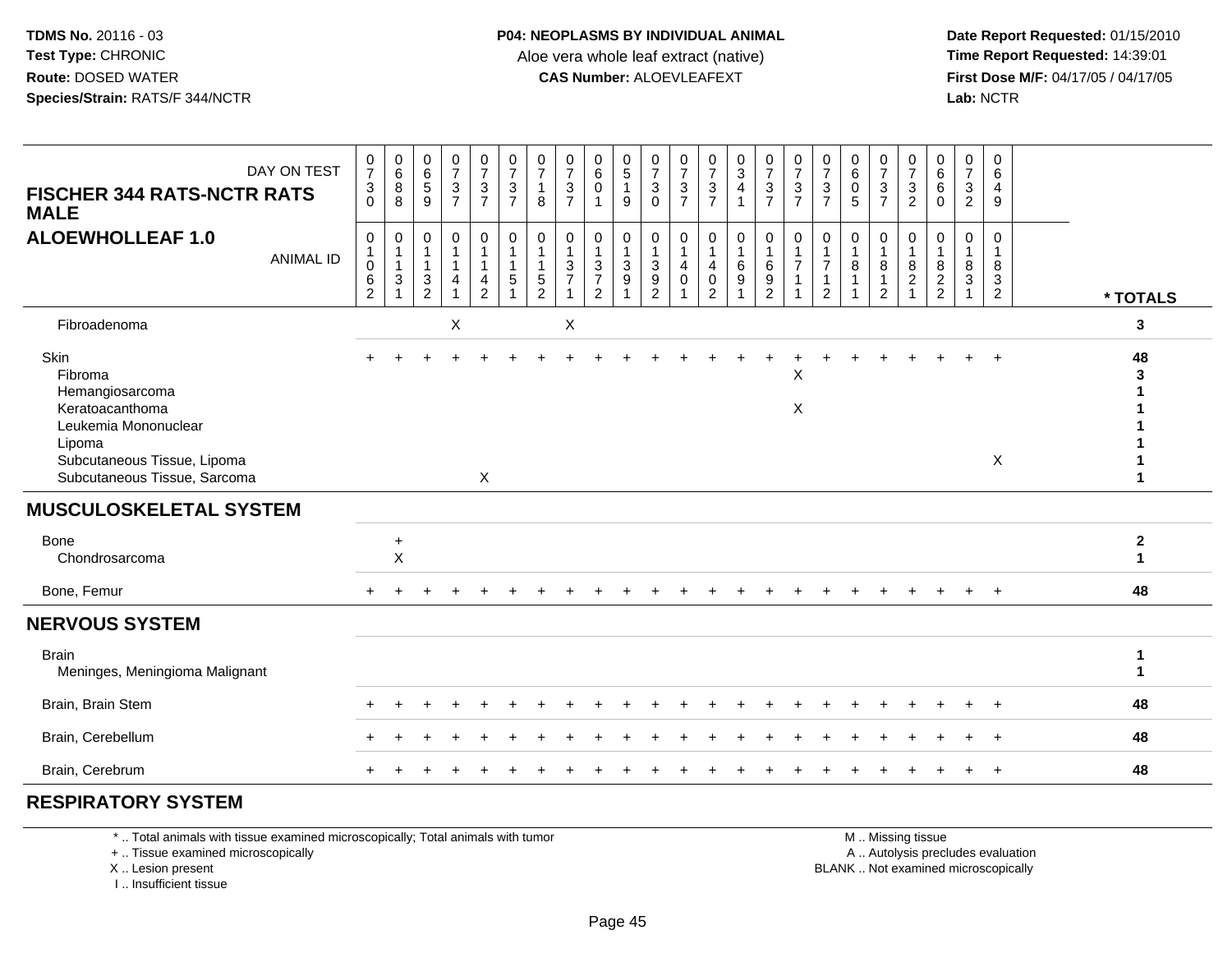| DAY ON TEST<br><b>FISCHER 344 RATS-NCTR RATS</b><br><b>MALE</b>                                                                                                    | $\frac{0}{7}$<br>$\ensuremath{\mathsf{3}}$<br>$\mathbf 0$   | $\begin{array}{c} 0 \\ 6 \end{array}$<br>8<br>8 | $\begin{array}{c} 0 \\ 6 \end{array}$<br>$\overline{5}$<br>9 | $\frac{0}{7}$<br>$\frac{3}{7}$         | $\begin{smallmatrix}0\\7\end{smallmatrix}$<br>$\frac{3}{7}$ | $\frac{0}{7}$<br>$\sqrt{3}$<br>$\overline{7}$                      | $\frac{0}{7}$<br>$\overline{1}$<br>8                             | $\frac{0}{7}$<br>$\frac{3}{7}$                                                             | $\begin{array}{c} 0 \\ 6 \end{array}$<br>$\mathbf 0$<br>$\mathbf{1}$               | $\begin{array}{c} 0 \\ 5 \end{array}$<br>$\overline{1}$<br>$\mathsf g$                     | 0<br>$\boldsymbol{7}$<br>3<br>$\mathbf 0$                                            | $\frac{0}{7}$<br>$\frac{3}{7}$        | $\begin{array}{c} 0 \\ 7 \end{array}$<br>$\frac{3}{7}$        | $\begin{array}{c} 0 \\ 3 \\ 4 \end{array}$<br>$\mathbf{1}$    | $\frac{0}{7}$<br>$\ensuremath{\mathsf{3}}$<br>$\overline{7}$ | $\frac{0}{7}$<br>$\mathbf{3}$<br>$\overline{7}$          | $\frac{0}{7}$<br>$\sqrt{3}$<br>$\overline{7}$                                   | $\begin{matrix} 0 \\ 6 \\ 0 \end{matrix}$<br>5   | $\frac{0}{7}$<br>$\frac{3}{7}$                                 | $\frac{0}{7}$<br>$\sqrt{3}$<br>$\overline{2}$                                                 | $\begin{array}{c} 0 \\ 6 \end{array}$<br>6<br>$\mathbf{0}$ | $\frac{0}{7}$<br>$\mathbf{3}$<br>$\overline{c}$                    | $\pmb{0}$<br>6<br>$\overline{4}$<br>9                            |                              |
|--------------------------------------------------------------------------------------------------------------------------------------------------------------------|-------------------------------------------------------------|-------------------------------------------------|--------------------------------------------------------------|----------------------------------------|-------------------------------------------------------------|--------------------------------------------------------------------|------------------------------------------------------------------|--------------------------------------------------------------------------------------------|------------------------------------------------------------------------------------|--------------------------------------------------------------------------------------------|--------------------------------------------------------------------------------------|---------------------------------------|---------------------------------------------------------------|---------------------------------------------------------------|--------------------------------------------------------------|----------------------------------------------------------|---------------------------------------------------------------------------------|--------------------------------------------------|----------------------------------------------------------------|-----------------------------------------------------------------------------------------------|------------------------------------------------------------|--------------------------------------------------------------------|------------------------------------------------------------------|------------------------------|
| <b>ALOEWHOLLEAF 1.0</b><br><b>ANIMAL ID</b>                                                                                                                        | $\mathsf 0$<br>$\mathbf{1}$<br>$\pmb{0}$<br>6<br>$\sqrt{2}$ | $\mathbf 0$<br>1<br>$\mathbf{1}$<br>3           | $\mathbf 0$<br>$\mathbf{1}$<br>$\mathbf{1}$<br>$\frac{3}{2}$ | 0<br>$\mathbf{1}$<br>$\mathbf{1}$<br>4 | 0<br>$\mathbf{1}$<br>$\mathbf{1}$<br>4<br>$\overline{2}$    | $\pmb{0}$<br>$\overline{1}$<br>$\mathbf{1}$<br>5<br>$\overline{1}$ | $\mathbf 0$<br>$\overline{1}$<br>$\overline{1}$<br>$\frac{5}{2}$ | $\mathbf 0$<br>$\mathbf{1}$<br>$\ensuremath{\mathsf{3}}$<br>$\overline{7}$<br>$\mathbf{1}$ | 0<br>$\mathbf{1}$<br>$\ensuremath{\mathsf{3}}$<br>$\overline{7}$<br>$\overline{2}$ | $\pmb{0}$<br>$\mathbf{1}$<br>$\ensuremath{\mathsf{3}}$<br>$\boldsymbol{9}$<br>$\mathbf{1}$ | 0<br>$\mathbf{1}$<br>$\ensuremath{\mathsf{3}}$<br>$\boldsymbol{9}$<br>$\overline{2}$ | 0<br>$\mathbf{1}$<br>4<br>$\mathbf 0$ | $\pmb{0}$<br>$\mathbf{1}$<br>4<br>$\pmb{0}$<br>$\overline{2}$ | $\mathbf 0$<br>$\mathbf{1}$<br>$\,6\,$<br>9<br>$\overline{1}$ | $\mathbf 0$<br>$\mathbf{1}$<br>$\,6\,$<br>$\frac{9}{2}$      | $\mathbf 0$<br>$\mathbf{1}$<br>$\overline{7}$<br>-1<br>1 | $\mathbf 0$<br>$\mathbf{1}$<br>$\overline{7}$<br>$\mathbf{1}$<br>$\overline{2}$ | $\mathbf 0$<br>$\mathbf{1}$<br>8<br>$\mathbf{1}$ | 0<br>$\mathbf{1}$<br>$\bf 8$<br>$\mathbf{1}$<br>$\overline{c}$ | $\mathbf 0$<br>$\mathbf{1}$<br>$\,8\,$<br>$\sqrt{2}$                                          | $\mathbf 0$<br>$\mathbf{1}$<br>$\bf 8$<br>$\frac{2}{2}$    | $\mathbf 0$<br>$\overline{1}$<br>8<br>$\sqrt{3}$<br>$\overline{1}$ | $\mathbf 0$<br>$\mathbf{1}$<br>8<br>$\sqrt{3}$<br>$\overline{2}$ | * TOTALS                     |
| Lung<br>Carcinoma, Metastatic, Thyroid Gland<br>Chondrosarcoma, Metastatic, Bone<br>Leukemia Mononuclear                                                           | ÷<br>$\boldsymbol{\mathsf{X}}$                              | X                                               |                                                              |                                        |                                                             |                                                                    |                                                                  | X                                                                                          |                                                                                    | X                                                                                          |                                                                                      |                                       |                                                               |                                                               |                                                              | $\mathsf X$                                              |                                                                                 |                                                  |                                                                | $X$ $X$                                                                                       |                                                            |                                                                    |                                                                  | 48<br>1<br>$\mathbf 1$<br>13 |
| Nose<br>Sarcoma, Metastatic, Oral Mucosa                                                                                                                           |                                                             |                                                 |                                                              |                                        |                                                             |                                                                    |                                                                  |                                                                                            |                                                                                    |                                                                                            |                                                                                      |                                       |                                                               |                                                               |                                                              |                                                          |                                                                                 |                                                  |                                                                |                                                                                               |                                                            |                                                                    | $^{+}$                                                           | 47<br>$\mathbf{1}$           |
| Trachea                                                                                                                                                            |                                                             |                                                 |                                                              |                                        |                                                             |                                                                    |                                                                  |                                                                                            |                                                                                    |                                                                                            |                                                                                      |                                       |                                                               |                                                               |                                                              |                                                          |                                                                                 |                                                  |                                                                |                                                                                               |                                                            | $+$                                                                | $+$                                                              | 48                           |
| <b>SPECIAL SENSES SYSTEM</b>                                                                                                                                       |                                                             |                                                 |                                                              |                                        |                                                             |                                                                    |                                                                  |                                                                                            |                                                                                    |                                                                                            |                                                                                      |                                       |                                                               |                                                               |                                                              |                                                          |                                                                                 |                                                  |                                                                |                                                                                               |                                                            |                                                                    |                                                                  |                              |
| Eye                                                                                                                                                                |                                                             |                                                 |                                                              |                                        |                                                             |                                                                    |                                                                  |                                                                                            |                                                                                    |                                                                                            |                                                                                      |                                       |                                                               |                                                               |                                                              |                                                          |                                                                                 |                                                  |                                                                |                                                                                               |                                                            |                                                                    | $+$                                                              | 47                           |
| <b>Harderian Gland</b>                                                                                                                                             |                                                             |                                                 |                                                              |                                        |                                                             |                                                                    |                                                                  |                                                                                            |                                                                                    |                                                                                            |                                                                                      |                                       |                                                               |                                                               |                                                              |                                                          |                                                                                 |                                                  |                                                                |                                                                                               |                                                            |                                                                    | $\ddot{}$                                                        | 48                           |
| Zymbal's Gland<br>Carcinoma                                                                                                                                        |                                                             |                                                 |                                                              |                                        |                                                             |                                                                    |                                                                  |                                                                                            |                                                                                    |                                                                                            |                                                                                      |                                       |                                                               |                                                               |                                                              |                                                          |                                                                                 |                                                  |                                                                |                                                                                               |                                                            |                                                                    |                                                                  | 1<br>$\mathbf{1}$            |
| <b>URINARY SYSTEM</b>                                                                                                                                              |                                                             |                                                 |                                                              |                                        |                                                             |                                                                    |                                                                  |                                                                                            |                                                                                    |                                                                                            |                                                                                      |                                       |                                                               |                                                               |                                                              |                                                          |                                                                                 |                                                  |                                                                |                                                                                               |                                                            |                                                                    |                                                                  |                              |
| Kidney<br>Leukemia Mononuclear                                                                                                                                     |                                                             |                                                 |                                                              |                                        |                                                             |                                                                    |                                                                  |                                                                                            |                                                                                    |                                                                                            |                                                                                      |                                       |                                                               |                                                               |                                                              |                                                          |                                                                                 |                                                  |                                                                |                                                                                               |                                                            |                                                                    |                                                                  | 48<br>$\mathbf{2}$           |
| <b>Urinary Bladder</b><br>Leukemia Mononuclear                                                                                                                     |                                                             |                                                 |                                                              |                                        |                                                             |                                                                    |                                                                  |                                                                                            |                                                                                    |                                                                                            |                                                                                      |                                       |                                                               |                                                               |                                                              |                                                          |                                                                                 |                                                  |                                                                |                                                                                               |                                                            |                                                                    |                                                                  | 48<br>$\mathbf{1}$           |
| <b>SYSTEMIC LESIONS</b>                                                                                                                                            |                                                             |                                                 |                                                              |                                        |                                                             |                                                                    |                                                                  |                                                                                            |                                                                                    |                                                                                            |                                                                                      |                                       |                                                               |                                                               |                                                              |                                                          |                                                                                 |                                                  |                                                                |                                                                                               |                                                            |                                                                    |                                                                  |                              |
| Multiple Organ                                                                                                                                                     |                                                             |                                                 |                                                              |                                        |                                                             |                                                                    |                                                                  |                                                                                            |                                                                                    |                                                                                            |                                                                                      |                                       |                                                               |                                                               |                                                              |                                                          |                                                                                 |                                                  |                                                                |                                                                                               |                                                            |                                                                    | $\ddot{}$                                                        | 48                           |
| *  Total animals with tissue examined microscopically; Total animals with tumor<br>+  Tissue examined microscopically<br>X Lesion present<br>I Insufficient tissue |                                                             |                                                 |                                                              |                                        |                                                             |                                                                    |                                                                  |                                                                                            |                                                                                    |                                                                                            |                                                                                      |                                       |                                                               |                                                               |                                                              |                                                          |                                                                                 |                                                  |                                                                | M  Missing tissue<br>A  Autolysis precludes evaluation<br>BLANK  Not examined microscopically |                                                            |                                                                    |                                                                  |                              |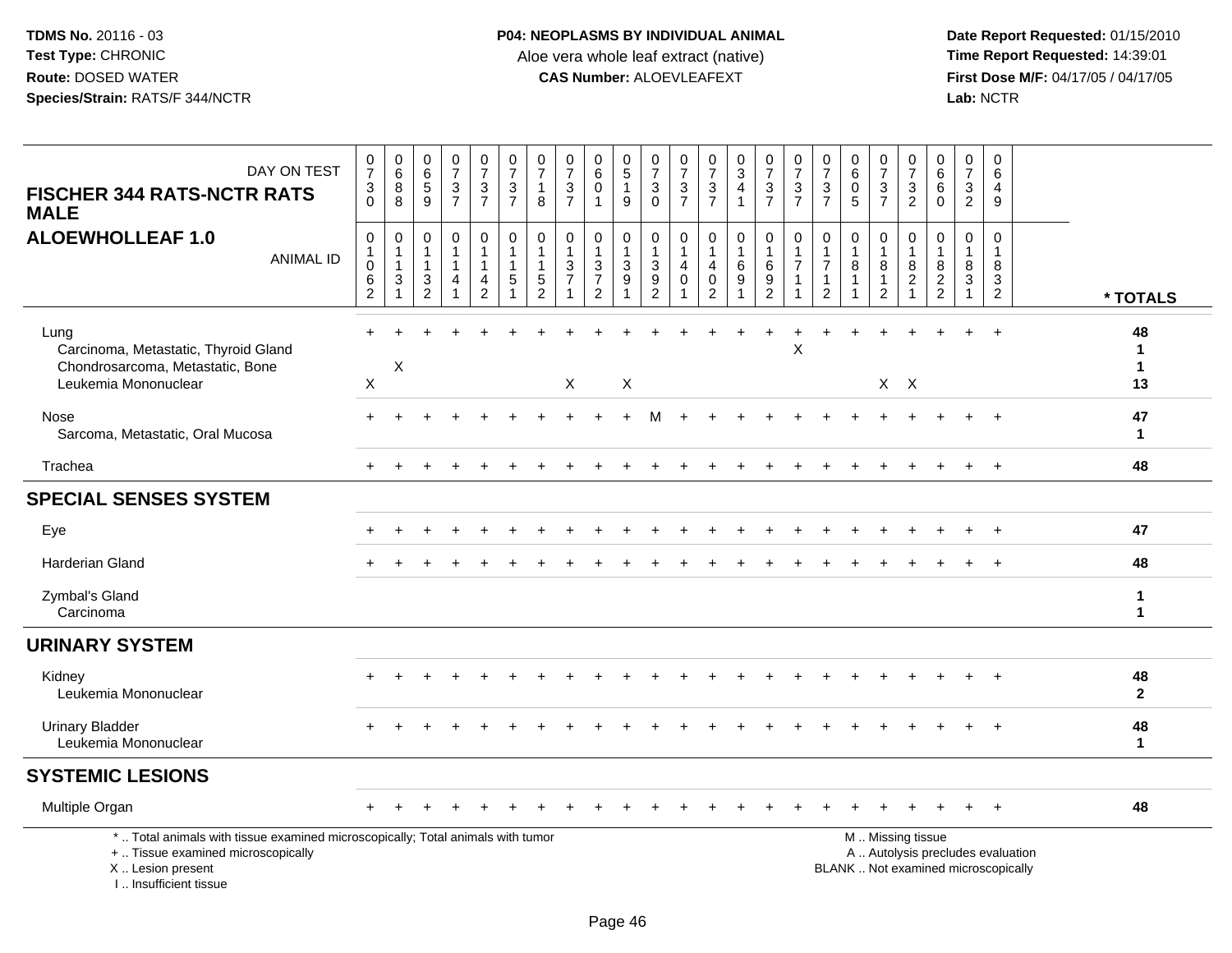**Date Report Requested:** 01/15/2010 **First Dose M/F:** 04/17/05 / 04/17/05<br>Lab: NCTR **Lab:** NCTR

| DAY ON TEST<br><b>FISCHER 344 RATS-NCTR RATS</b><br><b>MALE</b> |           | 0<br>$\rightarrow$<br>3<br>0 | 0<br>6<br>8<br>8 | 0<br>6<br>5<br>9 | 0<br>$\overline{ }$<br>3<br>$\overline{ }$ | 0<br>$\rightarrow$<br>3 | $\overline{ }$<br>3 | $\mathbf{0}$<br>$\rightarrow$<br>8 | 3        | 0<br>6<br>$\mathbf 0$                    | 0<br>5<br>9 | 0<br>3<br>0      | ۍ | $\overline{ }$<br>3 | $\mathbf{0}$<br>3 | 0<br>3                | 0<br>$\overline{ }$<br>3<br>⇁ | 0<br>$\rightarrow$<br>3       | 0<br>6<br>0<br>5 | $\rightarrow$<br>ົ         | $\overline{ }$<br>3<br>2 | 0<br>6<br>6<br>0           | 0<br>$\rightarrow$<br>3<br>റ<br>∠ | $\mathbf 0$<br>6<br>4<br>9 |  |          |
|-----------------------------------------------------------------|-----------|------------------------------|------------------|------------------|--------------------------------------------|-------------------------|---------------------|------------------------------------|----------|------------------------------------------|-------------|------------------|---|---------------------|-------------------|-----------------------|-------------------------------|-------------------------------|------------------|----------------------------|--------------------------|----------------------------|-----------------------------------|----------------------------|--|----------|
| <b>ALOEWHOLLEAF 1.0</b>                                         | ANIMAL ID | $\mathbf{0}$<br>v<br>6<br>2  | 0<br>3           | 0<br>3<br>ົ<br>∠ | 0<br>$\overline{4}$                        | 0<br>4<br>$\sim$        | 5                   | 0<br>5<br>$\sim$<br>∼              | 0<br>3   | 0<br>3<br>$\rightarrow$<br>ົ<br><u>.</u> | 0<br>3<br>9 | 0<br>3<br>9<br>C |   | 0                   | 0<br>6<br>9       | 0<br>6<br>9<br>⌒<br>▵ | 0<br>$\overline{ }$           | 0<br>$\overline{ }$<br>ົ<br>▵ | 0<br>8           | $\mathbf 0$<br>8<br>$\sim$ | 8<br>2                   | 0<br>8<br>◠<br>∠<br>⌒<br>- | 0<br>8<br>3                       | 0<br>8<br>3<br>ົ           |  | * TOTALS |
| Leukemia Mononuclear<br>Mesothelioma Malignant                  |           | $\checkmark$<br>⋏            |                  | X                |                                            |                         | x x                 |                                    | $\times$ |                                          | X           |                  |   |                     |                   |                       | X X                           |                               |                  |                            | X X                      |                            |                                   | x x                        |  | 24       |

\* .. Total animals with tissue examined microscopically; Total animals with tumor

+ .. Tissue examined microscopically

- X .. Lesion present
- I .. Insufficient tissue

 M .. Missing tissuey the contract of the contract of the contract of the contract of the contract of the contract of the contract of  $A$ . Autolysis precludes evaluation Lesion present BLANK .. Not examined microscopically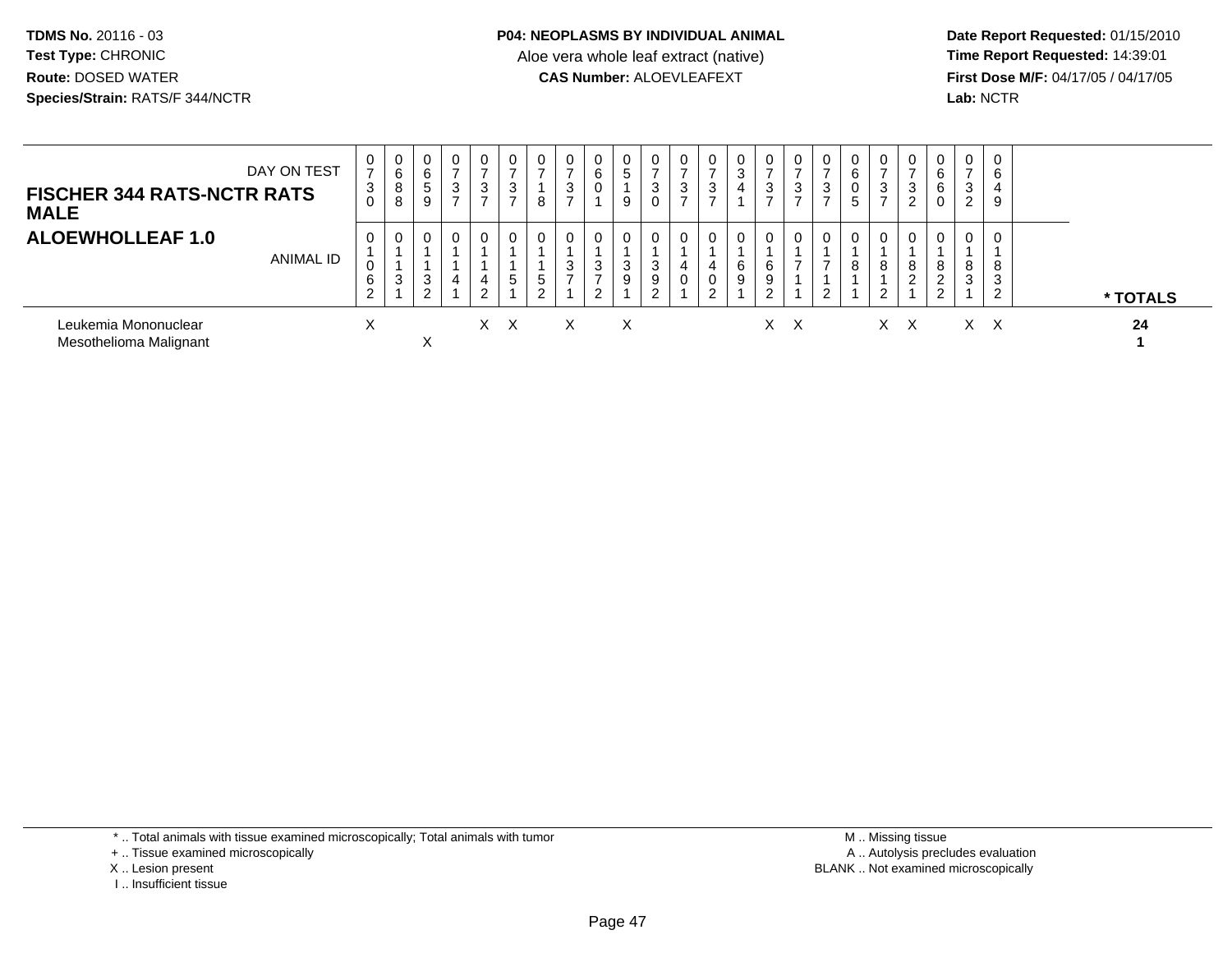| DAY ON TEST<br><b>FISCHER 344 RATS-NCTR RATS</b><br><b>MALE</b>                                                                                                       |                  | $_{6}^{\rm 0}$<br>$\overline{4}$<br>$\overline{c}$ | $\begin{array}{c} 0 \\ 6 \end{array}$<br>$\overline{4}$<br>$6\phantom{1}6$ | $\pmb{0}$<br>$\,6\,$<br>9<br>$\overline{7}$         | $\frac{0}{7}$<br>$\frac{3}{7}$                             | $\frac{0}{7}$<br>$\frac{3}{7}$                        | $\frac{0}{7}$<br>$\frac{3}{7}$              | $\frac{0}{7}$<br>$\pmb{0}$<br>$\mathbf 0$                                                              | $\begin{smallmatrix}0\\7\end{smallmatrix}$<br>$\sqrt{3}$<br>$\overline{7}$     | $\pmb{0}$<br>$\,6\,$<br>$\overline{8}$<br>$\Omega$                        | 0<br>$\,6\,$<br>$\boldsymbol{9}$<br>$\mathbf{1}$ | $\frac{0}{7}$<br>$\frac{3}{7}$                                                 | 0<br>$6\over 2$<br>$\overline{2}$                                         | 0<br>$^6_6$<br>5                                                                   | $\begin{matrix}0\\6\\8\end{matrix}$<br>$\overline{9}$ | $\frac{0}{7}$<br>$\frac{3}{7}$                                                     | $\frac{0}{7}$<br>$\frac{3}{7}$                                                        | $\pmb{0}$<br>$\overline{4}$<br>$\overline{8}$<br>$\overline{2}$     | $\pmb{0}$<br>$6\phantom{1}$<br>$\sqrt{3}$<br>$\overline{1}$ | $\begin{smallmatrix}0\0\0\end{smallmatrix}$<br>$\overline{7}$           | $\begin{array}{c} 0 \\ 5 \\ 7 \end{array}$<br>$\overline{4}$ | $\begin{smallmatrix} 0\\ 3\\ 3 \end{smallmatrix}$<br>8            | 0<br>$\overline{1}$<br>$\overline{1}$<br>$\overline{7}$       | $\begin{array}{c} 0 \\ 6 \end{array}$<br>$\,6\,$<br>$\Omega$               | $\begin{smallmatrix}0\\7\end{smallmatrix}$<br>$\frac{3}{7}$                    | $\pmb{0}$<br>6<br>$\frac{2}{7}$                                                  |                 |
|-----------------------------------------------------------------------------------------------------------------------------------------------------------------------|------------------|----------------------------------------------------|----------------------------------------------------------------------------|-----------------------------------------------------|------------------------------------------------------------|-------------------------------------------------------|---------------------------------------------|--------------------------------------------------------------------------------------------------------|--------------------------------------------------------------------------------|---------------------------------------------------------------------------|--------------------------------------------------|--------------------------------------------------------------------------------|---------------------------------------------------------------------------|------------------------------------------------------------------------------------|-------------------------------------------------------|------------------------------------------------------------------------------------|---------------------------------------------------------------------------------------|---------------------------------------------------------------------|-------------------------------------------------------------|-------------------------------------------------------------------------|--------------------------------------------------------------|-------------------------------------------------------------------|---------------------------------------------------------------|----------------------------------------------------------------------------|--------------------------------------------------------------------------------|----------------------------------------------------------------------------------|-----------------|
| <b>ALOEWHOLLEAF 1.5</b>                                                                                                                                               | <b>ANIMAL ID</b> | 0<br>$\boldsymbol{0}$<br>$\pmb{0}$                 | $\mathbf 0$<br>$_{\rm 0}^{\rm 0}$<br>$\mathbf{1}$<br>$\overline{2}$        | $\mathbf 0$<br>0<br>$\mathbf 0$<br>$\sqrt{3}$<br>-1 | $\mathbf 0$<br>$\mathbf 0$<br>$\mathbf 0$<br>$\frac{3}{2}$ | 0<br>$\mathbf 0$<br>$\overline{2}$<br>$\sqrt{3}$<br>1 | $\mathbf 0$<br>$\mathbf 0$<br>$\frac{2}{3}$ | $\mathbf 0$<br>$\begin{smallmatrix} 0\\2 \end{smallmatrix}$<br>$\overline{\mathbf{4}}$<br>$\mathbf{1}$ | $\mathbf 0$<br>$\mathbf 0$<br>$\mathbf{2}$<br>$\overline{4}$<br>$\overline{c}$ | $\mathbf 0$<br>$\mathbf 0$<br>$\overline{4}$<br>$\,6\,$<br>$\overline{1}$ | 0<br>0<br>$\overline{4}$<br>$^6_2$               | $\mathbf 0$<br>$\boldsymbol{0}$<br>$\overline{4}$<br>$\bf 8$<br>$\overline{1}$ | $\mathbf 0$<br>$\mathbf 0$<br>$\overline{4}$<br>$\bf 8$<br>$\overline{c}$ | $\mathbf 0$<br>$\mathbf 0$<br>$\overline{5}$<br>$\boldsymbol{7}$<br>$\overline{1}$ | 0<br>$0$<br>57<br>2                                   | $\mathbf 0$<br>$\mathbf 0$<br>$\boldsymbol{7}$<br>$\overline{4}$<br>$\overline{1}$ | $\mathbf 0$<br>$\mathbf 0$<br>$\overline{7}$<br>$\begin{array}{c} 4 \\ 2 \end{array}$ | $\mathbf 0$<br>$\mathbf 0$<br>$\,8\,$<br>$\sqrt{5}$<br>$\mathbf{1}$ | $\mathbf 0$<br>$\mathbf 0$<br>$\,8\,$<br>$\frac{5}{2}$      | $\mathbf 0$<br>$\mathbf 0$<br>$\overline{8}$<br>$\,6\,$<br>$\mathbf{1}$ | 0<br>$\mathsf{O}\xspace$<br>$\frac{8}{6}$                    | $\mathbf 0$<br>$\mathbf{1}$<br>$\pmb{0}$<br>$\boldsymbol{9}$<br>1 | $\mathbf 0$<br>$\overline{1}$<br>$\mathbf 0$<br>$\frac{9}{2}$ | $\mathbf 0$<br>$\mathbf{1}$<br>$\mathbf{1}$<br>$\mathbf 0$<br>$\mathbf{1}$ | $\mathbf 0$<br>$\mathbf{1}$<br>$\mathbf{1}$<br>$\mathbf 0$<br>$\boldsymbol{2}$ | $\overline{0}$<br>$\mathbf{1}$<br>$\mathbf{1}$<br>$\overline{2}$<br>$\mathbf{1}$ | males<br>(cont) |
| <b>ALIMENTARY SYSTEM</b>                                                                                                                                              |                  |                                                    |                                                                            |                                                     |                                                            |                                                       |                                             |                                                                                                        |                                                                                |                                                                           |                                                  |                                                                                |                                                                           |                                                                                    |                                                       |                                                                                    |                                                                                       |                                                                     |                                                             |                                                                         |                                                              |                                                                   |                                                               |                                                                            |                                                                                |                                                                                  |                 |
| Esophagus                                                                                                                                                             |                  |                                                    |                                                                            |                                                     |                                                            |                                                       |                                             |                                                                                                        |                                                                                |                                                                           |                                                  |                                                                                |                                                                           |                                                                                    |                                                       |                                                                                    |                                                                                       |                                                                     |                                                             |                                                                         |                                                              |                                                                   |                                                               |                                                                            |                                                                                |                                                                                  |                 |
| Intestine Large, Ascending Colon<br>Adenoma<br>Carcinoma<br>Leukemia Mononuclear                                                                                      |                  | м                                                  | $\boldsymbol{\mathsf{X}}$                                                  | $\boldsymbol{\mathsf{X}}$                           |                                                            |                                                       |                                             |                                                                                                        | $\sf X$                                                                        |                                                                           |                                                  | $\sf X$                                                                        |                                                                           | $\sf X$                                                                            | $\mathsf X$                                           |                                                                                    |                                                                                       |                                                                     |                                                             |                                                                         | $X$ $X$                                                      |                                                                   |                                                               | X                                                                          |                                                                                |                                                                                  |                 |
| Intestine Large, Cecum<br>Adenoma<br>Adenoma, Multiple<br>Carcinoma<br>Leiomyosarcoma                                                                                 |                  | +<br>X                                             |                                                                            |                                                     | $\mathsf{X}$                                               | $\boldsymbol{\mathsf{X}}$                             |                                             |                                                                                                        |                                                                                |                                                                           |                                                  |                                                                                |                                                                           | X                                                                                  | $\ddot{}$                                             | +<br>X                                                                             | $\times$                                                                              |                                                                     |                                                             |                                                                         |                                                              |                                                                   |                                                               |                                                                            | X                                                                              |                                                                                  |                 |
| Leukemia Mononuclear                                                                                                                                                  |                  |                                                    |                                                                            |                                                     |                                                            |                                                       |                                             |                                                                                                        |                                                                                |                                                                           |                                                  |                                                                                |                                                                           | $\mathsf{X}$                                                                       |                                                       |                                                                                    |                                                                                       |                                                                     |                                                             |                                                                         |                                                              |                                                                   |                                                               |                                                                            |                                                                                | $\boldsymbol{X}$                                                                 |                 |
| Intestine Large, Colon<br>Adenoma                                                                                                                                     |                  | $\ddot{}$<br>X                                     |                                                                            |                                                     |                                                            |                                                       |                                             |                                                                                                        |                                                                                |                                                                           |                                                  | $+$ $+$                                                                        |                                                                           |                                                                                    |                                                       |                                                                                    |                                                                                       |                                                                     |                                                             |                                                                         |                                                              |                                                                   |                                                               |                                                                            |                                                                                |                                                                                  |                 |
| Intestine Large, Descending Colon<br>Leukemia Mononuclear                                                                                                             |                  |                                                    |                                                                            |                                                     |                                                            |                                                       |                                             |                                                                                                        |                                                                                |                                                                           |                                                  |                                                                                |                                                                           |                                                                                    |                                                       |                                                                                    |                                                                                       |                                                                     |                                                             |                                                                         |                                                              |                                                                   |                                                               |                                                                            |                                                                                | $+$                                                                              |                 |
| Intestine Large, Rectum                                                                                                                                               |                  |                                                    |                                                                            |                                                     |                                                            |                                                       |                                             |                                                                                                        |                                                                                |                                                                           |                                                  |                                                                                |                                                                           |                                                                                    |                                                       |                                                                                    |                                                                                       |                                                                     |                                                             |                                                                         |                                                              |                                                                   |                                                               |                                                                            |                                                                                | $^{+}$                                                                           |                 |
| Intestine Large, Transverse Colon<br>Adenoma<br>Carcinoma<br>Leukemia Mononuclear                                                                                     |                  | $\ddot{}$<br>X                                     |                                                                            |                                                     |                                                            |                                                       |                                             |                                                                                                        |                                                                                |                                                                           |                                                  | X                                                                              |                                                                           |                                                                                    |                                                       |                                                                                    |                                                                                       |                                                                     |                                                             |                                                                         | X                                                            |                                                                   |                                                               |                                                                            |                                                                                |                                                                                  |                 |
| Intestine Small, Duodenum                                                                                                                                             |                  | $+$                                                |                                                                            |                                                     |                                                            |                                                       |                                             |                                                                                                        |                                                                                |                                                                           |                                                  |                                                                                |                                                                           |                                                                                    |                                                       |                                                                                    |                                                                                       |                                                                     |                                                             |                                                                         |                                                              |                                                                   |                                                               |                                                                            | $\ddot{}$                                                                      | $+$                                                                              |                 |
| *  Total animals with tissue examined microscopically; Total animals with tumor<br>+  Tissue examined microscopically<br>X  Lesion present<br>I., Insufficient tissue |                  |                                                    |                                                                            |                                                     |                                                            |                                                       |                                             |                                                                                                        |                                                                                |                                                                           |                                                  |                                                                                |                                                                           |                                                                                    |                                                       |                                                                                    |                                                                                       |                                                                     | M  Missing tissue<br>BLANK  Not examined microscopically    |                                                                         |                                                              |                                                                   |                                                               | A  Autolysis precludes evaluation                                          |                                                                                |                                                                                  |                 |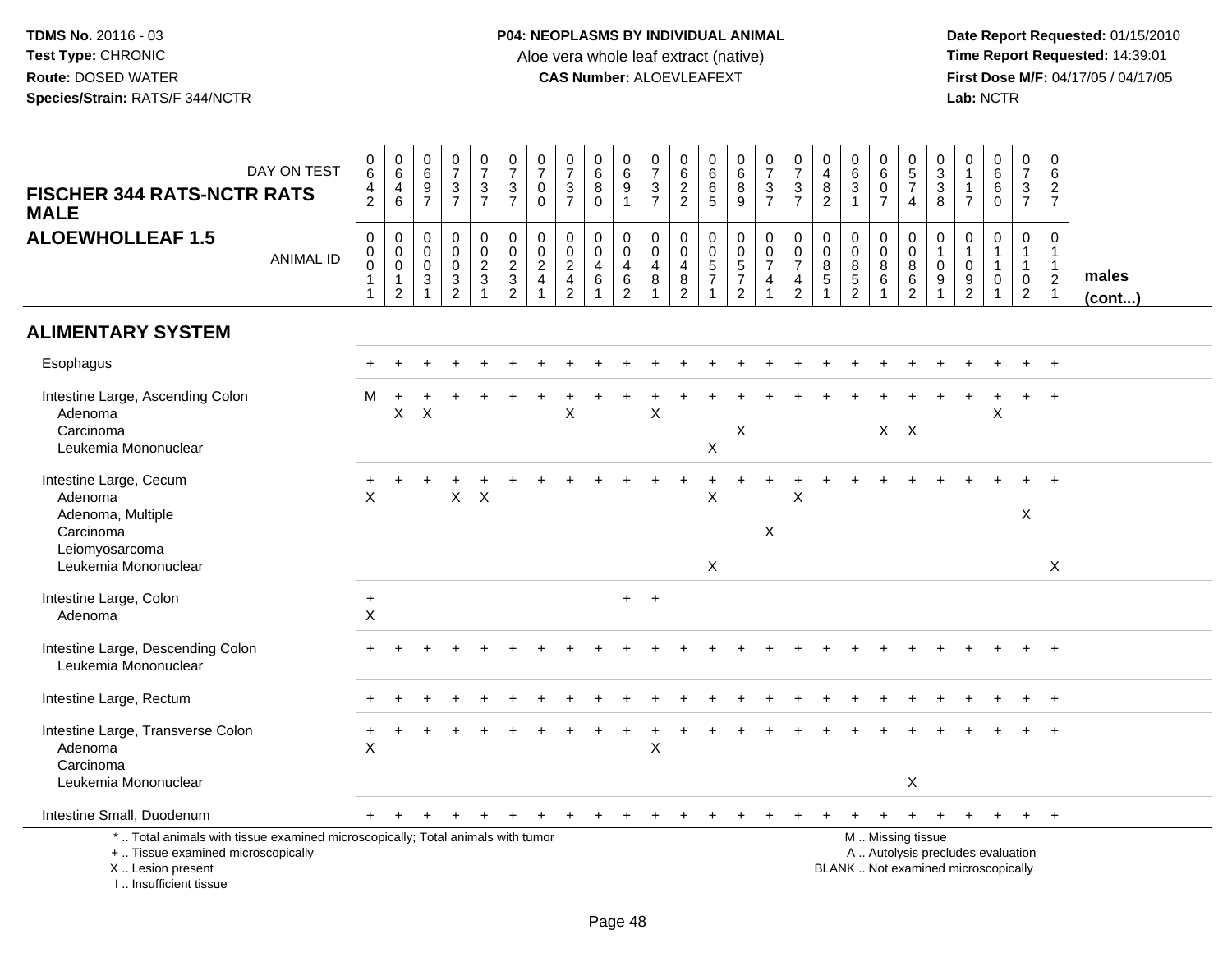## **P04: NEOPLASMS BY INDIVIDUAL ANIMAL**Aloe vera whole leaf extract (native)<br>**CAS Number:** ALOEVLEAFEXT

 **Date Report Requested:** 01/15/2010 **First Dose M/F:** 04/17/05 / 04/17/05<br>Lab: NCTR **Lab:** NCTR

| <b>FISCHER 344 RATS-NCTR RATS</b><br><b>MALE</b>                                                                                           | DAY ON TEST      | $\begin{array}{c} 0 \\ 6 \end{array}$<br>$\frac{4}{2}$                             | $\pmb{0}$<br>6<br>4<br>6                             | $\mathbf 0$<br>$\,6\,$<br>9<br>$\overline{7}$ | $\pmb{0}$<br>$\overline{7}$<br>3<br>$\overline{7}$                                     | $\frac{0}{7}$<br>$\frac{3}{7}$              | $\frac{0}{7}$<br>$\frac{3}{7}$                                      | $\frac{0}{7}$<br>$\mathbf 0$<br>$\mathbf 0$                                           | 0<br>$\overline{7}$<br>$\mathbf{3}$<br>$\overline{7}$        | $\begin{array}{c} 0 \\ 6 \end{array}$<br>$\bf 8$<br>$\mathbf{0}$ | 0<br>$6\phantom{a}$<br>9<br>$\overline{1}$                 | $\frac{0}{7}$<br>$\frac{3}{7}$                                                                           | 0<br>$\,6\,$<br>$\frac{2}{2}$                | $\boldsymbol{0}$<br>$\,6\,$<br>$\,6$<br>$\overline{5}$ | $_6^0$<br>$^8_9$                                       | $\frac{0}{7}$<br>$\frac{3}{7}$                                              | $\frac{0}{7}$<br>$\frac{3}{7}$                              | $\pmb{0}$<br>$\overline{\mathbf{4}}$<br>$\bf 8$<br>$\overline{2}$ | 0<br>$\,6\,$<br>$\mathbf{3}$<br>$\overline{1}$                        | 0<br>$\,6\,$<br>$\mathbf 0$<br>$\overline{7}$            | $\pmb{0}$<br>$\sqrt{5}$<br>$\overline{7}$<br>$\overline{4}$ | 0<br>$\ensuremath{\mathsf{3}}$<br>$\mathbf{3}$<br>8 | 0<br>$\overline{1}$<br>$\overline{7}$                         | $_{6}^{\rm 0}$<br>6<br>$\overline{0}$                      | $\mathbf 0$<br>$\boldsymbol{7}$<br>$\frac{3}{7}$                                          | 0<br>$\,6\,$<br>$\frac{2}{7}$                                                        |                 |
|--------------------------------------------------------------------------------------------------------------------------------------------|------------------|------------------------------------------------------------------------------------|------------------------------------------------------|-----------------------------------------------|----------------------------------------------------------------------------------------|---------------------------------------------|---------------------------------------------------------------------|---------------------------------------------------------------------------------------|--------------------------------------------------------------|------------------------------------------------------------------|------------------------------------------------------------|----------------------------------------------------------------------------------------------------------|----------------------------------------------|--------------------------------------------------------|--------------------------------------------------------|-----------------------------------------------------------------------------|-------------------------------------------------------------|-------------------------------------------------------------------|-----------------------------------------------------------------------|----------------------------------------------------------|-------------------------------------------------------------|-----------------------------------------------------|---------------------------------------------------------------|------------------------------------------------------------|-------------------------------------------------------------------------------------------|--------------------------------------------------------------------------------------|-----------------|
| <b>ALOEWHOLLEAF 1.5</b>                                                                                                                    | <b>ANIMAL ID</b> | $\boldsymbol{0}$<br>$\begin{smallmatrix} 0\\0 \end{smallmatrix}$<br>$\overline{1}$ | 0<br>$\mathbf 0$<br>$\mathsf 0$<br>$\mathbf{1}$<br>2 | $\mathbf 0$<br>0<br>$\mathbf 0$<br>3<br>1     | $\pmb{0}$<br>$\mathbf 0$<br>$\mathbf 0$<br>$\ensuremath{\mathsf{3}}$<br>$\overline{2}$ | $\mathbf 0$<br>$\mathbf 0$<br>$\frac{2}{3}$ | $\pmb{0}$<br>$\mathsf{O}\xspace$<br>$\frac{2}{3}$<br>$\overline{2}$ | $\begin{smallmatrix} 0\\0 \end{smallmatrix}$<br>$\overline{2}$<br>$\overline{4}$<br>1 | 0<br>0<br>$\overline{c}$<br>$\overline{4}$<br>$\overline{2}$ | $\mathbf 0$<br>$\overline{0}$<br>4<br>$6\phantom{1}$             | $\pmb{0}$<br>$\mathbf 0$<br>$\overline{4}$<br>$\,6\,$<br>2 | $\begin{smallmatrix}0\\0\end{smallmatrix}$<br>$\overline{4}$<br>$\boldsymbol{8}$<br>$\blacktriangleleft$ | 0<br>$\mathbf 0$<br>$\overline{4}$<br>8<br>2 | $\mathbf 0$<br>$\mathbf 0$<br>$\frac{5}{7}$<br>1       | 0<br>$\overline{0}$<br>$\frac{5}{7}$<br>$\overline{2}$ | $\begin{matrix} 0 \\ 0 \\ 7 \end{matrix}$<br>$\overline{4}$<br>$\mathbf{1}$ | $_{\rm 0}^{\rm 0}$<br>$\overline{7}$<br>4<br>$\overline{2}$ | $\mathbf 0$<br>$\mathbf 0$<br>$\,8\,$<br>$\sqrt{5}$               | $\mathbf 0$<br>$\mathbf 0$<br>$\bf 8$<br>$\sqrt{5}$<br>$\overline{2}$ | 0<br>$\mathbf 0$<br>$\bf 8$<br>$\,6\,$<br>$\overline{1}$ | $\mathbf 0$<br>$\mathbf 0$<br>$\bf 8$<br>$\,6\,$<br>2       | 0<br>$\mathbf 0$<br>9                               | $\mathbf 0$<br>$\overline{1}$<br>$\mathbf 0$<br>$\frac{9}{2}$ | $\mathbf 0$<br>$\mathbf{1}$<br>$\mathbf{1}$<br>$\mathbf 0$ | $\pmb{0}$<br>$\mathbf{1}$<br>$\mathbf{1}$<br>$\begin{smallmatrix} 0\\2 \end{smallmatrix}$ | $\mathbf 0$<br>$\mathbf{1}$<br>$\mathbf{1}$<br>$\begin{array}{c} 2 \\ 1 \end{array}$ | males<br>(cont) |
| Leukemia Mononuclear                                                                                                                       |                  |                                                                                    |                                                      |                                               |                                                                                        |                                             |                                                                     |                                                                                       |                                                              |                                                                  |                                                            |                                                                                                          |                                              |                                                        |                                                        |                                                                             |                                                             |                                                                   |                                                                       |                                                          |                                                             |                                                     |                                                               |                                                            |                                                                                           | X                                                                                    |                 |
| Intestine Small, Ileum<br>Leukemia Mononuclear                                                                                             |                  |                                                                                    |                                                      |                                               |                                                                                        |                                             |                                                                     |                                                                                       |                                                              |                                                                  |                                                            |                                                                                                          |                                              |                                                        |                                                        |                                                                             |                                                             |                                                                   |                                                                       |                                                          |                                                             |                                                     |                                                               |                                                            | $\ddot{}$                                                                                 | $+$<br>X                                                                             |                 |
| Intestine Small, Jejunum<br>Leukemia Mononuclear                                                                                           |                  |                                                                                    |                                                      |                                               |                                                                                        |                                             |                                                                     |                                                                                       |                                                              |                                                                  |                                                            |                                                                                                          |                                              | X                                                      |                                                        |                                                                             |                                                             |                                                                   |                                                                       |                                                          |                                                             |                                                     |                                                               |                                                            | $\ddot{}$                                                                                 | $+$<br>$\mathsf X$                                                                   |                 |
| Liver<br>Hepatocellular Carcinoma<br>Leukemia Mononuclear                                                                                  |                  |                                                                                    |                                                      | X                                             |                                                                                        | X                                           |                                                                     |                                                                                       |                                                              | X                                                                | X                                                          |                                                                                                          |                                              |                                                        | $X$ $X$                                                |                                                                             |                                                             |                                                                   |                                                                       |                                                          | X                                                           |                                                     |                                                               |                                                            | $X$ $X$ $X$                                                                               |                                                                                      |                 |
| Mesentery<br>Mesothelioma Malignant                                                                                                        |                  |                                                                                    |                                                      |                                               |                                                                                        | $+$                                         |                                                                     | $\ddot{}$                                                                             |                                                              |                                                                  |                                                            |                                                                                                          |                                              |                                                        |                                                        |                                                                             |                                                             |                                                                   |                                                                       |                                                          |                                                             |                                                     |                                                               |                                                            | $+$                                                                                       |                                                                                      |                 |
| Oral Mucosa<br>Squamous Cell Papilloma                                                                                                     |                  |                                                                                    |                                                      |                                               |                                                                                        |                                             |                                                                     |                                                                                       |                                                              |                                                                  |                                                            |                                                                                                          |                                              |                                                        |                                                        |                                                                             |                                                             |                                                                   |                                                                       |                                                          |                                                             |                                                     |                                                               |                                                            | $\ddot{}$<br>X                                                                            |                                                                                      |                 |
| Pancreas<br>Leukemia Mononuclear<br>Acinar Cell, Adenoma                                                                                   |                  |                                                                                    |                                                      |                                               |                                                                                        | Χ                                           |                                                                     |                                                                                       |                                                              |                                                                  |                                                            |                                                                                                          |                                              | X                                                      |                                                        |                                                                             |                                                             |                                                                   |                                                                       |                                                          |                                                             |                                                     |                                                               |                                                            | $+$                                                                                       | $\ddot{}$<br>X                                                                       |                 |
| <b>Proximal Colon</b><br>Adenoma<br>Carcinoma<br>Leukemia Mononuclear                                                                      |                  |                                                                                    |                                                      | $\boldsymbol{\mathsf{X}}$                     | х                                                                                      |                                             |                                                                     |                                                                                       |                                                              |                                                                  |                                                            | $\boldsymbol{\mathsf{X}}$                                                                                |                                              | X                                                      | X                                                      |                                                                             |                                                             | $\pmb{\times}$                                                    |                                                                       |                                                          |                                                             | M                                                   | M                                                             | $\ddot{}$<br>X                                             | $+$                                                                                       | $+$                                                                                  |                 |
| Salivary Glands                                                                                                                            |                  |                                                                                    |                                                      |                                               |                                                                                        |                                             |                                                                     |                                                                                       |                                                              |                                                                  |                                                            |                                                                                                          |                                              |                                                        |                                                        |                                                                             |                                                             |                                                                   |                                                                       |                                                          |                                                             |                                                     |                                                               |                                                            |                                                                                           | $\overline{1}$                                                                       |                 |
| Stomach, Forestomach                                                                                                                       |                  |                                                                                    |                                                      |                                               |                                                                                        |                                             |                                                                     |                                                                                       |                                                              |                                                                  |                                                            |                                                                                                          |                                              |                                                        |                                                        |                                                                             |                                                             |                                                                   |                                                                       |                                                          |                                                             |                                                     |                                                               |                                                            | $+$                                                                                       | $+$                                                                                  |                 |
| *  Total animals with tissue examined microscopically; Total animals with tumor<br>+  Tissue examined microscopically<br>X  Lesion present |                  |                                                                                    |                                                      |                                               |                                                                                        |                                             |                                                                     |                                                                                       |                                                              |                                                                  |                                                            |                                                                                                          |                                              |                                                        |                                                        |                                                                             |                                                             |                                                                   | BLANK  Not examined microscopically                                   |                                                          | M  Missing tissue<br>A  Autolysis precludes evaluation      |                                                     |                                                               |                                                            |                                                                                           |                                                                                      |                 |

I .. Insufficient tissue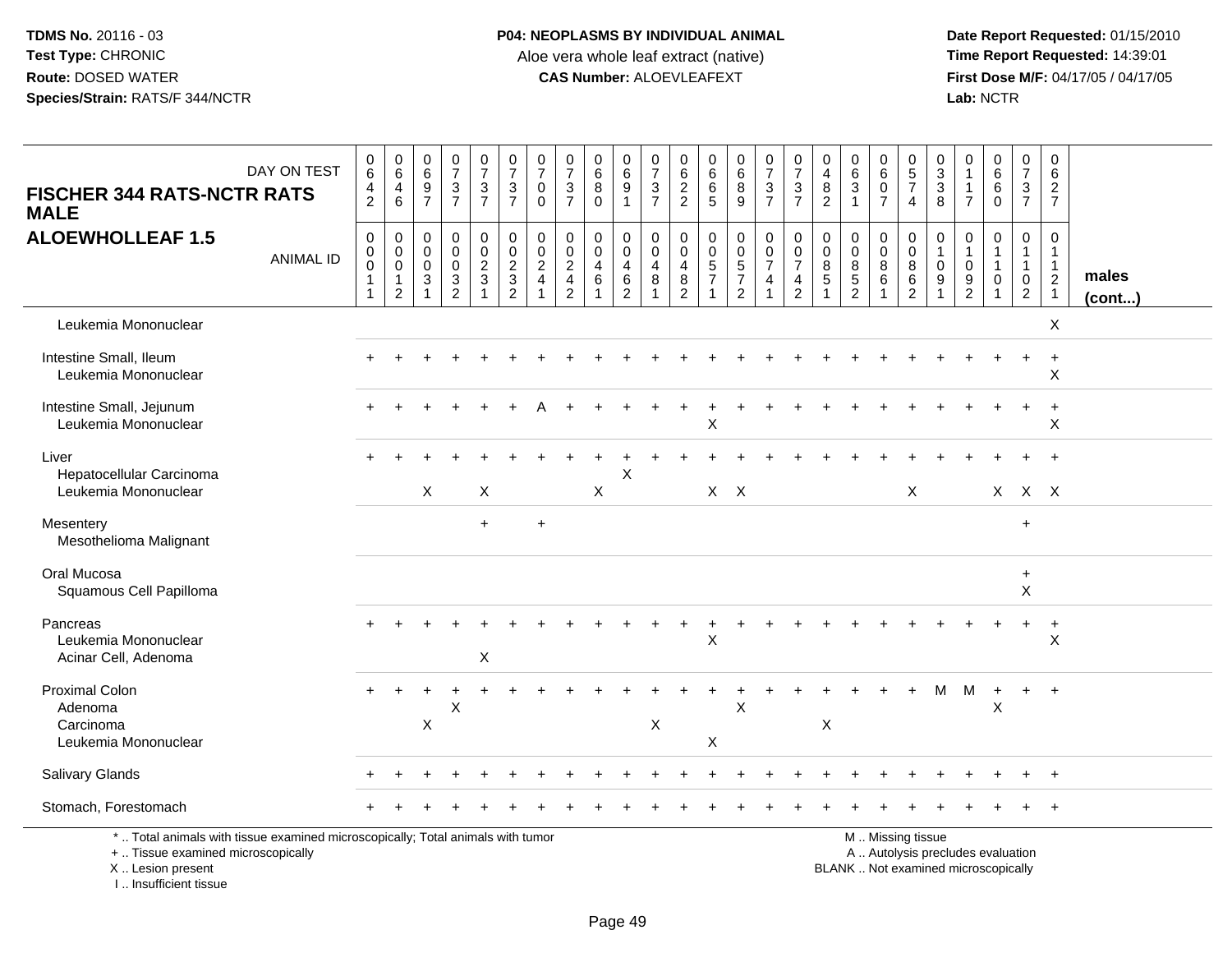| DAY ON TEST<br><b>FISCHER 344 RATS-NCTR RATS</b><br><b>MALE</b>                                                                                                       | $\begin{array}{c} 0 \\ 6 \end{array}$<br>4<br>2 | $\begin{array}{c} 0 \\ 6 \end{array}$<br>$\overline{4}$<br>$\,6\,$         | $\begin{array}{c} 0 \\ 6 \end{array}$<br>9<br>$\overline{7}$                | $\begin{smallmatrix}0\\7\end{smallmatrix}$<br>$\frac{3}{7}$            | $\frac{0}{7}$<br>$\mathbf{3}$<br>$\overline{7}$                 | $\begin{array}{c} 0 \\ 7 \end{array}$<br>$\mathbf{3}$<br>$\overline{7}$ | $\frac{0}{7}$<br>$\pmb{0}$<br>$\mathbf 0$          | $\frac{0}{7}$<br>$\frac{3}{7}$                                                       | $\begin{array}{c} 0 \\ 6 \end{array}$<br>8<br>$\mathbf 0$ | $\begin{matrix} 0 \\ 6 \end{matrix}$<br>$\boldsymbol{9}$<br>$\mathbf{1}$                 | $\frac{0}{7}$<br>$\mathsf 3$<br>$\overline{7}$ | $\begin{matrix} 0 \\ 6 \end{matrix}$<br>$\frac{2}{2}$             | $\begin{array}{c} 0 \\ 6 \end{array}$<br>$6\overline{6}$<br>5 | $\begin{array}{c} 0 \\ 6 \end{array}$<br>8<br>9                            | $\frac{0}{7}$<br>$\frac{3}{7}$                                                | $\frac{0}{7}$<br>$\sqrt{3}$<br>$\overline{7}$                                    | 0<br>4<br>$\, 8$<br>2                                  | $\begin{array}{c} 0 \\ 6 \end{array}$<br>$\overline{3}$<br>$\mathbf{1}$ | $\pmb{0}$<br>$\overline{6}$<br>$\mathbf 0$<br>$\overline{7}$ | $\begin{array}{c} 0 \\ 5 \\ 7 \end{array}$<br>$\overline{4}$                                  | $_{3}^{\rm 0}$<br>$\overline{3}$<br>8                                      | 0<br>$\mathbf{1}$<br>$\overline{1}$<br>$\overline{7}$             | $\begin{array}{c} 0 \\ 6 \end{array}$<br>6<br>$\mathbf 0$        | $\pmb{0}$<br>$\overline{7}$<br>3<br>$\overline{7}$                 | 0<br>6<br>$\overline{2}$<br>$\overline{7}$                          |                 |
|-----------------------------------------------------------------------------------------------------------------------------------------------------------------------|-------------------------------------------------|----------------------------------------------------------------------------|-----------------------------------------------------------------------------|------------------------------------------------------------------------|-----------------------------------------------------------------|-------------------------------------------------------------------------|----------------------------------------------------|--------------------------------------------------------------------------------------|-----------------------------------------------------------|------------------------------------------------------------------------------------------|------------------------------------------------|-------------------------------------------------------------------|---------------------------------------------------------------|----------------------------------------------------------------------------|-------------------------------------------------------------------------------|----------------------------------------------------------------------------------|--------------------------------------------------------|-------------------------------------------------------------------------|--------------------------------------------------------------|-----------------------------------------------------------------------------------------------|----------------------------------------------------------------------------|-------------------------------------------------------------------|------------------------------------------------------------------|--------------------------------------------------------------------|---------------------------------------------------------------------|-----------------|
| <b>ALOEWHOLLEAF 1.5</b><br><b>ANIMAL ID</b>                                                                                                                           | 0<br>$\pmb{0}$<br>$\mathbf 0$                   | $\boldsymbol{0}$<br>$\mathbf 0$<br>$\pmb{0}$<br>$\mathbf{1}$<br>$\sqrt{2}$ | $\mathbf 0$<br>$\mathbf 0$<br>$\mathbf 0$<br>$\mathbf{3}$<br>$\overline{1}$ | 0<br>$\mathsf{O}\xspace$<br>$\mathsf{O}\xspace$<br>3<br>$\overline{2}$ | $\begin{array}{c} 0 \\ 0 \\ 2 \\ 3 \end{array}$<br>$\mathbf{1}$ | 0<br>$\overline{0}$<br>$\overline{c}$<br>3<br>$\overline{2}$            | 0<br>$\pmb{0}$<br>$\overline{c}$<br>$\overline{4}$ | $\mathbf 0$<br>$\ddot{\mathbf{0}}$<br>$\sqrt{2}$<br>$\overline{4}$<br>$\overline{2}$ | 0<br>$\mathbf 0$<br>$\overline{4}$<br>$\,6\,$             | $\mathbf 0$<br>$\overline{0}$<br>$\begin{array}{c} 4 \\ 6 \end{array}$<br>$\overline{2}$ | 0<br>$\mathbf 0$<br>$\overline{4}$<br>8        | $\pmb{0}$<br>$\mathbf 0$<br>$\overline{4}$<br>8<br>$\overline{2}$ | 0<br>$\overline{0}$<br>$\frac{5}{7}$                          | 0<br>$\ddot{\mathbf{0}}$<br>$\sqrt{5}$<br>$\overline{7}$<br>$\overline{2}$ | $\begin{matrix} 0 \\ 0 \\ 7 \end{matrix}$<br>$\overline{4}$<br>$\overline{1}$ | $\mathbf 0$<br>$\mathbf 0$<br>$\overline{7}$<br>$\overline{4}$<br>$\overline{2}$ | $\mathbf 0$<br>$\mathbf 0$<br>8<br>5<br>$\overline{1}$ | 0<br>$\mathbf 0$<br>$\bf 8$<br>$\sqrt{5}$<br>$\mathfrak{p}$             | 0<br>$\mathsf{O}\xspace$<br>$\,8\,$<br>6<br>-1               | 0<br>$\ddot{\mathbf{0}}$<br>$\,8\,$<br>$\,6\,$<br>$\overline{2}$                              | $\mathbf 0$<br>$\mathbf{1}$<br>$\mathbf 0$<br>9<br>$\overline{\mathbf{1}}$ | $\mathbf 0$<br>$\mathbf{1}$<br>$\mathbf 0$<br>9<br>$\overline{2}$ | 0<br>$\mathbf{1}$<br>$\mathbf{1}$<br>$\mathbf 0$<br>$\mathbf{1}$ | 0<br>$\mathbf{1}$<br>$\mathbf{1}$<br>$\mathbf 0$<br>$\overline{2}$ | 0<br>$\mathbf{1}$<br>$\mathbf{1}$<br>$\overline{2}$<br>$\mathbf{1}$ | males<br>(cont) |
| Stomach, Glandular<br>Leukemia Mononuclear                                                                                                                            |                                                 |                                                                            |                                                                             |                                                                        |                                                                 |                                                                         |                                                    |                                                                                      |                                                           |                                                                                          |                                                |                                                                   |                                                               |                                                                            |                                                                               |                                                                                  |                                                        |                                                                         |                                                              |                                                                                               |                                                                            |                                                                   |                                                                  |                                                                    | $\ddot{}$<br>X                                                      |                 |
| <b>CARDIOVASCULAR SYSTEM</b>                                                                                                                                          |                                                 |                                                                            |                                                                             |                                                                        |                                                                 |                                                                         |                                                    |                                                                                      |                                                           |                                                                                          |                                                |                                                                   |                                                               |                                                                            |                                                                               |                                                                                  |                                                        |                                                                         |                                                              |                                                                                               |                                                                            |                                                                   |                                                                  |                                                                    |                                                                     |                 |
| <b>Blood Vessel</b>                                                                                                                                                   |                                                 |                                                                            |                                                                             |                                                                        |                                                                 |                                                                         |                                                    |                                                                                      |                                                           |                                                                                          |                                                |                                                                   |                                                               |                                                                            |                                                                               |                                                                                  |                                                        |                                                                         |                                                              |                                                                                               |                                                                            |                                                                   |                                                                  |                                                                    |                                                                     |                 |
| Heart<br>Leukemia Mononuclear<br>Schwannoma Malignant                                                                                                                 |                                                 |                                                                            |                                                                             |                                                                        |                                                                 |                                                                         |                                                    |                                                                                      | $\pmb{\times}$                                            |                                                                                          |                                                |                                                                   | X                                                             |                                                                            |                                                                               | $\sf X$                                                                          |                                                        |                                                                         |                                                              |                                                                                               |                                                                            |                                                                   |                                                                  |                                                                    | $X$ $X$                                                             |                 |
| <b>ENDOCRINE SYSTEM</b>                                                                                                                                               |                                                 |                                                                            |                                                                             |                                                                        |                                                                 |                                                                         |                                                    |                                                                                      |                                                           |                                                                                          |                                                |                                                                   |                                                               |                                                                            |                                                                               |                                                                                  |                                                        |                                                                         |                                                              |                                                                                               |                                                                            |                                                                   |                                                                  |                                                                    |                                                                     |                 |
| <b>Adrenal Cortex</b><br>Leukemia Mononuclear                                                                                                                         |                                                 |                                                                            |                                                                             |                                                                        |                                                                 |                                                                         |                                                    |                                                                                      |                                                           |                                                                                          |                                                |                                                                   | $\sf X$                                                       |                                                                            |                                                                               |                                                                                  |                                                        |                                                                         |                                                              |                                                                                               |                                                                            |                                                                   |                                                                  |                                                                    |                                                                     |                 |
| Adrenal Medulla<br>Leukemia Mononuclear<br>Pheochromocytoma Benign<br>Pheochromocytoma Malignant<br>Bilateral, Pheochromocytoma Malignant                             | $\pm$<br>X                                      |                                                                            | X                                                                           | $X$ $X$                                                                | X                                                               | X                                                                       |                                                    |                                                                                      | $\boldsymbol{\mathsf{X}}$                                 |                                                                                          |                                                |                                                                   | Χ                                                             |                                                                            |                                                                               |                                                                                  |                                                        |                                                                         |                                                              |                                                                                               |                                                                            |                                                                   |                                                                  | X                                                                  |                                                                     |                 |
| Islets, Pancreatic<br>Adenoma<br>Leukemia Mononuclear                                                                                                                 |                                                 |                                                                            |                                                                             |                                                                        | $\div$                                                          | $\ddot{}$<br>$\sf X$                                                    |                                                    |                                                                                      |                                                           |                                                                                          |                                                |                                                                   | X                                                             |                                                                            |                                                                               |                                                                                  |                                                        |                                                                         | $\ddot{}$                                                    | $\ddot{}$<br>X                                                                                |                                                                            |                                                                   |                                                                  |                                                                    | $\boldsymbol{\mathsf{X}}$                                           |                 |
| Parathyroid Gland<br>Adenoma                                                                                                                                          |                                                 |                                                                            |                                                                             |                                                                        |                                                                 |                                                                         |                                                    |                                                                                      |                                                           |                                                                                          |                                                |                                                                   |                                                               |                                                                            |                                                                               |                                                                                  |                                                        |                                                                         |                                                              |                                                                                               |                                                                            |                                                                   |                                                                  |                                                                    |                                                                     |                 |
| <b>Pituitary Gland</b>                                                                                                                                                |                                                 |                                                                            |                                                                             |                                                                        |                                                                 |                                                                         |                                                    |                                                                                      |                                                           |                                                                                          |                                                |                                                                   |                                                               |                                                                            |                                                                               |                                                                                  |                                                        |                                                                         |                                                              |                                                                                               |                                                                            |                                                                   |                                                                  |                                                                    |                                                                     |                 |
| *  Total animals with tissue examined microscopically; Total animals with tumor<br>+  Tissue examined microscopically<br>X  Lesion present<br>I., Insufficient tissue |                                                 |                                                                            |                                                                             |                                                                        |                                                                 |                                                                         |                                                    |                                                                                      |                                                           |                                                                                          |                                                |                                                                   |                                                               |                                                                            |                                                                               |                                                                                  |                                                        |                                                                         |                                                              | M  Missing tissue<br>A  Autolysis precludes evaluation<br>BLANK  Not examined microscopically |                                                                            |                                                                   |                                                                  |                                                                    |                                                                     |                 |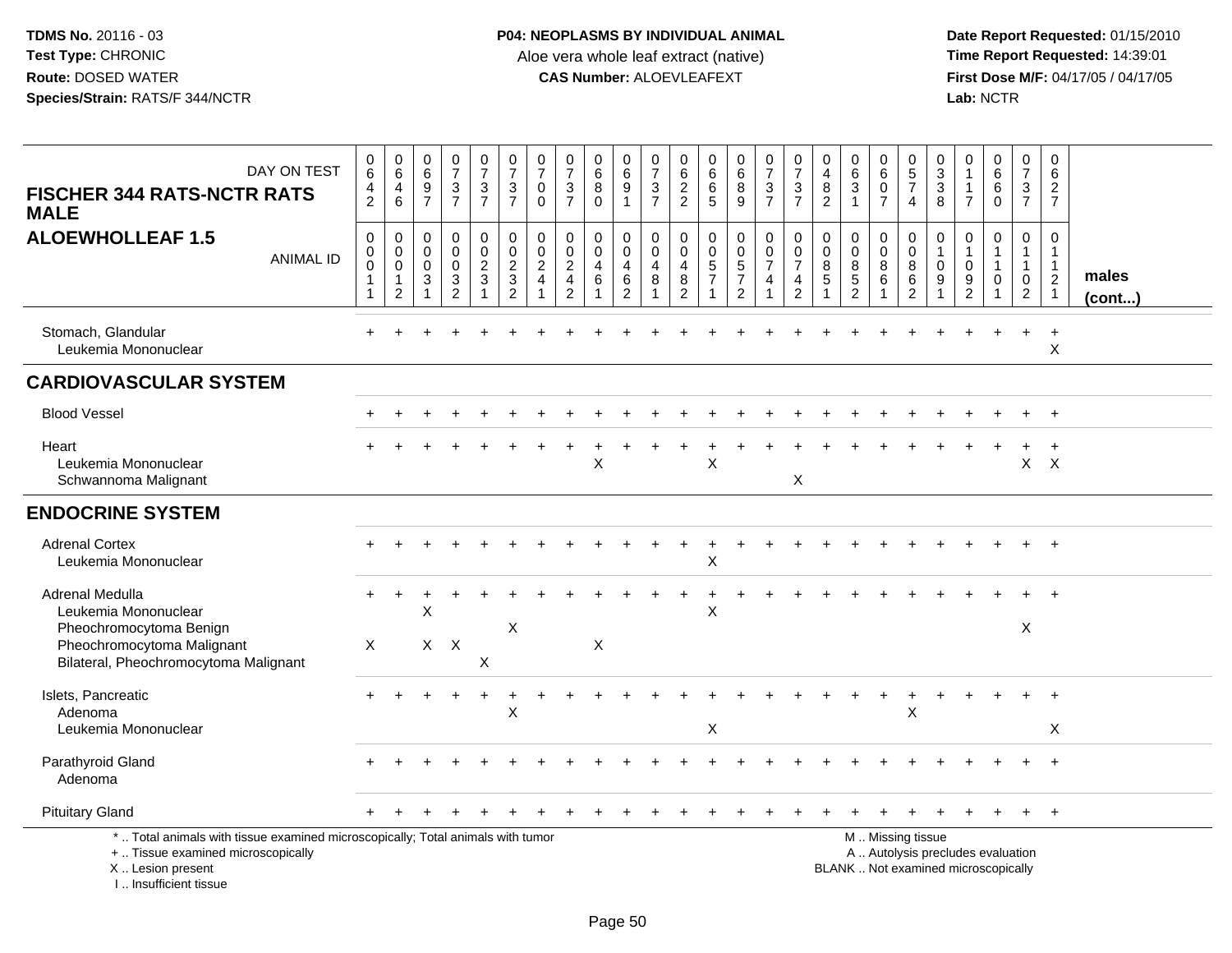| DAY ON TEST<br><b>FISCHER 344 RATS-NCTR RATS</b><br><b>MALE</b>                                                                                                     | $_{6}^{\rm 0}$<br>$\overline{4}$<br>$\overline{2}$                                       | $\begin{array}{c} 0 \\ 6 \end{array}$<br>$\overline{4}$<br>6                   | $\pmb{0}$<br>$\overline{6}$<br>$\boldsymbol{9}$<br>$\overline{7}$ | $\begin{array}{c} 0 \\ 7 \end{array}$<br>$\frac{3}{7}$           | $\frac{0}{7}$<br>3<br>$\overline{7}$                                        | $\begin{array}{c} 0 \\ 7 \end{array}$<br>$\mathbf{3}$<br>$\overline{7}$ | $\begin{array}{c} 0 \\ 7 \end{array}$<br>0<br>$\mathbf 0$  | $\frac{0}{7}$<br>$\ensuremath{\mathsf{3}}$<br>$\overline{7}$                     | $\begin{array}{c} 0 \\ 6 \end{array}$<br>$\overline{8}$<br>$\mathbf 0$ | $\begin{array}{c} 0 \\ 6 \end{array}$<br>$\boldsymbol{9}$<br>$\mathbf{1}$ | $\begin{array}{c} 0 \\ 7 \end{array}$<br>$\sqrt{3}$<br>$\overline{7}$ | 0<br>6<br>$\overline{2}$<br>$\overline{2}$                          | $\begin{array}{c} 0 \\ 6 \end{array}$<br>$\,6$<br>5                           | $\begin{array}{c} 0 \\ 6 \end{array}$<br>$\overline{8}$<br>9 | $\begin{array}{c} 0 \\ 7 \end{array}$<br>$\sqrt{3}$<br>$\overline{7}$ | $\frac{0}{7}$<br>$\sqrt{3}$<br>$\overline{7}$                                         | 0<br>4<br>8<br>$\overline{2}$       | 0<br>6<br>$\mathbf{3}$<br>$\overline{1}$                        | $_6^0$<br>$\ddot{\mathbf{0}}$<br>$\overline{7}$ | $\begin{array}{c} 0 \\ 5 \end{array}$<br>$\overline{7}$<br>$\overline{4}$                     | $\begin{smallmatrix} 0\\ 3\\ 3 \end{smallmatrix}$<br>8                     | 0<br>$\mathbf{1}$<br>$\mathbf{1}$<br>$\overline{7}$               | $\begin{array}{c} 0 \\ 6 \end{array}$<br>$\,6\,$<br>$\Omega$         | $\frac{0}{7}$<br>$\ensuremath{\mathsf{3}}$<br>$\overline{7}$       | $\mathbf 0$<br>6<br>$\overline{2}$<br>$\overline{7}$                          |                       |
|---------------------------------------------------------------------------------------------------------------------------------------------------------------------|------------------------------------------------------------------------------------------|--------------------------------------------------------------------------------|-------------------------------------------------------------------|------------------------------------------------------------------|-----------------------------------------------------------------------------|-------------------------------------------------------------------------|------------------------------------------------------------|----------------------------------------------------------------------------------|------------------------------------------------------------------------|---------------------------------------------------------------------------|-----------------------------------------------------------------------|---------------------------------------------------------------------|-------------------------------------------------------------------------------|--------------------------------------------------------------|-----------------------------------------------------------------------|---------------------------------------------------------------------------------------|-------------------------------------|-----------------------------------------------------------------|-------------------------------------------------|-----------------------------------------------------------------------------------------------|----------------------------------------------------------------------------|-------------------------------------------------------------------|----------------------------------------------------------------------|--------------------------------------------------------------------|-------------------------------------------------------------------------------|-----------------------|
| <b>ALOEWHOLLEAF 1.5</b><br><b>ANIMAL ID</b>                                                                                                                         | $\pmb{0}$<br>$\begin{smallmatrix}0\0\0\end{smallmatrix}$<br>$\mathbf{1}$<br>$\mathbf{1}$ | $\mathbf 0$<br>$\mathsf{O}\xspace$<br>$\mathsf{O}\xspace$<br>$\mathbf{1}$<br>2 | 0<br>0<br>$\mathbf 0$<br>$\mathbf{3}$<br>$\overline{1}$           | $\mathbf 0$<br>$\mathsf{O}\xspace$<br>$\pmb{0}$<br>$\frac{3}{2}$ | 0<br>$\overline{0}$<br>$\boldsymbol{2}$<br>$\mathfrak{S}$<br>$\overline{1}$ | $\pmb{0}$<br>$\overline{0}$<br>$\overline{c}$<br>3<br>$\overline{2}$    | 0<br>$\overline{0}$<br>$\overline{c}$<br>4<br>$\mathbf{1}$ | $\mathbf 0$<br>$\mathbf 0$<br>$\overline{c}$<br>$\overline{4}$<br>$\overline{2}$ | 0<br>$\mathbf 0$<br>$\overline{4}$<br>6                                | $\mathbf 0$<br>$\mathsf{O}\xspace$<br>4<br>$\,6\,$<br>$\overline{2}$      | 0<br>$\mathbf 0$<br>4<br>8<br>$\overline{1}$                          | $\mathbf 0$<br>$\mathbf 0$<br>$\overline{4}$<br>8<br>$\overline{2}$ | $\mathbf 0$<br>$\mathbf 0$<br>$\mathbf 5$<br>$\boldsymbol{7}$<br>$\mathbf{1}$ | 0<br>$\overline{0}$<br>$\frac{5}{7}$<br>$\overline{2}$       | 0<br>$\frac{0}{7}$<br>4<br>$\overline{1}$                             | $\begin{smallmatrix} 0\\0 \end{smallmatrix}$<br>$\overline{7}$<br>4<br>$\overline{2}$ | 0<br>$\mathbf 0$<br>8<br>$\sqrt{5}$ | $\mathbf 0$<br>$\mathbf 0$<br>8<br>$\sqrt{5}$<br>$\overline{2}$ | 0<br>$\mathbf 0$<br>8<br>6<br>$\mathbf 1$       | 0<br>$\mathsf{O}\xspace$<br>$\,8\,$<br>$\,6\,$<br>$\overline{2}$                              | $\pmb{0}$<br>$\mathbf{1}$<br>$\boldsymbol{0}$<br>9<br>$\blacktriangleleft$ | $\mathbf 0$<br>$\mathbf{1}$<br>$\mathbf 0$<br>9<br>$\overline{2}$ | $\mathbf 0$<br>$\overline{1}$<br>$\mathbf{1}$<br>0<br>$\overline{1}$ | 0<br>$\mathbf{1}$<br>$\mathbf{1}$<br>$\mathbf 0$<br>$\overline{2}$ | $\mathbf 0$<br>$\mathbf{1}$<br>$\mathbf{1}$<br>$\overline{2}$<br>$\mathbf{1}$ | males<br>$($ cont $)$ |
| Leukemia Mononuclear<br>Pars Distalis, Adenoma                                                                                                                      | X                                                                                        | $X$ $X$                                                                        |                                                                   |                                                                  |                                                                             |                                                                         |                                                            | X X X X                                                                          |                                                                        |                                                                           |                                                                       |                                                                     |                                                                               |                                                              |                                                                       | $X$ $X$                                                                               |                                     |                                                                 | X                                               |                                                                                               |                                                                            |                                                                   |                                                                      |                                                                    | X                                                                             |                       |
| <b>Thyroid Gland</b><br>Bilateral, C-cell, Adenoma<br>C-cell, Adenoma                                                                                               |                                                                                          |                                                                                |                                                                   |                                                                  |                                                                             |                                                                         |                                                            |                                                                                  |                                                                        |                                                                           |                                                                       |                                                                     |                                                                               |                                                              |                                                                       |                                                                                       |                                     |                                                                 |                                                 | X                                                                                             |                                                                            |                                                                   |                                                                      |                                                                    | $+$<br>$\boldsymbol{\mathsf{X}}$                                              |                       |
| <b>GENERAL BODY SYSTEM</b>                                                                                                                                          |                                                                                          |                                                                                |                                                                   |                                                                  |                                                                             |                                                                         |                                                            |                                                                                  |                                                                        |                                                                           |                                                                       |                                                                     |                                                                               |                                                              |                                                                       |                                                                                       |                                     |                                                                 |                                                 |                                                                                               |                                                                            |                                                                   |                                                                      |                                                                    |                                                                               |                       |
| <b>Tissue NOS</b><br>Mediastinum, Leukemia Mononuclear<br>Scrotal, Mesothelioma Malignant                                                                           |                                                                                          |                                                                                |                                                                   |                                                                  |                                                                             |                                                                         |                                                            |                                                                                  |                                                                        |                                                                           |                                                                       |                                                                     |                                                                               |                                                              |                                                                       |                                                                                       |                                     |                                                                 |                                                 |                                                                                               |                                                                            |                                                                   |                                                                      | $\ddot{}$<br>$\pmb{\times}$                                        |                                                                               |                       |
| <b>GENITAL SYSTEM</b>                                                                                                                                               |                                                                                          |                                                                                |                                                                   |                                                                  |                                                                             |                                                                         |                                                            |                                                                                  |                                                                        |                                                                           |                                                                       |                                                                     |                                                                               |                                                              |                                                                       |                                                                                       |                                     |                                                                 |                                                 |                                                                                               |                                                                            |                                                                   |                                                                      |                                                                    |                                                                               |                       |
| Epididymis<br>Leukemia Mononuclear<br>Mesothelioma Malignant                                                                                                        |                                                                                          |                                                                                |                                                                   |                                                                  |                                                                             |                                                                         |                                                            |                                                                                  |                                                                        |                                                                           |                                                                       |                                                                     | X                                                                             |                                                              |                                                                       |                                                                                       |                                     |                                                                 |                                                 |                                                                                               |                                                                            |                                                                   |                                                                      |                                                                    | $\overline{1}$                                                                |                       |
| <b>Preputial Gland</b><br>Adenoma<br>Carcinoma<br>Squamous Cell Carcinoma                                                                                           | $+$                                                                                      | +<br>X                                                                         |                                                                   | X                                                                |                                                                             |                                                                         |                                                            |                                                                                  |                                                                        |                                                                           |                                                                       |                                                                     |                                                                               |                                                              |                                                                       |                                                                                       |                                     |                                                                 |                                                 |                                                                                               |                                                                            |                                                                   |                                                                      |                                                                    | $\overline{1}$                                                                |                       |
| Prostate                                                                                                                                                            |                                                                                          |                                                                                |                                                                   |                                                                  |                                                                             |                                                                         |                                                            |                                                                                  |                                                                        |                                                                           |                                                                       |                                                                     |                                                                               |                                                              |                                                                       |                                                                                       |                                     |                                                                 |                                                 |                                                                                               |                                                                            |                                                                   |                                                                      |                                                                    |                                                                               |                       |
| Seminal Vesicle<br>Leukemia Mononuclear                                                                                                                             |                                                                                          |                                                                                |                                                                   |                                                                  |                                                                             |                                                                         |                                                            |                                                                                  |                                                                        |                                                                           |                                                                       |                                                                     |                                                                               |                                                              |                                                                       |                                                                                       |                                     |                                                                 |                                                 |                                                                                               |                                                                            |                                                                   |                                                                      | $\ddot{}$                                                          | $\overline{1}$<br>X                                                           |                       |
| <b>Testes</b><br><b>Mesothelioma Malignant</b>                                                                                                                      |                                                                                          |                                                                                |                                                                   |                                                                  |                                                                             |                                                                         |                                                            |                                                                                  |                                                                        |                                                                           |                                                                       |                                                                     |                                                                               |                                                              |                                                                       |                                                                                       |                                     |                                                                 |                                                 |                                                                                               |                                                                            |                                                                   |                                                                      |                                                                    |                                                                               |                       |
| *  Total animals with tissue examined microscopically; Total animals with tumor<br>+  Tissue examined microscopically<br>X  Lesion present<br>I Insufficient tissue |                                                                                          |                                                                                |                                                                   |                                                                  |                                                                             |                                                                         |                                                            |                                                                                  |                                                                        |                                                                           |                                                                       |                                                                     |                                                                               |                                                              |                                                                       |                                                                                       |                                     |                                                                 |                                                 | M  Missing tissue<br>A  Autolysis precludes evaluation<br>BLANK  Not examined microscopically |                                                                            |                                                                   |                                                                      |                                                                    |                                                                               |                       |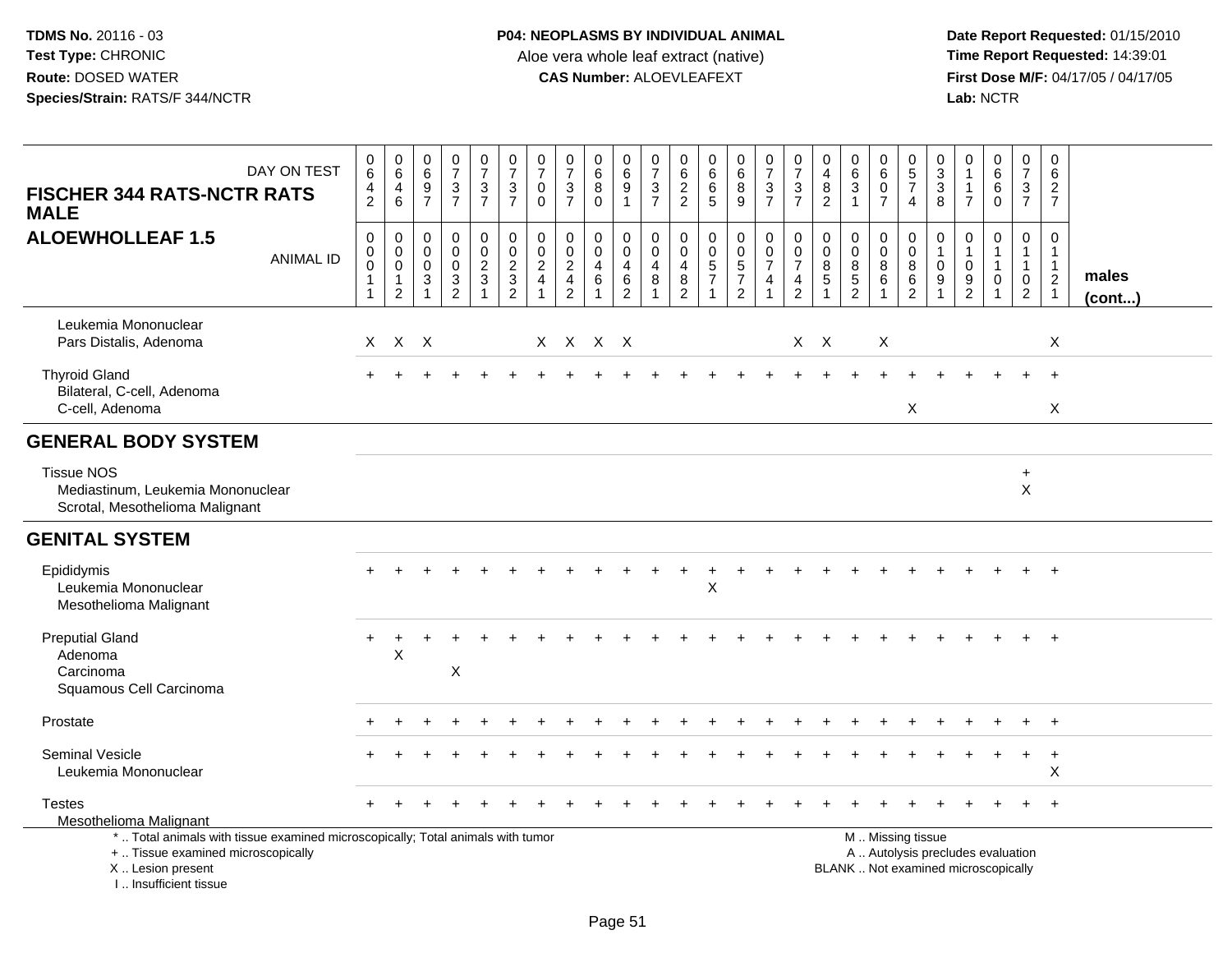| DAY ON TEST<br><b>FISCHER 344 RATS-NCTR RATS</b><br><b>MALE</b>                                                                                          | $\pmb{0}$<br>$\overline{6}$<br>$\frac{4}{2}$                                | $\begin{array}{c} 0 \\ 6 \end{array}$<br>$\overline{4}$<br>6           | $\begin{array}{c} 0 \\ 6 \end{array}$<br>$\boldsymbol{9}$<br>$\overline{7}$    | $\frac{0}{7}$<br>$\frac{3}{7}$                         | $\begin{smallmatrix}0\\7\end{smallmatrix}$<br>$\frac{3}{7}$ | $\begin{smallmatrix}0\\7\end{smallmatrix}$<br>$\frac{3}{7}$   | $\frac{0}{7}$<br>$\mathbf 0$<br>$\Omega$                            | $\frac{0}{7}$<br>$\frac{3}{7}$                 | $\mathbf 0$<br>$\overline{6}$<br>8<br>$\Omega$    | $\begin{array}{c} 0 \\ 6 \\ 9 \\ 1 \end{array}$        | $\frac{0}{7}$<br>$\frac{3}{7}$                        | $062$<br>22                                                                        | $\begin{array}{c} 0 \\ 6 \end{array}$<br>$\,6\,$<br>5               | $\begin{array}{c} 0 \\ 6 \end{array}$<br>$\bf 8$<br>$\overline{9}$ | $\begin{array}{c} 0 \\ 7 \end{array}$<br>$\frac{3}{7}$ | $\frac{0}{7}$<br>$\frac{3}{7}$                                                                  | $\pmb{0}$<br>$\overline{\mathbf{4}}$<br>8<br>$\overline{c}$ | $\boldsymbol{0}$<br>$\overline{6}$<br>$\sqrt{3}$<br>$\mathbf{1}$ | 0<br>$6\overline{6}$<br>$\mathbf 0$<br>$\overline{7}$ | $\pmb{0}$<br>$rac{5}{7}$<br>$\overline{4}$                               | 0<br>$\overline{3}$<br>$\mathfrak{S}$<br>8 | 0<br>$\mathbf{1}$<br>1<br>$\overline{7}$          | $\begin{array}{c} 0 \\ 6 \end{array}$<br>$\,6\,$<br>$\Omega$ | $\mathbf 0$<br>$\overline{7}$<br>$\frac{3}{7}$                             | $\pmb{0}$<br>$\,6\,$<br>$\frac{2}{7}$                                       |                 |
|----------------------------------------------------------------------------------------------------------------------------------------------------------|-----------------------------------------------------------------------------|------------------------------------------------------------------------|--------------------------------------------------------------------------------|--------------------------------------------------------|-------------------------------------------------------------|---------------------------------------------------------------|---------------------------------------------------------------------|------------------------------------------------|---------------------------------------------------|--------------------------------------------------------|-------------------------------------------------------|------------------------------------------------------------------------------------|---------------------------------------------------------------------|--------------------------------------------------------------------|--------------------------------------------------------|-------------------------------------------------------------------------------------------------|-------------------------------------------------------------|------------------------------------------------------------------|-------------------------------------------------------|--------------------------------------------------------------------------|--------------------------------------------|---------------------------------------------------|--------------------------------------------------------------|----------------------------------------------------------------------------|-----------------------------------------------------------------------------|-----------------|
| <b>ALOEWHOLLEAF 1.5</b><br><b>ANIMAL ID</b>                                                                                                              | $\mathbf 0$<br>$\mathbf 0$<br>$\mathbf 0$<br>$\mathbf{1}$<br>$\overline{1}$ | 0<br>$\boldsymbol{0}$<br>$\mathbf 0$<br>$\mathbf{1}$<br>$\overline{c}$ | 0<br>$\mathbf 0$<br>$\mathbf 0$<br>$\ensuremath{\mathsf{3}}$<br>$\overline{1}$ | $\mathbf 0$<br>$\pmb{0}$<br>$\pmb{0}$<br>$\frac{3}{2}$ | $\mathbf 0$<br>$\mathsf{O}\xspace$<br>$\frac{2}{3}$         | $\mathbf 0$<br>$\mathbf 0$<br>$\frac{2}{3}$<br>$\overline{c}$ | $\mathbf 0$<br>$\mathbf 0$<br>$\overline{2}$<br>$\overline{4}$<br>1 | $\mathbf 0$<br>$\overline{0}$<br>$\frac{2}{4}$ | $\mathbf 0$<br>$\mathbf 0$<br>$\overline{4}$<br>6 | 0<br>$\overline{0}$<br>$\overline{4}$<br>$\frac{6}{2}$ | 0<br>$\overline{0}$<br>$\overline{4}$<br>$\bf 8$<br>1 | $\mathbf 0$<br>$\mathbf 0$<br>$\overline{\mathbf{4}}$<br>$\,8\,$<br>$\overline{2}$ | $\mathbf 0$<br>$\ddot{\mathbf{0}}$<br>$\frac{5}{7}$<br>$\mathbf{1}$ | 0<br>$\frac{0}{5}$<br>$\overline{7}$<br>$\overline{c}$             | 0<br>$\frac{0}{7}$<br>$\overline{4}$                   | $\pmb{0}$<br>$\ddot{\mathbf{0}}$<br>$\overline{7}$<br>$\overline{\mathbf{4}}$<br>$\overline{c}$ | 0<br>$\mathbf 0$<br>$\bf 8$<br>$\sqrt{5}$                   | $\mathbf 0$<br>$\mathsf 0$<br>$\bf 8$<br>$\frac{5}{2}$           | 0<br>$\pmb{0}$<br>8<br>$\,6\,$<br>$\mathbf{1}$        | $\mathbf 0$<br>$\mathbf 0$<br>8<br>$\,6\,$<br>$\sqrt{2}$                 | $\mathbf 0$<br>1<br>$\mathbf 0$<br>9       | $\mathbf 0$<br>$\mathbf{1}$<br>0<br>$\frac{9}{2}$ | $\mathbf 0$<br>1<br>1<br>$\mathbf 0$                         | $\mathbf 0$<br>$\mathbf{1}$<br>$\overline{1}$<br>$\mathbf 0$<br>$\sqrt{2}$ | $\mathbf 0$<br>$\overline{1}$<br>$\mathbf{1}$<br>$\sqrt{2}$<br>$\mathbf{1}$ | males<br>(cont) |
| Bilateral, Interstitial Cell, Adenoma<br>Interstitial Cell, Adenoma                                                                                      |                                                                             | $X$ $X$                                                                |                                                                                |                                                        | $X$ $X$ $X$                                                 |                                                               | $\boldsymbol{\mathsf{X}}$                                           | $\pmb{\times}$                                 | X                                                 |                                                        | X                                                     | X                                                                                  |                                                                     | X X X                                                              |                                                        |                                                                                                 |                                                             | X                                                                |                                                       | $X$ $X$                                                                  |                                            |                                                   | X                                                            | X                                                                          |                                                                             |                 |
| <b>HEMATOPOIETIC SYSTEM</b>                                                                                                                              |                                                                             |                                                                        |                                                                                |                                                        |                                                             |                                                               |                                                                     |                                                |                                                   |                                                        |                                                       |                                                                                    |                                                                     |                                                                    |                                                        |                                                                                                 |                                                             |                                                                  |                                                       |                                                                          |                                            |                                                   |                                                              |                                                                            |                                                                             |                 |
| <b>Bone Marrow</b><br>Leukemia Mononuclear                                                                                                               |                                                                             |                                                                        |                                                                                |                                                        |                                                             |                                                               |                                                                     |                                                |                                                   |                                                        |                                                       |                                                                                    |                                                                     | Χ                                                                  |                                                        |                                                                                                 |                                                             |                                                                  |                                                       |                                                                          |                                            |                                                   | X                                                            |                                                                            |                                                                             |                 |
| Lymph Node<br>Axillary, Leukemia Mononuclear<br>Deep Cervical, Leukemia Mononuclear<br>Lumbar, Leukemia Mononuclear<br>Mediastinal, Leukemia Mononuclear |                                                                             |                                                                        | $+$                                                                            |                                                        |                                                             |                                                               |                                                                     |                                                | $\overline{+}$<br>X                               | $\overline{+}$                                         |                                                       |                                                                                    | $+$<br>X<br>X<br>X                                                  | $+$                                                                |                                                        |                                                                                                 |                                                             |                                                                  |                                                       |                                                                          |                                            | $+$                                               | $\overline{+}$                                               |                                                                            | $\ddot{}$                                                                   |                 |
| Pancreatic, Leukemia Mononuclear<br>Renal, Leukemia Mononuclear                                                                                          |                                                                             |                                                                        |                                                                                |                                                        |                                                             |                                                               |                                                                     |                                                |                                                   |                                                        |                                                       |                                                                                    | $\mathsf{X}$                                                        | $\mathsf{X}$                                                       |                                                        |                                                                                                 |                                                             |                                                                  |                                                       |                                                                          |                                            |                                                   | X                                                            |                                                                            | X                                                                           |                 |
| Lymph Node, Mandibular<br>Leukemia Mononuclear                                                                                                           |                                                                             |                                                                        |                                                                                |                                                        |                                                             |                                                               |                                                                     |                                                |                                                   |                                                        |                                                       |                                                                                    | X                                                                   | $\times$                                                           |                                                        |                                                                                                 |                                                             |                                                                  |                                                       |                                                                          |                                            |                                                   |                                                              |                                                                            | $\ddot{}$<br>X                                                              |                 |
| Lymph Node, Mesenteric<br>Leukemia Mononuclear                                                                                                           |                                                                             |                                                                        |                                                                                |                                                        |                                                             |                                                               |                                                                     |                                                | $\overline{\mathsf{x}}$                           |                                                        |                                                       |                                                                                    | $\times$                                                            |                                                                    |                                                        |                                                                                                 |                                                             |                                                                  |                                                       |                                                                          |                                            |                                                   |                                                              |                                                                            |                                                                             |                 |
| Spleen<br>Leukemia Mononuclear                                                                                                                           |                                                                             |                                                                        | X                                                                              |                                                        | $\sf X$                                                     |                                                               |                                                                     |                                                | X                                                 |                                                        |                                                       |                                                                                    | X                                                                   | $\boldsymbol{\mathsf{X}}$                                          | $\mathsf{X}$                                           |                                                                                                 |                                                             |                                                                  |                                                       | $\pmb{\times}$                                                           |                                            |                                                   | X                                                            |                                                                            | $X$ $X$                                                                     |                 |
| Thymus<br>Leukemia Mononuclear                                                                                                                           |                                                                             |                                                                        |                                                                                |                                                        |                                                             |                                                               |                                                                     |                                                |                                                   |                                                        |                                                       |                                                                                    | X                                                                   |                                                                    |                                                        |                                                                                                 |                                                             | м                                                                | м                                                     |                                                                          |                                            |                                                   |                                                              | $\ddot{}$                                                                  | $\ddot{}$<br>X                                                              |                 |
| <b>INTEGUMENTARY SYSTEM</b>                                                                                                                              |                                                                             |                                                                        |                                                                                |                                                        |                                                             |                                                               |                                                                     |                                                |                                                   |                                                        |                                                       |                                                                                    |                                                                     |                                                                    |                                                        |                                                                                                 |                                                             |                                                                  |                                                       |                                                                          |                                            |                                                   |                                                              |                                                                            |                                                                             |                 |
| <b>Mammary Gland</b><br>*  Total animals with tissue examined microscopically; Total animals with tumor                                                  | $+$                                                                         | $+$                                                                    | $+$                                                                            | $+$                                                    | $+$                                                         | $+$                                                           |                                                                     | $M M + + +$                                    |                                                   |                                                        |                                                       | M +                                                                                |                                                                     | $+$                                                                |                                                        | + M                                                                                             | $+$                                                         |                                                                  |                                                       | $M + M + + +$<br>M  Missing tissue                                       |                                            |                                                   |                                                              | $+$                                                                        | $+$                                                                         |                 |
| +  Tissue examined microscopically<br>X  Lesion present<br>I., Insufficient tissue                                                                       |                                                                             |                                                                        |                                                                                |                                                        |                                                             |                                                               |                                                                     |                                                |                                                   |                                                        |                                                       |                                                                                    |                                                                     |                                                                    |                                                        |                                                                                                 |                                                             |                                                                  |                                                       | A  Autolysis precludes evaluation<br>BLANK  Not examined microscopically |                                            |                                                   |                                                              |                                                                            |                                                                             |                 |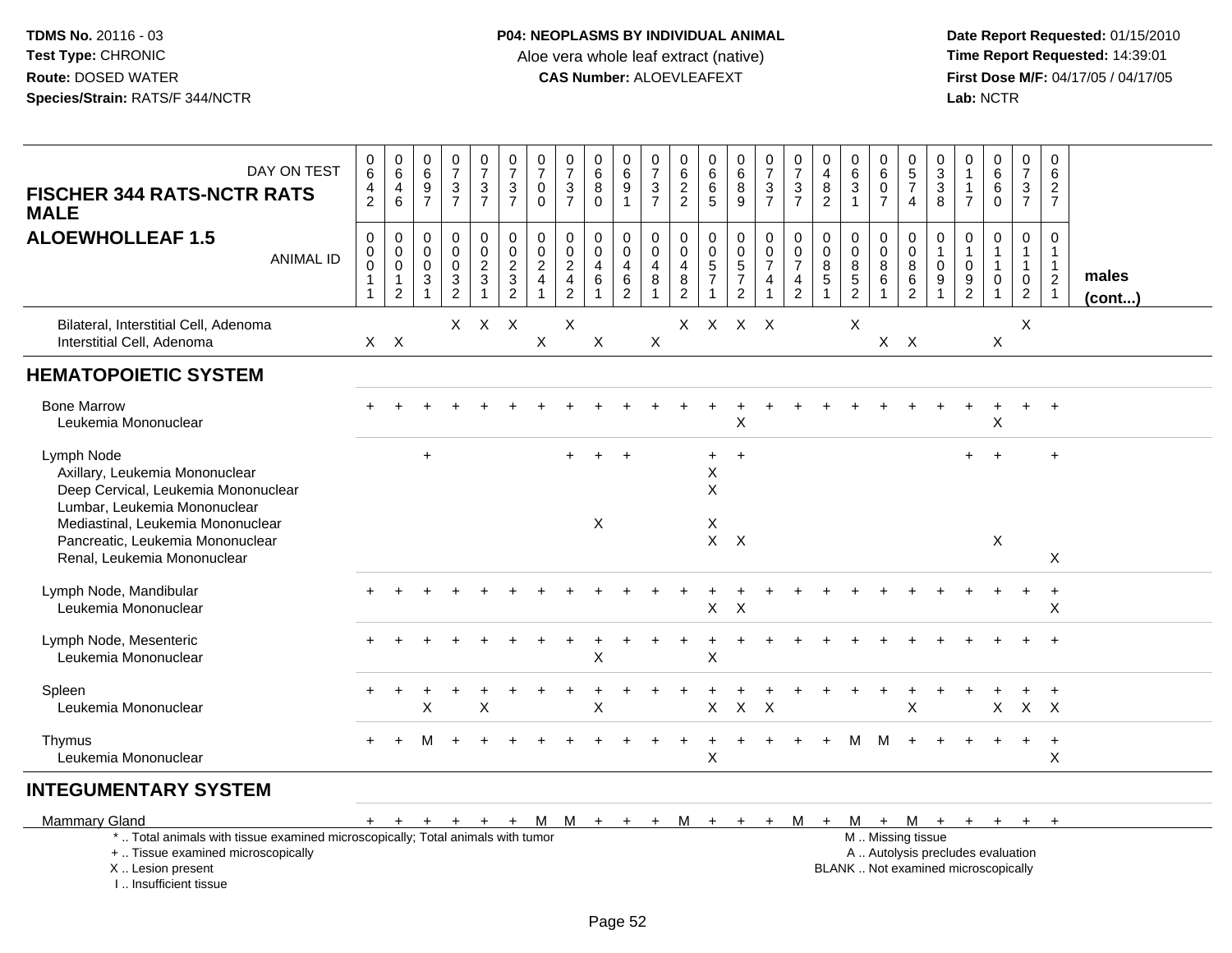| DAY ON TEST<br><b>FISCHER 344 RATS-NCTR RATS</b><br><b>MALE</b>                                                                                                     | $_6^0$<br>$\overline{4}$<br>$\overline{2}$                      | $\begin{array}{c} 0 \\ 6 \end{array}$<br>$\overline{\mathbf{4}}$<br>$\,6\,$ | $\begin{array}{c} 0 \\ 6 \end{array}$<br>$\frac{9}{7}$                                                | $\frac{0}{7}$<br>$\frac{3}{7}$                           | $\begin{array}{c} 0 \\ 7 \end{array}$<br>$\frac{3}{7}$            | $\begin{array}{c} 0 \\ 7 \end{array}$<br>$\frac{3}{7}$ | $\frac{0}{7}$<br>$\mathbf 0$<br>$\mathbf 0$            | $\frac{0}{7}$<br>$\ensuremath{\mathsf{3}}$<br>$\overline{7}$ | $_{6}^{\rm 0}$<br>$\overline{8}$<br>$\mathbf 0$ | $_{6}^{\rm 0}$<br>$\overline{9}$<br>$\mathbf{1}$             | $\frac{0}{7}$<br>$\frac{3}{7}$                              | 0<br>6<br>$\sqrt{2}$<br>$\overline{2}$                                  | $\pmb{0}$<br>$\,6\,$<br>$\,6\,$<br>5                                     | $\begin{array}{c} 0 \\ 6 \end{array}$<br>$\bf 8$<br>9                  | $\begin{array}{c} 0 \\ 7 \end{array}$<br>$\frac{3}{7}$ | $\frac{0}{7}$<br>$\ensuremath{\mathsf{3}}$<br>$\overline{7}$ | $\mathbf 0$<br>$\overline{\mathbf{4}}$<br>$\bf 8$<br>$\overline{2}$ | $\mathbf 0$<br>$\overline{6}$<br>$\overline{3}$<br>$\overline{1}$ | $\begin{array}{c} 0 \\ 6 \end{array}$<br>$\overline{0}$<br>$\overline{7}$ | $\begin{array}{c} 0 \\ 5 \\ 7 \end{array}$<br>$\overline{4}$ | 0<br>$_3^3$<br>8                     | $\mathbf 0$<br>$\mathbf{1}$<br>$\mathbf 1$<br>$\overline{7}$ | $\begin{array}{c} 0 \\ 6 \end{array}$<br>$6\phantom{a}$<br>$\mathbf 0$   | $\pmb{0}$<br>$\boldsymbol{7}$<br>$\frac{3}{7}$                                 | $\mathbf 0$<br>6<br>$\sqrt{2}$<br>$\overline{7}$             |                       |
|---------------------------------------------------------------------------------------------------------------------------------------------------------------------|-----------------------------------------------------------------|-----------------------------------------------------------------------------|-------------------------------------------------------------------------------------------------------|----------------------------------------------------------|-------------------------------------------------------------------|--------------------------------------------------------|--------------------------------------------------------|--------------------------------------------------------------|-------------------------------------------------|--------------------------------------------------------------|-------------------------------------------------------------|-------------------------------------------------------------------------|--------------------------------------------------------------------------|------------------------------------------------------------------------|--------------------------------------------------------|--------------------------------------------------------------|---------------------------------------------------------------------|-------------------------------------------------------------------|---------------------------------------------------------------------------|--------------------------------------------------------------|--------------------------------------|--------------------------------------------------------------|--------------------------------------------------------------------------|--------------------------------------------------------------------------------|--------------------------------------------------------------|-----------------------|
| <b>ALOEWHOLLEAF 1.5</b><br><b>ANIMAL ID</b>                                                                                                                         | $\mathsf 0$<br>0<br>$\mathbf 0$<br>$\mathbf{1}$<br>$\mathbf{1}$ | $\mathbf 0$<br>$\mathbf 0$<br>$\mathbf 0$<br>$\mathbf{1}$<br>$\overline{c}$ | $\mathsf{O}\xspace$<br>$\boldsymbol{0}$<br>$\mathbf 0$<br>$\ensuremath{\mathsf{3}}$<br>$\overline{1}$ | $\mathsf 0$<br>$\mathsf 0$<br>$\pmb{0}$<br>$\frac{3}{2}$ | $\begin{array}{c} 0 \\ 0 \\ 2 \\ 3 \end{array}$<br>$\overline{1}$ | 00023                                                  | 0<br>$\mathbf 0$<br>$\boldsymbol{2}$<br>$\overline{4}$ | $\pmb{0}$<br>$\pmb{0}$<br>$\frac{2}{4}$                      | 0<br>$\mathsf{O}\xspace$<br>$\overline{4}$<br>6 | $\pmb{0}$<br>$\mathsf{O}\xspace$<br>$\overline{4}$<br>$^6_2$ | $\mathbf 0$<br>$\boldsymbol{0}$<br>$\overline{a}$<br>$\, 8$ | 0<br>$\mathbf 0$<br>4<br>$\begin{smallmatrix} 8 \\ 2 \end{smallmatrix}$ | $\pmb{0}$<br>$\mathbf 0$<br>$\sqrt{5}$<br>$\overline{7}$<br>$\mathbf{1}$ | 0<br>$\mathbf 0$<br>$\overline{5}$<br>$\overline{7}$<br>$\overline{2}$ | 0<br>$\mathsf{O}\xspace$<br>$\overline{7}$<br>4<br>1   | $\mathbf 0$<br>$\frac{0}{7}$<br>$\frac{4}{2}$                | $\mathbf 0$<br>$\mathbf 0$<br>8<br>$\sqrt{5}$                       | $\mathbf 0$<br>$\mathbf 0$<br>8<br>$\frac{5}{2}$                  | 0<br>$\pmb{0}$<br>$\,8\,$<br>$\,6$<br>$\mathbf{1}$                        | $\mathbf 0$<br>$\pmb{0}$<br>8<br>$\,6$<br>$\boldsymbol{2}$   | $\mathbf 0$<br>1<br>$\mathbf 0$<br>9 | $\mathbf 0$<br>$\mathbf{1}$<br>$\mathbf 0$<br>$\frac{9}{2}$  | $\mathbf 0$<br>$\mathbf{1}$<br>$\mathbf 0$                               | $\mathbf 0$<br>$\overline{1}$<br>$\mathbf{1}$<br>$\mathbf 0$<br>$\overline{2}$ | $\mathbf 0$<br>$\mathbf{1}$<br>$\mathbf{1}$<br>$\frac{2}{1}$ | males<br>$($ cont $)$ |
| Fibroadenoma<br>Leukemia Mononuclear                                                                                                                                |                                                                 |                                                                             |                                                                                                       |                                                          |                                                                   |                                                        |                                                        |                                                              |                                                 |                                                              |                                                             |                                                                         |                                                                          |                                                                        |                                                        |                                                              |                                                                     |                                                                   |                                                                           |                                                              |                                      |                                                              |                                                                          |                                                                                |                                                              |                       |
| Skin<br>Fibroma<br>Keratoacanthoma<br>Leukemia Mononuclear<br>Sarcoma                                                                                               | $\boldsymbol{X}$                                                | $\sf X$                                                                     |                                                                                                       |                                                          |                                                                   |                                                        |                                                        |                                                              |                                                 |                                                              |                                                             |                                                                         |                                                                          |                                                                        |                                                        |                                                              | X                                                                   |                                                                   |                                                                           |                                                              |                                      |                                                              |                                                                          |                                                                                | $\ddot{}$                                                    |                       |
| <b>MUSCULOSKELETAL SYSTEM</b>                                                                                                                                       |                                                                 |                                                                             |                                                                                                       |                                                          |                                                                   |                                                        |                                                        |                                                              |                                                 |                                                              |                                                             |                                                                         |                                                                          |                                                                        |                                                        |                                                              |                                                                     |                                                                   |                                                                           |                                                              |                                      |                                                              |                                                                          |                                                                                |                                                              |                       |
| <b>Bone</b>                                                                                                                                                         |                                                                 |                                                                             |                                                                                                       |                                                          |                                                                   |                                                        |                                                        |                                                              |                                                 |                                                              |                                                             |                                                                         |                                                                          |                                                                        |                                                        |                                                              |                                                                     |                                                                   |                                                                           |                                                              |                                      |                                                              |                                                                          |                                                                                |                                                              |                       |
| Bone, Femur                                                                                                                                                         |                                                                 |                                                                             |                                                                                                       |                                                          |                                                                   |                                                        |                                                        |                                                              |                                                 |                                                              |                                                             |                                                                         |                                                                          |                                                                        |                                                        |                                                              |                                                                     |                                                                   |                                                                           |                                                              |                                      |                                                              |                                                                          | $+$                                                                            | $+$                                                          |                       |
| <b>Skeletal Muscle</b>                                                                                                                                              |                                                                 |                                                                             |                                                                                                       |                                                          |                                                                   |                                                        |                                                        |                                                              |                                                 |                                                              |                                                             |                                                                         |                                                                          | $\ddot{}$                                                              |                                                        |                                                              |                                                                     |                                                                   |                                                                           |                                                              | $\ddot{}$                            |                                                              |                                                                          |                                                                                |                                                              |                       |
| <b>NERVOUS SYSTEM</b>                                                                                                                                               |                                                                 |                                                                             |                                                                                                       |                                                          |                                                                   |                                                        |                                                        |                                                              |                                                 |                                                              |                                                             |                                                                         |                                                                          |                                                                        |                                                        |                                                              |                                                                     |                                                                   |                                                                           |                                                              |                                      |                                                              |                                                                          |                                                                                |                                                              |                       |
| Brain, Brain Stem<br>Leukemia Mononuclear                                                                                                                           |                                                                 |                                                                             |                                                                                                       |                                                          |                                                                   |                                                        |                                                        |                                                              |                                                 |                                                              |                                                             |                                                                         | X                                                                        |                                                                        |                                                        |                                                              |                                                                     |                                                                   |                                                                           |                                                              |                                      | $\div$                                                       | $\div$<br>X                                                              | $+$                                                                            | $+$                                                          |                       |
| Brain, Cerebellum<br>Leukemia Mononuclear                                                                                                                           |                                                                 |                                                                             |                                                                                                       |                                                          |                                                                   |                                                        |                                                        |                                                              |                                                 |                                                              |                                                             |                                                                         | X                                                                        | $\boldsymbol{\mathsf{X}}$                                              |                                                        |                                                              |                                                                     |                                                                   |                                                                           |                                                              |                                      |                                                              | X                                                                        |                                                                                | $\div$                                                       |                       |
| Brain, Cerebrum<br>Leukemia Mononuclear                                                                                                                             |                                                                 |                                                                             |                                                                                                       |                                                          |                                                                   |                                                        |                                                        |                                                              |                                                 |                                                              |                                                             |                                                                         | X                                                                        |                                                                        |                                                        |                                                              |                                                                     |                                                                   |                                                                           |                                                              |                                      |                                                              |                                                                          |                                                                                |                                                              |                       |
| Peripheral Nerve                                                                                                                                                    |                                                                 |                                                                             |                                                                                                       |                                                          |                                                                   |                                                        |                                                        |                                                              |                                                 |                                                              |                                                             |                                                                         | $+$                                                                      | $+$                                                                    |                                                        |                                                              |                                                                     |                                                                   |                                                                           |                                                              | $\ddot{}$                            |                                                              |                                                                          |                                                                                |                                                              |                       |
| Spinal Cord                                                                                                                                                         |                                                                 |                                                                             |                                                                                                       |                                                          |                                                                   |                                                        |                                                        |                                                              |                                                 |                                                              |                                                             |                                                                         | $+$                                                                      | $+$                                                                    |                                                        |                                                              |                                                                     |                                                                   |                                                                           |                                                              | $+$                                  |                                                              |                                                                          |                                                                                |                                                              |                       |
| *  Total animals with tissue examined microscopically; Total animals with tumor<br>+  Tissue examined microscopically<br>X  Lesion present<br>I Insufficient tissue |                                                                 |                                                                             |                                                                                                       |                                                          |                                                                   |                                                        |                                                        |                                                              |                                                 |                                                              |                                                             |                                                                         |                                                                          |                                                                        |                                                        |                                                              |                                                                     |                                                                   |                                                                           | M  Missing tissue                                            |                                      |                                                              | A  Autolysis precludes evaluation<br>BLANK  Not examined microscopically |                                                                                |                                                              |                       |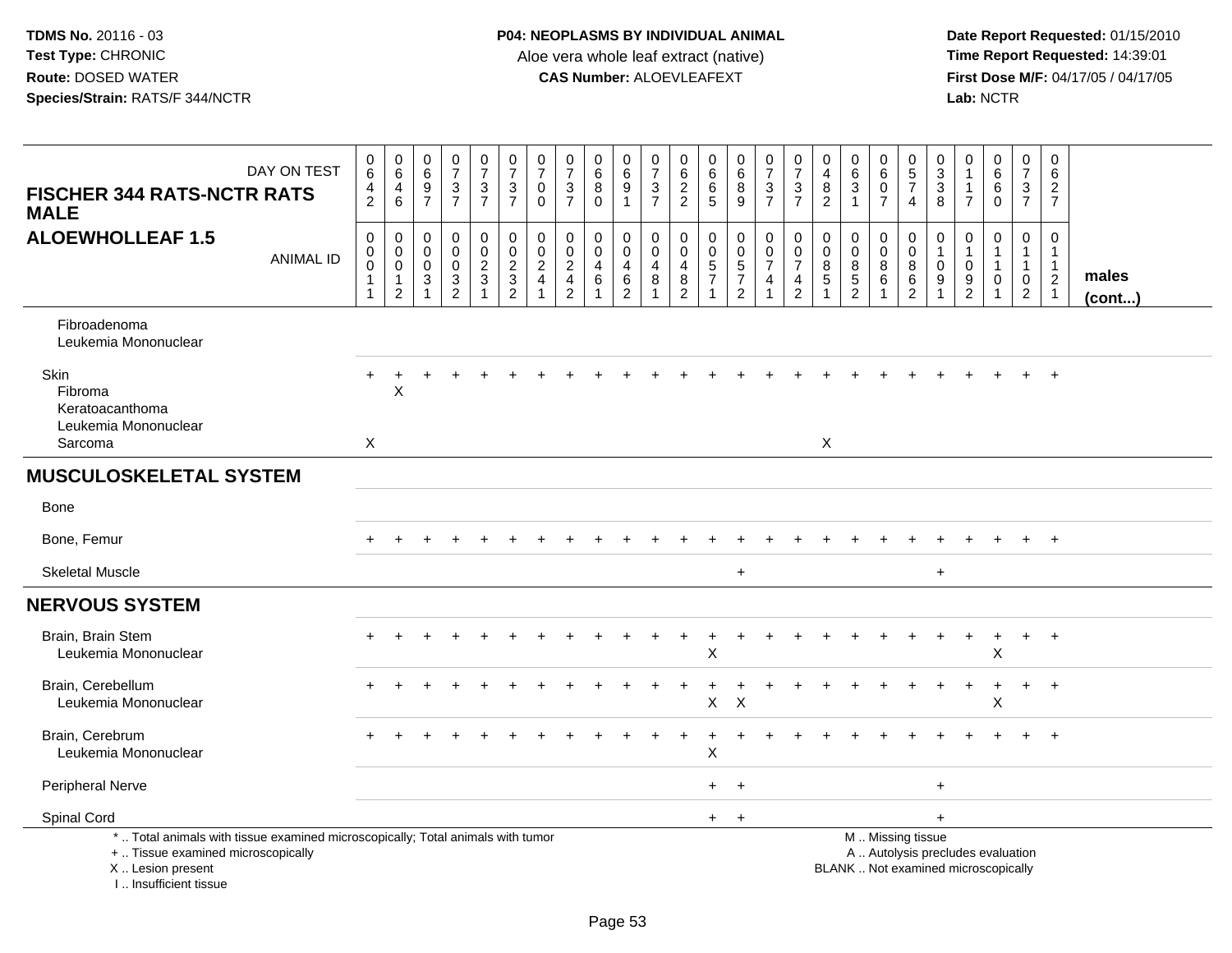| DAY ON TEST<br><b>FISCHER 344 RATS-NCTR RATS</b><br><b>MALE</b>                                                                                                      | $_{6}^{\rm 0}$<br>$\frac{4}{2}$                           | $\begin{array}{c} 0 \\ 6 \end{array}$<br>$\overline{4}$<br>6            | $\begin{array}{c} 0 \\ 6 \end{array}$<br>$\frac{9}{7}$        | $\frac{0}{7}$<br>$\frac{3}{7}$                             | $\frac{0}{7}$<br>$\frac{3}{7}$                                 | $\begin{array}{c} 0 \\ 7 \end{array}$<br>$\frac{3}{7}$ | $\frac{0}{7}$<br>$\pmb{0}$<br>$\mathbf 0$                   | $\begin{array}{c} 0 \\ 7 \end{array}$<br>$\frac{3}{7}$                                        | $\begin{array}{c} 0 \\ 6 \end{array}$<br>$\bf 8$<br>$\Omega$            | $\begin{array}{c} 0 \\ 6 \end{array}$<br>$\overline{9}$<br>$\mathbf{1}$ | $\begin{array}{c} 0 \\ 7 \end{array}$<br>$\frac{3}{7}$      | $\begin{array}{c} 0 \\ 6 \end{array}$<br>$\frac{2}{2}$ | 0<br>$6\overline{6}$<br>$\,6\,$<br>5                             | $\begin{array}{c} 0 \\ 6 \end{array}$<br>$\overline{8}$<br>9      | $\begin{array}{c} 0 \\ 7 \end{array}$<br>$rac{3}{7}$      | $\frac{0}{7}$<br>$\frac{3}{7}$                                                                   | $\pmb{0}$<br>$\overline{4}$<br>$\bf 8$<br>$\overline{2}$                   | $\mathbf 0$<br>$\,6\,$<br>$\ensuremath{\mathsf{3}}$<br>$\overline{1}$ | $\begin{array}{c} 0 \\ 6 \end{array}$<br>$\ddot{\mathbf{0}}$<br>$\overline{7}$ | $\begin{array}{c} 0 \\ 5 \\ 7 \end{array}$<br>$\overline{4}$       | $\begin{smallmatrix}0\3\3\end{smallmatrix}$<br>8        | 0<br>$\overline{7}$                     | $\begin{matrix} 0 \\ 6 \\ 6 \\ 0 \end{matrix}$                           | $\begin{array}{c} 0 \\ 7 \end{array}$<br>$\frac{3}{7}$     | $\mathbf 0$<br>6<br>$\sqrt{2}$<br>$\overline{7}$                                |                 |
|----------------------------------------------------------------------------------------------------------------------------------------------------------------------|-----------------------------------------------------------|-------------------------------------------------------------------------|---------------------------------------------------------------|------------------------------------------------------------|----------------------------------------------------------------|--------------------------------------------------------|-------------------------------------------------------------|-----------------------------------------------------------------------------------------------|-------------------------------------------------------------------------|-------------------------------------------------------------------------|-------------------------------------------------------------|--------------------------------------------------------|------------------------------------------------------------------|-------------------------------------------------------------------|-----------------------------------------------------------|--------------------------------------------------------------------------------------------------|----------------------------------------------------------------------------|-----------------------------------------------------------------------|--------------------------------------------------------------------------------|--------------------------------------------------------------------|---------------------------------------------------------|-----------------------------------------|--------------------------------------------------------------------------|------------------------------------------------------------|---------------------------------------------------------------------------------|-----------------|
| <b>ALOEWHOLLEAF 1.5</b><br><b>ANIMAL ID</b>                                                                                                                          | $\boldsymbol{0}$<br>0<br>$\overline{0}$<br>$\overline{1}$ | $\mathsf 0$<br>$\mathbf 0$<br>$\mathsf 0$<br>$\mathbf{1}$<br>$\sqrt{2}$ | $\mathbf 0$<br>$\mathbf 0$<br>$\mathbf 0$<br>3<br>$\mathbf 1$ | $\mathbf 0$<br>$\mathbf 0$<br>$\mathbf 0$<br>$\frac{3}{2}$ | $\mathsf{O}$<br>$\mathbf 0$<br>$\frac{2}{3}$<br>$\overline{1}$ | $0023$<br>$232$                                        | $\pmb{0}$<br>$\frac{0}{2}$<br>$\overline{\mathbf{4}}$<br>-1 | $\pmb{0}$<br>$\begin{smallmatrix} 0\\2 \end{smallmatrix}$<br>$\overline{4}$<br>$\overline{2}$ | $\pmb{0}$<br>$\mathbf 0$<br>$\overline{4}$<br>$\,6\,$<br>$\overline{1}$ | $\mathbf 0$<br>$\mathbf 0$<br>$\overline{4}$<br>$\frac{6}{2}$           | $\boldsymbol{0}$<br>$\mathbf 0$<br>$\overline{4}$<br>8<br>1 | $\mathbf 0$<br>0<br>4<br>$\frac{8}{2}$                 | $\pmb{0}$<br>0<br>$\sqrt{5}$<br>$\overline{7}$<br>$\overline{1}$ | 0<br>$\begin{array}{c} 0 \\ 5 \\ 7 \end{array}$<br>$\overline{2}$ | $\mathbf 0$<br>$\mathsf{O}\xspace$<br>$\overline{7}$<br>4 | $\pmb{0}$<br>$\check{\mathbf{0}}$<br>$\overline{7}$<br>$\overline{\mathbf{4}}$<br>$\overline{2}$ | $\mathbf 0$<br>$\boldsymbol{0}$<br>$\,8\,$<br>$\sqrt{5}$<br>$\overline{1}$ | $\pmb{0}$<br>$\mathbf 0$<br>$\overline{8}$<br>$\frac{5}{2}$           | 0<br>0<br>$\bf 8$<br>$\,6\,$<br>1                                              | $\mathsf 0$<br>$\ddot{\mathbf{0}}$<br>$\overline{8}$<br>$6\over 2$ | 0<br>$\mathbf{1}$<br>$\pmb{0}$<br>$\boldsymbol{9}$<br>1 | $\mathbf 0$<br>-1<br>0<br>$\frac{9}{2}$ | $\mathbf 0$<br>$\mathbf{1}$<br>$\mathbf{1}$<br>$\mathbf 0$               | 0<br>$\overline{1}$<br>$\mathbf{1}$<br>0<br>$\overline{2}$ | $\mathbf 0$<br>$\overline{1}$<br>$\mathbf{1}$<br>$\overline{2}$<br>$\mathbf{1}$ | males<br>(cont) |
| Astrocytoma Malignant                                                                                                                                                |                                                           |                                                                         |                                                               |                                                            |                                                                |                                                        |                                                             |                                                                                               |                                                                         |                                                                         |                                                             |                                                        |                                                                  |                                                                   |                                                           |                                                                                                  |                                                                            |                                                                       |                                                                                |                                                                    | X                                                       |                                         |                                                                          |                                                            |                                                                                 |                 |
| <b>RESPIRATORY SYSTEM</b>                                                                                                                                            |                                                           |                                                                         |                                                               |                                                            |                                                                |                                                        |                                                             |                                                                                               |                                                                         |                                                                         |                                                             |                                                        |                                                                  |                                                                   |                                                           |                                                                                                  |                                                                            |                                                                       |                                                                                |                                                                    |                                                         |                                         |                                                                          |                                                            |                                                                                 |                 |
| Lung<br>Alveolar/Bronchiolar Adenoma<br>Leukemia Mononuclear<br>Sarcoma, Metastatic, Skin                                                                            | X                                                         |                                                                         | X                                                             |                                                            |                                                                |                                                        |                                                             | X                                                                                             | X                                                                       |                                                                         |                                                             |                                                        | $\mathsf X$                                                      |                                                                   |                                                           |                                                                                                  |                                                                            |                                                                       |                                                                                | X                                                                  |                                                         |                                         |                                                                          | $\ddot{}$<br>$X$ $X$ $X$                                   | $+$                                                                             |                 |
| Nose                                                                                                                                                                 |                                                           |                                                                         |                                                               |                                                            |                                                                |                                                        |                                                             |                                                                                               |                                                                         |                                                                         |                                                             |                                                        |                                                                  |                                                                   |                                                           |                                                                                                  |                                                                            |                                                                       |                                                                                |                                                                    |                                                         |                                         |                                                                          |                                                            |                                                                                 |                 |
| Trachea                                                                                                                                                              |                                                           |                                                                         |                                                               |                                                            |                                                                |                                                        |                                                             |                                                                                               |                                                                         |                                                                         |                                                             |                                                        |                                                                  |                                                                   |                                                           |                                                                                                  |                                                                            |                                                                       |                                                                                |                                                                    |                                                         |                                         |                                                                          | $\ddot{}$                                                  | $+$                                                                             |                 |
| <b>SPECIAL SENSES SYSTEM</b>                                                                                                                                         |                                                           |                                                                         |                                                               |                                                            |                                                                |                                                        |                                                             |                                                                                               |                                                                         |                                                                         |                                                             |                                                        |                                                                  |                                                                   |                                                           |                                                                                                  |                                                                            |                                                                       |                                                                                |                                                                    |                                                         |                                         |                                                                          |                                                            |                                                                                 |                 |
| Eye                                                                                                                                                                  | $\pm$                                                     |                                                                         |                                                               |                                                            |                                                                |                                                        |                                                             |                                                                                               |                                                                         |                                                                         |                                                             |                                                        |                                                                  |                                                                   |                                                           |                                                                                                  |                                                                            |                                                                       |                                                                                |                                                                    |                                                         |                                         |                                                                          | $\ddot{}$                                                  | $+$                                                                             |                 |
| <b>Harderian Gland</b>                                                                                                                                               |                                                           |                                                                         |                                                               |                                                            |                                                                |                                                        |                                                             |                                                                                               |                                                                         |                                                                         |                                                             |                                                        |                                                                  |                                                                   |                                                           |                                                                                                  |                                                                            |                                                                       |                                                                                |                                                                    |                                                         |                                         |                                                                          | $\ddot{}$                                                  | $+$                                                                             |                 |
| <b>URINARY SYSTEM</b>                                                                                                                                                |                                                           |                                                                         |                                                               |                                                            |                                                                |                                                        |                                                             |                                                                                               |                                                                         |                                                                         |                                                             |                                                        |                                                                  |                                                                   |                                                           |                                                                                                  |                                                                            |                                                                       |                                                                                |                                                                    |                                                         |                                         |                                                                          |                                                            |                                                                                 |                 |
| Kidney<br>Leukemia Mononuclear<br>Renal Tubule, Adenoma                                                                                                              | $\pm$                                                     |                                                                         |                                                               | X                                                          |                                                                |                                                        |                                                             |                                                                                               |                                                                         |                                                                         |                                                             |                                                        | $\sf X$                                                          |                                                                   |                                                           |                                                                                                  |                                                                            |                                                                       |                                                                                |                                                                    |                                                         |                                         |                                                                          | $\ddot{}$                                                  | $^{+}$<br>$\mathsf X$                                                           |                 |
| <b>Urinary Bladder</b>                                                                                                                                               |                                                           |                                                                         |                                                               |                                                            |                                                                |                                                        |                                                             |                                                                                               |                                                                         |                                                                         |                                                             |                                                        |                                                                  |                                                                   |                                                           |                                                                                                  |                                                                            |                                                                       |                                                                                |                                                                    |                                                         |                                         |                                                                          |                                                            | $+$                                                                             |                 |
| <b>SYSTEMIC LESIONS</b>                                                                                                                                              |                                                           |                                                                         |                                                               |                                                            |                                                                |                                                        |                                                             |                                                                                               |                                                                         |                                                                         |                                                             |                                                        |                                                                  |                                                                   |                                                           |                                                                                                  |                                                                            |                                                                       |                                                                                |                                                                    |                                                         |                                         |                                                                          |                                                            |                                                                                 |                 |
| Multiple Organ<br>Leukemia Mononuclear                                                                                                                               | $\pm$                                                     | $\ddot{}$                                                               | Χ                                                             |                                                            | X                                                              |                                                        |                                                             |                                                                                               | X                                                                       |                                                                         |                                                             |                                                        | X                                                                | $\ddot{}$<br>$X$ $X$                                              | +                                                         |                                                                                                  |                                                                            |                                                                       | $\ddot{}$                                                                      | $\ddot{}$<br>X                                                     | $\div$                                                  |                                         |                                                                          | $\ddot{}$<br>$X$ $X$ $X$                                   | $+$                                                                             |                 |
| *  Total animals with tissue examined microscopically; Total animals with tumor<br>+  Tissue examined microscopically<br>X  Lesion present<br>L. Insufficient tissue |                                                           |                                                                         |                                                               |                                                            |                                                                |                                                        |                                                             |                                                                                               |                                                                         |                                                                         |                                                             |                                                        |                                                                  |                                                                   |                                                           |                                                                                                  |                                                                            |                                                                       |                                                                                | M  Missing tissue                                                  |                                                         |                                         | A  Autolysis precludes evaluation<br>BLANK  Not examined microscopically |                                                            |                                                                                 |                 |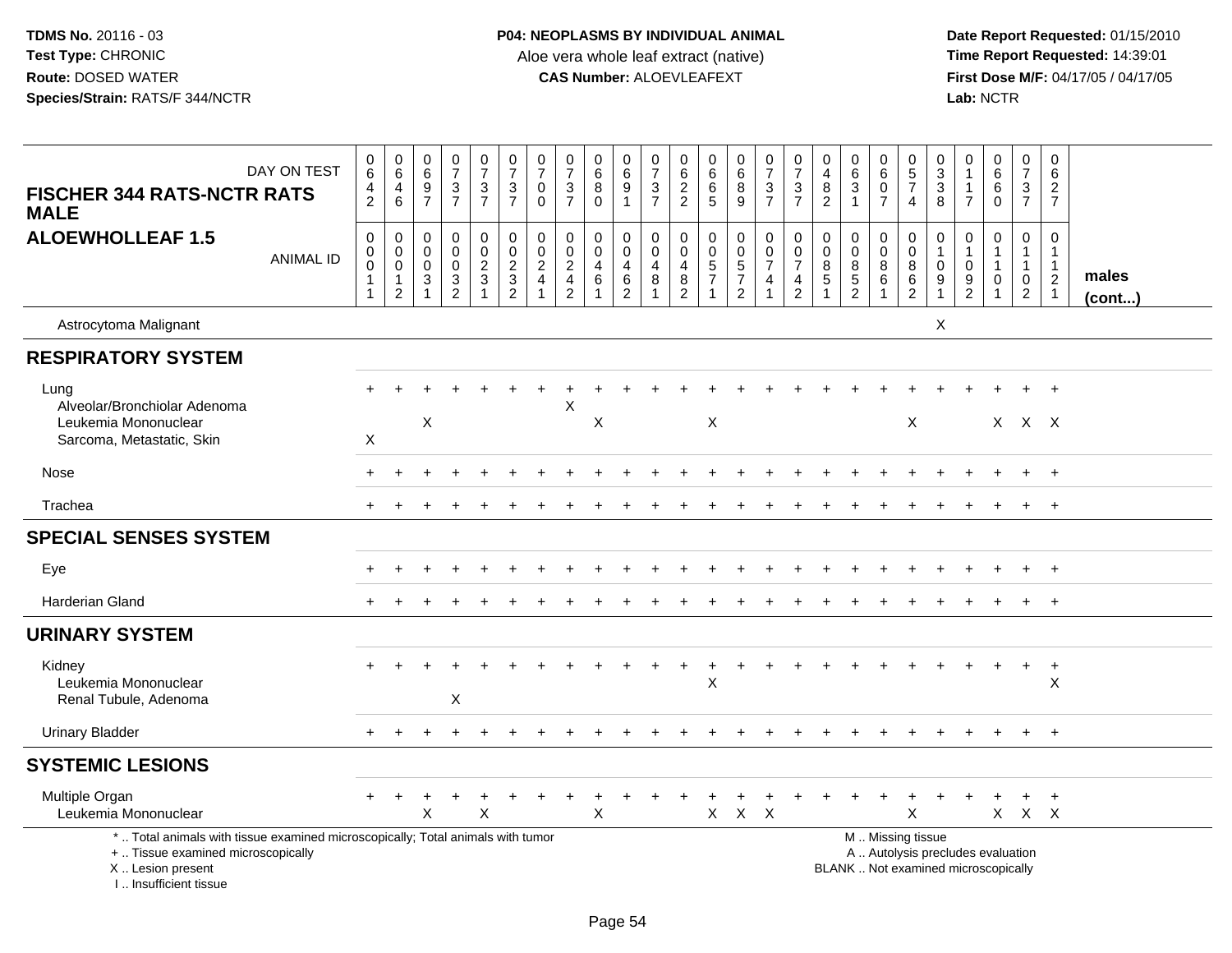**Date Report Requested:** 01/15/2010 **First Dose M/F:** 04/17/05 / 04/17/05<br>Lab: NCTR **Lab:** NCTR

| DAY ON TEST<br><b>FISCHER 344 RATS-NCTR RATS</b><br><b>MALE</b> | 0<br>6<br>4<br>ົ<br>$\sim$ | U<br>6<br>4<br>6 | 0<br>6<br>9                | ັບ                    | v<br>ົ<br>৩<br>-   | v<br>- ఎ    | U<br>0<br>0 | 3<br>$\rightarrow$                        | 0<br>6<br>8<br>0 |    | - 0 | υ<br>6<br>◠<br>∼<br>◠<br>_ | 6 | 0<br>6<br>$\circ$<br>9 | 0<br>ົ<br>◡<br>- | ت | o                 | ັບ<br>⌒<br>O<br>ు     | U<br>6<br>0                       | $\mathbf{0}$<br>$5^{\circ}$<br>4       | 0<br>3<br>3<br>8 |        | ◠ | 0<br>3<br>$\rightarrow$      | 0<br>6<br>ົ<br>$\epsilon$ |                       |
|-----------------------------------------------------------------|----------------------------|------------------|----------------------------|-----------------------|--------------------|-------------|-------------|-------------------------------------------|------------------|----|-----|----------------------------|---|------------------------|------------------|---|-------------------|-----------------------|-----------------------------------|----------------------------------------|------------------|--------|---|------------------------------|---------------------------|-----------------------|
| <b>ALOEWHOLLEAF 1.5</b><br><b>ANIMAL ID</b>                     | 0<br>0<br>$\mathbf{0}$     | U<br>U<br>v<br>ົ | 0<br>0<br>0<br>$\sim$<br>ັ | $\sim$<br>J<br>$\sim$ | <u>.</u><br>$\sim$ | ▃<br>J<br>▃ | 0<br>0      | <u>_</u><br>4<br><sup>o</sup><br><u>_</u> | 0<br>0<br>6      | д. |     | υ<br>υ<br>8<br>◠<br>_      | ັ | 0<br>ಾ<br>$\sim$       | 0<br>0           |   | 8<br><sub>5</sub> | U<br>o<br>5<br>ົ<br>ے | U<br>0<br>$\circ$<br>$\circ$<br>6 | 0<br>0<br>8<br>6<br>$\sim$<br><u>_</u> | 0<br>0<br>9      | Ω<br>ູ |   | 0<br>0<br>$\sim$<br><u>.</u> | $\epsilon$                | males<br>$($ cont $)$ |

Mesothelioma Malignant

\* .. Total animals with tissue examined microscopically; Total animals with tumor

+ .. Tissue examined microscopically

- X .. Lesion present
- I .. Insufficient tissue

 M .. Missing tissuey the contract of the contract of the contract of the contract of the contract of the contract of the contract of  $A$ . Autolysis precludes evaluation Lesion present BLANK .. Not examined microscopically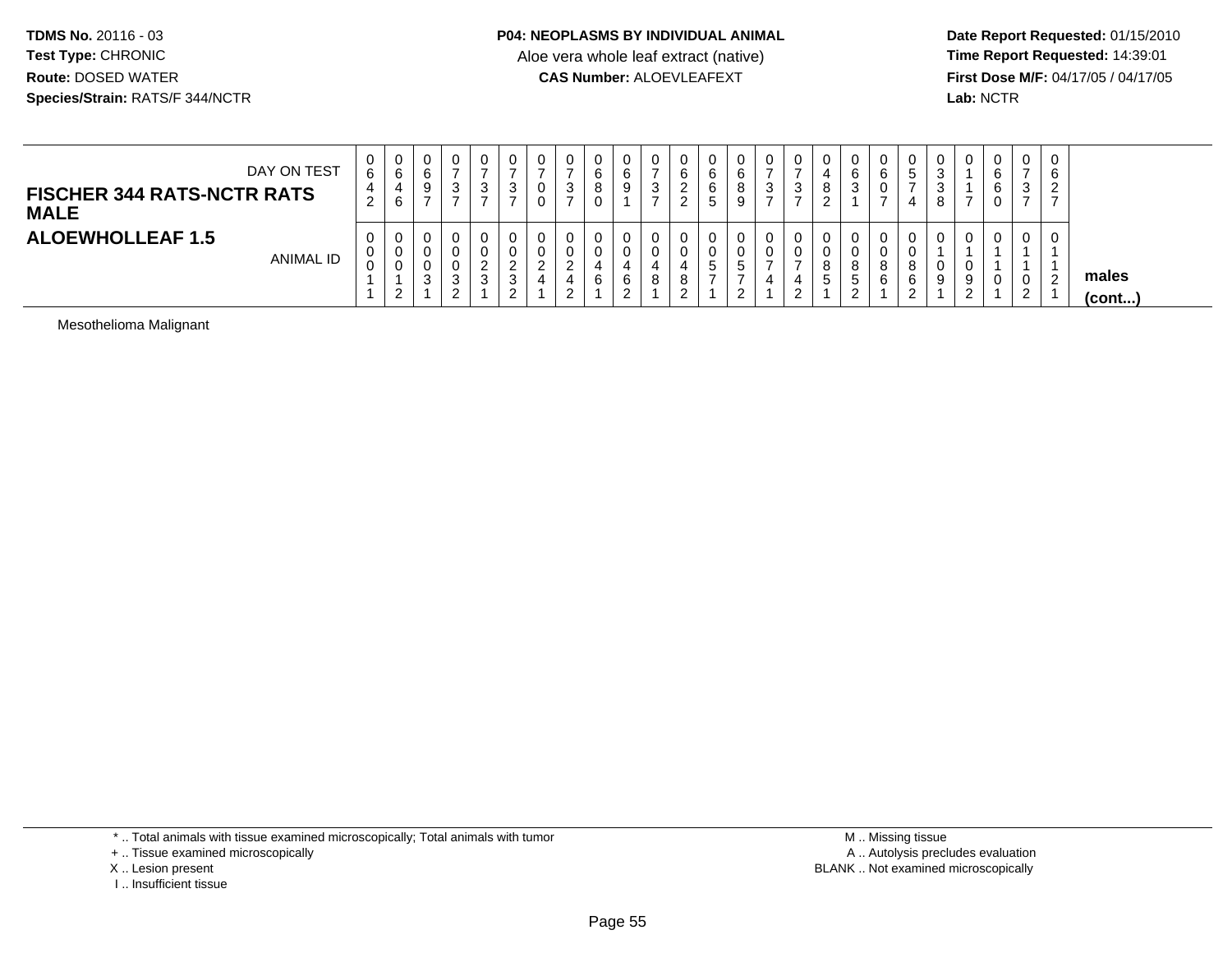| DAY ON TEST<br><b>FISCHER 344 RATS-NCTR RATS</b><br><b>MALE</b>                                                                                                      | 0<br>5<br>5<br>0                                           | $\begin{array}{c} 0 \\ 3 \\ 5 \\ 5 \end{array}$                         | 0<br>$\overline{7}$<br>$\frac{3}{7}$         | $\begin{array}{c} 0 \\ 7 \end{array}$<br>$rac{3}{7}$ | $\begin{array}{c} 0 \\ 6 \\ 9 \end{array}$<br>$\,8\,$ | $\begin{smallmatrix}0\\7\end{smallmatrix}$<br>$\frac{3}{7}$                 | $\frac{0}{7}$<br>3<br>$\mathbf{1}$                       | $\pmb{0}$<br>$\overline{5}$<br>$\pmb{0}$<br>9                                         | $\begin{array}{c} 0 \\ 6 \end{array}$<br>$\overline{8}$<br>$\mathbf{1}$ | $\begin{array}{c} 0 \\ 5 \end{array}$<br>$\overline{4}$<br>$\mathsf g$ | $\frac{0}{7}$<br>$\frac{3}{7}$                                               | $\mathbf 0$<br>$\overline{4}$<br>$\overline{7}$<br>8 | 0<br>$\overline{4}$<br>$\overline{9}$<br>$6\phantom{1}$          | 0626                                            | $\begin{matrix} 0 \\ 6 \\ 6 \end{matrix}$<br>9                           | $\pmb{0}$<br>6<br>$\overline{7}$<br>$\mathbf 0$                                         | $\begin{array}{c} 0 \\ 5 \end{array}$<br>$\overline{\mathbf{4}}$<br>9 | 0<br>$\frac{4}{5}$                                                  | $\frac{0}{7}$<br>$\frac{2}{2}$                                               | $\mathbf 0$<br>$\overline{7}$<br>$\frac{3}{7}$ | $\begin{array}{c} 0 \\ 7 \end{array}$<br>$\mathbf{1}$<br>$\overline{2}$             | $\pmb{0}$<br>$\overline{7}$<br>$\ensuremath{\mathsf{3}}$<br>$\overline{7}$               | $\mathbf 0$<br>$\overline{7}$<br>3<br>$\overline{7}$                 |                                   |                                        |
|----------------------------------------------------------------------------------------------------------------------------------------------------------------------|------------------------------------------------------------|-------------------------------------------------------------------------|----------------------------------------------|------------------------------------------------------|-------------------------------------------------------|-----------------------------------------------------------------------------|----------------------------------------------------------|---------------------------------------------------------------------------------------|-------------------------------------------------------------------------|------------------------------------------------------------------------|------------------------------------------------------------------------------|------------------------------------------------------|------------------------------------------------------------------|-------------------------------------------------|--------------------------------------------------------------------------|-----------------------------------------------------------------------------------------|-----------------------------------------------------------------------|---------------------------------------------------------------------|------------------------------------------------------------------------------|------------------------------------------------|-------------------------------------------------------------------------------------|------------------------------------------------------------------------------------------|----------------------------------------------------------------------|-----------------------------------|----------------------------------------|
| <b>ALOEWHOLLEAF 1.5</b><br><b>ANIMAL ID</b>                                                                                                                          | $\pmb{0}$<br>$\mathbf{1}$<br>$\mathbf{1}$<br>$\frac{2}{2}$ | $\pmb{0}$<br>$\begin{array}{c} 1 \\ 2 \\ 2 \end{array}$<br>$\mathbf{1}$ | $\mathbf 0$<br>$\mathbf{1}$<br>$\frac{2}{2}$ | $\mathbf 0$<br>$\mathbf{1}$<br>$\frac{2}{3}$         | $\pmb{0}$<br>$\mathbf{1}$<br>$\frac{2}{3}$            | $\pmb{0}$<br>$\mathbf{1}$<br>$\overline{3}$<br>$\mathbf{1}$<br>$\mathbf{1}$ | 0<br>$\mathbf{1}$<br>3<br>$\mathbf{1}$<br>$\overline{2}$ | $\pmb{0}$<br>$\mathbf 1$<br>$\ensuremath{\mathsf{3}}$<br>$\sqrt{2}$<br>$\overline{1}$ | $\pmb{0}$<br>$\mathbf{1}$<br>$\frac{3}{2}$                              | 0<br>$\overline{1}$<br>$\,6\,$<br>$\mathbf 0$                          | $\pmb{0}$<br>$\overline{1}$<br>$\,6\,$<br>$\boldsymbol{0}$<br>$\overline{2}$ | 0<br>$\mathbf{1}$<br>$\,6$<br>$\mathbf 5$            | $\mathsf 0$<br>$\mathbf{1}$<br>6<br>$\sqrt{5}$<br>$\overline{c}$ | $\pmb{0}$<br>$\mathbf{1}$<br>$\,6\,$<br>$\,6\,$ | $\pmb{0}$<br>$\mathbf{1}$<br>$\overline{6}$<br>$\,6\,$<br>$\overline{2}$ | $\begin{smallmatrix}0\\1\end{smallmatrix}$<br>$\,6\,$<br>$\overline{7}$<br>$\mathbf{1}$ | 0<br>1<br>6<br>$\overline{7}$<br>$\overline{2}$                       | $\pmb{0}$<br>$\mathbf{1}$<br>$9\,$<br>$\mathbf 0$<br>$\overline{1}$ | $\pmb{0}$<br>$\mathbf{1}$<br>$\boldsymbol{9}$<br>$\pmb{0}$<br>$\overline{2}$ | 0<br>$\boldsymbol{9}$<br>$\overline{1}$        | $\mathbf 0$<br>$\overline{1}$<br>$\boldsymbol{9}$<br>$\mathbf{1}$<br>$\overline{2}$ | $\boldsymbol{0}$<br>$\overline{1}$<br>$\boldsymbol{9}$<br>$\overline{c}$<br>$\mathbf{1}$ | $\pmb{0}$<br>$\overline{1}$<br>9<br>$\overline{c}$<br>$\overline{2}$ |                                   | * TOTALS                               |
| <b>ALIMENTARY SYSTEM</b>                                                                                                                                             |                                                            |                                                                         |                                              |                                                      |                                                       |                                                                             |                                                          |                                                                                       |                                                                         |                                                                        |                                                                              |                                                      |                                                                  |                                                 |                                                                          |                                                                                         |                                                                       |                                                                     |                                                                              |                                                |                                                                                     |                                                                                          |                                                                      |                                   |                                        |
| Esophagus                                                                                                                                                            |                                                            |                                                                         |                                              |                                                      |                                                       |                                                                             |                                                          |                                                                                       |                                                                         |                                                                        |                                                                              |                                                      |                                                                  |                                                 |                                                                          |                                                                                         |                                                                       |                                                                     |                                                                              |                                                |                                                                                     |                                                                                          |                                                                      |                                   | 48                                     |
| Intestine Large, Ascending Colon<br>Adenoma<br>Carcinoma<br>Leukemia Mononuclear                                                                                     | A                                                          | $\ddot{}$                                                               | X                                            | X                                                    |                                                       |                                                                             |                                                          |                                                                                       |                                                                         |                                                                        | $\times$                                                                     |                                                      |                                                                  |                                                 | $X$ $X$                                                                  |                                                                                         |                                                                       | $\pmb{\times}$                                                      |                                                                              |                                                |                                                                                     | $\mathsf{X}$                                                                             | $\mathsf{X}$                                                         |                                   | 46<br>8<br>8<br>1                      |
| Intestine Large, Cecum<br>Adenoma<br>Adenoma, Multiple<br>Carcinoma<br>Leiomyosarcoma<br>Leukemia Mononuclear                                                        |                                                            |                                                                         |                                              |                                                      |                                                       |                                                                             | $\pmb{\times}$                                           |                                                                                       |                                                                         |                                                                        | X                                                                            | $\times$                                             |                                                                  |                                                 |                                                                          | X                                                                                       | X                                                                     |                                                                     |                                                                              |                                                |                                                                                     |                                                                                          |                                                                      |                                   | 48<br>7<br>1<br>$\mathbf{2}$<br>1<br>3 |
| Intestine Large, Colon<br>Adenoma                                                                                                                                    |                                                            |                                                                         |                                              |                                                      |                                                       |                                                                             |                                                          |                                                                                       |                                                                         | $\ddot{}$                                                              |                                                                              |                                                      | $+$<br>X                                                         |                                                 |                                                                          |                                                                                         |                                                                       |                                                                     |                                                                              |                                                |                                                                                     |                                                                                          |                                                                      |                                   | 5<br>$\mathbf{2}$                      |
| Intestine Large, Descending Colon<br>Leukemia Mononuclear                                                                                                            | A                                                          |                                                                         |                                              |                                                      |                                                       |                                                                             |                                                          |                                                                                       |                                                                         |                                                                        |                                                                              | X                                                    |                                                                  |                                                 |                                                                          |                                                                                         |                                                                       |                                                                     |                                                                              |                                                |                                                                                     |                                                                                          |                                                                      |                                   | 47<br>$\mathbf 1$                      |
| Intestine Large, Rectum                                                                                                                                              |                                                            |                                                                         |                                              |                                                      |                                                       |                                                                             |                                                          |                                                                                       |                                                                         |                                                                        |                                                                              |                                                      |                                                                  |                                                 |                                                                          |                                                                                         |                                                                       |                                                                     |                                                                              |                                                |                                                                                     |                                                                                          |                                                                      |                                   | 48                                     |
| Intestine Large, Transverse Colon<br>Adenoma<br>Carcinoma<br>Leukemia Mononuclear                                                                                    |                                                            |                                                                         |                                              |                                                      |                                                       |                                                                             |                                                          |                                                                                       |                                                                         |                                                                        |                                                                              |                                                      |                                                                  |                                                 |                                                                          | X                                                                                       |                                                                       |                                                                     |                                                                              |                                                |                                                                                     |                                                                                          | $\div$<br>X                                                          |                                   | 47<br>3<br>1<br>1                      |
| Intestine Small, Duodenum                                                                                                                                            |                                                            |                                                                         |                                              |                                                      |                                                       |                                                                             |                                                          |                                                                                       |                                                                         |                                                                        |                                                                              |                                                      |                                                                  |                                                 |                                                                          |                                                                                         |                                                                       |                                                                     |                                                                              |                                                |                                                                                     |                                                                                          |                                                                      |                                   | 48                                     |
| *  Total animals with tissue examined microscopically; Total animals with tumor<br>+  Tissue examined microscopically<br>X  Lesion present<br>L. Insufficient tissue |                                                            |                                                                         |                                              |                                                      |                                                       |                                                                             |                                                          |                                                                                       |                                                                         |                                                                        |                                                                              |                                                      |                                                                  |                                                 |                                                                          |                                                                                         |                                                                       | M  Missing tissue<br>BLANK  Not examined microscopically            |                                                                              |                                                |                                                                                     |                                                                                          |                                                                      | A  Autolysis precludes evaluation |                                        |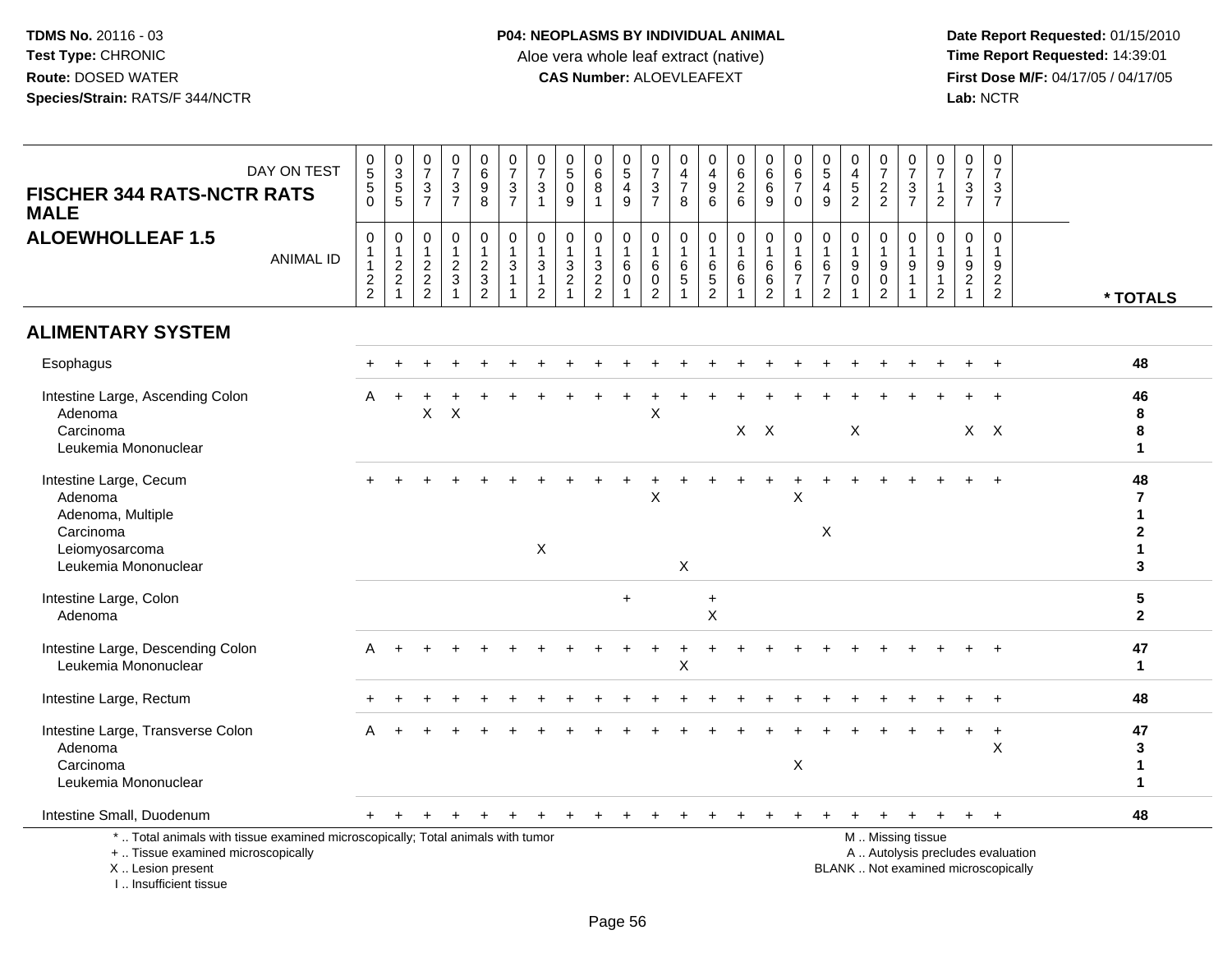**Date Report Requested:** 01/15/2010 **First Dose M/F:** 04/17/05 / 04/17/05<br>Lab: NCTR **Lab:** NCTR

| DAY ON TEST<br><b>FISCHER 344 RATS-NCTR RATS</b><br><b>MALE</b>                                                                            | 0<br>5<br>5<br>0                                            | $\begin{array}{c} 0 \\ 3 \\ 5 \\ 5 \end{array}$                     | $\frac{0}{7}$<br>3<br>$\overline{7}$                                | $\frac{0}{7}$<br>$\frac{3}{7}$                  | 0<br>0<br>0<br>0<br>0                                | 0<br>$\boldsymbol{7}$<br>$\frac{3}{7}$         | $\frac{0}{7}$<br>$\sqrt{3}$<br>$\overline{1}$                             | 0<br>$\sqrt{5}$<br>0<br>9                       | 0<br>$\,6\,$<br>8<br>$\mathbf{1}$                                             | $\begin{array}{c} 0 \\ 5 \end{array}$<br>$\overline{4}$<br>9 | $\frac{0}{7}$<br>$\frac{3}{7}$                                      | 0<br>$\overline{\mathbf{4}}$<br>$\overline{7}$<br>8    | 0<br>$\overline{\mathcal{A}}$<br>9<br>6               | 0626                                            | $_{6}^{\rm 0}$<br>6<br>9                                | $\pmb{0}$<br>$\,6\,$<br>$\overline{7}$<br>$\mathbf 0$                           | $\begin{array}{c} 0 \\ 5 \end{array}$<br>$\overline{\mathbf{4}}$<br>9 | 0<br>$\frac{4}{5}$                                   | $\frac{0}{7}$<br>$\frac{2}{2}$                                       | 0<br>$\overline{7}$<br>$\frac{3}{7}$ | $\mathbf 0$<br>$\overline{7}$<br>$\mathbf{1}$<br>$\overline{2}$                       | 0<br>$\overline{7}$<br>3<br>$\overline{7}$    | $\mathbf 0$<br>$\overline{7}$<br>3<br>$\overline{7}$                   |                               |
|--------------------------------------------------------------------------------------------------------------------------------------------|-------------------------------------------------------------|---------------------------------------------------------------------|---------------------------------------------------------------------|-------------------------------------------------|------------------------------------------------------|------------------------------------------------|---------------------------------------------------------------------------|-------------------------------------------------|-------------------------------------------------------------------------------|--------------------------------------------------------------|---------------------------------------------------------------------|--------------------------------------------------------|-------------------------------------------------------|-------------------------------------------------|---------------------------------------------------------|---------------------------------------------------------------------------------|-----------------------------------------------------------------------|------------------------------------------------------|----------------------------------------------------------------------|--------------------------------------|---------------------------------------------------------------------------------------|-----------------------------------------------|------------------------------------------------------------------------|-------------------------------|
| <b>ALOEWHOLLEAF 1.5</b><br><b>ANIMAL ID</b>                                                                                                | $\pmb{0}$<br>$\mathbf 1$<br>$\overline{1}$<br>$\frac{2}{2}$ | $\boldsymbol{0}$<br>$\mathbf{1}$<br>$\frac{2}{2}$<br>$\overline{1}$ | 0<br>$\mathbf{1}$<br>$\overline{a}$<br>$\sqrt{2}$<br>$\overline{2}$ | $\pmb{0}$<br>$\mathbf{1}$<br>$\frac{2}{3}$<br>1 | 0<br>$\mathbf{1}$<br>$\frac{2}{3}$<br>$\overline{2}$ | 0<br>$\mathbf{1}$<br>$\ensuremath{\mathsf{3}}$ | $\pmb{0}$<br>$\mathbf{1}$<br>$\sqrt{3}$<br>$\mathbf{1}$<br>$\overline{2}$ | 0<br>$\overline{1}$<br>$\sqrt{3}$<br>$\sqrt{2}$ | $\mathbf 0$<br>$\mathbf{1}$<br>$\sqrt{3}$<br>$\overline{c}$<br>$\overline{2}$ | 0<br>6<br>$\mathbf 0$                                        | $\pmb{0}$<br>$\mathbf{1}$<br>$\,6\,$<br>$\pmb{0}$<br>$\overline{2}$ | $\pmb{0}$<br>$\mathbf{1}$<br>$\,6\,$<br>$\overline{5}$ | 0<br>$\mathbf 1$<br>6<br>$\sqrt{5}$<br>$\overline{2}$ | $\pmb{0}$<br>$\mathbf{1}$<br>$\,6\,$<br>$\,6\,$ | 0<br>$\mathbf{1}$<br>$\,6$<br>$\,6\,$<br>$\overline{2}$ | $\overline{0}$<br>$\overline{1}$<br>$\,6\,$<br>$\overline{7}$<br>$\overline{1}$ | 0<br>$\mathbf{1}$<br>6<br>$\overline{7}$<br>$\overline{2}$            | 0<br>$\mathbf{1}$<br>$\boldsymbol{9}$<br>$\mathbf 0$ | 0<br>$\mathbf{1}$<br>$\boldsymbol{9}$<br>$\pmb{0}$<br>$\overline{2}$ | 0<br>$\boldsymbol{9}$                | $\mathbf 0$<br>$\overline{1}$<br>$\boldsymbol{9}$<br>$\overline{1}$<br>$\overline{2}$ | 0<br>$\mathbf{1}$<br>9<br>$\overline{c}$<br>1 | $\mathbf 0$<br>$\overline{1}$<br>9<br>$\overline{2}$<br>$\overline{2}$ | * TOTALS                      |
| Leukemia Mononuclear                                                                                                                       |                                                             |                                                                     |                                                                     |                                                 |                                                      |                                                |                                                                           |                                                 |                                                                               |                                                              |                                                                     |                                                        |                                                       |                                                 |                                                         |                                                                                 |                                                                       |                                                      |                                                                      |                                      |                                                                                       |                                               |                                                                        | $\mathbf 1$                   |
| Intestine Small, Ileum<br>Leukemia Mononuclear                                                                                             |                                                             |                                                                     |                                                                     |                                                 |                                                      |                                                |                                                                           |                                                 |                                                                               |                                                              |                                                                     | Х                                                      |                                                       |                                                 |                                                         |                                                                                 |                                                                       |                                                      |                                                                      |                                      |                                                                                       |                                               |                                                                        | 48<br>$\mathbf{2}$            |
| Intestine Small, Jejunum<br>Leukemia Mononuclear                                                                                           | Α                                                           |                                                                     |                                                                     |                                                 |                                                      |                                                |                                                                           |                                                 |                                                                               |                                                              |                                                                     |                                                        |                                                       |                                                 |                                                         |                                                                                 |                                                                       |                                                      |                                                                      |                                      |                                                                                       |                                               |                                                                        | 46<br>$\mathbf{2}$            |
| Liver<br>Hepatocellular Carcinoma<br>Leukemia Mononuclear                                                                                  |                                                             |                                                                     |                                                                     |                                                 |                                                      | $X$ $X$ $X$                                    |                                                                           |                                                 |                                                                               |                                                              |                                                                     |                                                        | X X X X X X X                                         |                                                 |                                                         |                                                                                 |                                                                       |                                                      | X                                                                    |                                      |                                                                                       | $X$ $X$                                       |                                                                        | 48<br>$\mathbf{1}$<br>22      |
| Mesentery<br>Mesothelioma Malignant                                                                                                        |                                                             |                                                                     |                                                                     |                                                 | $\ddot{}$<br>X                                       |                                                |                                                                           | $\ddot{}$                                       |                                                                               |                                                              |                                                                     |                                                        |                                                       |                                                 |                                                         |                                                                                 |                                                                       |                                                      |                                                                      |                                      |                                                                                       |                                               |                                                                        | 5<br>$\mathbf{1}$             |
| Oral Mucosa<br>Squamous Cell Papilloma                                                                                                     |                                                             |                                                                     |                                                                     |                                                 |                                                      |                                                |                                                                           |                                                 |                                                                               |                                                              |                                                                     |                                                        |                                                       |                                                 |                                                         |                                                                                 |                                                                       |                                                      |                                                                      |                                      |                                                                                       |                                               |                                                                        | -1<br>$\mathbf 1$             |
| Pancreas<br>Leukemia Mononuclear<br>Acinar Cell, Adenoma                                                                                   |                                                             |                                                                     |                                                                     |                                                 |                                                      |                                                |                                                                           |                                                 |                                                                               |                                                              |                                                                     | $\ddot{}$<br>$\mathsf X$                               |                                                       |                                                 |                                                         |                                                                                 |                                                                       |                                                      |                                                                      | +                                    | +<br>$\boldsymbol{\mathsf{X}}$                                                        | $+$                                           | $\div$                                                                 | 48<br>4<br>$\mathbf 1$        |
| <b>Proximal Colon</b><br>Adenoma<br>Carcinoma<br>Leukemia Mononuclear                                                                      | $\mathsf{A}$                                                | M                                                                   |                                                                     | X                                               |                                                      |                                                |                                                                           | X                                               |                                                                               | X                                                            |                                                                     | М                                                      | м                                                     | $\sf X$                                         |                                                         |                                                                                 | $\pmb{\times}$                                                        |                                                      | X                                                                    |                                      | X                                                                                     |                                               | X                                                                      | 41<br>10<br>4<br>$\mathbf{1}$ |
| <b>Salivary Glands</b>                                                                                                                     |                                                             |                                                                     |                                                                     |                                                 |                                                      |                                                |                                                                           |                                                 |                                                                               |                                                              |                                                                     |                                                        |                                                       |                                                 |                                                         |                                                                                 |                                                                       |                                                      |                                                                      |                                      |                                                                                       |                                               |                                                                        | 48                            |
| Stomach, Forestomach                                                                                                                       |                                                             |                                                                     |                                                                     |                                                 |                                                      |                                                |                                                                           |                                                 |                                                                               |                                                              |                                                                     |                                                        |                                                       |                                                 |                                                         |                                                                                 |                                                                       |                                                      |                                                                      |                                      |                                                                                       |                                               |                                                                        | 48                            |
| *  Total animals with tissue examined microscopically; Total animals with tumor<br>+  Tissue examined microscopically<br>X  Lesion present |                                                             |                                                                     |                                                                     |                                                 |                                                      |                                                |                                                                           |                                                 |                                                                               |                                                              |                                                                     |                                                        |                                                       |                                                 |                                                         |                                                                                 |                                                                       | BLANK  Not examined microscopically                  |                                                                      | M  Missing tissue                    |                                                                                       |                                               | A  Autolysis precludes evaluation                                      |                               |

I .. Insufficient tissue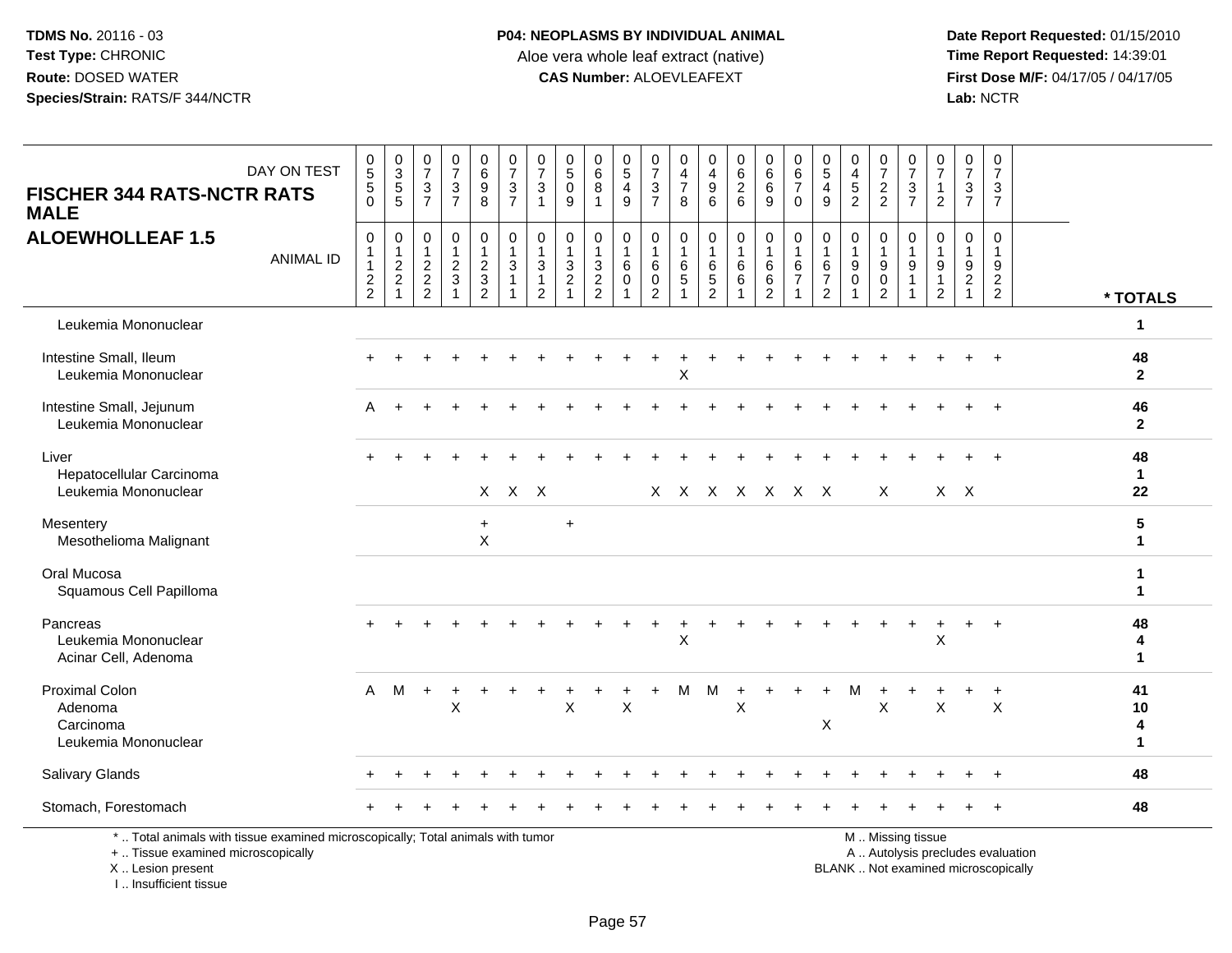I .. Insufficient tissue

| DAY ON TEST<br><b>FISCHER 344 RATS-NCTR RATS</b><br><b>MALE</b>                                                                            | $\begin{array}{c} 0 \\ 5 \end{array}$<br>5<br>$\Omega$      | 0<br>3<br>5<br>5                                | $\frac{0}{7}$<br>$\frac{3}{7}$                                 | $\begin{array}{c} 0 \\ 7 \end{array}$<br>$\frac{3}{7}$ | 0<br>$6\phantom{a}$<br>$\boldsymbol{9}$<br>8         | $\begin{array}{c} 0 \\ 7 \end{array}$<br>$\frac{3}{7}$         | $\frac{0}{7}$<br>$\mathbf{3}$<br>$\mathbf{1}$                                            | $\begin{array}{c} 0 \\ 5 \end{array}$<br>$\mathsf{O}\xspace$<br>9           | $\begin{array}{c} 0 \\ 6 \end{array}$<br>$\,8\,$             | $0$<br>$5$<br>$4$<br>$9$                                     | $\frac{0}{7}$<br>$\frac{3}{7}$                                  | 0<br>$\overline{4}$<br>$\overline{7}$<br>8 | $\frac{0}{4}$<br>$\boldsymbol{9}$<br>6                             | $\begin{matrix} 0 \\ 6 \\ 2 \end{matrix}$<br>6 | $\begin{matrix} 0 \\ 6 \\ 6 \end{matrix}$<br>9                        | 0<br>$6\phantom{a}$<br>$\overline{7}$<br>$\mathbf 0$                   | 0<br>$\overline{5}$<br>$\overline{4}$<br>9     | $\begin{smallmatrix}0\0\4\end{smallmatrix}$<br>$\sqrt{5}$<br>$\overline{2}$ | $\frac{0}{7}$<br>$\frac{2}{2}$                                       | $\begin{smallmatrix}0\\7\end{smallmatrix}$<br>$\ensuremath{\mathsf{3}}$<br>$\overline{7}$ | 0<br>$\overline{7}$<br>$\mathbf{1}$<br>$\overline{2}$                                 | 0<br>$\overline{7}$<br>3<br>$\overline{7}$                          | $\pmb{0}$<br>$\overline{7}$<br>$\sqrt{3}$<br>$\overline{7}$ |                                                                          |                         |
|--------------------------------------------------------------------------------------------------------------------------------------------|-------------------------------------------------------------|-------------------------------------------------|----------------------------------------------------------------|--------------------------------------------------------|------------------------------------------------------|----------------------------------------------------------------|------------------------------------------------------------------------------------------|-----------------------------------------------------------------------------|--------------------------------------------------------------|--------------------------------------------------------------|-----------------------------------------------------------------|--------------------------------------------|--------------------------------------------------------------------|------------------------------------------------|-----------------------------------------------------------------------|------------------------------------------------------------------------|------------------------------------------------|-----------------------------------------------------------------------------|----------------------------------------------------------------------|-------------------------------------------------------------------------------------------|---------------------------------------------------------------------------------------|---------------------------------------------------------------------|-------------------------------------------------------------|--------------------------------------------------------------------------|-------------------------|
| <b>ALOEWHOLLEAF 1.5</b><br><b>ANIMAL ID</b>                                                                                                | $\mathbf 0$<br>$\mathbf 1$<br>$\mathbf{1}$<br>$\frac{2}{2}$ | $\pmb{0}$<br>$\mathbf{1}$<br>$\frac{2}{2}$<br>1 | $\mathbf 0$<br>$\mathbf{1}$<br>$\frac{2}{2}$<br>$\overline{2}$ | $\mathsf{O}\xspace$<br>$\mathbf{1}$<br>$\frac{2}{3}$   | 0<br>$\mathbf{1}$<br>$\frac{2}{3}$<br>$\overline{2}$ | $\pmb{0}$<br>$\mathbf{1}$<br>$\sqrt{3}$<br>$\overline{1}$<br>1 | $\pmb{0}$<br>$\mathbf{1}$<br>$\ensuremath{\mathsf{3}}$<br>$\mathbf{1}$<br>$\overline{2}$ | $\pmb{0}$<br>$\mathbf{1}$<br>$\sqrt{3}$<br>$\overline{c}$<br>$\overline{1}$ | $\pmb{0}$<br>$\mathbf{1}$<br>$\frac{3}{2}$<br>$\overline{2}$ | $\boldsymbol{0}$<br>$\overline{1}$<br>$\,6\,$<br>$\mathbf 0$ | $\pmb{0}$<br>$\overline{1}$<br>$\,6\,$<br>$\boldsymbol{0}$<br>2 | 0<br>1<br>$\,6$<br>5                       | $\mathbf 0$<br>$\overline{1}$<br>6<br>$\sqrt{5}$<br>$\overline{2}$ | $\pmb{0}$<br>$\,6\,$<br>$\,6\,$                | $\mathbf 0$<br>$\overline{1}$<br>$\,6\,$<br>$\,6\,$<br>$\overline{2}$ | $\pmb{0}$<br>$\mathbf{1}$<br>$\,6\,$<br>$\overline{7}$<br>$\mathbf{1}$ | 0<br>$\,6$<br>$\overline{7}$<br>$\overline{2}$ | 0<br>$\overline{1}$<br>$\boldsymbol{9}$<br>$\mathbf 0$                      | 0<br>$\mathbf{1}$<br>$\boldsymbol{9}$<br>$\pmb{0}$<br>$\overline{2}$ | $\mathbf 0$<br>$\boldsymbol{9}$                                                           | $\mathsf 0$<br>$\overline{1}$<br>$\boldsymbol{9}$<br>$\overline{1}$<br>$\overline{2}$ | $\mathbf 0$<br>$\mathbf 1$<br>9<br>$\boldsymbol{2}$<br>$\mathbf{1}$ | $\mathbf 0$<br>$\mathbf{1}$<br>$9\,$<br>$\overline{c}$<br>2 |                                                                          | * TOTALS                |
| Stomach, Glandular<br>Leukemia Mononuclear                                                                                                 |                                                             |                                                 |                                                                |                                                        |                                                      |                                                                |                                                                                          |                                                                             |                                                              |                                                              |                                                                 |                                            |                                                                    |                                                |                                                                       |                                                                        |                                                |                                                                             |                                                                      |                                                                                           | $\boldsymbol{\mathsf{X}}$                                                             | $\pm$                                                               |                                                             |                                                                          | 48<br>$\mathbf{2}$      |
| <b>CARDIOVASCULAR SYSTEM</b>                                                                                                               |                                                             |                                                 |                                                                |                                                        |                                                      |                                                                |                                                                                          |                                                                             |                                                              |                                                              |                                                                 |                                            |                                                                    |                                                |                                                                       |                                                                        |                                                |                                                                             |                                                                      |                                                                                           |                                                                                       |                                                                     |                                                             |                                                                          |                         |
| <b>Blood Vessel</b>                                                                                                                        |                                                             |                                                 |                                                                |                                                        |                                                      |                                                                |                                                                                          |                                                                             |                                                              |                                                              |                                                                 |                                            |                                                                    |                                                |                                                                       |                                                                        |                                                |                                                                             |                                                                      |                                                                                           |                                                                                       |                                                                     |                                                             |                                                                          | 48                      |
| Heart<br>Leukemia Mononuclear<br>Schwannoma Malignant                                                                                      |                                                             |                                                 |                                                                |                                                        |                                                      |                                                                | X                                                                                        |                                                                             |                                                              |                                                              |                                                                 | X                                          |                                                                    |                                                |                                                                       |                                                                        |                                                | X                                                                           | X                                                                    |                                                                                           | $\times$                                                                              |                                                                     |                                                             |                                                                          | 48<br>8<br>$\mathbf{2}$ |
| <b>ENDOCRINE SYSTEM</b>                                                                                                                    |                                                             |                                                 |                                                                |                                                        |                                                      |                                                                |                                                                                          |                                                                             |                                                              |                                                              |                                                                 |                                            |                                                                    |                                                |                                                                       |                                                                        |                                                |                                                                             |                                                                      |                                                                                           |                                                                                       |                                                                     |                                                             |                                                                          |                         |
| <b>Adrenal Cortex</b><br>Leukemia Mononuclear                                                                                              |                                                             |                                                 |                                                                |                                                        | X                                                    |                                                                | X                                                                                        |                                                                             |                                                              |                                                              |                                                                 |                                            |                                                                    |                                                |                                                                       |                                                                        |                                                |                                                                             |                                                                      |                                                                                           | $\sf X$                                                                               |                                                                     |                                                             |                                                                          | 48<br>4                 |
| Adrenal Medulla<br>Leukemia Mononuclear<br>Pheochromocytoma Benign<br>Pheochromocytoma Malignant<br>Bilateral, Pheochromocytoma Malignant  |                                                             |                                                 | $\mathsf X$                                                    |                                                        |                                                      |                                                                |                                                                                          |                                                                             |                                                              |                                                              |                                                                 |                                            |                                                                    |                                                |                                                                       |                                                                        | X                                              |                                                                             | X                                                                    | $X$ $X$                                                                                   | $\mathsf X$                                                                           | X                                                                   |                                                             |                                                                          | 48<br>1                 |
| Islets, Pancreatic<br>Adenoma<br>Leukemia Mononuclear                                                                                      |                                                             |                                                 | X                                                              |                                                        |                                                      |                                                                |                                                                                          |                                                                             |                                                              |                                                              | X                                                               | Χ                                          |                                                                    |                                                |                                                                       |                                                                        |                                                |                                                                             |                                                                      |                                                                                           |                                                                                       |                                                                     |                                                             |                                                                          | 48<br>4<br>3            |
| Parathyroid Gland<br>Adenoma                                                                                                               | +<br>X                                                      |                                                 |                                                                |                                                        |                                                      |                                                                |                                                                                          |                                                                             |                                                              |                                                              |                                                                 |                                            |                                                                    |                                                |                                                                       |                                                                        |                                                |                                                                             |                                                                      |                                                                                           |                                                                                       |                                                                     |                                                             |                                                                          | 48<br>$\mathbf{1}$      |
| <b>Pituitary Gland</b>                                                                                                                     |                                                             |                                                 |                                                                |                                                        |                                                      |                                                                |                                                                                          |                                                                             |                                                              |                                                              |                                                                 |                                            |                                                                    |                                                |                                                                       |                                                                        |                                                |                                                                             |                                                                      |                                                                                           |                                                                                       |                                                                     |                                                             |                                                                          | 48                      |
| *  Total animals with tissue examined microscopically; Total animals with tumor<br>+  Tissue examined microscopically<br>X  Lesion present |                                                             |                                                 |                                                                |                                                        |                                                      |                                                                |                                                                                          |                                                                             |                                                              |                                                              |                                                                 |                                            |                                                                    |                                                |                                                                       |                                                                        |                                                |                                                                             |                                                                      | M  Missing tissue                                                                         |                                                                                       |                                                                     |                                                             | A  Autolysis precludes evaluation<br>BLANK  Not examined microscopically |                         |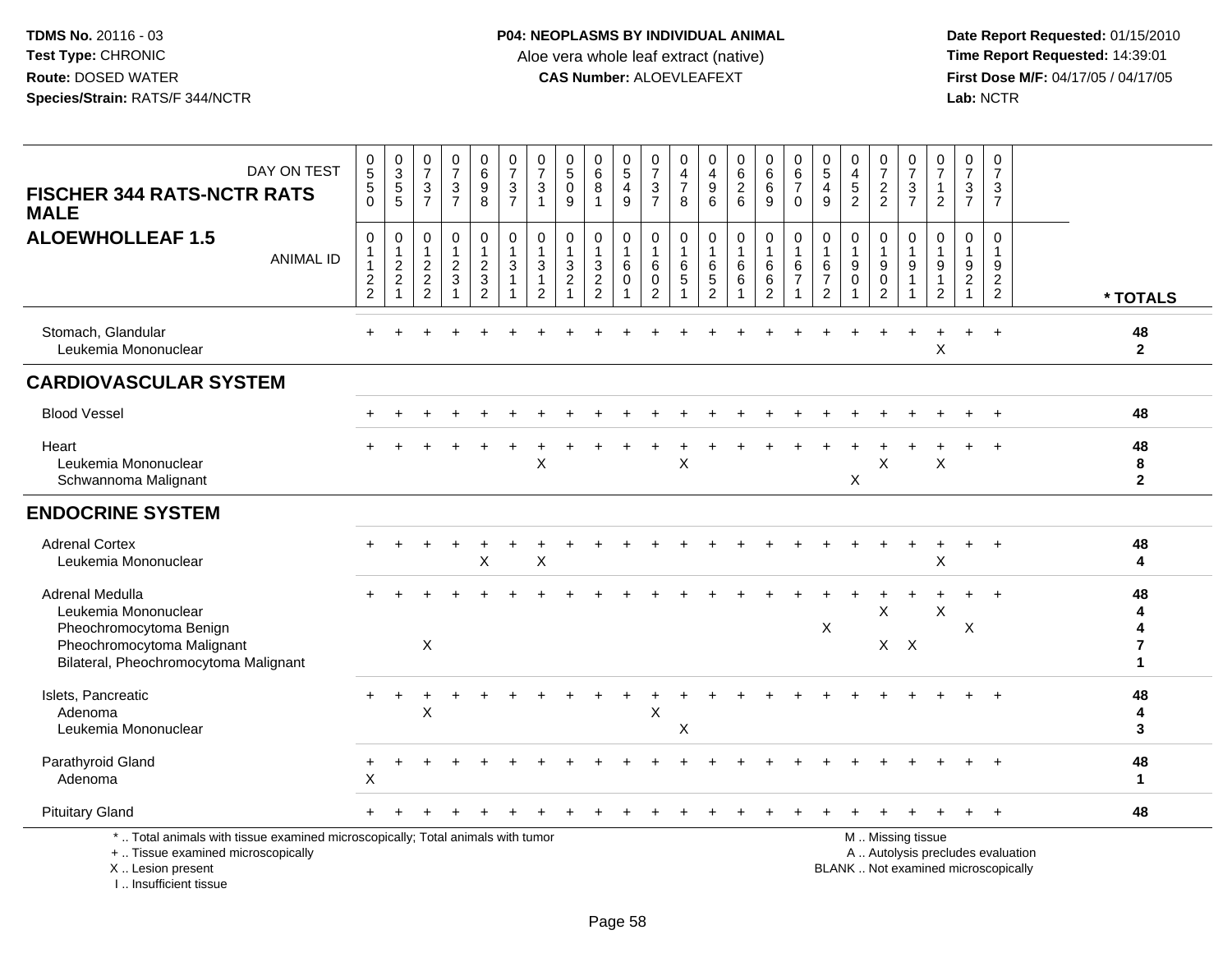| DAY ON TEST<br><b>FISCHER 344 RATS-NCTR RATS</b><br><b>MALE</b>                                                                                                     | $\begin{array}{c} 0 \\ 5 \end{array}$<br>$\overline{5}$<br>$\mathbf 0$ | 0<br>3<br>5<br>5                                                                  | $\frac{0}{7}$<br>$\sqrt{3}$<br>$\overline{7}$              | $\begin{array}{c} 0 \\ 7 \end{array}$<br>$\mathbf 3$<br>$\overline{7}$      | $\begin{array}{c} 0 \\ 6 \end{array}$<br>$\overline{9}$<br>8 | $\frac{0}{7}$<br>$\mathbf{3}$<br>$\overline{7}$                         | 0<br>$\overline{7}$<br>3<br>$\mathbf{1}$                                                   | $\begin{array}{c} 0 \\ 5 \end{array}$<br>0<br>9              | $\begin{array}{c} 0 \\ 6 \end{array}$<br>$\, 8$<br>$\mathbf 1$ | $\frac{0}{5}$<br>4<br>$9\,$                      | $\frac{0}{7}$<br>$\mathbf{3}$<br>$\overline{7}$                       | 0<br>$\overline{\mathbf{4}}$<br>$\overline{7}$<br>8 | $\pmb{0}$<br>$\overline{\mathbf{4}}$<br>$\boldsymbol{9}$<br>$6\phantom{a}$ | $\begin{array}{c} 0 \\ 6 \end{array}$<br>$\overline{2}$<br>$6\phantom{1}$ | $\begin{array}{c} 0 \\ 6 \end{array}$<br>$6\phantom{a}$<br>9      | $\pmb{0}$<br>$\,6\,$<br>$\overline{7}$<br>$\mathbf 0$                    | $\frac{0}{5}$<br>4<br>9                                    | 0<br>$\overline{4}$<br>$\sqrt{5}$<br>$\overline{2}$            | $\frac{0}{7}$<br>$\frac{2}{2}$                         | $\frac{0}{7}$<br>3<br>$\overline{7}$                              | $\frac{0}{7}$<br>$\mathbf{1}$<br>$\overline{2}$                        | $\pmb{0}$<br>$\overline{7}$<br>3<br>$\overline{7}$ | $\begin{array}{c} 0 \\ 7 \end{array}$<br>3<br>$\overline{7}$ |                                   |                                    |
|---------------------------------------------------------------------------------------------------------------------------------------------------------------------|------------------------------------------------------------------------|-----------------------------------------------------------------------------------|------------------------------------------------------------|-----------------------------------------------------------------------------|--------------------------------------------------------------|-------------------------------------------------------------------------|--------------------------------------------------------------------------------------------|--------------------------------------------------------------|----------------------------------------------------------------|--------------------------------------------------|-----------------------------------------------------------------------|-----------------------------------------------------|----------------------------------------------------------------------------|---------------------------------------------------------------------------|-------------------------------------------------------------------|--------------------------------------------------------------------------|------------------------------------------------------------|----------------------------------------------------------------|--------------------------------------------------------|-------------------------------------------------------------------|------------------------------------------------------------------------|----------------------------------------------------|--------------------------------------------------------------|-----------------------------------|------------------------------------|
| <b>ALOEWHOLLEAF 1.5</b><br><b>ANIMAL ID</b>                                                                                                                         | $\pmb{0}$<br>1<br>$\overline{1}$<br>$\frac{2}{2}$                      | $\pmb{0}$<br>$\mathbf{1}$<br>$\sqrt{2}$<br>$\overline{c}$<br>$\blacktriangleleft$ | $\mathbf 0$<br>$\mathbf{1}$<br>$\sqrt{2}$<br>$\frac{2}{2}$ | $\mathbf 0$<br>$\mathbf{1}$<br>$\sqrt{2}$<br>$\mathbf{3}$<br>$\overline{1}$ | $\mathbf 0$<br>$\mathbf{1}$<br>$\sqrt{2}$<br>$\frac{3}{2}$   | $\pmb{0}$<br>$\mathbf{1}$<br>$\sqrt{3}$<br>$\mathbf{1}$<br>$\mathbf{1}$ | $\mathbf 0$<br>$\mathbf{1}$<br>$\ensuremath{\mathsf{3}}$<br>$\mathbf{1}$<br>$\overline{2}$ | $\mathbf 0$<br>$\mathbf 1$<br>$\mathbf{3}$<br>$\overline{2}$ | $\mathbf 0$<br>$\mathbf{1}$<br>$\frac{3}{2}$                   | 0<br>$\mathbf{1}$<br>$\,6\,$<br>$\mathbf 0$<br>1 | 0<br>$\mathbf{1}$<br>$6\phantom{1}6$<br>$\mathbf 0$<br>$\overline{2}$ | 0<br>$\mathbf{1}$<br>$\,6$<br>$\sqrt{5}$<br>1       | 0<br>$\mathbf{1}$<br>$\,6\,$<br>$\frac{5}{2}$                              | $\mathbf 0$<br>$\mathbf{1}$<br>$\,6$<br>$\,6\,$                           | $\mathbf 0$<br>$\mathbf{1}$<br>$\,6$<br>$\,6\,$<br>$\overline{2}$ | $\pmb{0}$<br>$\mathbf{1}$<br>$\,6\,$<br>$\overline{7}$<br>$\overline{1}$ | 0<br>$\mathbf{1}$<br>6<br>$\overline{7}$<br>$\overline{2}$ | $\mathbf 0$<br>$\mathbf{1}$<br>$\boldsymbol{9}$<br>$\mathbf 0$ | $\mathbf 0$<br>$\boldsymbol{9}$<br>0<br>$\overline{2}$ | $\mathbf 0$<br>$\mathbf{1}$<br>$\boldsymbol{9}$<br>$\overline{1}$ | $\mathbf 0$<br>$\mathbf{1}$<br>$9\,$<br>$\mathbf{1}$<br>$\overline{2}$ | $\mathbf 0$<br>9<br>$\overline{2}$                 | $\mathbf 0$<br>-1<br>$\boldsymbol{9}$<br>$\overline{2}$<br>2 |                                   | * TOTALS                           |
| Leukemia Mononuclear<br>Pars Distalis, Adenoma                                                                                                                      |                                                                        |                                                                                   | $\mathsf X$                                                |                                                                             |                                                              | X                                                                       |                                                                                            | $X$ $X$                                                      |                                                                |                                                  | $\boldsymbol{X}$                                                      |                                                     |                                                                            | $X$ $X$                                                                   |                                                                   |                                                                          | X                                                          |                                                                | X                                                      | X                                                                 |                                                                        |                                                    | $X$ $X$                                                      |                                   | 1<br>22                            |
| <b>Thyroid Gland</b><br>Bilateral, C-cell, Adenoma<br>C-cell, Adenoma                                                                                               |                                                                        |                                                                                   |                                                            |                                                                             |                                                              |                                                                         |                                                                                            |                                                              |                                                                | ÷.                                               | ÷<br>X                                                                |                                                     |                                                                            |                                                                           |                                                                   |                                                                          |                                                            |                                                                |                                                        |                                                                   |                                                                        |                                                    | $\ddot{}$                                                    |                                   | 48<br>$\mathbf{1}$<br>$\mathbf{2}$ |
| <b>GENERAL BODY SYSTEM</b>                                                                                                                                          |                                                                        |                                                                                   |                                                            |                                                                             |                                                              |                                                                         |                                                                                            |                                                              |                                                                |                                                  |                                                                       |                                                     |                                                                            |                                                                           |                                                                   |                                                                          |                                                            |                                                                |                                                        |                                                                   |                                                                        |                                                    |                                                              |                                   |                                    |
| <b>Tissue NOS</b><br>Mediastinum, Leukemia Mononuclear<br>Scrotal, Mesothelioma Malignant                                                                           |                                                                        |                                                                                   |                                                            |                                                                             |                                                              |                                                                         |                                                                                            |                                                              |                                                                |                                                  |                                                                       |                                                     |                                                                            | $\ddot{}$<br>$\mathsf{X}$                                                 |                                                                   |                                                                          |                                                            |                                                                |                                                        |                                                                   |                                                                        |                                                    |                                                              |                                   | $\mathbf{2}$<br>1<br>$\mathbf 1$   |
| <b>GENITAL SYSTEM</b>                                                                                                                                               |                                                                        |                                                                                   |                                                            |                                                                             |                                                              |                                                                         |                                                                                            |                                                              |                                                                |                                                  |                                                                       |                                                     |                                                                            |                                                                           |                                                                   |                                                                          |                                                            |                                                                |                                                        |                                                                   |                                                                        |                                                    |                                                              |                                   |                                    |
| Epididymis<br>Leukemia Mononuclear<br>Mesothelioma Malignant                                                                                                        |                                                                        |                                                                                   |                                                            |                                                                             | X                                                            |                                                                         |                                                                                            |                                                              |                                                                |                                                  |                                                                       |                                                     |                                                                            | $\boldsymbol{\mathsf{X}}$                                                 |                                                                   |                                                                          |                                                            |                                                                |                                                        |                                                                   |                                                                        |                                                    |                                                              |                                   | 48<br>$\mathbf{1}$<br>$\mathbf{2}$ |
| <b>Preputial Gland</b><br>Adenoma<br>Carcinoma<br>Squamous Cell Carcinoma                                                                                           |                                                                        |                                                                                   |                                                            |                                                                             |                                                              |                                                                         |                                                                                            |                                                              |                                                                |                                                  |                                                                       |                                                     |                                                                            |                                                                           |                                                                   |                                                                          |                                                            |                                                                | X                                                      |                                                                   |                                                                        |                                                    |                                                              |                                   | 48<br>1<br>1<br>1                  |
| Prostate                                                                                                                                                            |                                                                        |                                                                                   |                                                            |                                                                             |                                                              |                                                                         |                                                                                            |                                                              |                                                                |                                                  |                                                                       |                                                     |                                                                            |                                                                           |                                                                   |                                                                          |                                                            |                                                                |                                                        |                                                                   |                                                                        |                                                    |                                                              |                                   | 48                                 |
| <b>Seminal Vesicle</b><br>Leukemia Mononuclear                                                                                                                      |                                                                        |                                                                                   |                                                            |                                                                             |                                                              |                                                                         |                                                                                            |                                                              |                                                                |                                                  |                                                                       |                                                     |                                                                            |                                                                           |                                                                   |                                                                          |                                                            |                                                                |                                                        |                                                                   |                                                                        |                                                    |                                                              |                                   | 48<br>$\mathbf{1}$                 |
| <b>Testes</b><br><b>Mesothelioma Malignant</b>                                                                                                                      |                                                                        |                                                                                   |                                                            |                                                                             |                                                              |                                                                         |                                                                                            |                                                              |                                                                |                                                  |                                                                       |                                                     |                                                                            | X                                                                         |                                                                   |                                                                          |                                                            |                                                                |                                                        |                                                                   |                                                                        |                                                    |                                                              |                                   | 48<br>$\blacktriangleleft$         |
| *  Total animals with tissue examined microscopically; Total animals with tumor<br>+  Tissue examined microscopically<br>X  Lesion present<br>I Insufficient tissue |                                                                        |                                                                                   |                                                            |                                                                             |                                                              |                                                                         |                                                                                            |                                                              |                                                                |                                                  |                                                                       |                                                     |                                                                            |                                                                           |                                                                   |                                                                          |                                                            |                                                                |                                                        | M  Missing tissue                                                 |                                                                        | BLANK  Not examined microscopically                |                                                              | A  Autolysis precludes evaluation |                                    |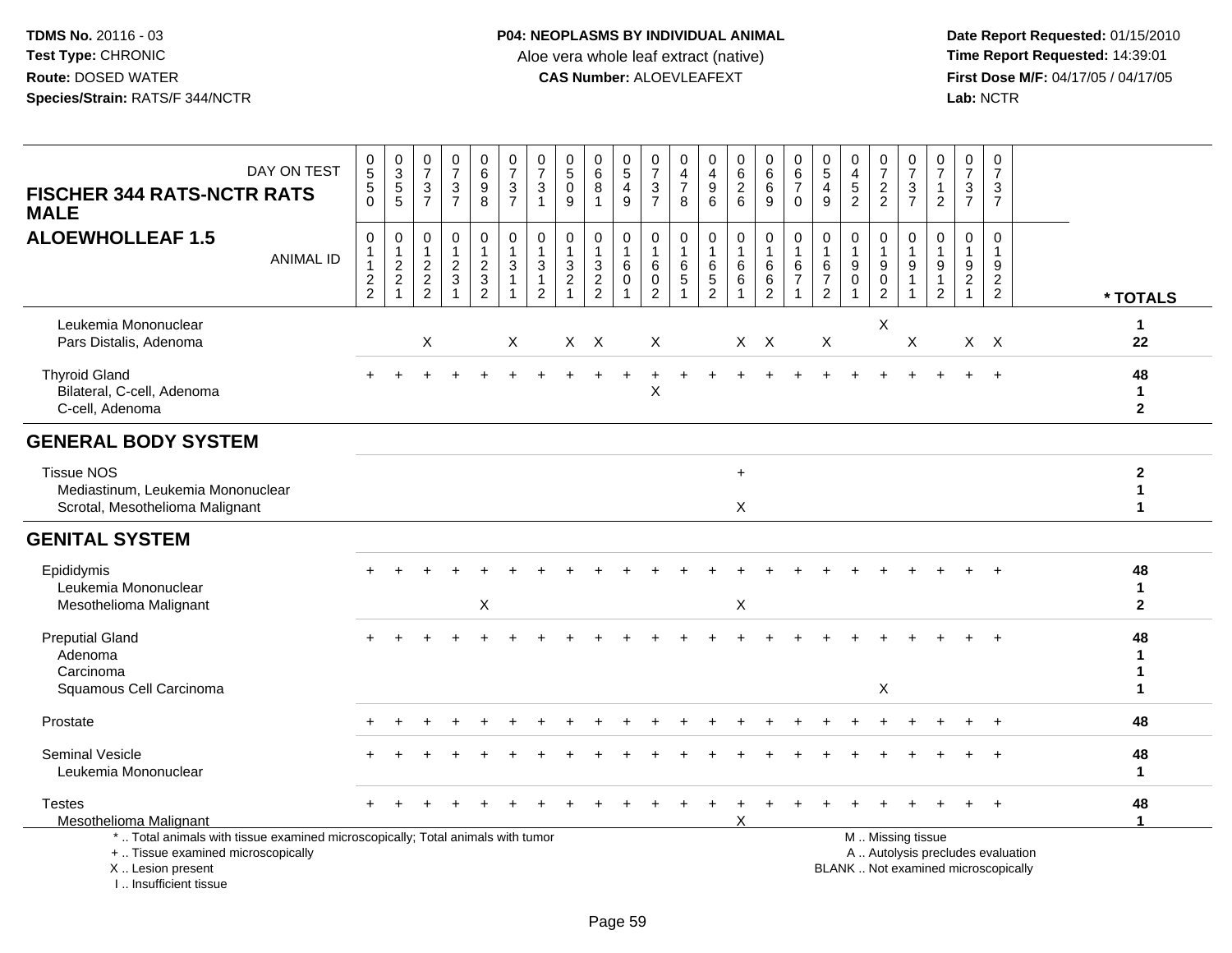| DAY ON TEST<br><b>FISCHER 344 RATS-NCTR RATS</b><br><b>MALE</b>                                                                                                                                                             | $\begin{array}{c} 0 \\ 5 \end{array}$<br>$5\,$<br>$\mathbf 0$ | $\begin{smallmatrix} 0\\ 3 \end{smallmatrix}$<br>5<br>$\overline{5}$  | $\frac{0}{7}$<br>$\sqrt{3}$<br>$\overline{7}$                                 | $\begin{array}{c} 0 \\ 7 \end{array}$<br>$\frac{3}{7}$ | 0<br>$6\phantom{a}$<br>$\boldsymbol{9}$<br>$\overline{8}$      | $\frac{0}{7}$<br>$\mathbf{3}$<br>$\overline{7}$                  | $\frac{0}{7}$<br>3<br>$\mathbf{1}$                       | $\pmb{0}$<br>$\overline{5}$<br>$\pmb{0}$<br>9                                   | $_{6}^{\rm 0}$<br>$\,8\,$<br>$\overline{1}$ | 0<br>$\overline{5}$<br>$\overline{4}$<br>$9\,$                | $\begin{array}{c} 0 \\ 7 \end{array}$<br>$\ensuremath{\mathsf{3}}$<br>$\overline{7}$ | 0<br>4<br>$\overline{7}$<br>8 | $\mathbf 0$<br>$\overline{4}$<br>$\boldsymbol{9}$<br>$6\phantom{a}$ | $_{6}^{\rm 0}$<br>$\frac{2}{6}$             | $\begin{array}{c} 0 \\ 6 \\ 6 \end{array}$<br>9                   | $\pmb{0}$<br>$6\phantom{a}$<br>$\overline{7}$<br>$\mathbf 0$                    | 0<br>$\overline{5}$<br>$\overline{\mathbf{4}}$<br>9   | $\pmb{0}$<br>$\frac{4}{5}$<br>$\overline{2}$                           | $\begin{array}{c} 0 \\ 7 \end{array}$<br>$\frac{2}{2}$              | $\begin{array}{c} 0 \\ 7 \end{array}$<br>$\frac{3}{7}$            | 0<br>$\overline{7}$<br>$\mathbf{1}$<br>$\overline{c}$           | 0<br>$\overline{7}$<br>3<br>$\overline{7}$ | $\frac{0}{7}$<br>$\ensuremath{\mathsf{3}}$<br>$\overline{7}$         |                                   |                      |
|-----------------------------------------------------------------------------------------------------------------------------------------------------------------------------------------------------------------------------|---------------------------------------------------------------|-----------------------------------------------------------------------|-------------------------------------------------------------------------------|--------------------------------------------------------|----------------------------------------------------------------|------------------------------------------------------------------|----------------------------------------------------------|---------------------------------------------------------------------------------|---------------------------------------------|---------------------------------------------------------------|--------------------------------------------------------------------------------------|-------------------------------|---------------------------------------------------------------------|---------------------------------------------|-------------------------------------------------------------------|---------------------------------------------------------------------------------|-------------------------------------------------------|------------------------------------------------------------------------|---------------------------------------------------------------------|-------------------------------------------------------------------|-----------------------------------------------------------------|--------------------------------------------|----------------------------------------------------------------------|-----------------------------------|----------------------|
| <b>ALOEWHOLLEAF 1.5</b><br><b>ANIMAL ID</b>                                                                                                                                                                                 | $\mathbf 0$<br>$\mathbf{1}$<br>$\mathbf{1}$<br>$\frac{2}{2}$  | 0<br>$\mathbf{1}$<br>$\overline{c}$<br>$\overline{c}$<br>$\mathbf{1}$ | $\mathbf 0$<br>$\mathbf{1}$<br>$\overline{c}$<br>$\sqrt{2}$<br>$\overline{2}$ | $\mathbf 0$<br>$\mathbf{1}$<br>$\frac{2}{3}$<br>-1     | $\mathbf 0$<br>$\mathbf{1}$<br>$\frac{2}{3}$<br>$\overline{2}$ | $\mathbf 0$<br>$\mathbf{1}$<br>$\mathbf{3}$<br>$\mathbf{1}$<br>1 | 0<br>$\mathbf{1}$<br>3<br>$\mathbf{1}$<br>$\overline{2}$ | $\mathbf 0$<br>$\mathbf{1}$<br>$\sqrt{3}$<br>$\boldsymbol{2}$<br>$\overline{1}$ | $\pmb{0}$<br>$\mathbf{1}$<br>$\frac{3}{2}$  | $\mathbf 0$<br>$\overline{1}$<br>$\,6\,$<br>$\mathbf 0$<br>-1 | $\Omega$<br>$\overline{1}$<br>6<br>$\mathbf 0$<br>$\overline{c}$                     | $\mathbf 0$<br>6<br>5         | $\mathbf 0$<br>$\mathbf{1}$<br>6<br>$\,$ 5 $\,$<br>$\overline{2}$   | $\mathbf 0$<br>$\mathbf{1}$<br>$\,6\,$<br>6 | $\pmb{0}$<br>$\mathbf{1}$<br>$\,6\,$<br>$\,6\,$<br>$\overline{c}$ | $\mathbf 0$<br>$\mathbf{1}$<br>$6\phantom{1}6$<br>$\overline{7}$<br>$\mathbf 1$ | $\mathbf 0$<br>$6\phantom{1}6$<br>7<br>$\overline{c}$ | $\mathbf 0$<br>$\mathbf{1}$<br>$\boldsymbol{9}$<br>0<br>$\overline{1}$ | $\mathbf 0$<br>1<br>$\boldsymbol{9}$<br>$\pmb{0}$<br>$\overline{2}$ | $\mathbf 0$<br>$\mathbf{1}$<br>$\boldsymbol{9}$<br>$\overline{1}$ | $\Omega$<br>$\mathbf{1}$<br>9<br>$\mathbf{1}$<br>$\overline{2}$ | $\mathbf 0$<br>9<br>$\overline{c}$<br>1    | $\mathbf 0$<br>$\mathbf{1}$<br>$9\,$<br>$\sqrt{2}$<br>$\overline{2}$ |                                   | * TOTALS             |
| Bilateral, Interstitial Cell, Adenoma<br>Interstitial Cell, Adenoma                                                                                                                                                         |                                                               |                                                                       | X.                                                                            |                                                        |                                                                | $X$ $X$ $X$ $X$                                                  |                                                          |                                                                                 |                                             | $\mathsf X$                                                   | X                                                                                    | $\boldsymbol{\mathsf{X}}$     | X                                                                   | $\boldsymbol{\mathsf{X}}$                   |                                                                   | $X$ $X$ $X$                                                                     |                                                       |                                                                        |                                                                     |                                                                   | $X$ $X$ $X$                                                     |                                            |                                                                      |                                   | 23<br>11             |
| <b>HEMATOPOIETIC SYSTEM</b>                                                                                                                                                                                                 |                                                               |                                                                       |                                                                               |                                                        |                                                                |                                                                  |                                                          |                                                                                 |                                             |                                                               |                                                                                      |                               |                                                                     |                                             |                                                                   |                                                                                 |                                                       |                                                                        |                                                                     |                                                                   |                                                                 |                                            |                                                                      |                                   |                      |
| <b>Bone Marrow</b><br>Leukemia Mononuclear                                                                                                                                                                                  |                                                               |                                                                       |                                                                               |                                                        |                                                                |                                                                  | X                                                        |                                                                                 |                                             |                                                               |                                                                                      | X                             | X                                                                   | X                                           |                                                                   |                                                                                 |                                                       |                                                                        |                                                                     |                                                                   |                                                                 |                                            |                                                                      |                                   | 48<br>6              |
| Lymph Node<br>Axillary, Leukemia Mononuclear<br>Deep Cervical, Leukemia Mononuclear<br>Lumbar, Leukemia Mononuclear<br>Mediastinal, Leukemia Mononuclear<br>Pancreatic, Leukemia Mononuclear<br>Renal, Leukemia Mononuclear |                                                               |                                                                       |                                                                               |                                                        | $+$<br>X<br>X                                                  |                                                                  |                                                          |                                                                                 | $\ddot{}$                                   |                                                               |                                                                                      |                               | $\div$                                                              |                                             |                                                                   | X X X                                                                           |                                                       |                                                                        | $\ddot{}$<br>Χ<br>X<br>X                                            |                                                                   | $+$<br>X<br>X                                                   |                                            |                                                                      |                                   | 17<br>1<br>7<br>3    |
| Lymph Node, Mandibular<br>Leukemia Mononuclear                                                                                                                                                                              |                                                               |                                                                       |                                                                               |                                                        |                                                                |                                                                  |                                                          |                                                                                 |                                             |                                                               |                                                                                      |                               |                                                                     |                                             |                                                                   | $\times$                                                                        |                                                       |                                                                        | X                                                                   |                                                                   | $\times$                                                        |                                            |                                                                      |                                   | 48<br>6              |
| Lymph Node, Mesenteric<br>Leukemia Mononuclear                                                                                                                                                                              |                                                               |                                                                       |                                                                               | $\ddot{}$                                              | $\ddot{}$<br>Χ                                                 |                                                                  |                                                          |                                                                                 |                                             | +                                                             | X                                                                                    | $\times$                      |                                                                     |                                             |                                                                   |                                                                                 |                                                       |                                                                        | $\ddot{}$<br>X                                                      | $\ddot{}$                                                         | $\ddot{}$<br>$\times$                                           | $+$                                        | $\ddot{}$                                                            |                                   | 48<br>$\overline{7}$ |
| Spleen<br>Leukemia Mononuclear                                                                                                                                                                                              |                                                               |                                                                       |                                                                               |                                                        | X                                                              | $\mathsf{X}$                                                     | $\mathsf{X}$                                             |                                                                                 |                                             |                                                               | $\mathsf{X}$                                                                         | $\boldsymbol{\mathsf{X}}$     | $\boldsymbol{\mathsf{X}}$                                           | $\mathsf{X}$                                | $\mathsf{X}$                                                      | X X                                                                             |                                                       |                                                                        | X                                                                   |                                                                   | $\sf X$                                                         | $\mathsf{X}$                               | $\mathsf{X}$                                                         |                                   | 48<br>24             |
| Thymus<br>Leukemia Mononuclear                                                                                                                                                                                              |                                                               |                                                                       |                                                                               |                                                        |                                                                |                                                                  |                                                          |                                                                                 |                                             |                                                               |                                                                                      |                               |                                                                     | X                                           |                                                                   |                                                                                 |                                                       |                                                                        | $\ddot{}$<br>X                                                      | $\ddot{}$                                                         | $\ddot{}$<br>X                                                  | $+$                                        | $\ddot{}$                                                            |                                   | 44<br>5              |
| <b>INTEGUMENTARY SYSTEM</b>                                                                                                                                                                                                 |                                                               |                                                                       |                                                                               |                                                        |                                                                |                                                                  |                                                          |                                                                                 |                                             |                                                               |                                                                                      |                               |                                                                     |                                             |                                                                   |                                                                                 |                                                       |                                                                        |                                                                     |                                                                   |                                                                 |                                            |                                                                      |                                   |                      |
| <b>Mammary Gland</b><br>*  Total animals with tissue examined microscopically; Total animals with tumor<br>+  Tissue examined microscopically<br>X Lesion present<br>I Insufficient tissue                                  |                                                               | + M                                                                   | $+$                                                                           | $+$                                                    | $+$                                                            | $+$                                                              |                                                          |                                                                                 |                                             |                                                               |                                                                                      |                               | + + + + + + + +                                                     |                                             | $+$                                                               | $+$                                                                             | $+$                                                   | $+$<br>BLANK  Not examined microscopically                             |                                                                     | $+$ $+$ $+$<br>M  Missing tissue                                  |                                                                 | $+$                                        | $+$                                                                  | A  Autolysis precludes evaluation | 41                   |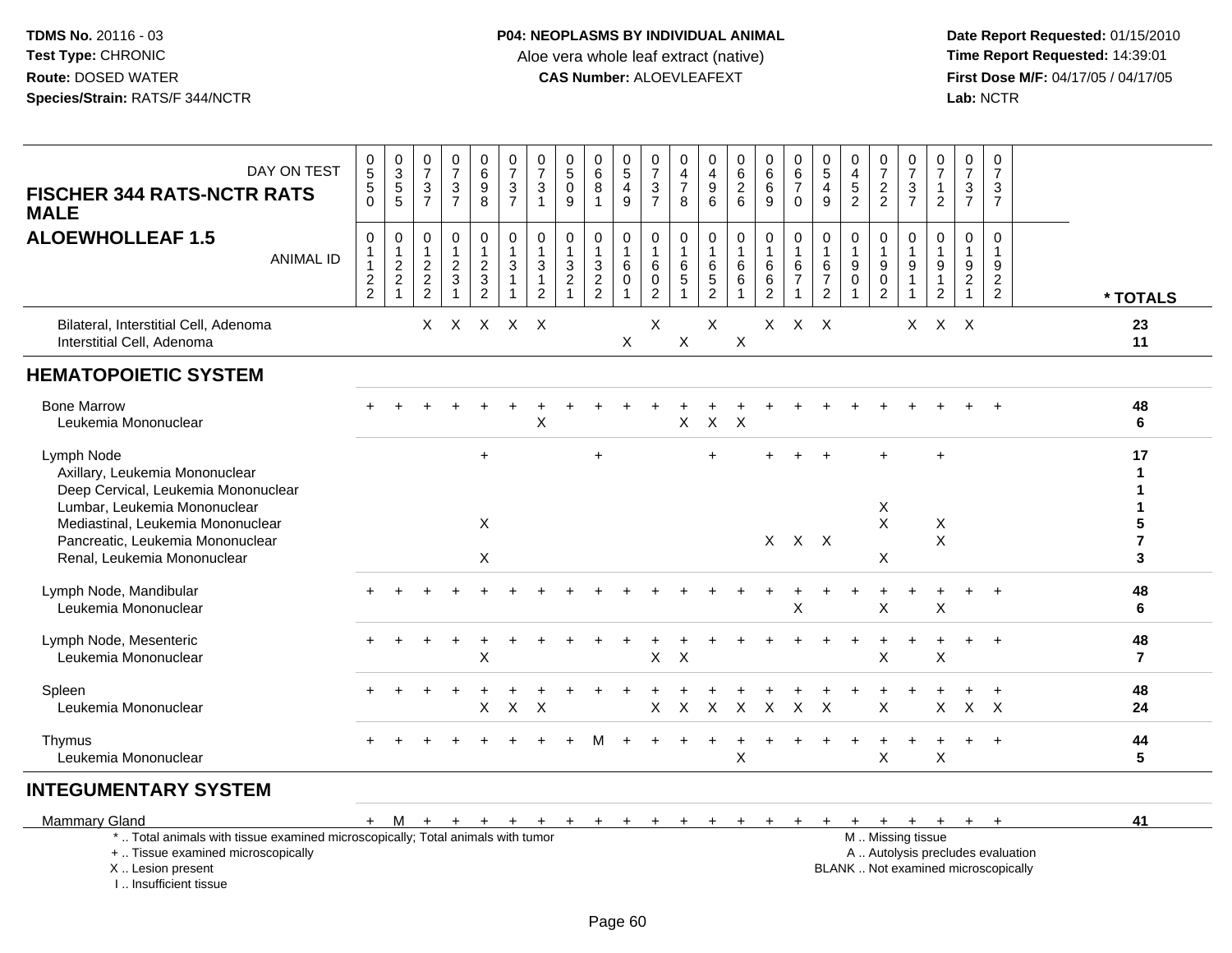**Date Report Requested:** 01/15/2010 **First Dose M/F:** 04/17/05 / 04/17/05<br>Lab: NCTR **Lab:** NCTR

| DAY ON TEST<br><b>FISCHER 344 RATS-NCTR RATS</b><br><b>MALE</b>                                                       | $\begin{array}{c} 0 \\ 5 \end{array}$<br>$\,$ 5 $\,$<br>$\mathbf 0$ | $\begin{smallmatrix}0\3\5\end{smallmatrix}$<br>5                      | 0<br>$\overline{7}$<br>$\mathbf{3}$<br>$\overline{7}$ | $\begin{array}{c} 0 \\ 7 \end{array}$<br>$\ensuremath{\mathsf{3}}$<br>$\overline{7}$ | 0<br>$6\phantom{a}$<br>$\boldsymbol{9}$<br>$\bf8$      | $\frac{0}{7}$<br>$\mathbf{3}$<br>$\overline{7}$          | 0<br>$\overline{7}$<br>$\ensuremath{\mathsf{3}}$<br>$\mathbf{1}$              | $\begin{smallmatrix}0\\5\end{smallmatrix}$<br>$\pmb{0}$<br>9 | $\begin{array}{c} 0 \\ 6 \end{array}$<br>$\overline{8}$ | $\begin{array}{c} 0 \\ 5 \end{array}$<br>$\overline{\mathbf{4}}$<br>9 | $\frac{0}{7}$<br>$\sqrt{3}$<br>$\overline{7}$                          | 0<br>$\overline{4}$<br>$\overline{7}$<br>8 | 0<br>$\overline{\mathbf{4}}$<br>$\boldsymbol{9}$<br>6           | $\begin{matrix} 0 \\ 6 \\ 2 \end{matrix}$<br>6 | $\begin{matrix} 0 \\ 6 \\ 6 \end{matrix}$<br>9          | 0<br>$rac{6}{7}$<br>$\mathbf 0$                                  | 0<br>$\overline{5}$<br>$\overline{4}$<br>9 | 0<br>$\overline{4}$<br>$\sqrt{5}$<br>$\overline{2}$ | $\frac{0}{7}$<br>$\frac{2}{2}$                                 | 0<br>$\overline{7}$<br>$\ensuremath{\mathsf{3}}$<br>$\overline{7}$ | 0<br>$\overline{7}$<br>$\mathbf{1}$<br>2                               | 0<br>$\overline{7}$<br>3<br>$\overline{7}$ | $\frac{0}{7}$<br>$\sqrt{3}$<br>$\overline{7}$                       |                                   |                                                          |
|-----------------------------------------------------------------------------------------------------------------------|---------------------------------------------------------------------|-----------------------------------------------------------------------|-------------------------------------------------------|--------------------------------------------------------------------------------------|--------------------------------------------------------|----------------------------------------------------------|-------------------------------------------------------------------------------|--------------------------------------------------------------|---------------------------------------------------------|-----------------------------------------------------------------------|------------------------------------------------------------------------|--------------------------------------------|-----------------------------------------------------------------|------------------------------------------------|---------------------------------------------------------|------------------------------------------------------------------|--------------------------------------------|-----------------------------------------------------|----------------------------------------------------------------|--------------------------------------------------------------------|------------------------------------------------------------------------|--------------------------------------------|---------------------------------------------------------------------|-----------------------------------|----------------------------------------------------------|
| <b>ALOEWHOLLEAF 1.5</b><br><b>ANIMAL ID</b>                                                                           | $\pmb{0}$<br>$\mathbf{1}$<br>$\mathbf{1}$<br>$\frac{2}{2}$          | 0<br>$\mathbf{1}$<br>$\overline{c}$<br>$\overline{c}$<br>$\mathbf{1}$ | 0<br>$\overline{c}$<br>$\sqrt{2}$<br>$\overline{2}$   | $\mathbf 0$<br>$\mathbf{1}$<br>$\boldsymbol{2}$<br>$\mathbf{3}$<br>$\overline{1}$    | 0<br>$\mathbf{1}$<br>$\boldsymbol{2}$<br>$\frac{3}{2}$ | 0<br>$\mathbf{1}$<br>$\mathfrak{S}$<br>$\mathbf{1}$<br>1 | $\mathbf 0$<br>$\mathbf{1}$<br>$\mathbf{3}$<br>$\mathbf{1}$<br>$\overline{2}$ | 0<br>-1<br>$\mathbf{3}$<br>$\boldsymbol{2}$                  | $\mathbf 0$<br>$\mathbf{1}$<br>$\frac{3}{2}$            | 0<br>$\overline{1}$<br>$\,6\,$<br>$\mathbf 0$<br>$\overline{1}$       | $\mathbf 0$<br>$\mathbf{1}$<br>6<br>$\boldsymbol{0}$<br>$\overline{2}$ | 0<br>1<br>6<br>5                           | $\mathbf 0$<br>$\mathbf 1$<br>6<br>$\sqrt{5}$<br>$\overline{2}$ | 0<br>$\,6\,$<br>6                              | $\mathbf 0$<br>$\mathbf{1}$<br>$\,6\,$<br>$\frac{6}{2}$ | $\pmb{0}$<br>$\mathbf{1}$<br>6<br>$\overline{7}$<br>$\mathbf{1}$ | 0<br>6<br>$\overline{7}$<br>$\overline{2}$ | 0<br>-1<br>$9\,$<br>$\Omega$                        | $\mathbf 0$<br>$\boldsymbol{9}$<br>$\pmb{0}$<br>$\overline{2}$ | $\mathbf 0$<br>9                                                   | $\mathbf 0$<br>$\mathbf{1}$<br>$9\,$<br>$\mathbf{1}$<br>$\overline{2}$ | $\mathbf 0$<br>1<br>9<br>$\sqrt{2}$        | $\mathbf 0$<br>$\mathbf 1$<br>9<br>$\overline{2}$<br>$\overline{2}$ |                                   | * TOTALS                                                 |
| Fibroadenoma<br>Leukemia Mononuclear                                                                                  |                                                                     |                                                                       |                                                       |                                                                                      |                                                        |                                                          |                                                                               |                                                              |                                                         | X                                                                     |                                                                        |                                            |                                                                 |                                                |                                                         |                                                                  |                                            |                                                     | $\mathsf X$                                                    |                                                                    |                                                                        |                                            |                                                                     |                                   | 1<br>1                                                   |
| Skin<br>Fibroma<br>Keratoacanthoma<br>Leukemia Mononuclear<br>Sarcoma                                                 |                                                                     |                                                                       | $\boldsymbol{\mathsf{X}}$                             |                                                                                      |                                                        |                                                          |                                                                               |                                                              |                                                         |                                                                       |                                                                        |                                            |                                                                 |                                                |                                                         |                                                                  |                                            |                                                     | X                                                              |                                                                    | X                                                                      |                                            | X                                                                   |                                   | 48<br>1<br>$\mathbf 2$<br>$\mathbf{2}$<br>$\overline{2}$ |
| <b>MUSCULOSKELETAL SYSTEM</b>                                                                                         |                                                                     |                                                                       |                                                       |                                                                                      |                                                        |                                                          |                                                                               |                                                              |                                                         |                                                                       |                                                                        |                                            |                                                                 |                                                |                                                         |                                                                  |                                            |                                                     |                                                                |                                                                    |                                                                        |                                            |                                                                     |                                   |                                                          |
| Bone                                                                                                                  |                                                                     |                                                                       |                                                       |                                                                                      |                                                        |                                                          |                                                                               |                                                              |                                                         | $\ddot{}$                                                             |                                                                        |                                            |                                                                 |                                                |                                                         |                                                                  |                                            |                                                     |                                                                |                                                                    |                                                                        |                                            |                                                                     |                                   | 1                                                        |
| Bone, Femur                                                                                                           |                                                                     |                                                                       |                                                       |                                                                                      |                                                        |                                                          |                                                                               |                                                              |                                                         |                                                                       |                                                                        |                                            |                                                                 |                                                |                                                         |                                                                  |                                            |                                                     |                                                                |                                                                    |                                                                        |                                            |                                                                     |                                   | 48                                                       |
| <b>Skeletal Muscle</b>                                                                                                |                                                                     |                                                                       |                                                       |                                                                                      |                                                        |                                                          |                                                                               |                                                              |                                                         |                                                                       |                                                                        |                                            |                                                                 |                                                |                                                         |                                                                  |                                            |                                                     |                                                                |                                                                    |                                                                        |                                            |                                                                     |                                   | $\mathbf{2}$                                             |
| <b>NERVOUS SYSTEM</b>                                                                                                 |                                                                     |                                                                       |                                                       |                                                                                      |                                                        |                                                          |                                                                               |                                                              |                                                         |                                                                       |                                                                        |                                            |                                                                 |                                                |                                                         |                                                                  |                                            |                                                     |                                                                |                                                                    |                                                                        |                                            |                                                                     |                                   |                                                          |
| Brain, Brain Stem<br>Leukemia Mononuclear                                                                             |                                                                     |                                                                       |                                                       |                                                                                      |                                                        |                                                          |                                                                               |                                                              |                                                         |                                                                       |                                                                        | $\ddot{}$<br>X                             | $\pm$                                                           | $\ddot{}$<br>X                                 |                                                         |                                                                  |                                            | $\ddot{}$                                           | $\ddot{}$<br>X                                                 | $\ddot{}$                                                          | $\ddot{}$<br>$\sf X$                                                   | $+$                                        | $\overline{+}$                                                      |                                   | 48<br>6                                                  |
| Brain, Cerebellum<br>Leukemia Mononuclear                                                                             |                                                                     |                                                                       |                                                       |                                                                                      |                                                        |                                                          |                                                                               |                                                              |                                                         |                                                                       |                                                                        | X                                          |                                                                 | X                                              |                                                         |                                                                  |                                            |                                                     | X                                                              |                                                                    | X                                                                      |                                            | $\ddot{}$                                                           |                                   | 48<br>$\overline{7}$                                     |
| Brain, Cerebrum<br>Leukemia Mononuclear                                                                               |                                                                     |                                                                       |                                                       |                                                                                      |                                                        |                                                          |                                                                               |                                                              |                                                         |                                                                       |                                                                        | X                                          |                                                                 | $\ddot{}$<br>X                                 |                                                         |                                                                  |                                            |                                                     | $\ddot{}$<br>X                                                 | $\ddot{}$                                                          | $\ddot{}$<br>X                                                         | $+$                                        | $\ddot{}$                                                           |                                   | 48<br>5                                                  |
| <b>Peripheral Nerve</b>                                                                                               |                                                                     |                                                                       |                                                       |                                                                                      |                                                        |                                                          |                                                                               |                                                              |                                                         |                                                                       |                                                                        |                                            |                                                                 |                                                |                                                         |                                                                  |                                            |                                                     |                                                                |                                                                    |                                                                        |                                            |                                                                     |                                   | $\mathbf{3}$                                             |
| Spinal Cord                                                                                                           |                                                                     |                                                                       |                                                       |                                                                                      |                                                        |                                                          |                                                                               |                                                              |                                                         |                                                                       |                                                                        |                                            |                                                                 |                                                |                                                         |                                                                  |                                            |                                                     |                                                                |                                                                    |                                                                        |                                            |                                                                     |                                   | 3                                                        |
| *  Total animals with tissue examined microscopically; Total animals with tumor<br>+  Tissue examined microscopically |                                                                     |                                                                       |                                                       |                                                                                      |                                                        |                                                          |                                                                               |                                                              |                                                         |                                                                       |                                                                        |                                            |                                                                 |                                                |                                                         |                                                                  |                                            |                                                     |                                                                | M  Missing tissue                                                  |                                                                        |                                            |                                                                     | A  Autolysis precludes evaluation |                                                          |

 Lesion present BLANK .. Not examined microscopicallyX .. Lesion present

I .. Insufficient tissue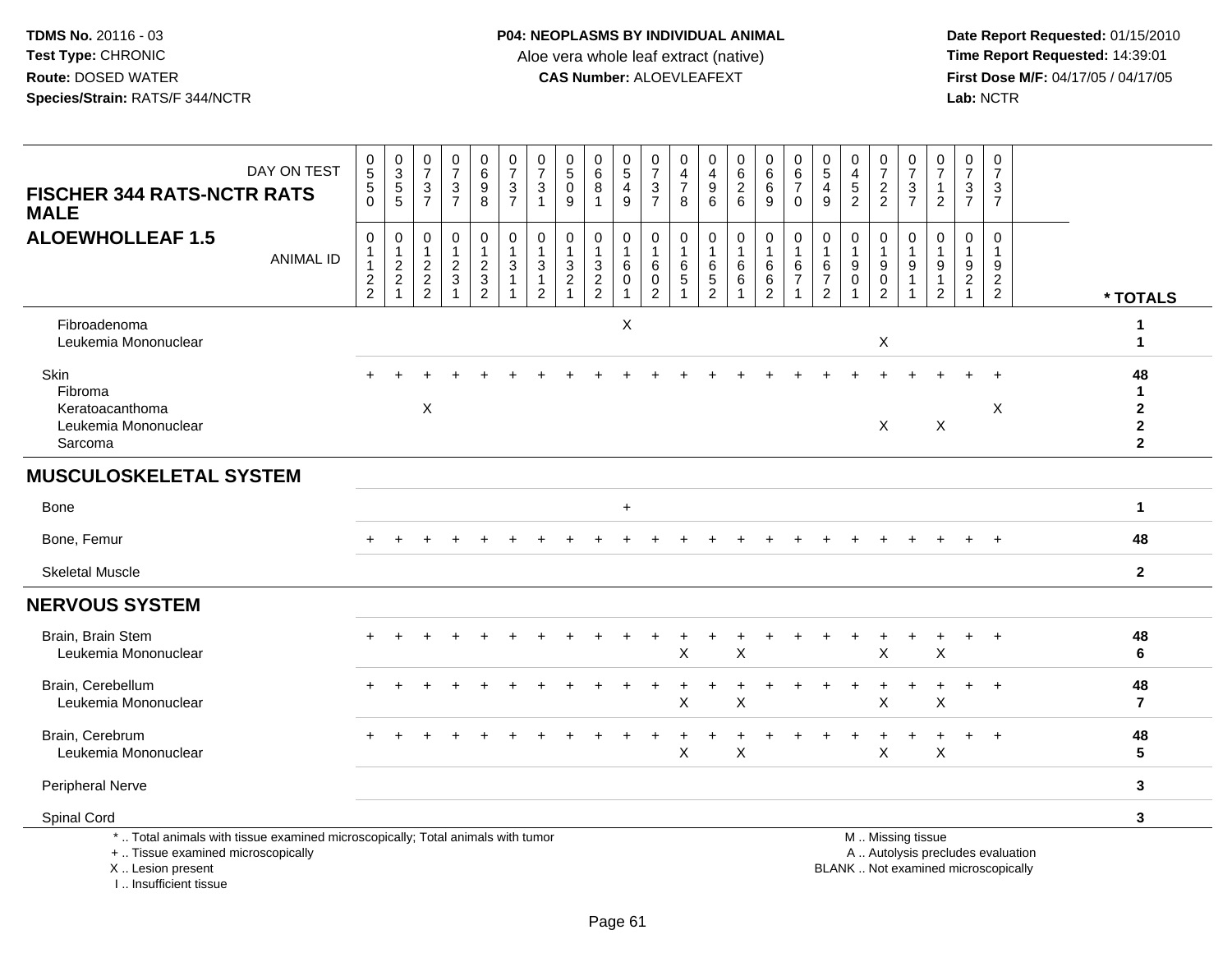| DAY ON TEST<br><b>FISCHER 344 RATS-NCTR RATS</b><br><b>MALE</b>                                                                                                     | $\begin{array}{c} 0 \\ 5 \\ 5 \end{array}$<br>$\overline{0}$ | 0<br>3<br>5<br>5                                                        | $\begin{smallmatrix}0\\7\end{smallmatrix}$<br>3<br>$\overline{7}$ | $\begin{array}{c} 0 \\ 7 \end{array}$<br>$\frac{3}{7}$ | $\begin{array}{c} 0 \\ 6 \end{array}$<br>$\overline{9}$<br>8    | $\begin{array}{c} 0 \\ 7 \end{array}$<br>$\frac{3}{7}$                                     | $\frac{0}{7}$<br>3<br>1                  | $\begin{array}{c} 0 \\ 5 \end{array}$<br>$\pmb{0}$<br>$9\,$                            | $\begin{matrix}0\6\8\end{matrix}$                                         | $\begin{array}{c} 0 \\ 5 \\ 4 \end{array}$<br>9             | $\frac{0}{7}$<br>$\ensuremath{\mathsf{3}}$<br>$\overline{7}$  | $\mathbf 0$<br>$\overline{4}$<br>$\overline{7}$<br>8 | $_4^{\rm 0}$<br>$9\,$<br>6                              | $\begin{matrix} 0 \\ 6 \\ 2 \end{matrix}$<br>6            | $\begin{array}{c} 0 \\ 6 \end{array}$<br>$\,6\,$<br>9             | 0<br>$\frac{6}{7}$<br>$\mathbf 0$              | $\begin{smallmatrix}0\0\5\end{smallmatrix}$<br>$\overline{4}$<br>9       | 0<br>$\overline{4}$<br>$\frac{5}{2}$               | $\frac{0}{7}$<br>$\frac{2}{2}$                               | $\frac{0}{7}$<br>$\frac{3}{7}$                                                   | $\frac{0}{7}$<br>$\overline{1}$<br>$\overline{2}$         | $\begin{array}{c} 0 \\ 7 \end{array}$<br>$\frac{3}{7}$                | $\begin{array}{c} 0 \\ 7 \end{array}$<br>3<br>$\overline{7}$             |                                         |
|---------------------------------------------------------------------------------------------------------------------------------------------------------------------|--------------------------------------------------------------|-------------------------------------------------------------------------|-------------------------------------------------------------------|--------------------------------------------------------|-----------------------------------------------------------------|--------------------------------------------------------------------------------------------|------------------------------------------|----------------------------------------------------------------------------------------|---------------------------------------------------------------------------|-------------------------------------------------------------|---------------------------------------------------------------|------------------------------------------------------|---------------------------------------------------------|-----------------------------------------------------------|-------------------------------------------------------------------|------------------------------------------------|--------------------------------------------------------------------------|----------------------------------------------------|--------------------------------------------------------------|----------------------------------------------------------------------------------|-----------------------------------------------------------|-----------------------------------------------------------------------|--------------------------------------------------------------------------|-----------------------------------------|
| <b>ALOEWHOLLEAF 1.5</b><br><b>ANIMAL ID</b>                                                                                                                         | $\mathsf 0$<br>1<br>$\overline{1}$<br>$\frac{2}{2}$          | 0<br>$\mathbf{1}$<br>$\boldsymbol{2}$<br>$\overline{c}$<br>$\mathbf{1}$ | $\mathbf 0$<br>$\mathbf{1}$<br>$\sqrt{2}$<br>$\frac{2}{2}$        | $\pmb{0}$<br>$\mathbf{1}$<br>$\frac{2}{3}$             | 0<br>$\mathbf{1}$<br>$\sqrt{2}$<br>$\sqrt{3}$<br>$\overline{2}$ | $\begin{smallmatrix}0\\1\end{smallmatrix}$<br>$\sqrt{3}$<br>$\mathbf{1}$<br>$\overline{1}$ | 0<br>$\mathbf{3}$<br>1<br>$\overline{2}$ | $\mathbf 0$<br>$\mathbf{1}$<br>$\ensuremath{\mathsf{3}}$<br>$\sqrt{2}$<br>$\mathbf{1}$ | $\mathbf 0$<br>$\mathbf{1}$<br>$\ensuremath{\mathsf{3}}$<br>$\frac{2}{2}$ | 0<br>$\mathbf{1}$<br>$\,6\,$<br>$\mathbf 0$<br>$\mathbf{1}$ | 0<br>$\mathbf{1}$<br>$\,6\,$<br>$\mathsf 0$<br>$\overline{c}$ | $\mathbf 0$<br>$\mathbf{1}$<br>$\,6\,$<br>$\sqrt{5}$ | $\mathbf 0$<br>$\mathbf{1}$<br>$\,6\,$<br>$\frac{5}{2}$ | $\pmb{0}$<br>$\mathbf{1}$<br>$\,6\,$<br>6<br>$\mathbf{1}$ | $\pmb{0}$<br>$\mathbf{1}$<br>$\,6\,$<br>$\,6\,$<br>$\overline{c}$ | 0<br>$\mathbf{1}$<br>$\,6\,$<br>$\overline{7}$ | $\mathbf 0$<br>$\mathbf{1}$<br>$\,6$<br>$\overline{7}$<br>$\overline{2}$ | 0<br>$\mathbf{1}$<br>$\boldsymbol{9}$<br>$\pmb{0}$ | $\mathbf 0$<br>$\boldsymbol{9}$<br>$\mathbf 0$<br>$\sqrt{2}$ | $\mathbf 0$<br>$\mathbf{1}$<br>$\boldsymbol{9}$<br>$\overline{1}$<br>$\mathbf 1$ | 0<br>$\boldsymbol{9}$<br>$\overline{1}$<br>$\overline{2}$ | $\boldsymbol{0}$<br>$\mathbf{1}$<br>$\boldsymbol{9}$<br>$\frac{2}{1}$ | $\mathbf 0$<br>$\mathbf{1}$<br>9<br>$\frac{2}{2}$                        | * TOTALS                                |
| Astrocytoma Malignant                                                                                                                                               |                                                              |                                                                         |                                                                   |                                                        |                                                                 |                                                                                            |                                          |                                                                                        |                                                                           |                                                             |                                                               |                                                      |                                                         |                                                           |                                                                   |                                                |                                                                          |                                                    |                                                              |                                                                                  |                                                           |                                                                       |                                                                          | $\mathbf{1}$                            |
| <b>RESPIRATORY SYSTEM</b>                                                                                                                                           |                                                              |                                                                         |                                                                   |                                                        |                                                                 |                                                                                            |                                          |                                                                                        |                                                                           |                                                             |                                                               |                                                      |                                                         |                                                           |                                                                   |                                                |                                                                          |                                                    |                                                              |                                                                                  |                                                           |                                                                       |                                                                          |                                         |
| Lung<br>Alveolar/Bronchiolar Adenoma<br>Leukemia Mononuclear<br>Sarcoma, Metastatic, Skin                                                                           |                                                              |                                                                         |                                                                   |                                                        | X                                                               |                                                                                            | $\boldsymbol{\mathsf{X}}$                |                                                                                        |                                                                           |                                                             |                                                               | $\mathsf{X}$                                         |                                                         | X X X                                                     |                                                                   |                                                | $\mathsf{X}$                                                             |                                                    | X                                                            |                                                                                  | $\times$                                                  |                                                                       | $\overline{1}$                                                           | 48<br>$\mathbf 1$<br>16<br>$\mathbf{1}$ |
| Nose                                                                                                                                                                |                                                              |                                                                         |                                                                   |                                                        |                                                                 |                                                                                            |                                          |                                                                                        |                                                                           |                                                             |                                                               |                                                      |                                                         |                                                           |                                                                   |                                                |                                                                          |                                                    |                                                              |                                                                                  |                                                           |                                                                       | $\ddot{}$                                                                | 48                                      |
| Trachea                                                                                                                                                             |                                                              |                                                                         |                                                                   |                                                        |                                                                 |                                                                                            |                                          |                                                                                        |                                                                           |                                                             |                                                               |                                                      |                                                         |                                                           |                                                                   |                                                |                                                                          |                                                    |                                                              |                                                                                  |                                                           |                                                                       | $+$                                                                      | 48                                      |
| <b>SPECIAL SENSES SYSTEM</b>                                                                                                                                        |                                                              |                                                                         |                                                                   |                                                        |                                                                 |                                                                                            |                                          |                                                                                        |                                                                           |                                                             |                                                               |                                                      |                                                         |                                                           |                                                                   |                                                |                                                                          |                                                    |                                                              |                                                                                  |                                                           |                                                                       |                                                                          |                                         |
| Eye                                                                                                                                                                 |                                                              |                                                                         |                                                                   |                                                        |                                                                 |                                                                                            |                                          |                                                                                        |                                                                           |                                                             |                                                               |                                                      |                                                         |                                                           |                                                                   |                                                |                                                                          |                                                    |                                                              |                                                                                  |                                                           |                                                                       | $+$                                                                      | 48                                      |
| <b>Harderian Gland</b>                                                                                                                                              |                                                              |                                                                         |                                                                   |                                                        |                                                                 |                                                                                            |                                          |                                                                                        |                                                                           |                                                             |                                                               |                                                      |                                                         |                                                           |                                                                   |                                                |                                                                          |                                                    |                                                              |                                                                                  |                                                           |                                                                       |                                                                          | 48                                      |
| <b>URINARY SYSTEM</b>                                                                                                                                               |                                                              |                                                                         |                                                                   |                                                        |                                                                 |                                                                                            |                                          |                                                                                        |                                                                           |                                                             |                                                               |                                                      |                                                         |                                                           |                                                                   |                                                |                                                                          |                                                    |                                                              |                                                                                  |                                                           |                                                                       |                                                                          |                                         |
| Kidney<br>Leukemia Mononuclear<br>Renal Tubule, Adenoma                                                                                                             | $\pm$                                                        |                                                                         |                                                                   |                                                        |                                                                 |                                                                                            |                                          |                                                                                        |                                                                           |                                                             |                                                               | $\boldsymbol{\mathsf{X}}$                            |                                                         |                                                           |                                                                   |                                                |                                                                          |                                                    |                                                              |                                                                                  |                                                           |                                                                       | $+$                                                                      | 48<br>3<br>$\mathbf{1}$                 |
| <b>Urinary Bladder</b>                                                                                                                                              |                                                              |                                                                         |                                                                   |                                                        |                                                                 |                                                                                            |                                          |                                                                                        |                                                                           |                                                             |                                                               |                                                      |                                                         |                                                           |                                                                   |                                                |                                                                          |                                                    |                                                              |                                                                                  |                                                           |                                                                       | $+$                                                                      | 48                                      |
| <b>SYSTEMIC LESIONS</b>                                                                                                                                             |                                                              |                                                                         |                                                                   |                                                        |                                                                 |                                                                                            |                                          |                                                                                        |                                                                           |                                                             |                                                               |                                                      |                                                         |                                                           |                                                                   |                                                |                                                                          |                                                    |                                                              |                                                                                  |                                                           |                                                                       |                                                                          |                                         |
| Multiple Organ<br>Leukemia Mononuclear                                                                                                                              |                                                              |                                                                         |                                                                   |                                                        | X                                                               | $\sf X$                                                                                    | $\times$                                 |                                                                                        |                                                                           |                                                             | X                                                             | $\mathsf{X}$                                         | X X X                                                   | $\ddot{}$                                                 | $\ddot{}$                                                         | $\ddot{}$<br>$X$ $X$                           | $\ddot{}$                                                                | $\ddot{}$                                          | $\ddot{}$<br>$\pmb{\times}$                                  | $\div$                                                                           | $\mathsf{X}$                                              | +                                                                     | $+$<br>$X$ $X$                                                           | 48<br>24                                |
| *  Total animals with tissue examined microscopically; Total animals with tumor<br>+  Tissue examined microscopically<br>X  Lesion present<br>I Insufficient tissue |                                                              |                                                                         |                                                                   |                                                        |                                                                 |                                                                                            |                                          |                                                                                        |                                                                           |                                                             |                                                               |                                                      |                                                         |                                                           |                                                                   |                                                |                                                                          |                                                    |                                                              | M  Missing tissue                                                                |                                                           |                                                                       | A  Autolysis precludes evaluation<br>BLANK  Not examined microscopically |                                         |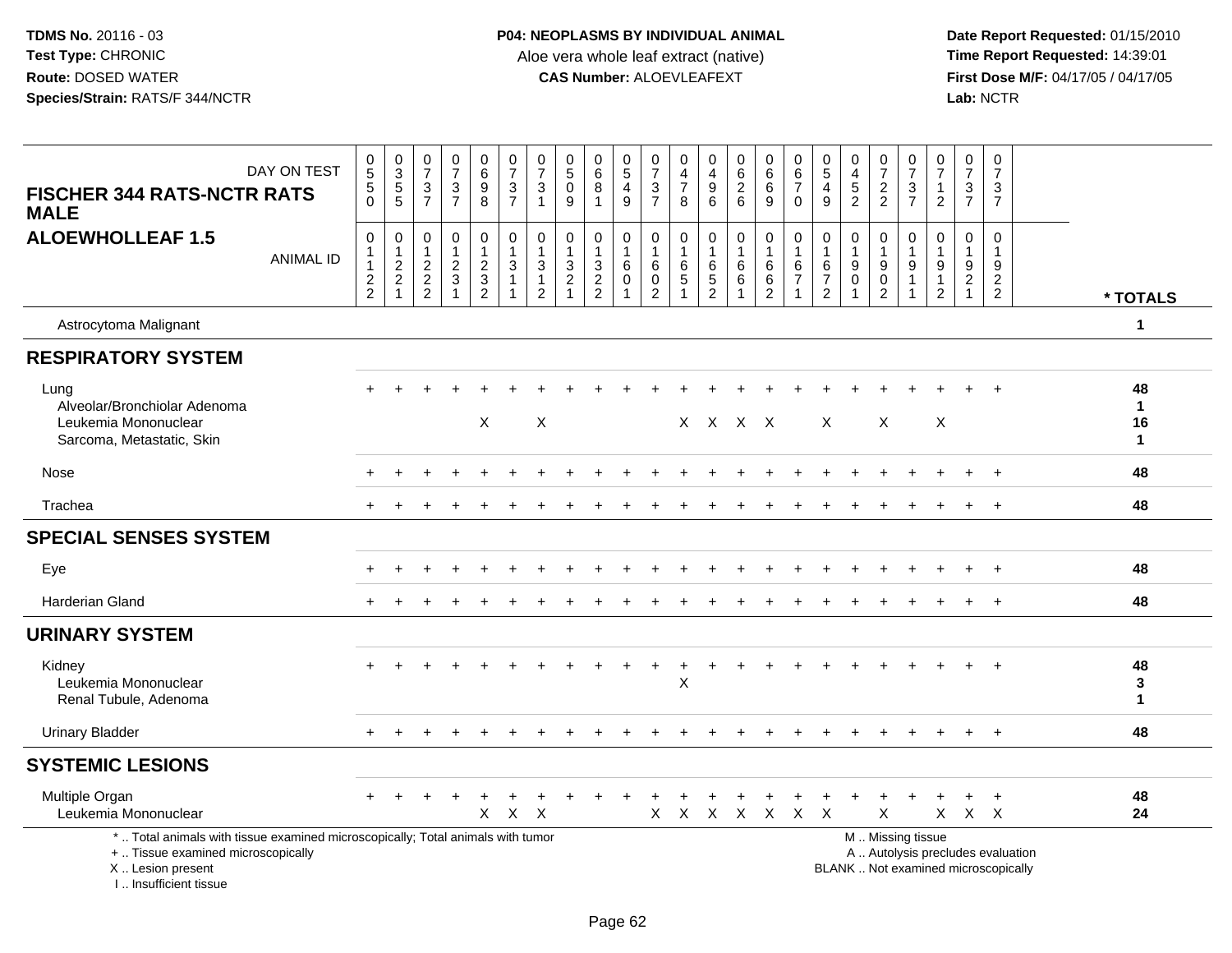**Date Report Requested:** 01/15/2010 **First Dose M/F:** 04/17/05 / 04/17/05<br>Lab: NCTR **Lab:** NCTR

| DAY ON TEST<br><b>FISCHER 344 RATS-NCTR RATS</b><br><b>MALE</b> | $\mathbf{0}$<br>5 <sup>5</sup><br>5<br>0 | U<br>3<br>5<br>5 | 0<br>3                                        | 0<br>⇁<br>3<br>$\overline{ }$ | 0<br>6<br>9<br>8      | చ | v<br>ົ<br>J. | 0<br>5<br>0<br>9   | 0<br>6<br>8                            | 0<br>5<br>4<br>9 | U<br>3<br>$\overline{ }$ | 0<br>4<br>8            | 4<br>9<br>6 | 6<br>∠<br>6 | $\mathbf{0}$<br>6<br>b<br>9 | U<br>6<br>U | 0<br>5<br>4<br>9      | 0<br>4<br>.5<br>ົ | 0<br>ົ<br>∠<br>◠ | J. | $\mathbf 0$<br>3 | 0<br>3                     |  |          |  |
|-----------------------------------------------------------------|------------------------------------------|------------------|-----------------------------------------------|-------------------------------|-----------------------|---|--------------|--------------------|----------------------------------------|------------------|--------------------------|------------------------|-------------|-------------|-----------------------------|-------------|-----------------------|-------------------|------------------|----|------------------|----------------------------|--|----------|--|
| <b>ALOEWHOLLEAF 1.5</b><br>ANIMAL ID                            | 0<br>ົ<br>$\angle$<br>2                  | U<br>∼<br>⌒      | 0<br><u>_</u><br>$\sim$<br><u>_</u><br>റ<br>∠ | 0<br>ົ<br>3                   | 0<br>ົ<br>∠<br>3<br>ົ |   | 3<br>L       | 3<br>$\mathcal{D}$ | 0<br>3<br>$\sim$<br><u>_</u><br>$\sim$ | 0<br>6<br>0      | 6<br>റ                   | 0<br>6<br><sub>5</sub> | 6<br>'5     | 6<br>6      | 6<br>6                      | U<br>6      | $\mathbf 0$<br>6<br>2 | $\Omega$<br>9     | 0<br>9<br>0<br>ົ | a  | 0<br>9<br>າ      | 0<br>9<br>$\sim$<br>▵<br>ົ |  | * TOTALS |  |
| Mesothelioma Malignant                                          |                                          |                  |                                               |                               | $\lambda$             |   |              |                    |                                        |                  |                          |                        |             | ㅅ           |                             |             |                       |                   |                  |    |                  |                            |  | ຳ        |  |

\*\*\* END OF MALE DATA \*\*\*

\* .. Total animals with tissue examined microscopically; Total animals with tumor

+ .. Tissue examined microscopically

X .. Lesion present

I .. Insufficient tissue

 M .. Missing tissuey the contract of the contract of the contract of the contract of the contract of the contract of the contract of  $A$ . Autolysis precludes evaluation Lesion present BLANK .. Not examined microscopically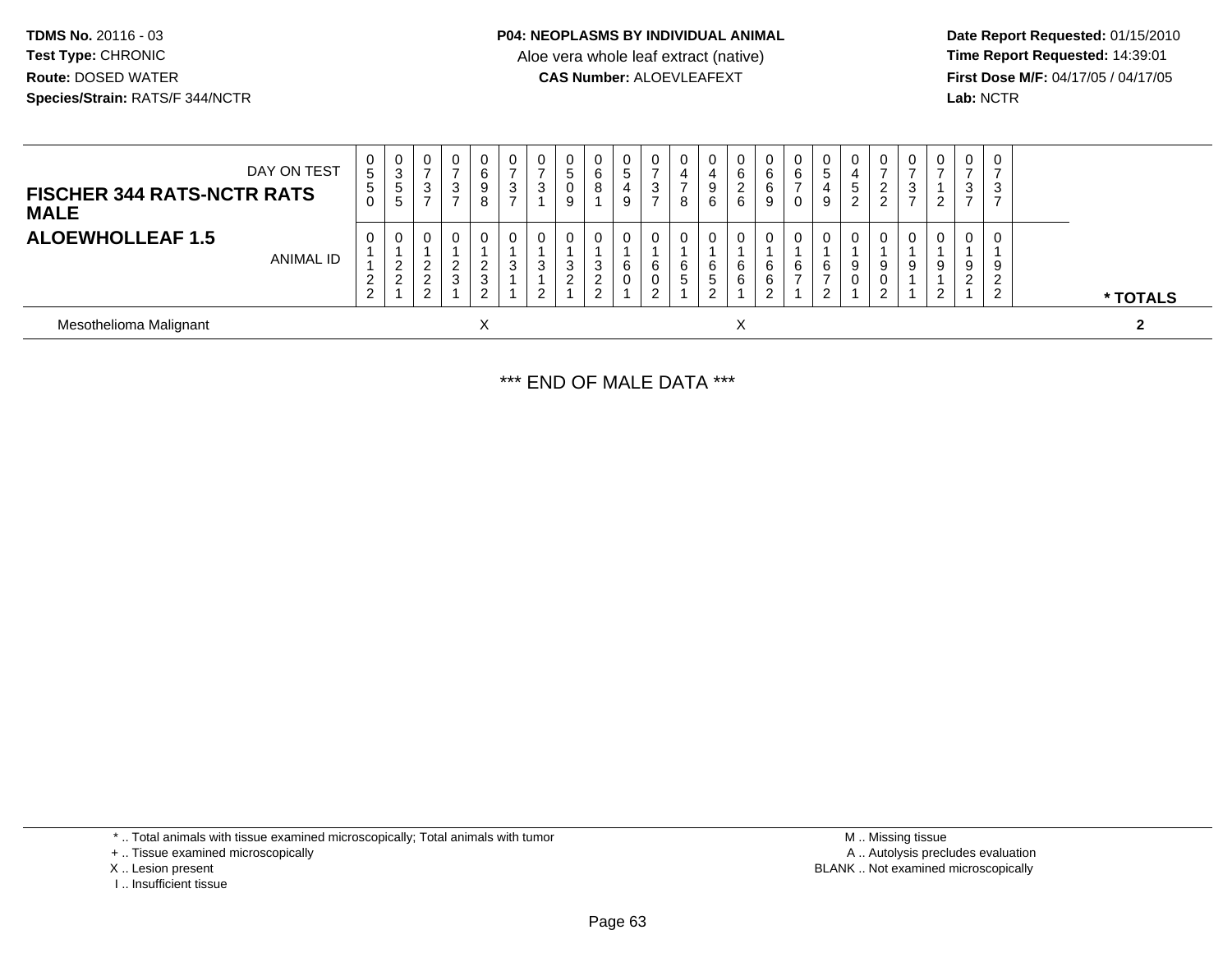**Date Report Requested:** 01/15/2010 **First Dose M/F:** 04/17/05 / 04/17/05<br>Lab: NCTR **Lab:** NCTR

| DAY ON TEST<br><b>FISCHER 344 RATS-NCTR RATS</b><br><b>FEMALE</b>                                                                         | $\begin{array}{c} 0 \\ 7 \end{array}$<br>$\frac{3}{7}$          | $\frac{0}{7}$<br>$\frac{3}{7}$                    | $\frac{0}{7}$<br>$\frac{3}{7}$                        | $\frac{0}{7}$<br>0<br>$\mathbf{1}$                      | $\begin{array}{c} 0 \\ 6 \end{array}$<br>$\overline{9}$<br>$\mathbf 0$ | $\frac{0}{7}$<br>$\frac{3}{7}$                                                      | $\begin{array}{c} 0 \\ 7 \end{array}$<br>0<br>$\overline{2}$            | $\mathbf 0$<br>$\overline{4}$<br>$\,8\,$<br>6                 | $\begin{array}{c} 0 \\ 5 \end{array}$<br>$\overline{4}$<br>8 | $_{6}^{\rm 0}$<br>$\frac{6}{2}$                                                   | $\begin{array}{c} 0 \\ 7 \end{array}$<br>$\frac{3}{7}$ | 0<br>$\overline{7}$<br>$\frac{3}{7}$                     | $\begin{array}{c} 0 \\ 7 \end{array}$<br>$\mathbf 0$<br>$\overline{4}$     | $\begin{smallmatrix}0\\7\end{smallmatrix}$<br>$\frac{3}{7}$                | $\frac{0}{7}$<br>$\frac{3}{7}$                          | $\frac{0}{7}$<br>$\frac{3}{7}$                                       | $\begin{array}{c} 0 \\ 7 \end{array}$<br>$\frac{3}{7}$                 | $\begin{array}{c} 0 \\ 7 \end{array}$<br>$\frac{3}{7}$                      | $\frac{0}{7}$<br>$\frac{3}{7}$            | $\begin{matrix} 0 \\ 7 \end{matrix}$<br>$\frac{3}{7}$                                        | $\frac{0}{7}$<br>3<br>$\overline{7}$ | $\frac{0}{7}$<br>$\frac{3}{7}$               | $_4^{\rm 0}$<br>$\pmb{0}$<br>$\overline{4}$              | $\mathbf 0$<br>$\overline{7}$<br>$\mathbf{3}$<br>$\overline{7}$ | $\mathbf 0$<br>$\,6\,$<br>8<br>$\overline{4}$                                   |                   |
|-------------------------------------------------------------------------------------------------------------------------------------------|-----------------------------------------------------------------|---------------------------------------------------|-------------------------------------------------------|---------------------------------------------------------|------------------------------------------------------------------------|-------------------------------------------------------------------------------------|-------------------------------------------------------------------------|---------------------------------------------------------------|--------------------------------------------------------------|-----------------------------------------------------------------------------------|--------------------------------------------------------|----------------------------------------------------------|----------------------------------------------------------------------------|----------------------------------------------------------------------------|---------------------------------------------------------|----------------------------------------------------------------------|------------------------------------------------------------------------|-----------------------------------------------------------------------------|-------------------------------------------|----------------------------------------------------------------------------------------------|--------------------------------------|----------------------------------------------|----------------------------------------------------------|-----------------------------------------------------------------|---------------------------------------------------------------------------------|-------------------|
| <b>CONTROL WATER</b><br><b>ANIMAL ID</b>                                                                                                  | $\pmb{0}$<br>$\boldsymbol{0}$<br>$\boldsymbol{0}$<br>$9\,$<br>1 | $\mathbf 0$<br>$\mathbf 0$<br>$\pmb{0}$<br>9<br>2 | $\mathbf 0$<br>$\Omega$<br>$\overline{1}$<br>$\Omega$ | 0<br>$\mathbf 0$<br>$\mathbf{1}$<br>0<br>$\overline{2}$ | $\pmb{0}$<br>$\ddot{\mathbf{0}}$<br>$\mathbf 3$<br>$\mathbf 0$         | $\mathbf 0$<br>$\ddot{\mathbf{0}}$<br>$\ensuremath{\mathsf{3}}$<br>$\mathbf 0$<br>2 | $\pmb{0}$<br>$\pmb{0}$<br>$\ensuremath{\mathsf{3}}$<br>$\boldsymbol{2}$ | $\mathbf 0$<br>$\mathbf 0$<br>$\frac{3}{2}$<br>$\overline{2}$ | 0<br>$\mathbf 0$<br>$\overline{4}$<br>$\overline{4}$         | $_{\rm 0}^{\rm 0}$<br>$\overline{\mathbf{4}}$<br>$\overline{4}$<br>$\overline{2}$ | $\pmb{0}$<br>$\mathbf 0$<br>$\,6$<br>$\mathbf{1}$<br>1 | $\mathbf 0$<br>$\mathbf 0$<br>$\,6$<br>$\mathbf{1}$<br>2 | $\mathbf 0$<br>$\ddot{\mathbf{0}}$<br>$\,6\,$<br>$\ensuremath{\mathsf{3}}$ | 0<br>$\mathbf 0$<br>$\,6\,$<br>$\ensuremath{\mathsf{3}}$<br>$\overline{2}$ | $\mathbf 0$<br>$\ddot{\mathbf{0}}$<br>$\,6\,$<br>4<br>1 | $\mathbf 0$<br>$\mathsf{O}\xspace$<br>$\,6\,$<br>4<br>$\overline{2}$ | $\mathbf 0$<br>0<br>$\overline{7}$<br>$\overline{7}$<br>$\overline{1}$ | $\mathbf 0$<br>$\mathsf{O}\xspace$<br>$\overline{7}$<br>$\overline{7}$<br>2 | 0<br>$\mathbf 0$<br>$\bf8$<br>$\mathbf 0$ | 0<br>$\overline{0}$<br>$\, 8$<br>$\mathbf 0$<br>2                                            | 0<br>$\Omega$<br>8<br>9              | 0<br>$\mathbf 0$<br>$\bf 8$<br>$\frac{9}{2}$ | 0<br>$\boldsymbol{0}$<br>$\boldsymbol{9}$<br>$\mathbf 0$ | 0<br>$\overline{0}$<br>9<br>$\mathbf 0$<br>$\overline{2}$       | $\mathbf 0$<br>$\Omega$<br>$\boldsymbol{9}$<br>$\overline{1}$<br>$\overline{1}$ | females<br>(cont) |
| <b>ALIMENTARY SYSTEM</b>                                                                                                                  |                                                                 |                                                   |                                                       |                                                         |                                                                        |                                                                                     |                                                                         |                                                               |                                                              |                                                                                   |                                                        |                                                          |                                                                            |                                                                            |                                                         |                                                                      |                                                                        |                                                                             |                                           |                                                                                              |                                      |                                              |                                                          |                                                                 |                                                                                 |                   |
| Esophagus                                                                                                                                 |                                                                 |                                                   |                                                       |                                                         |                                                                        |                                                                                     |                                                                         |                                                               |                                                              |                                                                                   |                                                        |                                                          |                                                                            |                                                                            |                                                         |                                                                      |                                                                        |                                                                             |                                           |                                                                                              |                                      |                                              |                                                          |                                                                 | $+$                                                                             |                   |
| Intestine Large, Ascending Colon                                                                                                          |                                                                 |                                                   |                                                       |                                                         |                                                                        |                                                                                     |                                                                         |                                                               |                                                              |                                                                                   |                                                        |                                                          |                                                                            |                                                                            |                                                         |                                                                      |                                                                        |                                                                             |                                           |                                                                                              |                                      |                                              |                                                          |                                                                 |                                                                                 |                   |
| Intestine Large, Cecum                                                                                                                    |                                                                 |                                                   |                                                       |                                                         |                                                                        |                                                                                     |                                                                         |                                                               |                                                              |                                                                                   |                                                        |                                                          |                                                                            |                                                                            |                                                         |                                                                      |                                                                        |                                                                             |                                           |                                                                                              |                                      |                                              |                                                          |                                                                 |                                                                                 |                   |
| Intestine Large, Descending Colon                                                                                                         |                                                                 |                                                   |                                                       |                                                         |                                                                        |                                                                                     |                                                                         |                                                               |                                                              |                                                                                   |                                                        |                                                          |                                                                            |                                                                            |                                                         |                                                                      |                                                                        |                                                                             |                                           |                                                                                              |                                      |                                              |                                                          |                                                                 | $+$                                                                             |                   |
| Intestine Large, Rectum                                                                                                                   |                                                                 |                                                   |                                                       |                                                         |                                                                        |                                                                                     |                                                                         |                                                               |                                                              |                                                                                   |                                                        |                                                          |                                                                            |                                                                            |                                                         |                                                                      |                                                                        |                                                                             |                                           |                                                                                              |                                      |                                              |                                                          |                                                                 |                                                                                 |                   |
| Intestine Large, Transverse Colon                                                                                                         |                                                                 |                                                   |                                                       |                                                         |                                                                        |                                                                                     |                                                                         |                                                               |                                                              |                                                                                   |                                                        |                                                          |                                                                            |                                                                            |                                                         |                                                                      |                                                                        |                                                                             |                                           |                                                                                              |                                      |                                              |                                                          |                                                                 |                                                                                 |                   |
| Intestine Small, Duodenum                                                                                                                 |                                                                 |                                                   |                                                       |                                                         |                                                                        |                                                                                     |                                                                         |                                                               |                                                              |                                                                                   |                                                        |                                                          |                                                                            |                                                                            |                                                         |                                                                      |                                                                        |                                                                             |                                           |                                                                                              |                                      |                                              |                                                          |                                                                 | $+$                                                                             |                   |
| Intestine Small, Ileum                                                                                                                    |                                                                 |                                                   |                                                       |                                                         |                                                                        |                                                                                     |                                                                         |                                                               |                                                              |                                                                                   |                                                        |                                                          |                                                                            |                                                                            |                                                         |                                                                      |                                                                        |                                                                             |                                           |                                                                                              |                                      |                                              |                                                          |                                                                 | $+$                                                                             |                   |
| Intestine Small, Jejunum                                                                                                                  |                                                                 |                                                   |                                                       |                                                         |                                                                        |                                                                                     |                                                                         |                                                               |                                                              |                                                                                   |                                                        |                                                          |                                                                            |                                                                            |                                                         |                                                                      |                                                                        |                                                                             |                                           |                                                                                              |                                      |                                              |                                                          |                                                                 |                                                                                 |                   |
| Liver<br>Hepatocellular Adenoma<br>Leukemia Mononuclear                                                                                   |                                                                 |                                                   |                                                       |                                                         | $X$ $X$                                                                |                                                                                     |                                                                         |                                                               |                                                              |                                                                                   |                                                        |                                                          | X                                                                          |                                                                            | $\sf X$                                                 |                                                                      |                                                                        |                                                                             |                                           |                                                                                              |                                      |                                              |                                                          |                                                                 |                                                                                 |                   |
| Mesentery                                                                                                                                 |                                                                 |                                                   | $\ddot{}$                                             | $\ddot{}$                                               |                                                                        |                                                                                     | $\ddot{}$                                                               |                                                               |                                                              | +                                                                                 |                                                        |                                                          |                                                                            |                                                                            |                                                         |                                                                      |                                                                        |                                                                             |                                           |                                                                                              |                                      |                                              |                                                          |                                                                 |                                                                                 |                   |
| Pancreas<br>Leukemia Mononuclear                                                                                                          |                                                                 |                                                   |                                                       |                                                         |                                                                        |                                                                                     |                                                                         |                                                               |                                                              |                                                                                   |                                                        |                                                          |                                                                            | +                                                                          | $\ddot{}$<br>$\times$                                   | $\ddot{}$                                                            |                                                                        |                                                                             |                                           |                                                                                              |                                      |                                              |                                                          |                                                                 |                                                                                 |                   |
| <b>Proximal Colon</b>                                                                                                                     |                                                                 |                                                   |                                                       |                                                         |                                                                        |                                                                                     |                                                                         |                                                               |                                                              |                                                                                   |                                                        |                                                          |                                                                            |                                                                            |                                                         |                                                                      |                                                                        |                                                                             |                                           |                                                                                              |                                      |                                              |                                                          | $\pm$                                                           | $+$                                                                             |                   |
| *  Total animals with tissue examined microscopically; Total animals with tumor<br>+  Tissue examined microscopically<br>X Lesion present |                                                                 |                                                   |                                                       |                                                         |                                                                        |                                                                                     |                                                                         |                                                               |                                                              |                                                                                   |                                                        |                                                          |                                                                            |                                                                            |                                                         |                                                                      |                                                                        |                                                                             |                                           | M  Missing tissue<br>A  Autolysis precludes evaluation<br>BLANK Not examined microscopically |                                      |                                              |                                                          |                                                                 |                                                                                 |                   |

I .. Insufficient tissue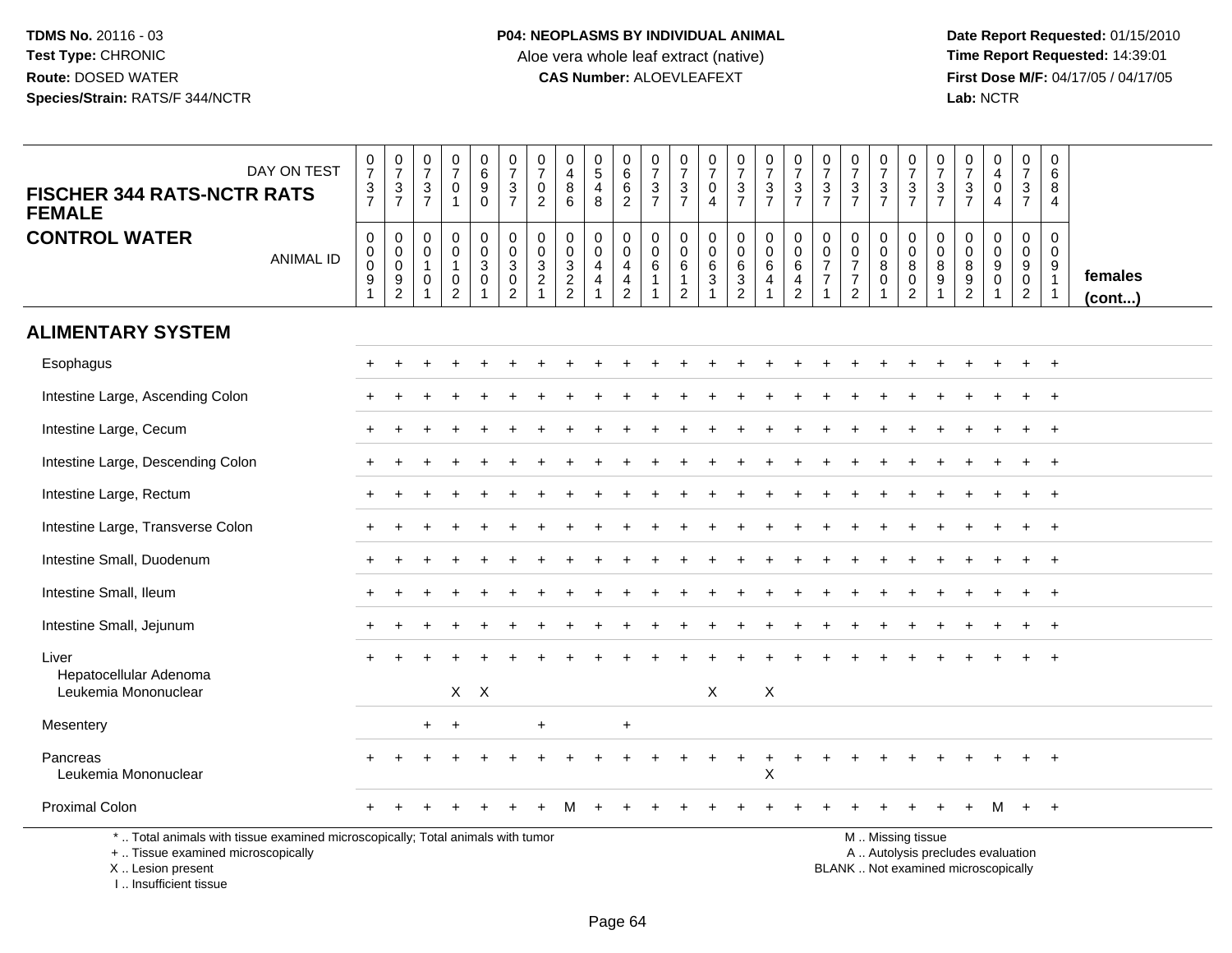**Date Report Requested:** 01/15/2010 **First Dose M/F:** 04/17/05 / 04/17/05<br>Lab: NCTR **Lab:** NCTR

| DAY ON TEST<br><b>FISCHER 344 RATS-NCTR RATS</b><br><b>FEMALE</b>               | $\begin{array}{c} 0 \\ 7 \end{array}$<br>$\frac{3}{7}$                       | $\frac{0}{7}$<br>$\ensuremath{\mathsf{3}}$<br>$\overline{7}$ | $\frac{0}{7}$<br>$\mathsf 3$<br>$\overline{7}$          | $\frac{0}{7}$<br>$\pmb{0}$                      | $\begin{array}{c} 0 \\ 6 \end{array}$<br>$\boldsymbol{9}$<br>$\mathbf 0$ | $\frac{0}{7}$<br>$\frac{3}{7}$                                                   | 0<br>$\overline{7}$<br>$\mathbf 0$<br>2          | 0<br>$\overline{4}$<br>$\bf 8$<br>6                                              | $\begin{array}{c} 0 \\ 5 \end{array}$<br>$\overline{4}$<br>8 | 0<br>$\,6\,$<br>$\,6\,$<br>$\overline{2}$                 | $\frac{0}{7}$<br>$\sqrt{3}$<br>$\overline{7}$                  | $\frac{0}{7}$<br>3<br>$\overline{7}$         | $\frac{0}{7}$<br>$\mathbf 0$<br>$\overline{4}$                             | $\frac{0}{7}$<br>$\frac{3}{7}$                                           | $\frac{0}{7}$<br>$\ensuremath{\mathsf{3}}$<br>$\overline{7}$ | $\frac{0}{7}$<br>$\frac{3}{7}$                                                    | $\frac{0}{7}$<br>$\mathbf 3$<br>$\overline{7}$             | $\frac{0}{7}$<br>$rac{3}{7}$                                             | $\frac{0}{7}$<br>$\frac{3}{7}$       | $\frac{0}{7}$<br>$\frac{3}{7}$                             | $\frac{0}{7}$<br>$\frac{3}{7}$                               | 0<br>$\overline{7}$<br>$\mathbf{3}$<br>$\overline{7}$              | 0<br>$\overline{\mathbf{4}}$<br>$\mathbf 0$<br>4 | $\frac{0}{7}$<br>$\mathbf{3}$<br>$\overline{7}$                               | 0<br>$\,6\,$<br>8<br>$\overline{4}$                     |                         |
|---------------------------------------------------------------------------------|------------------------------------------------------------------------------|--------------------------------------------------------------|---------------------------------------------------------|-------------------------------------------------|--------------------------------------------------------------------------|----------------------------------------------------------------------------------|--------------------------------------------------|----------------------------------------------------------------------------------|--------------------------------------------------------------|-----------------------------------------------------------|----------------------------------------------------------------|----------------------------------------------|----------------------------------------------------------------------------|--------------------------------------------------------------------------|--------------------------------------------------------------|-----------------------------------------------------------------------------------|------------------------------------------------------------|--------------------------------------------------------------------------|--------------------------------------|------------------------------------------------------------|--------------------------------------------------------------|--------------------------------------------------------------------|--------------------------------------------------|-------------------------------------------------------------------------------|---------------------------------------------------------|-------------------------|
| <b>CONTROL WATER</b><br><b>ANIMAL ID</b>                                        | $\mathbf 0$<br>$\mathbf 0$<br>$\mathbf 0$<br>$\boldsymbol{9}$<br>$\mathbf 1$ | 0<br>0<br>$\mathbf 0$<br>9<br>$\overline{2}$                 | $\mathbf 0$<br>$\mathbf 0$<br>$\overline{1}$<br>0<br>-1 | 0<br>$\mathbf 0$<br>$\pmb{0}$<br>$\overline{2}$ | 0<br>$\pmb{0}$<br>$\ensuremath{\mathsf{3}}$<br>$\pmb{0}$                 | $\mathbf 0$<br>$\mathbf 0$<br>$\mathbf{3}$<br>$\boldsymbol{0}$<br>$\overline{2}$ | 0<br>$\mathbf 0$<br>3<br>$\overline{\mathbf{c}}$ | $\mathbf 0$<br>$\mathbf 0$<br>$\mathbf{3}$<br>$\boldsymbol{2}$<br>$\overline{2}$ | 0<br>$\mathsf{O}\xspace$<br>$\overline{4}$<br>4              | 0<br>$\mathbf 0$<br>$\overline{a}$<br>$\overline{4}$<br>2 | $\mathbf 0$<br>$\mathbf 0$<br>6<br>$\mathbf{1}$<br>$\mathbf 1$ | 0<br>$\mathbf 0$<br>6<br>1<br>$\overline{2}$ | 0<br>$\mathsf{O}\xspace$<br>6<br>$\ensuremath{\mathsf{3}}$<br>$\mathbf{1}$ | 0<br>$\pmb{0}$<br>$\,6\,$<br>$\ensuremath{\mathsf{3}}$<br>$\overline{2}$ | 0<br>$\overline{0}$<br>6<br>4                                | $\mathbf 0$<br>$\mathbf 0$<br>$6\phantom{1}6$<br>$\overline{4}$<br>$\overline{2}$ | 0<br>$\mathbf 0$<br>$\overline{7}$<br>$\overline{7}$<br>-1 | 0<br>$\mathbf 0$<br>$\overline{7}$<br>$\boldsymbol{7}$<br>$\overline{2}$ | 0<br>$\mathbf 0$<br>8<br>$\mathsf 0$ | 0<br>$\mathbf 0$<br>$\bf 8$<br>$\pmb{0}$<br>$\overline{c}$ | $\Omega$<br>$\mathbf 0$<br>$\,8\,$<br>$\boldsymbol{9}$<br>-1 | $\Omega$<br>$\mathbf 0$<br>8<br>$\boldsymbol{9}$<br>$\overline{c}$ | $\Omega$<br>$\Omega$<br>9<br>$\mathbf 0$<br>-1   | $\mathbf{0}$<br>$\mathbf 0$<br>$9\,$<br>$\mathsf{O}\xspace$<br>$\overline{2}$ | 0<br>$\mathbf 0$<br>9<br>$\mathbf{1}$<br>$\overline{1}$ | females<br>$($ cont $)$ |
| Salivary Glands<br>Leukemia Mononuclear                                         |                                                                              |                                                              |                                                         |                                                 |                                                                          |                                                                                  |                                                  |                                                                                  |                                                              |                                                           |                                                                |                                              |                                                                            |                                                                          |                                                              |                                                                                   |                                                            |                                                                          |                                      |                                                            |                                                              |                                                                    |                                                  |                                                                               | $+$                                                     |                         |
| Stomach, Forestomach<br>Squamous Cell Papilloma                                 |                                                                              |                                                              |                                                         |                                                 |                                                                          |                                                                                  |                                                  |                                                                                  | X                                                            |                                                           |                                                                |                                              |                                                                            |                                                                          |                                                              |                                                                                   |                                                            |                                                                          |                                      |                                                            |                                                              |                                                                    |                                                  |                                                                               | $\overline{+}$                                          |                         |
| Stomach, Glandular                                                              |                                                                              |                                                              |                                                         |                                                 |                                                                          |                                                                                  |                                                  |                                                                                  |                                                              |                                                           |                                                                |                                              |                                                                            |                                                                          |                                                              |                                                                                   |                                                            |                                                                          |                                      |                                                            |                                                              |                                                                    |                                                  |                                                                               | $\overline{+}$                                          |                         |
| <b>CARDIOVASCULAR SYSTEM</b>                                                    |                                                                              |                                                              |                                                         |                                                 |                                                                          |                                                                                  |                                                  |                                                                                  |                                                              |                                                           |                                                                |                                              |                                                                            |                                                                          |                                                              |                                                                                   |                                                            |                                                                          |                                      |                                                            |                                                              |                                                                    |                                                  |                                                                               |                                                         |                         |
| <b>Blood Vessel</b>                                                             |                                                                              |                                                              |                                                         |                                                 |                                                                          |                                                                                  |                                                  |                                                                                  |                                                              |                                                           |                                                                |                                              |                                                                            |                                                                          |                                                              |                                                                                   |                                                            |                                                                          |                                      |                                                            |                                                              |                                                                    |                                                  |                                                                               | $+$                                                     |                         |
| Heart<br>Leukemia Mononuclear<br>Schwannoma Malignant                           | $+$                                                                          |                                                              |                                                         | $\overline{ }$<br>$\mathsf{X}$                  | $\boldsymbol{\mathsf{X}}$                                                |                                                                                  |                                                  |                                                                                  |                                                              |                                                           |                                                                |                                              |                                                                            | $\overline{+}$                                                           | $\ddot{}$<br>X                                               |                                                                                   |                                                            | X                                                                        |                                      |                                                            |                                                              |                                                                    |                                                  |                                                                               | $\overline{+}$                                          |                         |
| <b>ENDOCRINE SYSTEM</b>                                                         |                                                                              |                                                              |                                                         |                                                 |                                                                          |                                                                                  |                                                  |                                                                                  |                                                              |                                                           |                                                                |                                              |                                                                            |                                                                          |                                                              |                                                                                   |                                                            |                                                                          |                                      |                                                            |                                                              |                                                                    |                                                  |                                                                               |                                                         |                         |
| <b>Adrenal Cortex</b>                                                           |                                                                              |                                                              |                                                         |                                                 |                                                                          |                                                                                  |                                                  |                                                                                  |                                                              |                                                           |                                                                |                                              |                                                                            |                                                                          |                                                              |                                                                                   |                                                            |                                                                          |                                      |                                                            |                                                              |                                                                    |                                                  |                                                                               | $\overline{+}$                                          |                         |
| Adrenal Medulla<br>Leukemia Mononuclear                                         |                                                                              |                                                              |                                                         | $\ddot{}$                                       | $\ddot{}$<br>X                                                           |                                                                                  |                                                  |                                                                                  |                                                              |                                                           |                                                                | X                                            | X                                                                          |                                                                          |                                                              |                                                                                   |                                                            |                                                                          |                                      |                                                            |                                                              |                                                                    | м                                                | $+$                                                                           | $+$                                                     |                         |
| Islets, Pancreatic                                                              |                                                                              |                                                              |                                                         |                                                 |                                                                          |                                                                                  |                                                  |                                                                                  |                                                              |                                                           |                                                                |                                              |                                                                            |                                                                          |                                                              |                                                                                   |                                                            |                                                                          |                                      |                                                            |                                                              |                                                                    |                                                  |                                                                               | $+$                                                     |                         |
| Parathyroid Gland                                                               |                                                                              |                                                              |                                                         |                                                 |                                                                          |                                                                                  |                                                  |                                                                                  |                                                              |                                                           |                                                                |                                              |                                                                            |                                                                          |                                                              |                                                                                   |                                                            |                                                                          |                                      |                                                            |                                                              |                                                                    |                                                  |                                                                               | $\overline{+}$                                          |                         |
| <b>Pituitary Gland</b><br>Leukemia Mononuclear                                  |                                                                              |                                                              |                                                         |                                                 |                                                                          |                                                                                  |                                                  |                                                                                  |                                                              |                                                           |                                                                |                                              |                                                                            |                                                                          | X                                                            |                                                                                   |                                                            |                                                                          |                                      |                                                            |                                                              |                                                                    |                                                  |                                                                               | $\ddot{}$                                               |                         |
| Pars Distalis, Adenoma                                                          |                                                                              | $X$ $X$ $X$                                                  |                                                         |                                                 |                                                                          | $X$ $X$                                                                          |                                                  |                                                                                  |                                                              | $X$ $X$                                                   |                                                                |                                              |                                                                            | $X$ $X$ $X$ $X$                                                          |                                                              |                                                                                   |                                                            | $X$ $X$ $X$                                                              |                                      |                                                            |                                                              | $\times$                                                           |                                                  |                                                                               | $X \times$                                              |                         |
| *  Total animals with tissue examined microscopically; Total animals with tumor |                                                                              |                                                              |                                                         |                                                 |                                                                          |                                                                                  |                                                  |                                                                                  |                                                              |                                                           |                                                                |                                              |                                                                            |                                                                          |                                                              |                                                                                   |                                                            |                                                                          |                                      | M  Missing tissue                                          |                                                              |                                                                    |                                                  |                                                                               |                                                         |                         |

+ .. Tissue examined microscopically

 Lesion present BLANK .. Not examined microscopicallyX .. Lesion present

I .. Insufficient tissue

y the contract of the contract of the contract of the contract of the contract of the contract of the contract of  $A$ . Autolysis precludes evaluation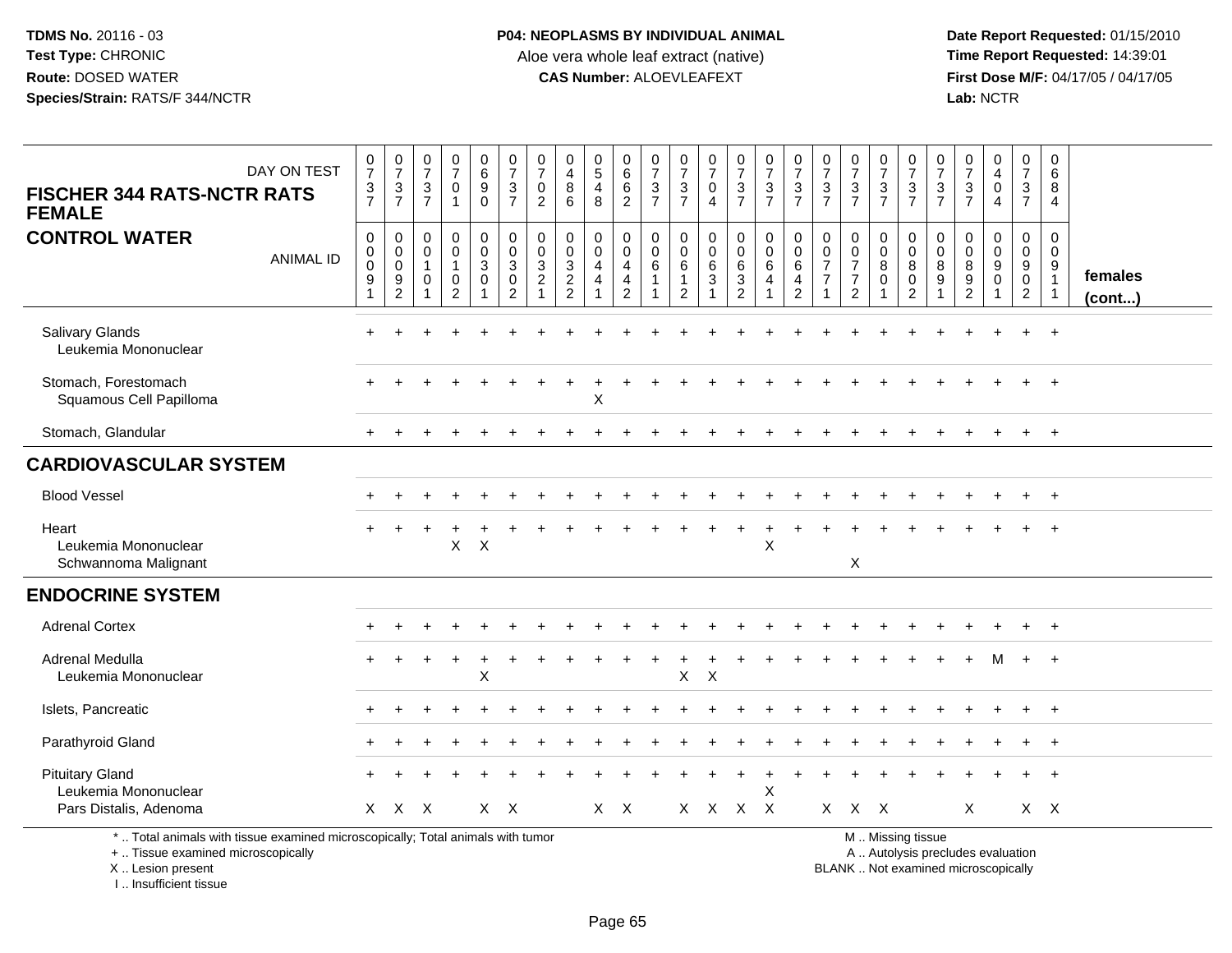**Date Report Requested:** 01/15/2010 **First Dose M/F:** 04/17/05 / 04/17/05<br>Lab: NCTR **Lab:** NCTR

| DAY ON TEST<br><b>FISCHER 344 RATS-NCTR RATS</b><br><b>FEMALE</b>                                                     | $\frac{0}{7}$<br>$\frac{3}{7}$            | $\frac{0}{7}$<br>$\frac{3}{7}$                         | $\frac{0}{7}$<br>$\frac{3}{7}$                     | 0<br>$\overline{7}$<br>$\mathsf 0$<br>$\mathbf{1}$ | $\begin{array}{c} 0 \\ 6 \end{array}$<br>$\overline{9}$<br>$\mathbf 0$ | $\frac{0}{7}$<br>$\frac{3}{7}$                                               | 0<br>$\overline{7}$<br>$\pmb{0}$<br>$\overline{2}$            | 0<br>$\overline{4}$<br>8<br>6                             | $\begin{array}{c} 0 \\ 5 \end{array}$<br>$\overline{4}$<br>8 | $\begin{matrix} 0 \\ 6 \end{matrix}$<br>$6\phantom{a}$<br>$\overline{2}$ | $\frac{0}{7}$<br>$\frac{3}{7}$                                       | $\frac{0}{7}$<br>$\frac{3}{7}$                                     | $\frac{0}{7}$<br>$\mathbf 0$<br>$\overline{4}$ | $\begin{array}{c} 0 \\ 7 \end{array}$<br>$\frac{3}{7}$ | $\frac{0}{7}$<br>$\frac{3}{7}$                                          | $\frac{0}{7}$<br>$\frac{3}{7}$                                             | $\frac{0}{7}$<br>$\frac{3}{7}$                       | $\frac{0}{7}$<br>$\frac{3}{7}$                                           | $\frac{0}{7}$<br>$\frac{3}{7}$     | $\frac{0}{7}$<br>$\frac{3}{7}$                                  | $\frac{0}{7}$<br>$\frac{3}{7}$                                                   | $\frac{0}{7}$<br>$\frac{3}{7}$                                           | $\begin{smallmatrix}0\0\4\end{smallmatrix}$<br>$\pmb{0}$<br>$\overline{4}$ | $\frac{0}{7}$<br>$\frac{3}{7}$                             | 0<br>$6^{\circ}$<br>8<br>$\overline{4}$                            |                         |
|-----------------------------------------------------------------------------------------------------------------------|-------------------------------------------|--------------------------------------------------------|----------------------------------------------------|----------------------------------------------------|------------------------------------------------------------------------|------------------------------------------------------------------------------|---------------------------------------------------------------|-----------------------------------------------------------|--------------------------------------------------------------|--------------------------------------------------------------------------|----------------------------------------------------------------------|--------------------------------------------------------------------|------------------------------------------------|--------------------------------------------------------|-------------------------------------------------------------------------|----------------------------------------------------------------------------|------------------------------------------------------|--------------------------------------------------------------------------|------------------------------------|-----------------------------------------------------------------|----------------------------------------------------------------------------------|--------------------------------------------------------------------------|----------------------------------------------------------------------------|------------------------------------------------------------|--------------------------------------------------------------------|-------------------------|
| <b>CONTROL WATER</b><br><b>ANIMAL ID</b>                                                                              | 0<br>0<br>$\mathbf 0$<br>$\boldsymbol{9}$ | 0<br>$\pmb{0}$<br>$\ddot{\mathbf{0}}$<br>$\frac{9}{2}$ | 0<br>0<br>$\mathbf 1$<br>0<br>$\blacktriangleleft$ | 0<br>0<br>$\mathbf{1}$<br>0<br>$\overline{2}$      | $\mathbf 0$<br>$\overline{0}$<br>$\overline{3}$<br>$\pmb{0}$           | $\pmb{0}$<br>$\overline{0}$<br>$\overline{3}$<br>$\pmb{0}$<br>$\overline{2}$ | $\mathbf 0$<br>$\mathbf 0$<br>$\overline{3}$<br>$\frac{2}{1}$ | $\mathbf 0$<br>$\mathbf 0$<br>$\sqrt{3}$<br>$\frac{2}{2}$ | 0<br>$\mathbf 0$<br>$\overline{4}$<br>$\overline{4}$         | 0<br>$\mathbf 0$<br>4<br>4<br>$\overline{2}$                             | 0<br>$\mathbf 0$<br>$6\phantom{1}$<br>$\mathbf{1}$<br>$\overline{1}$ | 0<br>$\pmb{0}$<br>$6\phantom{1}$<br>$\mathbf{1}$<br>$\overline{2}$ | $\mathbf 0$<br>0<br>$\,6\,$<br>$\mathbf{3}$    | 0<br>$\mathsf{O}\xspace$<br>$\,6\,$<br>$\frac{3}{2}$   | 0<br>$\mathsf{O}\xspace$<br>$\,6\,$<br>$\overline{4}$<br>$\overline{1}$ | $\mathbf 0$<br>$\pmb{0}$<br>6<br>$\overline{\mathbf{r}}$<br>$\overline{2}$ | 0<br>$\mathbf 0$<br>$\overline{7}$<br>$\overline{7}$ | $\mathbf 0$<br>0<br>$\overline{7}$<br>$\boldsymbol{7}$<br>$\overline{2}$ | 0<br>$\pmb{0}$<br>8<br>$\mathbf 0$ | 0<br>$\pmb{0}$<br>$\overline{8}$<br>$\pmb{0}$<br>$\overline{2}$ | $\mathbf 0$<br>$\mathsf 0$<br>$\overline{8}$<br>$\boldsymbol{9}$<br>$\mathbf{1}$ | $\mathbf 0$<br>0<br>$\overline{8}$<br>$\boldsymbol{9}$<br>$\overline{2}$ | $\mathbf 0$<br>$\mathbf 0$<br>$9\,$<br>$\mathbf 0$<br>$\overline{1}$       | 0<br>$\mathbf 0$<br>$9\,$<br>$\mathbf 0$<br>$\overline{2}$ | 0<br>$\mathbf 0$<br>$\overline{9}$<br>$\mathbf{1}$<br>$\mathbf{1}$ | females<br>$($ cont $)$ |
| Pars Distalis, Carcinoma                                                                                              |                                           |                                                        |                                                    |                                                    |                                                                        |                                                                              |                                                               | $\boldsymbol{\mathsf{X}}$                                 |                                                              |                                                                          |                                                                      |                                                                    |                                                |                                                        |                                                                         |                                                                            |                                                      |                                                                          |                                    |                                                                 |                                                                                  |                                                                          |                                                                            |                                                            |                                                                    |                         |
| <b>Thyroid Gland</b><br>C-cell, Adenoma<br>C-cell, Carcinoma                                                          |                                           |                                                        |                                                    |                                                    |                                                                        |                                                                              |                                                               |                                                           |                                                              |                                                                          | $\mathsf X$                                                          |                                                                    |                                                |                                                        |                                                                         |                                                                            | $\pmb{\times}$                                       |                                                                          |                                    |                                                                 |                                                                                  |                                                                          |                                                                            |                                                            | $\ddot{+}$                                                         |                         |
| <b>GENERAL BODY SYSTEM</b>                                                                                            |                                           |                                                        |                                                    |                                                    |                                                                        |                                                                              |                                                               |                                                           |                                                              |                                                                          |                                                                      |                                                                    |                                                |                                                        |                                                                         |                                                                            |                                                      |                                                                          |                                    |                                                                 |                                                                                  |                                                                          |                                                                            |                                                            |                                                                    |                         |
| <b>NONE</b>                                                                                                           |                                           |                                                        |                                                    |                                                    |                                                                        |                                                                              |                                                               |                                                           |                                                              |                                                                          |                                                                      |                                                                    |                                                |                                                        |                                                                         |                                                                            |                                                      |                                                                          |                                    |                                                                 |                                                                                  |                                                                          |                                                                            |                                                            |                                                                    |                         |
| <b>GENITAL SYSTEM</b>                                                                                                 |                                           |                                                        |                                                    |                                                    |                                                                        |                                                                              |                                                               |                                                           |                                                              |                                                                          |                                                                      |                                                                    |                                                |                                                        |                                                                         |                                                                            |                                                      |                                                                          |                                    |                                                                 |                                                                                  |                                                                          |                                                                            |                                                            |                                                                    |                         |
| <b>Clitoral Gland</b><br>Adenoma<br>Carcinoma                                                                         | $\ddot{}$<br>X                            | $\ddot{}$<br>X                                         |                                                    |                                                    |                                                                        |                                                                              |                                                               |                                                           |                                                              |                                                                          |                                                                      |                                                                    |                                                |                                                        | $\ddot{}$                                                               | $\ddot{}$<br>X                                                             |                                                      |                                                                          | $\ddot{}$                          | $\ddot{}$                                                       | $\ddot{}$<br>X                                                                   |                                                                          |                                                                            | $+$                                                        | $\ddot{+}$<br>X                                                    |                         |
| Ovary<br>Leukemia Mononuclear                                                                                         |                                           |                                                        |                                                    | X                                                  |                                                                        |                                                                              |                                                               |                                                           |                                                              |                                                                          |                                                                      |                                                                    |                                                |                                                        |                                                                         |                                                                            |                                                      |                                                                          |                                    |                                                                 |                                                                                  |                                                                          |                                                                            |                                                            |                                                                    |                         |
| <b>Uterus</b><br>Leiomyosarcoma<br>Polyp Stromal                                                                      |                                           |                                                        |                                                    |                                                    |                                                                        | $\overline{1}$                                                               | X<br>$\sf X$                                                  |                                                           | X                                                            |                                                                          |                                                                      |                                                                    |                                                |                                                        | $\mathsf{X}$                                                            |                                                                            |                                                      | $\sf X$                                                                  |                                    |                                                                 | $\mathsf{X}$                                                                     |                                                                          |                                                                            | $X$ $X$                                                    |                                                                    |                         |
| Vagina<br>Leiomyosarcoma, Metastatic, Uterus                                                                          |                                           |                                                        |                                                    | $+$                                                | $^{+}$                                                                 |                                                                              | $\ddot{}$<br>X                                                |                                                           |                                                              |                                                                          |                                                                      |                                                                    |                                                |                                                        |                                                                         |                                                                            |                                                      |                                                                          |                                    |                                                                 |                                                                                  |                                                                          |                                                                            |                                                            |                                                                    |                         |
| <b>HEMATOPOIETIC SYSTEM</b>                                                                                           |                                           |                                                        |                                                    |                                                    |                                                                        |                                                                              |                                                               |                                                           |                                                              |                                                                          |                                                                      |                                                                    |                                                |                                                        |                                                                         |                                                                            |                                                      |                                                                          |                                    |                                                                 |                                                                                  |                                                                          |                                                                            |                                                            |                                                                    |                         |
| <b>Bone Marrow</b><br>Leukemia Mononuclear                                                                            |                                           |                                                        |                                                    |                                                    | X                                                                      |                                                                              |                                                               |                                                           |                                                              |                                                                          |                                                                      |                                                                    |                                                |                                                        |                                                                         |                                                                            |                                                      |                                                                          |                                    |                                                                 |                                                                                  |                                                                          |                                                                            | $\ddot{}$                                                  | $+$                                                                |                         |
| *  Total animals with tissue examined microscopically; Total animals with tumor<br>+  Tissue examined microscopically |                                           |                                                        |                                                    |                                                    |                                                                        |                                                                              |                                                               |                                                           |                                                              |                                                                          |                                                                      |                                                                    |                                                |                                                        |                                                                         |                                                                            |                                                      |                                                                          |                                    | M  Missing tissue                                               |                                                                                  |                                                                          | A  Autolysis precludes evaluation                                          |                                                            |                                                                    |                         |

X .. Lesion present

I .. Insufficient tissue

Lesion present BLANK .. Not examined microscopically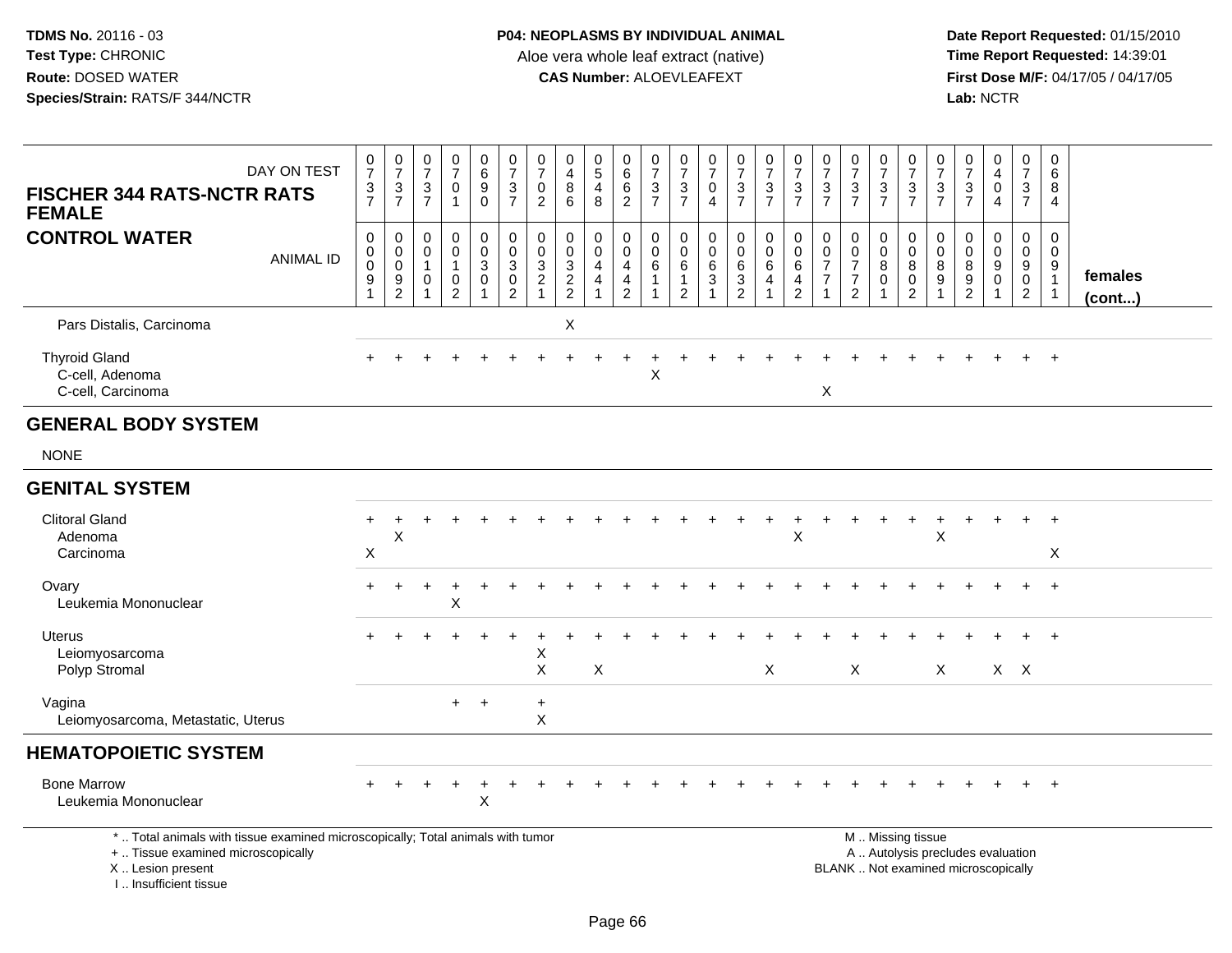**Date Report Requested:** 01/15/2010 **First Dose M/F:** 04/17/05 / 04/17/05<br>Lab: NCTR **Lab:** NCTR

| DAY ON TEST<br><b>FISCHER 344 RATS-NCTR RATS</b><br><b>FEMALE</b>                                    | $\frac{0}{7}$<br>$\frac{3}{7}$                      | $\frac{0}{7}$<br>$\ensuremath{\mathsf{3}}$<br>$\overline{7}$                         | $\frac{0}{7}$<br>$\ensuremath{\mathsf{3}}$<br>$\overline{7}$ | $\frac{0}{7}$<br>$\mathbf 0$<br>$\mathbf{1}$    | $_{6}^{\rm 0}$<br>$\boldsymbol{9}$<br>$\mathbf 0$                | $\begin{array}{c} 0 \\ 7 \\ 3 \\ 7 \end{array}$                     | 0<br>$\overline{7}$<br>$\mathbf 0$<br>$\overline{2}$ | 0<br>$\overline{\mathbf{4}}$<br>8<br>6                                         | $\begin{array}{c} 0 \\ 5 \end{array}$<br>$\overline{4}$<br>8 | $_{6}^{\rm 0}$<br>$\,6\,$<br>$\overline{2}$                                             | $\frac{0}{7}$<br>$\frac{3}{7}$                             | 0<br>$\overline{7}$<br>$\mathsf 3$<br>$\overline{7}$              | $\frac{0}{7}$<br>$\mathbf 0$<br>$\overline{4}$               | $\frac{0}{7}$<br>$\frac{3}{7}$                                                   | $\frac{0}{7}$<br>$\frac{3}{7}$                               | $\frac{0}{7}$<br>$\mathbf{3}$<br>$\overline{7}$ | 0<br>$\overline{7}$<br>$\ensuremath{\mathsf{3}}$<br>$\overline{7}$ | $\frac{0}{7}$<br>$\frac{3}{7}$                                                   | $\frac{0}{7}$<br>$\ensuremath{\mathsf{3}}$<br>$\overline{7}$ | $\frac{0}{7}$<br>$\frac{3}{7}$                                                                                                                                                                                                                                                                                                     | $\frac{0}{7}$<br>$\ensuremath{\mathsf{3}}$<br>$\overline{7}$ | $\frac{0}{7}$<br>$\mathsf 3$<br>$\overline{7}$ | $_4^{\rm 0}$<br>$\pmb{0}$<br>$\overline{4}$ | 0<br>$\overline{7}$<br>$\mathbf{3}$<br>$\overline{7}$          | $\mathbf 0$<br>6<br>8<br>$\overline{4}$                           |                         |
|------------------------------------------------------------------------------------------------------|-----------------------------------------------------|--------------------------------------------------------------------------------------|--------------------------------------------------------------|-------------------------------------------------|------------------------------------------------------------------|---------------------------------------------------------------------|------------------------------------------------------|--------------------------------------------------------------------------------|--------------------------------------------------------------|-----------------------------------------------------------------------------------------|------------------------------------------------------------|-------------------------------------------------------------------|--------------------------------------------------------------|----------------------------------------------------------------------------------|--------------------------------------------------------------|-------------------------------------------------|--------------------------------------------------------------------|----------------------------------------------------------------------------------|--------------------------------------------------------------|------------------------------------------------------------------------------------------------------------------------------------------------------------------------------------------------------------------------------------------------------------------------------------------------------------------------------------|--------------------------------------------------------------|------------------------------------------------|---------------------------------------------|----------------------------------------------------------------|-------------------------------------------------------------------|-------------------------|
| <b>CONTROL WATER</b><br><b>ANIMAL ID</b>                                                             | 0<br>$\mathbf 0$<br>$\mathbf 0$<br>$\boldsymbol{9}$ | $\mathbf 0$<br>$\mathbf 0$<br>$\boldsymbol{0}$<br>$\boldsymbol{9}$<br>$\overline{c}$ | 0<br>$\mathbf 0$<br>$\mathbf{1}$<br>$\mathbf 0$<br>1         | 0<br>$\overline{0}$<br>1<br>0<br>$\overline{2}$ | $\pmb{0}$<br>$\pmb{0}$<br>$\ensuremath{\mathsf{3}}$<br>$\pmb{0}$ | $\mathbf 0$<br>$\overline{0}$<br>$\overline{3}$ 0<br>$\overline{2}$ | 0<br>$\mathbf 0$<br>$\mathbf{3}$<br>$\overline{2}$   | $\mathbf 0$<br>$\mathbf 0$<br>$\mathbf{3}$<br>$\overline{2}$<br>$\overline{2}$ | 0<br>$\mathbf 0$<br>4<br>$\overline{4}$                      | 0<br>$\ddot{\mathbf{0}}$<br>$\overline{4}$<br>$\overline{\mathbf{4}}$<br>$\overline{2}$ | $\mathbf 0$<br>$\mathsf{O}\xspace$<br>$\,6$<br>$\mathbf 1$ | $\mathbf 0$<br>$\mathbf 0$<br>6<br>$\mathbf{1}$<br>$\overline{2}$ | $\mathbf 0$<br>$\mathbf 0$<br>$6\phantom{1}6$<br>$\mathbf 3$ | $\pmb{0}$<br>$\pmb{0}$<br>$\,6\,$<br>$\ensuremath{\mathsf{3}}$<br>$\overline{2}$ | $\pmb{0}$<br>$\mathsf{O}\xspace$<br>6<br>$\overline{4}$<br>1 | 0<br>$\mathbf 0$<br>6<br>4<br>$\overline{2}$    | $\mathbf 0$<br>0<br>$\overline{7}$<br>$\overline{7}$               | $\mathbf 0$<br>$\mathbf 0$<br>$\overline{7}$<br>$\overline{7}$<br>$\overline{2}$ | 0<br>$\mathbf 0$<br>$\bf 8$<br>$\mathbf 0$                   | $\mathbf 0$<br>$\mathsf{O}\xspace$<br>8<br>$\pmb{0}$<br>$\overline{2}$                                                                                                                                                                                                                                                             | 0<br>$\mathbf 0$<br>8<br>$\boldsymbol{9}$                    | 0<br>$\mathbf 0$<br>$\bf 8$<br>$\frac{9}{2}$   | $\pmb{0}$<br>$\pmb{0}$<br>9<br>$\pmb{0}$    | 0<br>$\mathbf 0$<br>9<br>$\mathsf{O}\xspace$<br>$\overline{2}$ | $\mathbf 0$<br>$\mathbf 0$<br>9<br>$\mathbf{1}$<br>$\overline{1}$ | females<br>$($ cont $)$ |
| Lymph Node<br>Axillary, Leukemia Mononuclear<br>Lumbar, Leukemia Mononuclear                         |                                                     |                                                                                      |                                                              | $\ddot{}$<br>X<br>X                             | $+$<br>X                                                         |                                                                     |                                                      |                                                                                |                                                              |                                                                                         |                                                            |                                                                   | $+$                                                          |                                                                                  | $\ddot{}$                                                    |                                                 |                                                                    |                                                                                  |                                                              |                                                                                                                                                                                                                                                                                                                                    |                                                              |                                                | $\ddot{}$                                   |                                                                |                                                                   |                         |
| Mediastinal, Leukemia Mononuclear<br>Pancreatic, Leukemia Mononuclear<br>Renal, Leukemia Mononuclear |                                                     |                                                                                      |                                                              | $\pmb{\times}$<br>$\mathsf{X}$<br>$\sf X$       | $\mathsf{X}$<br>$\pmb{\times}$                                   |                                                                     |                                                      |                                                                                |                                                              |                                                                                         |                                                            |                                                                   | $\mathsf X$                                                  |                                                                                  | $\boldsymbol{\mathsf{X}}$                                    |                                                 |                                                                    |                                                                                  |                                                              |                                                                                                                                                                                                                                                                                                                                    |                                                              |                                                |                                             |                                                                |                                                                   |                         |
| Lymph Node, Mandibular<br>Leukemia Mononuclear                                                       |                                                     |                                                                                      |                                                              | $\pmb{\times}$                                  | X                                                                |                                                                     |                                                      |                                                                                |                                                              |                                                                                         |                                                            |                                                                   |                                                              |                                                                                  | Χ                                                            |                                                 |                                                                    |                                                                                  |                                                              |                                                                                                                                                                                                                                                                                                                                    |                                                              |                                                |                                             |                                                                |                                                                   |                         |
| Lymph Node, Mesenteric<br>Leukemia Mononuclear                                                       |                                                     |                                                                                      |                                                              | $\mathsf X$                                     | $\boldsymbol{\mathsf{X}}$                                        |                                                                     |                                                      |                                                                                |                                                              |                                                                                         |                                                            |                                                                   | X                                                            |                                                                                  | X                                                            |                                                 |                                                                    |                                                                                  |                                                              |                                                                                                                                                                                                                                                                                                                                    |                                                              |                                                |                                             |                                                                | $\ddot{}$                                                         |                         |
| Spleen<br>Hemangiosarcoma<br>Leukemia Mononuclear                                                    |                                                     |                                                                                      |                                                              |                                                 | $X$ $X$                                                          |                                                                     |                                                      |                                                                                |                                                              |                                                                                         |                                                            | $X$ $X$                                                           |                                                              |                                                                                  | X                                                            |                                                 |                                                                    |                                                                                  |                                                              |                                                                                                                                                                                                                                                                                                                                    |                                                              |                                                |                                             | $\pmb{\times}$                                                 | $+$                                                               |                         |
| Thymus<br>Leukemia Mononuclear                                                                       |                                                     |                                                                                      |                                                              | $\ddot{}$<br>X                                  |                                                                  |                                                                     |                                                      |                                                                                |                                                              |                                                                                         |                                                            |                                                                   |                                                              | $\ddot{}$                                                                        | $\ddot{}$<br>$\boldsymbol{\mathsf{X}}$                       |                                                 |                                                                    |                                                                                  |                                                              |                                                                                                                                                                                                                                                                                                                                    |                                                              |                                                |                                             |                                                                | $+$                                                               |                         |
| <b>INTEGUMENTARY SYSTEM</b>                                                                          |                                                     |                                                                                      |                                                              |                                                 |                                                                  |                                                                     |                                                      |                                                                                |                                                              |                                                                                         |                                                            |                                                                   |                                                              |                                                                                  |                                                              |                                                 |                                                                    |                                                                                  |                                                              |                                                                                                                                                                                                                                                                                                                                    |                                                              |                                                |                                             |                                                                |                                                                   |                         |
| Mammary Gland<br>Adenocarcinoma<br>Fibroadenoma                                                      |                                                     |                                                                                      | $X$ $X$                                                      |                                                 |                                                                  |                                                                     |                                                      |                                                                                |                                                              |                                                                                         |                                                            |                                                                   |                                                              | X<br>X                                                                           |                                                              |                                                 |                                                                    |                                                                                  | X                                                            |                                                                                                                                                                                                                                                                                                                                    | $\boldsymbol{\mathsf{X}}$                                    |                                                |                                             | X                                                              |                                                                   |                         |
| Skin<br><b>Basal Cell Carcinoma</b><br>Sarcoma                                                       |                                                     |                                                                                      |                                                              |                                                 |                                                                  |                                                                     |                                                      |                                                                                |                                                              |                                                                                         |                                                            |                                                                   |                                                              |                                                                                  |                                                              |                                                 |                                                                    |                                                                                  |                                                              |                                                                                                                                                                                                                                                                                                                                    |                                                              |                                                |                                             |                                                                | $+$                                                               |                         |
| $\star$ . Tatal actionals with theorie are probable and action constanting Tatal actionals with the  |                                                     |                                                                                      |                                                              |                                                 |                                                                  |                                                                     |                                                      |                                                                                |                                                              |                                                                                         |                                                            |                                                                   |                                                              |                                                                                  |                                                              |                                                 |                                                                    |                                                                                  |                                                              | $\mathbf{A}$ $\mathbf{A}$ $\mathbf{A}$ $\mathbf{A}$ $\mathbf{A}$ $\mathbf{A}$ $\mathbf{A}$ $\mathbf{A}$ $\mathbf{A}$ $\mathbf{A}$ $\mathbf{A}$ $\mathbf{A}$ $\mathbf{A}$ $\mathbf{A}$ $\mathbf{A}$ $\mathbf{A}$ $\mathbf{A}$ $\mathbf{A}$ $\mathbf{A}$ $\mathbf{A}$ $\mathbf{A}$ $\mathbf{A}$ $\mathbf{A}$ $\mathbf{A}$ $\mathbf{$ |                                                              |                                                |                                             |                                                                |                                                                   |                         |

\* .. Total animals with tissue examined microscopically; Total animals with tumor

+ .. Tissue examined microscopically

X .. Lesion present

I .. Insufficient tissue

 M .. Missing tissuey the contract of the contract of the contract of the contract of the contract of the contract of the contract of  $A$ . Autolysis precludes evaluation Lesion present BLANK .. Not examined microscopically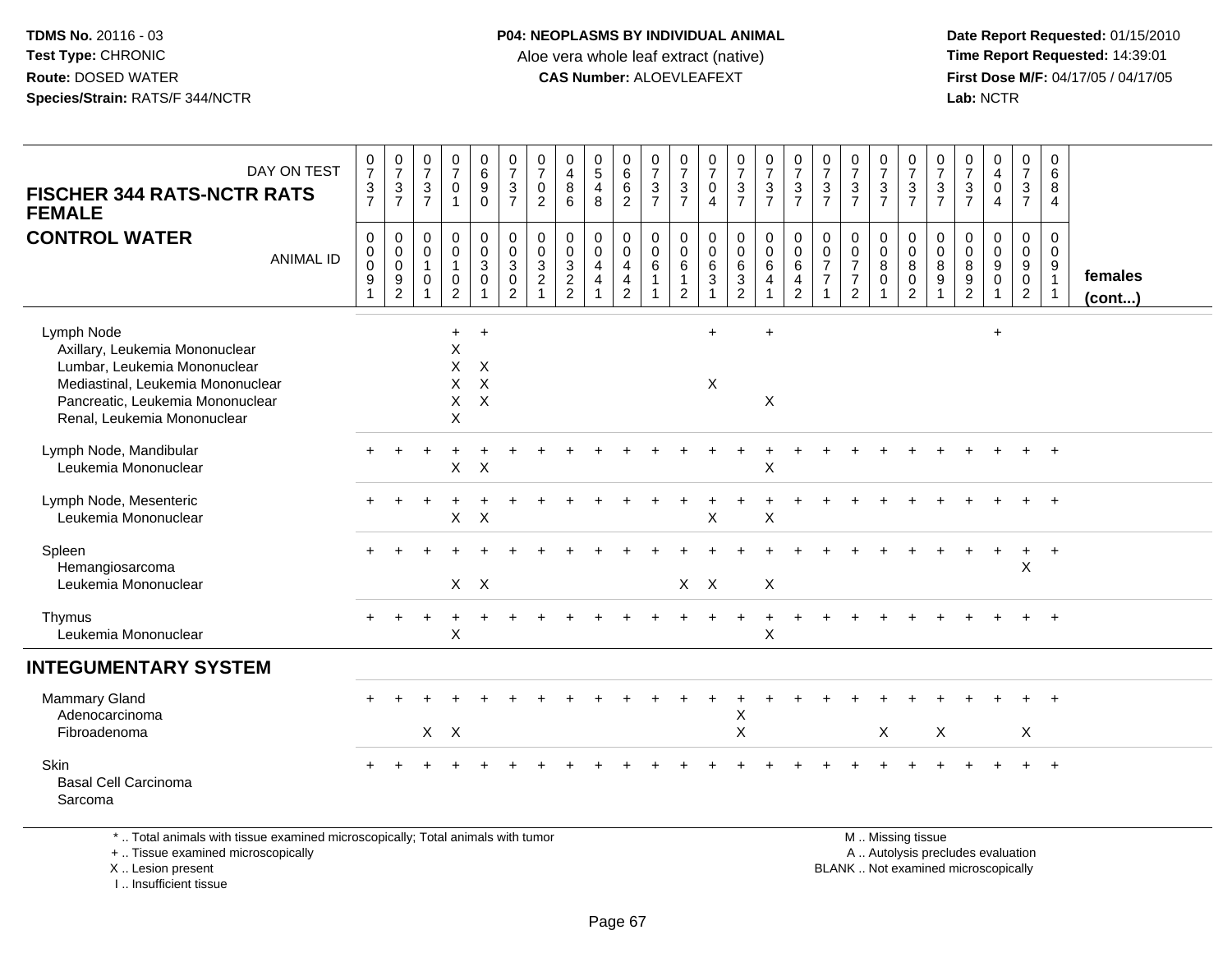| DAY ON TEST<br><b>FISCHER 344 RATS-NCTR RATS</b><br><b>FEMALE</b>                                                                                                     | $\frac{0}{7}$<br>$\frac{3}{7}$                                                | $\frac{0}{7}$<br>$\ensuremath{\mathsf{3}}$<br>$\overline{7}$ | $\begin{array}{c} 0 \\ 7 \end{array}$<br>$\sqrt{3}$<br>$\overline{7}$   | $\frac{0}{7}$<br>$\mathsf{O}$<br>$\mathbf{1}$                                   | $\begin{array}{c} 0 \\ 6 \end{array}$<br>$\overline{9}$<br>$\mathbf 0$ | $\frac{0}{7}$<br>$\sqrt{3}$<br>$\overline{7}$                                       | $\frac{0}{7}$<br>$\mathbf 0$<br>2                                 | 0<br>$\overline{4}$<br>$\boldsymbol{8}$<br>6                  | $\begin{array}{c} 0 \\ 5 \end{array}$<br>$\overline{4}$<br>8   | $\begin{array}{c} 0 \\ 6 \end{array}$<br>$6\overline{6}$<br>$\overline{2}$ | $\begin{smallmatrix}0\\7\end{smallmatrix}$<br>$\mathbf{3}$<br>$\overline{7}$ | $\begin{smallmatrix}0\\7\end{smallmatrix}$<br>$\sqrt{3}$<br>$\overline{7}$ | $\begin{smallmatrix}0\\7\end{smallmatrix}$<br>$\mathbf 0$<br>$\overline{A}$ | $\frac{0}{7}$<br>$\mathbf{3}$<br>$\overline{7}$ | $\frac{0}{7}$<br>$\ensuremath{\mathsf{3}}$<br>$\overline{7}$                   | $\begin{array}{c} 0 \\ 7 \end{array}$<br>$\sqrt{3}$<br>$\overline{7}$ | $\frac{0}{7}$<br>$\mathfrak{Z}$<br>$\overline{7}$                      | $\frac{0}{7}$<br>$\ensuremath{\mathsf{3}}$<br>$\overline{7}$                     | $\begin{array}{c} 0 \\ 7 \end{array}$<br>$\ensuremath{\mathsf{3}}$<br>$\overline{7}$ | $\frac{0}{7}$<br>$\frac{3}{7}$                                                                | 0<br>$\overline{7}$<br>3<br>$\overline{7}$                          | $\frac{0}{7}$<br>$\sqrt{3}$<br>$\overline{7}$    | $\begin{array}{c} 0 \\ 4 \end{array}$<br>$\mathsf{O}\xspace$<br>4                   | $\frac{0}{7}$<br>$\mathbf{3}$<br>$\overline{7}$ | $\mathbf 0$<br>6<br>8<br>4                      |                   |
|-----------------------------------------------------------------------------------------------------------------------------------------------------------------------|-------------------------------------------------------------------------------|--------------------------------------------------------------|-------------------------------------------------------------------------|---------------------------------------------------------------------------------|------------------------------------------------------------------------|-------------------------------------------------------------------------------------|-------------------------------------------------------------------|---------------------------------------------------------------|----------------------------------------------------------------|----------------------------------------------------------------------------|------------------------------------------------------------------------------|----------------------------------------------------------------------------|-----------------------------------------------------------------------------|-------------------------------------------------|--------------------------------------------------------------------------------|-----------------------------------------------------------------------|------------------------------------------------------------------------|----------------------------------------------------------------------------------|--------------------------------------------------------------------------------------|-----------------------------------------------------------------------------------------------|---------------------------------------------------------------------|--------------------------------------------------|-------------------------------------------------------------------------------------|-------------------------------------------------|-------------------------------------------------|-------------------|
| <b>CONTROL WATER</b><br><b>ANIMAL ID</b>                                                                                                                              | $\mathbf 0$<br>$\mathbf 0$<br>$\mathbf 0$<br>$\boldsymbol{9}$<br>$\mathbf{1}$ | $\mathbf 0$<br>$\mathbf 0$<br>$\mathbf 0$<br>$\frac{9}{2}$   | $\mathbf 0$<br>$\mathbf 0$<br>$\mathbf{1}$<br>$\pmb{0}$<br>$\mathbf{1}$ | $\mathbf 0$<br>$\mathbf 0$<br>$\mathbf 1$<br>$\boldsymbol{0}$<br>$\overline{2}$ | $\mathsf 0$<br>$\mathbf 0$<br>$\overline{3}$<br>$\mathsf{O}\xspace$    | $\mathbf 0$<br>$\ddot{\mathbf{0}}$<br>$\overline{3}$<br>$\pmb{0}$<br>$\overline{2}$ | $\boldsymbol{0}$<br>$\mathbf 0$<br>$\mathbf{3}$<br>$\overline{c}$ | $\mathbf 0$<br>$\mathbf 0$<br>$\overline{3}$<br>$\frac{2}{2}$ | $\mathbf 0$<br>$\mathsf 0$<br>$\overline{4}$<br>$\overline{4}$ | $\pmb{0}$<br>$\mathsf{O}\xspace$<br>$\frac{4}{4}$                          | $\mathbf 0$<br>$\mathbf 0$<br>$\,6\,$<br>$\mathbf{1}$<br>1                   | $\mathbf 0$<br>$\mathbf 0$<br>6<br>1<br>$\overline{2}$                     | $\mathbf 0$<br>$\mathsf{O}\xspace$<br>6<br>$\sqrt{3}$                       | 0<br>$\overline{0}$<br>$\,6\,$<br>$\frac{3}{2}$ | $\mathbf 0$<br>$\boldsymbol{0}$<br>$\,6\,$<br>$\overline{4}$<br>$\overline{1}$ | $\mathbf 0$<br>$\mathsf 0$<br>$\,6\,$<br>4<br>$\overline{2}$          | $\mathbf 0$<br>$\mathsf{O}\xspace$<br>$\overline{7}$<br>$\overline{7}$ | $\mathbf 0$<br>$\mathbf 0$<br>$\overline{7}$<br>$\overline{7}$<br>$\overline{2}$ | $\mathbf 0$<br>$\mathbf 0$<br>$\bf 8$<br>$\mathbf 0$                                 | $\mathbf 0$<br>$\mathsf{O}\xspace$<br>$\,8\,$<br>$\frac{0}{2}$                                | $\mathbf 0$<br>$\mathsf 0$<br>8<br>$\boldsymbol{9}$<br>$\mathbf{1}$ | $\mathbf 0$<br>$\mathbf 0$<br>8<br>$\frac{9}{2}$ | $\mathbf 0$<br>$\mathbf 0$<br>$\overline{9}$<br>$\mathsf{O}\xspace$<br>$\mathbf{1}$ | $\mathbf 0$<br>$\mathbf 0$<br>$\frac{9}{2}$     | $\mathbf 0$<br>$\mathbf 0$<br>9<br>$\mathbf{1}$ | females<br>(cont) |
| Ear, Squamous Cell Papilloma                                                                                                                                          |                                                                               |                                                              |                                                                         |                                                                                 |                                                                        |                                                                                     |                                                                   |                                                               |                                                                |                                                                            |                                                                              |                                                                            |                                                                             |                                                 |                                                                                |                                                                       |                                                                        |                                                                                  |                                                                                      |                                                                                               |                                                                     |                                                  |                                                                                     |                                                 |                                                 |                   |
| <b>MUSCULOSKELETAL SYSTEM</b>                                                                                                                                         |                                                                               |                                                              |                                                                         |                                                                                 |                                                                        |                                                                                     |                                                                   |                                                               |                                                                |                                                                            |                                                                              |                                                                            |                                                                             |                                                 |                                                                                |                                                                       |                                                                        |                                                                                  |                                                                                      |                                                                                               |                                                                     |                                                  |                                                                                     |                                                 |                                                 |                   |
| Bone, Femur                                                                                                                                                           |                                                                               |                                                              |                                                                         |                                                                                 |                                                                        |                                                                                     |                                                                   |                                                               |                                                                |                                                                            |                                                                              |                                                                            |                                                                             |                                                 |                                                                                |                                                                       |                                                                        |                                                                                  |                                                                                      |                                                                                               |                                                                     |                                                  |                                                                                     | $+$                                             | $+$                                             |                   |
| <b>NERVOUS SYSTEM</b>                                                                                                                                                 |                                                                               |                                                              |                                                                         |                                                                                 |                                                                        |                                                                                     |                                                                   |                                                               |                                                                |                                                                            |                                                                              |                                                                            |                                                                             |                                                 |                                                                                |                                                                       |                                                                        |                                                                                  |                                                                                      |                                                                                               |                                                                     |                                                  |                                                                                     |                                                 |                                                 |                   |
| Brain, Brain Stem                                                                                                                                                     |                                                                               |                                                              |                                                                         |                                                                                 |                                                                        |                                                                                     |                                                                   |                                                               |                                                                |                                                                            |                                                                              |                                                                            |                                                                             |                                                 |                                                                                |                                                                       |                                                                        |                                                                                  |                                                                                      |                                                                                               |                                                                     |                                                  |                                                                                     |                                                 | $+$                                             |                   |
| Brain, Cerebellum<br>Carcinoma, Metastatic, Pituitary Gland                                                                                                           |                                                                               |                                                              |                                                                         |                                                                                 |                                                                        |                                                                                     |                                                                   | X                                                             |                                                                |                                                                            |                                                                              |                                                                            |                                                                             |                                                 |                                                                                |                                                                       |                                                                        |                                                                                  |                                                                                      |                                                                                               |                                                                     |                                                  |                                                                                     |                                                 | $\pm$                                           |                   |
| Brain, Cerebrum<br>Leukemia Mononuclear                                                                                                                               |                                                                               |                                                              |                                                                         |                                                                                 |                                                                        |                                                                                     |                                                                   |                                                               |                                                                |                                                                            |                                                                              |                                                                            |                                                                             |                                                 |                                                                                |                                                                       |                                                                        |                                                                                  |                                                                                      |                                                                                               |                                                                     |                                                  |                                                                                     |                                                 | $+$                                             |                   |
| <b>RESPIRATORY SYSTEM</b>                                                                                                                                             |                                                                               |                                                              |                                                                         |                                                                                 |                                                                        |                                                                                     |                                                                   |                                                               |                                                                |                                                                            |                                                                              |                                                                            |                                                                             |                                                 |                                                                                |                                                                       |                                                                        |                                                                                  |                                                                                      |                                                                                               |                                                                     |                                                  |                                                                                     |                                                 |                                                 |                   |
| Lung<br>Alveolar/Bronchiolar Adenoma<br>Leukemia Mononuclear                                                                                                          |                                                                               |                                                              |                                                                         |                                                                                 | $X$ $X$                                                                |                                                                                     |                                                                   |                                                               |                                                                |                                                                            |                                                                              |                                                                            | X                                                                           | $\ddot{}$<br>X                                  | X                                                                              |                                                                       |                                                                        |                                                                                  |                                                                                      |                                                                                               |                                                                     |                                                  |                                                                                     |                                                 |                                                 |                   |
| Nose                                                                                                                                                                  |                                                                               |                                                              |                                                                         |                                                                                 |                                                                        |                                                                                     |                                                                   |                                                               |                                                                |                                                                            |                                                                              |                                                                            |                                                                             |                                                 |                                                                                |                                                                       |                                                                        |                                                                                  |                                                                                      |                                                                                               |                                                                     |                                                  |                                                                                     |                                                 |                                                 |                   |
| Trachea                                                                                                                                                               |                                                                               |                                                              |                                                                         |                                                                                 |                                                                        |                                                                                     |                                                                   |                                                               |                                                                |                                                                            |                                                                              |                                                                            |                                                                             |                                                 |                                                                                |                                                                       |                                                                        |                                                                                  |                                                                                      |                                                                                               |                                                                     |                                                  |                                                                                     |                                                 | $^{+}$                                          |                   |
| <b>SPECIAL SENSES SYSTEM</b>                                                                                                                                          |                                                                               |                                                              |                                                                         |                                                                                 |                                                                        |                                                                                     |                                                                   |                                                               |                                                                |                                                                            |                                                                              |                                                                            |                                                                             |                                                 |                                                                                |                                                                       |                                                                        |                                                                                  |                                                                                      |                                                                                               |                                                                     |                                                  |                                                                                     |                                                 |                                                 |                   |
| Eye                                                                                                                                                                   |                                                                               |                                                              |                                                                         |                                                                                 |                                                                        |                                                                                     |                                                                   |                                                               |                                                                |                                                                            |                                                                              |                                                                            |                                                                             |                                                 |                                                                                |                                                                       |                                                                        |                                                                                  |                                                                                      |                                                                                               |                                                                     |                                                  |                                                                                     | $\pm$                                           | $^{+}$                                          |                   |
| <b>Harderian Gland</b>                                                                                                                                                |                                                                               |                                                              |                                                                         |                                                                                 |                                                                        |                                                                                     |                                                                   |                                                               |                                                                |                                                                            |                                                                              |                                                                            |                                                                             |                                                 |                                                                                |                                                                       |                                                                        |                                                                                  |                                                                                      |                                                                                               |                                                                     |                                                  |                                                                                     | $+$                                             | $+$                                             |                   |
| *  Total animals with tissue examined microscopically; Total animals with tumor<br>+  Tissue examined microscopically<br>X  Lesion present<br>I., Insufficient tissue |                                                                               |                                                              |                                                                         |                                                                                 |                                                                        |                                                                                     |                                                                   |                                                               |                                                                |                                                                            |                                                                              |                                                                            |                                                                             |                                                 |                                                                                |                                                                       |                                                                        |                                                                                  |                                                                                      | M  Missing tissue<br>A  Autolysis precludes evaluation<br>BLANK  Not examined microscopically |                                                                     |                                                  |                                                                                     |                                                 |                                                 |                   |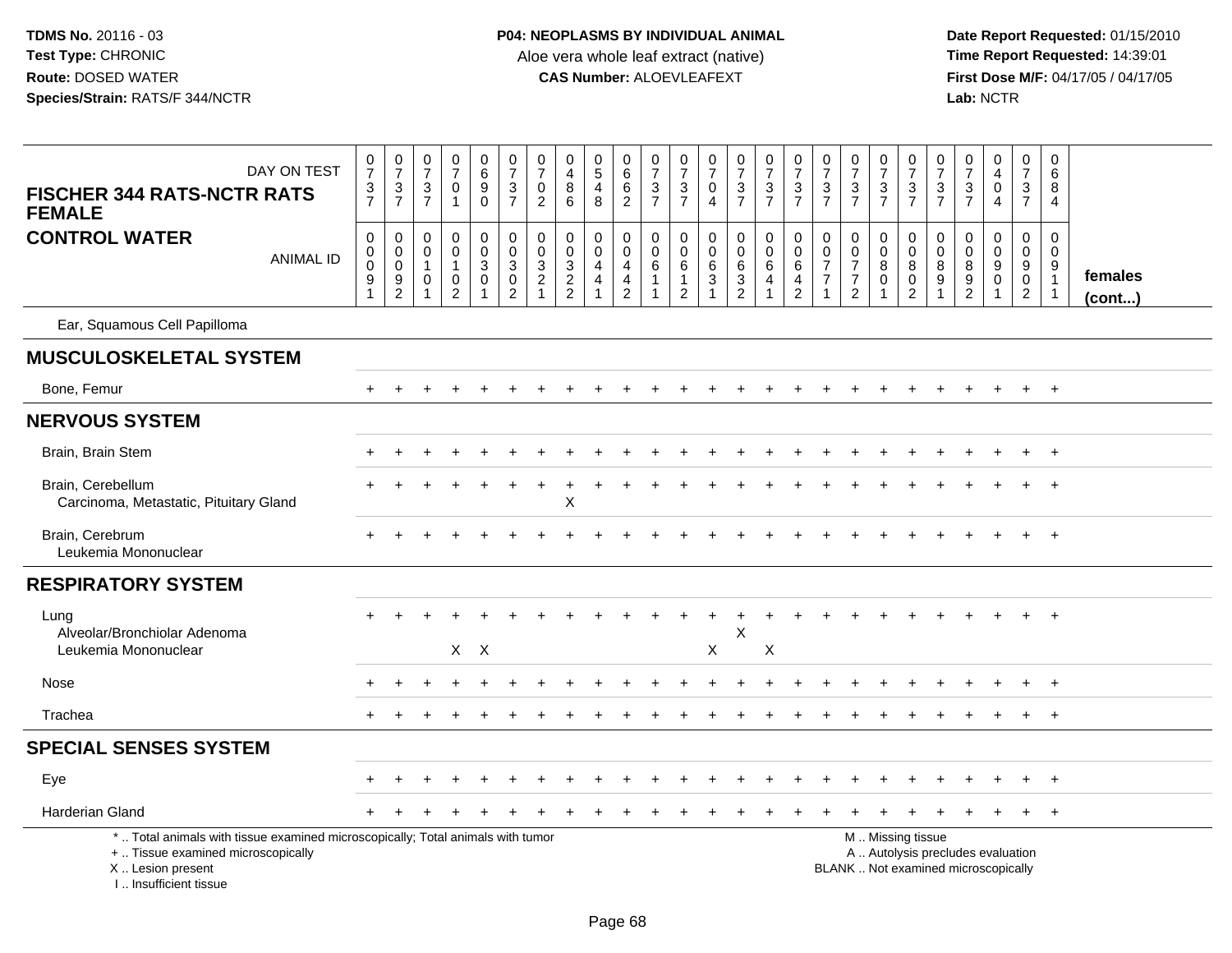**Date Report Requested:** 01/15/2010 **First Dose M/F:** 04/17/05 / 04/17/05<br>Lab: NCTR **Lab:** NCTR

| DAY ON TEST<br><b>FISCHER 344 RATS-NCTR RATS</b><br><b>FEMALE</b> | $\frac{0}{7}$<br>$\frac{3}{7}$                  | $\frac{0}{7}$<br>$\frac{3}{7}$                            | 0<br>$\overline{7}$<br>$\ensuremath{\mathsf{3}}$<br>$\overline{7}$ | $\pmb{0}$<br>$\boldsymbol{7}$<br>$\mathsf 0$ | $\begin{array}{c} 0 \\ 6 \\ 9 \end{array}$<br>$\mathbf 0$ | $\frac{0}{7}$<br>$\frac{3}{7}$                                             | 0<br>$\overline{7}$<br>0<br>$\overline{2}$ | 0<br>4<br>$\bf 8$<br>$6\phantom{1}$                                                      | $\begin{array}{c} 0 \\ 5 \end{array}$<br>$\overline{4}$<br>8 | $_6^0$<br>6<br>$\overline{2}$                   | $\frac{0}{7}$<br>$\sqrt{3}$<br>$\overline{7}$ | $\frac{0}{7}$<br>$\ensuremath{\mathsf{3}}$<br>$\overline{7}$ | $\pmb{0}$<br>$\overline{7}$<br>$\mathsf 0$<br>$\overline{4}$     | 0<br>$\overline{7}$<br>$\mathbf 3$<br>$\overline{7}$ | $\begin{array}{c} 0 \\ 7 \end{array}$<br>$\frac{3}{7}$ | $\frac{0}{7}$<br>$\frac{3}{7}$                                                                   | $\overline{\mathcal{I}}$<br>$\mathbf{3}$<br>$\overline{7}$ | $\pmb{0}$<br>$\boldsymbol{7}$<br>$\sqrt{3}$<br>$\overline{7}$                | $\frac{0}{7}$<br>$\ensuremath{\mathsf{3}}$<br>$\overline{7}$ | $\frac{0}{7}$<br>$\ensuremath{\mathsf{3}}$<br>$\overline{7}$                        | 0<br>$\overline{7}$<br>3<br>$\overline{7}$ | $\frac{0}{7}$<br>$\frac{3}{7}$ | 0<br>4<br>$\boldsymbol{0}$<br>$\overline{4}$ | 0<br>$\overline{7}$<br>$\mathbf{3}$<br>$\overline{7}$ | 0<br>$\,6$<br>$\,8\,$<br>$\overline{4}$ |                         |
|-------------------------------------------------------------------|-------------------------------------------------|-----------------------------------------------------------|--------------------------------------------------------------------|----------------------------------------------|-----------------------------------------------------------|----------------------------------------------------------------------------|--------------------------------------------|------------------------------------------------------------------------------------------|--------------------------------------------------------------|-------------------------------------------------|-----------------------------------------------|--------------------------------------------------------------|------------------------------------------------------------------|------------------------------------------------------|--------------------------------------------------------|--------------------------------------------------------------------------------------------------|------------------------------------------------------------|------------------------------------------------------------------------------|--------------------------------------------------------------|-------------------------------------------------------------------------------------|--------------------------------------------|--------------------------------|----------------------------------------------|-------------------------------------------------------|-----------------------------------------|-------------------------|
| <b>CONTROL WATER</b><br><b>ANIMAL ID</b>                          | $\boldsymbol{0}$<br>$_{\rm 0}^{\rm 0}$<br>$9\,$ | 0<br>$\pmb{0}$<br>$\boldsymbol{0}$<br>9<br>$\overline{2}$ | 0<br>0<br>0                                                        | $\pmb{0}$<br>$\pmb{0}$<br>$\pmb{0}$<br>2     | 0<br>$\pmb{0}$<br>$\sqrt{3}$<br>$\pmb{0}$                 | $\begin{smallmatrix}0\\0\\3\end{smallmatrix}$<br>$\,0\,$<br>$\overline{2}$ | 0<br>$\pmb{0}$<br>3<br>$\overline{c}$      | $\begin{smallmatrix}0\\0\end{smallmatrix}$<br>$\sqrt{3}$<br>$\sqrt{2}$<br>$\overline{2}$ | $_0^0$<br>4<br>4                                             | $_0^0$<br>$\overline{4}$<br>4<br>$\overline{2}$ | $_{\rm 0}^{\rm 0}$<br>$\,6\,$                 | 0<br>$\pmb{0}$<br>6<br>2                                     | $\mathbf 0$<br>$\pmb{0}$<br>$\,6\,$<br>$\ensuremath{\mathsf{3}}$ | 0<br>$\pmb{0}$<br>6<br>3<br>$\mathcal{P}$            | $_{\rm 0}^{\rm 0}$<br>6<br>4                           | $\begin{smallmatrix}0\\0\end{smallmatrix}$<br>$\,6$<br>$\overline{\mathbf{4}}$<br>$\overline{2}$ | 0<br>0<br>$\rightarrow$                                    | $\pmb{0}$<br>$\pmb{0}$<br>$\overline{z}$<br>$\overline{7}$<br>$\overline{2}$ | 0<br>0<br>8<br>0                                             | $\begin{smallmatrix}0\\0\end{smallmatrix}$<br>$\, 8$<br>$\pmb{0}$<br>$\overline{2}$ | 0<br>$\mathbf 0$<br>8<br>9                 | 0<br>8<br>9<br>$\overline{2}$  | 0<br>$\pmb{0}$<br>$\boldsymbol{9}$<br>0      | 0<br>0<br>9<br>0<br>$\overline{2}$                    | 0<br>$\mathbf 0$<br>$\boldsymbol{9}$    | females<br>$($ cont $)$ |
| Zymbal's Gland<br>Squamous Cell Carcinoma                         |                                                 |                                                           |                                                                    |                                              |                                                           |                                                                            |                                            |                                                                                          |                                                              |                                                 |                                               |                                                              |                                                                  |                                                      |                                                        |                                                                                                  |                                                            |                                                                              | $\ddot{}$<br>$\pmb{\times}$                                  |                                                                                     |                                            |                                |                                              |                                                       |                                         |                         |
| <b>URINARY SYSTEM</b>                                             |                                                 |                                                           |                                                                    |                                              |                                                           |                                                                            |                                            |                                                                                          |                                                              |                                                 |                                               |                                                              |                                                                  |                                                      |                                                        |                                                                                                  |                                                            |                                                                              |                                                              |                                                                                     |                                            |                                |                                              |                                                       |                                         |                         |
| Kidney                                                            |                                                 |                                                           |                                                                    |                                              |                                                           |                                                                            |                                            |                                                                                          |                                                              |                                                 |                                               |                                                              |                                                                  |                                                      |                                                        |                                                                                                  |                                                            |                                                                              |                                                              |                                                                                     |                                            |                                |                                              | $+$                                                   | $+$                                     |                         |
| <b>Urinary Bladder</b><br>Transitional Epithelium, Papilloma      |                                                 |                                                           |                                                                    |                                              |                                                           |                                                                            |                                            |                                                                                          |                                                              |                                                 |                                               |                                                              |                                                                  |                                                      |                                                        |                                                                                                  |                                                            |                                                                              |                                                              |                                                                                     |                                            |                                |                                              | $+$                                                   | $+$                                     |                         |
| <b>SYSTEMIC LESIONS</b>                                           |                                                 |                                                           |                                                                    |                                              |                                                           |                                                                            |                                            |                                                                                          |                                                              |                                                 |                                               |                                                              |                                                                  |                                                      |                                                        |                                                                                                  |                                                            |                                                                              |                                                              |                                                                                     |                                            |                                |                                              |                                                       |                                         |                         |
| Multiple Organ<br>Leukemia Mononuclear                            |                                                 |                                                           |                                                                    | X                                            | X                                                         |                                                                            |                                            |                                                                                          |                                                              |                                                 |                                               | X                                                            | $\times$                                                         |                                                      | X                                                      |                                                                                                  |                                                            |                                                                              |                                                              |                                                                                     |                                            |                                |                                              |                                                       | $\overline{+}$                          |                         |

\* .. Total animals with tissue examined microscopically; Total animals with tumor

+ .. Tissue examined microscopically

X .. Lesion present

I .. Insufficient tissue

 M .. Missing tissuey the contract of the contract of the contract of the contract of the contract of the contract of the contract of  $A$ . Autolysis precludes evaluation Lesion present BLANK .. Not examined microscopically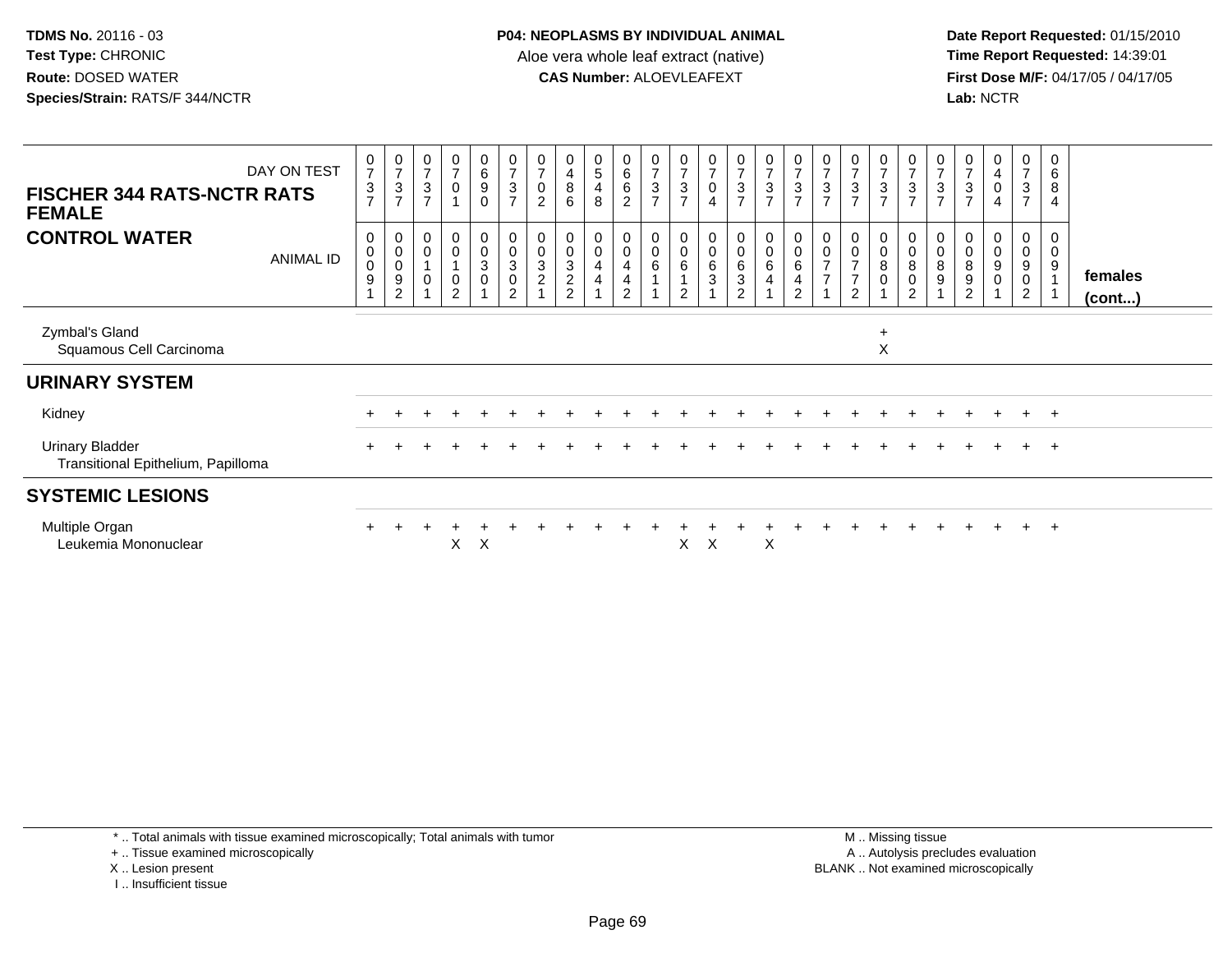**Date Report Requested:** 01/15/2010 **First Dose M/F:** 04/17/05 / 04/17/05<br>Lab: NCTR **Lab:** NCTR

| DAY ON TEST<br><b>FISCHER 344 RATS-NCTR RATS</b><br><b>FEMALE</b>                                                                          | $\frac{0}{7}$<br>$\frac{3}{7}$                                              | $\begin{array}{c} 0 \\ 6 \end{array}$<br>$\bf 8$<br>8   | $\begin{array}{c} 0 \\ 5 \end{array}$<br>$\frac{9}{7}$ | $\begin{smallmatrix}0\\7\end{smallmatrix}$<br>$\sqrt{3}$<br>$\overline{7}$          | $\frac{0}{7}$<br>$\mathbf{3}$<br>$\overline{7}$           | $\frac{0}{7}$<br>$\mathbf{3}$<br>$\overline{7}$                             | $\frac{0}{7}$<br>$\mathsf 3$<br>$\overline{7}$                              | 0<br>$\overline{4}$<br>$\overline{7}$<br>$\overline{1}$ | 0<br>$6\phantom{a}$<br>$\overline{7}$<br>$\overline{7}$        | 0<br>$\overline{7}$<br>$\overline{c}$<br>$5\phantom{.0}$        | 0<br>$\overline{7}$<br>$\mathsf 3$<br>$\overline{7}$          | 0<br>$\overline{7}$<br>$\ensuremath{\mathsf{3}}$<br>$\overline{7}$ | 0<br>$\overline{7}$<br>$\ensuremath{\mathsf{3}}$<br>$\overline{7}$ | $\frac{0}{7}$<br>$\sqrt{3}$<br>$\overline{7}$ | $\frac{0}{7}$<br>$\ensuremath{\mathsf{3}}$<br>$\overline{7}$                                   | 0<br>$\pmb{0}$<br>$\mathbf{1}$<br>9                                         | 0<br>$\overline{7}$<br>3<br>$\overline{7}$           | 0<br>$\overline{7}$<br>$\mathbf 3$<br>$\overline{7}$                 | 0<br>$6\phantom{a}$<br>$\overline{7}$<br>$\overline{4}$    | $\frac{0}{7}$<br>$\mathsf 3$<br>$\overline{7}$           | 0<br>$\,6\,$<br>$\overline{5}$<br>$\Omega$                 | 0<br>$\overline{7}$<br>3<br>$\overline{7}$ | 0<br>5<br>5<br>$\overline{7}$                          |                                   |                      |
|--------------------------------------------------------------------------------------------------------------------------------------------|-----------------------------------------------------------------------------|---------------------------------------------------------|--------------------------------------------------------|-------------------------------------------------------------------------------------|-----------------------------------------------------------|-----------------------------------------------------------------------------|-----------------------------------------------------------------------------|---------------------------------------------------------|----------------------------------------------------------------|-----------------------------------------------------------------|---------------------------------------------------------------|--------------------------------------------------------------------|--------------------------------------------------------------------|-----------------------------------------------|------------------------------------------------------------------------------------------------|-----------------------------------------------------------------------------|------------------------------------------------------|----------------------------------------------------------------------|------------------------------------------------------------|----------------------------------------------------------|------------------------------------------------------------|--------------------------------------------|--------------------------------------------------------|-----------------------------------|----------------------|
| <b>CONTROL WATER</b><br><b>ANIMAL ID</b>                                                                                                   | $\mathsf{O}\xspace$<br>$\pmb{0}$<br>$\boldsymbol{9}$<br>1<br>$\overline{c}$ | $\pmb{0}$<br>$\pmb{0}$<br>$\frac{9}{2}$<br>$\mathbf{1}$ | $\boldsymbol{0}$<br>$\mathbf 0$<br>$\frac{9}{2}$       | $\mathbf 0$<br>$\mathbf 0$<br>$\begin{array}{c} 9 \\ 7 \end{array}$<br>$\mathbf{1}$ | 0<br>$\mathbf 0$<br>9<br>$\overline{7}$<br>$\overline{a}$ | $\mathbf 0$<br>$\mathbf{1}$<br>$\mathbf 0$<br>$\mathbf 0$<br>$\overline{1}$ | $\mathbf 0$<br>$\mathbf{1}$<br>$\mathbf 0$<br>$\mathbf 0$<br>$\overline{2}$ | 0<br>$\frac{2}{5}$                                      | $\mathbf 0$<br>$\mathbf{1}$<br>$\frac{2}{5}$<br>$\overline{2}$ | 0<br>$\mathbf{1}$<br>$\begin{array}{c} 2 \\ 6 \end{array}$<br>1 | $\mathbf 0$<br>$\mathbf{1}$<br>$^2\phantom{1}6$<br>$\sqrt{2}$ | $\mathbf 0$<br>$\mathbf{1}$<br>4<br>$\overline{c}$<br>$\mathbf{1}$ | $\mathbf 0$<br>$\mathbf{1}$<br>4<br>$\sqrt{2}$<br>$\overline{2}$   | $\pmb{0}$<br>$\mathbf{1}$<br>4<br>$\mathsf 3$ | $\mathbf 0$<br>$\overline{1}$<br>$\overline{a}$<br>$\ensuremath{\mathsf{3}}$<br>$\overline{2}$ | $\mathbf 0$<br>$\mathbf{1}$<br>$\overline{7}$<br>$\sqrt{3}$<br>$\mathbf{1}$ | $\mathbf 0$<br>$\overline{7}$<br>3<br>$\overline{c}$ | $\mathbf 0$<br>$\mathbf{1}$<br>$\overline{7}$<br>6<br>$\overline{1}$ | 0<br>$\mathbf{1}$<br>$\overline{7}$<br>6<br>$\overline{2}$ | 0<br>$\overline{7}$<br>$\overline{7}$                    | $\mathbf 0$<br>-1<br>$\overline{7}$<br>7<br>$\overline{2}$ | $\mathbf 0$<br>$\overline{7}$<br>8<br>1    | $\Omega$<br>1<br>$\overline{7}$<br>8<br>$\overline{2}$ |                                   | * TOTALS             |
| <b>ALIMENTARY SYSTEM</b>                                                                                                                   |                                                                             |                                                         |                                                        |                                                                                     |                                                           |                                                                             |                                                                             |                                                         |                                                                |                                                                 |                                                               |                                                                    |                                                                    |                                               |                                                                                                |                                                                             |                                                      |                                                                      |                                                            |                                                          |                                                            |                                            |                                                        |                                   |                      |
| Esophagus                                                                                                                                  |                                                                             |                                                         |                                                        |                                                                                     |                                                           |                                                                             |                                                                             |                                                         |                                                                |                                                                 |                                                               |                                                                    |                                                                    |                                               |                                                                                                |                                                                             |                                                      |                                                                      |                                                            |                                                          |                                                            |                                            |                                                        |                                   | 48                   |
| Intestine Large, Ascending Colon                                                                                                           |                                                                             |                                                         |                                                        |                                                                                     |                                                           |                                                                             |                                                                             |                                                         |                                                                |                                                                 |                                                               |                                                                    |                                                                    |                                               |                                                                                                |                                                                             |                                                      |                                                                      |                                                            |                                                          |                                                            |                                            |                                                        |                                   | 47                   |
| Intestine Large, Cecum                                                                                                                     |                                                                             |                                                         |                                                        |                                                                                     |                                                           |                                                                             |                                                                             |                                                         |                                                                |                                                                 |                                                               |                                                                    |                                                                    |                                               |                                                                                                |                                                                             |                                                      |                                                                      |                                                            |                                                          |                                                            |                                            |                                                        |                                   | 47                   |
| Intestine Large, Descending Colon                                                                                                          |                                                                             |                                                         |                                                        |                                                                                     |                                                           |                                                                             |                                                                             |                                                         |                                                                |                                                                 |                                                               |                                                                    |                                                                    |                                               |                                                                                                |                                                                             |                                                      |                                                                      |                                                            | ÷                                                        |                                                            | $\ddot{}$                                  | $\ddot{}$                                              |                                   | 47                   |
| Intestine Large, Rectum                                                                                                                    |                                                                             |                                                         |                                                        |                                                                                     |                                                           |                                                                             |                                                                             |                                                         |                                                                |                                                                 |                                                               |                                                                    |                                                                    |                                               |                                                                                                |                                                                             |                                                      |                                                                      |                                                            |                                                          |                                                            |                                            |                                                        |                                   | 48                   |
| Intestine Large, Transverse Colon                                                                                                          |                                                                             |                                                         |                                                        |                                                                                     |                                                           |                                                                             |                                                                             |                                                         |                                                                |                                                                 |                                                               |                                                                    |                                                                    |                                               |                                                                                                |                                                                             |                                                      |                                                                      |                                                            |                                                          |                                                            |                                            |                                                        |                                   | 47                   |
| Intestine Small, Duodenum                                                                                                                  |                                                                             |                                                         |                                                        |                                                                                     |                                                           |                                                                             |                                                                             |                                                         |                                                                |                                                                 |                                                               |                                                                    |                                                                    |                                               |                                                                                                |                                                                             |                                                      |                                                                      |                                                            |                                                          |                                                            |                                            | $\ddot{}$                                              |                                   | 48                   |
| Intestine Small, Ileum                                                                                                                     |                                                                             |                                                         |                                                        |                                                                                     |                                                           |                                                                             |                                                                             |                                                         |                                                                |                                                                 |                                                               |                                                                    |                                                                    |                                               |                                                                                                |                                                                             |                                                      |                                                                      |                                                            |                                                          |                                                            |                                            |                                                        |                                   | 47                   |
| Intestine Small, Jejunum                                                                                                                   |                                                                             |                                                         |                                                        |                                                                                     |                                                           |                                                                             |                                                                             |                                                         |                                                                |                                                                 |                                                               |                                                                    |                                                                    |                                               |                                                                                                |                                                                             |                                                      |                                                                      |                                                            |                                                          |                                                            |                                            |                                                        |                                   | 47                   |
| Liver<br>Hepatocellular Adenoma                                                                                                            | $+$                                                                         | $\ddot{}$                                               |                                                        |                                                                                     | $\ddot{}$                                                 | $\mathsf X$                                                                 |                                                                             |                                                         |                                                                |                                                                 |                                                               |                                                                    |                                                                    |                                               |                                                                                                |                                                                             |                                                      |                                                                      |                                                            |                                                          |                                                            |                                            | $\ddot{}$                                              |                                   | 48<br>$\mathbf{1}$   |
| Leukemia Mononuclear                                                                                                                       |                                                                             |                                                         |                                                        |                                                                                     |                                                           |                                                                             | X                                                                           |                                                         |                                                                | X                                                               |                                                               |                                                                    |                                                                    |                                               |                                                                                                |                                                                             |                                                      |                                                                      | X                                                          |                                                          | X                                                          |                                            | X                                                      |                                   | 9                    |
| Mesentery                                                                                                                                  |                                                                             |                                                         |                                                        |                                                                                     |                                                           |                                                                             |                                                                             |                                                         |                                                                |                                                                 |                                                               |                                                                    |                                                                    |                                               | $\ddot{}$                                                                                      |                                                                             |                                                      |                                                                      | $\ddot{}$                                                  |                                                          |                                                            |                                            |                                                        |                                   | 6                    |
| Pancreas<br>Leukemia Mononuclear                                                                                                           |                                                                             |                                                         |                                                        |                                                                                     |                                                           |                                                                             |                                                                             |                                                         |                                                                | $\mathsf X$                                                     |                                                               |                                                                    |                                                                    |                                               |                                                                                                |                                                                             |                                                      |                                                                      |                                                            |                                                          |                                                            |                                            |                                                        |                                   | 48<br>$\overline{2}$ |
| <b>Proximal Colon</b>                                                                                                                      |                                                                             |                                                         |                                                        |                                                                                     |                                                           |                                                                             |                                                                             |                                                         |                                                                |                                                                 |                                                               |                                                                    |                                                                    |                                               |                                                                                                |                                                                             |                                                      |                                                                      |                                                            |                                                          |                                                            |                                            | $\ddot{}$                                              |                                   | 43                   |
| *  Total animals with tissue examined microscopically; Total animals with tumor<br>+  Tissue examined microscopically<br>X  Lesion present |                                                                             |                                                         |                                                        |                                                                                     |                                                           |                                                                             |                                                                             |                                                         |                                                                |                                                                 |                                                               |                                                                    |                                                                    |                                               |                                                                                                |                                                                             |                                                      |                                                                      |                                                            | M  Missing tissue<br>BLANK  Not examined microscopically |                                                            |                                            |                                                        | A  Autolysis precludes evaluation |                      |

I .. Insufficient tissue

Jpically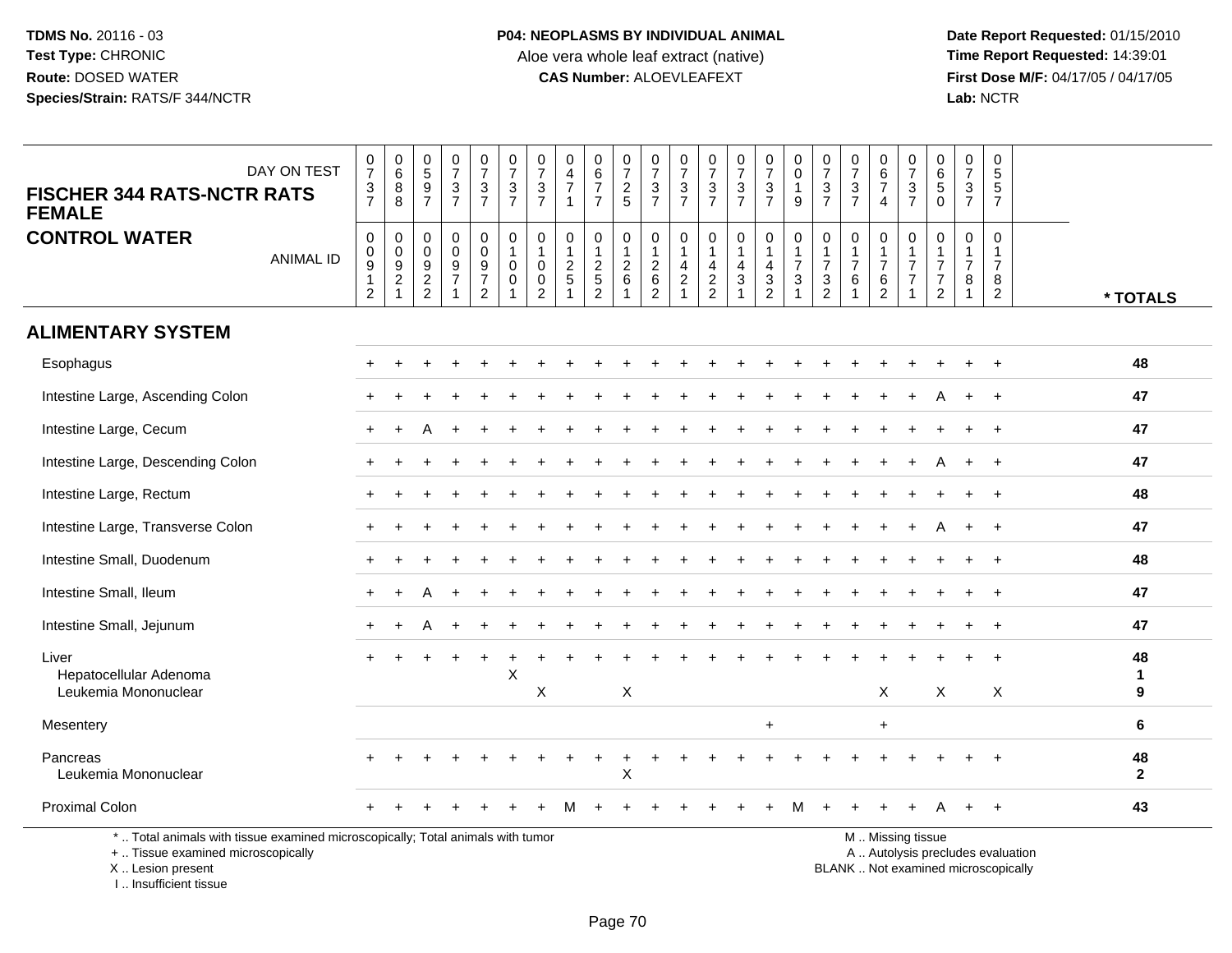**Date Report Requested:** 01/15/2010 **First Dose M/F:** 04/17/05 / 04/17/05<br>Lab: NCTR **Lab:** NCTR

| DAY ON TEST<br><b>FISCHER 344 RATS-NCTR RATS</b><br><b>FEMALE</b>              | $\frac{0}{7}$<br>3<br>$\overline{7}$    | $_{6}^{\rm 0}$<br>8<br>8                  | $\frac{0}{9}$<br>$\overline{7}$                             | $\frac{0}{7}$<br>$\frac{3}{7}$          | $\frac{0}{7}$<br>$\frac{3}{7}$                                                   | 0<br>$\overline{7}$<br>3<br>$\overline{7}$ | 0<br>$\overline{7}$<br>3<br>$\overline{7}$              | 0<br>$\overline{4}$<br>$\overline{7}$ | $\begin{array}{c} 0 \\ 6 \\ 7 \end{array}$<br>$\overline{7}$           | $\frac{0}{7}$<br>$\frac{2}{5}$       | 0<br>$\overline{7}$<br>3<br>$\overline{7}$ | $\frac{0}{7}$<br>$\frac{3}{7}$                | $\frac{0}{7}$<br>$\frac{3}{7}$                           | $\frac{0}{7}$<br>$\frac{3}{7}$           | $\frac{0}{7}$<br>3<br>$\overline{7}$ | 0<br>$\mathbf 0$<br>9    | 0<br>$\overline{7}$<br>$\frac{3}{7}$                  | 0<br>$\overline{7}$<br>3<br>$\overline{7}$ | 0<br>6<br>$\overline{7}$<br>$\overline{4}$              | 0<br>$\overline{7}$<br>3<br>$\overline{7}$ | 0<br>$\,6\,$<br>5<br>$\Omega$                                  | $\frac{0}{7}$<br>3<br>$\overline{7}$ | 0<br>$\overline{5}$<br>$\frac{5}{7}$            |                         |
|--------------------------------------------------------------------------------|-----------------------------------------|-------------------------------------------|-------------------------------------------------------------|-----------------------------------------|----------------------------------------------------------------------------------|--------------------------------------------|---------------------------------------------------------|---------------------------------------|------------------------------------------------------------------------|--------------------------------------|--------------------------------------------|-----------------------------------------------|----------------------------------------------------------|------------------------------------------|--------------------------------------|--------------------------|-------------------------------------------------------|--------------------------------------------|---------------------------------------------------------|--------------------------------------------|----------------------------------------------------------------|--------------------------------------|-------------------------------------------------|-------------------------|
| <b>CONTROL WATER</b><br><b>ANIMAL ID</b>                                       | $\mathbf 0$<br>0<br>9<br>$\overline{2}$ | 0<br>$\mathbf 0$<br>9<br>$\boldsymbol{2}$ | 0<br>$\mathbf 0$<br>9<br>$\boldsymbol{2}$<br>$\overline{2}$ | 0<br>$\mathbf 0$<br>9<br>$\overline{7}$ | $\mathbf 0$<br>$\pmb{0}$<br>$\boldsymbol{9}$<br>$\overline{7}$<br>$\overline{2}$ | 0<br>$\Omega$<br>$\Omega$                  | $\mathbf 0$<br>$\mathbf{1}$<br>0<br>0<br>$\overline{2}$ | 0<br>$\overline{c}$<br>5              | 0<br>$\overline{1}$<br>$\overline{c}$<br>$\,$ 5 $\,$<br>$\overline{2}$ | $\mathbf 0$<br>$\mathbf 1$<br>2<br>6 | 0<br>2<br>$\,6$<br>2                       | $\mathbf 0$<br>$\mathbf 1$<br>4<br>$\sqrt{2}$ | 0<br>$\overline{1}$<br>4<br>$\sqrt{2}$<br>$\overline{2}$ | 0<br>$\mathbf{1}$<br>$\overline{4}$<br>3 | 0<br>1<br>4<br>3<br>$\overline{2}$   | 0<br>$\overline{7}$<br>3 | 0<br>$\overline{7}$<br>$\ensuremath{\mathsf{3}}$<br>2 | $\Omega$<br>$\overline{7}$<br>6            | $\Omega$<br>$\overline{7}$<br>$\,6\,$<br>$\overline{2}$ | 0<br>7                                     | $\Omega$<br>$\overline{7}$<br>$\overline{7}$<br>$\overline{2}$ | 0<br>1<br>$\overline{7}$<br>8<br>1   | 0<br>1<br>$\overline{7}$<br>8<br>$\overline{2}$ | * TOTALS                |
| <b>Salivary Glands</b><br>Leukemia Mononuclear                                 |                                         |                                           |                                                             |                                         |                                                                                  |                                            |                                                         |                                       |                                                                        | X                                    |                                            |                                               |                                                          |                                          |                                      |                          |                                                       |                                            |                                                         |                                            |                                                                |                                      | $\ddot{}$                                       | 48<br>1                 |
| Stomach, Forestomach<br>Squamous Cell Papilloma                                |                                         |                                           |                                                             |                                         |                                                                                  |                                            |                                                         |                                       |                                                                        |                                      |                                            |                                               |                                                          |                                          |                                      |                          |                                                       |                                            |                                                         |                                            |                                                                |                                      |                                                 | 48<br>$\mathbf 1$       |
| Stomach, Glandular                                                             | ÷                                       |                                           |                                                             |                                         |                                                                                  |                                            |                                                         |                                       |                                                                        |                                      |                                            |                                               |                                                          |                                          |                                      |                          |                                                       |                                            |                                                         |                                            |                                                                |                                      | $+$                                             | 48                      |
| <b>CARDIOVASCULAR SYSTEM</b>                                                   |                                         |                                           |                                                             |                                         |                                                                                  |                                            |                                                         |                                       |                                                                        |                                      |                                            |                                               |                                                          |                                          |                                      |                          |                                                       |                                            |                                                         |                                            |                                                                |                                      |                                                 |                         |
| <b>Blood Vessel</b>                                                            |                                         |                                           |                                                             |                                         |                                                                                  |                                            |                                                         |                                       |                                                                        |                                      |                                            |                                               |                                                          |                                          |                                      |                          |                                                       |                                            |                                                         |                                            |                                                                |                                      |                                                 | 48                      |
| Heart<br>Leukemia Mononuclear<br>Schwannoma Malignant                          |                                         |                                           |                                                             |                                         |                                                                                  |                                            |                                                         |                                       |                                                                        | X                                    |                                            |                                               |                                                          |                                          |                                      |                          |                                                       |                                            |                                                         |                                            |                                                                | $\ddot{}$                            | $\ddot{}$<br>$\pmb{\times}$                     | 48<br>5<br>$\mathbf{1}$ |
| <b>ENDOCRINE SYSTEM</b>                                                        |                                         |                                           |                                                             |                                         |                                                                                  |                                            |                                                         |                                       |                                                                        |                                      |                                            |                                               |                                                          |                                          |                                      |                          |                                                       |                                            |                                                         |                                            |                                                                |                                      |                                                 |                         |
| <b>Adrenal Cortex</b>                                                          |                                         |                                           |                                                             |                                         |                                                                                  |                                            |                                                         |                                       |                                                                        |                                      |                                            |                                               |                                                          |                                          |                                      |                          |                                                       |                                            |                                                         |                                            |                                                                |                                      |                                                 | 48                      |
| <b>Adrenal Medulla</b><br>Leukemia Mononuclear                                 |                                         |                                           |                                                             |                                         |                                                                                  |                                            |                                                         |                                       |                                                                        |                                      |                                            |                                               |                                                          |                                          |                                      |                          |                                                       | ÷                                          | Χ                                                       |                                            |                                                                |                                      |                                                 | 47<br>4                 |
| Islets, Pancreatic                                                             |                                         |                                           |                                                             |                                         |                                                                                  |                                            |                                                         |                                       |                                                                        |                                      |                                            |                                               |                                                          |                                          |                                      |                          |                                                       |                                            |                                                         |                                            |                                                                |                                      |                                                 | 48                      |
| Parathyroid Gland                                                              |                                         |                                           |                                                             |                                         |                                                                                  |                                            | м                                                       |                                       |                                                                        |                                      |                                            |                                               |                                                          |                                          |                                      |                          |                                                       |                                            |                                                         |                                            |                                                                |                                      | $\ddot{}$                                       | 47                      |
| <b>Pituitary Gland</b><br>Leukemia Mononuclear<br>Pars Distalis, Adenoma       | $\times$                                | $\mathsf{X}$                              | $\mathsf{X}$                                                | $\mathsf{X}$                            | $\mathsf{X}$                                                                     |                                            |                                                         | X X X X                               |                                                                        |                                      |                                            |                                               | $X$ $X$                                                  |                                          |                                      |                          | X                                                     |                                            | $X -$                                                   | $\mathsf{X}$                               |                                                                | X                                    |                                                 | 48<br>1<br>32           |
| * Total animals with tissue examined microscopically: Total animals with tumor |                                         |                                           |                                                             |                                         |                                                                                  |                                            |                                                         |                                       |                                                                        |                                      |                                            |                                               |                                                          |                                          |                                      |                          |                                                       |                                            | M Miccinaticcup                                         |                                            |                                                                |                                      |                                                 |                         |

\* .. Total animals with tissue examined microscopically; Total animals with tumor

+ .. Tissue examined microscopically

X .. Lesion present

I .. Insufficient tissue

M .. Missing tissue

y the contract of the contract of the contract of the contract of the contract of the contract of the contract of  $A$ . Autolysis precludes evaluation

Lesion present BLANK .. Not examined microscopically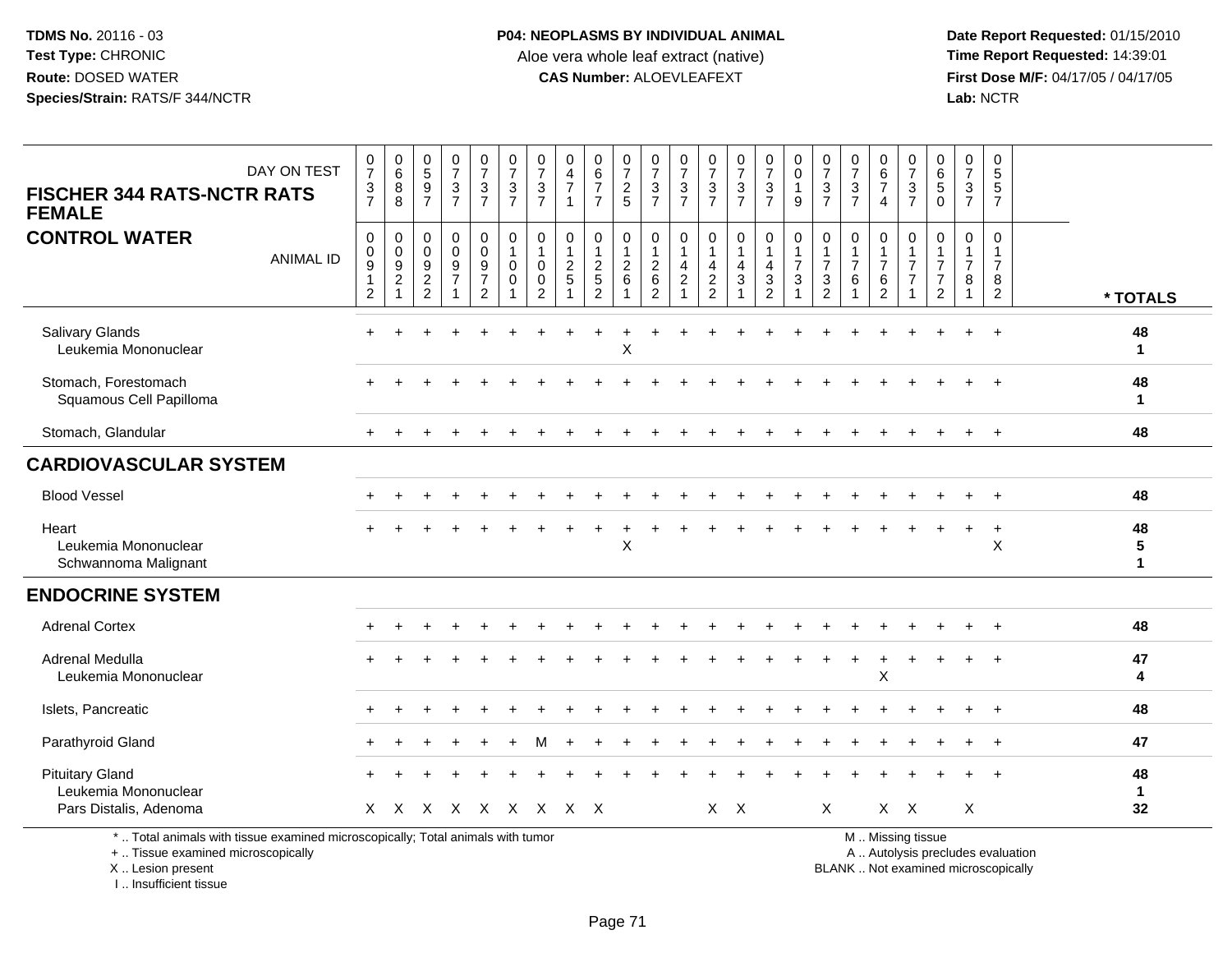**Date Report Requested:** 01/15/2010 **First Dose M/F:** 04/17/05 / 04/17/05<br>**Lab:** NCTR **Lab:** NCTR

| <b>FISCHER 344 RATS-NCTR RATS</b><br><b>FEMALE</b>           | DAY ON TEST      | $\frac{0}{7}$<br>$\frac{3}{7}$             | $\begin{matrix} 0 \\ 6 \\ 8 \end{matrix}$<br>8 | $\begin{array}{c} 0 \\ 5 \\ 9 \end{array}$<br>$\overline{7}$ | $\frac{0}{7}$<br>$\sqrt{3}$<br>$\overline{7}$                    | $\begin{array}{c} 0 \\ 7 \\ 3 \end{array}$<br>$\overline{7}$        | $\frac{0}{7}$<br>$\frac{3}{7}$  | $\begin{array}{c} 0 \\ 7 \\ 3 \\ 7 \end{array}$                | $\pmb{0}$<br>$\frac{4}{7}$<br>$\overline{1}$ | $\begin{array}{c} 0 \\ 6 \\ 7 \end{array}$<br>$\overline{7}$ | 0725                                                 | $\begin{smallmatrix}0\\7\end{smallmatrix}$<br>$\mathsf 3$<br>$\overline{7}$ | $\begin{array}{c} 0 \\ 7 \\ 3 \end{array}$<br>$\overline{7}$ | $\frac{0}{7}$<br>$\mathsf 3$<br>$\overline{7}$ | $\begin{array}{c} 0 \\ 7 \\ 3 \end{array}$<br>$\overline{7}$ | $\frac{0}{7}$<br>$\frac{3}{7}$ | $\begin{matrix} 0 \\ 0 \\ 1 \end{matrix}$<br>9 | $07/3$<br>7                                                                    | $\frac{0}{7}$<br>$\sqrt{3}$<br>$\overline{7}$ | $\boldsymbol{0}$<br>$\frac{6}{7}$<br>4          | $\frac{0}{7}$<br>$\mathbf{3}$<br>$\overline{7}$ | $\begin{array}{c} 0 \\ 6 \\ 5 \end{array}$<br>$\mathbf 0$                 | $\frac{0}{7}$<br>$\mathbf{3}$<br>$\overline{7}$    | 0<br>5<br>5<br>$\overline{7}$ |                            |
|--------------------------------------------------------------|------------------|--------------------------------------------|------------------------------------------------|--------------------------------------------------------------|------------------------------------------------------------------|---------------------------------------------------------------------|---------------------------------|----------------------------------------------------------------|----------------------------------------------|--------------------------------------------------------------|------------------------------------------------------|-----------------------------------------------------------------------------|--------------------------------------------------------------|------------------------------------------------|--------------------------------------------------------------|--------------------------------|------------------------------------------------|--------------------------------------------------------------------------------|-----------------------------------------------|-------------------------------------------------|-------------------------------------------------|---------------------------------------------------------------------------|----------------------------------------------------|-------------------------------|----------------------------|
| <b>CONTROL WATER</b>                                         | <b>ANIMAL ID</b> | 0<br>$\pmb{0}$<br>$\overline{9}$<br>1<br>2 | 0<br>$\frac{0}{9}$                             | $\pmb{0}$<br>$\mathbf 0$<br>$\frac{9}{2}$                    | $\mathbf 0$<br>$\mathbf 0$<br>$\boldsymbol{9}$<br>$\overline{7}$ | $\mathbf 0$<br>$\pmb{0}$<br>$\boldsymbol{9}$<br>$\overline{7}$<br>2 | $\mathbf 0$<br>$\mathbf 0$<br>0 | $\mathbf 0$<br>$\mathbf{1}$<br>$\mathbf 0$<br>$\mathbf 0$<br>2 | 0<br>$\mathbf{1}$<br>$\frac{2}{5}$           | 0<br>$\mathbf{1}$<br>$\frac{2}{5}$<br>$\overline{2}$         | $\boldsymbol{0}$<br>$\mathbf{1}$<br>$^2\phantom{1}6$ | 0<br>$\mathbf{1}$<br>$^2\phantom{1}6$<br>$\overline{2}$                     | $\pmb{0}$<br>$\overline{1}$<br>$\frac{4}{2}$                 | 0<br>4<br>$\boldsymbol{2}$<br>$\overline{2}$   | 0<br>1<br>4<br>3                                             | 0<br>$\frac{4}{3}$<br>2        | $\mathbf 0$<br>$\overline{7}$<br>3             | $\boldsymbol{0}$<br>$\overline{\mathbf{1}}$<br>$\overline{7}$<br>$\frac{3}{2}$ | 0<br>$\mathbf{1}$<br>$\overline{7}$<br>6      | 0<br>$\overline{1}$<br>$\overline{7}$<br>6<br>2 | 0<br>$\overline{7}$<br>$\overline{7}$           | 0<br>$\overline{1}$<br>$\overline{7}$<br>$\overline{7}$<br>$\overline{2}$ | $\mathbf 0$<br>$\mathbf{1}$<br>$\overline{7}$<br>8 | $\Omega$<br>8<br>2            | * TOTALS                   |
| Pars Distalis, Carcinoma                                     |                  |                                            |                                                |                                                              |                                                                  |                                                                     |                                 |                                                                |                                              |                                                              |                                                      |                                                                             |                                                              |                                                |                                                              |                                |                                                |                                                                                |                                               |                                                 |                                                 |                                                                           |                                                    |                               | 1                          |
| <b>Thyroid Gland</b><br>C-cell, Adenoma<br>C-cell, Carcinoma |                  |                                            | X                                              |                                                              |                                                                  |                                                                     | X                               |                                                                |                                              |                                                              |                                                      |                                                                             |                                                              | X                                              |                                                              |                                |                                                |                                                                                | $\times$                                      |                                                 |                                                 |                                                                           |                                                    | $\ddot{}$                     | 48<br>5<br>1               |
| <b>GENERAL BODY SYSTEM</b>                                   |                  |                                            |                                                |                                                              |                                                                  |                                                                     |                                 |                                                                |                                              |                                                              |                                                      |                                                                             |                                                              |                                                |                                                              |                                |                                                |                                                                                |                                               |                                                 |                                                 |                                                                           |                                                    |                               |                            |
| <b>NONE</b>                                                  |                  |                                            |                                                |                                                              |                                                                  |                                                                     |                                 |                                                                |                                              |                                                              |                                                      |                                                                             |                                                              |                                                |                                                              |                                |                                                |                                                                                |                                               |                                                 |                                                 |                                                                           |                                                    |                               |                            |
| <b>GENITAL SYSTEM</b>                                        |                  |                                            |                                                |                                                              |                                                                  |                                                                     |                                 |                                                                |                                              |                                                              |                                                      |                                                                             |                                                              |                                                |                                                              |                                |                                                |                                                                                |                                               |                                                 |                                                 |                                                                           |                                                    |                               |                            |
| <b>Clitoral Gland</b><br>Adenoma<br>Carcinoma                |                  | $+$<br>$\pmb{\times}$                      |                                                |                                                              |                                                                  |                                                                     |                                 | $\times$                                                       |                                              |                                                              |                                                      |                                                                             |                                                              |                                                | X                                                            |                                |                                                |                                                                                |                                               |                                                 |                                                 |                                                                           | $+$                                                | $+$                           | 48<br>$5\phantom{.0}$<br>3 |
| Ovary<br>Leukemia Mononuclear                                |                  |                                            |                                                |                                                              |                                                                  |                                                                     |                                 |                                                                |                                              |                                                              | X                                                    |                                                                             |                                                              |                                                |                                                              |                                |                                                |                                                                                |                                               |                                                 |                                                 |                                                                           | $\ddot{}$                                          | $\ddot{}$<br>X                | 48<br>3                    |
| <b>Uterus</b><br>Leiomyosarcoma<br>Polyp Stromal             |                  |                                            |                                                |                                                              | $\boldsymbol{\mathsf{X}}$                                        |                                                                     |                                 | X                                                              |                                              |                                                              |                                                      |                                                                             | $X$ $X$                                                      |                                                |                                                              |                                |                                                |                                                                                |                                               |                                                 |                                                 |                                                                           |                                                    | $\ddot{}$                     | 48<br>1<br>11              |

Vagina <sup>+</sup>Leiomyosarcoma, Metastatic, Uterus

## **HEMATOPOIETIC SYSTEM**

| <b>Bone Marrow</b><br>Leukemia Mononuclear |  |  |  |  |  |  |  |  |  |  |  |  | 48 |  |
|--------------------------------------------|--|--|--|--|--|--|--|--|--|--|--|--|----|--|
|                                            |  |  |  |  |  |  |  |  |  |  |  |  |    |  |

**<sup>1</sup>**

\* .. Total animals with tissue examined microscopically; Total animals with tumor

+ .. Tissue examined microscopically

X .. Lesion present

I .. Insufficient tissue

M .. Missing tissue

y the contract of the contract of the contract of the contract of the contract of the contract of the contract of  $A$ . Autolysis precludes evaluation Lesion present BLANK .. Not examined microscopically

**<sup>4</sup>**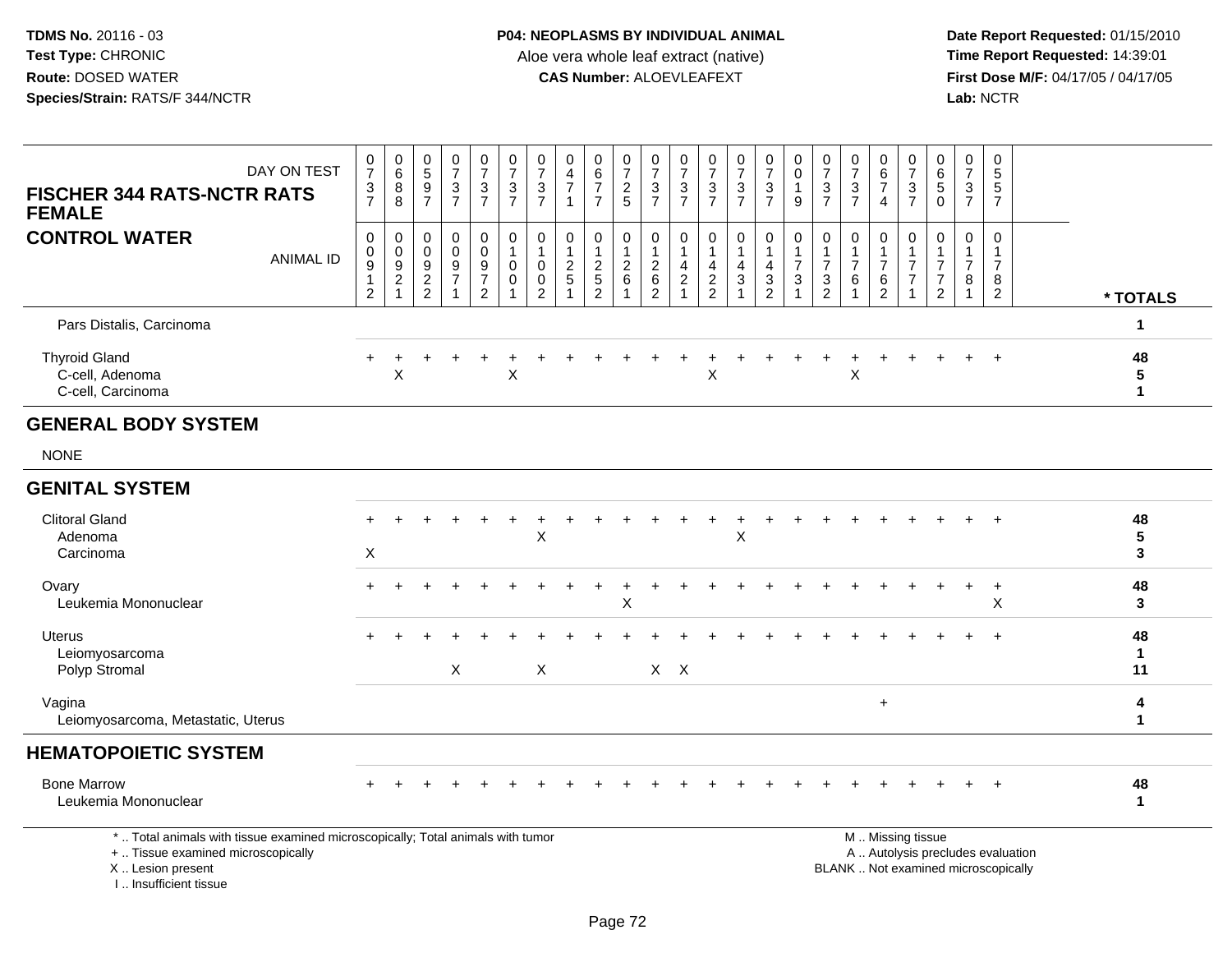**Date Report Requested:** 01/15/2010 **First Dose M/F:** 04/17/05 / 04/17/05<br>Lab: NCTR **Lab:** NCTR

| DAY ON TEST<br><b>FISCHER 344 RATS-NCTR RATS</b><br><b>FEMALE</b>                                                                                                                    | $\frac{0}{7}$<br>$\frac{3}{7}$                                                 | $_{6}^{\rm 0}$<br>$\bf 8$<br>8                                           | $\frac{0}{9}$<br>$\overline{7}$           | $\frac{0}{7}$<br>$\frac{3}{7}$          | $\frac{0}{7}$<br>$\frac{3}{7}$                                      | $\frac{0}{7}$<br>$\frac{3}{7}$                                              | $\frac{0}{7}$<br>3<br>$\overline{7}$                              | $\begin{array}{c} 0 \\ 4 \\ 7 \end{array}$<br>$\mathbf{1}$ | $\begin{array}{c} 0 \\ 6 \\ 7 \end{array}$<br>$\overline{7}$   | 0725                                           | $\frac{0}{7}$<br>$\frac{3}{7}$                                      | 0<br>$\overline{7}$<br>$\sqrt{3}$<br>$\overline{7}$          | $\frac{0}{7}$<br>$\ensuremath{\mathsf{3}}$<br>$\overline{7}$ | $\frac{0}{7}$<br>$\frac{3}{7}$           | $\frac{0}{7}$<br>$\frac{3}{7}$                                               | 0<br>$\overline{0}$<br>$\mathbf{1}$<br>9                  | 0<br>$\overline{7}$<br>$\mathbf{3}$<br>$\overline{7}$                             | $\frac{0}{7}$<br>$\ensuremath{\mathsf{3}}$<br>$\overline{7}$          | 0<br>$rac{6}{7}$<br>$\overline{4}$                               | 0<br>$\overline{7}$<br>$\sqrt{3}$<br>$\overline{7}$ | $\begin{array}{c} 0 \\ 6 \\ 5 \end{array}$<br>$\mathbf 0$              | $\begin{smallmatrix}0\\7\end{smallmatrix}$<br>$\mathbf{3}$<br>$\overline{7}$ | 0<br>$\overline{5}$<br>$\sqrt{5}$<br>$\overline{7}$  |                                                  |
|--------------------------------------------------------------------------------------------------------------------------------------------------------------------------------------|--------------------------------------------------------------------------------|--------------------------------------------------------------------------|-------------------------------------------|-----------------------------------------|---------------------------------------------------------------------|-----------------------------------------------------------------------------|-------------------------------------------------------------------|------------------------------------------------------------|----------------------------------------------------------------|------------------------------------------------|---------------------------------------------------------------------|--------------------------------------------------------------|--------------------------------------------------------------|------------------------------------------|------------------------------------------------------------------------------|-----------------------------------------------------------|-----------------------------------------------------------------------------------|-----------------------------------------------------------------------|------------------------------------------------------------------|-----------------------------------------------------|------------------------------------------------------------------------|------------------------------------------------------------------------------|------------------------------------------------------|--------------------------------------------------|
| <b>CONTROL WATER</b><br><b>ANIMAL ID</b>                                                                                                                                             | $\pmb{0}$<br>$\mathbf 0$<br>$\boldsymbol{9}$<br>$\mathbf{1}$<br>$\overline{2}$ | 0<br>$\mathbf 0$<br>$\boldsymbol{9}$<br>$\overline{2}$<br>$\overline{1}$ | $\pmb{0}$<br>$\mathbf 0$<br>$\frac{9}{2}$ | $\pmb{0}$<br>$\pmb{0}$<br>$\frac{9}{7}$ | $\pmb{0}$<br>$\mathsf{O}\xspace$<br>$\frac{9}{7}$<br>$\overline{2}$ | $\mathbf 0$<br>$\overline{1}$<br>$\mathbf 0$<br>$\mathbf 0$<br>$\mathbf{1}$ | 0<br>$\mathbf{1}$<br>$\mathbf 0$<br>$\mathbf 0$<br>$\overline{2}$ | $\pmb{0}$<br>$\mathbf{1}$<br>$\sqrt{2}$<br>$\sqrt{5}$      | $\mathbf 0$<br>$\mathbf{1}$<br>$\overline{2}$<br>$\frac{1}{2}$ | 0<br>$\mathbf{1}$<br>$\overline{c}$<br>$\,6\,$ | $\boldsymbol{0}$<br>$\mathbf{1}$<br>$\frac{2}{6}$<br>$\overline{2}$ | 0<br>$\overline{1}$<br>4<br>$\overline{2}$<br>$\overline{ }$ | $\pmb{0}$<br>$\mathbf{1}$<br>$\overline{a}$<br>$\frac{2}{2}$ | 0<br>$\mathbf{1}$<br>4<br>$\mathfrak{S}$ | 0<br>$\mathbf{1}$<br>$\overline{\mathbf{4}}$<br>$\sqrt{3}$<br>$\overline{2}$ | $\pmb{0}$<br>$\mathbf{1}$<br>$\overline{7}$<br>$\sqrt{3}$ | $\mathbf 0$<br>$\overline{1}$<br>$\overline{7}$<br>$\mathbf{3}$<br>$\overline{2}$ | $\boldsymbol{0}$<br>$\mathbf{1}$<br>$\overline{7}$<br>$6\phantom{1}6$ | 0<br>$\mathbf{1}$<br>$\overline{7}$<br>$\,6\,$<br>$\overline{2}$ | 0<br>1<br>$\overline{7}$<br>$\overline{7}$<br>1     | $\mathbf 0$<br>1<br>$\overline{7}$<br>$\overline{7}$<br>$\overline{2}$ | $\mathsf{O}\xspace$<br>$\mathbf{1}$<br>$\overline{7}$<br>8<br>$\mathbf{1}$   | $\mathbf 0$<br>$\overline{7}$<br>8<br>$\overline{c}$ | * TOTALS                                         |
| Lymph Node<br>Axillary, Leukemia Mononuclear<br>Lumbar, Leukemia Mononuclear<br>Mediastinal, Leukemia Mononuclear<br>Pancreatic, Leukemia Mononuclear<br>Renal, Leukemia Mononuclear |                                                                                |                                                                          |                                           |                                         |                                                                     |                                                                             |                                                                   |                                                            |                                                                | $+$<br>X                                       |                                                                     |                                                              |                                                              |                                          |                                                                              |                                                           |                                                                                   | $+$                                                                   | $+$<br>X<br>X                                                    |                                                     | $\ddot{}$<br>X<br>$\mathsf X$<br>X                                     |                                                                              |                                                      | 9<br>1<br>3<br>5<br>5<br>$\overline{\mathbf{2}}$ |
| Lymph Node, Mandibular<br>Leukemia Mononuclear                                                                                                                                       |                                                                                |                                                                          |                                           |                                         |                                                                     |                                                                             |                                                                   |                                                            |                                                                | X                                              |                                                                     |                                                              |                                                              |                                          |                                                                              |                                                           |                                                                                   |                                                                       | Χ                                                                |                                                     |                                                                        |                                                                              |                                                      | 48<br>5                                          |
| Lymph Node, Mesenteric<br>Leukemia Mononuclear                                                                                                                                       |                                                                                |                                                                          |                                           |                                         |                                                                     |                                                                             |                                                                   |                                                            |                                                                | X                                              |                                                                     |                                                              |                                                              |                                          |                                                                              | м                                                         |                                                                                   |                                                                       | X                                                                |                                                     | X                                                                      |                                                                              | $\ddot{}$                                            | 46<br>$\overline{7}$                             |
| Spleen<br>Hemangiosarcoma<br>Leukemia Mononuclear                                                                                                                                    |                                                                                |                                                                          |                                           |                                         |                                                                     |                                                                             | $\boldsymbol{\mathsf{X}}$                                         |                                                            |                                                                |                                                |                                                                     |                                                              |                                                              |                                          |                                                                              |                                                           |                                                                                   |                                                                       | $\mathsf{X}$                                                     |                                                     | X                                                                      |                                                                              | $\ddot{}$<br>X                                       | 48<br>1<br>9                                     |
| Thymus<br>Leukemia Mononuclear                                                                                                                                                       |                                                                                |                                                                          |                                           |                                         |                                                                     |                                                                             |                                                                   |                                                            |                                                                | X                                              |                                                                     |                                                              |                                                              |                                          |                                                                              | м                                                         | $\ddot{}$                                                                         | $+$                                                                   | м                                                                |                                                     |                                                                        |                                                                              | $\ddot{}$                                            | 46<br>3                                          |
| <b>INTEGUMENTARY SYSTEM</b>                                                                                                                                                          |                                                                                |                                                                          |                                           |                                         |                                                                     |                                                                             |                                                                   |                                                            |                                                                |                                                |                                                                     |                                                              |                                                              |                                          |                                                                              |                                                           |                                                                                   |                                                                       |                                                                  |                                                     |                                                                        |                                                                              |                                                      |                                                  |
| <b>Mammary Gland</b><br>Adenocarcinoma<br>Fibroadenoma                                                                                                                               |                                                                                | $X$ $X$                                                                  |                                           |                                         |                                                                     | $\sf X$                                                                     |                                                                   |                                                            | X                                                              |                                                |                                                                     |                                                              | $\mathsf X$                                                  |                                          |                                                                              |                                                           |                                                                                   |                                                                       |                                                                  |                                                     |                                                                        | $\mathsf X$                                                                  |                                                      | 47<br>$\mathbf 1$<br>12                          |
| <b>Skin</b><br><b>Basal Cell Carcinoma</b><br>Sarcoma                                                                                                                                |                                                                                |                                                                          |                                           |                                         |                                                                     | X                                                                           |                                                                   |                                                            |                                                                |                                                |                                                                     |                                                              | X                                                            |                                          |                                                                              |                                                           |                                                                                   |                                                                       |                                                                  |                                                     |                                                                        |                                                                              |                                                      | 48<br>1<br>$\mathbf{1}$                          |
|                                                                                                                                                                                      |                                                                                |                                                                          |                                           |                                         |                                                                     |                                                                             |                                                                   |                                                            |                                                                |                                                |                                                                     |                                                              |                                                              |                                          |                                                                              |                                                           |                                                                                   |                                                                       |                                                                  |                                                     |                                                                        |                                                                              |                                                      |                                                  |

\* .. Total animals with tissue examined microscopically; Total animals with tumor

+ .. Tissue examined microscopically

X .. Lesion present

I .. Insufficient tissue

M .. Missing tissue

y the contract of the contract of the contract of the contract of the contract of the contract of the contract of  $A$ . Autolysis precludes evaluation

Lesion present BLANK .. Not examined microscopically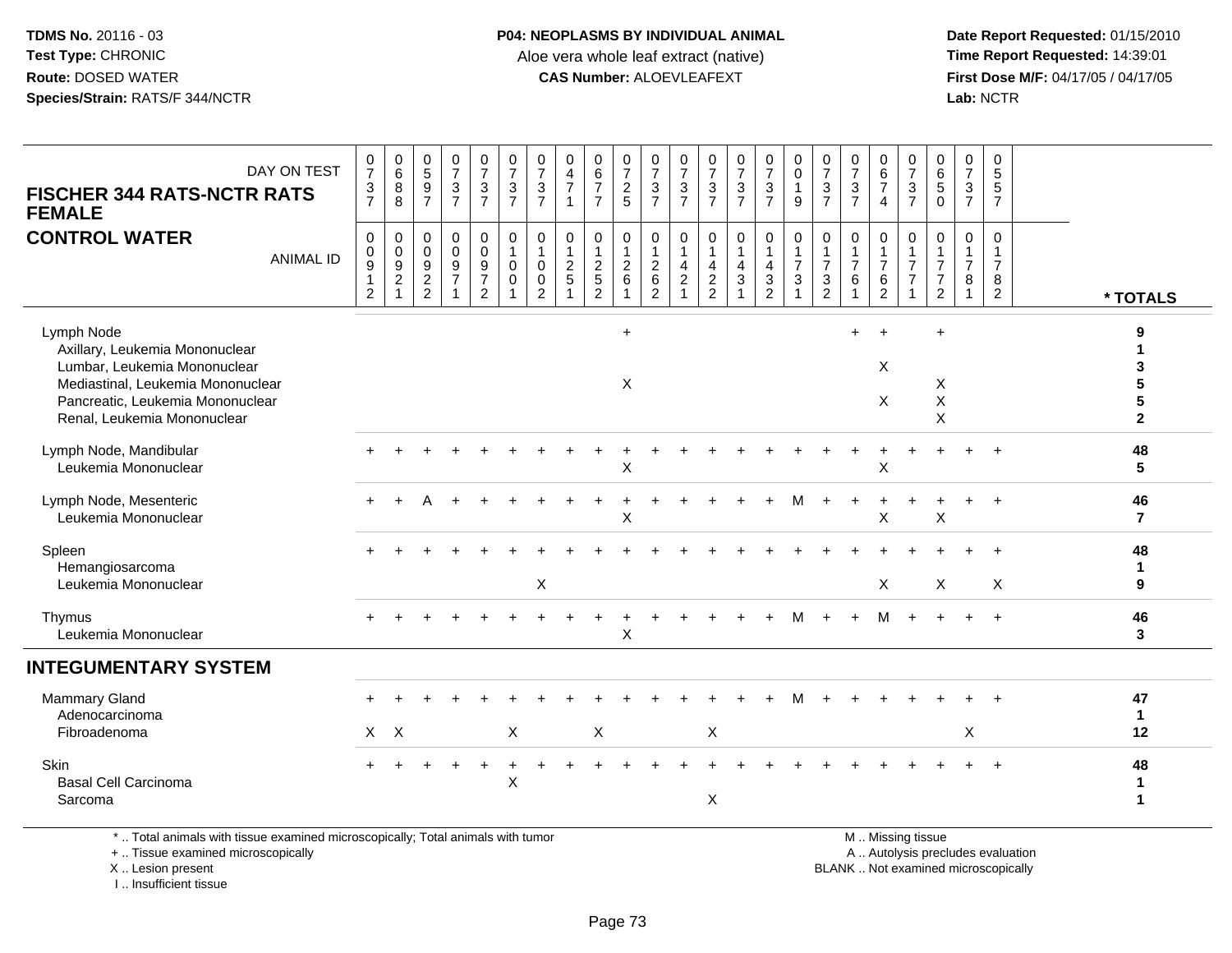| DAY ON TEST<br><b>FISCHER 344 RATS-NCTR RATS</b><br><b>FEMALE</b>                                                                                                   | $\frac{0}{7}$<br>$\frac{3}{7}$                                                 | 0<br>8<br>8                                                 | $0$<br>5<br>9<br>7                                              | $\frac{0}{7}$<br>$\frac{3}{7}$                                        | $\begin{smallmatrix}0\\7\end{smallmatrix}$<br>$\frac{3}{7}$                      | $\frac{0}{7}$<br>$\mathbf{3}$<br>$\overline{7}$   | $\frac{0}{7}$<br>$\frac{3}{7}$                                              | 0<br>$\overline{4}$<br>$\overline{7}$<br>$\overline{1}$ | $\begin{array}{c} 0 \\ 6 \\ 7 \end{array}$<br>$\overline{7}$ | $\frac{0}{7}$<br>$\frac{2}{5}$                                                 | 0<br>$\overline{7}$<br>3<br>$\overline{7}$              | $\frac{0}{7}$<br>$\sqrt{3}$<br>$\overline{7}$                          | $\frac{0}{7}$<br>$\frac{3}{7}$          | $\frac{0}{7}$<br>$\frac{3}{7}$                                                 | $\frac{0}{7}$<br>$\frac{3}{7}$                       | 0<br>$\mathbf 0$<br>$\mathbf{1}$<br>9              | $\frac{0}{7}$<br>$\frac{3}{7}$                                                  | $\frac{0}{7}$<br>$\ensuremath{\mathsf{3}}$<br>$\overline{7}$ | 0<br>$\,6\,$<br>$\overline{7}$<br>$\overline{4}$                                              | 0<br>$\overline{7}$<br>3<br>$\overline{7}$ | $\begin{array}{c} 0 \\ 6 \end{array}$<br>$\sqrt{5}$<br>$\mathbf 0$                | 0<br>$\overline{7}$<br>3<br>$\overline{7}$                        | $\begin{array}{c} 0 \\ 5 \end{array}$<br>$\frac{5}{7}$               |                   |
|---------------------------------------------------------------------------------------------------------------------------------------------------------------------|--------------------------------------------------------------------------------|-------------------------------------------------------------|-----------------------------------------------------------------|-----------------------------------------------------------------------|----------------------------------------------------------------------------------|---------------------------------------------------|-----------------------------------------------------------------------------|---------------------------------------------------------|--------------------------------------------------------------|--------------------------------------------------------------------------------|---------------------------------------------------------|------------------------------------------------------------------------|-----------------------------------------|--------------------------------------------------------------------------------|------------------------------------------------------|----------------------------------------------------|---------------------------------------------------------------------------------|--------------------------------------------------------------|-----------------------------------------------------------------------------------------------|--------------------------------------------|-----------------------------------------------------------------------------------|-------------------------------------------------------------------|----------------------------------------------------------------------|-------------------|
| <b>CONTROL WATER</b><br><b>ANIMAL ID</b>                                                                                                                            | $\mathbf 0$<br>$\mathbf 0$<br>$\overline{9}$<br>$\mathbf{1}$<br>$\overline{c}$ | $\mathbf 0$<br>$\pmb{0}$<br>$\frac{9}{2}$<br>$\overline{1}$ | $\mathbf 0$<br>$\mathbf 0$<br>$\boldsymbol{9}$<br>$\frac{2}{2}$ | $\mathbf 0$<br>$\mathbf 0$<br>$\boldsymbol{9}$<br>$\overline{7}$<br>1 | $\mathbf 0$<br>$\mathbf 0$<br>$\overline{9}$<br>$\overline{7}$<br>$\overline{2}$ | $\mathbf 0$<br>$\mathbf{1}$<br>$\Omega$<br>0<br>1 | $\mathbf 0$<br>$\mathbf{1}$<br>$\mathbf 0$<br>$\mathbf 0$<br>$\overline{2}$ | $\mathbf 0$<br>$\mathbf{1}$<br>$\sqrt{2}$<br>$\sqrt{5}$ | 0<br>$\mathbf{1}$<br>$\frac{2}{5}$<br>$\overline{2}$         | $\mathbf 0$<br>$\overline{1}$<br>$\boldsymbol{2}$<br>$\,6\,$<br>$\overline{1}$ | $\mathbf 0$<br>$\mathbf{1}$<br>$\overline{c}$<br>6<br>2 | $\mathbf 0$<br>$\overline{1}$<br>4<br>$\overline{2}$<br>$\overline{1}$ | 0<br>$\mathbf{1}$<br>4<br>$\frac{2}{2}$ | 0<br>$\mathbf{1}$<br>$\overline{4}$<br>$\mathbf{3}$<br>$\overline{\mathbf{1}}$ | 0<br>$\mathbf{1}$<br>$\overline{4}$<br>$\frac{3}{2}$ | $\mathbf 0$<br>$\mathbf{1}$<br>$\overline{7}$<br>3 | $\mathbf 0$<br>$\mathbf{1}$<br>$\overline{7}$<br>$\mathbf{3}$<br>$\overline{2}$ | 0<br>$\mathbf{1}$<br>$\overline{7}$<br>6                     | $\mathbf 0$<br>$\mathbf{1}$<br>$\overline{7}$<br>6<br>2                                       | 0<br>$\overline{7}$<br>$\overline{7}$      | $\mathbf 0$<br>$\mathbf{1}$<br>$\overline{7}$<br>$\overline{7}$<br>$\overline{2}$ | $\mathbf 0$<br>$\mathbf 1$<br>$\overline{7}$<br>8<br>$\mathbf{1}$ | $\mathbf 0$<br>$\mathbf{1}$<br>$\overline{7}$<br>8<br>$\overline{2}$ | * TOTALS          |
| Ear, Squamous Cell Papilloma                                                                                                                                        |                                                                                |                                                             | X                                                               |                                                                       |                                                                                  |                                                   |                                                                             |                                                         |                                                              |                                                                                |                                                         |                                                                        |                                         |                                                                                |                                                      |                                                    |                                                                                 |                                                              |                                                                                               |                                            |                                                                                   |                                                                   |                                                                      | 1                 |
| <b>MUSCULOSKELETAL SYSTEM</b>                                                                                                                                       |                                                                                |                                                             |                                                                 |                                                                       |                                                                                  |                                                   |                                                                             |                                                         |                                                              |                                                                                |                                                         |                                                                        |                                         |                                                                                |                                                      |                                                    |                                                                                 |                                                              |                                                                                               |                                            |                                                                                   |                                                                   |                                                                      |                   |
| Bone, Femur                                                                                                                                                         |                                                                                |                                                             |                                                                 |                                                                       |                                                                                  |                                                   |                                                                             |                                                         |                                                              |                                                                                |                                                         |                                                                        |                                         |                                                                                |                                                      |                                                    |                                                                                 |                                                              |                                                                                               |                                            |                                                                                   | $\ddot{}$                                                         | $+$                                                                  | 48                |
| <b>NERVOUS SYSTEM</b>                                                                                                                                               |                                                                                |                                                             |                                                                 |                                                                       |                                                                                  |                                                   |                                                                             |                                                         |                                                              |                                                                                |                                                         |                                                                        |                                         |                                                                                |                                                      |                                                    |                                                                                 |                                                              |                                                                                               |                                            |                                                                                   |                                                                   |                                                                      |                   |
| Brain, Brain Stem                                                                                                                                                   |                                                                                |                                                             |                                                                 |                                                                       |                                                                                  |                                                   |                                                                             |                                                         |                                                              |                                                                                |                                                         |                                                                        |                                         |                                                                                |                                                      |                                                    |                                                                                 |                                                              |                                                                                               |                                            |                                                                                   |                                                                   | $\overline{+}$                                                       | 48                |
| Brain, Cerebellum<br>Carcinoma, Metastatic, Pituitary Gland                                                                                                         |                                                                                |                                                             |                                                                 |                                                                       |                                                                                  |                                                   |                                                                             |                                                         |                                                              |                                                                                |                                                         |                                                                        |                                         |                                                                                |                                                      |                                                    |                                                                                 |                                                              |                                                                                               |                                            |                                                                                   |                                                                   | $\overline{+}$                                                       | 48<br>$\mathbf 1$ |
| Brain, Cerebrum<br>Leukemia Mononuclear                                                                                                                             |                                                                                |                                                             |                                                                 |                                                                       |                                                                                  |                                                   |                                                                             |                                                         |                                                              |                                                                                |                                                         |                                                                        |                                         |                                                                                |                                                      |                                                    |                                                                                 |                                                              |                                                                                               |                                            |                                                                                   | $\overline{+}$                                                    | $+$<br>X                                                             | 48<br>1           |
| <b>RESPIRATORY SYSTEM</b>                                                                                                                                           |                                                                                |                                                             |                                                                 |                                                                       |                                                                                  |                                                   |                                                                             |                                                         |                                                              |                                                                                |                                                         |                                                                        |                                         |                                                                                |                                                      |                                                    |                                                                                 |                                                              |                                                                                               |                                            |                                                                                   |                                                                   |                                                                      |                   |
| Lung<br>Alveolar/Bronchiolar Adenoma<br>Leukemia Mononuclear                                                                                                        |                                                                                |                                                             |                                                                 |                                                                       |                                                                                  |                                                   |                                                                             |                                                         |                                                              | $\boldsymbol{\mathsf{X}}$                                                      |                                                         |                                                                        |                                         |                                                                                |                                                      |                                                    |                                                                                 |                                                              | $\times$                                                                                      |                                            | X                                                                                 |                                                                   | $\times$                                                             | 48<br>1<br>8      |
| Nose                                                                                                                                                                |                                                                                |                                                             |                                                                 |                                                                       |                                                                                  |                                                   |                                                                             |                                                         |                                                              |                                                                                |                                                         |                                                                        |                                         |                                                                                |                                                      |                                                    |                                                                                 |                                                              |                                                                                               |                                            |                                                                                   |                                                                   |                                                                      | 48                |
| Trachea                                                                                                                                                             |                                                                                |                                                             |                                                                 |                                                                       |                                                                                  |                                                   |                                                                             |                                                         |                                                              |                                                                                |                                                         |                                                                        |                                         |                                                                                |                                                      |                                                    |                                                                                 |                                                              |                                                                                               |                                            |                                                                                   | $+$                                                               | $+$                                                                  | 48                |
| <b>SPECIAL SENSES SYSTEM</b>                                                                                                                                        |                                                                                |                                                             |                                                                 |                                                                       |                                                                                  |                                                   |                                                                             |                                                         |                                                              |                                                                                |                                                         |                                                                        |                                         |                                                                                |                                                      |                                                    |                                                                                 |                                                              |                                                                                               |                                            |                                                                                   |                                                                   |                                                                      |                   |
| Eye                                                                                                                                                                 |                                                                                |                                                             |                                                                 |                                                                       |                                                                                  |                                                   |                                                                             |                                                         |                                                              |                                                                                |                                                         |                                                                        |                                         |                                                                                |                                                      |                                                    |                                                                                 |                                                              |                                                                                               |                                            |                                                                                   |                                                                   | $\ddot{}$                                                            | 48                |
| <b>Harderian Gland</b>                                                                                                                                              |                                                                                |                                                             |                                                                 |                                                                       |                                                                                  |                                                   |                                                                             |                                                         |                                                              |                                                                                |                                                         |                                                                        |                                         |                                                                                |                                                      |                                                    |                                                                                 |                                                              |                                                                                               |                                            |                                                                                   |                                                                   | $\overline{+}$                                                       | 48                |
| *  Total animals with tissue examined microscopically; Total animals with tumor<br>+  Tissue examined microscopically<br>X  Lesion present<br>I Insufficient tissue |                                                                                |                                                             |                                                                 |                                                                       |                                                                                  |                                                   |                                                                             |                                                         |                                                              |                                                                                |                                                         |                                                                        |                                         |                                                                                |                                                      |                                                    |                                                                                 |                                                              | M  Missing tissue<br>A  Autolysis precludes evaluation<br>BLANK  Not examined microscopically |                                            |                                                                                   |                                                                   |                                                                      |                   |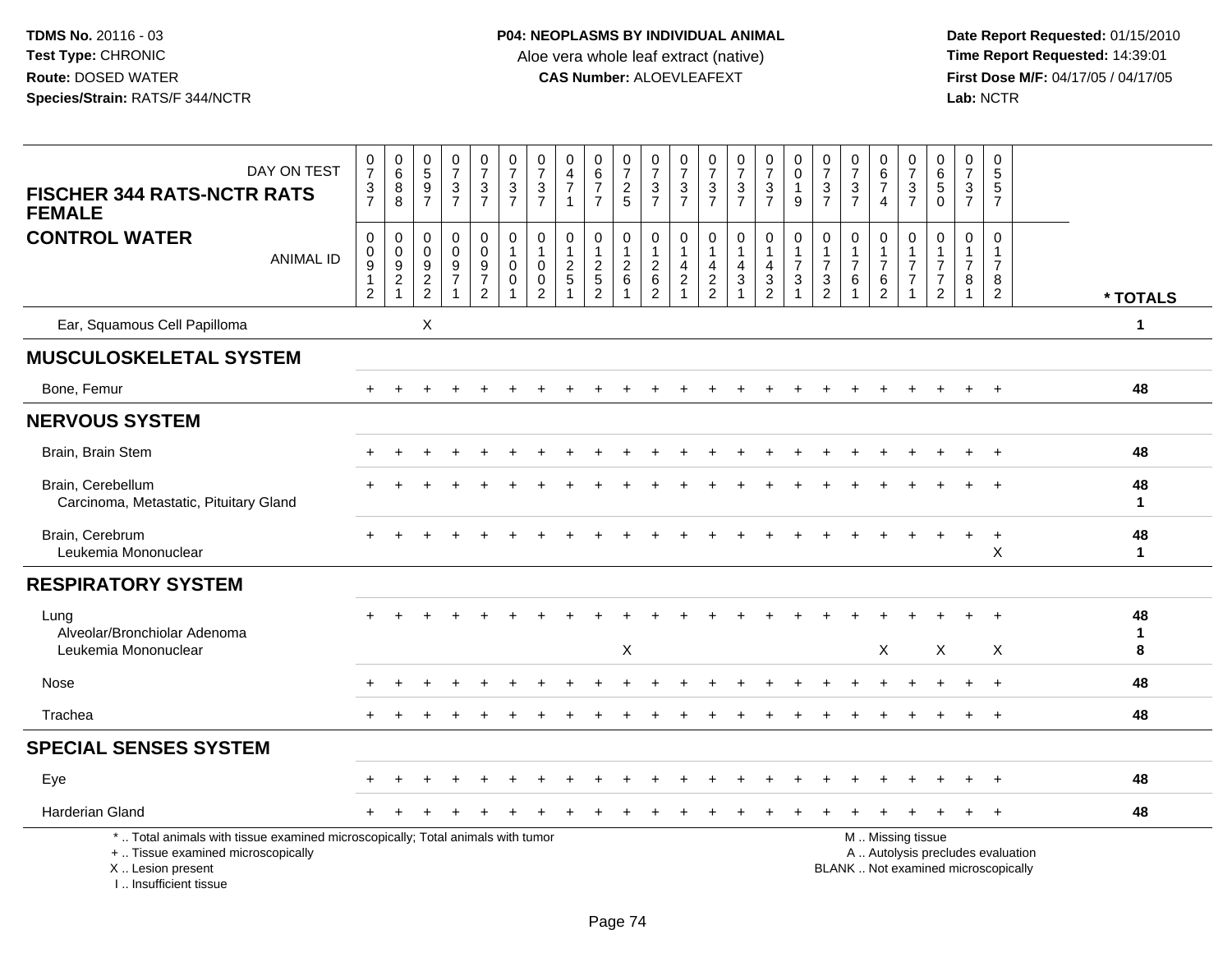Date Report Requested: 01/15/2010<br>Time Report Requested: 14:39:01 **First Dose M/F:** 04/17/05 / 04/17/05 Lab: NCTR **Lab:** NCTR

| DAY ON TEST<br><b>FISCHER 344 RATS-NCTR RATS</b><br><b>FEMALE</b> | $\pmb{0}$<br>$\overline{7}$<br>$\mathbf{3}$<br>$\overline{7}$ | $_{6}^{\rm 0}$<br>$\bf8$<br>8                                                 | $\,$ 5 $\,$<br>9<br>$\overline{7}$         | $\frac{0}{7}$<br>$\sqrt{3}$<br>$\overline{7}$            | $\frac{0}{7}$<br>$\sqrt{3}$<br>$\overline{7}$                  | 0<br>$\overline{7}$<br>3<br>$\overline{7}$ | $\frac{0}{7}$<br>3<br>$\overline{7}$            | $\overline{4}$<br>$\overline{7}$ | $\,6$<br>$\overline{ }$<br>$\overline{ }$               | $\frac{0}{7}$<br>$\frac{2}{5}$ | $\frac{0}{7}$<br>$\mathbf{3}$<br>$\overline{7}$ | 0<br>$\overline{7}$<br>$\ensuremath{\mathsf{3}}$<br>$\overline{7}$ | $\boldsymbol{0}$<br>$\overline{\mathbf{7}}$<br>$\ensuremath{\mathsf{3}}$<br>$\overline{7}$ | $\frac{0}{7}$<br>3<br>$\overline{7}$ | $\begin{array}{c} 0 \\ 7 \\ 3 \end{array}$<br>$\overline{7}$ | 0<br>$\pmb{0}$<br>$\overline{A}$<br>$9\,$ | $\frac{0}{7}$<br>$\ensuremath{\mathsf{3}}$<br>$\overline{7}$       | 0<br>$\overline{\mathcal{I}}$<br>$\mathfrak{S}$<br>$\overline{7}$ | 0<br>6<br>$\overline{7}$<br>$\overline{4}$ | 0<br>$\boldsymbol{7}$<br>$\mathbf{3}$<br>$\overline{7}$ | 0<br>$\,6\,$<br>$5\,$<br>$\mathsf{O}\xspace$                      | 3<br>$\overline{7}$ | 0<br>$\sqrt{5}$<br>$\sqrt{5}$<br>$\overline{7}$ |          |
|-------------------------------------------------------------------|---------------------------------------------------------------|-------------------------------------------------------------------------------|--------------------------------------------|----------------------------------------------------------|----------------------------------------------------------------|--------------------------------------------|-------------------------------------------------|----------------------------------|---------------------------------------------------------|--------------------------------|-------------------------------------------------|--------------------------------------------------------------------|--------------------------------------------------------------------------------------------|--------------------------------------|--------------------------------------------------------------|-------------------------------------------|--------------------------------------------------------------------|-------------------------------------------------------------------|--------------------------------------------|---------------------------------------------------------|-------------------------------------------------------------------|---------------------|-------------------------------------------------|----------|
| <b>CONTROL WATER</b><br><b>ANIMAL ID</b>                          | $\mathbf 0$<br>$\pmb{0}$<br>9<br>$\overline{c}$               | $_{\rm 0}^{\rm 0}$<br>$\begin{array}{c} 9 \\ 2 \end{array}$<br>$\overline{A}$ | 0<br>9<br>$\overline{c}$<br>$\overline{2}$ | $_{\rm 0}^{\rm 0}$<br>$\boldsymbol{9}$<br>$\overline{7}$ | $_0^0$<br>$\boldsymbol{9}$<br>$\overline{7}$<br>$\overline{2}$ | 0<br>$\boldsymbol{0}$<br>$\mathbf 0$       | 0<br>$\mathsf 0$<br>$\pmb{0}$<br>$\overline{2}$ | $\overline{c}$<br>5              | $\overline{\mathbf{c}}$<br>$\sqrt{5}$<br>$\mathfrak{p}$ | 0<br>$^2\phantom{1}6$          | $^2\phantom{1}6$<br>$\overline{2}$              | 0<br>$\overline{4}$<br>$\boldsymbol{2}$                            | 4<br>$\boldsymbol{2}$<br>$\overline{2}$                                                    | 0<br>$\frac{4}{3}$                   | 0<br>4<br>$\ensuremath{\mathsf{3}}$<br>$\overline{2}$        | 0<br>$\overline{z}$<br>$\mathbf{3}$       | 0<br>$\overline{ }$<br>$\ensuremath{\mathsf{3}}$<br>$\overline{2}$ | $\overline{7}$<br>6<br>$\overline{A}$                             | 0<br>$\overline{ }$<br>6<br>$\overline{2}$ | $\overline{ }$<br>$\overline{7}$                        | $\mathbf 0$<br>$\overline{ }$<br>$\overline{7}$<br>$\overline{c}$ | $\overline{ }$<br>8 | 0<br>$\overline{ }$<br>8<br>$\overline{2}$      | * TOTALS |
| Zymbal's Gland<br>Squamous Cell Carcinoma                         |                                                               |                                                                               |                                            |                                                          |                                                                |                                            |                                                 |                                  |                                                         |                                |                                                 |                                                                    |                                                                                            |                                      |                                                              |                                           |                                                                    |                                                                   |                                            |                                                         |                                                                   |                     |                                                 |          |
| <b>URINARY SYSTEM</b>                                             |                                                               |                                                                               |                                            |                                                          |                                                                |                                            |                                                 |                                  |                                                         |                                |                                                 |                                                                    |                                                                                            |                                      |                                                              |                                           |                                                                    |                                                                   |                                            |                                                         |                                                                   |                     |                                                 |          |
| Kidney                                                            |                                                               |                                                                               |                                            |                                                          |                                                                |                                            |                                                 |                                  |                                                         |                                |                                                 |                                                                    |                                                                                            |                                      |                                                              |                                           |                                                                    |                                                                   |                                            |                                                         |                                                                   | $+$                 | $\overline{+}$                                  | 48       |
| <b>Urinary Bladder</b><br>Transitional Epithelium, Papilloma      |                                                               |                                                                               |                                            |                                                          |                                                                |                                            |                                                 |                                  |                                                         |                                |                                                 |                                                                    |                                                                                            | X                                    |                                                              |                                           |                                                                    |                                                                   |                                            |                                                         |                                                                   | $+$                 | $+$                                             | 48       |
| <b>SYSTEMIC LESIONS</b>                                           |                                                               |                                                                               |                                            |                                                          |                                                                |                                            |                                                 |                                  |                                                         |                                |                                                 |                                                                    |                                                                                            |                                      |                                                              |                                           |                                                                    |                                                                   |                                            |                                                         |                                                                   |                     |                                                 |          |
| Multiple Organ<br>Leukemia Mononuclear                            |                                                               |                                                                               |                                            |                                                          |                                                                |                                            | X                                               |                                  |                                                         | Χ                              |                                                 |                                                                    |                                                                                            |                                      |                                                              |                                           |                                                                    |                                                                   | X                                          |                                                         | X                                                                 |                     | X                                               | 48<br>10 |

\* .. Total animals with tissue examined microscopically; Total animals with tumor

+ .. Tissue examined microscopically

X .. Lesion present

I .. Insufficient tissue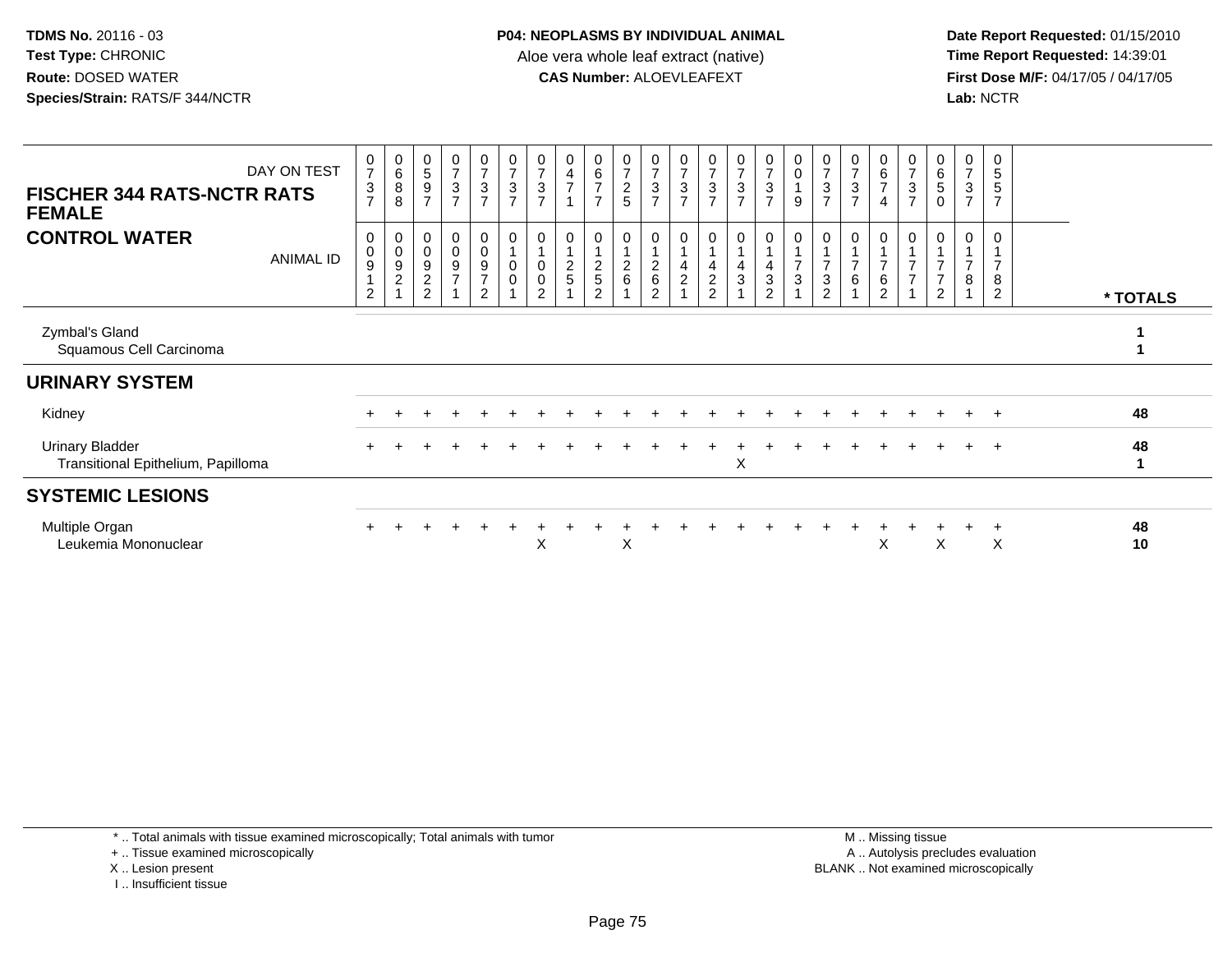Date Report Requested: 01/15/2010<br>Time Report Requested: 14:39:01 **First Dose M/F:** 04/17/05 / 04/17/05 Lab: NCTR **Lab:** NCTR

| DAY ON TEST<br><b>FISCHER 344 RATS-NCTR RATS</b><br><b>FEMALE</b> | $\begin{smallmatrix}0\\7\end{smallmatrix}$<br>$^2_0$             | $\frac{0}{7}$<br>$\sqrt{3}$<br>$\overline{7}$                  | $\frac{0}{7}$<br>$\ensuremath{\mathsf{3}}$<br>$\overline{7}$ | $\frac{0}{7}$<br>$\frac{3}{7}$                       | $\frac{0}{7}$<br>$\frac{3}{7}$       | $\frac{0}{7}$<br>$\ensuremath{\mathsf{3}}$<br>$\overline{7}$ | $\frac{0}{7}$<br>$\frac{3}{7}$              | $\frac{0}{7}$<br>$rac{3}{7}$                                          | $\begin{array}{c} 0 \\ 5 \\ 4 \end{array}$<br>$\overline{4}$ | $\frac{0}{7}$<br>$\frac{3}{7}$                         | $\frac{0}{7}$<br>$\frac{3}{7}$ | $\frac{0}{7}$<br>$\frac{3}{7}$                               | $\begin{array}{c} 0 \\ 5 \\ 7 \end{array}$<br>$\overline{7}$                          | $\begin{array}{c} 0 \\ 7 \end{array}$<br>$\frac{3}{7}$                                        | $\begin{array}{c} 0 \\ 6 \end{array}$<br>6<br>9                | $\frac{0}{7}$<br>$\mathbf{3}$<br>$\overline{7}$                   | $\frac{0}{7}$<br>$\frac{3}{7}$                         | $\frac{0}{7}$<br>$\frac{3}{7}$                            | $\begin{array}{c} 0 \\ 7 \end{array}$<br>$\ensuremath{\mathsf{3}}$<br>$\overline{7}$ | 0<br>$\overline{7}$<br>$\mathbf{1}$<br>2                                                     | 0<br>$\overline{7}$<br>$\ensuremath{\mathsf{3}}$<br>$\overline{7}$ | $\frac{0}{7}$<br>$\ensuremath{\mathsf{3}}$<br>$\overline{7}$ | $\begin{array}{c} 0 \\ 6 \\ 7 \end{array}$<br>$\overline{7}$ | $\begin{array}{c} 0 \\ 7 \end{array}$<br>$\frac{3}{7}$         | 0<br>$\overline{7}$<br>3<br>$\overline{7}$           |                         |
|-------------------------------------------------------------------|------------------------------------------------------------------|----------------------------------------------------------------|--------------------------------------------------------------|------------------------------------------------------|--------------------------------------|--------------------------------------------------------------|---------------------------------------------|-----------------------------------------------------------------------|--------------------------------------------------------------|--------------------------------------------------------|--------------------------------|--------------------------------------------------------------|---------------------------------------------------------------------------------------|-----------------------------------------------------------------------------------------------|----------------------------------------------------------------|-------------------------------------------------------------------|--------------------------------------------------------|-----------------------------------------------------------|--------------------------------------------------------------------------------------|----------------------------------------------------------------------------------------------|--------------------------------------------------------------------|--------------------------------------------------------------|--------------------------------------------------------------|----------------------------------------------------------------|------------------------------------------------------|-------------------------|
| <b>ALOEWHOLLEAF 0.5</b><br><b>ANIMAL ID</b>                       | $\mathbf 0$<br>$\boldsymbol{0}$<br>$\pmb{0}$<br>$\sqrt{5}$<br>-1 | 0<br>$\mathbf 0$<br>$\pmb{0}$<br>$\,$ 5 $\,$<br>$\overline{c}$ | $\mathbf 0$<br>$\mathbf 0$<br>$\mathbf 0$<br>8<br>1          | 0<br>$\mathbf 0$<br>$\pmb{0}$<br>8<br>$\overline{2}$ | 0<br>$\overline{0}$<br>$\frac{2}{7}$ | 0<br>$\pmb{0}$<br>$\frac{2}{7}$<br>$\overline{c}$            | $\mathbf 0$<br>$\mathbf 0$<br>$\frac{2}{8}$ | $\mathbf 0$<br>$\mathbf 0$<br>$\sqrt{2}$<br>$\,8\,$<br>$\overline{2}$ | 0<br>$\mathbf 0$<br>$\frac{3}{7}$<br>1                       | 0<br>$\overline{0}$<br>$\frac{3}{7}$<br>$\overline{2}$ | 0<br>0<br>3<br>9               | 0<br>$\pmb{0}$<br>$\ensuremath{\mathsf{3}}$<br>$\frac{9}{2}$ | $\begin{smallmatrix}0\0\0\end{smallmatrix}$<br>$\overline{\mathbf{4}}$<br>$\mathsf 0$ | $\begin{smallmatrix} 0\\0 \end{smallmatrix}$<br>$\overline{4}$<br>$\pmb{0}$<br>$\overline{c}$ | $\pmb{0}$<br>$\overline{0}$<br>$\frac{5}{3}$<br>$\overline{1}$ | 0<br>$\mathbf 0$<br>$\mathbf 5$<br>$\mathbf{3}$<br>$\overline{2}$ | 0<br>$\mathsf{O}\xspace$<br>$\sqrt{5}$<br>$\,6\,$<br>1 | 0<br>$\pmb{0}$<br>$\sqrt{5}$<br>$\,6\,$<br>$\overline{c}$ | 0<br>$\mathsf 0$<br>$\overline{7}$<br>$\mathbf 0$                                    | $\mathbf 0$<br>$\ddot{\mathbf{0}}$<br>$\boldsymbol{7}$<br>$\boldsymbol{0}$<br>$\overline{2}$ | 0<br>$\mathbf 0$<br>8<br>$\mathbf{1}$<br>1                         | 0<br>$\mathbf 0$<br>8<br>$\mathbf{1}$<br>$\overline{c}$      | 0<br>$\mathbf 0$<br>8<br>$\frac{2}{1}$                       | 0<br>$\mathbf 0$<br>$\begin{array}{c} 8 \\ 2 \\ 2 \end{array}$ | $\mathbf 0$<br>$\mathbf{1}$<br>$\boldsymbol{0}$<br>3 | females<br>$($ cont $)$ |
| <b>ALIMENTARY SYSTEM</b>                                          |                                                                  |                                                                |                                                              |                                                      |                                      |                                                              |                                             |                                                                       |                                                              |                                                        |                                |                                                              |                                                                                       |                                                                                               |                                                                |                                                                   |                                                        |                                                           |                                                                                      |                                                                                              |                                                                    |                                                              |                                                              |                                                                |                                                      |                         |
| Esophagus                                                         |                                                                  |                                                                |                                                              |                                                      |                                      |                                                              |                                             |                                                                       |                                                              |                                                        |                                |                                                              |                                                                                       |                                                                                               |                                                                |                                                                   |                                                        |                                                           |                                                                                      |                                                                                              |                                                                    |                                                              |                                                              | $\pm$                                                          | $^{+}$                                               |                         |
| Intestine Large, Ascending Colon                                  |                                                                  |                                                                |                                                              |                                                      |                                      |                                                              |                                             |                                                                       |                                                              |                                                        |                                |                                                              |                                                                                       |                                                                                               |                                                                |                                                                   |                                                        |                                                           |                                                                                      |                                                                                              |                                                                    |                                                              |                                                              |                                                                | $\ddot{}$                                            |                         |
| Intestine Large, Cecum<br>Lipoma                                  |                                                                  |                                                                |                                                              |                                                      |                                      |                                                              | X                                           |                                                                       |                                                              |                                                        |                                |                                                              |                                                                                       |                                                                                               |                                                                |                                                                   |                                                        |                                                           |                                                                                      |                                                                                              |                                                                    |                                                              |                                                              |                                                                |                                                      |                         |
| Intestine Large, Descending Colon                                 |                                                                  |                                                                |                                                              |                                                      |                                      |                                                              |                                             |                                                                       |                                                              |                                                        |                                |                                                              |                                                                                       |                                                                                               |                                                                |                                                                   |                                                        |                                                           |                                                                                      |                                                                                              |                                                                    |                                                              |                                                              |                                                                |                                                      |                         |
| Intestine Large, Rectum                                           |                                                                  |                                                                |                                                              |                                                      |                                      |                                                              |                                             |                                                                       |                                                              |                                                        |                                |                                                              |                                                                                       |                                                                                               |                                                                |                                                                   |                                                        |                                                           |                                                                                      |                                                                                              |                                                                    |                                                              |                                                              |                                                                | $+$                                                  |                         |
| Intestine Large, Transverse Colon                                 |                                                                  |                                                                |                                                              |                                                      |                                      |                                                              |                                             |                                                                       |                                                              |                                                        |                                |                                                              |                                                                                       |                                                                                               |                                                                |                                                                   |                                                        |                                                           |                                                                                      |                                                                                              |                                                                    |                                                              |                                                              |                                                                | $^{+}$                                               |                         |
| Intestine Small, Duodenum                                         |                                                                  |                                                                |                                                              |                                                      |                                      |                                                              |                                             |                                                                       |                                                              |                                                        |                                |                                                              |                                                                                       |                                                                                               |                                                                |                                                                   |                                                        |                                                           |                                                                                      |                                                                                              |                                                                    |                                                              |                                                              |                                                                | $^{+}$                                               |                         |
| Intestine Small, Ileum<br>Leukemia Mononuclear                    |                                                                  |                                                                |                                                              |                                                      |                                      |                                                              |                                             |                                                                       |                                                              |                                                        |                                |                                                              |                                                                                       |                                                                                               |                                                                |                                                                   | X                                                      |                                                           |                                                                                      |                                                                                              |                                                                    |                                                              |                                                              |                                                                | $\overline{+}$                                       |                         |
| Intestine Small, Jejunum                                          |                                                                  |                                                                |                                                              |                                                      |                                      |                                                              |                                             |                                                                       |                                                              |                                                        |                                |                                                              |                                                                                       |                                                                                               |                                                                |                                                                   |                                                        |                                                           |                                                                                      |                                                                                              |                                                                    |                                                              |                                                              |                                                                |                                                      |                         |
| Liver<br>Leukemia Mononuclear                                     |                                                                  |                                                                | X                                                            |                                                      |                                      |                                                              |                                             |                                                                       |                                                              |                                                        |                                |                                                              |                                                                                       |                                                                                               |                                                                |                                                                   | X                                                      |                                                           |                                                                                      | $\pmb{\times}$                                                                               | $\times$                                                           |                                                              |                                                              | $\pm$                                                          | $+$                                                  |                         |
| Mesentery                                                         |                                                                  |                                                                |                                                              |                                                      | $+$                                  | $+$                                                          |                                             | $+$                                                                   | $+$                                                          |                                                        |                                |                                                              |                                                                                       |                                                                                               |                                                                |                                                                   |                                                        | $+$                                                       | $+$                                                                                  |                                                                                              |                                                                    |                                                              | $+$                                                          |                                                                |                                                      |                         |
| Oral Mucosa<br>Squamous Cell Papilloma                            |                                                                  |                                                                |                                                              |                                                      |                                      |                                                              |                                             |                                                                       |                                                              |                                                        |                                |                                                              |                                                                                       |                                                                                               |                                                                |                                                                   |                                                        |                                                           | $\ddot{}$<br>X                                                                       |                                                                                              |                                                                    |                                                              |                                                              |                                                                |                                                      |                         |

\* .. Total animals with tissue examined microscopically; Total animals with tumor

+ .. Tissue examined microscopically

 Lesion present BLANK .. Not examined microscopicallyX .. Lesion present

I .. Insufficient tissue

M .. Missing tissue

y the contract of the contract of the contract of the contract of the contract of the contract of the contract of  $A$ . Autolysis precludes evaluation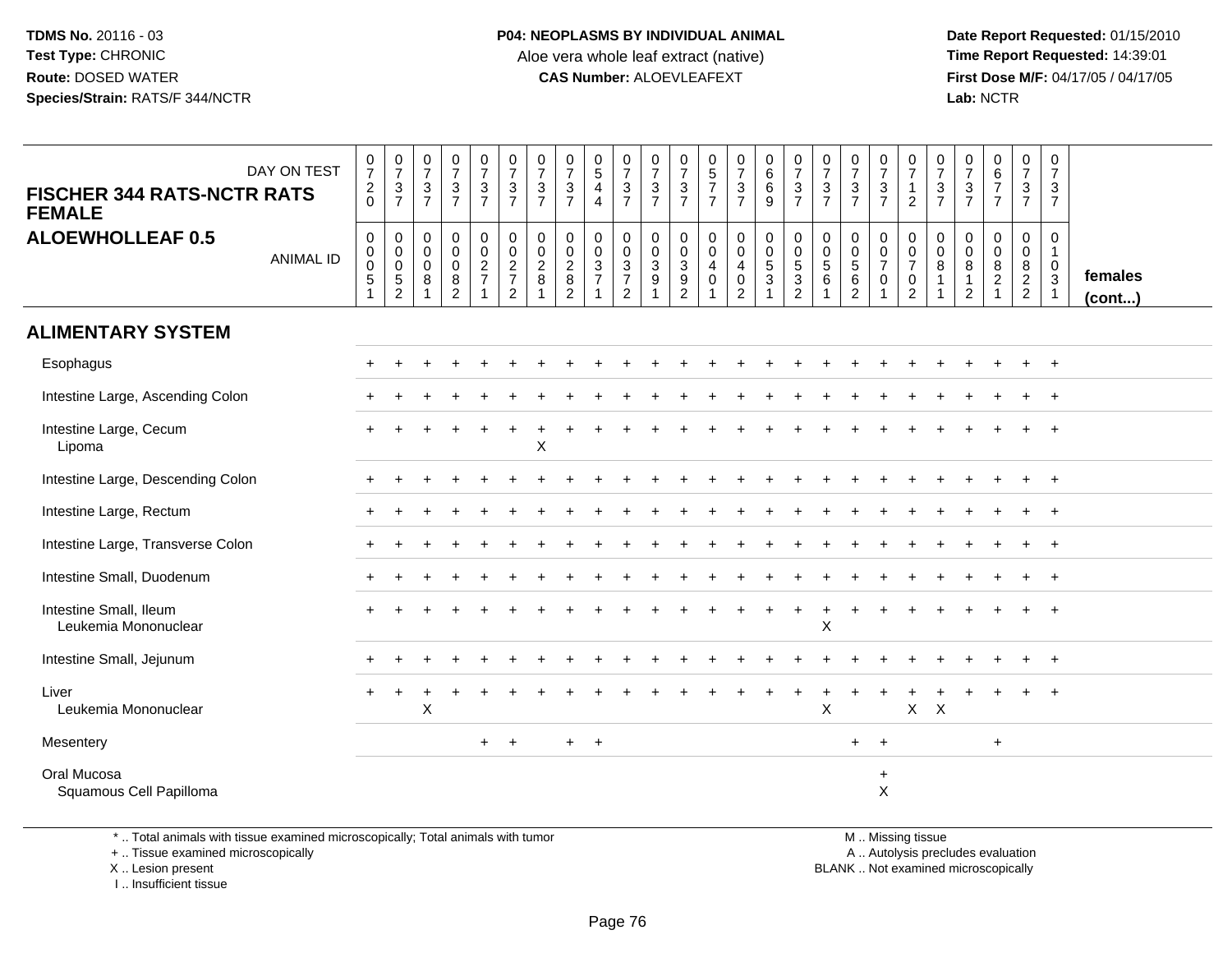**Date Report Requested:** 01/15/2010 **First Dose M/F:** 04/17/05 / 04/17/05<br>Lab: NCTR **Lab:** NCTR

| DAY ON TEST<br><b>FISCHER 344 RATS-NCTR RATS</b><br><b>FEMALE</b>                                                                          | $\frac{0}{7}$<br>$\frac{2}{0}$                                            | $\frac{0}{7}$<br>$\frac{3}{7}$                                      | $\frac{0}{7}$<br>$\frac{3}{7}$            | $\frac{0}{7}$<br>$\frac{3}{7}$                               | $\begin{smallmatrix}0\\7\end{smallmatrix}$<br>$\frac{3}{7}$                            | $\frac{0}{7}$<br>$\frac{3}{7}$                                                       | $\frac{0}{7}$<br>$\frac{3}{7}$                | $\frac{0}{7}$<br>$\frac{3}{7}$                                      | $\begin{array}{c} 0 \\ 5 \end{array}$<br>$\overline{4}$<br>$\overline{4}$ | $\frac{0}{7}$<br>$\frac{3}{7}$                                                            | $\frac{0}{7}$<br>$\frac{3}{7}$                         | 0<br>$\overline{7}$<br>$\frac{3}{7}$                                 | $\begin{array}{c} 0 \\ 5 \\ 7 \end{array}$<br>$\overline{7}$        | $\begin{smallmatrix}0\\7\end{smallmatrix}$<br>$\frac{3}{7}$ | $\begin{array}{c} 0 \\ 6 \end{array}$<br>$\,6\,$<br>9      | $\frac{0}{7}$<br>$\frac{3}{7}$                               | $\frac{0}{7}$<br>$\frac{3}{7}$                             | $\frac{0}{7}$<br>$\frac{3}{7}$               | $\begin{array}{c} 0 \\ 7 \end{array}$<br>$\frac{3}{7}$ | $\frac{0}{7}$<br>$\mathbf{1}$<br>$\overline{2}$                                               | $\frac{0}{7}$<br>3<br>$\overline{7}$ | 0<br>$\boldsymbol{7}$<br>$\frac{3}{7}$                                  | $\begin{array}{c} 0 \\ 6 \\ 7 \end{array}$<br>$\overline{7}$ | $\pmb{0}$<br>$\boldsymbol{7}$<br>$\frac{3}{7}$                         | $\mathbf 0$<br>$\overline{7}$<br>3<br>$\overline{7}$ |                   |
|--------------------------------------------------------------------------------------------------------------------------------------------|---------------------------------------------------------------------------|---------------------------------------------------------------------|-------------------------------------------|--------------------------------------------------------------|----------------------------------------------------------------------------------------|--------------------------------------------------------------------------------------|-----------------------------------------------|---------------------------------------------------------------------|---------------------------------------------------------------------------|-------------------------------------------------------------------------------------------|--------------------------------------------------------|----------------------------------------------------------------------|---------------------------------------------------------------------|-------------------------------------------------------------|------------------------------------------------------------|--------------------------------------------------------------|------------------------------------------------------------|----------------------------------------------|--------------------------------------------------------|-----------------------------------------------------------------------------------------------|--------------------------------------|-------------------------------------------------------------------------|--------------------------------------------------------------|------------------------------------------------------------------------|------------------------------------------------------|-------------------|
| <b>ALOEWHOLLEAF 0.5</b><br><b>ANIMAL ID</b>                                                                                                | $\mathbf 0$<br>$\mathbf 0$<br>$\pmb{0}$<br>$\overline{5}$<br>$\mathbf{1}$ | $\mathbf 0$<br>0<br>$\mathbf 0$<br>$\overline{5}$<br>$\overline{c}$ | 0<br>$\mathbf 0$<br>$\mathbf 0$<br>8<br>1 | 0<br>$\mathbf 0$<br>$\mathbf 0$<br>$\bf 8$<br>$\overline{2}$ | $\mathbf 0$<br>$\ddot{\mathbf{0}}$<br>$\overline{c}$<br>$\overline{7}$<br>$\mathbf{1}$ | $\mathbf 0$<br>$\ddot{\mathbf{0}}$<br>$\sqrt{2}$<br>$\overline{7}$<br>$\overline{2}$ | $\mathbf 0$<br>$\mathbf 0$<br>$\sqrt{2}$<br>8 | $\mathbf 0$<br>$\mathbf 0$<br>$\overline{2}$<br>8<br>$\overline{2}$ | $\mathbf 0$<br>$\mathbf 0$<br>$\ensuremath{\mathsf{3}}$<br>$\overline{7}$ | 0<br>$\ddot{\mathbf{0}}$<br>$\ensuremath{\mathsf{3}}$<br>$\overline{7}$<br>$\overline{2}$ | $\mathbf 0$<br>$\mathbf 0$<br>$\sqrt{3}$<br>$9\,$<br>1 | $\mathbf 0$<br>0<br>$\sqrt{3}$<br>$\boldsymbol{9}$<br>$\overline{2}$ | $\mathbf 0$<br>$\mathsf{O}\xspace$<br>$\overline{4}$<br>$\mathbf 0$ | 0<br>$\mathbf 0$<br>4<br>$\pmb{0}$<br>$\overline{c}$        | $\overline{0}$<br>$\overline{0}$<br>5<br>$\mathbf{3}$<br>1 | 0<br>$\pmb{0}$<br>$\sqrt{5}$<br>$\sqrt{3}$<br>$\overline{c}$ | $\mathbf 0$<br>$\mathbf 0$<br>$\sqrt{5}$<br>$6\phantom{1}$ | 0<br>$\pmb{0}$<br>$\sqrt{5}$<br>$\,6\,$<br>2 | 0<br>$\pmb{0}$<br>$\overline{7}$<br>$\mathbf 0$        | $\mathbf 0$<br>$\mathsf 0$<br>$\overline{7}$<br>$\mathbf 0$<br>$\overline{2}$                 | 0<br>$\mathbf 0$<br>8<br>-1          | $\mathbf 0$<br>$\mathbf 0$<br>$\bf 8$<br>$\mathbf{1}$<br>$\overline{c}$ | 0<br>$\mathbf 0$<br>$\bf 8$<br>$\overline{2}$                | 0<br>$\mathsf{O}\xspace$<br>$\begin{array}{c} 8 \\ 2 \\ 2 \end{array}$ | 0<br>$\mathbf{1}$<br>$_{3}^{\rm 0}$<br>$\mathbf{1}$  | females<br>(cont) |
| Pancreas                                                                                                                                   |                                                                           |                                                                     |                                           |                                                              |                                                                                        |                                                                                      |                                               |                                                                     |                                                                           |                                                                                           |                                                        |                                                                      |                                                                     |                                                             |                                                            |                                                              |                                                            |                                              |                                                        |                                                                                               |                                      |                                                                         |                                                              | $+$                                                                    | $+$                                                  |                   |
| <b>Proximal Colon</b>                                                                                                                      |                                                                           |                                                                     |                                           |                                                              |                                                                                        |                                                                                      |                                               |                                                                     |                                                                           |                                                                                           |                                                        |                                                                      |                                                                     |                                                             |                                                            |                                                              |                                                            |                                              |                                                        |                                                                                               |                                      |                                                                         |                                                              | $\pm$                                                                  | $+$                                                  |                   |
| Salivary Glands                                                                                                                            |                                                                           |                                                                     |                                           |                                                              |                                                                                        |                                                                                      |                                               |                                                                     |                                                                           |                                                                                           |                                                        |                                                                      |                                                                     |                                                             |                                                            |                                                              |                                                            |                                              |                                                        |                                                                                               |                                      |                                                                         |                                                              |                                                                        | $\overline{+}$                                       |                   |
| Stomach, Forestomach                                                                                                                       |                                                                           |                                                                     |                                           |                                                              |                                                                                        |                                                                                      |                                               |                                                                     |                                                                           |                                                                                           |                                                        |                                                                      |                                                                     |                                                             |                                                            |                                                              |                                                            |                                              |                                                        |                                                                                               |                                      |                                                                         |                                                              |                                                                        | $+$                                                  |                   |
| Stomach, Glandular                                                                                                                         |                                                                           |                                                                     |                                           |                                                              |                                                                                        |                                                                                      |                                               |                                                                     |                                                                           |                                                                                           |                                                        |                                                                      |                                                                     |                                                             |                                                            |                                                              |                                                            |                                              |                                                        |                                                                                               |                                      |                                                                         |                                                              | $\pm$                                                                  | $+$                                                  |                   |
| <b>CARDIOVASCULAR SYSTEM</b>                                                                                                               |                                                                           |                                                                     |                                           |                                                              |                                                                                        |                                                                                      |                                               |                                                                     |                                                                           |                                                                                           |                                                        |                                                                      |                                                                     |                                                             |                                                            |                                                              |                                                            |                                              |                                                        |                                                                                               |                                      |                                                                         |                                                              |                                                                        |                                                      |                   |
| <b>Blood Vessel</b>                                                                                                                        |                                                                           |                                                                     |                                           |                                                              |                                                                                        |                                                                                      |                                               |                                                                     |                                                                           |                                                                                           |                                                        |                                                                      |                                                                     |                                                             |                                                            |                                                              |                                                            |                                              |                                                        |                                                                                               |                                      |                                                                         |                                                              |                                                                        | $\overline{ }$                                       |                   |
| Heart<br>Leukemia Mononuclear                                                                                                              |                                                                           |                                                                     |                                           |                                                              |                                                                                        |                                                                                      |                                               |                                                                     |                                                                           |                                                                                           |                                                        |                                                                      |                                                                     |                                                             |                                                            |                                                              |                                                            |                                              |                                                        |                                                                                               | X                                    |                                                                         |                                                              |                                                                        | $\overline{+}$                                       |                   |
| <b>ENDOCRINE SYSTEM</b>                                                                                                                    |                                                                           |                                                                     |                                           |                                                              |                                                                                        |                                                                                      |                                               |                                                                     |                                                                           |                                                                                           |                                                        |                                                                      |                                                                     |                                                             |                                                            |                                                              |                                                            |                                              |                                                        |                                                                                               |                                      |                                                                         |                                                              |                                                                        |                                                      |                   |
| <b>Adrenal Cortex</b><br>Adenoma<br>Leukemia Mononuclear                                                                                   |                                                                           |                                                                     |                                           |                                                              |                                                                                        |                                                                                      |                                               |                                                                     |                                                                           |                                                                                           |                                                        |                                                                      |                                                                     |                                                             |                                                            |                                                              |                                                            |                                              |                                                        |                                                                                               |                                      |                                                                         |                                                              |                                                                        | $+$                                                  |                   |
| Adrenal Medulla                                                                                                                            |                                                                           |                                                                     |                                           |                                                              |                                                                                        |                                                                                      |                                               |                                                                     |                                                                           |                                                                                           |                                                        |                                                                      |                                                                     |                                                             |                                                            |                                                              |                                                            |                                              |                                                        |                                                                                               |                                      | м                                                                       | $\ddot{}$                                                    | $+$                                                                    | $+$                                                  |                   |
| Islets, Pancreatic                                                                                                                         |                                                                           |                                                                     |                                           |                                                              |                                                                                        |                                                                                      |                                               |                                                                     |                                                                           |                                                                                           |                                                        |                                                                      |                                                                     |                                                             |                                                            |                                                              |                                                            |                                              |                                                        |                                                                                               |                                      |                                                                         |                                                              |                                                                        |                                                      |                   |
| Parathyroid Gland                                                                                                                          | $\ddot{}$                                                                 | м                                                                   |                                           |                                                              |                                                                                        |                                                                                      |                                               |                                                                     |                                                                           |                                                                                           |                                                        |                                                                      |                                                                     |                                                             |                                                            |                                                              |                                                            |                                              |                                                        |                                                                                               |                                      |                                                                         |                                                              |                                                                        | $+$                                                  |                   |
| <b>Pituitary Gland</b>                                                                                                                     |                                                                           |                                                                     |                                           |                                                              |                                                                                        |                                                                                      |                                               |                                                                     |                                                                           |                                                                                           |                                                        |                                                                      |                                                                     |                                                             |                                                            |                                                              |                                                            |                                              |                                                        |                                                                                               |                                      |                                                                         |                                                              | $+$                                                                    | $+$                                                  |                   |
| *  Total animals with tissue examined microscopically; Total animals with tumor<br>+  Tissue examined microscopically<br>X  Lesion present |                                                                           |                                                                     |                                           |                                                              |                                                                                        |                                                                                      |                                               |                                                                     |                                                                           |                                                                                           |                                                        |                                                                      |                                                                     |                                                             |                                                            |                                                              |                                                            |                                              |                                                        | M  Missing tissue<br>A  Autolysis precludes evaluation<br>BLANK  Not examined microscopically |                                      |                                                                         |                                                              |                                                                        |                                                      |                   |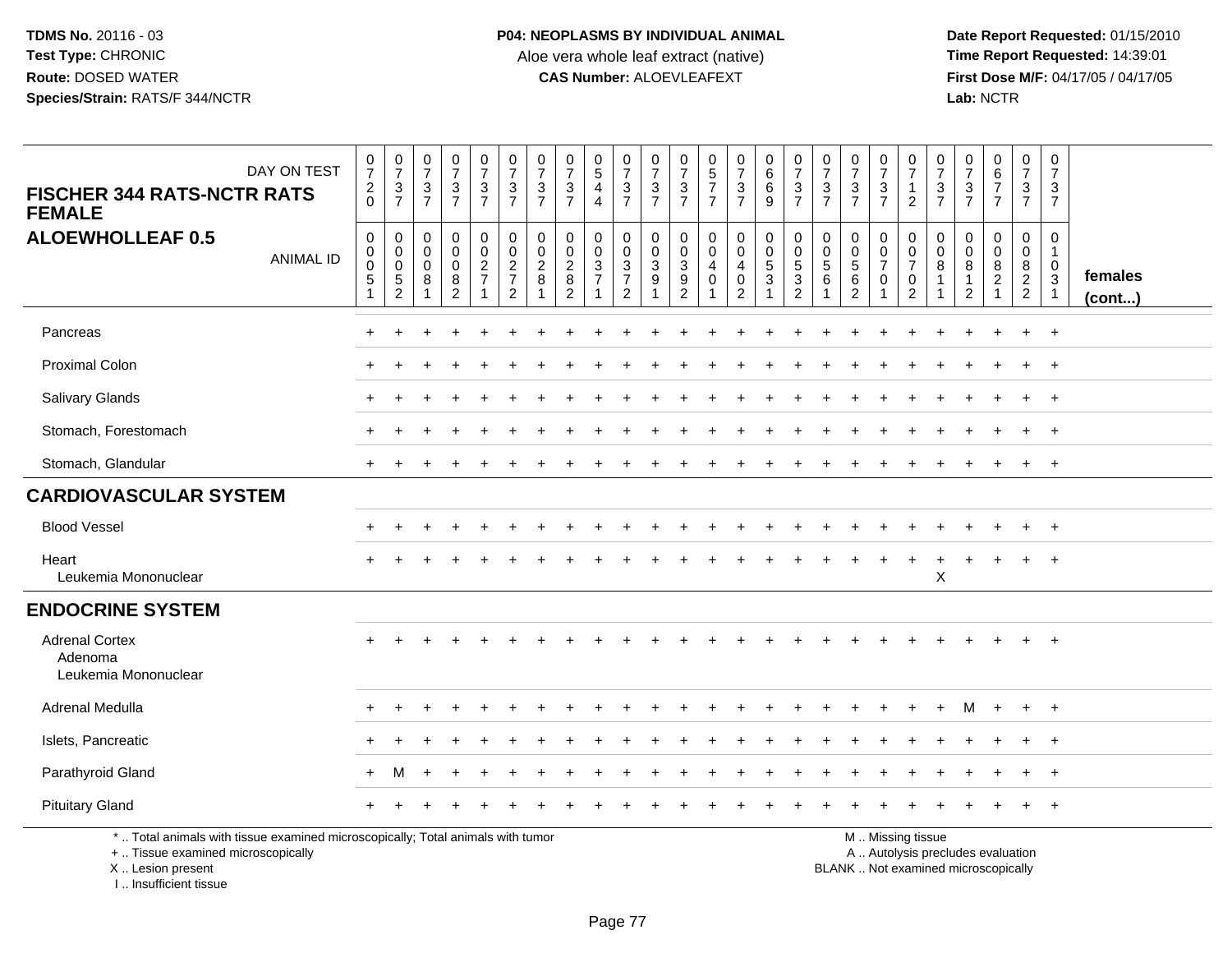| DAY ON TEST<br><b>FISCHER 344 RATS-NCTR RATS</b><br><b>FEMALE</b>                                                                                                   | $\frac{0}{7}$<br>$^2_{0}$              | $\frac{0}{7}$<br>3<br>$\overline{7}$                                      | 0<br>$\overline{7}$<br>$\sqrt{3}$<br>$\overline{7}$ | $\frac{0}{7}$<br>3<br>$\overline{7}$                             | $\frac{0}{7}$<br>$\frac{3}{7}$    | $\frac{0}{7}$<br>$\mathbf{3}$<br>$\overline{7}$             | $\frac{0}{7}$<br>$\ensuremath{\mathsf{3}}$<br>$\overline{7}$ | $\frac{0}{7}$<br>3<br>$\overline{7}$                          | $\begin{array}{c} 0 \\ 5 \end{array}$<br>$\overline{4}$<br>$\overline{4}$ | 0<br>$\overline{7}$<br>$\mathbf{3}$<br>$\overline{7}$ | $\frac{0}{7}$<br>$\mathsf 3$<br>$\overline{7}$                          | 0<br>$\overline{7}$<br>3<br>$\overline{7}$                                       | $\frac{0}{5}$<br>$\overline{7}$<br>$\overline{7}$ | $\frac{0}{7}$<br>$\frac{3}{7}$                       | $\begin{matrix}0\0\0\0\end{matrix}$<br>$\overline{9}$ | $\frac{0}{7}$<br>$\frac{3}{7}$                                | $\frac{0}{7}$<br>3<br>$\overline{7}$                                 | $\frac{0}{7}$<br>$\frac{3}{7}$                         | $\frac{0}{7}$<br>$\ensuremath{\mathsf{3}}$<br>$\overline{7}$   | 0<br>$\overline{7}$<br>$\mathbf{1}$<br>$\overline{2}$                                         | 0<br>$\overline{7}$<br>3<br>$\overline{7}$ | $\frac{0}{7}$<br>3<br>$\overline{7}$                 | $\begin{array}{c} 0 \\ 6 \\ 7 \end{array}$<br>$\overline{7}$ | $\mathbf 0$<br>$\overline{7}$<br>3<br>$\overline{7}$          | 0<br>$\overline{7}$<br>3<br>$\overline{7}$                                              |                   |
|---------------------------------------------------------------------------------------------------------------------------------------------------------------------|----------------------------------------|---------------------------------------------------------------------------|-----------------------------------------------------|------------------------------------------------------------------|-----------------------------------|-------------------------------------------------------------|--------------------------------------------------------------|---------------------------------------------------------------|---------------------------------------------------------------------------|-------------------------------------------------------|-------------------------------------------------------------------------|----------------------------------------------------------------------------------|---------------------------------------------------|------------------------------------------------------|-------------------------------------------------------|---------------------------------------------------------------|----------------------------------------------------------------------|--------------------------------------------------------|----------------------------------------------------------------|-----------------------------------------------------------------------------------------------|--------------------------------------------|------------------------------------------------------|--------------------------------------------------------------|---------------------------------------------------------------|-----------------------------------------------------------------------------------------|-------------------|
| <b>ALOEWHOLLEAF 0.5</b><br><b>ANIMAL ID</b>                                                                                                                         | 0<br>$_{\rm 0}^{\rm 0}$<br>$\,$ 5 $\,$ | $\mathbf 0$<br>$\mathbf 0$<br>$\mathbf 0$<br>$\sqrt{5}$<br>$\overline{2}$ | $\mathbf 0$<br>$\mathbf 0$<br>$\mathbf 0$<br>8      | $\mathbf 0$<br>$\mathbf 0$<br>$\mathbf 0$<br>8<br>$\overline{c}$ | 0<br>$\mathbf 0$<br>$\frac{2}{7}$ | $\pmb{0}$<br>$\mathbf 0$<br>$\frac{2}{7}$<br>$\overline{2}$ | $\pmb{0}$<br>$\ddot{\mathbf{0}}$<br>$\boldsymbol{2}$<br>8    | $\mathbf 0$<br>$\mathbf 0$<br>$\frac{2}{8}$<br>$\overline{2}$ | $\mathbf 0$<br>$\mathbf 0$<br>$\frac{3}{7}$<br>1                          | 0<br>0<br>$\sqrt{3}$<br>$\overline{7}$<br>2           | $\mathbf 0$<br>$\mathbf 0$<br>$\overline{3}$<br>$9\,$<br>$\overline{1}$ | $\mathbf 0$<br>$\mathbf 0$<br>$\ensuremath{\mathsf{3}}$<br>$\boldsymbol{9}$<br>2 | $\mathbf 0$<br>$\pmb{0}$<br>4<br>$\Omega$         | $\mathbf 0$<br>$\mathsf{O}$<br>4<br>$\mathbf 0$<br>2 | 0<br>$\frac{0}{5}$                                    | $\begin{smallmatrix} 0\\0 \end{smallmatrix}$<br>$\frac{5}{2}$ | $\boldsymbol{0}$<br>$\mathbf 0$<br>$\overline{5}$<br>$6\phantom{1}6$ | $\mathbf 0$<br>$\mathbf 0$<br>$\overline{5}$<br>6<br>2 | 0<br>$\mathsf{O}\xspace$<br>$\overline{7}$<br>$\mathbf 0$<br>1 | 0<br>$\mathsf 0$<br>$\overline{7}$<br>$\mathbf 0$<br>$\overline{2}$                           | $\mathbf 0$<br>0<br>8<br>1                 | $\Omega$<br>0<br>8<br>$\mathbf{1}$<br>$\overline{c}$ | 0<br>$\pmb{0}$<br>$\frac{8}{2}$                              | $\mathbf 0$<br>$\mathbf 0$<br>$8\phantom{1}$<br>$\frac{2}{2}$ | $\mathbf 0$<br>$\overline{1}$<br>$\pmb{0}$<br>$\ensuremath{\mathsf{3}}$<br>$\mathbf{1}$ | females<br>(cont) |
| Pars Distalis, Adenoma<br>Pars Distalis, Carcinoma                                                                                                                  | X                                      |                                                                           |                                                     |                                                                  | $X$ $X$ $X$                       |                                                             |                                                              |                                                               | X X X X X                                                                 |                                                       |                                                                         |                                                                                  |                                                   |                                                      | X X X X                                               |                                                               |                                                                      | X                                                      | X                                                              |                                                                                               | X                                          |                                                      |                                                              | $X$ $X$ $X$                                                   |                                                                                         |                   |
| <b>Thyroid Gland</b><br>C-cell, Adenoma<br>C-cell, Carcinoma                                                                                                        |                                        | X                                                                         |                                                     |                                                                  | X                                 |                                                             |                                                              |                                                               |                                                                           |                                                       |                                                                         |                                                                                  |                                                   |                                                      |                                                       |                                                               |                                                                      |                                                        | $\ddot{}$                                                      | $\ddot{}$<br>X                                                                                |                                            |                                                      | X                                                            | $+$                                                           | $+$                                                                                     |                   |
| <b>GENERAL BODY SYSTEM</b>                                                                                                                                          |                                        |                                                                           |                                                     |                                                                  |                                   |                                                             |                                                              |                                                               |                                                                           |                                                       |                                                                         |                                                                                  |                                                   |                                                      |                                                       |                                                               |                                                                      |                                                        |                                                                |                                                                                               |                                            |                                                      |                                                              |                                                               |                                                                                         |                   |
| <b>NONE</b>                                                                                                                                                         |                                        |                                                                           |                                                     |                                                                  |                                   |                                                             |                                                              |                                                               |                                                                           |                                                       |                                                                         |                                                                                  |                                                   |                                                      |                                                       |                                                               |                                                                      |                                                        |                                                                |                                                                                               |                                            |                                                      |                                                              |                                                               |                                                                                         |                   |
| <b>GENITAL SYSTEM</b>                                                                                                                                               |                                        |                                                                           |                                                     |                                                                  |                                   |                                                             |                                                              |                                                               |                                                                           |                                                       |                                                                         |                                                                                  |                                                   |                                                      |                                                       |                                                               |                                                                      |                                                        |                                                                |                                                                                               |                                            |                                                      |                                                              |                                                               |                                                                                         |                   |
| <b>Clitoral Gland</b><br>Adenoma<br>Adenoma, Multiple<br>Carcinoma                                                                                                  |                                        | $\ddot{}$                                                                 |                                                     | X                                                                |                                   |                                                             |                                                              | X                                                             |                                                                           |                                                       | X                                                                       |                                                                                  | X                                                 |                                                      |                                                       |                                                               | X                                                                    |                                                        |                                                                |                                                                                               | X                                          |                                                      |                                                              |                                                               | $\ddot{}$                                                                               |                   |
| Ovary                                                                                                                                                               |                                        |                                                                           |                                                     |                                                                  |                                   |                                                             |                                                              |                                                               |                                                                           |                                                       |                                                                         |                                                                                  |                                                   |                                                      |                                                       |                                                               |                                                                      |                                                        |                                                                |                                                                                               |                                            |                                                      |                                                              |                                                               | $+$                                                                                     |                   |
| Uterus<br>Polyp Stromal                                                                                                                                             |                                        | X                                                                         | $\mathsf{X}$                                        | $\times$                                                         |                                   |                                                             | $\times$                                                     |                                                               |                                                                           |                                                       |                                                                         |                                                                                  |                                                   |                                                      |                                                       |                                                               |                                                                      |                                                        |                                                                |                                                                                               |                                            | X                                                    | $\ddot{}$                                                    | $\ddot{}$                                                     | $+$                                                                                     |                   |
| Vagina<br>Polyp                                                                                                                                                     |                                        |                                                                           |                                                     |                                                                  |                                   |                                                             |                                                              |                                                               |                                                                           |                                                       |                                                                         |                                                                                  |                                                   |                                                      |                                                       |                                                               |                                                                      |                                                        |                                                                |                                                                                               |                                            |                                                      |                                                              |                                                               |                                                                                         |                   |
| <b>HEMATOPOIETIC SYSTEM</b>                                                                                                                                         |                                        |                                                                           |                                                     |                                                                  |                                   |                                                             |                                                              |                                                               |                                                                           |                                                       |                                                                         |                                                                                  |                                                   |                                                      |                                                       |                                                               |                                                                      |                                                        |                                                                |                                                                                               |                                            |                                                      |                                                              |                                                               |                                                                                         |                   |
| <b>Bone Marrow</b><br>Leukemia Mononuclear                                                                                                                          |                                        |                                                                           |                                                     |                                                                  |                                   |                                                             |                                                              |                                                               |                                                                           |                                                       |                                                                         |                                                                                  |                                                   |                                                      |                                                       |                                                               |                                                                      |                                                        |                                                                | $\mathsf X$                                                                                   |                                            |                                                      |                                                              |                                                               |                                                                                         |                   |
| *  Total animals with tissue examined microscopically; Total animals with tumor<br>+  Tissue examined microscopically<br>X  Lesion present<br>I Insufficient tissue |                                        |                                                                           |                                                     |                                                                  |                                   |                                                             |                                                              |                                                               |                                                                           |                                                       |                                                                         |                                                                                  |                                                   |                                                      |                                                       |                                                               |                                                                      |                                                        |                                                                | M  Missing tissue<br>A  Autolysis precludes evaluation<br>BLANK  Not examined microscopically |                                            |                                                      |                                                              |                                                               |                                                                                         |                   |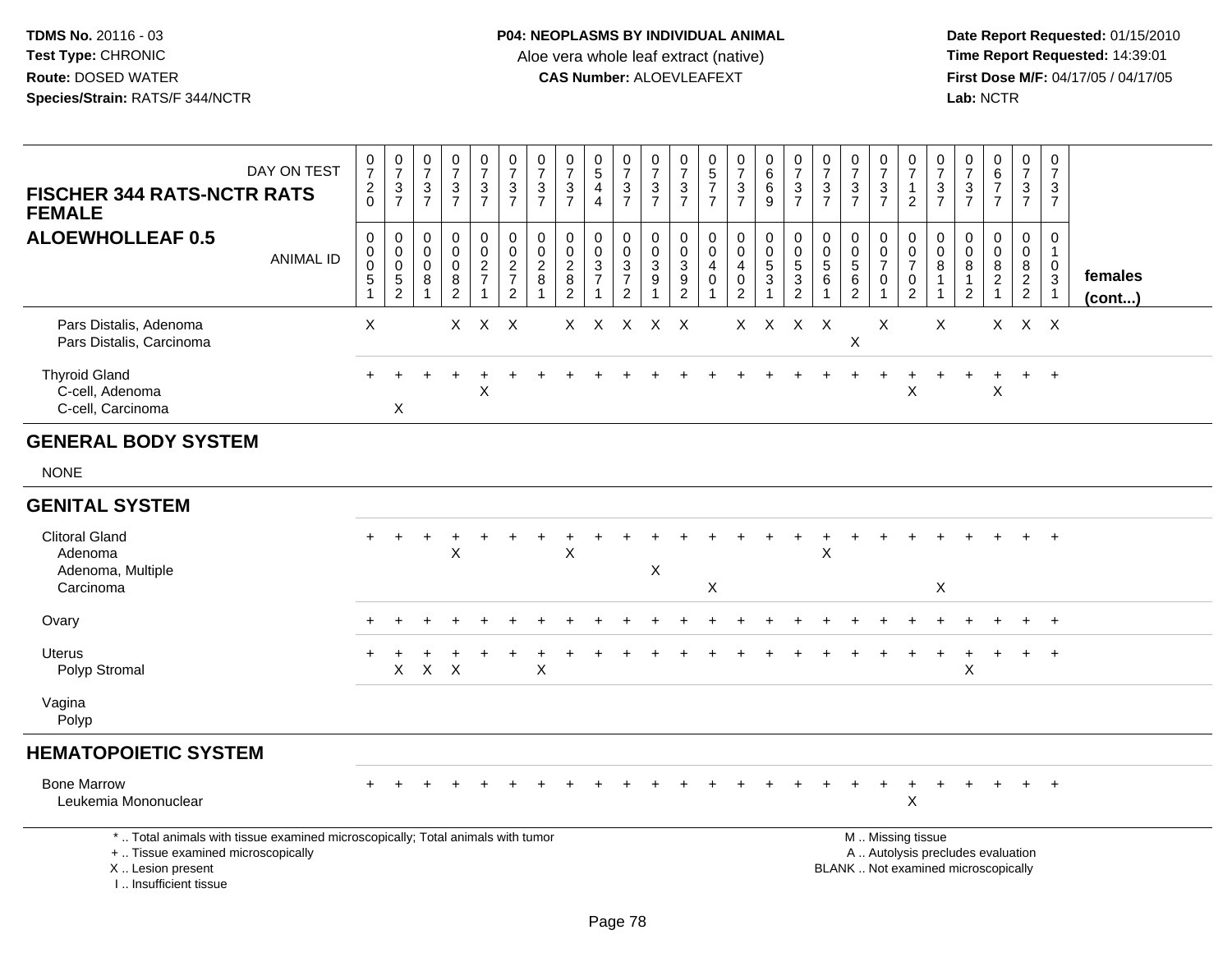Date Report Requested: 01/15/2010<br>Time Report Requested: 14:39:01 **First Dose M/F:** 04/17/05 / 04/17/05 Lab: NCTR **Lab:** NCTR

| DAY ON TEST<br><b>FISCHER 344 RATS-NCTR RATS</b><br><b>FEMALE</b>                                                                                                                       | $\frac{0}{7}$<br>$^2_0$                                                                    | $\frac{0}{7}$<br>$\frac{3}{7}$                        | $\frac{0}{7}$<br>$\mathbf{3}$<br>$\overline{7}$                | $\frac{0}{7}$<br>$\frac{3}{7}$                                   | $\frac{0}{7}$<br>$\frac{3}{7}$                               | $07/3$<br>7                                                       | $\frac{0}{7}$<br>$\frac{3}{7}$                       | 0<br>$\overline{7}$<br>$\frac{3}{7}$      | $\begin{matrix} 0 \\ 5 \end{matrix}$<br>$\overline{4}$<br>$\overline{4}$ | $\frac{0}{7}$<br>$\frac{3}{7}$                                                      | $\frac{0}{7}$<br>$\frac{3}{7}$                                    | $\frac{0}{7}$<br>$\frac{3}{7}$                                       | $0$<br>5<br>7<br>7<br>7                                                       | $\frac{0}{7}$<br>$\frac{3}{7}$                                                 | 0<br>6<br>9                                               | $\frac{0}{7}$<br>$\frac{3}{7}$ | $\frac{0}{7}$<br>$\ensuremath{\mathsf{3}}$<br>$\overline{7}$ | $\frac{0}{7}$<br>$\frac{3}{7}$                                            | $\frac{0}{7}$<br>$\frac{3}{7}$                                               | $\begin{array}{c} 0 \\ 7 \\ 1 \end{array}$<br>$\overline{2}$             | $\frac{0}{7}$<br>$\frac{3}{7}$                             | 0<br>$\overline{7}$<br>$\frac{3}{7}$    | $\begin{array}{c} 0 \\ 6 \\ 7 \end{array}$<br>$\overline{7}$ | $\frac{0}{7}$<br>$\frac{3}{7}$                                                 | 0<br>$\overline{7}$<br>$\frac{3}{7}$                                                |                   |
|-----------------------------------------------------------------------------------------------------------------------------------------------------------------------------------------|--------------------------------------------------------------------------------------------|-------------------------------------------------------|----------------------------------------------------------------|------------------------------------------------------------------|--------------------------------------------------------------|-------------------------------------------------------------------|------------------------------------------------------|-------------------------------------------|--------------------------------------------------------------------------|-------------------------------------------------------------------------------------|-------------------------------------------------------------------|----------------------------------------------------------------------|-------------------------------------------------------------------------------|--------------------------------------------------------------------------------|-----------------------------------------------------------|--------------------------------|--------------------------------------------------------------|---------------------------------------------------------------------------|------------------------------------------------------------------------------|--------------------------------------------------------------------------|------------------------------------------------------------|-----------------------------------------|--------------------------------------------------------------|--------------------------------------------------------------------------------|-------------------------------------------------------------------------------------|-------------------|
| <b>ALOEWHOLLEAF 0.5</b><br><b>ANIMAL ID</b>                                                                                                                                             | $\mathbf 0$<br>$\mathsf{O}\xspace$<br>$\ddot{\mathbf{0}}$<br>$\,$ 5 $\,$<br>$\overline{1}$ | $\mathbf 0$<br>$\begin{matrix}0\\0\\5\\2\end{matrix}$ | $\mathbf 0$<br>$\mathbf 0$<br>$\mathbf 0$<br>8<br>$\mathbf{1}$ | $\mathbf 0$<br>$\mathbf 0$<br>$\mathbf 0$<br>8<br>$\overline{c}$ | $\begin{smallmatrix}0\0\0\end{smallmatrix}$<br>$\frac{2}{7}$ | $\begin{array}{c} 0 \\ 0 \\ 2 \\ 7 \end{array}$<br>$\overline{2}$ | $\begin{smallmatrix} 0\\0\\2 \end{smallmatrix}$<br>8 | $\pmb{0}$<br>$\mathbf 0$<br>$\frac{2}{2}$ | $\begin{smallmatrix}0\\0\\3\end{smallmatrix}$<br>$\overline{7}$          | $\begin{smallmatrix} 0\\0\\3 \end{smallmatrix}$<br>$\overline{7}$<br>$\overline{2}$ | $\begin{smallmatrix}0\\0\\3\end{smallmatrix}$<br>$\boldsymbol{9}$ | 0<br>$\mathbf 0$<br>$\sqrt{3}$<br>$\boldsymbol{9}$<br>$\overline{2}$ | $\begin{smallmatrix} 0\\0 \end{smallmatrix}$<br>$\overline{4}$<br>$\mathbf 0$ | $\begin{smallmatrix}0\0\0\end{smallmatrix}$<br>$\overline{4}$<br>$\frac{0}{2}$ | $\begin{matrix} 0 \\ 0 \\ 5 \end{matrix}$<br>$\mathbf{3}$ | 0<br>0<br>5<br>3<br>2          | $\pmb{0}$<br>$\mathbf 0$<br>$\sqrt{5}$<br>6                  | $\mathbf 0$<br>$\mathbf 0$<br>$\overline{5}$<br>$\,6\,$<br>$\overline{2}$ | $\begin{smallmatrix}0\0\0\end{smallmatrix}$<br>$\overline{7}$<br>$\mathbf 0$ | $\begin{matrix} 0 \\ 0 \\ 7 \end{matrix}$<br>$\pmb{0}$<br>$\overline{2}$ | $\pmb{0}$<br>$\mathbf 0$<br>$\overline{8}$<br>$\mathbf{1}$ | 0<br>$\mathbf 0$<br>8<br>$\overline{2}$ | $\begin{matrix} 0 \\ 0 \\ 8 \\ 2 \end{matrix}$               | $\begin{smallmatrix}0\0\0\end{smallmatrix}$<br>$\overline{8}$<br>$\frac{2}{2}$ | $\mathbf 0$<br>$\mathbf{1}$<br>$\boldsymbol{0}$<br>$\overline{3}$<br>$\overline{1}$ | females<br>(cont) |
| Lymph Node<br>Brachial, Leukemia Mononuclear<br>Lumbar, Leukemia Mononuclear<br>Mediastinal, Leukemia Mononuclear<br>Pancreatic, Leukemia Mononuclear<br>Thoracic, Leukemia Mononuclear | $+$                                                                                        |                                                       |                                                                |                                                                  |                                                              |                                                                   |                                                      |                                           | $\ddot{}$                                                                |                                                                                     |                                                                   | $\ddot{}$                                                            |                                                                               |                                                                                |                                                           |                                |                                                              |                                                                           |                                                                              | $+$<br>X<br>$\mathsf{X}$                                                 |                                                            |                                         |                                                              |                                                                                |                                                                                     |                   |
| Lymph Node, Mandibular<br>Leukemia Mononuclear                                                                                                                                          |                                                                                            |                                                       | X                                                              |                                                                  |                                                              |                                                                   |                                                      |                                           |                                                                          |                                                                                     |                                                                   |                                                                      |                                                                               |                                                                                |                                                           |                                |                                                              |                                                                           |                                                                              | $\boldsymbol{\mathsf{X}}$                                                |                                                            |                                         |                                                              | $+$                                                                            | $+$                                                                                 |                   |
| Lymph Node, Mesenteric<br>Leukemia Mononuclear                                                                                                                                          |                                                                                            |                                                       |                                                                |                                                                  |                                                              |                                                                   |                                                      |                                           |                                                                          |                                                                                     |                                                                   |                                                                      |                                                                               |                                                                                |                                                           |                                | $\mathsf X$                                                  |                                                                           |                                                                              | X                                                                        | $\boldsymbol{\mathsf{X}}$                                  |                                         |                                                              | $+$                                                                            | $+$                                                                                 |                   |
| Spleen<br>Leukemia Mononuclear                                                                                                                                                          |                                                                                            |                                                       | X                                                              |                                                                  |                                                              |                                                                   |                                                      |                                           |                                                                          |                                                                                     |                                                                   |                                                                      |                                                                               |                                                                                |                                                           |                                | X                                                            |                                                                           |                                                                              | $X$ $X$                                                                  |                                                            |                                         |                                                              |                                                                                | $+$                                                                                 |                   |
| Thymus                                                                                                                                                                                  |                                                                                            |                                                       |                                                                |                                                                  |                                                              |                                                                   |                                                      |                                           |                                                                          |                                                                                     |                                                                   |                                                                      |                                                                               |                                                                                |                                                           |                                | M                                                            |                                                                           |                                                                              |                                                                          |                                                            | $+$                                     |                                                              | M + +                                                                          |                                                                                     |                   |
| <b>INTEGUMENTARY SYSTEM</b>                                                                                                                                                             |                                                                                            |                                                       |                                                                |                                                                  |                                                              |                                                                   |                                                      |                                           |                                                                          |                                                                                     |                                                                   |                                                                      |                                                                               |                                                                                |                                                           |                                |                                                              |                                                                           |                                                                              |                                                                          |                                                            |                                         |                                                              |                                                                                |                                                                                     |                   |
| <b>Mammary Gland</b><br>Adenocarcinoma<br>Fibroadenoma                                                                                                                                  | X                                                                                          |                                                       |                                                                | $\sf X$                                                          |                                                              | X                                                                 |                                                      |                                           |                                                                          |                                                                                     | X                                                                 | $\times$                                                             | X                                                                             |                                                                                | X                                                         | $\times$                       | $X$ $X$ $X$                                                  |                                                                           |                                                                              |                                                                          | X                                                          |                                         |                                                              |                                                                                |                                                                                     |                   |
| Skin                                                                                                                                                                                    |                                                                                            |                                                       |                                                                |                                                                  |                                                              |                                                                   |                                                      |                                           |                                                                          |                                                                                     |                                                                   |                                                                      |                                                                               |                                                                                |                                                           |                                |                                                              |                                                                           |                                                                              |                                                                          |                                                            |                                         | $\ddot{}$                                                    |                                                                                | $+$ $+$                                                                             |                   |
| <b>MUSCULOSKELETAL SYSTEM</b>                                                                                                                                                           |                                                                                            |                                                       |                                                                |                                                                  |                                                              |                                                                   |                                                      |                                           |                                                                          |                                                                                     |                                                                   |                                                                      |                                                                               |                                                                                |                                                           |                                |                                                              |                                                                           |                                                                              |                                                                          |                                                            |                                         |                                                              |                                                                                |                                                                                     |                   |

Bone

\* .. Total animals with tissue examined microscopically; Total animals with tumor

+ .. Tissue examined microscopically

X .. Lesion present

I .. Insufficient tissue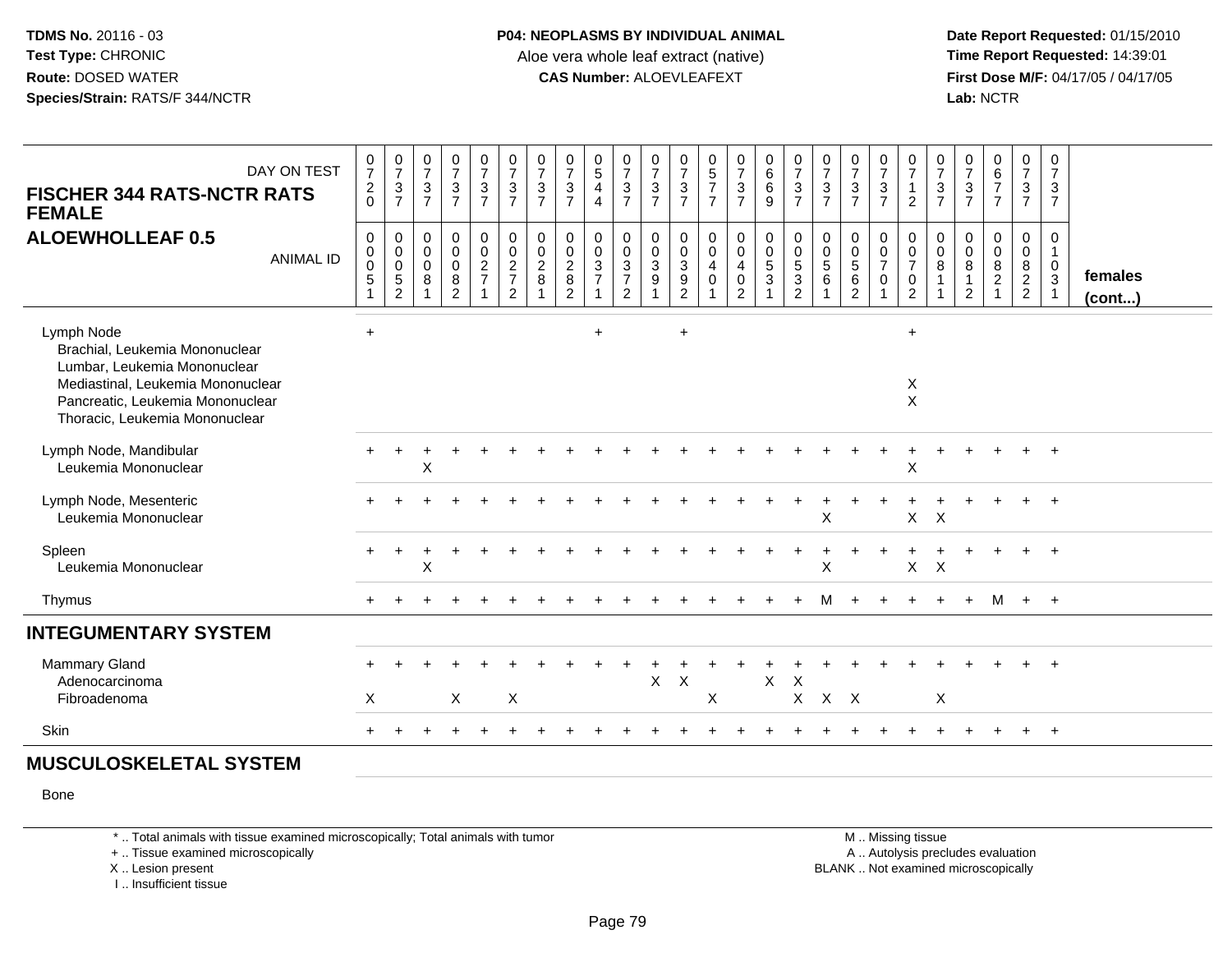**Date Report Requested:** 01/15/2010 **First Dose M/F:** 04/17/05 / 04/17/05<br>Lab: NCTR **Lab:** NCTR

| DAY ON TEST                                                                                                           | $\frac{0}{7}$                                                       | $\frac{0}{7}$                                            | $\frac{0}{7}$                                                  | $\frac{0}{7}$                                                       | $\begin{smallmatrix} 0\\7 \end{smallmatrix}$ | $\frac{0}{7}$                                                                    | $\frac{0}{7}$                                 | $\frac{0}{7}$                                  | 0<br>$\overline{5}$                               | $\frac{0}{7}$                                | 0<br>$\overline{7}$                  | $\frac{0}{7}$                                                          | $\begin{array}{c} 0 \\ 5 \\ 7 \end{array}$           | $\frac{0}{7}$                                                               | $\begin{array}{c} 0 \\ 6 \end{array}$                           | 0<br>$\overline{7}$                                              | $\frac{0}{7}$                                              | $\frac{0}{7}$                                           | $\frac{0}{7}$                                                     | $\boldsymbol{0}$<br>$\overline{7}$                              | 0<br>$\overline{7}$                         | $\frac{0}{7}$                                    | $\pmb{0}$<br>$rac{6}{7}$                                | 0<br>$\overline{7}$                    | 0<br>$\overline{7}$                        |                   |
|-----------------------------------------------------------------------------------------------------------------------|---------------------------------------------------------------------|----------------------------------------------------------|----------------------------------------------------------------|---------------------------------------------------------------------|----------------------------------------------|----------------------------------------------------------------------------------|-----------------------------------------------|------------------------------------------------|---------------------------------------------------|----------------------------------------------|--------------------------------------|------------------------------------------------------------------------|------------------------------------------------------|-----------------------------------------------------------------------------|-----------------------------------------------------------------|------------------------------------------------------------------|------------------------------------------------------------|---------------------------------------------------------|-------------------------------------------------------------------|-----------------------------------------------------------------|---------------------------------------------|--------------------------------------------------|---------------------------------------------------------|----------------------------------------|--------------------------------------------|-------------------|
| <b>FISCHER 344 RATS-NCTR RATS</b><br><b>FEMALE</b>                                                                    | $\boldsymbol{2}$<br>$\Omega$                                        | $\frac{3}{7}$                                            | $\frac{3}{7}$                                                  | $\frac{3}{7}$                                                       | $\frac{3}{7}$                                | $\ensuremath{\mathsf{3}}$<br>$\overline{7}$                                      | $\ensuremath{\mathsf{3}}$<br>$\overline{7}$   | $\frac{3}{7}$                                  | $\overline{4}$<br>$\overline{4}$                  | $\frac{3}{7}$                                | 3<br>$\overline{7}$                  | $\frac{3}{7}$                                                          | $\overline{7}$                                       | $\mathbf{3}$<br>$\overline{7}$                                              | $\,6\,$<br>9                                                    | 3<br>$\overline{7}$                                              | $\mathbf 3$<br>$\overline{7}$                              | $\mathbf 3$<br>$\overline{7}$                           | $\ensuremath{\mathsf{3}}$<br>$\overline{7}$                       | $\mathbf{1}$<br>$\overline{2}$                                  | $\ensuremath{\mathsf{3}}$<br>$\overline{7}$ | $\sqrt{3}$<br>$\overline{7}$                     | $\overline{7}$                                          | 3<br>$\overline{7}$                    | 3<br>$\overline{7}$                        |                   |
| <b>ALOEWHOLLEAF 0.5</b><br><b>ANIMAL ID</b>                                                                           | $\pmb{0}$<br>$\pmb{0}$<br>$\pmb{0}$<br>$\sqrt{5}$<br>$\overline{1}$ | $\mathbf 0$<br>$\pmb{0}$<br>$\mathbf 0$<br>$\frac{5}{2}$ | $\mathbf 0$<br>$\mathbf 0$<br>$\mathbf 0$<br>8<br>$\mathbf{1}$ | 0<br>$\mathbf 0$<br>$\mathsf{O}\xspace$<br>$\bf8$<br>$\overline{2}$ | $\mathbf 0$<br>$\frac{0}{2}$<br>$\mathbf{1}$ | $\mathbf 0$<br>$\mathsf 0$<br>$\overline{2}$<br>$\overline{7}$<br>$\overline{2}$ | 0<br>$\pmb{0}$<br>$\boldsymbol{2}$<br>$\,8\,$ | $\mathbf 0$<br>$\frac{0}{2}$<br>$\overline{2}$ | 0<br>$\mathbf 0$<br>$\mathbf 3$<br>$\overline{7}$ | $\pmb{0}$<br>$\frac{0}{3}$<br>$\overline{2}$ | $\mathbf 0$<br>$\mathbf 0$<br>3<br>9 | 0<br>$\mathbf 0$<br>$\mathbf{3}$<br>$\boldsymbol{9}$<br>$\overline{2}$ | 0<br>$\overline{0}$<br>$\overline{4}$<br>$\mathbf 0$ | 0<br>$\mathsf{O}\xspace$<br>$\overline{4}$<br>$\mathbf 0$<br>$\overline{2}$ | $\begin{array}{c} 0 \\ 0 \\ 5 \\ 3 \end{array}$<br>$\mathbf{1}$ | 0<br>$\mathbf 0$<br>$\sqrt{5}$<br>$\mathbf{3}$<br>$\overline{2}$ | 0<br>$\mathbf 0$<br>$5\phantom{.0}$<br>6<br>$\overline{1}$ | 0<br>$\pmb{0}$<br>$\sqrt{5}$<br>$\,6$<br>$\overline{2}$ | 0<br>$\pmb{0}$<br>$\overline{7}$<br>$\mathbf 0$<br>$\overline{1}$ | 0<br>$\pmb{0}$<br>$\overline{7}$<br>$\pmb{0}$<br>$\overline{2}$ | $\mathbf 0$<br>$\mathbf{0}$<br>8            | $\mathbf 0$<br>$\Omega$<br>8<br>$\mathbf 1$<br>2 | 0<br>$\mathbf 0$<br>8<br>$\overline{2}$<br>$\mathbf{1}$ | 0<br>$\mathbf 0$<br>8<br>$\frac{2}{2}$ | 0<br>$\mathbf{1}$<br>0<br>3<br>$\mathbf 1$ | females<br>(cont) |
| Bone, Femur                                                                                                           |                                                                     |                                                          |                                                                |                                                                     |                                              |                                                                                  |                                               |                                                |                                                   |                                              |                                      |                                                                        |                                                      |                                                                             |                                                                 |                                                                  |                                                            |                                                         |                                                                   |                                                                 |                                             |                                                  |                                                         |                                        |                                            |                   |
| <b>Skeletal Muscle</b>                                                                                                |                                                                     |                                                          |                                                                |                                                                     |                                              |                                                                                  |                                               |                                                | $\ddot{}$                                         |                                              |                                      |                                                                        |                                                      |                                                                             |                                                                 |                                                                  |                                                            |                                                         |                                                                   |                                                                 |                                             |                                                  |                                                         |                                        |                                            |                   |
| <b>NERVOUS SYSTEM</b>                                                                                                 |                                                                     |                                                          |                                                                |                                                                     |                                              |                                                                                  |                                               |                                                |                                                   |                                              |                                      |                                                                        |                                                      |                                                                             |                                                                 |                                                                  |                                                            |                                                         |                                                                   |                                                                 |                                             |                                                  |                                                         |                                        |                                            |                   |
| Brain, Brain Stem                                                                                                     |                                                                     |                                                          |                                                                |                                                                     |                                              |                                                                                  |                                               |                                                |                                                   |                                              |                                      |                                                                        |                                                      |                                                                             |                                                                 |                                                                  |                                                            |                                                         |                                                                   |                                                                 |                                             |                                                  |                                                         |                                        |                                            |                   |
| Brain, Cerebellum                                                                                                     |                                                                     |                                                          |                                                                |                                                                     |                                              |                                                                                  |                                               |                                                |                                                   |                                              |                                      |                                                                        |                                                      |                                                                             |                                                                 |                                                                  |                                                            |                                                         |                                                                   |                                                                 |                                             |                                                  |                                                         |                                        |                                            |                   |
| Brain, Cerebrum                                                                                                       | $\ddot{}$                                                           |                                                          |                                                                |                                                                     |                                              |                                                                                  |                                               |                                                |                                                   |                                              |                                      |                                                                        |                                                      |                                                                             |                                                                 |                                                                  |                                                            |                                                         |                                                                   |                                                                 |                                             |                                                  |                                                         | $\ddot{}$                              | $+$                                        |                   |
| Peripheral Nerve                                                                                                      |                                                                     |                                                          |                                                                |                                                                     |                                              |                                                                                  |                                               |                                                |                                                   |                                              |                                      |                                                                        |                                                      |                                                                             |                                                                 |                                                                  |                                                            |                                                         |                                                                   |                                                                 |                                             |                                                  |                                                         |                                        |                                            |                   |
| Spinal Cord                                                                                                           |                                                                     |                                                          |                                                                |                                                                     |                                              |                                                                                  |                                               |                                                |                                                   |                                              |                                      |                                                                        |                                                      |                                                                             |                                                                 |                                                                  |                                                            |                                                         |                                                                   |                                                                 |                                             |                                                  |                                                         |                                        |                                            |                   |
| <b>RESPIRATORY SYSTEM</b>                                                                                             |                                                                     |                                                          |                                                                |                                                                     |                                              |                                                                                  |                                               |                                                |                                                   |                                              |                                      |                                                                        |                                                      |                                                                             |                                                                 |                                                                  |                                                            |                                                         |                                                                   |                                                                 |                                             |                                                  |                                                         |                                        |                                            |                   |
| Lung<br>Alveolar/Bronchiolar Adenoma<br>Leukemia Mononuclear                                                          |                                                                     |                                                          | X                                                              |                                                                     |                                              |                                                                                  |                                               |                                                |                                                   |                                              |                                      |                                                                        |                                                      |                                                                             |                                                                 |                                                                  |                                                            |                                                         |                                                                   |                                                                 | X                                           |                                                  |                                                         |                                        |                                            |                   |
| Nose                                                                                                                  |                                                                     |                                                          |                                                                |                                                                     |                                              |                                                                                  |                                               |                                                |                                                   |                                              |                                      |                                                                        |                                                      |                                                                             |                                                                 |                                                                  |                                                            |                                                         |                                                                   |                                                                 |                                             |                                                  |                                                         |                                        |                                            |                   |
| Trachea                                                                                                               |                                                                     |                                                          |                                                                |                                                                     |                                              |                                                                                  |                                               |                                                |                                                   |                                              |                                      |                                                                        |                                                      |                                                                             |                                                                 |                                                                  |                                                            |                                                         |                                                                   |                                                                 |                                             |                                                  |                                                         |                                        | $+$                                        |                   |
| <b>SPECIAL SENSES SYSTEM</b>                                                                                          |                                                                     |                                                          |                                                                |                                                                     |                                              |                                                                                  |                                               |                                                |                                                   |                                              |                                      |                                                                        |                                                      |                                                                             |                                                                 |                                                                  |                                                            |                                                         |                                                                   |                                                                 |                                             |                                                  |                                                         |                                        |                                            |                   |
| Eye                                                                                                                   |                                                                     |                                                          |                                                                |                                                                     |                                              |                                                                                  |                                               |                                                |                                                   |                                              |                                      |                                                                        |                                                      |                                                                             |                                                                 |                                                                  |                                                            |                                                         |                                                                   |                                                                 |                                             |                                                  |                                                         |                                        | $+$                                        |                   |
| *  Total animals with tissue examined microscopically; Total animals with tumor<br>+  Tissue examined microscopically |                                                                     |                                                          |                                                                |                                                                     |                                              |                                                                                  |                                               |                                                |                                                   |                                              |                                      |                                                                        |                                                      |                                                                             |                                                                 |                                                                  |                                                            |                                                         |                                                                   | M  Missing tissue<br>A  Autolysis precludes evaluation          |                                             |                                                  |                                                         |                                        |                                            |                   |

X .. Lesion present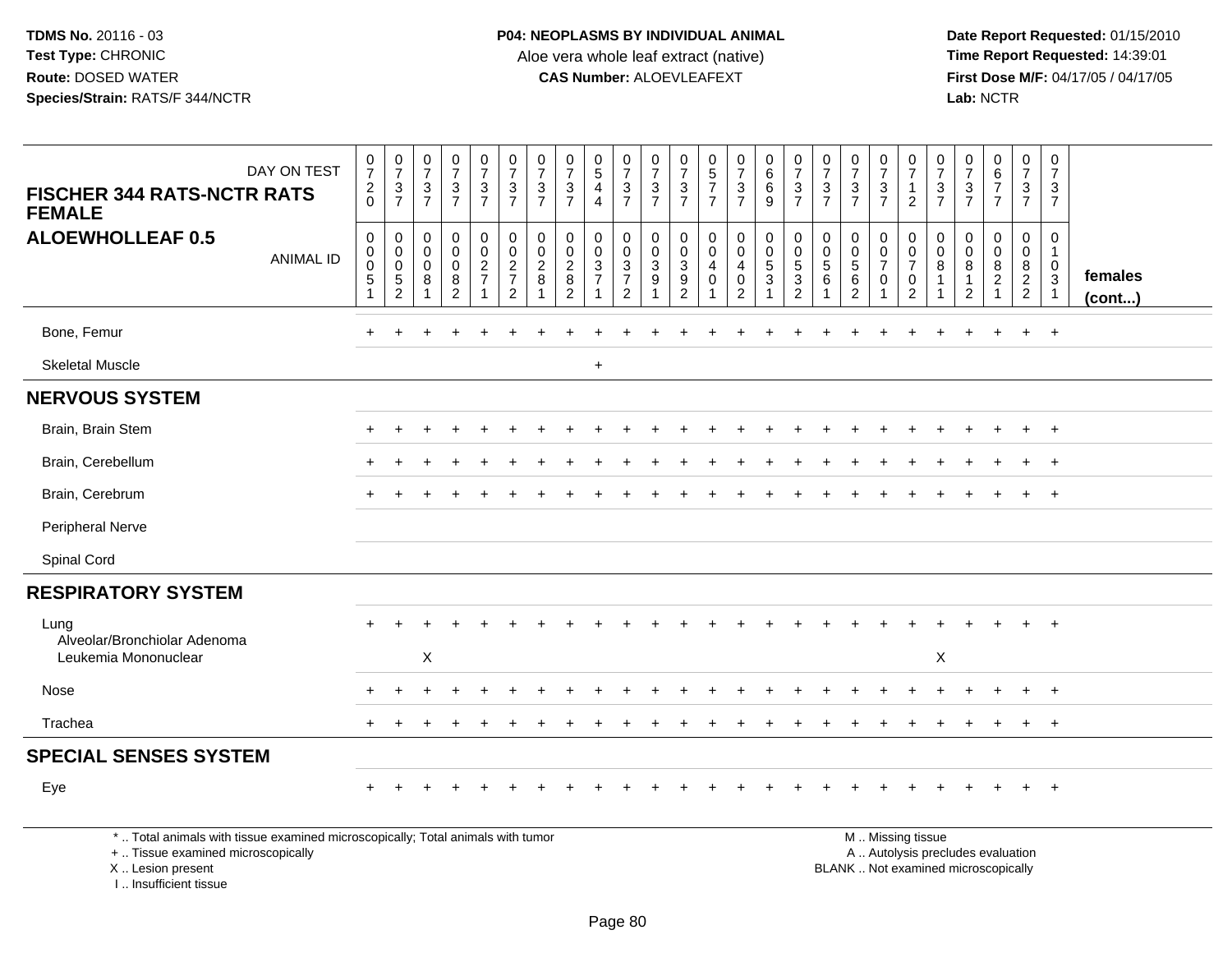Date Report Requested: 01/15/2010<br>Time Report Requested: 14:39:01 **First Dose M/F:** 04/17/05 / 04/17/05 Lab: NCTR **Lab:** NCTR

| <b>FISCHER 344 RATS-NCTR RATS</b><br><b>FEMALE</b> | DAY ON TEST | $\pmb{0}$<br>$\overline{7}$<br>$^2_{\rm 0}$ | $\frac{0}{7}$<br>$\ensuremath{\mathsf{3}}$<br>$\overline{7}$         | $\begin{smallmatrix}0\\7\end{smallmatrix}$<br>$\frac{3}{7}$ | $\frac{0}{7}$<br>$\ensuremath{\mathsf{3}}$<br>$\overline{7}$ | 0<br>$\overline{ }$<br>$\sqrt{3}$<br>$\overline{7}$ | $\begin{array}{c} 0 \\ 7 \end{array}$<br>$\ensuremath{\mathsf{3}}$<br>$\overline{7}$ | $\frac{0}{7}$<br>$\ensuremath{\mathsf{3}}$<br>$\overline{7}$ | $\overline{7}$<br>$\ensuremath{\mathsf{3}}$<br>$\overline{7}$ | $\begin{array}{c} 0 \\ 5 \end{array}$<br>$\overline{\mathbf{4}}$<br>$\overline{4}$ | $\frac{0}{7}$<br>$\ensuremath{\mathsf{3}}$<br>$\overline{7}$                   | $\frac{0}{7}$<br>$\ensuremath{\mathsf{3}}$<br>$\overline{7}$ | $\frac{0}{7}$<br>$\mathbf{3}$<br>$\overline{7}$                          | $\frac{5}{7}$<br>$\overline{7}$                          | $07/3$<br>7                                                         | $_{6}^{\rm 0}$<br>6<br>$\boldsymbol{9}$                   | $\frac{0}{7}$<br>3<br>$\overline{7}$                                     | $\frac{0}{7}$<br>$\ensuremath{\mathsf{3}}$<br>$\overline{7}$   | $\boldsymbol{7}$<br>$\sqrt{3}$<br>$\overline{7}$           | $\begin{array}{c} 0 \\ 7 \end{array}$<br>$\sqrt{3}$<br>$\overline{7}$           | $\frac{0}{7}$<br>$\overline{A}$<br>$\overline{2}$                         | 0<br>$\overline{7}$<br>$\ensuremath{\mathsf{3}}$<br>$\overline{7}$ | $\overline{7}$<br>$\sqrt{3}$<br>$\overline{7}$           | $_6^0$<br>$\overline{7}$<br>$\overline{7}$ | $\frac{0}{7}$<br>$\frac{3}{7}$                                         | 0<br>$\overline{7}$<br>$\sqrt{3}$<br>$\overline{7}$ |                         |
|----------------------------------------------------|-------------|---------------------------------------------|----------------------------------------------------------------------|-------------------------------------------------------------|--------------------------------------------------------------|-----------------------------------------------------|--------------------------------------------------------------------------------------|--------------------------------------------------------------|---------------------------------------------------------------|------------------------------------------------------------------------------------|--------------------------------------------------------------------------------|--------------------------------------------------------------|--------------------------------------------------------------------------|----------------------------------------------------------|---------------------------------------------------------------------|-----------------------------------------------------------|--------------------------------------------------------------------------|----------------------------------------------------------------|------------------------------------------------------------|---------------------------------------------------------------------------------|---------------------------------------------------------------------------|--------------------------------------------------------------------|----------------------------------------------------------|--------------------------------------------|------------------------------------------------------------------------|-----------------------------------------------------|-------------------------|
| <b>ALOEWHOLLEAF 0.5</b>                            | ANIMAL ID   | $\mathbf 0$<br>$\pmb{0}$<br>$\pmb{0}$<br>5  | $\pmb{0}$<br>$\pmb{0}$<br>$\pmb{0}$<br>$\mathbf 5$<br>$\overline{2}$ | 0<br>$\mbox{O}$<br>$\mathsf{O}\xspace$<br>8                 | 0<br>$\mathsf 0$<br>$\pmb{0}$<br>$\bf 8$<br>$\mathfrak{p}$   | $\mathbf 0$<br>$\mathsf 0$<br>$\frac{2}{7}$         | 00027<br>$\overline{2}$                                                              | $_{\rm 0}^{\rm 0}$<br>$\frac{2}{8}$                          | $\pmb{0}$<br>$\pmb{0}$<br>$\boldsymbol{2}$<br>8<br>2          | 0<br>0<br>3<br>$\overline{ }$                                                      | $\begin{smallmatrix}0\0\0\end{smallmatrix}$<br>$\frac{3}{7}$<br>$\overline{2}$ | $\begin{matrix}0\\0\\3\end{matrix}$<br>$\boldsymbol{9}$      | $\begin{smallmatrix} 0\\0\\3 \end{smallmatrix}$<br>$\boldsymbol{9}$<br>2 | $\begin{matrix} 0 \\ 0 \\ 4 \end{matrix}$<br>$\mathbf 0$ | $_{\rm 0}^{\rm 0}$<br>$\overline{4}$<br>$\pmb{0}$<br>$\overline{c}$ | $\pmb{0}$<br>$\pmb{0}$<br>$5\phantom{.0}$<br>$\mathbf{3}$ | $\begin{smallmatrix} 0\\0 \end{smallmatrix}$<br>5<br>3<br>$\overline{2}$ | $\begin{smallmatrix}0\0\0\end{smallmatrix}$<br>$\sqrt{5}$<br>6 | $\begin{matrix} 0 \\ 0 \\ 5 \end{matrix}$<br>$\frac{6}{2}$ | $\begin{matrix} 0 \\ 0 \\ 7 \end{matrix}$<br>$\boldsymbol{0}$<br>$\overline{A}$ | $\mathbf 0$<br>$\pmb{0}$<br>$\overline{7}$<br>$\pmb{0}$<br>$\overline{2}$ | $_{\rm 0}^{\rm 0}$<br>8                                            | $\pmb{0}$<br>$\pmb{0}$<br>$\bf 8$<br>1<br>$\overline{2}$ | $_0^0$<br>8<br>$\overline{c}$              | $\pmb{0}$<br>$\mathbf 0$<br>$\begin{array}{c} 8 \\ 2 \\ 2 \end{array}$ | 0<br>$\pmb{0}$<br>$\mathfrak{S}$                    | females<br>$($ cont $)$ |
| Harderian Gland                                    |             |                                             |                                                                      |                                                             |                                                              |                                                     |                                                                                      |                                                              |                                                               |                                                                                    |                                                                                |                                                              |                                                                          |                                                          |                                                                     |                                                           |                                                                          |                                                                |                                                            |                                                                                 |                                                                           |                                                                    |                                                          | $\ddot{}$                                  | $+$                                                                    | $+$                                                 |                         |
| <b>Lacrimal Gland</b>                              |             | $+$                                         |                                                                      |                                                             |                                                              |                                                     |                                                                                      |                                                              |                                                               |                                                                                    |                                                                                |                                                              |                                                                          |                                                          |                                                                     |                                                           |                                                                          |                                                                |                                                            |                                                                                 |                                                                           |                                                                    |                                                          |                                            |                                                                        |                                                     |                         |
| <b>URINARY SYSTEM</b>                              |             |                                             |                                                                      |                                                             |                                                              |                                                     |                                                                                      |                                                              |                                                               |                                                                                    |                                                                                |                                                              |                                                                          |                                                          |                                                                     |                                                           |                                                                          |                                                                |                                                            |                                                                                 |                                                                           |                                                                    |                                                          |                                            |                                                                        |                                                     |                         |
| Kidney                                             |             |                                             |                                                                      |                                                             |                                                              |                                                     |                                                                                      |                                                              |                                                               |                                                                                    |                                                                                |                                                              |                                                                          |                                                          |                                                                     |                                                           |                                                                          |                                                                |                                                            |                                                                                 |                                                                           |                                                                    |                                                          |                                            | $+$                                                                    | $+$                                                 |                         |
| <b>Urinary Bladder</b>                             |             | $+$                                         |                                                                      |                                                             |                                                              |                                                     |                                                                                      |                                                              |                                                               |                                                                                    |                                                                                |                                                              |                                                                          |                                                          |                                                                     |                                                           |                                                                          |                                                                |                                                            |                                                                                 |                                                                           |                                                                    |                                                          | $\div$                                     | $+$                                                                    | $+$                                                 |                         |
| <b>SYSTEMIC LESIONS</b>                            |             |                                             |                                                                      |                                                             |                                                              |                                                     |                                                                                      |                                                              |                                                               |                                                                                    |                                                                                |                                                              |                                                                          |                                                          |                                                                     |                                                           |                                                                          |                                                                |                                                            |                                                                                 |                                                                           |                                                                    |                                                          |                                            |                                                                        |                                                     |                         |
| Multiple Organ<br>Leukemia Mononuclear             |             |                                             |                                                                      | X                                                           |                                                              |                                                     |                                                                                      |                                                              |                                                               |                                                                                    |                                                                                |                                                              |                                                                          |                                                          |                                                                     |                                                           |                                                                          | X                                                              |                                                            |                                                                                 | X                                                                         | $\boldsymbol{\mathsf{X}}$                                          |                                                          |                                            | $^+$                                                                   | $+$                                                 |                         |

\* .. Total animals with tissue examined microscopically; Total animals with tumor

+ .. Tissue examined microscopically

X .. Lesion present

I .. Insufficient tissue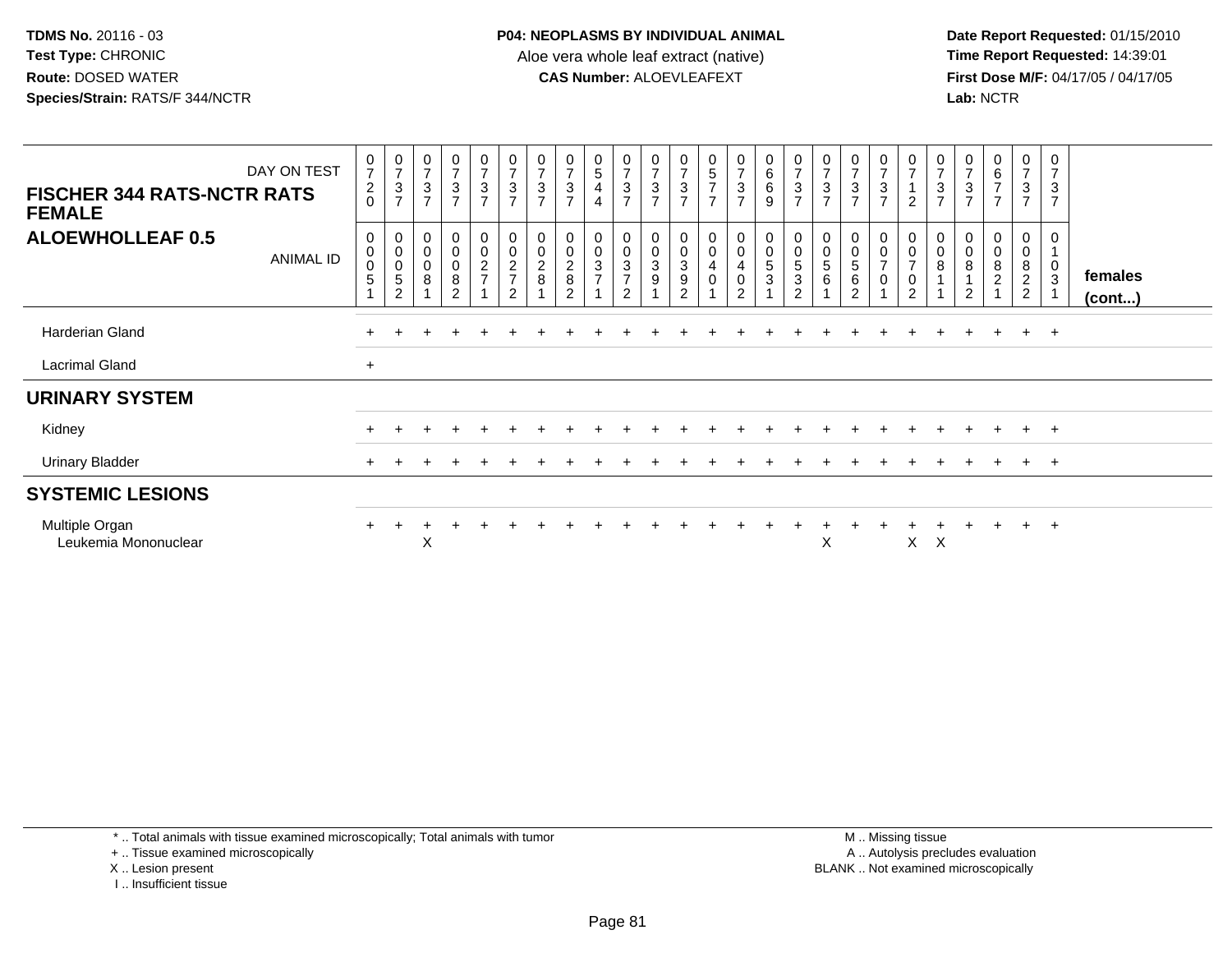**Date Report Requested:** 01/15/2010 **First Dose M/F:** 04/17/05 / 04/17/05 Lab: NCTR **Lab:** NCTR

| <b>FISCHER 344 RATS-NCTR RATS</b><br><b>FEMALE</b> | DAY ON TEST      | $_{6}^{\rm 0}$<br>$\frac{4}{7}$                           | $\begin{array}{c} 0 \\ 7 \end{array}$<br>$\frac{3}{7}$                  | $\frac{0}{7}$<br>$\mathbf{3}$<br>7              | $\begin{array}{c} 0 \\ 3 \\ 5 \end{array}$<br>6                  | 0<br>$\overline{6}$<br>9<br>8                                        | $\begin{array}{c} 0 \\ 5 \\ 2 \end{array}$<br>3                  | $\frac{0}{7}$<br>$\ensuremath{\mathsf{3}}$<br>$\overline{7}$ | $\frac{0}{7}$<br>$\ensuremath{\mathsf{3}}$<br>$\overline{7}$                   | $\frac{0}{7}$<br>$\frac{3}{7}$                                                       | $\frac{0}{7}$<br>$\mathbf{3}$<br>$\overline{7}$        | $\frac{0}{7}$<br>$\frac{3}{7}$             | $\frac{0}{7}$<br>$\ensuremath{\mathsf{3}}$<br>$\overline{7}$               | $\frac{0}{7}$<br>$\mathbf{3}$<br>$\overline{7}$                              | $\begin{matrix}0\\6\\8\end{matrix}$<br>4                       | $\begin{array}{c} 0 \\ 5 \\ 5 \end{array}$<br>6       | 0<br>$\frac{4}{9}$<br>6                  | $\frac{0}{7}$<br>$\frac{3}{7}$                | $\begin{array}{c} 0 \\ 7 \end{array}$<br>$rac{3}{7}$               | $0$<br>5<br>2<br>7                                                       | $\pmb{0}$<br>$rac{4}{7}$<br>$\overline{2}$                                | $\begin{array}{c} 0 \\ 7 \end{array}$<br>$\frac{3}{7}$       | 0<br>$\overline{7}$<br>1<br>$\mathbf{1}$ | $\mathbf 0$<br>$\overline{7}$<br>$\sqrt{3}$<br>$\mathbf{1}$ |                    |  |
|----------------------------------------------------|------------------|-----------------------------------------------------------|-------------------------------------------------------------------------|-------------------------------------------------|------------------------------------------------------------------|----------------------------------------------------------------------|------------------------------------------------------------------|--------------------------------------------------------------|--------------------------------------------------------------------------------|--------------------------------------------------------------------------------------|--------------------------------------------------------|--------------------------------------------|----------------------------------------------------------------------------|------------------------------------------------------------------------------|----------------------------------------------------------------|-------------------------------------------------------|------------------------------------------|-----------------------------------------------|--------------------------------------------------------------------|--------------------------------------------------------------------------|---------------------------------------------------------------------------|--------------------------------------------------------------|------------------------------------------|-------------------------------------------------------------|--------------------|--|
| <b>ALOEWHOLLEAF 0.5</b>                            | <b>ANIMAL ID</b> | $\pmb{0}$<br>$\mathbf{1}$<br>$\mathbf 0$<br>$\frac{3}{2}$ | $\pmb{0}$<br>$\mathbf{1}$<br>$\mathsf{O}\xspace$<br>$\overline{a}$<br>1 | 0<br>$\overline{1}$<br>0<br>4<br>$\overline{c}$ | $\pmb{0}$<br>$\mathbf{1}$<br>$\mathbf{1}$<br>$\overline{7}$<br>1 | $\mathbf 0$<br>$\mathbf{1}$<br>1<br>$\overline{7}$<br>$\overline{2}$ | $\pmb{0}$<br>$\mathbf{1}$<br>$\mathbf{1}$<br>8<br>$\overline{ }$ | $\pmb{0}$<br>$\mathbf{1}$<br>1<br>$\bf 8$<br>$\overline{2}$  | $\pmb{0}$<br>$\overline{1}$<br>$\boldsymbol{2}$<br>$\pmb{0}$<br>$\overline{1}$ | $\pmb{0}$<br>$\mathbf{1}$<br>$\overline{2}$<br>$\mathsf{O}\xspace$<br>$\overline{2}$ | 0<br>$\mathbf{1}$<br>$\mathbf{3}$<br>4<br>$\mathbf{1}$ | $\pmb{0}$<br>$\mathbf{1}$<br>$\frac{3}{4}$ | $\pmb{0}$<br>$\mathbf{1}$<br>$\,$ 5 $\,$<br>$\overline{5}$<br>$\mathbf{1}$ | 0<br>$\mathbf{1}$<br>$\begin{array}{c} 5 \\ 5 \end{array}$<br>$\overline{2}$ | $\pmb{0}$<br>$\overline{1}$<br>$\frac{6}{2}$<br>$\overline{1}$ | $\pmb{0}$<br>$\mathbf{1}$<br>$\,6\,$<br>$\frac{2}{2}$ | $\pmb{0}$<br>$\mathbf{1}$<br>6<br>3<br>1 | 0<br>$\mathbf{1}$<br>$\,6\,$<br>$\frac{3}{2}$ | $\pmb{0}$<br>$\mathbf{1}$<br>6<br>$\overline{4}$<br>$\overline{1}$ | $\pmb{0}$<br>$\mathbf{1}$<br>$\,6\,$<br>$\overline{4}$<br>$\overline{2}$ | $\pmb{0}$<br>$\mathbf{1}$<br>$\,8\,$<br>$6\overline{6}$<br>$\overline{1}$ | $\pmb{0}$<br>$\overline{1}$<br>$\, 8$<br>6<br>$\overline{2}$ | 0<br>$\mathbf{1}$<br>8<br>8<br>1         | $\mathbf 0$<br>$\mathbf{1}$<br>8<br>8<br>$\overline{2}$     | * TOTALS           |  |
| <b>ALIMENTARY SYSTEM</b>                           |                  |                                                           |                                                                         |                                                 |                                                                  |                                                                      |                                                                  |                                                              |                                                                                |                                                                                      |                                                        |                                            |                                                                            |                                                                              |                                                                |                                                       |                                          |                                               |                                                                    |                                                                          |                                                                           |                                                              |                                          |                                                             |                    |  |
| Esophagus                                          |                  |                                                           |                                                                         |                                                 |                                                                  |                                                                      |                                                                  |                                                              |                                                                                |                                                                                      |                                                        |                                            |                                                                            |                                                                              |                                                                |                                                       | м                                        |                                               |                                                                    |                                                                          |                                                                           |                                                              |                                          | $\div$                                                      | 47                 |  |
| Intestine Large, Ascending Colon                   |                  |                                                           |                                                                         |                                                 |                                                                  |                                                                      |                                                                  |                                                              |                                                                                |                                                                                      |                                                        |                                            |                                                                            |                                                                              |                                                                |                                                       |                                          |                                               |                                                                    |                                                                          |                                                                           |                                                              |                                          |                                                             | 48                 |  |
| Intestine Large, Cecum<br>Lipoma                   |                  |                                                           |                                                                         |                                                 |                                                                  |                                                                      |                                                                  |                                                              |                                                                                |                                                                                      |                                                        |                                            |                                                                            |                                                                              |                                                                |                                                       |                                          |                                               |                                                                    |                                                                          |                                                                           |                                                              |                                          |                                                             | 48<br>$\mathbf{1}$ |  |
| Intestine Large, Descending Colon                  |                  |                                                           |                                                                         |                                                 |                                                                  |                                                                      |                                                                  |                                                              |                                                                                |                                                                                      |                                                        |                                            |                                                                            |                                                                              |                                                                |                                                       |                                          |                                               |                                                                    |                                                                          |                                                                           |                                                              |                                          |                                                             | 48                 |  |
| Intestine Large, Rectum                            |                  |                                                           |                                                                         |                                                 |                                                                  |                                                                      |                                                                  |                                                              |                                                                                |                                                                                      |                                                        |                                            |                                                                            |                                                                              |                                                                |                                                       |                                          |                                               |                                                                    |                                                                          |                                                                           |                                                              |                                          |                                                             | 48                 |  |
| Intestine Large, Transverse Colon                  |                  |                                                           |                                                                         |                                                 |                                                                  |                                                                      |                                                                  |                                                              |                                                                                |                                                                                      |                                                        |                                            |                                                                            |                                                                              |                                                                |                                                       |                                          |                                               |                                                                    |                                                                          |                                                                           |                                                              |                                          |                                                             | 48                 |  |
| Intestine Small, Duodenum                          |                  | $+$                                                       |                                                                         |                                                 |                                                                  |                                                                      |                                                                  |                                                              |                                                                                |                                                                                      |                                                        |                                            |                                                                            |                                                                              |                                                                |                                                       |                                          |                                               |                                                                    |                                                                          |                                                                           |                                                              |                                          | $\ddot{}$                                                   | 48                 |  |
| Intestine Small, Ileum<br>Leukemia Mononuclear     |                  |                                                           |                                                                         |                                                 |                                                                  |                                                                      |                                                                  |                                                              |                                                                                |                                                                                      |                                                        |                                            |                                                                            |                                                                              |                                                                |                                                       |                                          |                                               |                                                                    |                                                                          |                                                                           |                                                              |                                          |                                                             | 48<br>$\mathbf{1}$ |  |
| Intestine Small, Jejunum                           |                  |                                                           |                                                                         |                                                 |                                                                  |                                                                      |                                                                  |                                                              |                                                                                |                                                                                      |                                                        |                                            |                                                                            |                                                                              |                                                                |                                                       |                                          |                                               |                                                                    |                                                                          |                                                                           |                                                              |                                          |                                                             | 48                 |  |
| Liver<br>Leukemia Mononuclear                      |                  | $\ddot{}$<br>X                                            |                                                                         |                                                 |                                                                  | X                                                                    |                                                                  |                                                              |                                                                                |                                                                                      |                                                        |                                            | $\pmb{\times}$                                                             |                                                                              | $\pmb{\times}$                                                 |                                                       |                                          |                                               |                                                                    |                                                                          |                                                                           | $\times$                                                     |                                          |                                                             | 48<br>9            |  |
| Mesentery                                          |                  |                                                           |                                                                         |                                                 | $\ddot{}$                                                        |                                                                      |                                                                  |                                                              |                                                                                |                                                                                      |                                                        |                                            |                                                                            |                                                                              | $\ddot{}$                                                      |                                                       |                                          |                                               |                                                                    |                                                                          |                                                                           |                                                              |                                          |                                                             | 9                  |  |
| Oral Mucosa<br>Squamous Cell Papilloma             |                  |                                                           |                                                                         |                                                 |                                                                  |                                                                      |                                                                  |                                                              |                                                                                |                                                                                      |                                                        |                                            |                                                                            |                                                                              |                                                                |                                                       |                                          |                                               |                                                                    |                                                                          |                                                                           |                                                              |                                          |                                                             | 1<br>$\mathbf 1$   |  |

\* .. Total animals with tissue examined microscopically; Total animals with tumor

+ .. Tissue examined microscopically

X .. Lesion present

I .. Insufficient tissue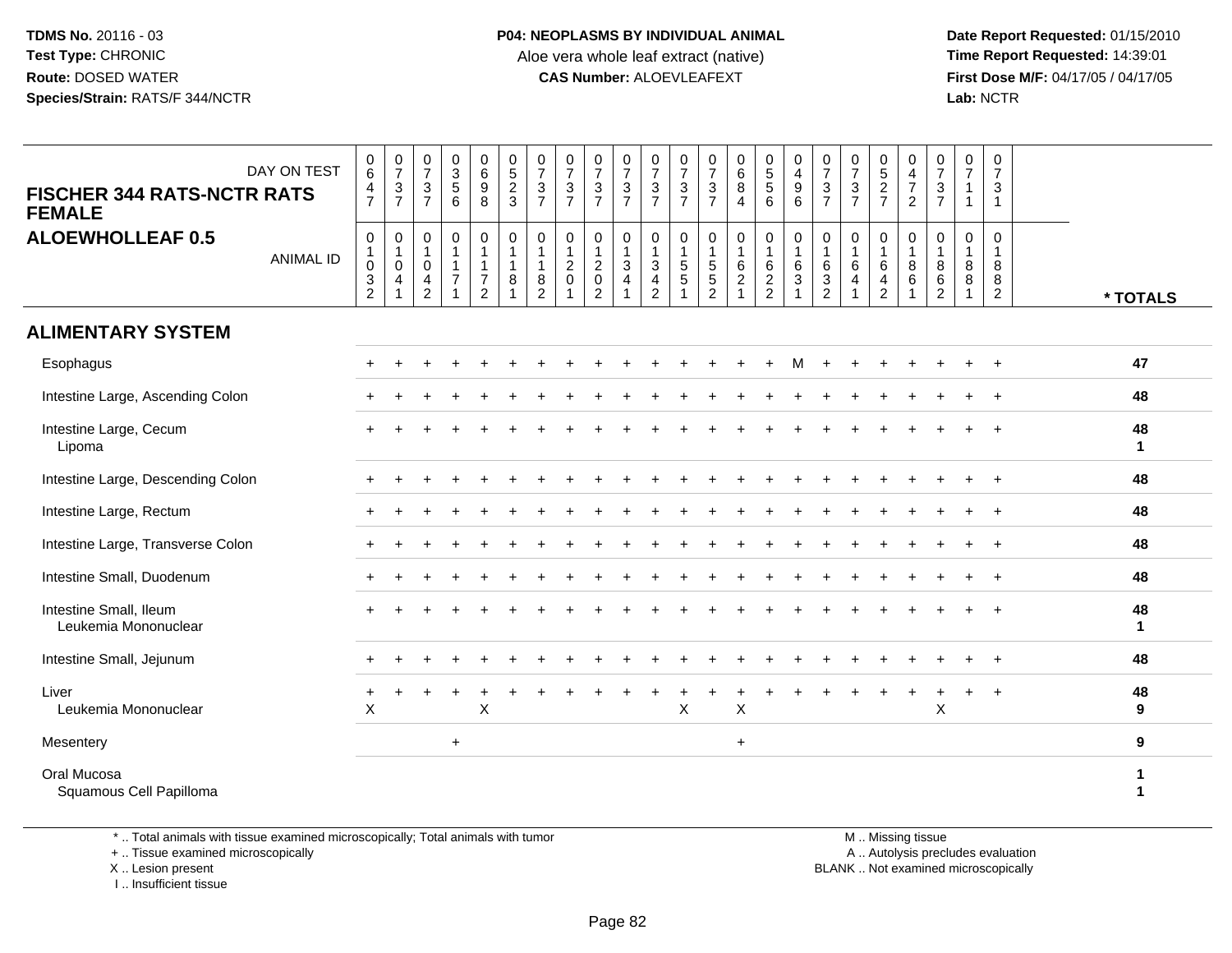**Date Report Requested:** 01/15/2010 **First Dose M/F:** 04/17/05 / 04/17/05<br>Lab: NCTR **Lab:** NCTR

| DAY ON TEST<br><b>FISCHER 344 RATS-NCTR RATS</b>                                                                                           | $\begin{array}{c} 0 \\ 6 \end{array}$<br>4                                    | $\frac{0}{7}$<br>$\frac{3}{7}$                               | $\begin{array}{c} 0 \\ 7 \end{array}$<br>$\frac{3}{7}$            | 0<br>3<br>5<br>6                                   | $\begin{array}{c} 0 \\ 6 \end{array}$<br>$\frac{9}{8}$                | $\begin{array}{c} 0 \\ 5 \end{array}$<br>$\frac{2}{3}$ | 0<br>$\overline{7}$<br>$\frac{3}{7}$                     | $\frac{0}{7}$<br>$\frac{3}{7}$                                  | $\frac{0}{7}$<br>$\frac{3}{7}$                                    | $\begin{array}{c} 0 \\ 7 \end{array}$<br>$\frac{3}{7}$ | $\frac{0}{7}$<br>$\frac{3}{7}$                                        | $\pmb{0}$<br>$\overline{7}$<br>$\frac{3}{7}$                       | $\frac{0}{7}$<br>$\frac{3}{7}$                                          | $\begin{matrix} 0 \\ 6 \end{matrix}$<br>$\overline{8}$ | 0<br>5<br>5<br>6                              | $\pmb{0}$<br>$\overline{4}$<br>$\begin{array}{c} 9 \\ 6 \end{array}$ | $\mathbf 0$<br>$\overline{7}$<br>$\frac{3}{7}$     | $\mathbf 0$<br>$\overline{7}$<br>$\frac{3}{7}$       | $\begin{array}{c} 0 \\ 5 \end{array}$<br>$\frac{2}{7}$           | 0<br>$\overline{4}$<br>$\overline{7}$ | 0<br>$\overline{7}$<br>$\frac{3}{7}$          | 0<br>7<br>$\mathbf{1}$     | $\pmb{0}$<br>$\overline{7}$<br>$\sqrt{3}$                                |                                    |
|--------------------------------------------------------------------------------------------------------------------------------------------|-------------------------------------------------------------------------------|--------------------------------------------------------------|-------------------------------------------------------------------|----------------------------------------------------|-----------------------------------------------------------------------|--------------------------------------------------------|----------------------------------------------------------|-----------------------------------------------------------------|-------------------------------------------------------------------|--------------------------------------------------------|-----------------------------------------------------------------------|--------------------------------------------------------------------|-------------------------------------------------------------------------|--------------------------------------------------------|-----------------------------------------------|----------------------------------------------------------------------|----------------------------------------------------|------------------------------------------------------|------------------------------------------------------------------|---------------------------------------|-----------------------------------------------|----------------------------|--------------------------------------------------------------------------|------------------------------------|
| <b>FEMALE</b>                                                                                                                              | $\overline{7}$                                                                |                                                              |                                                                   |                                                    |                                                                       |                                                        |                                                          |                                                                 |                                                                   |                                                        |                                                                       |                                                                    |                                                                         | $\overline{4}$                                         |                                               |                                                                      |                                                    |                                                      |                                                                  | $\overline{2}$                        |                                               | $\mathbf{1}$               | $\mathbf{1}$                                                             |                                    |
| <b>ALOEWHOLLEAF 0.5</b><br><b>ANIMAL ID</b>                                                                                                | $\boldsymbol{0}$<br>$\mathbf{1}$<br>$\pmb{0}$<br>$\sqrt{3}$<br>$\overline{2}$ | $\mathbf 0$<br>$\mathbf{1}$<br>$\mathbf 0$<br>$\overline{4}$ | $\mathbf 0$<br>$\mathbf{1}$<br>$\mathbf 0$<br>4<br>$\overline{c}$ | 0<br>$\mathbf{1}$<br>$\mathbf 1$<br>$\overline{7}$ | 0<br>$\mathbf{1}$<br>$\mathbf{1}$<br>$\overline{7}$<br>$\overline{2}$ | $\mathbf 0$<br>$\mathbf{1}$<br>$\mathbf{1}$<br>8       | $\mathbf 0$<br>-1<br>$\mathbf{1}$<br>8<br>$\overline{c}$ | $\pmb{0}$<br>$\mathbf{1}$<br>$\overline{c}$<br>$\mathbf 0$<br>1 | 0<br>$\mathbf 1$<br>$\overline{2}$<br>$\pmb{0}$<br>$\overline{2}$ | 0<br>$\overline{1}$<br>$\sqrt{3}$<br>$\overline{4}$    | 0<br>$\mathbf{1}$<br>$\ensuremath{\mathsf{3}}$<br>$\overline{4}$<br>2 | $\boldsymbol{0}$<br>$\overline{1}$<br>$\sqrt{5}$<br>$\overline{5}$ | $\pmb{0}$<br>$\mathbf{1}$<br>$\sqrt{5}$<br>$\sqrt{5}$<br>$\overline{2}$ | 0<br>$\mathbf{1}$<br>$\,6\,$<br>$\boldsymbol{2}$       | 0<br>$\mathbf{1}$<br>$\,6\,$<br>$\frac{2}{2}$ | 0<br>$\mathbf{1}$<br>$\,6$<br>$\ensuremath{\mathsf{3}}$              | $\mathbf 0$<br>6<br>$\mathbf{3}$<br>$\overline{c}$ | $\mathbf 0$<br>$\overline{1}$<br>6<br>$\overline{4}$ | 0<br>$\mathbf{1}$<br>$\,6\,$<br>$\overline{4}$<br>$\overline{c}$ | 0<br>$\mathbf{1}$<br>8<br>6           | $\mathbf{0}$<br>1<br>8<br>6<br>$\overline{c}$ | $\mathbf 0$<br>1<br>8<br>8 | $\mathbf 0$<br>$\mathbf 1$<br>8<br>8<br>$\overline{2}$                   | * TOTALS                           |
| Pancreas                                                                                                                                   |                                                                               |                                                              |                                                                   |                                                    |                                                                       |                                                        |                                                          |                                                                 |                                                                   |                                                        |                                                                       |                                                                    |                                                                         |                                                        |                                               |                                                                      |                                                    |                                                      |                                                                  |                                       |                                               | $+$                        | $^{+}$                                                                   | 48                                 |
| <b>Proximal Colon</b>                                                                                                                      |                                                                               |                                                              |                                                                   | M                                                  | $\ddot{}$                                                             |                                                        |                                                          |                                                                 |                                                                   |                                                        |                                                                       |                                                                    |                                                                         |                                                        |                                               | м                                                                    | $\ddot{}$                                          |                                                      | $\ddot{}$                                                        | M                                     | $\ddot{}$                                     | $+$                        | $+$                                                                      | 45                                 |
| Salivary Glands                                                                                                                            |                                                                               |                                                              |                                                                   |                                                    |                                                                       |                                                        |                                                          |                                                                 |                                                                   |                                                        |                                                                       |                                                                    |                                                                         |                                                        |                                               |                                                                      |                                                    |                                                      |                                                                  |                                       |                                               |                            |                                                                          | 48                                 |
| Stomach, Forestomach                                                                                                                       |                                                                               |                                                              |                                                                   |                                                    |                                                                       |                                                        |                                                          |                                                                 |                                                                   |                                                        |                                                                       |                                                                    |                                                                         |                                                        |                                               |                                                                      |                                                    |                                                      |                                                                  |                                       |                                               |                            |                                                                          | 48                                 |
| Stomach, Glandular                                                                                                                         |                                                                               |                                                              |                                                                   |                                                    |                                                                       |                                                        |                                                          |                                                                 |                                                                   |                                                        |                                                                       |                                                                    |                                                                         |                                                        |                                               |                                                                      |                                                    |                                                      |                                                                  |                                       |                                               |                            | $\overline{1}$                                                           | 48                                 |
| <b>CARDIOVASCULAR SYSTEM</b>                                                                                                               |                                                                               |                                                              |                                                                   |                                                    |                                                                       |                                                        |                                                          |                                                                 |                                                                   |                                                        |                                                                       |                                                                    |                                                                         |                                                        |                                               |                                                                      |                                                    |                                                      |                                                                  |                                       |                                               |                            |                                                                          |                                    |
| <b>Blood Vessel</b>                                                                                                                        |                                                                               |                                                              |                                                                   |                                                    |                                                                       |                                                        |                                                          |                                                                 |                                                                   |                                                        |                                                                       |                                                                    |                                                                         |                                                        |                                               |                                                                      |                                                    |                                                      |                                                                  |                                       |                                               |                            |                                                                          | 48                                 |
| Heart<br>Leukemia Mononuclear                                                                                                              | $\ddot{}$<br>$\times$                                                         |                                                              |                                                                   |                                                    |                                                                       |                                                        |                                                          |                                                                 |                                                                   |                                                        |                                                                       |                                                                    |                                                                         |                                                        |                                               |                                                                      |                                                    |                                                      |                                                                  |                                       |                                               |                            |                                                                          | 48<br>$\mathbf{2}$                 |
| <b>ENDOCRINE SYSTEM</b>                                                                                                                    |                                                                               |                                                              |                                                                   |                                                    |                                                                       |                                                        |                                                          |                                                                 |                                                                   |                                                        |                                                                       |                                                                    |                                                                         |                                                        |                                               |                                                                      |                                                    |                                                      |                                                                  |                                       |                                               |                            |                                                                          |                                    |
| <b>Adrenal Cortex</b><br>Adenoma<br>Leukemia Mononuclear                                                                                   |                                                                               |                                                              |                                                                   |                                                    |                                                                       |                                                        |                                                          |                                                                 | $\mathsf X$                                                       |                                                        |                                                                       |                                                                    |                                                                         | X                                                      |                                               |                                                                      |                                                    |                                                      |                                                                  |                                       |                                               |                            |                                                                          | 48<br>$\mathbf{1}$<br>$\mathbf{1}$ |
| Adrenal Medulla                                                                                                                            |                                                                               |                                                              |                                                                   |                                                    |                                                                       |                                                        |                                                          |                                                                 |                                                                   |                                                        |                                                                       |                                                                    |                                                                         |                                                        |                                               |                                                                      |                                                    |                                                      |                                                                  |                                       |                                               |                            |                                                                          | 46                                 |
| Islets, Pancreatic                                                                                                                         |                                                                               |                                                              |                                                                   |                                                    |                                                                       |                                                        |                                                          |                                                                 |                                                                   |                                                        |                                                                       |                                                                    |                                                                         |                                                        |                                               |                                                                      |                                                    |                                                      |                                                                  |                                       |                                               |                            |                                                                          | 48                                 |
| Parathyroid Gland                                                                                                                          |                                                                               |                                                              |                                                                   |                                                    |                                                                       |                                                        |                                                          | м                                                               |                                                                   |                                                        |                                                                       |                                                                    |                                                                         |                                                        |                                               | м                                                                    |                                                    |                                                      |                                                                  |                                       |                                               |                            | $\overline{1}$                                                           | 45                                 |
| <b>Pituitary Gland</b>                                                                                                                     |                                                                               |                                                              |                                                                   |                                                    |                                                                       |                                                        |                                                          |                                                                 |                                                                   |                                                        |                                                                       |                                                                    |                                                                         |                                                        |                                               |                                                                      |                                                    |                                                      |                                                                  |                                       |                                               |                            | $\overline{ }$                                                           | 48                                 |
| *  Total animals with tissue examined microscopically; Total animals with tumor<br>+  Tissue examined microscopically<br>X  Lesion present |                                                                               |                                                              |                                                                   |                                                    |                                                                       |                                                        |                                                          |                                                                 |                                                                   |                                                        |                                                                       |                                                                    |                                                                         |                                                        |                                               |                                                                      |                                                    |                                                      |                                                                  | M  Missing tissue                     |                                               |                            | A  Autolysis precludes evaluation<br>BLANK  Not examined microscopically |                                    |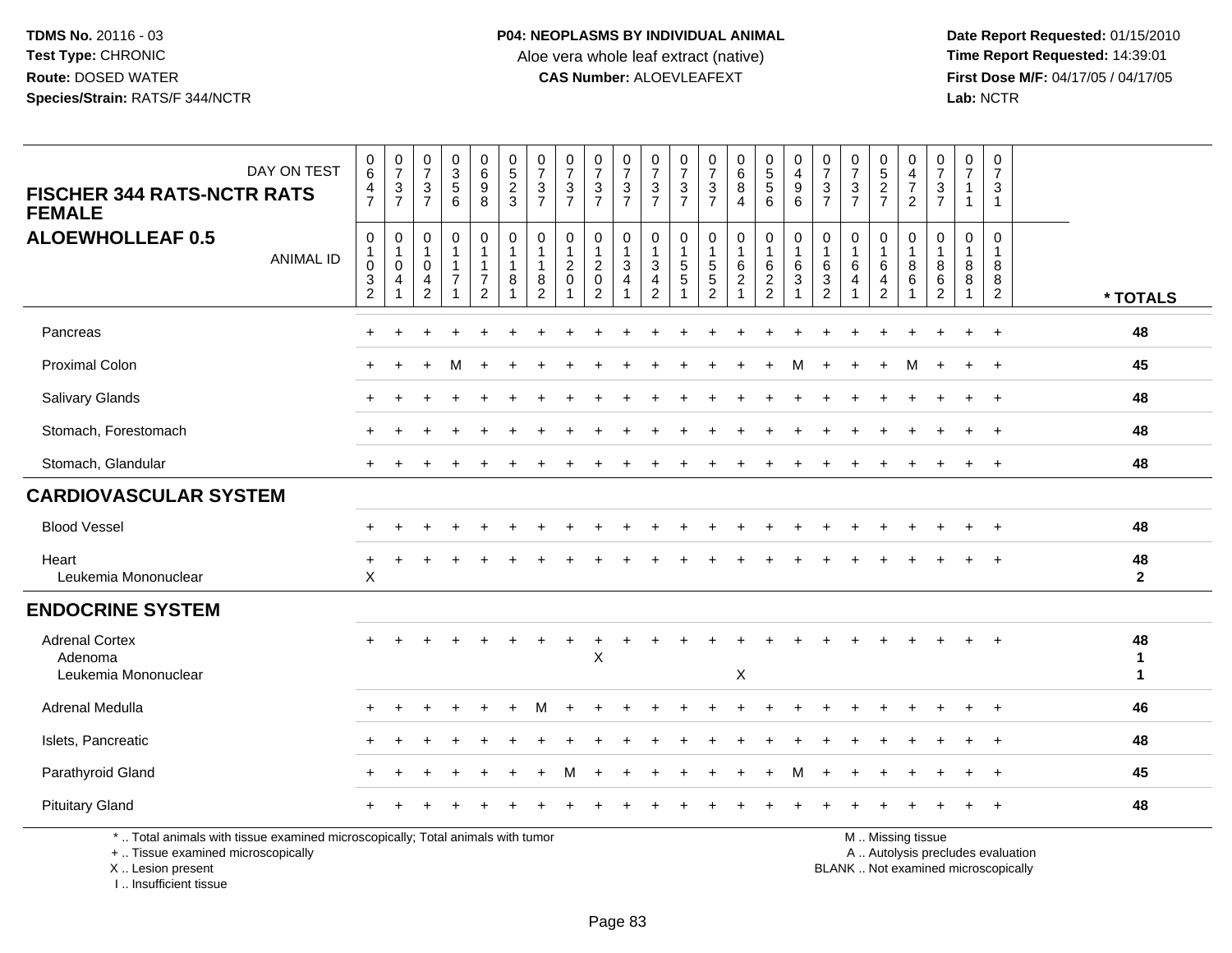**Date Report Requested:** 01/15/2010 **First Dose M/F:** 04/17/05 / 04/17/05<br>**Lab:** NCTR **Lab:** NCTR

| <b>FISCHER 344 RATS-NCTR RATS</b><br><b>FEMALE</b>                 | DAY ON TEST      | $\begin{matrix} 0 \\ 6 \end{matrix}$<br>4<br>$\overline{7}$       | $\frac{0}{7}$<br>$\frac{3}{7}$                  | $\frac{0}{7}$<br>$\sqrt{3}$<br>$\overline{7}$                    | $\mathbf 0$<br>$\mathbf{3}$<br>$\sqrt{5}$<br>6      | 0<br>$\,6$<br>$\boldsymbol{9}$<br>8                  | $0$<br>5<br>2<br>3     | $\begin{array}{c} 0 \\ 7 \\ 3 \\ 7 \end{array}$ | $\frac{0}{7}$<br>$\frac{3}{7}$   | $\frac{0}{7}$<br>$\frac{3}{7}$                     | $\frac{0}{7}$<br>$\frac{3}{7}$    | $\frac{0}{7}$<br>$\ensuremath{\mathsf{3}}$<br>$\overline{7}$                                | $\mathbf 0$<br>$\overline{7}$<br>$\frac{3}{7}$ | 0<br>$\overline{7}$<br>$\mathbf{3}$<br>$\overline{7}$ | 0<br>$\frac{6}{8}$<br>$\overline{4}$ | 0<br>5<br>5<br>6             | $\begin{array}{c} 0 \\ 4 \\ 9 \\ 6 \end{array}$ | $\frac{0}{7}$<br>$\frac{3}{7}$                                              | 0<br>$\overline{7}$<br>$\sqrt{3}$<br>$\overline{7}$ | $\boldsymbol{0}$<br>$\frac{5}{2}$                                 | 0<br>$\overline{4}$<br>$\overline{7}$<br>$\overline{2}$ | $\begin{array}{c} 0 \\ 7 \\ 3 \\ 7 \end{array}$     | $\pmb{0}$<br>$\overline{7}$<br>$\mathbf{1}$<br>$\mathbf{1}$ | 0<br>$\overline{7}$<br>3             |              |
|--------------------------------------------------------------------|------------------|-------------------------------------------------------------------|-------------------------------------------------|------------------------------------------------------------------|-----------------------------------------------------|------------------------------------------------------|------------------------|-------------------------------------------------|----------------------------------|----------------------------------------------------|-----------------------------------|---------------------------------------------------------------------------------------------|------------------------------------------------|-------------------------------------------------------|--------------------------------------|------------------------------|-------------------------------------------------|-----------------------------------------------------------------------------|-----------------------------------------------------|-------------------------------------------------------------------|---------------------------------------------------------|-----------------------------------------------------|-------------------------------------------------------------|--------------------------------------|--------------|
| <b>ALOEWHOLLEAF 0.5</b>                                            | <b>ANIMAL ID</b> | 0<br>$\begin{smallmatrix}0\\3\end{smallmatrix}$<br>$\overline{2}$ | 0<br>$\mathbf 1$<br>$\pmb{0}$<br>$\overline{4}$ | 0<br>$\overline{\mathbf{1}}$<br>$\pmb{0}$<br>$\overline{4}$<br>2 | 0<br>$\mathbf{1}$<br>$\mathbf{1}$<br>$\overline{7}$ | $\mathbf 0$<br>1<br>$\overline{7}$<br>$\overline{2}$ | $\mathbf 0$<br>$\bf 8$ | 0<br>$\mathbf 1$<br>$\, 8$<br>2                 | 0<br>$\overline{c}$<br>$\pmb{0}$ | 0<br>$\overline{2}$<br>$\pmb{0}$<br>$\overline{2}$ | 0<br>$\sqrt{3}$<br>$\overline{4}$ | 0<br>$\mathbf{1}$<br>$\ensuremath{\mathsf{3}}$<br>$\overline{\mathbf{4}}$<br>$\overline{2}$ | 0<br>$\frac{5}{5}$                             | 0<br>5<br>$\sqrt{5}$<br>$\mathcal{P}$                 | 0<br>6<br>$\overline{c}$             | 0<br>$^6_2$<br>$\mathcal{P}$ | $\overline{0}$<br>$\,6$<br>$\mathfrak{Z}$       | $\mathbf 0$<br>$\overline{1}$<br>$\begin{array}{c} 6 \\ 3 \\ 2 \end{array}$ | 0<br>$\overline{1}$<br>6<br>4                       | $\mathbf 0$<br>$\,6$<br>$\overline{\mathbf{4}}$<br>$\overline{2}$ | $\mathbf{0}$<br>8<br>$\,6$                              | 0<br>$\mathbf{1}$<br>8<br>$\,6\,$<br>$\overline{c}$ | 0<br>$\mathbf{1}$<br>8<br>8                                 | $\Omega$<br>8<br>8<br>$\overline{2}$ | * TOTALS     |
| Pars Distalis, Adenoma<br>Pars Distalis, Carcinoma                 |                  |                                                                   |                                                 | $X \times$                                                       |                                                     | $X$ $X$ $X$                                          |                        |                                                 | $\times$                         |                                                    |                                   | $X \times$                                                                                  | $\mathsf{X}$                                   |                                                       | x x                                  |                              |                                                 | $X \times$                                                                  |                                                     |                                                                   |                                                         | $X \times$                                          |                                                             | X X                                  | 35<br>1      |
| <b>Thyroid Gland</b><br>C-cell, Adenoma<br>C-cell, Carcinoma       |                  |                                                                   |                                                 |                                                                  |                                                     |                                                      |                        |                                                 |                                  |                                                    |                                   |                                                                                             |                                                |                                                       |                                      |                              |                                                 |                                                                             |                                                     |                                                                   |                                                         |                                                     |                                                             | $+$                                  | 48<br>3<br>1 |
| <b>GENERAL BODY SYSTEM</b>                                         |                  |                                                                   |                                                 |                                                                  |                                                     |                                                      |                        |                                                 |                                  |                                                    |                                   |                                                                                             |                                                |                                                       |                                      |                              |                                                 |                                                                             |                                                     |                                                                   |                                                         |                                                     |                                                             |                                      |              |
| <b>NONE</b>                                                        |                  |                                                                   |                                                 |                                                                  |                                                     |                                                      |                        |                                                 |                                  |                                                    |                                   |                                                                                             |                                                |                                                       |                                      |                              |                                                 |                                                                             |                                                     |                                                                   |                                                         |                                                     |                                                             |                                      |              |
| <b>GENITAL SYSTEM</b>                                              |                  |                                                                   |                                                 |                                                                  |                                                     |                                                      |                        |                                                 |                                  |                                                    |                                   |                                                                                             |                                                |                                                       |                                      |                              |                                                 |                                                                             |                                                     |                                                                   |                                                         |                                                     |                                                             |                                      |              |
| <b>Clitoral Gland</b><br>Adenoma<br>Adenoma, Multiple<br>Carcinoma |                  | $+$                                                               |                                                 |                                                                  |                                                     | X                                                    |                        |                                                 |                                  |                                                    |                                   |                                                                                             | $\mathsf X$                                    |                                                       |                                      | X                            |                                                 | $\mathsf{X}$                                                                | $\boldsymbol{\mathsf{X}}$                           |                                                                   | X                                                       |                                                     | ÷                                                           | $\ddot{}$<br>X                       | 48<br>8<br>4 |
| Ovary                                                              |                  |                                                                   |                                                 |                                                                  |                                                     |                                                      |                        |                                                 |                                  |                                                    |                                   |                                                                                             |                                                |                                                       |                                      |                              |                                                 |                                                                             |                                                     |                                                                   |                                                         |                                                     |                                                             | $\ddot{}$                            | 48           |
| <b>Uterus</b><br>Polyp Stromal                                     |                  | $\ddot{}$                                                         | X                                               |                                                                  |                                                     |                                                      |                        | $\mathsf X$                                     |                                  | X                                                  |                                   |                                                                                             |                                                |                                                       |                                      | X                            |                                                 | $\mathsf{X}$                                                                | $\boldsymbol{\mathsf{X}}$                           |                                                                   | X                                                       |                                                     | ÷                                                           | $\ddot{}$<br>X                       | 48<br>13     |

## $\mathsf p$ **HEMATOPOIETIC SYSTEM**

Vagina

Polyp

Bone Marrow <sup>+</sup> <sup>+</sup> <sup>+</sup> <sup>+</sup> <sup>+</sup> <sup>+</sup> <sup>+</sup> <sup>+</sup> <sup>+</sup> <sup>+</sup> <sup>+</sup> <sup>+</sup> <sup>+</sup> <sup>+</sup> <sup>+</sup> <sup>+</sup> <sup>+</sup> <sup>+</sup> <sup>+</sup> <sup>+</sup> <sup>+</sup> <sup>+</sup> <sup>+</sup> **<sup>48</sup>** Leukemia Mononuclear**<sup>1</sup>**

<sup>+</sup> <sup>+</sup> **<sup>3</sup>**

\* .. Total animals with tissue examined microscopically; Total animals with tumor

+ .. Tissue examined microscopically

a  $+$ 

X .. Lesion present

I .. Insufficient tissue

M .. Missing tissue

y the contract of the contract of the contract of the contract of the contract of the contract of the contract of  $A$ . Autolysis precludes evaluation Lesion present BLANK .. Not examined microscopically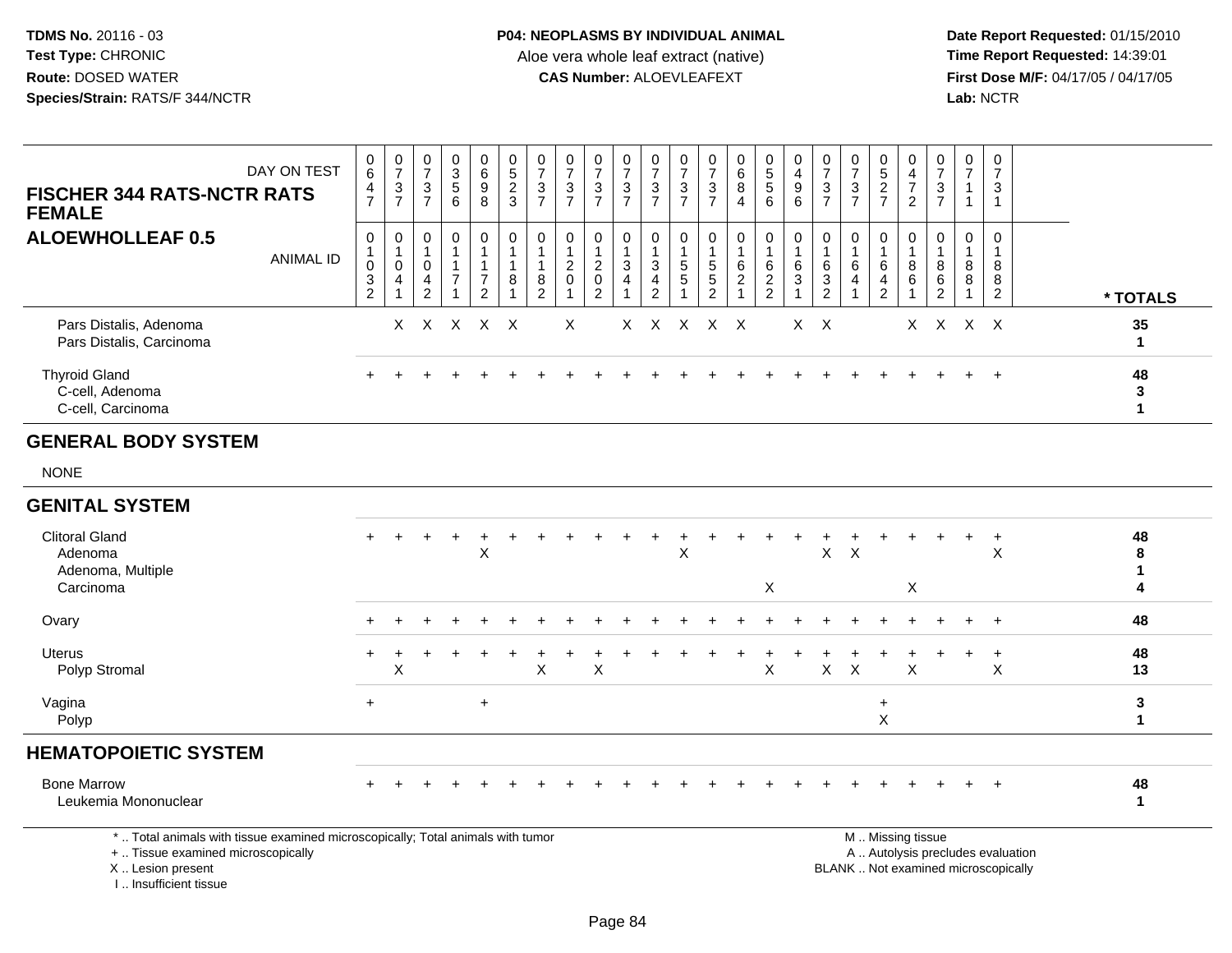**Date Report Requested:** 01/15/2010 **First Dose M/F:** 04/17/05 / 04/17/05<br>Lab: NCTR **Lab:** NCTR

| DAY ON TEST<br><b>FISCHER 344 RATS-NCTR RATS</b><br><b>FEMALE</b>                                                                                                                       | 0<br>6<br>4<br>$\overline{7}$                                   | $\frac{0}{7}$<br>3<br>$\overline{7}$ | $\frac{0}{7}$<br>$\mathbf{3}$<br>$\overline{7}$        | $\begin{array}{c} 0 \\ 3 \\ 5 \end{array}$<br>6     | 0<br>0<br>0<br>0<br>0                                             | $0,52$<br>3                                             | $\frac{0}{7}$<br>$rac{3}{7}$                                      | $\frac{0}{7}$<br>$\frac{3}{7}$                           | $\frac{0}{7}$<br>$\sqrt{3}$<br>$\overline{7}$                    | $\frac{0}{7}$<br>$\mathbf{3}$<br>$\overline{7}$             | 0<br>$\overline{7}$<br>3<br>$\overline{7}$             | $\frac{0}{7}$<br>$\frac{3}{7}$                | $\frac{0}{7}$<br>$\mathbf{3}$<br>$\overline{7}$ | $\begin{matrix}0\6\8\end{matrix}$<br>$\overline{4}$ | $\begin{array}{c} 0 \\ 5 \\ 5 \end{array}$<br>6         | 0<br>$\overline{4}$<br>$\begin{array}{c} 9 \\ 6 \end{array}$ | $\frac{0}{7}$<br>$\frac{3}{7}$                                                     | $\frac{0}{7}$<br>$\frac{3}{7}$               | 0<br>$\frac{5}{2}$                                      | 0<br>4<br>$\overline{7}$<br>$\overline{2}$ | $\frac{0}{7}$<br>$\frac{3}{7}$ | $\frac{0}{7}$<br>$\mathbf{1}$<br>$\mathbf{1}$ | $\frac{0}{7}$<br>3<br>$\mathbf{1}$                                       |               |
|-----------------------------------------------------------------------------------------------------------------------------------------------------------------------------------------|-----------------------------------------------------------------|--------------------------------------|--------------------------------------------------------|-----------------------------------------------------|-------------------------------------------------------------------|---------------------------------------------------------|-------------------------------------------------------------------|----------------------------------------------------------|------------------------------------------------------------------|-------------------------------------------------------------|--------------------------------------------------------|-----------------------------------------------|-------------------------------------------------|-----------------------------------------------------|---------------------------------------------------------|--------------------------------------------------------------|------------------------------------------------------------------------------------|----------------------------------------------|---------------------------------------------------------|--------------------------------------------|--------------------------------|-----------------------------------------------|--------------------------------------------------------------------------|---------------|
| <b>ALOEWHOLLEAF 0.5</b><br><b>ANIMAL ID</b>                                                                                                                                             | $\mathbf 0$<br>1<br>$\mathbf 0$<br>$\sqrt{3}$<br>$\overline{c}$ | 0<br>1<br>$\pmb{0}$<br>4             | $\mathbf 0$<br>$\overline{1}$<br>$\mathbf 0$<br>4<br>2 | 0<br>$\mathbf{1}$<br>$\mathbf{1}$<br>$\overline{7}$ | $\mathbf 0$<br>$\mathbf{1}$<br>$\boldsymbol{7}$<br>$\overline{2}$ | $\mathbf 0$<br>$\mathbf{1}$<br>$\overline{1}$<br>$\bf8$ | 0<br>$\overline{1}$<br>$\overline{1}$<br>$\, 8$<br>$\overline{2}$ | $\mathbf 0$<br>$\mathbf{1}$<br>$\sqrt{2}$<br>$\mathbf 0$ | 0<br>$\mathbf{1}$<br>$\sqrt{2}$<br>$\mathbf 0$<br>$\overline{2}$ | $\mathbf 0$<br>$\mathbf{1}$<br>$\sqrt{3}$<br>$\overline{4}$ | 0<br>$\mathbf{1}$<br>$\sqrt{3}$<br>4<br>$\overline{2}$ | 0<br>$\mathbf{1}$<br>$\sqrt{5}$<br>$\sqrt{5}$ | 0<br>$\mathbf{1}$<br>$\frac{5}{2}$              | 0<br>6<br>$\boldsymbol{2}$                          | $\mathbf 0$<br>$\mathbf{1}$<br>$\,6\,$<br>$\frac{2}{2}$ | 0<br>$\overline{1}$<br>6<br>3                                | $\mathbf 0$<br>$\mathbf{1}$<br>$\,6$<br>$\ensuremath{\mathsf{3}}$<br>$\mathcal{P}$ | 0<br>1<br>$\,6\,$<br>$\overline{\mathbf{4}}$ | $\mathbf 0$<br>$\mathbf{1}$<br>6<br>4<br>$\overline{2}$ | 0<br>$\mathbf{1}$<br>8<br>6                | $\mathbf 0$<br>8<br>6<br>2     | 0<br>$\mathbf{1}$<br>8<br>8                   | $\mathbf 0$<br>$\mathbf{1}$<br>8<br>8<br>$\overline{2}$                  | * TOTALS      |
| Lymph Node<br>Brachial, Leukemia Mononuclear<br>Lumbar, Leukemia Mononuclear<br>Mediastinal, Leukemia Mononuclear<br>Pancreatic, Leukemia Mononuclear<br>Thoracic, Leukemia Mononuclear | $+$<br>X<br>X                                                   |                                      |                                                        |                                                     | $\ddot{}$<br>X<br>$\mathsf{x}$                                    |                                                         |                                                                   |                                                          |                                                                  |                                                             |                                                        |                                               |                                                 | $\ddot{}$<br>X<br>X<br>X                            |                                                         |                                                              |                                                                                    |                                              |                                                         |                                            |                                |                                               |                                                                          | 7<br>1        |
| Lymph Node, Mandibular<br>Leukemia Mononuclear                                                                                                                                          | X                                                               | X                                    |                                                        |                                                     |                                                                   |                                                         |                                                                   |                                                          |                                                                  |                                                             |                                                        |                                               |                                                 |                                                     |                                                         |                                                              |                                                                                    |                                              |                                                         |                                            |                                |                                               |                                                                          | 47<br>4       |
| Lymph Node, Mesenteric<br>Leukemia Mononuclear                                                                                                                                          | $\ddot{}$<br>X                                                  |                                      |                                                        |                                                     |                                                                   |                                                         |                                                                   |                                                          |                                                                  |                                                             |                                                        |                                               |                                                 |                                                     |                                                         |                                                              |                                                                                    |                                              |                                                         |                                            |                                |                                               |                                                                          | 47<br>4       |
| Spleen<br>Leukemia Mononuclear                                                                                                                                                          | X                                                               | X                                    |                                                        |                                                     | X                                                                 |                                                         |                                                                   |                                                          |                                                                  |                                                             |                                                        | х                                             |                                                 | X                                                   |                                                         | X                                                            |                                                                                    |                                              |                                                         |                                            | X                              |                                               | $\ddot{}$<br>X                                                           | 48<br>12      |
| Thymus                                                                                                                                                                                  |                                                                 |                                      |                                                        |                                                     |                                                                   |                                                         |                                                                   |                                                          |                                                                  |                                                             |                                                        |                                               |                                                 |                                                     |                                                         |                                                              |                                                                                    |                                              |                                                         |                                            |                                |                                               | $+$                                                                      | 45            |
| <b>INTEGUMENTARY SYSTEM</b>                                                                                                                                                             |                                                                 |                                      |                                                        |                                                     |                                                                   |                                                         |                                                                   |                                                          |                                                                  |                                                             |                                                        |                                               |                                                 |                                                     |                                                         |                                                              |                                                                                    |                                              |                                                         |                                            |                                |                                               |                                                                          |               |
| <b>Mammary Gland</b><br>Adenocarcinoma<br>Fibroadenoma                                                                                                                                  |                                                                 |                                      |                                                        |                                                     |                                                                   | $X \times$                                              |                                                                   | X                                                        |                                                                  |                                                             | X                                                      |                                               | $\pmb{\times}$                                  |                                                     |                                                         |                                                              |                                                                                    |                                              | $\times$                                                |                                            | $\mathsf X$                    |                                               |                                                                          | 48<br>4<br>15 |
| Skin                                                                                                                                                                                    |                                                                 |                                      |                                                        |                                                     |                                                                   |                                                         |                                                                   |                                                          |                                                                  |                                                             |                                                        |                                               |                                                 |                                                     |                                                         |                                                              |                                                                                    |                                              |                                                         |                                            |                                | $\pm$                                         | $+$                                                                      | 48            |
| <b>MUSCULOSKELETAL SYSTEM</b>                                                                                                                                                           |                                                                 |                                      |                                                        |                                                     |                                                                   |                                                         |                                                                   |                                                          |                                                                  |                                                             |                                                        |                                               |                                                 |                                                     |                                                         |                                                              |                                                                                    |                                              |                                                         |                                            |                                |                                               |                                                                          |               |
| Bone                                                                                                                                                                                    |                                                                 |                                      |                                                        | $\ddot{}$                                           |                                                                   |                                                         |                                                                   |                                                          |                                                                  |                                                             |                                                        |                                               |                                                 |                                                     |                                                         | $+$                                                          |                                                                                    |                                              |                                                         |                                            |                                |                                               |                                                                          | $\mathbf{2}$  |
| *  Total animals with tissue examined microscopically; Total animals with tumor<br>+  Tissue examined microscopically<br>X  Lesion present                                              |                                                                 |                                      |                                                        |                                                     |                                                                   |                                                         |                                                                   |                                                          |                                                                  |                                                             |                                                        |                                               |                                                 |                                                     |                                                         |                                                              |                                                                                    |                                              | M  Missing tissue                                       |                                            |                                |                                               | A  Autolysis precludes evaluation<br>BLANK  Not examined microscopically |               |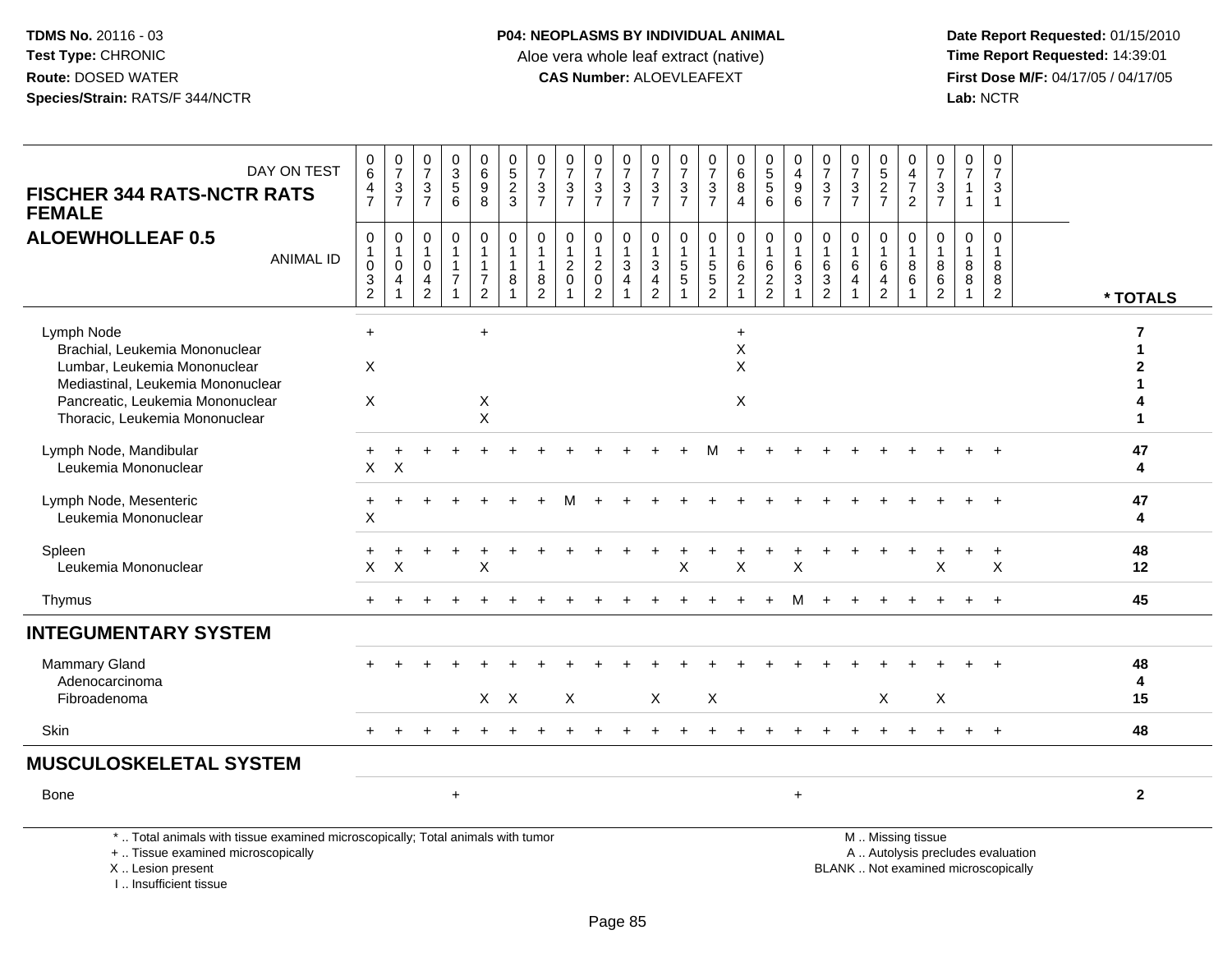**Date Report Requested:** 01/15/2010 **First Dose M/F:** 04/17/05 / 04/17/05 Lab: NCTR **Lab:** NCTR

| DAY ON TEST<br><b>FISCHER 344 RATS-NCTR RATS</b><br><b>FEMALE</b>              | $\pmb{0}$<br>$\,6$<br>$\frac{4}{7}$                   | $\frac{0}{7}$<br>$\mathbf{3}$<br>$\overline{7}$ | $\frac{0}{7}$<br>3<br>$\overline{7}$          | $\begin{array}{c} 0 \\ 3 \\ 5 \end{array}$<br>6 | $\begin{matrix} 0 \\ 6 \\ 9 \end{matrix}$<br>8    | $0$<br>$5$<br>$2$<br>$3$                        | 0<br>$\overline{7}$<br>3<br>$\overline{7}$ | $\frac{0}{7}$<br>3<br>$\overline{7}$                 | $\frac{0}{7}$<br>$\ensuremath{\mathsf{3}}$<br>$\overline{7}$ | 0<br>$\overline{7}$<br>$\ensuremath{\mathsf{3}}$<br>$\overline{7}$ | 0<br>$\overline{7}$<br>$\sqrt{3}$<br>$\overline{7}$      | 0<br>$\overline{7}$<br>3<br>$\overline{7}$ | $\frac{0}{7}$<br>$\ensuremath{\mathsf{3}}$<br>$\overline{7}$ | $\begin{matrix}0\6\8\end{matrix}$<br>$\overline{4}$ | $\begin{array}{c} 0 \\ 5 \\ 5 \end{array}$<br>6 | 0<br>$\overline{4}$<br>$\boldsymbol{9}$<br>6               | 0<br>$\overline{7}$<br>3<br>$\overline{7}$   | $\frac{0}{7}$<br>3<br>$\overline{7}$ | 0<br>5<br>2<br>7                   | 0<br>$\frac{4}{7}$<br>$\overline{2}$ | 0<br>$\overline{7}$<br>3<br>$\overline{7}$       | 0<br>$\overline{7}$<br>$\mathbf{1}$<br>$\mathbf{1}$ | 0<br>$\overline{7}$<br>3<br>$\mathbf{1}$      |                                 |
|--------------------------------------------------------------------------------|-------------------------------------------------------|-------------------------------------------------|-----------------------------------------------|-------------------------------------------------|---------------------------------------------------|-------------------------------------------------|--------------------------------------------|------------------------------------------------------|--------------------------------------------------------------|--------------------------------------------------------------------|----------------------------------------------------------|--------------------------------------------|--------------------------------------------------------------|-----------------------------------------------------|-------------------------------------------------|------------------------------------------------------------|----------------------------------------------|--------------------------------------|------------------------------------|--------------------------------------|--------------------------------------------------|-----------------------------------------------------|-----------------------------------------------|---------------------------------|
| <b>ALOEWHOLLEAF 0.5</b><br><b>ANIMAL ID</b>                                    | 0<br>1<br>$\mathbf 0$<br>$\sqrt{3}$<br>$\overline{2}$ | 0<br>$\mathbf{1}$<br>$\mathbf 0$<br>4           | 0<br>-1<br>$\mathbf 0$<br>4<br>$\overline{c}$ | $\mathbf 0$<br>$\overline{7}$                   | 0<br>-1<br>-1<br>$\overline{7}$<br>$\overline{2}$ | 0<br>$\overline{1}$<br>$\overline{1}$<br>8<br>1 | $\Omega$<br>8<br>2                         | 0<br>$\overline{1}$<br>$\overline{c}$<br>$\mathbf 0$ | $\mathbf 0$<br>$\overline{2}$<br>$\pmb{0}$<br>$\overline{2}$ | $\mathbf 0$<br>$\mathbf{1}$<br>3<br>$\overline{4}$                 | 0<br>$\mathbf{1}$<br>$\mathbf{3}$<br>$\overline{4}$<br>2 | 0<br>5<br>5                                | 0<br>$\mathbf 1$<br>5<br>$\,$ 5 $\,$<br>$\overline{2}$       | 0<br>1<br>6<br>$\overline{c}$<br>$\overline{ }$     | 0<br>6<br>$\sqrt{2}$<br>$\overline{2}$          | 0<br>$\overline{1}$<br>6<br>$\mathbf{3}$<br>$\overline{1}$ | 0<br>-1<br>6<br>$\sqrt{3}$<br>$\overline{2}$ | 0<br>$\mathbf{1}$<br>6<br>4<br>1     | 0<br>1<br>6<br>4<br>$\overline{2}$ | $\Omega$<br>8<br>6                   | $\Omega$<br>-1<br>8<br>$\,6\,$<br>$\overline{2}$ | 0<br>-1<br>8<br>8<br>1                              | $\mathbf 0$<br>-1<br>8<br>8<br>$\overline{2}$ | * TOTALS                        |
| Bone, Femur                                                                    |                                                       |                                                 |                                               |                                                 |                                                   |                                                 |                                            |                                                      |                                                              |                                                                    |                                                          |                                            |                                                              |                                                     |                                                 |                                                            | ÷                                            |                                      | $\ddot{}$                          | ÷                                    |                                                  | $+$                                                 | $\ddot{}$                                     | 48                              |
| <b>Skeletal Muscle</b>                                                         |                                                       |                                                 |                                               | $\ddot{}$                                       |                                                   |                                                 |                                            |                                                      |                                                              | $+$                                                                |                                                          |                                            |                                                              |                                                     |                                                 |                                                            |                                              |                                      |                                    |                                      |                                                  |                                                     |                                               | $\mathbf{3}$                    |
| <b>NERVOUS SYSTEM</b>                                                          |                                                       |                                                 |                                               |                                                 |                                                   |                                                 |                                            |                                                      |                                                              |                                                                    |                                                          |                                            |                                                              |                                                     |                                                 |                                                            |                                              |                                      |                                    |                                      |                                                  |                                                     |                                               |                                 |
| Brain, Brain Stem                                                              |                                                       |                                                 |                                               |                                                 |                                                   |                                                 |                                            |                                                      |                                                              |                                                                    |                                                          |                                            |                                                              |                                                     |                                                 |                                                            |                                              |                                      |                                    |                                      |                                                  |                                                     |                                               | 48                              |
| Brain, Cerebellum                                                              |                                                       |                                                 |                                               |                                                 |                                                   |                                                 |                                            |                                                      |                                                              |                                                                    |                                                          |                                            |                                                              |                                                     |                                                 |                                                            |                                              |                                      |                                    |                                      |                                                  |                                                     | $\ddot{}$                                     | 48                              |
| Brain, Cerebrum                                                                |                                                       |                                                 |                                               |                                                 |                                                   |                                                 |                                            |                                                      |                                                              |                                                                    |                                                          |                                            |                                                              |                                                     |                                                 |                                                            |                                              |                                      |                                    |                                      |                                                  |                                                     |                                               | 48                              |
| Peripheral Nerve                                                               |                                                       |                                                 |                                               | $\ddot{}$                                       |                                                   |                                                 |                                            |                                                      |                                                              |                                                                    |                                                          |                                            |                                                              |                                                     |                                                 |                                                            |                                              |                                      |                                    |                                      |                                                  |                                                     |                                               | $\mathbf{1}$                    |
| Spinal Cord                                                                    |                                                       |                                                 |                                               | $+$                                             |                                                   |                                                 |                                            |                                                      |                                                              |                                                                    |                                                          |                                            |                                                              |                                                     |                                                 |                                                            |                                              |                                      |                                    |                                      |                                                  |                                                     |                                               | $\mathbf{1}$                    |
| <b>RESPIRATORY SYSTEM</b>                                                      |                                                       |                                                 |                                               |                                                 |                                                   |                                                 |                                            |                                                      |                                                              |                                                                    |                                                          |                                            |                                                              |                                                     |                                                 |                                                            |                                              |                                      |                                    |                                      |                                                  |                                                     |                                               |                                 |
| Lung<br>Alveolar/Bronchiolar Adenoma<br>Leukemia Mononuclear                   | X                                                     |                                                 |                                               |                                                 | X                                                 |                                                 |                                            |                                                      |                                                              |                                                                    | X                                                        | X                                          |                                                              | X                                                   |                                                 |                                                            |                                              |                                      |                                    |                                      |                                                  |                                                     |                                               | 48<br>$\blacktriangleleft$<br>6 |
| Nose                                                                           |                                                       |                                                 |                                               |                                                 |                                                   |                                                 |                                            |                                                      |                                                              |                                                                    |                                                          |                                            |                                                              |                                                     |                                                 |                                                            |                                              |                                      |                                    |                                      |                                                  |                                                     |                                               | 48                              |
| Trachea                                                                        |                                                       |                                                 |                                               |                                                 |                                                   |                                                 |                                            |                                                      |                                                              |                                                                    |                                                          |                                            |                                                              |                                                     |                                                 |                                                            |                                              |                                      |                                    |                                      |                                                  | +                                                   | $\ddot{}$                                     | 48                              |
| <b>SPECIAL SENSES SYSTEM</b>                                                   |                                                       |                                                 |                                               |                                                 |                                                   |                                                 |                                            |                                                      |                                                              |                                                                    |                                                          |                                            |                                                              |                                                     |                                                 |                                                            |                                              |                                      |                                    |                                      |                                                  |                                                     |                                               |                                 |
| Eye                                                                            |                                                       |                                                 |                                               |                                                 |                                                   |                                                 |                                            |                                                      |                                                              |                                                                    |                                                          |                                            |                                                              |                                                     |                                                 |                                                            |                                              |                                      |                                    |                                      |                                                  |                                                     | $\div$                                        | 48                              |
| * Total animals with tissue examined microsconically: Total animals with tumor |                                                       |                                                 |                                               |                                                 |                                                   |                                                 |                                            |                                                      |                                                              |                                                                    |                                                          |                                            |                                                              |                                                     |                                                 |                                                            |                                              |                                      |                                    | M Miccina ticcup                     |                                                  |                                                     |                                               |                                 |

\* .. Total animals with tissue examined microscopically; Total animals with tumor

+ .. Tissue examined microscopically

 Lesion present BLANK .. Not examined microscopicallyX .. Lesion present

I .. Insufficient tissue

M .. Missing tissue

y the contract of the contract of the contract of the contract of the contract of the contract of the contract of  $A$ . Autolysis precludes evaluation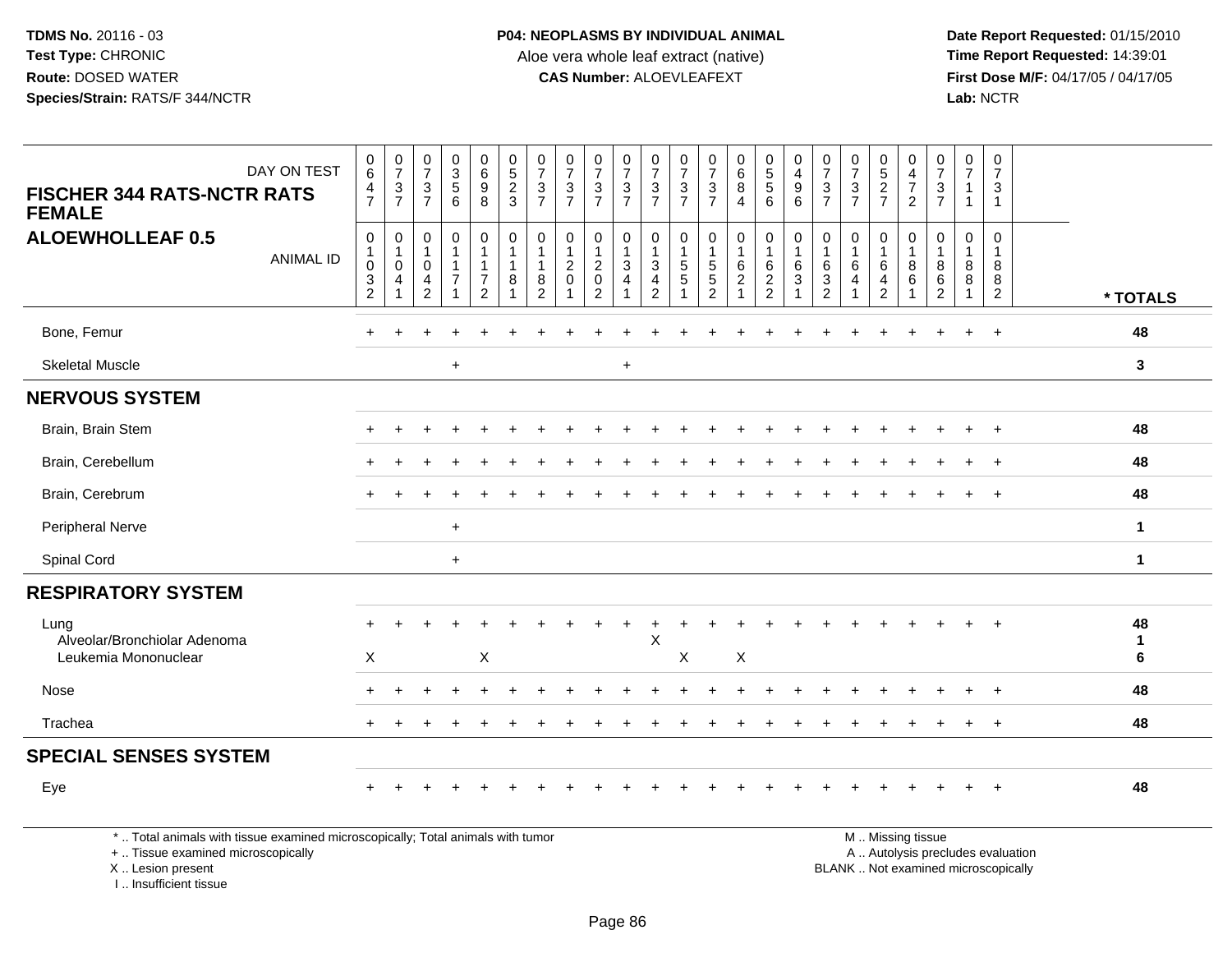**Date Report Requested:** 01/15/2010 **First Dose M/F:** 04/17/05 / 04/17/05 Lab: NCTR **Lab:** NCTR

| <b>FISCHER 344 RATS-NCTR RATS</b><br><b>FEMALE</b> | DAY ON TEST | $_{6}^{\rm 0}$<br>$\frac{4}{7}$ | $\frac{0}{7}$<br>$\ensuremath{\mathsf{3}}$<br>$\overline{7}$ | $\begin{array}{c} 0 \\ 7 \end{array}$<br>3<br>$\overline{7}$ | $_{3}^{\rm 0}$<br>5<br>6 | $_6^0$<br>9<br>8                     | $\begin{array}{c} 0 \\ 5 \end{array}$<br>$\frac{2}{3}$ | $\frac{0}{7}$<br>$\ensuremath{\mathsf{3}}$<br>$\overline{ }$ | $\begin{array}{c} 0 \\ 7 \end{array}$<br>$\frac{3}{7}$ | $\frac{0}{7}$<br>$\ensuremath{\mathsf{3}}$<br>$\overline{7}$ | $\frac{0}{7}$<br>$\ensuremath{\mathsf{3}}$<br>$\overline{7}$ | $\frac{0}{7}$<br>$\sqrt{3}$<br>$\overline{7}$                                                  | $\frac{0}{7}$<br>$\ensuremath{\mathsf{3}}$<br>$\overline{7}$ | 0<br>$\overline{ }$<br>3<br>$\overline{7}$ | $\begin{matrix} 0 \\ 6 \\ 8 \end{matrix}$<br>4 | $\begin{array}{c} 0 \\ 5 \\ 5 \end{array}$<br>6 | $\pmb{0}$<br>$\overline{4}$<br>9<br>6                   | $\frac{0}{7}$<br>3<br>$\overline{7}$                  | $\frac{0}{7}$<br>$\ensuremath{\mathsf{3}}$<br>$\overline{7}$ | $\begin{array}{c} 0 \\ 5 \\ 2 \end{array}$<br>$\overline{7}$ | $\mathbf 0$<br>$\overline{\mathbf{4}}$<br>$\overline{7}$<br>$\overline{2}$ | $\frac{0}{7}$<br>$\sqrt{3}$<br>$\overline{7}$                              | 0<br>$\overline{7}$ | $\mathbf 0$<br>3                     |              |  |
|----------------------------------------------------|-------------|---------------------------------|--------------------------------------------------------------|--------------------------------------------------------------|--------------------------|--------------------------------------|--------------------------------------------------------|--------------------------------------------------------------|--------------------------------------------------------|--------------------------------------------------------------|--------------------------------------------------------------|------------------------------------------------------------------------------------------------|--------------------------------------------------------------|--------------------------------------------|------------------------------------------------|-------------------------------------------------|---------------------------------------------------------|-------------------------------------------------------|--------------------------------------------------------------|--------------------------------------------------------------|----------------------------------------------------------------------------|----------------------------------------------------------------------------|---------------------|--------------------------------------|--------------|--|
| <b>ALOEWHOLLEAF 0.5</b>                            | ANIMAL ID   | 0<br>0<br>3<br>$\sqrt{2}$       | $\pmb{0}$<br>$\mathbf 0$<br>$\overline{4}$                   | 0<br>0<br>4<br>$\overline{2}$                                | 0<br>$\overline{7}$      | 0<br>$\overline{7}$<br>$\mathcal{P}$ | $\mathbf 0$<br>8                                       | 0<br>8<br>$\overline{2}$                                     | $\pmb{0}$<br>$^2_{\rm 0}$                              | 0<br>$\mathbf{1}$<br>$^2_{\rm 0}$<br>$\overline{2}$          | 0<br>3<br>4                                                  | $\begin{smallmatrix}0\\1\end{smallmatrix}$<br>$\mathbf{3}$<br>$\overline{4}$<br>$\overline{2}$ | 0<br>$\mathbf{1}$<br>$\sqrt{5}$<br>$\sqrt{5}$                | 5<br>$\sqrt{5}$<br>$\overline{2}$          | $\mathbf 0$<br>$\frac{6}{2}$                   | 0<br>6<br>$\frac{2}{2}$                         | 0<br>$\mathbf{1}$<br>$\,6$<br>$\ensuremath{\mathsf{3}}$ | 0<br>6<br>$\ensuremath{\mathsf{3}}$<br>$\overline{2}$ | 0<br>6<br>$\overline{4}$                                     | 0<br>$\,6\,$<br>$\overline{4}$<br>$\overline{2}$             | $\pmb{0}$<br>8<br>$\,6$                                                    | $\begin{smallmatrix}0\\1\end{smallmatrix}$<br>$_{6}^{8}$<br>$\overline{2}$ | 0<br>$\bf 8$<br>8   | $\Omega$<br>8<br>8<br>$\overline{2}$ | * TOTALS     |  |
| Harderian Gland                                    |             |                                 |                                                              |                                                              | $+$                      |                                      | $\div$                                                 |                                                              |                                                        |                                                              |                                                              |                                                                                                |                                                              |                                            |                                                |                                                 |                                                         |                                                       |                                                              |                                                              | $\pm$                                                                      |                                                                            | $+$                 | $+$                                  | 48           |  |
| Lacrimal Gland                                     |             |                                 |                                                              |                                                              |                          |                                      |                                                        |                                                              |                                                        |                                                              |                                                              |                                                                                                |                                                              |                                            |                                                |                                                 |                                                         |                                                       |                                                              |                                                              |                                                                            |                                                                            |                     |                                      | $\mathbf{1}$ |  |
| <b>URINARY SYSTEM</b>                              |             |                                 |                                                              |                                                              |                          |                                      |                                                        |                                                              |                                                        |                                                              |                                                              |                                                                                                |                                                              |                                            |                                                |                                                 |                                                         |                                                       |                                                              |                                                              |                                                                            |                                                                            |                     |                                      |              |  |
| Kidney                                             |             |                                 |                                                              |                                                              |                          |                                      |                                                        |                                                              |                                                        |                                                              |                                                              |                                                                                                |                                                              |                                            |                                                |                                                 |                                                         |                                                       |                                                              |                                                              |                                                                            |                                                                            |                     | $\div$                               | 48           |  |
| <b>Urinary Bladder</b>                             |             | $+$                             |                                                              |                                                              |                          |                                      |                                                        |                                                              |                                                        |                                                              |                                                              |                                                                                                |                                                              |                                            |                                                |                                                 |                                                         |                                                       |                                                              |                                                              |                                                                            |                                                                            |                     | $\ddot{}$                            | 48           |  |
| <b>SYSTEMIC LESIONS</b>                            |             |                                 |                                                              |                                                              |                          |                                      |                                                        |                                                              |                                                        |                                                              |                                                              |                                                                                                |                                                              |                                            |                                                |                                                 |                                                         |                                                       |                                                              |                                                              |                                                                            |                                                                            |                     |                                      |              |  |
| Multiple Organ<br>Leukemia Mononuclear             |             | X.                              | $\times$                                                     |                                                              |                          | X                                    |                                                        |                                                              |                                                        |                                                              |                                                              |                                                                                                | X                                                            |                                            | X                                              |                                                 | X                                                       |                                                       |                                                              |                                                              |                                                                            | X                                                                          |                     | $\ddot{}$<br>X                       | 48<br>12     |  |

\* .. Total animals with tissue examined microscopically; Total animals with tumor

+ .. Tissue examined microscopically

X .. Lesion present

I .. Insufficient tissue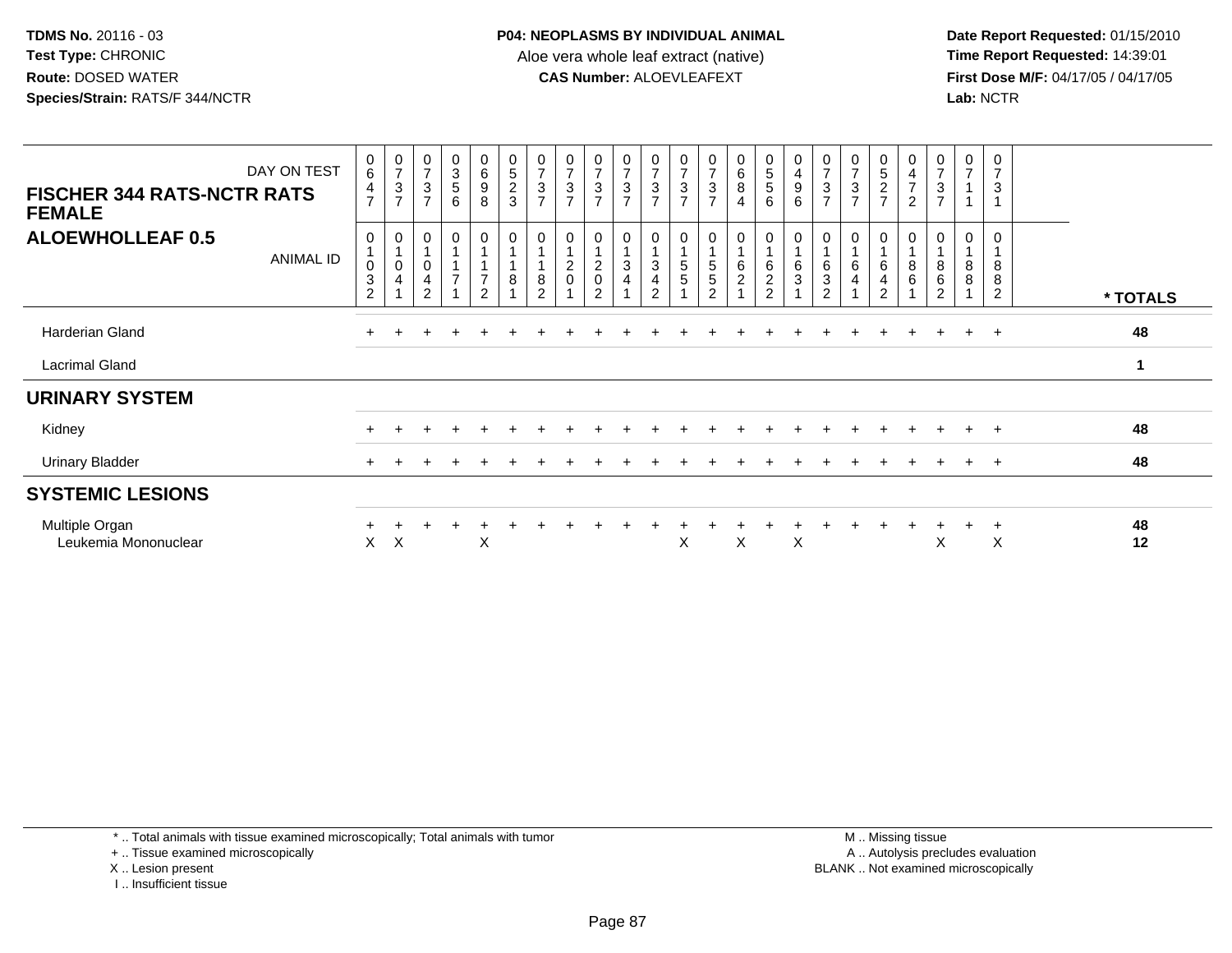**Date Report Requested:** 01/15/2010 **First Dose M/F:** 04/17/05 / 04/17/05<br>Lab: NCTR **Lab:** NCTR

| <b>FISCHER 344 RATS-NCTR RATS</b><br><b>FEMALE</b>                                                                                         | DAY ON TEST      | $\begin{array}{c} 0 \\ 7 \end{array}$<br>$\frac{3}{7}$                 | $\frac{0}{7}$<br>$\frac{3}{7}$                                                 | $\begin{smallmatrix}0\0\5\end{smallmatrix}$<br>$\pmb{0}$<br>6      | $\begin{array}{c} 0 \\ 6 \\ 8 \end{array}$<br>$\overline{7}$      | $\frac{0}{7}$<br>$\frac{3}{7}$                               | $\begin{array}{c} 0 \\ 5 \\ 5 \end{array}$<br>$\overline{5}$                                   | $\pmb{0}$<br>$\overline{7}$<br>$\mathbf{3}$<br>$\overline{7}$     | $\begin{array}{c} 0 \\ 7 \end{array}$<br>$\mathbf{3}$<br>$\overline{7}$          | $\frac{0}{7}$<br>$\frac{3}{7}$                    | $_4^{\rm 0}$<br>$\mathbf{1}$<br>5                                  | $\begin{array}{c} 0 \\ 5 \\ 9 \end{array}$<br>$\overline{6}$ | $\frac{0}{7}$<br>$\frac{3}{7}$                                 | $\begin{array}{c} 0 \\ 4 \\ 7 \end{array}$<br>$\overline{7}$            | $\frac{0}{7}$<br>$\frac{2}{9}$                                            | $\begin{smallmatrix} 0\\7 \end{smallmatrix}$<br>$\frac{3}{7}$                 | $\frac{0}{7}$<br>$\mathbf{3}$<br>$\overline{7}$                              | $\pmb{0}$<br>$\,6\,$<br>9                       | $\begin{array}{c} 0 \\ 5 \\ 7 \end{array}$<br>2                                | $\begin{array}{c} 0 \\ 6 \end{array}$<br>$\,6\,$<br>$\overline{6}$ | $\begin{array}{c} 0 \\ 5 \\ 7 \end{array}$<br>$\overline{2}$      | 0<br>$\overline{7}$<br>$\mathbf{3}$<br>$\overline{7}$   | $\begin{array}{c} 0 \\ 7 \end{array}$<br>$\frac{3}{7}$                   | 0657                                                                     | $\begin{array}{c} 0 \\ 7 \end{array}$<br>$\frac{3}{7}$        | $\pmb{0}$<br>$\overline{7}$<br>$\mathbf{3}$<br>3                           |                   |
|--------------------------------------------------------------------------------------------------------------------------------------------|------------------|------------------------------------------------------------------------|--------------------------------------------------------------------------------|--------------------------------------------------------------------|-------------------------------------------------------------------|--------------------------------------------------------------|------------------------------------------------------------------------------------------------|-------------------------------------------------------------------|----------------------------------------------------------------------------------|---------------------------------------------------|--------------------------------------------------------------------|--------------------------------------------------------------|----------------------------------------------------------------|-------------------------------------------------------------------------|---------------------------------------------------------------------------|-------------------------------------------------------------------------------|------------------------------------------------------------------------------|-------------------------------------------------|--------------------------------------------------------------------------------|--------------------------------------------------------------------|-------------------------------------------------------------------|---------------------------------------------------------|--------------------------------------------------------------------------|--------------------------------------------------------------------------|---------------------------------------------------------------|----------------------------------------------------------------------------|-------------------|
| <b>ALOEWHOLLEAF 1.0</b>                                                                                                                    | <b>ANIMAL ID</b> | $\pmb{0}$<br>$\mathbf 0$<br>$\mathbf{1}$<br>$\sqrt{3}$<br>$\mathbf{1}$ | $\mathbf 0$<br>$\mathbf 0$<br>1<br>$\ensuremath{\mathsf{3}}$<br>$\overline{2}$ | $\mathbf 0$<br>0<br>$\mathbf{1}$<br>$\overline{4}$<br>$\mathbf{1}$ | $\mathsf 0$<br>$\mathbf 0$<br>$\mathbf{1}$<br>4<br>$\overline{2}$ | $\mathbf 0$<br>$\mathbf 0$<br>$\mathbf{1}$<br>$\overline{7}$ | $\mathsf{O}\xspace$<br>$\mathsf{O}\xspace$<br>$\mathbf{1}$<br>$\overline{7}$<br>$\overline{2}$ | $\mathbf 0$<br>$\mathbf 0$<br>$\mathbf{1}$<br>9<br>$\overline{1}$ | $\mathbf 0$<br>$\mathbf 0$<br>$\mathbf{1}$<br>$\boldsymbol{9}$<br>$\overline{2}$ | 0<br>$\mathbf 0$<br>$\overline{2}$<br>$\mathbf 0$ | $\boldsymbol{0}$<br>$\frac{0}{2}$<br>$\mathbf 0$<br>$\overline{2}$ | 0<br>$\frac{0}{3}$                                           | $\mathbf 0$<br>$\begin{array}{c} 0 \\ 3 \\ 5 \\ 2 \end{array}$ | $\pmb{0}$<br>$\mathbf 0$<br>$\overline{3}$<br>$\,6\,$<br>$\overline{ }$ | $\mathbf 0$<br>$\mathbf 0$<br>$\overline{3}$<br>$\,6\,$<br>$\overline{2}$ | $\begin{smallmatrix}0\0\0\5\end{smallmatrix}$<br>$\mathbf{1}$<br>$\mathbf{1}$ | $\pmb{0}$<br>$\mathbf 0$<br>$\overline{5}$<br>$\mathbf{1}$<br>$\overline{2}$ | $\mathsf{O}\xspace$<br>0<br>6<br>$\overline{7}$ | $\mathbf 0$<br>$\pmb{0}$<br>$6\phantom{a}$<br>$\overline{7}$<br>$\overline{2}$ | 0<br>$\mathbf 0$<br>$\,6\,$<br>8                                   | $\boldsymbol{0}$<br>$\mathbf 0$<br>6<br>$\bf 8$<br>$\overline{2}$ | $\mathbf 0$<br>$\mathbf 0$<br>$\boldsymbol{9}$<br>$5\,$ | $\mathbf 0$<br>0<br>$\boldsymbol{9}$<br>$\overline{5}$<br>$\overline{2}$ | $\pmb{0}$<br>$\pmb{0}$<br>$\overline{9}$<br>$6\phantom{a}$               | $\mathbf 0$<br>$\mathbf 0$<br>$\frac{9}{6}$<br>$\overline{2}$ | $\mathbf 0$<br>$\mathbf{1}$<br>$\mathbf 0$<br>$\sqrt{5}$<br>$\overline{1}$ | females<br>(cont) |
| <b>ALIMENTARY SYSTEM</b>                                                                                                                   |                  |                                                                        |                                                                                |                                                                    |                                                                   |                                                              |                                                                                                |                                                                   |                                                                                  |                                                   |                                                                    |                                                              |                                                                |                                                                         |                                                                           |                                                                               |                                                                              |                                                 |                                                                                |                                                                    |                                                                   |                                                         |                                                                          |                                                                          |                                                               |                                                                            |                   |
| Esophagus                                                                                                                                  |                  |                                                                        |                                                                                |                                                                    |                                                                   |                                                              |                                                                                                |                                                                   |                                                                                  |                                                   |                                                                    |                                                              |                                                                |                                                                         |                                                                           |                                                                               |                                                                              |                                                 |                                                                                |                                                                    |                                                                   |                                                         |                                                                          |                                                                          |                                                               | $+$                                                                        |                   |
| Intestine Large, Ascending Colon<br>Adenoma<br>Carcinoma<br>Histiocytic Sarcoma<br>Leukemia Mononuclear                                    |                  |                                                                        |                                                                                |                                                                    | X                                                                 |                                                              |                                                                                                |                                                                   |                                                                                  |                                                   |                                                                    |                                                              |                                                                |                                                                         |                                                                           |                                                                               |                                                                              |                                                 |                                                                                |                                                                    |                                                                   |                                                         |                                                                          |                                                                          |                                                               |                                                                            |                   |
| Intestine Large, Cecum<br>Adenoma                                                                                                          |                  |                                                                        |                                                                                |                                                                    |                                                                   |                                                              |                                                                                                |                                                                   |                                                                                  |                                                   |                                                                    |                                                              |                                                                |                                                                         |                                                                           |                                                                               |                                                                              |                                                 |                                                                                |                                                                    |                                                                   |                                                         |                                                                          |                                                                          | $\ddot{}$<br>X                                                | $+$                                                                        |                   |
| Intestine Large, Colon                                                                                                                     |                  |                                                                        |                                                                                | $\ddot{}$                                                          |                                                                   |                                                              |                                                                                                |                                                                   |                                                                                  |                                                   |                                                                    |                                                              | $\ddot{}$                                                      |                                                                         |                                                                           |                                                                               |                                                                              |                                                 |                                                                                |                                                                    |                                                                   |                                                         |                                                                          |                                                                          |                                                               |                                                                            |                   |
| Intestine Large, Descending Colon<br>Leukemia Mononuclear                                                                                  |                  |                                                                        |                                                                                |                                                                    |                                                                   |                                                              |                                                                                                |                                                                   |                                                                                  |                                                   |                                                                    |                                                              |                                                                |                                                                         |                                                                           |                                                                               |                                                                              |                                                 |                                                                                |                                                                    |                                                                   |                                                         |                                                                          |                                                                          |                                                               | $+$                                                                        |                   |
| Intestine Large, Rectum                                                                                                                    |                  |                                                                        |                                                                                |                                                                    |                                                                   |                                                              |                                                                                                |                                                                   |                                                                                  |                                                   |                                                                    |                                                              |                                                                |                                                                         |                                                                           |                                                                               |                                                                              |                                                 |                                                                                |                                                                    |                                                                   |                                                         |                                                                          |                                                                          | $\ddot{}$                                                     | $+$                                                                        |                   |
| Intestine Large, Transverse Colon<br>Histiocytic Sarcoma<br>Leukemia Mononuclear                                                           |                  |                                                                        |                                                                                |                                                                    | X                                                                 |                                                              |                                                                                                |                                                                   |                                                                                  |                                                   |                                                                    |                                                              |                                                                |                                                                         |                                                                           |                                                                               |                                                                              |                                                 |                                                                                |                                                                    |                                                                   |                                                         |                                                                          |                                                                          |                                                               |                                                                            |                   |
| Intestine Small, Duodenum<br>Leiomyoma                                                                                                     |                  |                                                                        |                                                                                |                                                                    |                                                                   |                                                              |                                                                                                |                                                                   |                                                                                  |                                                   |                                                                    |                                                              |                                                                |                                                                         |                                                                           |                                                                               |                                                                              |                                                 |                                                                                |                                                                    |                                                                   |                                                         | X                                                                        |                                                                          | $\ddot{}$                                                     | $+$                                                                        |                   |
| Intestine Small, Ileum<br>Leiomyosarcoma<br>Leukemia Mononuclear                                                                           |                  |                                                                        |                                                                                |                                                                    |                                                                   |                                                              |                                                                                                |                                                                   |                                                                                  | X                                                 |                                                                    |                                                              |                                                                |                                                                         |                                                                           |                                                                               |                                                                              |                                                 |                                                                                |                                                                    |                                                                   |                                                         |                                                                          |                                                                          |                                                               | $^{+}$                                                                     |                   |
| *  Total animals with tissue examined microscopically; Total animals with tumor<br>+  Tissue examined microscopically<br>X  Lesion present |                  |                                                                        |                                                                                |                                                                    |                                                                   |                                                              |                                                                                                |                                                                   |                                                                                  |                                                   |                                                                    |                                                              |                                                                |                                                                         |                                                                           |                                                                               |                                                                              |                                                 |                                                                                |                                                                    | M  Missing tissue                                                 |                                                         |                                                                          | A  Autolysis precludes evaluation<br>BLANK  Not examined microscopically |                                                               |                                                                            |                   |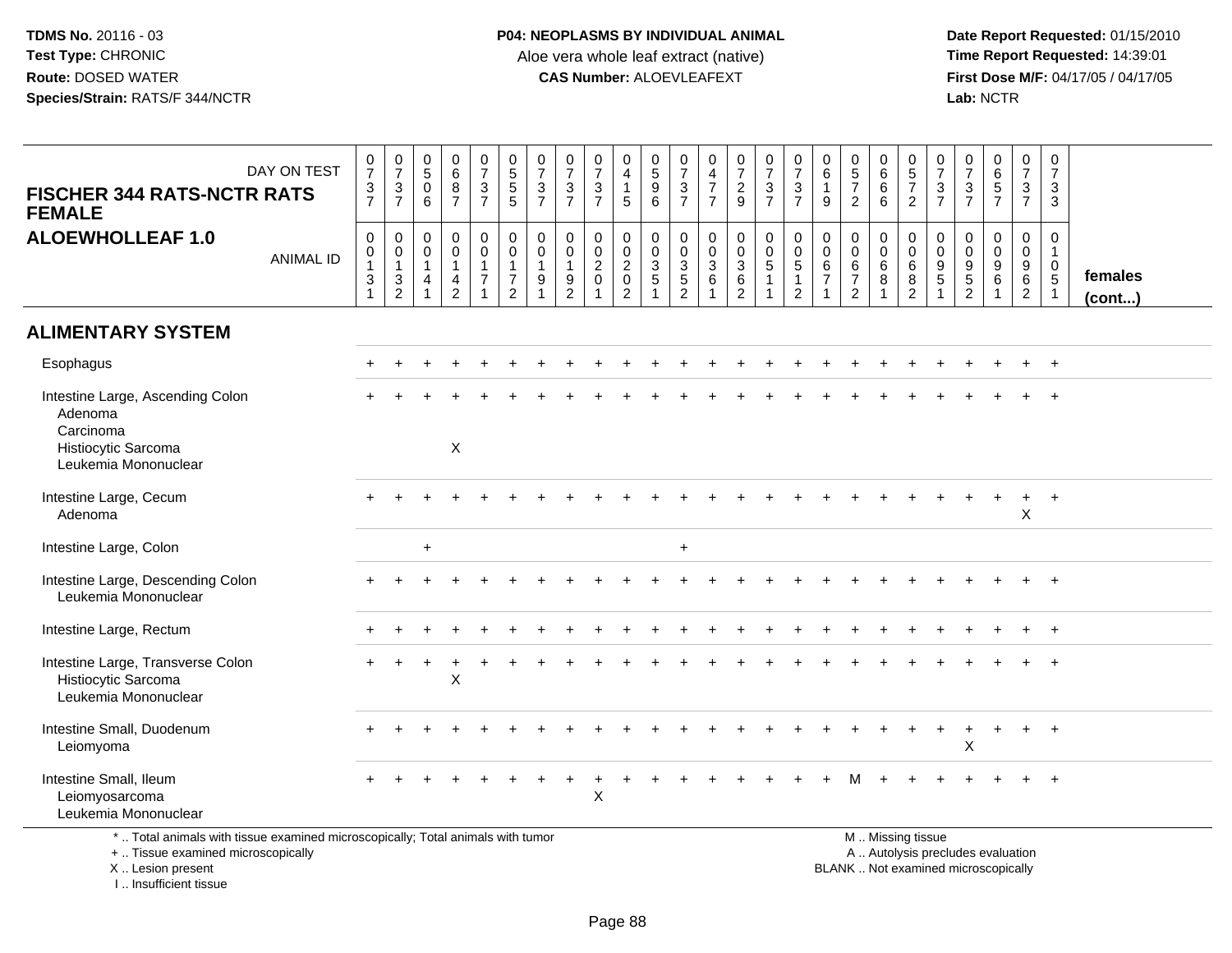## **P04: NEOPLASMS BY INDIVIDUAL ANIMAL**Aloe vera whole leaf extract (native)<br>**CAS Number:** ALOEVLEAFEXT

 **Date Report Requested:** 01/15/2010 **First Dose M/F:** 04/17/05 / 04/17/05 Lab: NCTR **Lab:** NCTR

| DAY ON TEST<br><b>FISCHER 344 RATS-NCTR RATS</b><br><b>FEMALE</b> | $\begin{array}{c} 0 \\ 7 \end{array}$<br>$\frac{3}{7}$                        | $\frac{0}{7}$<br>$\mathbf{3}$<br>$\overline{7}$ | $\begin{array}{c} 0 \\ 5 \end{array}$<br>$\,0\,$<br>6   | $\begin{array}{c} 0 \\ 6 \end{array}$<br>8<br>$\overline{7}$                      | $\frac{0}{7}$<br>$\frac{3}{7}$          | 0<br>5<br>5<br>5                                                                         | $\frac{0}{7}$<br>$\mathbf 3$<br>$\overline{7}$ | $\frac{0}{7}$<br>$\mathbf{3}$<br>$\overline{7}$                                  | $\frac{0}{7}$<br>$\mathbf{3}$<br>$\overline{7}$ | $\begin{smallmatrix}0\\4\end{smallmatrix}$<br>$\mathbf{1}$<br>$5\phantom{.0}$ | $\begin{array}{c} 0 \\ 5 \\ 9 \end{array}$<br>$\,6$          | $\frac{0}{7}$<br>$\ensuremath{\mathsf{3}}$<br>$\overline{7}$ | $\begin{array}{c} 0 \\ 4 \\ 7 \end{array}$<br>$\overline{7}$          | $\begin{smallmatrix}0\\7\end{smallmatrix}$<br>$\overline{2}$<br>9  | $\frac{0}{7}$<br>$\mathbf{3}$<br>$\overline{7}$               | $\frac{0}{7}$<br>$\mathbf{3}$<br>$\overline{7}$                          | 0<br>$\,6\,$<br>$\mathbf{1}$<br>9                         | $\begin{array}{c} 0 \\ 5 \\ 7 \end{array}$<br>$\overline{2}$ | $\begin{matrix} 0 \\ 6 \\ 6 \end{matrix}$<br>6             | $\begin{array}{c} 0 \\ 5 \\ 7 \end{array}$<br>$\overline{2}$ | $\pmb{0}$<br>$\overline{7}$<br>$\mathbf{3}$<br>$\overline{7}$ | $\frac{0}{7}$<br>$\ensuremath{\mathsf{3}}$<br>$\overline{7}$    | 0657                       | $\frac{0}{7}$<br>$\frac{3}{7}$                                 | $\mathbf 0$<br>$\boldsymbol{7}$<br>$\mathbf{3}$<br>$\mathbf{3}$            |                   |
|-------------------------------------------------------------------|-------------------------------------------------------------------------------|-------------------------------------------------|---------------------------------------------------------|-----------------------------------------------------------------------------------|-----------------------------------------|------------------------------------------------------------------------------------------|------------------------------------------------|----------------------------------------------------------------------------------|-------------------------------------------------|-------------------------------------------------------------------------------|--------------------------------------------------------------|--------------------------------------------------------------|-----------------------------------------------------------------------|--------------------------------------------------------------------|---------------------------------------------------------------|--------------------------------------------------------------------------|-----------------------------------------------------------|--------------------------------------------------------------|------------------------------------------------------------|--------------------------------------------------------------|---------------------------------------------------------------|-----------------------------------------------------------------|----------------------------|----------------------------------------------------------------|----------------------------------------------------------------------------|-------------------|
| <b>ALOEWHOLLEAF 1.0</b><br><b>ANIMAL ID</b>                       | $\boldsymbol{0}$<br>$\pmb{0}$<br>$\mathbf{1}$<br>$\sqrt{3}$<br>$\overline{1}$ | 0<br>0<br>$\mathbf{1}$<br>3<br>$\overline{c}$   | 0<br>$\mathbf 0$<br>$\mathbf{1}$<br>$\overline{4}$<br>1 | $\mathbf 0$<br>$\overline{0}$<br>$\mathbf{1}$<br>$\overline{4}$<br>$\overline{2}$ | 0<br>$\mathbf 0$<br>1<br>$\overline{7}$ | $\mathbf 0$<br>$\mathsf{O}\xspace$<br>$\mathbf{1}$<br>$\boldsymbol{7}$<br>$\overline{2}$ | 0<br>$\mathbf 0$<br>$\overline{1}$<br>9        | $\mathbf 0$<br>$\mathbf 0$<br>$\mathbf{1}$<br>$\boldsymbol{9}$<br>$\overline{2}$ | 0<br>$\mathbf 0$<br>$\overline{c}$<br>$\pmb{0}$ | $\pmb{0}$<br>$\frac{0}{2}$<br>$\mathbf 0$<br>$\overline{2}$                   | $\pmb{0}$<br>$_{3}^{\rm 0}$<br>$\,$ 5 $\,$<br>$\overline{1}$ | 0<br>$\mathbf 0$<br>3<br>$\sqrt{5}$<br>2                     | $\mathbf 0$<br>$\overline{0}$<br>$\ensuremath{\mathsf{3}}$<br>$\,6\,$ | $\pmb{0}$<br>$\mathsf{O}\xspace$<br>3<br>$\,6\,$<br>$\overline{2}$ | $\mathbf 0$<br>$\mathbf 0$<br>$\sqrt{5}$<br>$\mathbf{1}$<br>1 | $\mathbf 0$<br>$\pmb{0}$<br>$\sqrt{5}$<br>$\mathbf{1}$<br>$\overline{2}$ | 0<br>$\mathbf 0$<br>6<br>$\overline{7}$<br>$\overline{1}$ | 0<br>0<br>6<br>$\overline{7}$<br>$\overline{2}$              | 0<br>$\mathbf 0$<br>6<br>$\bf8$<br>$\overline{\mathbf{1}}$ | $\mathbf 0$<br>$\mathbf 0$<br>6<br>$\,8\,$<br>$\overline{2}$ | $\mathbf 0$<br>0<br>9<br>$\sqrt{5}$<br>1                      | $\mathbf 0$<br>$\mathbf 0$<br>9<br>$\sqrt{5}$<br>$\overline{c}$ | 0<br>$\mathbf 0$<br>9<br>6 | $\mathbf 0$<br>$\mathsf{O}\xspace$<br>$^9$ 6<br>$\overline{2}$ | 0<br>$\mathbf{1}$<br>$\begin{array}{c} 0 \\ 5 \end{array}$<br>$\mathbf{1}$ | females<br>(cont) |
| Intestine Small, Jejunum                                          |                                                                               |                                                 |                                                         |                                                                                   |                                         |                                                                                          |                                                |                                                                                  |                                                 |                                                                               |                                                              |                                                              |                                                                       |                                                                    |                                                               |                                                                          |                                                           |                                                              |                                                            |                                                              |                                                               |                                                                 |                            | $+$                                                            | $+$                                                                        |                   |
| Liver<br>Histiocytic Sarcoma<br>Leukemia Mononuclear              |                                                                               | X                                               |                                                         | X                                                                                 | $\pmb{\times}$                          |                                                                                          |                                                |                                                                                  |                                                 |                                                                               |                                                              |                                                              |                                                                       |                                                                    | $X$ $X$                                                       |                                                                          | $\boldsymbol{\mathsf{X}}$                                 |                                                              |                                                            |                                                              |                                                               | $X$ $X$ $X$                                                     |                            |                                                                |                                                                            |                   |
| Mesentery<br>Histiocytic Sarcoma<br>Leukemia Mononuclear          | $+$                                                                           |                                                 |                                                         | $+$<br>$\mathsf X$                                                                |                                         |                                                                                          |                                                |                                                                                  |                                                 |                                                                               |                                                              |                                                              |                                                                       |                                                                    |                                                               |                                                                          |                                                           |                                                              |                                                            | $+$                                                          |                                                               |                                                                 |                            |                                                                |                                                                            |                   |
| Oral Mucosa<br>Squamous Cell Carcinoma                            |                                                                               |                                                 |                                                         |                                                                                   |                                         |                                                                                          |                                                | $\ddot{}$<br>$\pmb{\times}$                                                      |                                                 |                                                                               |                                                              |                                                              |                                                                       |                                                                    |                                                               |                                                                          |                                                           |                                                              |                                                            |                                                              |                                                               |                                                                 |                            |                                                                |                                                                            |                   |
| Pancreas<br>Histiocytic Sarcoma<br>Leukemia Mononuclear           |                                                                               |                                                 |                                                         | $\pmb{\times}$                                                                    |                                         |                                                                                          |                                                |                                                                                  |                                                 |                                                                               |                                                              |                                                              |                                                                       |                                                                    |                                                               |                                                                          |                                                           |                                                              |                                                            |                                                              |                                                               |                                                                 |                            |                                                                | $\overline{1}$                                                             |                   |
| <b>Proximal Colon</b><br>Adenoma<br>Carcinoma                     | $\ddot{}$<br>X<br>$\sf X$                                                     | $\ddot{}$                                       | M                                                       | $\ddot{}$                                                                         | $\ddot{}$                               |                                                                                          | $\ddot{}$<br>X                                 |                                                                                  | $\ddot{}$                                       | M                                                                             | $+$                                                          | $\ddot{}$<br>X                                               | м                                                                     | $\ddot{}$                                                          |                                                               |                                                                          |                                                           |                                                              |                                                            |                                                              |                                                               |                                                                 |                            |                                                                | $+$                                                                        |                   |
| <b>Salivary Glands</b><br>Leukemia Mononuclear                    |                                                                               |                                                 |                                                         |                                                                                   |                                         |                                                                                          |                                                |                                                                                  |                                                 |                                                                               |                                                              |                                                              |                                                                       |                                                                    |                                                               |                                                                          |                                                           |                                                              |                                                            |                                                              |                                                               |                                                                 |                            |                                                                | $+$                                                                        |                   |
| Stomach, Forestomach<br>Leukemia Mononuclear                      |                                                                               |                                                 |                                                         |                                                                                   |                                         |                                                                                          |                                                |                                                                                  |                                                 |                                                                               |                                                              |                                                              |                                                                       |                                                                    |                                                               |                                                                          |                                                           |                                                              |                                                            |                                                              |                                                               |                                                                 |                            |                                                                |                                                                            |                   |
| Stomach, Glandular<br>Leukemia Mononuclear                        |                                                                               |                                                 |                                                         |                                                                                   |                                         |                                                                                          |                                                |                                                                                  |                                                 |                                                                               |                                                              |                                                              |                                                                       |                                                                    |                                                               |                                                                          |                                                           |                                                              |                                                            |                                                              |                                                               |                                                                 |                            |                                                                | $\overline{1}$                                                             |                   |

\* .. Total animals with tissue examined microscopically; Total animals with tumor

+ .. Tissue examined microscopically

X .. Lesion present

I .. Insufficient tissue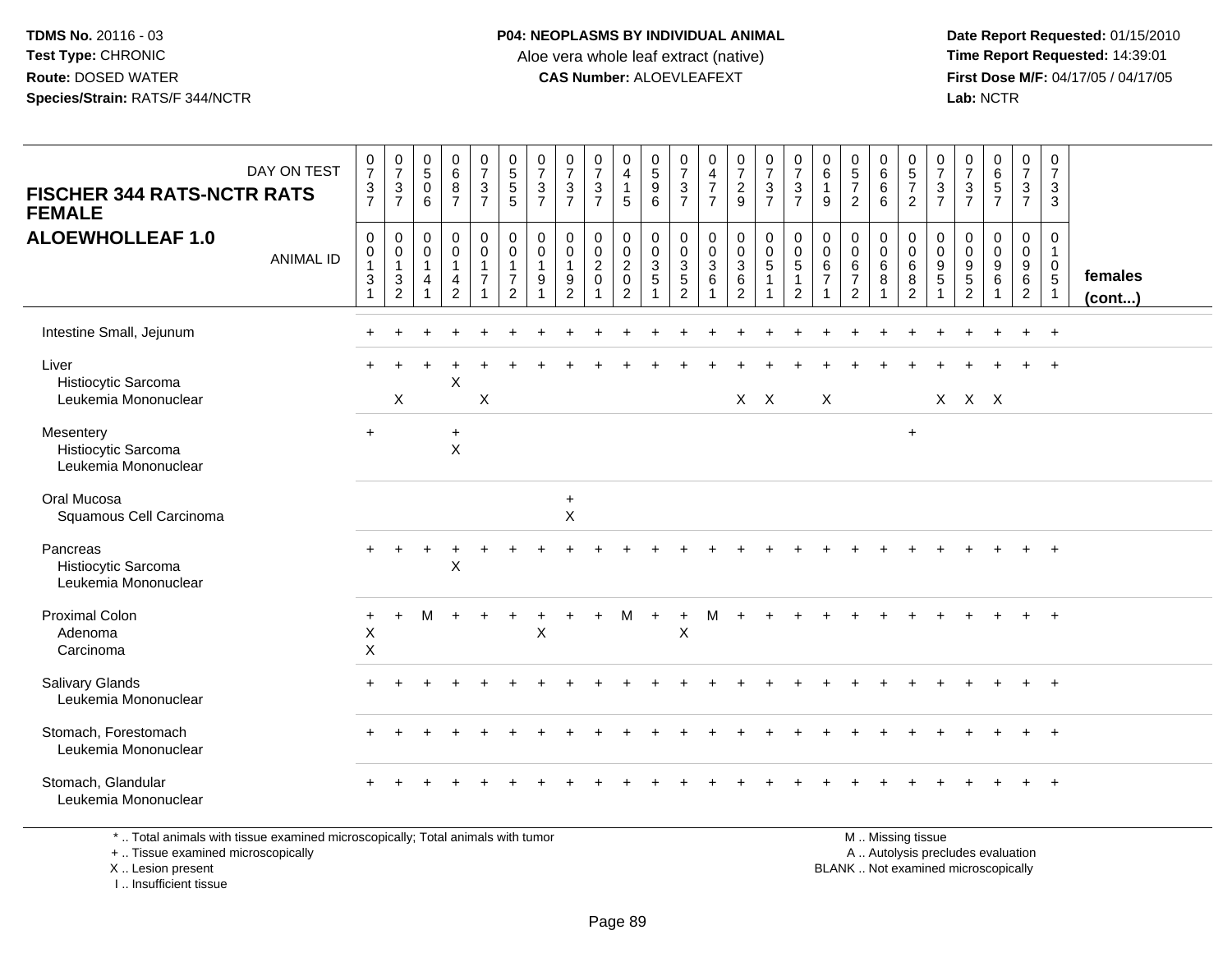**Date Report Requested:** 01/15/2010 **First Dose M/F:** 04/17/05 / 04/17/05 Lab: NCTR **Lab:** NCTR

| DAY ON TEST<br><b>FISCHER 344 RATS-NCTR RATS</b><br><b>FEMALE</b>                            | $\frac{0}{7}$<br>$\frac{3}{7}$                                      | $\frac{0}{7}$<br>$\frac{3}{7}$                            | $\begin{array}{c} 0 \\ 5 \end{array}$<br>$\mathbf 0$<br>6                      | $\begin{array}{c} 0 \\ 6 \end{array}$<br>$\bf{8}$<br>$\overline{7}$            | $\begin{smallmatrix}0\\7\end{smallmatrix}$<br>$\frac{3}{7}$                                      | 0<br>5<br>5<br>5                                                                       | $\frac{0}{7}$<br>$\mathbf{3}$<br>$\overline{7}$   | $\frac{0}{7}$<br>$\mathbf 3$<br>$\overline{7}$              | $\frac{0}{7}$<br>$\mathbf{3}$<br>$\overline{7}$        | 0<br>$\overline{4}$<br>$\mathbf{1}$<br>5                                 | $\begin{array}{c} 0 \\ 5 \\ 9 \end{array}$<br>$\overline{6}$ | $\frac{0}{7}$<br>$\mathbf{3}$<br>$\overline{7}$                          | $\begin{array}{c} 0 \\ 4 \\ 7 \end{array}$<br>$\overline{7}$ | $\begin{smallmatrix}0\\7\end{smallmatrix}$<br>$\frac{2}{9}$ | $\frac{0}{7}$<br>$\frac{3}{7}$                                                  | $\frac{0}{7}$<br>$\mathfrak{S}$<br>$\overline{7}$                                  | $_{6}^{\rm 0}$<br>$\mathbf{1}$<br>9                     | $\begin{array}{c} 0 \\ 5 \\ 7 \end{array}$<br>$\overline{2}$            | 0<br>$\overline{6}$<br>$6$<br>6         | $\begin{array}{c} 0 \\ 5 \\ 7 \end{array}$<br>$\overline{2}$ | $\frac{0}{7}$<br>$\mathbf{3}$<br>$\overline{7}$ | $\frac{0}{7}$<br>$\frac{3}{7}$                                  | 0657                                                      | $\begin{smallmatrix}0\\7\end{smallmatrix}$<br>$\frac{3}{7}$ | $\frac{0}{7}$<br>$\mathbf{3}$<br>$\overline{3}$                            |                   |
|----------------------------------------------------------------------------------------------|---------------------------------------------------------------------|-----------------------------------------------------------|--------------------------------------------------------------------------------|--------------------------------------------------------------------------------|--------------------------------------------------------------------------------------------------|----------------------------------------------------------------------------------------|---------------------------------------------------|-------------------------------------------------------------|--------------------------------------------------------|--------------------------------------------------------------------------|--------------------------------------------------------------|--------------------------------------------------------------------------|--------------------------------------------------------------|-------------------------------------------------------------|---------------------------------------------------------------------------------|------------------------------------------------------------------------------------|---------------------------------------------------------|-------------------------------------------------------------------------|-----------------------------------------|--------------------------------------------------------------|-------------------------------------------------|-----------------------------------------------------------------|-----------------------------------------------------------|-------------------------------------------------------------|----------------------------------------------------------------------------|-------------------|
| <b>ALOEWHOLLEAF 1.0</b><br><b>ANIMAL ID</b>                                                  | $\mathbf 0$<br>$\,0\,$<br>$\mathbf{1}$<br>$\ensuremath{\mathsf{3}}$ | $\mathbf 0$<br>$\pmb{0}$<br>$\mathbf{1}$<br>$\frac{3}{2}$ | $\mathbf 0$<br>$\mathsf 0$<br>$\mathbf{1}$<br>$\overline{4}$<br>$\overline{1}$ | $\mathbf 0$<br>$\mathbf 0$<br>$\mathbf{1}$<br>$\overline{4}$<br>$\overline{2}$ | $\begin{smallmatrix} 0\\0 \end{smallmatrix}$<br>$\mathbf{1}$<br>$\overline{7}$<br>$\overline{1}$ | $\mathbf 0$<br>$\mathsf{O}\xspace$<br>$\mathbf{1}$<br>$\overline{7}$<br>$\overline{2}$ | $\mathbf 0$<br>$\mathbf 0$<br>$\overline{1}$<br>9 | $\mathbf 0$<br>$\mathbf 0$<br>$\mathbf{1}$<br>$\frac{9}{2}$ | 0<br>$\mathbf 0$<br>$\overline{2}$<br>$\mathbf 0$<br>1 | $\begin{matrix} 0 \\ 0 \\ 2 \end{matrix}$<br>$\pmb{0}$<br>$\overline{2}$ | 0<br>$\mathbf 0$<br>3<br>5<br>1                              | $\mathbf 0$<br>$\mathbf 0$<br>$\ensuremath{\mathsf{3}}$<br>$\frac{5}{2}$ | $\begin{matrix}0\\0\\3\\6\end{matrix}$                       | $_0^0$<br>$\mathbf{3}$<br>$\,6\,$<br>$\overline{2}$         | $\begin{smallmatrix} 0\\0 \end{smallmatrix}$<br>$\sqrt{5}$<br>$\mathbf{1}$<br>1 | $\mathbf 0$<br>$\mathsf{O}\xspace$<br>$\sqrt{5}$<br>$\mathbf{1}$<br>$\overline{2}$ | $\mathbf 0$<br>$\mathbf 0$<br>$\,6\,$<br>$\overline{7}$ | $\mathbf 0$<br>$\pmb{0}$<br>$\,6\,$<br>$\overline{7}$<br>$\overline{2}$ | 0<br>$\mathbf{0}$<br>$\,6\,$<br>$\,8\,$ | $\mathbf 0$<br>$\mathbf 0$<br>6<br>$\, 8$<br>$\overline{2}$  | $\Omega$<br>$\mathbf 0$<br>9<br>$\,$ 5 $\,$     | $\mathbf 0$<br>$\mathbf 0$<br>$\boldsymbol{9}$<br>$\frac{5}{2}$ | $\mathbf 0$<br>$\mathbf 0$<br>$\boldsymbol{9}$<br>$\,6\,$ | $\mathbf 0$<br>$\mathbf 0$<br>$^9$ 6<br>$\overline{2}$      | $\mathbf 0$<br>$\mathbf{1}$<br>$\mathbf 0$<br>$\sqrt{5}$<br>$\overline{1}$ | females<br>(cont) |
| <b>CARDIOVASCULAR SYSTEM</b>                                                                 |                                                                     |                                                           |                                                                                |                                                                                |                                                                                                  |                                                                                        |                                                   |                                                             |                                                        |                                                                          |                                                              |                                                                          |                                                              |                                                             |                                                                                 |                                                                                    |                                                         |                                                                         |                                         |                                                              |                                                 |                                                                 |                                                           |                                                             |                                                                            |                   |
| <b>Blood Vessel</b>                                                                          |                                                                     |                                                           |                                                                                |                                                                                |                                                                                                  |                                                                                        |                                                   |                                                             |                                                        |                                                                          |                                                              |                                                                          |                                                              |                                                             |                                                                                 |                                                                                    |                                                         |                                                                         |                                         |                                                              |                                                 |                                                                 |                                                           |                                                             | $+$                                                                        |                   |
| Heart<br>Leukemia Mononuclear                                                                |                                                                     |                                                           |                                                                                |                                                                                |                                                                                                  |                                                                                        |                                                   |                                                             |                                                        |                                                                          |                                                              |                                                                          |                                                              |                                                             |                                                                                 |                                                                                    |                                                         |                                                                         |                                         |                                                              |                                                 |                                                                 |                                                           |                                                             | $+$                                                                        |                   |
| <b>ENDOCRINE SYSTEM</b>                                                                      |                                                                     |                                                           |                                                                                |                                                                                |                                                                                                  |                                                                                        |                                                   |                                                             |                                                        |                                                                          |                                                              |                                                                          |                                                              |                                                             |                                                                                 |                                                                                    |                                                         |                                                                         |                                         |                                                              |                                                 |                                                                 |                                                           |                                                             |                                                                            |                   |
| <b>Adrenal Cortex</b><br>Leukemia Mononuclear                                                | $\ddot{}$                                                           |                                                           |                                                                                |                                                                                |                                                                                                  |                                                                                        |                                                   |                                                             |                                                        |                                                                          |                                                              |                                                                          |                                                              |                                                             |                                                                                 |                                                                                    |                                                         |                                                                         |                                         |                                                              |                                                 |                                                                 |                                                           |                                                             | $+$                                                                        |                   |
| Adrenal Medulla<br>Histiocytic Sarcoma<br>Leukemia Mononuclear<br>Pheochromocytoma Malignant |                                                                     |                                                           |                                                                                | $\sf X$                                                                        |                                                                                                  |                                                                                        |                                                   |                                                             |                                                        |                                                                          |                                                              |                                                                          |                                                              |                                                             |                                                                                 |                                                                                    |                                                         |                                                                         |                                         |                                                              |                                                 |                                                                 |                                                           |                                                             | $\div$                                                                     |                   |
| Islets, Pancreatic<br>Leukemia Mononuclear                                                   |                                                                     |                                                           |                                                                                | м                                                                              |                                                                                                  |                                                                                        |                                                   |                                                             |                                                        |                                                                          |                                                              |                                                                          |                                                              |                                                             |                                                                                 |                                                                                    |                                                         |                                                                         |                                         |                                                              |                                                 |                                                                 |                                                           |                                                             | $+$                                                                        |                   |
| Parathyroid Gland<br>Adenoma                                                                 |                                                                     |                                                           |                                                                                |                                                                                |                                                                                                  |                                                                                        |                                                   |                                                             |                                                        |                                                                          |                                                              |                                                                          |                                                              |                                                             |                                                                                 |                                                                                    |                                                         |                                                                         |                                         |                                                              |                                                 |                                                                 |                                                           |                                                             |                                                                            |                   |
| <b>Pituitary Gland</b><br>Leukemia Mononuclear<br>Pars Distalis, Adenoma                     | $\mathsf{X}$                                                        | $\mathsf{X}$                                              |                                                                                |                                                                                | $X$ $X$                                                                                          |                                                                                        |                                                   | $X$ $X$                                                     |                                                        |                                                                          |                                                              |                                                                          | x x x x x                                                    |                                                             |                                                                                 |                                                                                    | X                                                       |                                                                         |                                         | $\mathsf{X}$                                                 |                                                 | $X$ $X$                                                         |                                                           |                                                             | $\overline{+}$                                                             |                   |
| <b>Thyroid Gland</b><br>Histiocytic Sarcoma<br>Bilateral, C-cell, Carcinoma                  | $+$                                                                 | $\ddot{}$                                                 | $\ddot{}$                                                                      | $\ddot{}$<br>$\times$                                                          |                                                                                                  |                                                                                        |                                                   |                                                             |                                                        |                                                                          |                                                              |                                                                          |                                                              |                                                             |                                                                                 |                                                                                    |                                                         |                                                                         |                                         |                                                              |                                                 |                                                                 |                                                           | $\ddot{}$                                                   | $+$                                                                        |                   |

\* .. Total animals with tissue examined microscopically; Total animals with tumor

+ .. Tissue examined microscopically

 Lesion present BLANK .. Not examined microscopicallyX .. Lesion present

I .. Insufficient tissue

 M .. Missing tissuey the contract of the contract of the contract of the contract of the contract of the contract of the contract of  $A$ . Autolysis precludes evaluation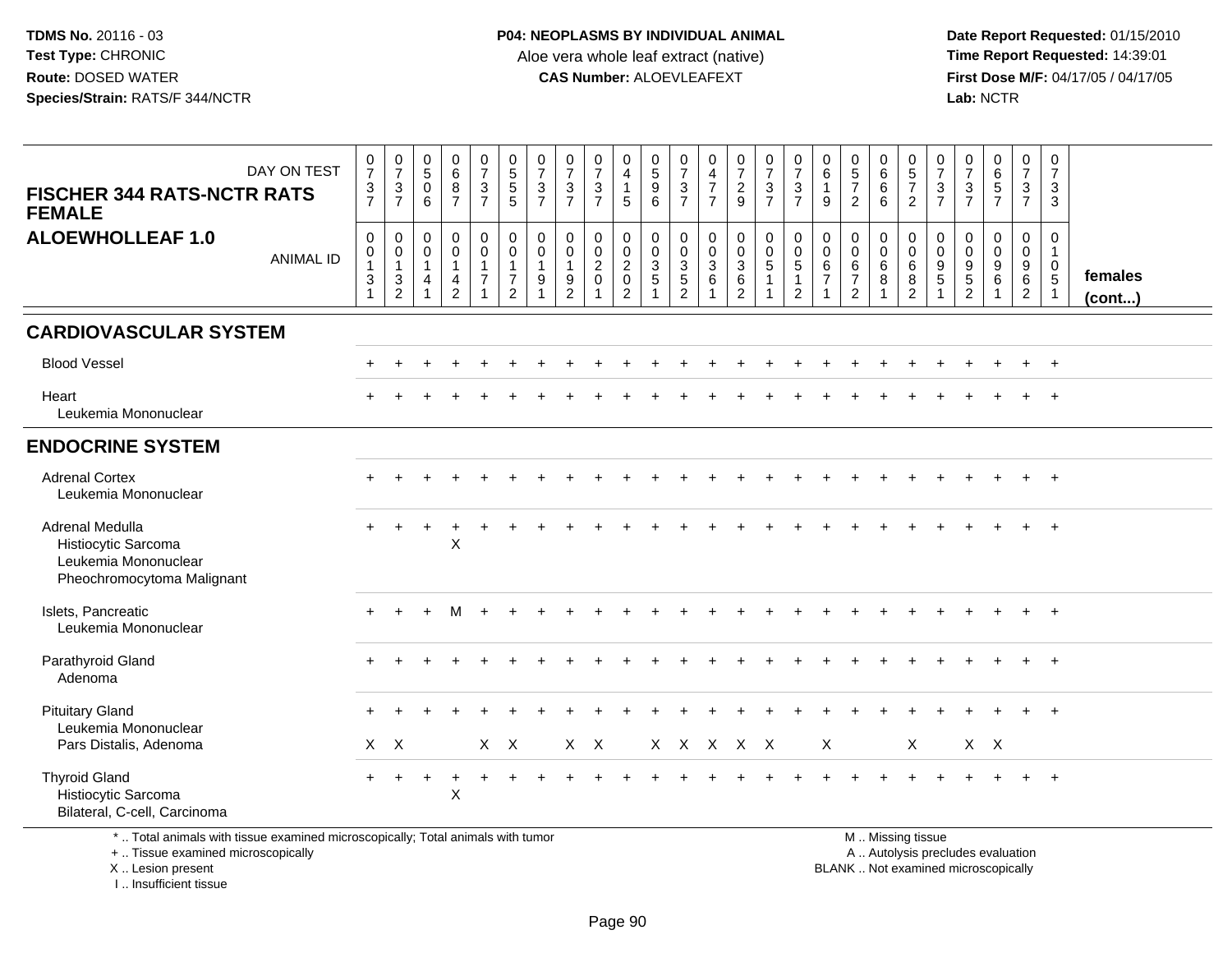| DAY ON TEST<br><b>FISCHER 344 RATS-NCTR RATS</b><br><b>FEMALE</b>                                                                                                   | $\boldsymbol{0}$<br>$\overline{7}$<br>$\frac{3}{7}$      | $\frac{0}{7}$<br>$\frac{3}{7}$                                      | $\pmb{0}$<br>$\sqrt{5}$<br>$\mathbf 0$<br>6                     | 0<br>$6\phantom{1}6$<br>8<br>$\overline{7}$                       | $\frac{0}{7}$<br>$\frac{3}{7}$                  | $\begin{array}{c} 0 \\ 5 \end{array}$<br>$\frac{5}{5}$                         | $\frac{0}{7}$<br>$\frac{3}{7}$                                                         | 0<br>$\overline{7}$<br>$\frac{3}{7}$                  | $\begin{array}{c} 0 \\ 7 \end{array}$<br>$\sqrt{3}$<br>$\overline{7}$                   | 0<br>$\overline{\mathbf{4}}$<br>$\mathbf{1}$<br>5                     | $\begin{array}{c} 0 \\ 5 \end{array}$<br>$\boldsymbol{9}$<br>6               | 0<br>$\overline{7}$<br>$\ensuremath{\mathsf{3}}$<br>$\overline{7}$             | $\mathbf 0$<br>$\overline{4}$<br>$\overline{7}$<br>$\overline{7}$ | $\frac{0}{7}$<br>$\overline{c}$<br>9         | 0<br>$\overline{7}$<br>$\frac{3}{7}$                           | $\frac{0}{7}$<br>$\frac{3}{7}$                                     | 0<br>$\,6\,$<br>$\overline{1}$<br>9                                 | $\pmb{0}$<br>$\overline{5}$<br>$\boldsymbol{7}$<br>$\overline{2}$        | $_6^0$<br>$\,6$<br>6       | $\begin{array}{c} 0 \\ 5 \\ 7 \end{array}$<br>$\overline{2}$                    | $\frac{0}{7}$<br>$\ensuremath{\mathsf{3}}$<br>$\overline{7}$                             | 0<br>$\overline{7}$<br>$\frac{3}{7}$   | $065$<br>7                                                | $\mathbf 0$<br>$\overline{7}$<br>$\mathbf{3}$<br>$\overline{7}$ | $\pmb{0}$<br>$\overline{7}$<br>$\ensuremath{\mathsf{3}}$<br>3              |                   |
|---------------------------------------------------------------------------------------------------------------------------------------------------------------------|----------------------------------------------------------|---------------------------------------------------------------------|-----------------------------------------------------------------|-------------------------------------------------------------------|-------------------------------------------------|--------------------------------------------------------------------------------|----------------------------------------------------------------------------------------|-------------------------------------------------------|-----------------------------------------------------------------------------------------|-----------------------------------------------------------------------|------------------------------------------------------------------------------|--------------------------------------------------------------------------------|-------------------------------------------------------------------|----------------------------------------------|----------------------------------------------------------------|--------------------------------------------------------------------|---------------------------------------------------------------------|--------------------------------------------------------------------------|----------------------------|---------------------------------------------------------------------------------|------------------------------------------------------------------------------------------|----------------------------------------|-----------------------------------------------------------|-----------------------------------------------------------------|----------------------------------------------------------------------------|-------------------|
| <b>ALOEWHOLLEAF 1.0</b><br><b>ANIMAL ID</b>                                                                                                                         | $\mathbf 0$<br>$\mathbf 0$<br>$\mathbf{1}$<br>$\sqrt{3}$ | $\mathsf{O}\xspace$<br>$\pmb{0}$<br>$\overline{1}$<br>$\frac{3}{2}$ | $\mathbf 0$<br>$\mathbf 0$<br>$\mathbf{1}$<br>4<br>$\mathbf{1}$ | $\mathbf 0$<br>$\mathbf 0$<br>$\mathbf{1}$<br>4<br>$\overline{2}$ | $\pmb{0}$<br>$\mathbf 0$<br>1<br>$\overline{7}$ | $\pmb{0}$<br>$\mathbf 0$<br>$\mathbf{1}$<br>$\boldsymbol{7}$<br>$\overline{2}$ | $\mathsf{O}\xspace$<br>$\pmb{0}$<br>$\mathbf{1}$<br>$\boldsymbol{9}$<br>$\overline{1}$ | $\mathbf 0$<br>$\mathbf 0$<br>$9\,$<br>$\overline{2}$ | $\boldsymbol{0}$<br>$\mathbf 0$<br>$\sqrt{2}$<br>$\mathbf 0$<br>$\overline{\mathbf{1}}$ | 0<br>$\mathbf 0$<br>$\boldsymbol{2}$<br>$\mathbf 0$<br>$\overline{2}$ | $\mathbf 0$<br>$\mathbf 0$<br>$\overline{3}$<br>$\sqrt{5}$<br>$\overline{1}$ | 0<br>$\mathbf 0$<br>$\ensuremath{\mathsf{3}}$<br>$\mathbf 5$<br>$\overline{2}$ | $\pmb{0}$<br>$\pmb{0}$<br>$\sqrt{3}$<br>$\,6$<br>$\overline{1}$   | $\pmb{0}$<br>$_{3}^{\rm 0}$<br>$\frac{6}{2}$ | $\mathbf 0$<br>$\mathbf 0$<br>$\overline{5}$<br>$\overline{1}$ | $_{\rm 0}^{\rm 0}$<br>$\sqrt{5}$<br>$\mathbf{1}$<br>$\overline{2}$ | $\mathbf 0$<br>$\mathbf 0$<br>6<br>$\overline{7}$<br>$\overline{1}$ | $\boldsymbol{0}$<br>$\mathbf 0$<br>6<br>$\overline{7}$<br>$\overline{2}$ | 0<br>$\mathbf 0$<br>6<br>8 | $\pmb{0}$<br>$\mathsf{O}\xspace$<br>$\overline{6}$<br>$\bf 8$<br>$\overline{2}$ | $\mathsf{O}\xspace$<br>$\mathsf 0$<br>$\boldsymbol{9}$<br>$\overline{5}$<br>$\mathbf{1}$ | 0<br>$\mathbf 0$<br>9<br>$\frac{5}{2}$ | $\mathbf 0$<br>$\mathbf 0$<br>$\boldsymbol{9}$<br>$\,6\,$ | 0<br>$\mathbf 0$<br>9<br>$\,6\,$<br>$\overline{2}$              | $\pmb{0}$<br>$\overline{1}$<br>$\mathbf 0$<br>$\sqrt{5}$<br>$\overline{1}$ | females<br>(cont) |
| C-cell, Adenoma<br>C-cell, Carcinoma                                                                                                                                |                                                          | X                                                                   |                                                                 |                                                                   |                                                 |                                                                                |                                                                                        |                                                       |                                                                                         |                                                                       |                                                                              |                                                                                |                                                                   |                                              |                                                                |                                                                    |                                                                     |                                                                          |                            |                                                                                 |                                                                                          |                                        |                                                           |                                                                 | $\boldsymbol{\mathsf{X}}$                                                  |                   |
| <b>GENERAL BODY SYSTEM</b>                                                                                                                                          |                                                          |                                                                     |                                                                 |                                                                   |                                                 |                                                                                |                                                                                        |                                                       |                                                                                         |                                                                       |                                                                              |                                                                                |                                                                   |                                              |                                                                |                                                                    |                                                                     |                                                                          |                            |                                                                                 |                                                                                          |                                        |                                                           |                                                                 |                                                                            |                   |
| <b>Tissue NOS</b><br>Mediastinum, Histiocytic Sarcoma                                                                                                               |                                                          |                                                                     |                                                                 |                                                                   |                                                 |                                                                                |                                                                                        |                                                       |                                                                                         |                                                                       |                                                                              |                                                                                |                                                                   |                                              |                                                                |                                                                    |                                                                     |                                                                          |                            |                                                                                 |                                                                                          |                                        |                                                           |                                                                 |                                                                            |                   |
| <b>GENITAL SYSTEM</b>                                                                                                                                               |                                                          |                                                                     |                                                                 |                                                                   |                                                 |                                                                                |                                                                                        |                                                       |                                                                                         |                                                                       |                                                                              |                                                                                |                                                                   |                                              |                                                                |                                                                    |                                                                     |                                                                          |                            |                                                                                 |                                                                                          |                                        |                                                           |                                                                 |                                                                            |                   |
| <b>Clitoral Gland</b><br>Adenoma<br>Carcinoma<br>Leukemia Mononuclear                                                                                               | X                                                        |                                                                     |                                                                 | $\boldsymbol{\mathsf{X}}$                                         |                                                 |                                                                                |                                                                                        |                                                       |                                                                                         |                                                                       |                                                                              |                                                                                |                                                                   |                                              |                                                                |                                                                    |                                                                     |                                                                          |                            |                                                                                 |                                                                                          |                                        |                                                           |                                                                 | $+$                                                                        |                   |
| Ovary<br>Histiocytic Sarcoma<br>Leukemia Mononuclear                                                                                                                |                                                          | X                                                                   |                                                                 | X                                                                 |                                                 |                                                                                |                                                                                        |                                                       |                                                                                         |                                                                       |                                                                              |                                                                                |                                                                   |                                              |                                                                |                                                                    |                                                                     |                                                                          |                            |                                                                                 |                                                                                          |                                        | X                                                         | $\div$                                                          | $+$                                                                        |                   |
| Uterus<br>Leukemia Mononuclear<br>Polyp Stromal<br>Endometrium, Adenocarcinoma                                                                                      |                                                          |                                                                     |                                                                 |                                                                   |                                                 |                                                                                |                                                                                        |                                                       |                                                                                         |                                                                       | $X$ $X$ $X$                                                                  |                                                                                |                                                                   |                                              |                                                                | $\boldsymbol{\mathsf{X}}$                                          |                                                                     |                                                                          |                            |                                                                                 |                                                                                          |                                        |                                                           |                                                                 | $\overline{+}$<br>X                                                        |                   |
| Vagina                                                                                                                                                              |                                                          |                                                                     |                                                                 |                                                                   |                                                 | $+$                                                                            |                                                                                        |                                                       |                                                                                         |                                                                       |                                                                              |                                                                                |                                                                   |                                              |                                                                |                                                                    |                                                                     |                                                                          |                            |                                                                                 |                                                                                          |                                        |                                                           |                                                                 |                                                                            |                   |
| <b>HEMATOPOIETIC SYSTEM</b>                                                                                                                                         |                                                          |                                                                     |                                                                 |                                                                   |                                                 |                                                                                |                                                                                        |                                                       |                                                                                         |                                                                       |                                                                              |                                                                                |                                                                   |                                              |                                                                |                                                                    |                                                                     |                                                                          |                            |                                                                                 |                                                                                          |                                        |                                                           |                                                                 |                                                                            |                   |
| <b>Bone Marrow</b><br>Histiocytic Sarcoma                                                                                                                           |                                                          |                                                                     |                                                                 |                                                                   |                                                 |                                                                                |                                                                                        |                                                       |                                                                                         |                                                                       |                                                                              |                                                                                |                                                                   |                                              |                                                                |                                                                    |                                                                     |                                                                          |                            |                                                                                 |                                                                                          |                                        |                                                           |                                                                 | $\overline{+}$                                                             |                   |
| *  Total animals with tissue examined microscopically; Total animals with tumor<br>+  Tissue examined microscopically<br>X  Lesion present<br>I Insufficient tissue |                                                          |                                                                     |                                                                 |                                                                   |                                                 |                                                                                |                                                                                        |                                                       |                                                                                         |                                                                       |                                                                              |                                                                                |                                                                   |                                              |                                                                |                                                                    |                                                                     | BLANK  Not examined microscopically                                      |                            | M  Missing tissue                                                               | A  Autolysis precludes evaluation                                                        |                                        |                                                           |                                                                 |                                                                            |                   |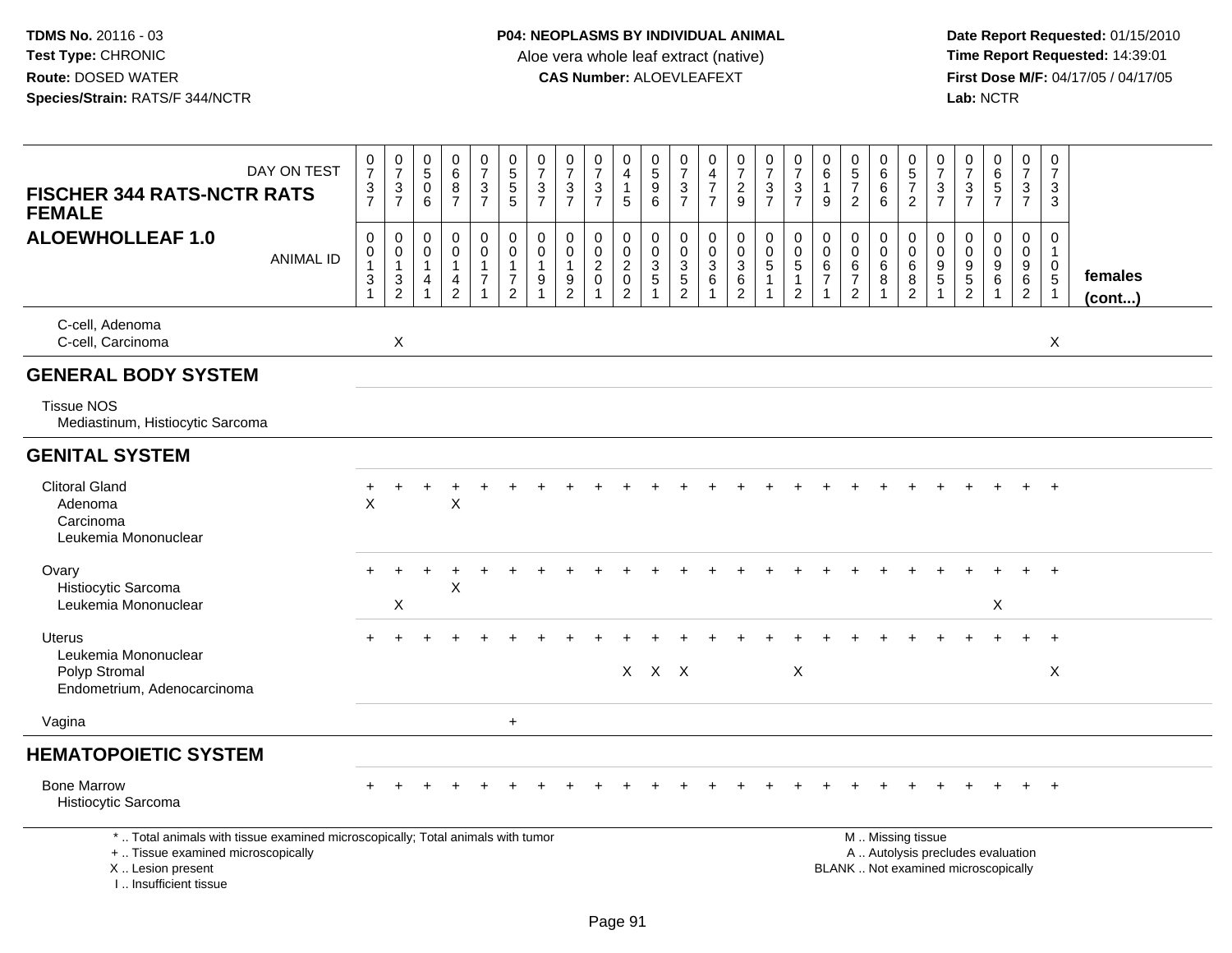## **P04: NEOPLASMS BY INDIVIDUAL ANIMAL**Aloe vera whole leaf extract (native)<br>**CAS Number:** ALOEVLEAFEXT

| DAY ON TEST<br><b>FISCHER 344 RATS-NCTR RATS</b><br><b>FEMALE</b>                                                                                                                                                        | $\frac{0}{7}$<br>$\frac{3}{7}$                                            | $\frac{0}{7}$<br>$\frac{3}{7}$                  | $\begin{array}{c} 0 \\ 5 \end{array}$<br>$\pmb{0}$<br>6 | $\begin{array}{c} 0 \\ 6 \end{array}$<br>$\frac{8}{7}$ | $\begin{smallmatrix}0\\7\end{smallmatrix}$<br>$\frac{3}{7}$ | $\begin{array}{c} 0 \\ 5 \end{array}$<br>5<br>$\overline{5}$                              | 0<br>$\overline{7}$<br>$\mathbf{3}$<br>$\overline{7}$           | $\frac{0}{7}$<br>$\ensuremath{\mathsf{3}}$<br>$\overline{7}$ | $\frac{0}{7}$<br>$\frac{3}{7}$               | $\begin{smallmatrix}0\0\4\end{smallmatrix}$<br>$\mathbf{1}$<br>$\overline{5}$ | 0<br>5<br>6<br>6                  | $\frac{0}{7}$<br>$\frac{3}{7}$  | $\pmb{0}$<br>$\frac{4}{7}$<br>$\overline{7}$                                 | $\frac{0}{7}$<br>$\frac{2}{9}$                               | $\frac{0}{7}$<br>$\frac{3}{7}$                                                   | $\frac{0}{7}$<br>$\frac{3}{7}$                                       | $\mathbf 0$<br>$\overline{6}$<br>$\mathbf{1}$<br>9      | $\begin{array}{c} 0 \\ 5 \\ 7 \end{array}$<br>$\overline{2}$            | $\begin{array}{c} 0 \\ 6 \end{array}$<br>$\,6$<br>$\overline{6}$ | $\begin{array}{c} 0 \\ 5 \end{array}$<br>$\overline{7}$<br>$\overline{2}$         | 0<br>$\overline{7}$<br>3<br>$\overline{7}$                  | $\begin{array}{c} 0 \\ 7 \end{array}$<br>$\frac{3}{7}$                   | 0<br>6<br>5<br>7                                           | $\begin{array}{c} 0 \\ 7 \end{array}$<br>$\frac{3}{7}$                         | $\begin{smallmatrix}0\\7\end{smallmatrix}$<br>3<br>$\sqrt{3}$ |                         |
|--------------------------------------------------------------------------------------------------------------------------------------------------------------------------------------------------------------------------|---------------------------------------------------------------------------|-------------------------------------------------|---------------------------------------------------------|--------------------------------------------------------|-------------------------------------------------------------|-------------------------------------------------------------------------------------------|-----------------------------------------------------------------|--------------------------------------------------------------|----------------------------------------------|-------------------------------------------------------------------------------|-----------------------------------|---------------------------------|------------------------------------------------------------------------------|--------------------------------------------------------------|----------------------------------------------------------------------------------|----------------------------------------------------------------------|---------------------------------------------------------|-------------------------------------------------------------------------|------------------------------------------------------------------|-----------------------------------------------------------------------------------|-------------------------------------------------------------|--------------------------------------------------------------------------|------------------------------------------------------------|--------------------------------------------------------------------------------|---------------------------------------------------------------|-------------------------|
| <b>ALOEWHOLLEAF 1.0</b><br><b>ANIMAL ID</b>                                                                                                                                                                              | $\pmb{0}$<br>$\mathbf 0$<br>$\mathbf{1}$<br>$\mathsf 3$<br>$\overline{1}$ | 0<br>$\pmb{0}$<br>$\mathbf{1}$<br>$\frac{3}{2}$ | 0<br>$\mathbf 0$<br>$\mathbf{1}$<br>4                   | 0<br>$\pmb{0}$<br>$\mathbf{1}$<br>$\frac{4}{2}$        | 0<br>$\mathbf 0$<br>$\overline{1}$<br>$\overline{7}$<br>-1  | $\mathbf 0$<br>$\mathbf 0$<br>$\overline{1}$<br>$\overline{\mathbf{7}}$<br>$\overline{2}$ | $\pmb{0}$<br>$\mathbf 0$<br>$\overline{1}$<br>9<br>$\mathbf{1}$ | $\pmb{0}$<br>$\mathbf 0$<br>$\mathbf{1}$<br>$\frac{9}{2}$    | 0<br>$\mathbf 0$<br>$^2_{0}$<br>$\mathbf{1}$ | 0<br>$\mathbf 0$<br>$\frac{2}{0}$                                             | 0<br>$\mathbf 0$<br>$\frac{3}{5}$ | 0<br>$\pmb{0}$<br>$\frac{3}{5}$ | $\pmb{0}$<br>$\mathbf 0$<br>$\mathbf{3}$<br>$\,6$<br>$\overline{\mathbf{1}}$ | 0<br>$\pmb{0}$<br>$\begin{array}{c} 3 \\ 6 \\ 2 \end{array}$ | $\mathsf 0$<br>$\mathsf{O}\xspace$<br>$\sqrt{5}$<br>$\mathbf{1}$<br>$\mathbf{1}$ | $\boldsymbol{0}$<br>$\pmb{0}$<br>5<br>$\mathbf{1}$<br>$\overline{c}$ | 0<br>$\mathbf 0$<br>6<br>$\overline{7}$<br>$\mathbf{1}$ | $\pmb{0}$<br>$\mathbf 0$<br>$\,6$<br>$\boldsymbol{7}$<br>$\overline{2}$ | $\mathbf 0$<br>$\pmb{0}$<br>6<br>$\bf 8$<br>-1                   | $\mathbf 0$<br>$\mathbf 0$<br>6<br>$\begin{smallmatrix} 8 \\ 2 \end{smallmatrix}$ | 0<br>$\mathbf 0$<br>$9\,$<br>$\overline{5}$<br>$\mathbf{1}$ | 0<br>$\mathbf 0$<br>$\frac{9}{2}$                                        | 0<br>$\overline{0}$<br>9<br>$\overline{6}$<br>$\mathbf{1}$ | $\pmb{0}$<br>$\mathsf{O}\xspace$<br>$\begin{array}{c} 9 \\ 6 \\ 2 \end{array}$ | 0<br>$\mathbf{1}$<br>0<br>$\overline{5}$<br>$\mathbf{1}$      | females<br>$($ cont $)$ |
| Lymph Node<br>Axillary, Leukemia Mononuclear<br>Lumbar, Leukemia Mononuclear<br>Mediastinal, Histiocytic Sarcoma<br>Mediastinal, Leukemia Mononuclear<br>Pancreatic, Leukemia Mononuclear<br>Renal, Leukemia Mononuclear |                                                                           |                                                 |                                                         | $+$<br>X                                               |                                                             |                                                                                           | $\ddot{}$                                                       |                                                              |                                              |                                                                               |                                   |                                 |                                                                              | $+$<br>$\boldsymbol{\mathsf{X}}$                             |                                                                                  |                                                                      | $\ddot{}$<br>X<br>X<br>X<br>X<br>X                      |                                                                         |                                                                  |                                                                                   |                                                             |                                                                          | $\ddot{}$<br>$\sf X$                                       |                                                                                |                                                               |                         |
| Lymph Node, Mandibular<br>Leukemia Mononuclear                                                                                                                                                                           |                                                                           |                                                 |                                                         |                                                        | X                                                           |                                                                                           |                                                                 |                                                              |                                              |                                                                               |                                   |                                 |                                                                              |                                                              |                                                                                  |                                                                      | X                                                       |                                                                         |                                                                  |                                                                                   |                                                             |                                                                          |                                                            |                                                                                |                                                               |                         |
| Lymph Node, Mesenteric<br>Histiocytic Sarcoma<br>Leukemia Mononuclear                                                                                                                                                    |                                                                           |                                                 |                                                         | X                                                      |                                                             |                                                                                           |                                                                 |                                                              |                                              |                                                                               |                                   |                                 |                                                                              | X                                                            |                                                                                  |                                                                      | $\mathsf X$                                             |                                                                         |                                                                  |                                                                                   |                                                             |                                                                          |                                                            |                                                                                |                                                               |                         |
| Spleen<br>Histiocytic Sarcoma<br>Leukemia Mononuclear                                                                                                                                                                    |                                                                           | X                                               |                                                         |                                                        | X                                                           |                                                                                           | $\mathsf X$                                                     |                                                              |                                              |                                                                               |                                   |                                 |                                                                              |                                                              | $X$ $X$                                                                          |                                                                      | X                                                       |                                                                         |                                                                  |                                                                                   |                                                             | $X$ $X$ $X$                                                              |                                                            |                                                                                |                                                               |                         |
| Thymus<br>Histiocytic Sarcoma<br>Leukemia Mononuclear                                                                                                                                                                    | $+$                                                                       | $+$                                             | М                                                       | $\overline{+}$<br>X                                    |                                                             |                                                                                           |                                                                 |                                                              |                                              |                                                                               |                                   |                                 |                                                                              |                                                              |                                                                                  |                                                                      | X                                                       |                                                                         |                                                                  |                                                                                   | м                                                           |                                                                          |                                                            |                                                                                | $\overline{1}$                                                |                         |
| <b>INTEGUMENTARY SYSTEM</b>                                                                                                                                                                                              |                                                                           |                                                 |                                                         |                                                        |                                                             |                                                                                           |                                                                 |                                                              |                                              |                                                                               |                                   |                                 |                                                                              |                                                              |                                                                                  |                                                                      |                                                         |                                                                         |                                                                  |                                                                                   |                                                             |                                                                          |                                                            |                                                                                |                                                               |                         |
| <b>Mammary Gland</b><br>Fibroadenoma                                                                                                                                                                                     |                                                                           |                                                 |                                                         |                                                        |                                                             | $\times$                                                                                  |                                                                 |                                                              |                                              |                                                                               | X                                 |                                 |                                                                              |                                                              |                                                                                  |                                                                      |                                                         |                                                                         |                                                                  |                                                                                   | X                                                           |                                                                          |                                                            | $\ddot{}$<br>X                                                                 | $+$                                                           |                         |
| Skin<br><b>Basal Cell Carcinoma</b>                                                                                                                                                                                      |                                                                           |                                                 |                                                         |                                                        |                                                             |                                                                                           |                                                                 |                                                              |                                              |                                                                               |                                   |                                 |                                                                              |                                                              |                                                                                  |                                                                      |                                                         |                                                                         |                                                                  |                                                                                   |                                                             | X                                                                        |                                                            | $+$                                                                            | $+$                                                           |                         |
| *  Total animals with tissue examined microscopically; Total animals with tumor<br>+  Tissue examined microscopically<br>X  Lesion present<br>I Insufficient tissue                                                      |                                                                           |                                                 |                                                         |                                                        |                                                             |                                                                                           |                                                                 |                                                              |                                              |                                                                               |                                   |                                 |                                                                              |                                                              |                                                                                  |                                                                      |                                                         |                                                                         |                                                                  | M. Missing tissue                                                                 |                                                             | A  Autolysis precludes evaluation<br>BLANK  Not examined microscopically |                                                            |                                                                                |                                                               |                         |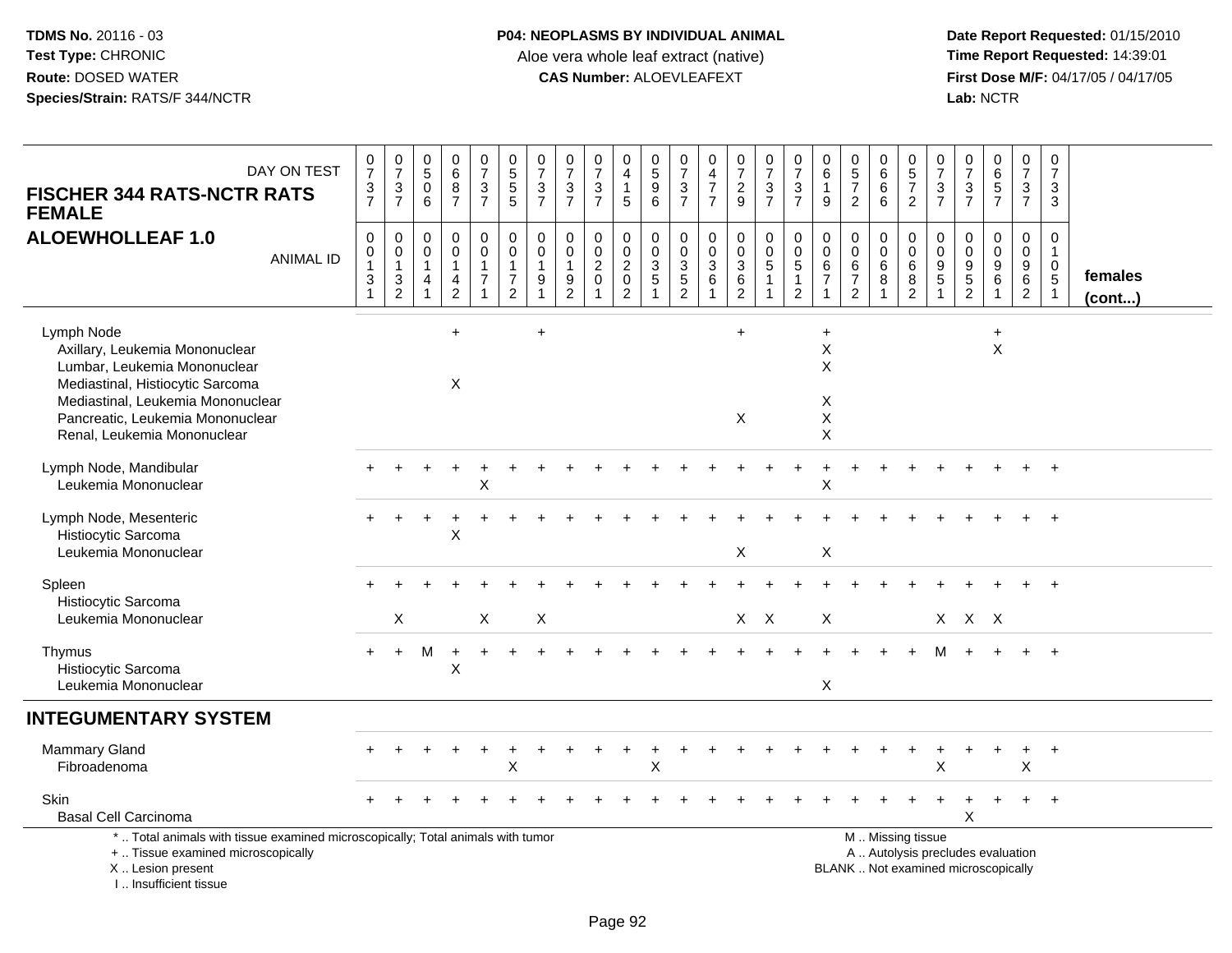**Date Report Requested:** 01/15/2010 **First Dose M/F:** 04/17/05 / 04/17/05<br>Lab: NCTR **Lab:** NCTR

| DAY ON TEST<br><b>FISCHER 344 RATS-NCTR RATS</b><br><b>FEMALE</b>                                                                          | $\begin{smallmatrix}0\\7\end{smallmatrix}$<br>$\frac{3}{7}$                               | $\frac{0}{7}$<br>$\frac{3}{7}$                                                                    | $\mathbf 0$<br>$\overline{5}$<br>$\mathbf 0$<br>6                            | 0<br>6<br>8<br>$\overline{7}$                                                  | $\frac{0}{7}$<br>$\frac{3}{7}$          | $\begin{array}{c} 0 \\ 5 \end{array}$<br>$\frac{5}{5}$               | $\frac{0}{7}$<br>$\frac{3}{7}$                                    | $\frac{0}{7}$<br>$\sqrt{3}$<br>$\overline{7}$           | $\frac{0}{7}$<br>$\frac{3}{7}$                                | 0<br>$\overline{4}$<br>$\overline{1}$<br>5           | $\begin{array}{c} 0 \\ 5 \end{array}$<br>$\boldsymbol{9}$<br>6   | 0<br>$\overline{7}$<br>$\ensuremath{\mathsf{3}}$<br>$\overline{7}$            | $\begin{smallmatrix}0\0\4\end{smallmatrix}$<br>$\overline{7}$<br>$\overline{7}$ | $\frac{0}{7}$<br>$\frac{2}{9}$                                  | $\frac{0}{7}$<br>$\frac{3}{7}$                     | $\frac{0}{7}$<br>$\ensuremath{\mathsf{3}}$<br>$\overline{7}$           | $\begin{array}{c} 0 \\ 6 \end{array}$<br>$\mathbf{1}$<br>9                     | 0<br>$\frac{5}{7}$<br>$\overline{2}$                                      | $\begin{array}{c} 0 \\ 6 \end{array}$<br>$\,6\,$<br>6                        | 0<br>$\overline{5}$<br>$\overline{7}$<br>$\overline{2}$ | 0<br>$\overline{7}$<br>$\ensuremath{\mathsf{3}}$<br>$\overline{7}$ | 0<br>$\overline{7}$<br>$\frac{3}{7}$                          | 0<br>6<br>5<br>7                                                         | 0<br>$\overline{7}$<br>$\mathbf{3}$<br>$\overline{7}$ | 0<br>$\overline{7}$<br>$\ensuremath{\mathsf{3}}$<br>3                            |                   |
|--------------------------------------------------------------------------------------------------------------------------------------------|-------------------------------------------------------------------------------------------|---------------------------------------------------------------------------------------------------|------------------------------------------------------------------------------|--------------------------------------------------------------------------------|-----------------------------------------|----------------------------------------------------------------------|-------------------------------------------------------------------|---------------------------------------------------------|---------------------------------------------------------------|------------------------------------------------------|------------------------------------------------------------------|-------------------------------------------------------------------------------|---------------------------------------------------------------------------------|-----------------------------------------------------------------|----------------------------------------------------|------------------------------------------------------------------------|--------------------------------------------------------------------------------|---------------------------------------------------------------------------|------------------------------------------------------------------------------|---------------------------------------------------------|--------------------------------------------------------------------|---------------------------------------------------------------|--------------------------------------------------------------------------|-------------------------------------------------------|----------------------------------------------------------------------------------|-------------------|
| <b>ALOEWHOLLEAF 1.0</b><br><b>ANIMAL ID</b>                                                                                                | $\mathbf 0$<br>$\mathbf 0$<br>$\mathbf{1}$<br>$\ensuremath{\mathsf{3}}$<br>$\overline{1}$ | $\mathbf 0$<br>$\mathsf{O}\xspace$<br>$\mathbf{1}$<br>$\ensuremath{\mathsf{3}}$<br>$\overline{2}$ | $\mathbf 0$<br>$\mathbf 0$<br>$\mathbf{1}$<br>$\overline{4}$<br>$\mathbf{1}$ | $\mathbf 0$<br>$\mathbf 0$<br>$\mathbf{1}$<br>$\overline{4}$<br>$\overline{2}$ | 0<br>$\mathbf 0$<br>1<br>$\overline{7}$ | 0<br>$\mathbf 0$<br>$\mathbf{1}$<br>$\overline{7}$<br>$\overline{2}$ | $\mathbf 0$<br>$\mathbf 0$<br>$\mathbf{1}$<br>9<br>$\overline{1}$ | 0<br>$\mathbf 0$<br>$\mathbf{1}$<br>9<br>$\overline{2}$ | $\begin{smallmatrix} 0\\0 \end{smallmatrix}$<br>$\frac{2}{0}$ | 0<br>$\mathbf 0$<br>$\overline{2}$<br>$\pmb{0}$<br>2 | $\boldsymbol{0}$<br>$\mathbf 0$<br>$\frac{3}{5}$<br>$\mathbf{1}$ | 0<br>$\mathbf 0$<br>$\ensuremath{\mathsf{3}}$<br>$\sqrt{5}$<br>$\overline{2}$ | $\mathbf 0$<br>$\boldsymbol{0}$<br>$\frac{3}{6}$<br>$\mathbf{1}$                | 0<br>$\mathbf 0$<br>$\overline{3}$<br>$\,6\,$<br>$\overline{2}$ | $\pmb{0}$<br>$\frac{0}{5}$<br>$\overline{1}$<br>-1 | $_{\rm 0}^{\rm 0}$<br>$\overline{5}$<br>$\mathbf{1}$<br>$\overline{2}$ | $\pmb{0}$<br>$\pmb{0}$<br>$\,6\,$<br>$\overline{7}$<br>$\overline{\mathbf{1}}$ | $\mathbf 0$<br>$\mathbf 0$<br>$\,6\,$<br>$\overline{7}$<br>$\overline{2}$ | $\boldsymbol{0}$<br>$\mathbf 0$<br>$6\phantom{1}6$<br>$\, 8$<br>$\mathbf{1}$ | 0<br>$\mathbf 0$<br>$\,6$<br>$\, 8$<br>$\overline{c}$   | $\mathbf 0$<br>$\mathbf 0$<br>$\boldsymbol{9}$<br>$5\,$            | $\mathbf 0$<br>$\mathbf 0$<br>$\frac{9}{5}$<br>$\overline{2}$ | $\boldsymbol{0}$<br>$\mathbf 0$<br>$\frac{9}{6}$                         | 0<br>$\mathbf 0$<br>$\frac{9}{6}$<br>$\overline{2}$   | $\mathbf 0$<br>$\overline{1}$<br>$\mathbf 0$<br>$\overline{5}$<br>$\overline{1}$ | females<br>(cont) |
| Fibroma<br>Sarcoma<br>Subcutaneous Tissue, Fibroma                                                                                         |                                                                                           |                                                                                                   |                                                                              |                                                                                |                                         |                                                                      |                                                                   |                                                         |                                                               |                                                      |                                                                  |                                                                               |                                                                                 |                                                                 |                                                    |                                                                        |                                                                                |                                                                           |                                                                              | X                                                       |                                                                    |                                                               |                                                                          | $\boldsymbol{\mathsf{X}}$                             |                                                                                  |                   |
| <b>MUSCULOSKELETAL SYSTEM</b>                                                                                                              |                                                                                           |                                                                                                   |                                                                              |                                                                                |                                         |                                                                      |                                                                   |                                                         |                                                               |                                                      |                                                                  |                                                                               |                                                                                 |                                                                 |                                                    |                                                                        |                                                                                |                                                                           |                                                                              |                                                         |                                                                    |                                                               |                                                                          |                                                       |                                                                                  |                   |
| Bone, Femur                                                                                                                                | $+$                                                                                       |                                                                                                   |                                                                              |                                                                                |                                         |                                                                      |                                                                   |                                                         |                                                               |                                                      |                                                                  |                                                                               |                                                                                 |                                                                 |                                                    |                                                                        |                                                                                |                                                                           |                                                                              |                                                         |                                                                    |                                                               |                                                                          | $+$                                                   | $+$                                                                              |                   |
| <b>NERVOUS SYSTEM</b>                                                                                                                      |                                                                                           |                                                                                                   |                                                                              |                                                                                |                                         |                                                                      |                                                                   |                                                         |                                                               |                                                      |                                                                  |                                                                               |                                                                                 |                                                                 |                                                    |                                                                        |                                                                                |                                                                           |                                                                              |                                                         |                                                                    |                                                               |                                                                          |                                                       |                                                                                  |                   |
| Brain, Brain Stem<br>Leukemia Mononuclear                                                                                                  |                                                                                           |                                                                                                   |                                                                              |                                                                                |                                         |                                                                      |                                                                   |                                                         |                                                               |                                                      |                                                                  |                                                                               |                                                                                 |                                                                 |                                                    |                                                                        |                                                                                |                                                                           |                                                                              |                                                         |                                                                    |                                                               |                                                                          |                                                       | $\overline{+}$                                                                   |                   |
| Brain, Cerebellum<br>Leukemia Mononuclear                                                                                                  |                                                                                           |                                                                                                   |                                                                              |                                                                                |                                         |                                                                      |                                                                   |                                                         |                                                               |                                                      |                                                                  |                                                                               |                                                                                 |                                                                 |                                                    |                                                                        |                                                                                |                                                                           |                                                                              |                                                         |                                                                    |                                                               |                                                                          |                                                       |                                                                                  |                   |
| Brain, Cerebrum<br>Astrocytoma Malignant<br>Leukemia Mononuclear                                                                           |                                                                                           |                                                                                                   |                                                                              |                                                                                |                                         | $\mathsf X$                                                          |                                                                   |                                                         |                                                               |                                                      |                                                                  |                                                                               |                                                                                 |                                                                 |                                                    |                                                                        |                                                                                |                                                                           |                                                                              |                                                         |                                                                    |                                                               |                                                                          |                                                       |                                                                                  |                   |
| <b>RESPIRATORY SYSTEM</b>                                                                                                                  |                                                                                           |                                                                                                   |                                                                              |                                                                                |                                         |                                                                      |                                                                   |                                                         |                                                               |                                                      |                                                                  |                                                                               |                                                                                 |                                                                 |                                                    |                                                                        |                                                                                |                                                                           |                                                                              |                                                         |                                                                    |                                                               |                                                                          |                                                       |                                                                                  |                   |
| Lung<br>Carcinoma, Metastatic, Thyroid Gland                                                                                               |                                                                                           |                                                                                                   |                                                                              |                                                                                |                                         |                                                                      |                                                                   |                                                         |                                                               |                                                      |                                                                  |                                                                               |                                                                                 |                                                                 |                                                    |                                                                        |                                                                                |                                                                           |                                                                              |                                                         |                                                                    |                                                               |                                                                          | $\ddot{}$                                             | $\ddot{}$<br>X                                                                   |                   |
| Histiocytic Sarcoma<br>Leukemia Mononuclear                                                                                                |                                                                                           | X                                                                                                 |                                                                              | X                                                                              | X                                       |                                                                      |                                                                   |                                                         |                                                               |                                                      |                                                                  |                                                                               |                                                                                 | X                                                               |                                                    |                                                                        | $\boldsymbol{\mathsf{X}}$                                                      |                                                                           |                                                                              |                                                         |                                                                    |                                                               | X                                                                        |                                                       |                                                                                  |                   |
| Nose                                                                                                                                       |                                                                                           |                                                                                                   |                                                                              |                                                                                |                                         |                                                                      |                                                                   |                                                         |                                                               |                                                      |                                                                  |                                                                               |                                                                                 |                                                                 |                                                    |                                                                        |                                                                                |                                                                           |                                                                              |                                                         |                                                                    |                                                               |                                                                          |                                                       | $\overline{+}$                                                                   |                   |
| Trachea                                                                                                                                    |                                                                                           |                                                                                                   |                                                                              |                                                                                |                                         |                                                                      |                                                                   |                                                         |                                                               |                                                      |                                                                  |                                                                               |                                                                                 |                                                                 |                                                    |                                                                        |                                                                                |                                                                           |                                                                              |                                                         |                                                                    |                                                               |                                                                          |                                                       | $\overline{+}$                                                                   |                   |
| *  Total animals with tissue examined microscopically; Total animals with tumor<br>+  Tissue examined microscopically<br>X  Lesion present |                                                                                           |                                                                                                   |                                                                              |                                                                                |                                         |                                                                      |                                                                   |                                                         |                                                               |                                                      |                                                                  |                                                                               |                                                                                 |                                                                 |                                                    |                                                                        |                                                                                |                                                                           |                                                                              | M  Missing tissue                                       |                                                                    |                                                               | A  Autolysis precludes evaluation<br>BLANK  Not examined microscopically |                                                       |                                                                                  |                   |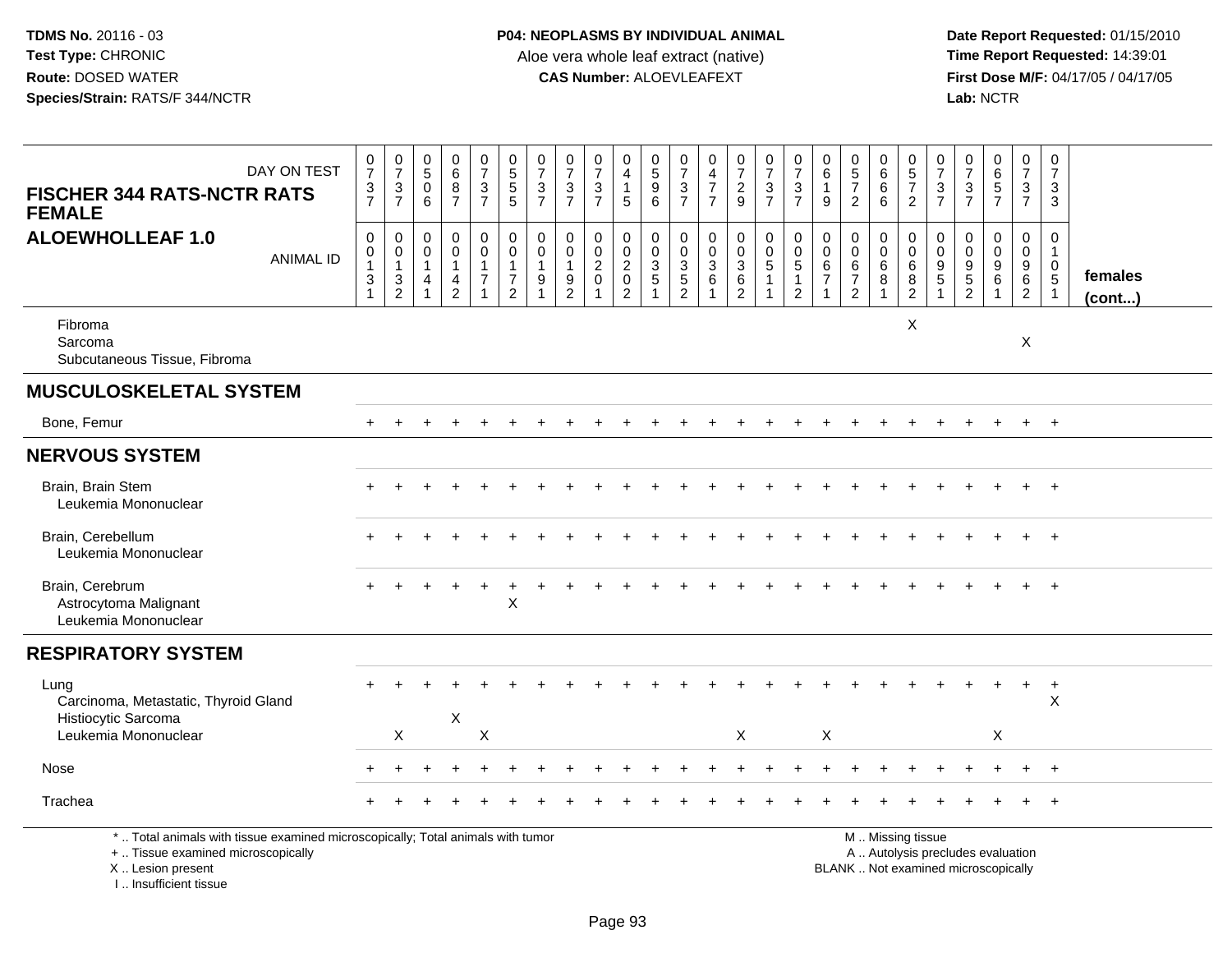**Date Report Requested:** 01/15/2010 **First Dose M/F:** 04/17/05 / 04/17/05 Lab: NCTR **Lab:** NCTR

| DAY ON TEST<br><b>FISCHER 344 RATS-NCTR RATS</b><br><b>FEMALE</b> | $\frac{0}{7}$<br>$\frac{3}{7}$                                | $\frac{0}{7}$<br>$\mathbf{3}$<br>$\overline{7}$                                 | $\begin{matrix} 0 \\ 5 \end{matrix}$<br>$\mathbf 0$<br>6                   | $_6^0$<br>8<br>$\overline{7}$                                                         | $\frac{0}{7}$<br>$\mathbf{3}$<br>$\overline{7}$ | $\begin{array}{c} 0 \\ 5 \\ 5 \end{array}$<br>5                                        | $\frac{0}{7}$<br>3<br>$\overline{7}$ | $\frac{0}{7}$<br>$\mathbf{3}$<br>$\overline{7}$                                  | $\frac{0}{7}$<br>3<br>$\overline{7}$              | 0<br>$\overline{4}$<br>$\mathbf{1}$<br>5                            | $\begin{array}{c} 0 \\ 5 \\ 9 \end{array}$<br>6 | $\frac{0}{7}$<br>$\mathsf 3$<br>$\overline{7}$      | $\boldsymbol{0}$<br>$\frac{4}{7}$<br>$\overline{7}$     | $\frac{0}{7}$<br>$\overline{2}$<br>9                                  | $\begin{array}{c} 0 \\ 7 \\ 3 \end{array}$<br>$\overline{7}$                        | $\frac{0}{7}$<br>$\sqrt{3}$<br>$\overline{7}$                     | 0<br>6<br>9                                             | $\begin{array}{c} 0 \\ 5 \\ 7 \end{array}$<br>2                   | $\begin{matrix} 0 \\ 6 \\ 6 \end{matrix}$<br>6         | 0<br>$\frac{5}{7}$<br>$\overline{2}$                             | $\frac{0}{7}$<br>3<br>$\overline{7}$ | $\frac{0}{7}$<br>$\mathfrak{Z}$<br>$\overline{7}$                   | $\begin{array}{c} 0 \\ 6 \\ 5 \end{array}$<br>$\overline{7}$ | $\frac{0}{7}$<br>$\mathbf{3}$<br>$\overline{7}$ | 0<br>$\overline{7}$<br>3<br>3                        |                         |
|-------------------------------------------------------------------|---------------------------------------------------------------|---------------------------------------------------------------------------------|----------------------------------------------------------------------------|---------------------------------------------------------------------------------------|-------------------------------------------------|----------------------------------------------------------------------------------------|--------------------------------------|----------------------------------------------------------------------------------|---------------------------------------------------|---------------------------------------------------------------------|-------------------------------------------------|-----------------------------------------------------|---------------------------------------------------------|-----------------------------------------------------------------------|-------------------------------------------------------------------------------------|-------------------------------------------------------------------|---------------------------------------------------------|-------------------------------------------------------------------|--------------------------------------------------------|------------------------------------------------------------------|--------------------------------------|---------------------------------------------------------------------|--------------------------------------------------------------|-------------------------------------------------|------------------------------------------------------|-------------------------|
| <b>ALOEWHOLLEAF 1.0</b><br><b>ANIMAL ID</b>                       | $\mathbf 0$<br>$\pmb{0}$<br>$\overline{1}$<br>$\sqrt{3}$<br>1 | $\mathbf 0$<br>$\boldsymbol{0}$<br>$\mathbf{1}$<br>$\sqrt{3}$<br>$\overline{c}$ | $\mathbf 0$<br>$\pmb{0}$<br>$\mathbf{1}$<br>$\overline{4}$<br>$\mathbf{1}$ | 0<br>$\mathsf{O}\xspace$<br>$\mathbf{1}$<br>$\overline{\mathbf{4}}$<br>$\overline{2}$ | $\mathbf 0$<br>$\mathbf 0$<br>$\overline{7}$    | $\mathbf 0$<br>$\mathsf{O}\xspace$<br>$\mathbf{1}$<br>$\overline{7}$<br>$\overline{2}$ | $\mathbf 0$<br>0<br>$\boldsymbol{9}$ | $\mathbf 0$<br>$\mathbf 0$<br>$\mathbf{1}$<br>$\boldsymbol{9}$<br>$\overline{c}$ | 0<br>$\mathbf 0$<br>$\overline{c}$<br>$\mathbf 0$ | 0<br>$\mathbf 0$<br>$\overline{2}$<br>$\mathsf 0$<br>$\overline{2}$ | $\pmb{0}$<br>$\frac{0}{3}$<br>$\overline{5}$    | $\boldsymbol{0}$<br>$\frac{0}{3}$<br>$\overline{2}$ | $\mathbf 0$<br>$\frac{0}{3}$<br>$\,6\,$<br>$\mathbf{1}$ | $\mathbf 0$<br>$\mathbf 0$<br>$\sqrt{3}$<br>$\,6\,$<br>$\overline{2}$ | $\begin{smallmatrix} 0\\0 \end{smallmatrix}$<br>$\overline{5}$<br>$\mathbf{1}$<br>1 | $\pmb{0}$<br>$\overline{0}$<br>5<br>$\mathbf 1$<br>$\overline{c}$ | $\mathbf 0$<br>$\mathbf 0$<br>$\,6\,$<br>$\overline{7}$ | $\boldsymbol{0}$<br>$\mathbf 0$<br>$\,6$<br>$\boldsymbol{7}$<br>2 | 0<br>$\mathbf 0$<br>$\,6\,$<br>$\bf 8$<br>$\mathbf{1}$ | $\pmb{0}$<br>$\mathbf 0$<br>$\,6\,$<br>$\,8\,$<br>$\overline{2}$ | 0<br>0<br>9<br>5                     | 0<br>0<br>$\begin{array}{c} 9 \\ 5 \end{array}$<br>$\boldsymbol{2}$ | 0<br>$\pmb{0}$<br>$\overline{9}$<br>$\,6\,$                  | 0<br>$\mathbf 0$<br>$^9$ 6<br>$\overline{2}$    | 0<br>$\mathbf{1}$<br>$\mathbf 0$<br>$\sqrt{5}$<br>-1 | females<br>$($ cont $)$ |
| <b>SPECIAL SENSES SYSTEM</b>                                      |                                                               |                                                                                 |                                                                            |                                                                                       |                                                 |                                                                                        |                                      |                                                                                  |                                                   |                                                                     |                                                 |                                                     |                                                         |                                                                       |                                                                                     |                                                                   |                                                         |                                                                   |                                                        |                                                                  |                                      |                                                                     |                                                              |                                                 |                                                      |                         |
| Ear                                                               |                                                               |                                                                                 |                                                                            |                                                                                       |                                                 |                                                                                        |                                      |                                                                                  |                                                   |                                                                     | $+$                                             |                                                     |                                                         |                                                                       |                                                                                     |                                                                   |                                                         |                                                                   |                                                        |                                                                  |                                      |                                                                     |                                                              |                                                 |                                                      |                         |
| Eye                                                               |                                                               |                                                                                 |                                                                            |                                                                                       |                                                 |                                                                                        |                                      |                                                                                  |                                                   |                                                                     |                                                 |                                                     |                                                         |                                                                       |                                                                                     |                                                                   |                                                         |                                                                   |                                                        |                                                                  |                                      |                                                                     |                                                              | $\pm$                                           | $^{+}$                                               |                         |
| Harderian Gland<br>Leukemia Mononuclear                           |                                                               |                                                                                 |                                                                            |                                                                                       |                                                 |                                                                                        |                                      |                                                                                  |                                                   |                                                                     |                                                 |                                                     |                                                         |                                                                       |                                                                                     |                                                                   |                                                         |                                                                   |                                                        |                                                                  |                                      |                                                                     |                                                              |                                                 | $\ddot{}$                                            |                         |
| Zymbal's Gland<br>Carcinoma                                       |                                                               |                                                                                 |                                                                            |                                                                                       |                                                 |                                                                                        |                                      |                                                                                  |                                                   |                                                                     |                                                 |                                                     |                                                         |                                                                       |                                                                                     |                                                                   |                                                         |                                                                   |                                                        |                                                                  |                                      |                                                                     |                                                              |                                                 |                                                      |                         |
| <b>URINARY SYSTEM</b>                                             |                                                               |                                                                                 |                                                                            |                                                                                       |                                                 |                                                                                        |                                      |                                                                                  |                                                   |                                                                     |                                                 |                                                     |                                                         |                                                                       |                                                                                     |                                                                   |                                                         |                                                                   |                                                        |                                                                  |                                      |                                                                     |                                                              |                                                 |                                                      |                         |
| Kidney<br>Leukemia Mononuclear                                    |                                                               |                                                                                 |                                                                            |                                                                                       |                                                 |                                                                                        |                                      |                                                                                  |                                                   |                                                                     |                                                 |                                                     |                                                         |                                                                       |                                                                                     |                                                                   |                                                         |                                                                   |                                                        |                                                                  |                                      |                                                                     |                                                              | $\ddot{}$                                       | $+$                                                  |                         |
| <b>Urinary Bladder</b><br>Leukemia Mononuclear                    | $+$                                                           |                                                                                 |                                                                            |                                                                                       |                                                 |                                                                                        |                                      |                                                                                  |                                                   |                                                                     |                                                 |                                                     |                                                         |                                                                       |                                                                                     |                                                                   |                                                         |                                                                   |                                                        |                                                                  |                                      |                                                                     |                                                              | $+$                                             | $+$                                                  |                         |
| <b>SYSTEMIC LESIONS</b>                                           |                                                               |                                                                                 |                                                                            |                                                                                       |                                                 |                                                                                        |                                      |                                                                                  |                                                   |                                                                     |                                                 |                                                     |                                                         |                                                                       |                                                                                     |                                                                   |                                                         |                                                                   |                                                        |                                                                  |                                      |                                                                     |                                                              |                                                 |                                                      |                         |
| Multiple Organ<br>Histiocytic Sarcoma<br>Leukemia Mononuclear     | $+$                                                           | X                                                                               |                                                                            | $\div$<br>X                                                                           | X                                               |                                                                                        | X                                    |                                                                                  |                                                   |                                                                     |                                                 |                                                     |                                                         | $X$ $X$                                                               |                                                                                     |                                                                   | X                                                       |                                                                   |                                                        |                                                                  |                                      | $X$ $X$ $X$                                                         |                                                              | $\ddot{}$                                       | $^{+}$                                               |                         |

\* .. Total animals with tissue examined microscopically; Total animals with tumor

+ .. Tissue examined microscopically

X .. Lesion present

I .. Insufficient tissue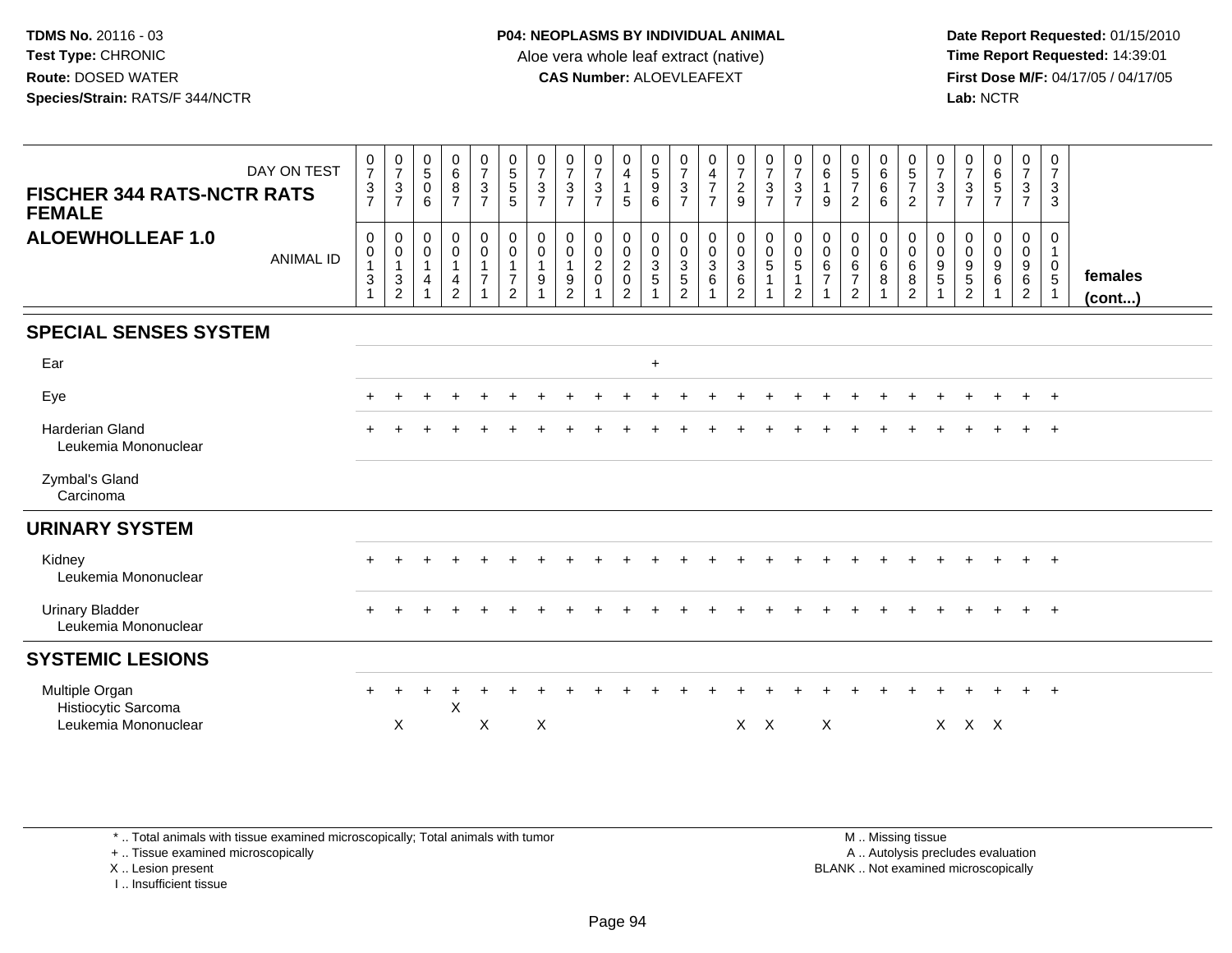**Date Report Requested:** 01/15/2010 **First Dose M/F:** 04/17/05 / 04/17/05<br>Lab: NCTR **Lab:** NCTR

| <b>FISCHER 344 RATS-NCTR RATS</b><br><b>FEMALE</b>                                                                                         | DAY ON TEST      | $\frac{0}{7}$<br>$\frac{3}{7}$                                               | $\frac{0}{7}$<br>$\ensuremath{\mathsf{3}}$<br>$\overline{7}$                      | $\begin{array}{c} 0 \\ 7 \end{array}$<br>$\sqrt{3}$<br>$\overline{7}$ | $\frac{0}{7}$<br>$\mathbf 3$<br>$\overline{7}$  | $\begin{array}{c} 0 \\ 5 \end{array}$<br>$\ensuremath{\mathsf{3}}$<br>$\mathbf 0$ | $\frac{0}{7}$<br>$\mathbf{3}$<br>$\overline{7}$                        | $\frac{0}{7}$<br>3<br>$\overline{7}$                               | $\pmb{0}$<br>$\overline{7}$<br>$\mathbf{3}$<br>$\overline{7}$ | $\frac{0}{7}$<br>$\frac{3}{7}$                          | 0<br>$\overline{7}$<br>$\ensuremath{\mathsf{3}}$<br>$\overline{7}$ | 0<br>$\overline{4}$<br>$\sqrt{3}$<br>6                                            | 0<br>$\overline{7}$<br>$\ensuremath{\mathsf{3}}$<br>$\overline{7}$ | 0<br>$\,6\,$<br>$\boldsymbol{9}$<br>8                                         | $\begin{array}{c} 0 \\ 6 \end{array}$<br>$\,6\,$<br>9 | $\begin{smallmatrix}0\\7\end{smallmatrix}$<br>$\frac{2}{9}$                 | 0<br>$6\phantom{a}$<br>$\overline{2}$<br>5                                        | $\pmb{0}$<br>$\overline{7}$<br>$\overline{2}$<br>3                            | $\begin{array}{c} 0 \\ 6 \end{array}$<br>$\frac{9}{2}$        | $\begin{array}{c} 0 \\ 5 \end{array}$<br>$\mathbf 0$<br>$\overline{2}$       | $\begin{array}{c} 0 \\ 5 \end{array}$<br>$\mathbf{3}$<br>6                   | 0<br>$\overline{7}$<br>$\frac{3}{7}$                                                | 0<br>$\overline{7}$<br>3<br>$\overline{7}$ | 0<br>5<br>6<br>5                                                    |                                   |                                    |
|--------------------------------------------------------------------------------------------------------------------------------------------|------------------|------------------------------------------------------------------------------|-----------------------------------------------------------------------------------|-----------------------------------------------------------------------|-------------------------------------------------|-----------------------------------------------------------------------------------|------------------------------------------------------------------------|--------------------------------------------------------------------|---------------------------------------------------------------|---------------------------------------------------------|--------------------------------------------------------------------|-----------------------------------------------------------------------------------|--------------------------------------------------------------------|-------------------------------------------------------------------------------|-------------------------------------------------------|-----------------------------------------------------------------------------|-----------------------------------------------------------------------------------|-------------------------------------------------------------------------------|---------------------------------------------------------------|------------------------------------------------------------------------------|------------------------------------------------------------------------------|-------------------------------------------------------------------------------------|--------------------------------------------|---------------------------------------------------------------------|-----------------------------------|------------------------------------|
| <b>ALOEWHOLLEAF 1.0</b>                                                                                                                    | <b>ANIMAL ID</b> | $\mathbf 0$<br>$\mathbf{1}$<br>$\pmb{0}$<br>$\overline{5}$<br>$\overline{2}$ | $\pmb{0}$<br>$\mathbf{1}$<br>$\mathsf{O}\xspace$<br>$\overline{7}$<br>$\mathbf 1$ | $\mathbf 0$<br>$\mathbf{1}$<br>$\mathbf 0$<br>$\overline{7}$<br>2     | $\mathbf 0$<br>$\mathbf{1}$<br>$\mathbf 0$<br>8 | $\mathbf 0$<br>$\mathbf{1}$<br>$\mathsf{O}\xspace$<br>8<br>$\overline{2}$         | $\mathbf 0$<br>$\mathbf{1}$<br>$\mathbf{1}$<br>$\,6\,$<br>$\mathbf{1}$ | $\mathbf 0$<br>$\mathbf{1}$<br>$\mathbf{1}$<br>6<br>$\overline{2}$ | $\mathbf 0$<br>$\mathbf{1}$<br>$\mathbf{3}$<br>8              | $\mathbf 0$<br>$\mathbf{1}$<br>$_8^3$<br>$\overline{2}$ | 0<br>$\overline{1}$<br>$\overline{4}$<br>$9\,$                     | $\pmb{0}$<br>$\overline{1}$<br>$\overline{4}$<br>$\overline{9}$<br>$\overline{2}$ | 0<br>$\mathbf{1}$<br>$5\phantom{.0}$<br>$\mathbf{0}$<br>1          | $\mathbf 0$<br>$\mathbf{1}$<br>$\sqrt{5}$<br>$\overline{0}$<br>$\overline{2}$ | $\pmb{0}$<br>$\mathbf{1}$<br>$\sqrt{5}$               | $\mathbf 0$<br>$\mathbf{1}$<br>$\sqrt{5}$<br>$\mathbf{1}$<br>$\overline{2}$ | $\pmb{0}$<br>$\overline{1}$<br>$\overline{5}$<br>$\overline{2}$<br>$\overline{1}$ | $\mathbf 0$<br>$\mathbf{1}$<br>$\sqrt{5}$<br>$\overline{2}$<br>$\overline{2}$ | $\mathsf 0$<br>$\frac{1}{7}$<br>$\mathbf 0$<br>$\overline{1}$ | $\mathbf 0$<br>$\mathbf{1}$<br>$\overline{7}$<br>$\pmb{0}$<br>$\overline{2}$ | $\mathbf 0$<br>1<br>$\overline{7}$<br>$\overline{c}$<br>$\blacktriangleleft$ | $\mathbf 0$<br>$\overline{1}$<br>$\overline{7}$<br>$\overline{c}$<br>$\overline{2}$ | 0<br>$\mathbf{1}$<br>8<br>4                | $\Omega$<br>$\overline{1}$<br>8<br>$\overline{4}$<br>$\overline{c}$ |                                   | * TOTALS                           |
| <b>ALIMENTARY SYSTEM</b>                                                                                                                   |                  |                                                                              |                                                                                   |                                                                       |                                                 |                                                                                   |                                                                        |                                                                    |                                                               |                                                         |                                                                    |                                                                                   |                                                                    |                                                                               |                                                       |                                                                             |                                                                                   |                                                                               |                                                               |                                                                              |                                                                              |                                                                                     |                                            |                                                                     |                                   |                                    |
| Esophagus                                                                                                                                  |                  |                                                                              |                                                                                   |                                                                       |                                                 |                                                                                   |                                                                        |                                                                    |                                                               |                                                         |                                                                    |                                                                                   |                                                                    |                                                                               |                                                       |                                                                             |                                                                                   |                                                                               |                                                               |                                                                              |                                                                              |                                                                                     |                                            | $\ddot{}$                                                           |                                   | 48                                 |
| Intestine Large, Ascending Colon<br>Adenoma<br>Carcinoma<br>Histiocytic Sarcoma<br>Leukemia Mononuclear                                    |                  | X                                                                            |                                                                                   |                                                                       |                                                 |                                                                                   |                                                                        |                                                                    |                                                               |                                                         |                                                                    |                                                                                   |                                                                    |                                                                               |                                                       |                                                                             |                                                                                   | X                                                                             | X                                                             |                                                                              |                                                                              |                                                                                     |                                            |                                                                     |                                   | 46<br>1<br>1<br>$\mathbf{1}$       |
| Intestine Large, Cecum<br>Adenoma                                                                                                          |                  |                                                                              |                                                                                   |                                                                       |                                                 |                                                                                   |                                                                        |                                                                    |                                                               |                                                         |                                                                    |                                                                                   |                                                                    |                                                                               |                                                       |                                                                             |                                                                                   |                                                                               |                                                               |                                                                              |                                                                              |                                                                                     |                                            |                                                                     |                                   | 47<br>$\mathbf{1}$                 |
| Intestine Large, Colon                                                                                                                     |                  |                                                                              |                                                                                   |                                                                       |                                                 |                                                                                   |                                                                        |                                                                    |                                                               |                                                         |                                                                    |                                                                                   |                                                                    |                                                                               |                                                       |                                                                             |                                                                                   |                                                                               |                                                               |                                                                              |                                                                              |                                                                                     |                                            |                                                                     |                                   | $\mathbf{2}$                       |
| Intestine Large, Descending Colon<br>Leukemia Mononuclear                                                                                  |                  |                                                                              |                                                                                   |                                                                       |                                                 |                                                                                   |                                                                        |                                                                    |                                                               |                                                         |                                                                    |                                                                                   |                                                                    |                                                                               |                                                       | A                                                                           | $+$                                                                               | $\ddot{}$<br>X                                                                |                                                               |                                                                              |                                                                              |                                                                                     |                                            |                                                                     |                                   | 46<br>$\mathbf{1}$                 |
| Intestine Large, Rectum                                                                                                                    |                  |                                                                              |                                                                                   |                                                                       |                                                 |                                                                                   |                                                                        |                                                                    |                                                               |                                                         |                                                                    |                                                                                   |                                                                    |                                                                               |                                                       |                                                                             |                                                                                   |                                                                               |                                                               |                                                                              |                                                                              |                                                                                     |                                            |                                                                     |                                   | 47                                 |
| Intestine Large, Transverse Colon<br>Histiocytic Sarcoma<br>Leukemia Mononuclear                                                           |                  |                                                                              |                                                                                   |                                                                       |                                                 |                                                                                   |                                                                        |                                                                    |                                                               |                                                         |                                                                    |                                                                                   |                                                                    |                                                                               |                                                       |                                                                             |                                                                                   | X                                                                             |                                                               |                                                                              |                                                                              |                                                                                     |                                            |                                                                     |                                   | 46<br>$\mathbf{1}$<br>$\mathbf{1}$ |
| Intestine Small, Duodenum<br>Leiomyoma                                                                                                     |                  |                                                                              |                                                                                   |                                                                       |                                                 |                                                                                   |                                                                        |                                                                    |                                                               |                                                         |                                                                    |                                                                                   |                                                                    |                                                                               |                                                       |                                                                             |                                                                                   |                                                                               |                                                               |                                                                              |                                                                              |                                                                                     |                                            |                                                                     |                                   | 48<br>$\mathbf{1}$                 |
| Intestine Small, Ileum<br>Leiomyosarcoma<br>Leukemia Mononuclear                                                                           |                  |                                                                              |                                                                                   |                                                                       |                                                 |                                                                                   |                                                                        |                                                                    |                                                               |                                                         |                                                                    |                                                                                   |                                                                    |                                                                               |                                                       |                                                                             |                                                                                   | $\sf X$                                                                       |                                                               |                                                                              |                                                                              |                                                                                     |                                            |                                                                     |                                   | 43<br>$\mathbf{1}$<br>$\mathbf{1}$ |
| *  Total animals with tissue examined microscopically; Total animals with tumor<br>+  Tissue examined microscopically<br>X  Lesion present |                  |                                                                              |                                                                                   |                                                                       |                                                 |                                                                                   |                                                                        |                                                                    |                                                               |                                                         |                                                                    |                                                                                   |                                                                    |                                                                               |                                                       |                                                                             |                                                                                   |                                                                               |                                                               |                                                                              | M  Missing tissue<br>BLANK  Not examined microscopically                     |                                                                                     |                                            |                                                                     | A  Autolysis precludes evaluation |                                    |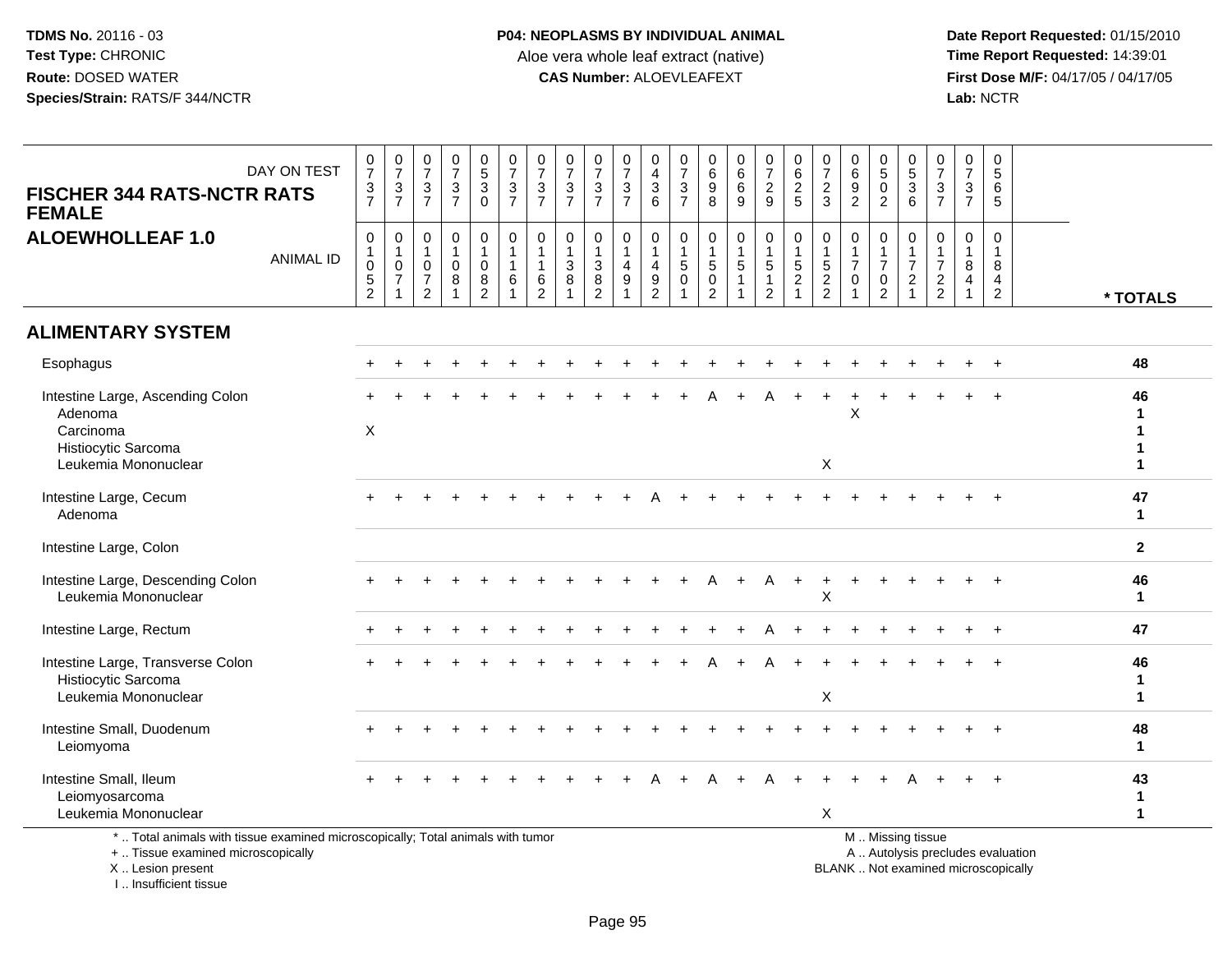**Date Report Requested:** 01/15/2010 **First Dose M/F:** 04/17/05 / 04/17/05 Lab: NCTR **Lab:** NCTR

| <b>FISCHER 344 RATS-NCTR RATS</b><br><b>FEMALE</b>       | DAY ON TEST      | $\frac{0}{7}$<br>$\frac{3}{7}$                                | $\frac{0}{7}$<br>$\frac{3}{7}$                             | $\frac{0}{7}$<br>$\mathsf 3$<br>$\overline{7}$                       | $\frac{0}{7}$<br>$rac{3}{7}$                  | $\begin{array}{c} 0 \\ 5 \\ 3 \end{array}$<br>$\mathbf 0$ | $\frac{0}{7}$<br>$\frac{3}{7}$                                 | 0<br>$\overline{7}$<br>$\mathbf{3}$<br>$\overline{7}$ | $\frac{0}{7}$<br>$\sqrt{3}$<br>$\overline{7}$                     | $\frac{0}{7}$<br>$\frac{3}{7}$  | 0<br>$\boldsymbol{7}$<br>$\sqrt{3}$<br>$\overline{7}$   | 0<br>$\overline{4}$<br>$\mathbf{3}$<br>6                                    | 0<br>$\overline{7}$<br>$\mathbf{3}$<br>$\overline{7}$ | 0<br>0<br>0<br>0<br>0                                             | $\begin{array}{c} 0 \\ 6 \\ 6 \end{array}$<br>$\overline{9}$ | $\frac{0}{7}$<br>$\frac{2}{9}$                               | 0625                                                         | 0<br>$\overline{7}$<br>$\frac{2}{3}$                                      | 0<br>$\,6\,$<br>$\overline{9}$<br>$\overline{2}$             | $\begin{array}{c} 0 \\ 5 \end{array}$<br>$\overline{0}$<br>$\overline{2}$ | $\begin{array}{c} 0 \\ 5 \\ 3 \end{array}$<br>$\overline{6}$                  | $\frac{0}{7}$<br>$\sqrt{3}$<br>$\overline{7}$                  | 0<br>$\overline{7}$<br>3<br>$\overline{7}$      | $\pmb{0}$<br>$\sqrt{5}$<br>6<br>5                                      |                                    |
|----------------------------------------------------------|------------------|---------------------------------------------------------------|------------------------------------------------------------|----------------------------------------------------------------------|-----------------------------------------------|-----------------------------------------------------------|----------------------------------------------------------------|-------------------------------------------------------|-------------------------------------------------------------------|---------------------------------|---------------------------------------------------------|-----------------------------------------------------------------------------|-------------------------------------------------------|-------------------------------------------------------------------|--------------------------------------------------------------|--------------------------------------------------------------|--------------------------------------------------------------|---------------------------------------------------------------------------|--------------------------------------------------------------|---------------------------------------------------------------------------|-------------------------------------------------------------------------------|----------------------------------------------------------------|-------------------------------------------------|------------------------------------------------------------------------|------------------------------------|
| <b>ALOEWHOLLEAF 1.0</b>                                  | <b>ANIMAL ID</b> | $\pmb{0}$<br>$\mathbf{1}$<br>$\pmb{0}$<br>5<br>$\overline{2}$ | 0<br>$\mathbf{1}$<br>$\mathsf{O}\xspace$<br>$\overline{7}$ | $\pmb{0}$<br>$\overline{1}$<br>0<br>$\overline{7}$<br>$\overline{2}$ | $\pmb{0}$<br>$\mathbf{1}$<br>$\mathbf 0$<br>8 | 0<br>$\overline{1}$<br>$\mathbf 0$<br>$\frac{8}{2}$       | $\pmb{0}$<br>$\mathbf{1}$<br>$\mathbf{1}$<br>6<br>$\mathbf{1}$ | 0<br>$\mathbf{1}$<br>$\mathbf{1}$<br>6<br>2           | $\pmb{0}$<br>$\mathbf{1}$<br>$\ensuremath{\mathsf{3}}$<br>$\,8\,$ | 0<br>$\sqrt{3}$<br>$\bf 8$<br>2 | 0<br>$\mathbf{1}$<br>$\overline{4}$<br>$\boldsymbol{9}$ | 0<br>$\overline{1}$<br>$\overline{4}$<br>$\boldsymbol{9}$<br>$\overline{2}$ | 0<br>$\mathbf{1}$<br>5<br>$\mathbf 0$                 | $\mathbf 0$<br>$\mathbf{1}$<br>5<br>$\mathbf 0$<br>$\overline{2}$ | $\mathbf 0$<br>$\mathbf{1}$<br>5<br>$\mathbf{1}$             | 0<br>$\mathbf{1}$<br>$5\,$<br>$\mathbf{1}$<br>$\overline{2}$ | $\pmb{0}$<br>$\mathbf{1}$<br>$\frac{5}{2}$<br>$\overline{1}$ | 0<br>$\overline{1}$<br>$\overline{5}$<br>$\overline{2}$<br>$\overline{2}$ | $\mathbf 0$<br>$\mathbf{1}$<br>$\overline{7}$<br>$\mathbf 0$ | 0<br>$\mathbf{1}$<br>$\overline{7}$<br>0<br>$\overline{2}$                | $\pmb{0}$<br>$\mathbf{1}$<br>$\overline{7}$<br>$\overline{c}$<br>$\mathbf{1}$ | $\mathbf 0$<br>$\mathbf{1}$<br>$\overline{7}$<br>$\frac{2}{2}$ | 0<br>$\overline{1}$<br>8<br>4<br>$\overline{1}$ | $\mathbf 0$<br>$\overline{1}$<br>8<br>$\overline{4}$<br>$\overline{2}$ | * TOTALS                           |
| Intestine Small, Jejunum                                 |                  |                                                               |                                                            |                                                                      |                                               |                                                           |                                                                |                                                       |                                                                   |                                 |                                                         | Α                                                                           | ÷                                                     | А                                                                 | $\ddot{}$                                                    | A                                                            |                                                              |                                                                           |                                                              |                                                                           |                                                                               |                                                                |                                                 |                                                                        | 45                                 |
| Liver<br>Histiocytic Sarcoma<br>Leukemia Mononuclear     |                  |                                                               | $\times$                                                   |                                                                      |                                               |                                                           | X                                                              | Χ                                                     |                                                                   |                                 |                                                         | X                                                                           |                                                       |                                                                   |                                                              | X X X X                                                      |                                                              |                                                                           |                                                              |                                                                           |                                                                               |                                                                |                                                 | $\mathsf{X}$                                                           | 48<br>$\mathbf{2}$<br>16           |
| Mesentery<br>Histiocytic Sarcoma<br>Leukemia Mononuclear |                  | $\ddot{}$                                                     |                                                            |                                                                      |                                               |                                                           |                                                                |                                                       |                                                                   |                                 |                                                         |                                                                             |                                                       |                                                                   |                                                              | X                                                            |                                                              | X                                                                         |                                                              |                                                                           | $+$                                                                           |                                                                |                                                 |                                                                        | 10<br>$\mathbf{1}$<br>$\mathbf{2}$ |
| Oral Mucosa<br>Squamous Cell Carcinoma                   |                  |                                                               |                                                            |                                                                      |                                               |                                                           |                                                                |                                                       |                                                                   |                                 |                                                         |                                                                             |                                                       |                                                                   |                                                              |                                                              |                                                              |                                                                           |                                                              |                                                                           |                                                                               |                                                                |                                                 |                                                                        |                                    |
| Pancreas<br>Histiocytic Sarcoma<br>Leukemia Mononuclear  |                  |                                                               |                                                            |                                                                      |                                               |                                                           |                                                                |                                                       |                                                                   |                                 |                                                         |                                                                             |                                                       |                                                                   |                                                              |                                                              |                                                              | $\pmb{\times}$                                                            |                                                              |                                                                           |                                                                               |                                                                |                                                 | $\ddot{}$                                                              | 48<br>-1<br>$\mathbf{1}$           |
| <b>Proximal Colon</b><br>Adenoma<br>Carcinoma            |                  |                                                               | X                                                          |                                                                      |                                               |                                                           |                                                                |                                                       |                                                                   |                                 |                                                         |                                                                             | $\mathsf X$                                           |                                                                   |                                                              |                                                              |                                                              |                                                                           |                                                              |                                                                           |                                                                               |                                                                |                                                 |                                                                        | 42<br>4<br>$\overline{2}$          |
| Salivary Glands<br>Leukemia Mononuclear                  |                  |                                                               |                                                            |                                                                      |                                               |                                                           |                                                                |                                                       |                                                                   |                                 |                                                         |                                                                             |                                                       |                                                                   |                                                              |                                                              |                                                              | X                                                                         |                                                              |                                                                           |                                                                               |                                                                |                                                 |                                                                        | 48<br>$\mathbf 1$                  |
| Stomach, Forestomach<br>Leukemia Mononuclear             |                  |                                                               |                                                            |                                                                      |                                               |                                                           |                                                                |                                                       |                                                                   |                                 |                                                         |                                                                             |                                                       |                                                                   |                                                              |                                                              |                                                              | Х                                                                         |                                                              |                                                                           |                                                                               |                                                                |                                                 |                                                                        | 48<br>-1                           |
| Stomach, Glandular<br>Leukemia Mononuclear               |                  |                                                               |                                                            |                                                                      |                                               |                                                           |                                                                |                                                       |                                                                   |                                 |                                                         |                                                                             |                                                       |                                                                   |                                                              |                                                              |                                                              | $\pmb{\times}$                                                            |                                                              |                                                                           |                                                                               |                                                                |                                                 |                                                                        | 48<br>-1                           |

\* .. Total animals with tissue examined microscopically; Total animals with tumor

+ .. Tissue examined microscopically

X .. Lesion present

I .. Insufficient tissue

M .. Missing tissue

y the contract of the contract of the contract of the contract of the contract of the contract of the contract of  $A$ . Autolysis precludes evaluation

Lesion present BLANK .. Not examined microscopically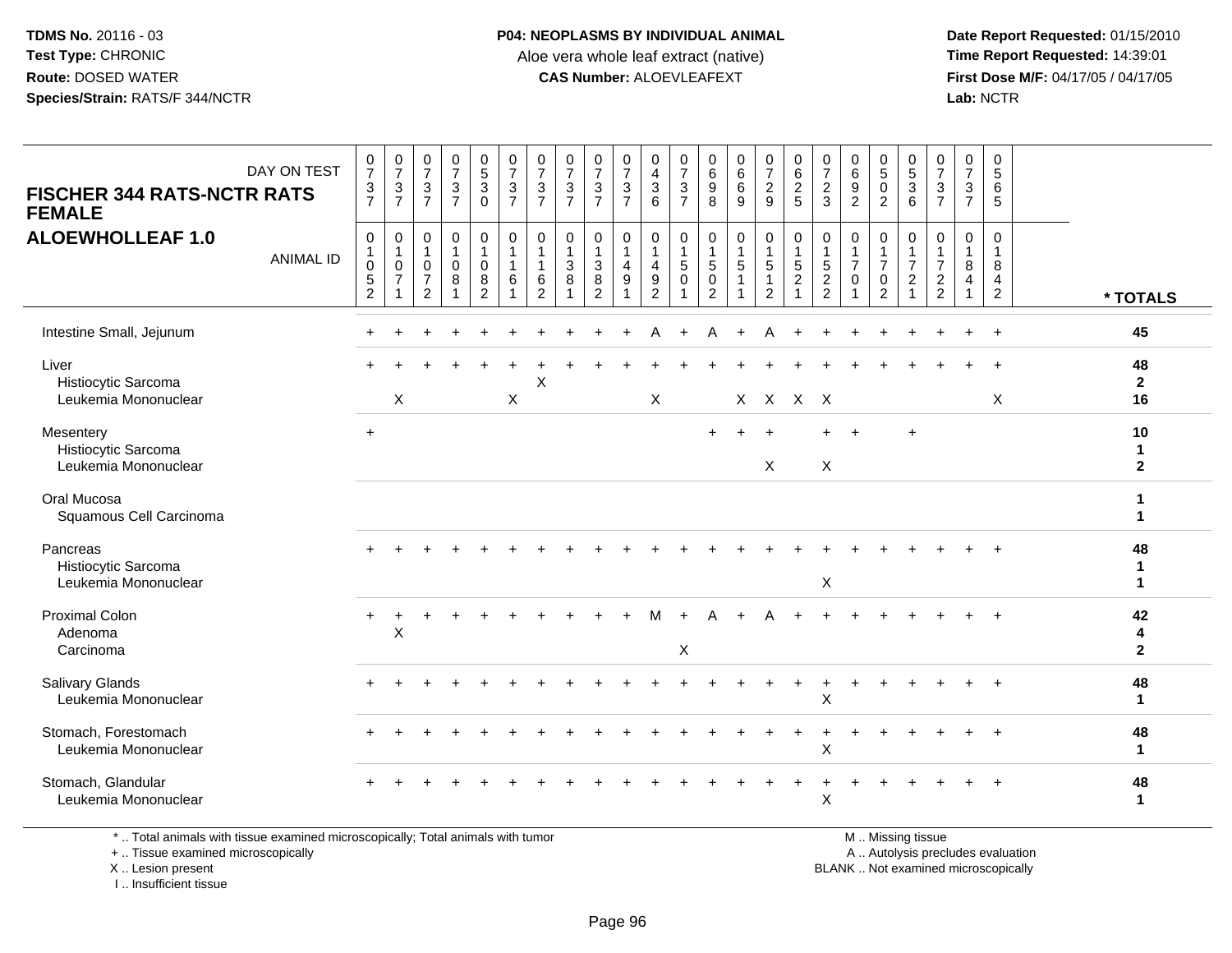**Date Report Requested:** 01/15/2010 **First Dose M/F:** 04/17/05 / 04/17/05 Lab: NCTR **Lab:** NCTR

|                                                             | $\frac{0}{7}$<br>$\frac{3}{7}$                                 | $\frac{0}{7}$<br>$\frac{3}{7}$                                 | $\begin{array}{c} 0 \\ 7 \\ 3 \\ 7 \end{array}$ | $\begin{matrix} 0 \\ 5 \end{matrix}$<br>$\overline{3}$ 0        | $\frac{0}{7}$<br>3<br>$\overline{7}$         | 0<br>$\overline{7}$<br>$\ensuremath{\mathsf{3}}$<br>$\overline{7}$ | $\frac{0}{7}$<br>$\frac{3}{7}$         | $\frac{0}{7}$<br>$\frac{3}{7}$                                             | 0<br>$\overline{7}$<br>$\ensuremath{\mathsf{3}}$<br>$\overline{7}$ | 0<br>$\overline{4}$<br>$\mathbf{3}$<br>6                                   | $\frac{0}{7}$<br>3<br>$\overline{7}$            | $\begin{array}{c} 0 \\ 6 \\ 9 \end{array}$<br>8          | $\begin{matrix}0\0\0\0\end{matrix}$<br>9          | 0<br>$\overline{7}$<br>$\overline{2}$<br>$\overline{9}$ | 0<br>$\frac{6}{2}$                                            | 0<br>$\overline{7}$<br>$\frac{2}{3}$                                      | $\begin{matrix} 0 \\ 6 \\ 9 \end{matrix}$<br>$\overline{2}$     | 0<br>$\overline{5}$<br>$\mathbf 0$<br>$\overline{2}$                 | 0<br>$\,$ 5 $\,$<br>3<br>6                                     | 0<br>$\overline{7}$<br>3<br>$\overline{7}$                     | $\frac{0}{7}$<br>$\ensuremath{\mathsf{3}}$<br>$\overline{7}$ | $\mathbf 0$<br>$\sqrt{5}$<br>$6\phantom{1}6$<br>5      |                                      |
|-------------------------------------------------------------|----------------------------------------------------------------|----------------------------------------------------------------|-------------------------------------------------|-----------------------------------------------------------------|----------------------------------------------|--------------------------------------------------------------------|----------------------------------------|----------------------------------------------------------------------------|--------------------------------------------------------------------|----------------------------------------------------------------------------|-------------------------------------------------|----------------------------------------------------------|---------------------------------------------------|---------------------------------------------------------|---------------------------------------------------------------|---------------------------------------------------------------------------|-----------------------------------------------------------------|----------------------------------------------------------------------|----------------------------------------------------------------|----------------------------------------------------------------|--------------------------------------------------------------|--------------------------------------------------------|--------------------------------------|
| $\mathbf{1}$<br>$\mathbf 0$<br>$\sqrt{5}$<br>$\overline{2}$ | $\mathbf 0$<br>$\overline{1}$<br>$\mathbf 0$<br>$\overline{7}$ | $\mathbf 0$<br>$\mathbf{1}$<br>$\Omega$<br>$\overline{7}$<br>2 | 0<br>$\mathbf{1}$<br>$\mathbf 0$<br>8<br>1      | $\pmb{0}$<br>$\mathbf{1}$<br>$\mathbf 0$<br>8<br>$\overline{2}$ | $\Omega$<br>$\mathbf 1$<br>$\mathbf{1}$<br>6 | $\Omega$<br>$\mathbf{1}$<br>6<br>$\overline{2}$                    | $\mathbf{0}$<br>$\mathbf{3}$<br>$\bf8$ | $\mathbf 0$<br>$\overline{1}$<br>$\mathbf{3}$<br>$\bf 8$<br>$\overline{2}$ | $\mathbf 0$<br>$\overline{1}$<br>$\overline{4}$<br>9               | $\mathbf 0$<br>$\overline{1}$<br>$\overline{4}$<br>$9\,$<br>$\overline{2}$ | $\mathbf 0$<br>$\mathbf{1}$<br>5<br>$\mathbf 0$ | 0<br>$\mathbf{1}$<br>5<br>$\mathsf{O}$<br>$\overline{2}$ | 0<br>$\mathbf{1}$<br>$\sqrt{5}$<br>$\overline{1}$ | $\mathbf 0$<br>1<br>$\sqrt{5}$<br>$\overline{2}$        | $\mathbf 0$<br>$\overline{1}$<br>$\sqrt{5}$<br>$\overline{2}$ | $\mathbf 0$<br>$\mathbf{1}$<br>$\sqrt{5}$<br>$\sqrt{2}$<br>$\overline{2}$ | 0<br>$\mathbf{1}$<br>$\overline{7}$<br>$\mathsf{O}\xspace$<br>1 | 0<br>$\mathbf{1}$<br>$\overline{7}$<br>$\mathbf 0$<br>$\overline{2}$ | $\Omega$<br>1<br>$\overline{7}$<br>$\mathbf{2}$<br>$\mathbf 1$ | $\Omega$<br>$\overline{7}$<br>$\overline{c}$<br>$\overline{2}$ | $\Omega$<br>8<br>4                                           | $\Omega$<br>$\overline{1}$<br>8<br>4<br>$\overline{2}$ | * TOTALS                             |
|                                                             |                                                                |                                                                |                                                 |                                                                 |                                              |                                                                    |                                        |                                                                            |                                                                    |                                                                            |                                                 |                                                          |                                                   |                                                         |                                                               |                                                                           |                                                                 |                                                                      |                                                                |                                                                |                                                              |                                                        |                                      |
|                                                             |                                                                |                                                                |                                                 |                                                                 |                                              |                                                                    |                                        |                                                                            |                                                                    |                                                                            |                                                 |                                                          |                                                   |                                                         |                                                               |                                                                           |                                                                 |                                                                      |                                                                |                                                                |                                                              |                                                        | 48                                   |
|                                                             | Х                                                              |                                                                |                                                 |                                                                 |                                              |                                                                    |                                        |                                                                            |                                                                    | X                                                                          |                                                 |                                                          | $\mathsf{X}$                                      |                                                         |                                                               |                                                                           |                                                                 |                                                                      |                                                                |                                                                |                                                              |                                                        | 48<br>5                              |
|                                                             |                                                                |                                                                |                                                 |                                                                 |                                              |                                                                    |                                        |                                                                            |                                                                    |                                                                            |                                                 |                                                          |                                                   |                                                         |                                                               |                                                                           |                                                                 |                                                                      |                                                                |                                                                |                                                              |                                                        |                                      |
|                                                             |                                                                |                                                                |                                                 |                                                                 |                                              |                                                                    |                                        |                                                                            |                                                                    |                                                                            |                                                 |                                                          | X                                                 |                                                         |                                                               | X                                                                         |                                                                 |                                                                      |                                                                |                                                                |                                                              |                                                        | 48<br>$\mathbf{2}$                   |
|                                                             |                                                                |                                                                |                                                 |                                                                 |                                              |                                                                    |                                        |                                                                            |                                                                    |                                                                            |                                                 |                                                          |                                                   |                                                         |                                                               | $\boldsymbol{\mathsf{X}}$<br>$\sf X$                                      |                                                                 |                                                                      |                                                                |                                                                |                                                              |                                                        | 48<br>$\mathbf{1}$<br>$\overline{2}$ |
|                                                             |                                                                |                                                                |                                                 |                                                                 |                                              |                                                                    |                                        |                                                                            |                                                                    |                                                                            |                                                 |                                                          |                                                   |                                                         |                                                               | X                                                                         |                                                                 |                                                                      |                                                                |                                                                |                                                              | $\overline{ }$                                         | 47<br>$\mathbf 1$                    |
|                                                             |                                                                |                                                                | м                                               | M                                                               | $\sf X$                                      |                                                                    |                                        |                                                                            |                                                                    |                                                                            |                                                 |                                                          |                                                   |                                                         |                                                               |                                                                           |                                                                 |                                                                      |                                                                |                                                                |                                                              |                                                        | 46<br>$\mathbf 1$                    |
|                                                             | $\boldsymbol{\mathsf{X}}$                                      |                                                                | Χ                                               |                                                                 |                                              |                                                                    |                                        |                                                                            |                                                                    |                                                                            |                                                 |                                                          |                                                   |                                                         |                                                               | х                                                                         |                                                                 |                                                                      |                                                                |                                                                |                                                              |                                                        | 48<br>$\mathbf 1$<br>30              |
|                                                             |                                                                |                                                                |                                                 |                                                                 |                                              | X                                                                  |                                        |                                                                            |                                                                    |                                                                            |                                                 |                                                          |                                                   |                                                         |                                                               |                                                                           |                                                                 |                                                                      |                                                                |                                                                |                                                              | $+$                                                    | 48<br>1<br>1                         |
|                                                             | DAY ON TEST<br><b>ANIMAL ID</b>                                | $\frac{0}{7}$<br>$\frac{3}{7}$<br>$\Omega$<br>X<br>X           |                                                 |                                                                 |                                              |                                                                    |                                        |                                                                            |                                                                    | X X X X                                                                    |                                                 |                                                          | X X                                               |                                                         |                                                               |                                                                           | $X$ $X$<br>$X$ $X$ $X$                                          |                                                                      |                                                                |                                                                |                                                              |                                                        | X X X                                |

\* .. Total animals with tissue examined microscopically; Total animals with tumor

+ .. Tissue examined microscopically

X .. Lesion present

I .. Insufficient tissue

M .. Missing tissue

y the contract of the contract of the contract of the contract of the contract of the contract of the contract of  $A$ . Autolysis precludes evaluation

Lesion present BLANK .. Not examined microscopically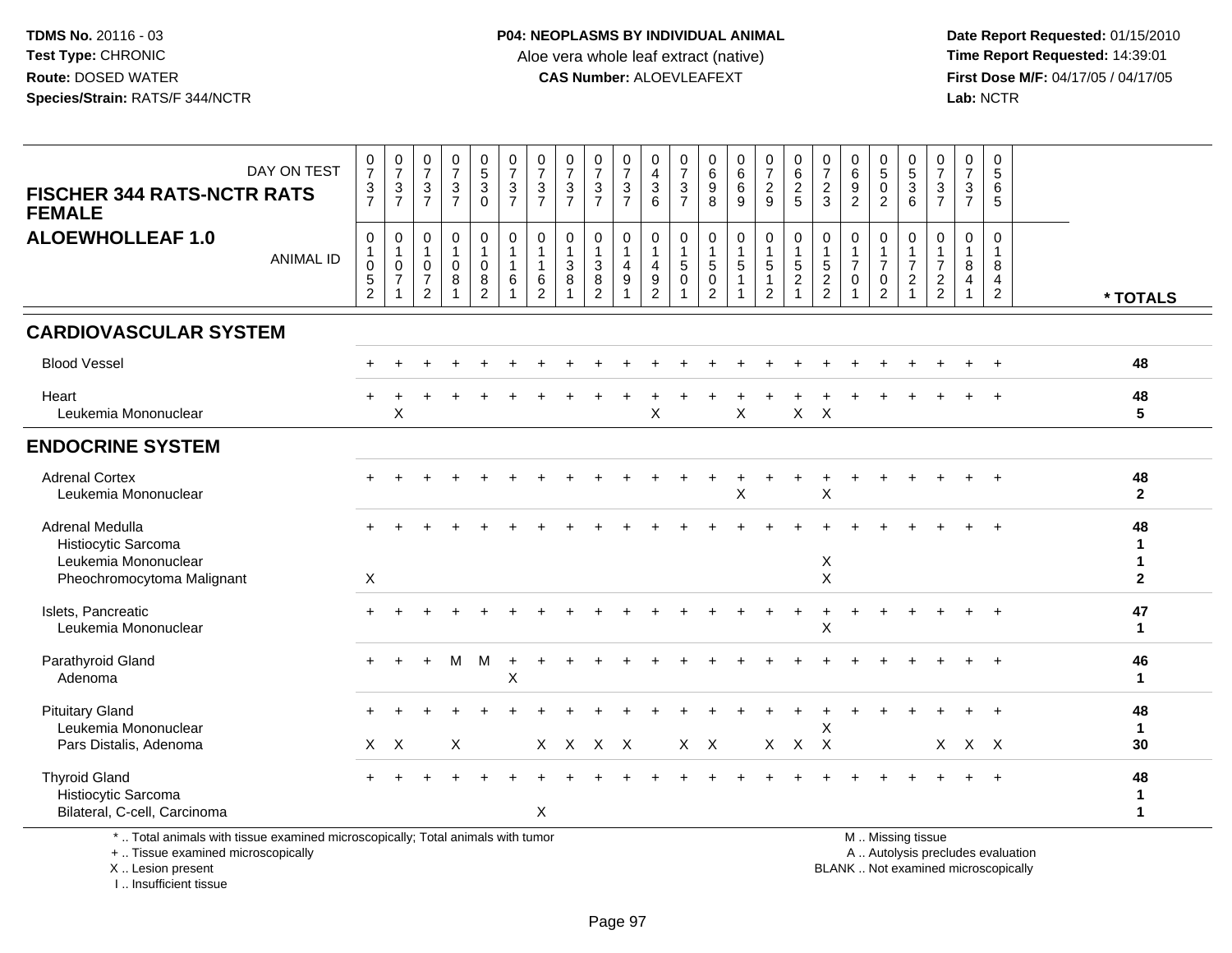**Date Report Requested:** 01/15/2010 **First Dose M/F:** 04/17/05 / 04/17/05<br>Lab: NCTR **Lab:** NCTR

| DAY ON TEST<br><b>FISCHER 344 RATS-NCTR RATS</b><br><b>FEMALE</b>                                                                          | $\frac{0}{7}$<br>$\frac{3}{7}$                                            | $\frac{0}{7}$<br>$\frac{3}{7}$                    | $\begin{array}{c} 0 \\ 7 \end{array}$<br>$\mathbf{3}$<br>$\overline{7}$ | $\frac{0}{7}$<br>$\frac{3}{7}$           | $\begin{matrix} 0 \\ 5 \end{matrix}$<br>$\mathbf{3}$<br>$\Omega$ | $\frac{0}{7}$<br>$\frac{3}{7}$                                             | 0<br>$\overline{7}$<br>3<br>$\overline{7}$ | $\frac{0}{7}$<br>$\mathbf{3}$<br>$\overline{7}$                    | $\frac{0}{7}$<br>$\mathbf{3}$<br>$\overline{7}$       | $\frac{0}{7}$<br>$\sqrt{3}$<br>$\overline{7}$                   | 0<br>$\overline{4}$<br>$\ensuremath{\mathsf{3}}$<br>6 | $\frac{0}{7}$<br>$\sqrt{3}$<br>$\overline{7}$  | $\begin{matrix} 0 \\ 6 \\ 9 \end{matrix}$<br>$\overline{8}$    | 0<br>$6\phantom{a}$<br>6<br>9 | $\frac{0}{7}$<br>$\frac{2}{9}$                                            | 0<br>$\,6\,$<br>$rac{2}{5}$   | $\frac{0}{7}$<br>$\frac{2}{3}$                                 | 0<br>6<br>$\boldsymbol{9}$<br>$\overline{2}$ | $\begin{array}{c} 0 \\ 5 \end{array}$<br>$\mathbf 0$<br>$\overline{2}$ | 0<br>$\,$ 5 $\,$<br>$\mathbf{3}$<br>6      | $\frac{0}{7}$<br>3<br>$\overline{7}$                              | $\frac{0}{7}$<br>$\mathbf{3}$<br>$\overline{7}$ | 0<br>5<br>6<br>5                                                         |                                          |
|--------------------------------------------------------------------------------------------------------------------------------------------|---------------------------------------------------------------------------|---------------------------------------------------|-------------------------------------------------------------------------|------------------------------------------|------------------------------------------------------------------|----------------------------------------------------------------------------|--------------------------------------------|--------------------------------------------------------------------|-------------------------------------------------------|-----------------------------------------------------------------|-------------------------------------------------------|------------------------------------------------|----------------------------------------------------------------|-------------------------------|---------------------------------------------------------------------------|-------------------------------|----------------------------------------------------------------|----------------------------------------------|------------------------------------------------------------------------|--------------------------------------------|-------------------------------------------------------------------|-------------------------------------------------|--------------------------------------------------------------------------|------------------------------------------|
| <b>ALOEWHOLLEAF 1.0</b><br><b>ANIMAL ID</b>                                                                                                | $\pmb{0}$<br>$\mathbf{1}$<br>$\mathbf 0$<br>$\,$ 5 $\,$<br>$\overline{2}$ | $\mathbf 0$<br>1<br>$\mathbf 0$<br>$\overline{7}$ | 0<br>$\mathbf{1}$<br>$\mathbf 0$<br>$\overline{7}$<br>2                 | $\mathbf 0$<br>1<br>$\pmb{0}$<br>$\bf 8$ | 0<br>0<br>8<br>$\overline{2}$                                    | $\pmb{0}$<br>$\overline{1}$<br>$\overline{1}$<br>$\,6\,$<br>$\overline{1}$ | $\mathbf 0$<br>-1<br>6<br>2                | $\mathbf 0$<br>$\mathbf{1}$<br>$\mathbf{3}$<br>8<br>$\overline{1}$ | 0<br>$\ensuremath{\mathsf{3}}$<br>8<br>$\overline{2}$ | $\pmb{0}$<br>$\mathbf{1}$<br>$\overline{4}$<br>$\boldsymbol{9}$ | 0<br>$\mathbf{1}$<br>4<br>9<br>$\overline{2}$         | 0<br>$\mathbf{1}$<br>$\sqrt{5}$<br>$\mathbf 0$ | $\mathbf 0$<br>$\mathbf{1}$<br>$\mathbf 5$<br>$\mathsf 0$<br>2 | 0<br>$\sqrt{5}$               | $\pmb{0}$<br>$\mathbf{1}$<br>$\sqrt{5}$<br>$\mathbf{1}$<br>$\overline{2}$ | 0<br>$\sqrt{5}$<br>$\sqrt{2}$ | $\mathbf 0$<br>$\mathbf{1}$<br>$\overline{5}$<br>$\frac{2}{2}$ | 0<br>$\overline{7}$<br>$\mathbf 0$<br>1      | 0<br>$\mathbf{1}$<br>$\overline{7}$<br>$\mathbf 0$<br>$\overline{2}$   | 0<br>1<br>$\overline{7}$<br>$\overline{2}$ | $\mathbf 0$<br>$\overline{7}$<br>$\overline{c}$<br>$\overline{2}$ | 0<br>$\bf 8$<br>$\overline{4}$                  | $\mathbf 0$<br>8<br>$\overline{4}$<br>$\overline{2}$                     | * TOTALS                                 |
| C-cell, Adenoma<br>C-cell, Carcinoma                                                                                                       | Χ                                                                         |                                                   |                                                                         | X                                        |                                                                  |                                                                            |                                            |                                                                    |                                                       |                                                                 |                                                       |                                                |                                                                |                               |                                                                           |                               |                                                                |                                              |                                                                        |                                            |                                                                   |                                                 |                                                                          | 1<br>3                                   |
| <b>GENERAL BODY SYSTEM</b>                                                                                                                 |                                                                           |                                                   |                                                                         |                                          |                                                                  |                                                                            |                                            |                                                                    |                                                       |                                                                 |                                                       |                                                |                                                                |                               |                                                                           |                               |                                                                |                                              |                                                                        |                                            |                                                                   |                                                 |                                                                          |                                          |
| <b>Tissue NOS</b><br>Mediastinum, Histiocytic Sarcoma                                                                                      |                                                                           |                                                   |                                                                         |                                          |                                                                  |                                                                            | $\ddot{}$<br>$\pmb{\times}$                |                                                                    |                                                       |                                                                 |                                                       |                                                |                                                                | $+$                           |                                                                           |                               |                                                                |                                              |                                                                        |                                            |                                                                   |                                                 |                                                                          | $\mathbf{2}$<br>$\mathbf 1$              |
| <b>GENITAL SYSTEM</b>                                                                                                                      |                                                                           |                                                   |                                                                         |                                          |                                                                  |                                                                            |                                            |                                                                    |                                                       |                                                                 |                                                       |                                                |                                                                |                               |                                                                           |                               |                                                                |                                              |                                                                        |                                            |                                                                   |                                                 |                                                                          |                                          |
| <b>Clitoral Gland</b><br>Adenoma<br>Carcinoma<br>Leukemia Mononuclear                                                                      |                                                                           | X                                                 | X                                                                       |                                          |                                                                  |                                                                            |                                            |                                                                    |                                                       |                                                                 |                                                       |                                                |                                                                |                               |                                                                           |                               | $\pmb{\times}$                                                 |                                              |                                                                        |                                            |                                                                   |                                                 |                                                                          | 48<br>3<br>1<br>1                        |
| Ovary<br>Histiocytic Sarcoma<br>Leukemia Mononuclear                                                                                       |                                                                           |                                                   |                                                                         |                                          |                                                                  |                                                                            |                                            |                                                                    |                                                       |                                                                 |                                                       |                                                |                                                                | X                             |                                                                           |                               |                                                                |                                              |                                                                        |                                            |                                                                   |                                                 |                                                                          | 48<br>1<br>3                             |
| <b>Uterus</b><br>Leukemia Mononuclear<br>Polyp Stromal<br>Endometrium, Adenocarcinoma                                                      |                                                                           |                                                   |                                                                         | X                                        |                                                                  |                                                                            | $X$ $X$                                    |                                                                    |                                                       | $\mathsf{X}$                                                    |                                                       | $\mathsf X$                                    | X                                                              | X                             |                                                                           |                               | Χ                                                              |                                              |                                                                        |                                            |                                                                   |                                                 | $\ddot{}$<br>X                                                           | 48<br>$\mathbf{1}$<br>12<br>$\mathbf{1}$ |
| Vagina                                                                                                                                     |                                                                           |                                                   |                                                                         |                                          |                                                                  |                                                                            |                                            |                                                                    |                                                       |                                                                 |                                                       |                                                |                                                                | $\ddot{}$                     |                                                                           |                               |                                                                |                                              |                                                                        |                                            |                                                                   |                                                 |                                                                          | $\mathbf{2}$                             |
| <b>HEMATOPOIETIC SYSTEM</b>                                                                                                                |                                                                           |                                                   |                                                                         |                                          |                                                                  |                                                                            |                                            |                                                                    |                                                       |                                                                 |                                                       |                                                |                                                                |                               |                                                                           |                               |                                                                |                                              |                                                                        |                                            |                                                                   |                                                 |                                                                          |                                          |
| <b>Bone Marrow</b><br>Histiocytic Sarcoma                                                                                                  |                                                                           |                                                   |                                                                         |                                          |                                                                  |                                                                            | Χ                                          |                                                                    |                                                       |                                                                 |                                                       |                                                |                                                                |                               |                                                                           |                               |                                                                |                                              |                                                                        |                                            |                                                                   |                                                 |                                                                          | 48<br>$\mathbf{1}$                       |
| *  Total animals with tissue examined microscopically; Total animals with tumor<br>+  Tissue examined microscopically<br>X  Lesion present |                                                                           |                                                   |                                                                         |                                          |                                                                  |                                                                            |                                            |                                                                    |                                                       |                                                                 |                                                       |                                                |                                                                |                               |                                                                           |                               |                                                                |                                              |                                                                        | M  Missing tissue                          |                                                                   |                                                 | A  Autolysis precludes evaluation<br>BLANK  Not examined microscopically |                                          |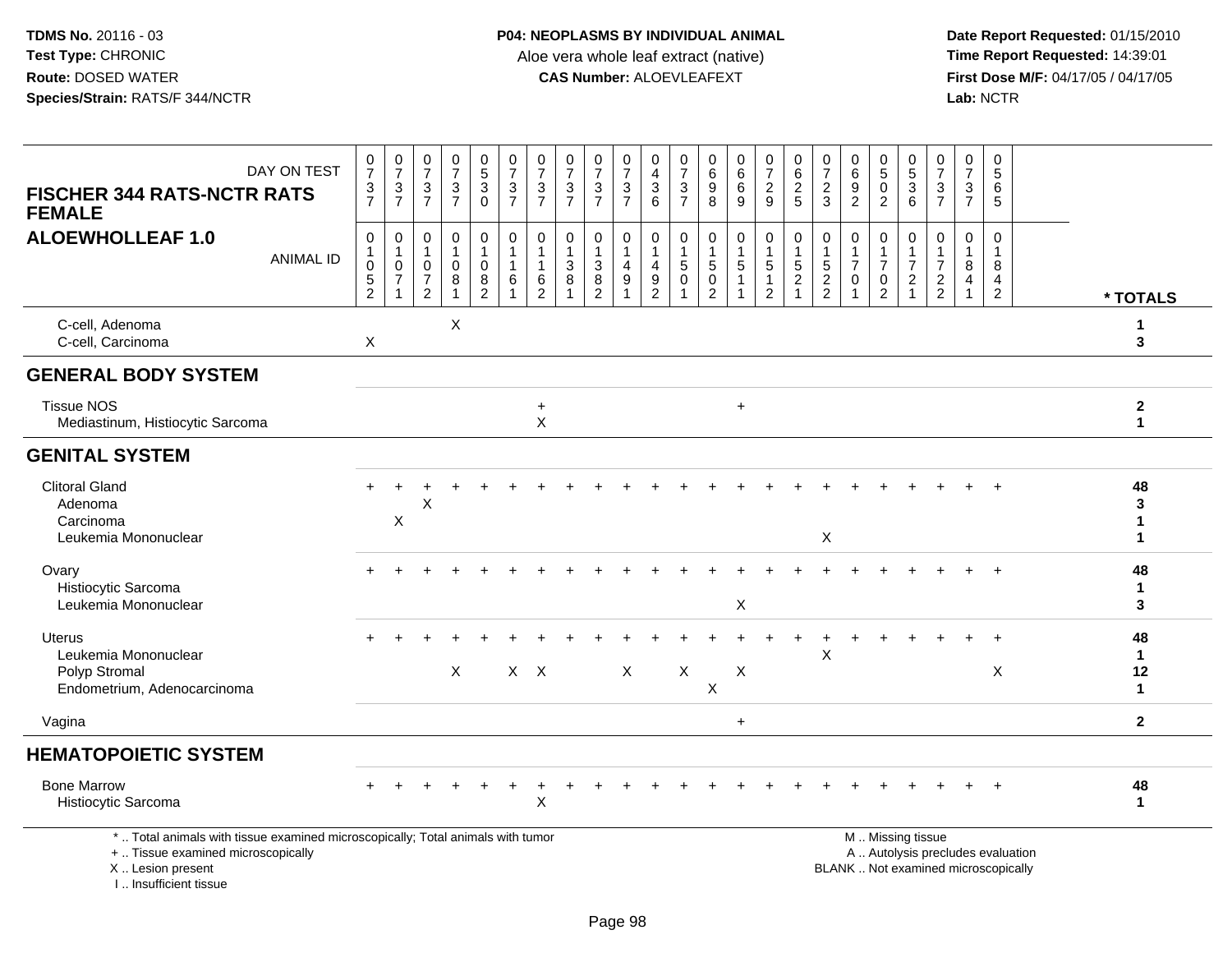I .. Insufficient tissue

| DAY ON TEST<br><b>FISCHER 344 RATS-NCTR RATS</b><br><b>FEMALE</b>                                                                                                                                                        | $\begin{smallmatrix}0\\7\end{smallmatrix}$<br>$\frac{3}{7}$      | $\begin{smallmatrix}0\\7\end{smallmatrix}$<br>$\frac{3}{7}$       | $\frac{0}{7}$<br>3<br>$\overline{7}$                                 | $\frac{0}{7}$<br>$\frac{3}{7}$                       | $\begin{array}{c} 0 \\ 5 \\ 3 \end{array}$<br>$\mathbf 0$     | $\frac{0}{7}$<br>$\frac{3}{7}$         | $\frac{0}{7}$<br>$\frac{3}{7}$                                   | $\frac{0}{7}$<br>$\ensuremath{\mathsf{3}}$<br>$\overline{7}$ | $\frac{0}{7}$<br>$\sqrt{3}$<br>$\overline{7}$                      | $\frac{0}{7}$<br>3<br>$\overline{7}$ | $_4^{\rm O}$<br>$\ensuremath{\mathsf{3}}$<br>6                            | $\frac{0}{7}$<br>$\ensuremath{\mathsf{3}}$<br>$\overline{7}$ | 0<br>$\,6\,$<br>9<br>8                        | $\begin{array}{c} 0 \\ 6 \end{array}$<br>$\,6\,$<br>$\overline{9}$ | $\begin{array}{c} 0 \\ 7 \end{array}$<br>$\frac{2}{9}$            | 0<br>$\overline{6}$<br>$\overline{c}$<br>$5\phantom{1}$               | $\frac{0}{7}$<br>$\frac{2}{3}$       | $\pmb{0}$<br>$\overline{6}$<br>$\boldsymbol{9}$<br>$\overline{2}$ | $\begin{array}{c} 0 \\ 5 \end{array}$<br>$\mathbf 0$<br>$\overline{2}$ | $\begin{array}{c} 0 \\ 5 \end{array}$<br>$\ensuremath{\mathsf{3}}$<br>6         | 0<br>$\overline{7}$<br>$\sqrt{3}$<br>$\overline{7}$    | $\mathbf 0$<br>$\overline{7}$<br>3<br>$\overline{7}$                      | $\mathbf 0$<br>5<br>6<br>5                              |                                   |                                                       |
|--------------------------------------------------------------------------------------------------------------------------------------------------------------------------------------------------------------------------|------------------------------------------------------------------|-------------------------------------------------------------------|----------------------------------------------------------------------|------------------------------------------------------|---------------------------------------------------------------|----------------------------------------|------------------------------------------------------------------|--------------------------------------------------------------|--------------------------------------------------------------------|--------------------------------------|---------------------------------------------------------------------------|--------------------------------------------------------------|-----------------------------------------------|--------------------------------------------------------------------|-------------------------------------------------------------------|-----------------------------------------------------------------------|--------------------------------------|-------------------------------------------------------------------|------------------------------------------------------------------------|---------------------------------------------------------------------------------|--------------------------------------------------------|---------------------------------------------------------------------------|---------------------------------------------------------|-----------------------------------|-------------------------------------------------------|
| <b>ALOEWHOLLEAF 1.0</b><br><b>ANIMAL ID</b>                                                                                                                                                                              | $\boldsymbol{0}$<br>$\overline{1}$<br>$\pmb{0}$<br>$\frac{5}{2}$ | 0<br>$\mathbf{1}$<br>$\mathbf 0$<br>$\overline{7}$<br>$\mathbf 1$ | 0<br>$\mathbf{1}$<br>$\mathbf 0$<br>$\overline{7}$<br>$\overline{2}$ | $\mathbf 0$<br>$\mathbf{1}$<br>$\mathbf 0$<br>8<br>1 | $\pmb{0}$<br>$\mathbf{1}$<br>$\pmb{0}$<br>8<br>$\overline{2}$ | 0<br>$\mathbf{1}$<br>$\mathbf{1}$<br>6 | $\pmb{0}$<br>$\mathbf{1}$<br>$\mathbf{1}$<br>6<br>$\overline{2}$ | 0<br>$\overline{1}$<br>$\mathbf{3}$<br>8                     | $\mathbf 0$<br>$\mathbf{1}$<br>$\mathbf{3}$<br>8<br>$\overline{2}$ | 0<br>$\overline{4}$<br>9             | 0<br>$\mathbf{1}$<br>$\overline{4}$<br>$\boldsymbol{9}$<br>$\overline{2}$ | 0<br>$\mathbf{1}$<br>5<br>$\mathbf 0$<br>1                   | 0<br>$\mathbf{1}$<br>5<br>0<br>$\overline{2}$ | $\pmb{0}$<br>$\mathbf{1}$<br>$\sqrt{5}$<br>$\overline{1}$          | 0<br>$\mathbf{1}$<br>$\sqrt{5}$<br>$\mathbf{1}$<br>$\overline{c}$ | 0<br>$\mathbf{1}$<br>$\overline{5}$<br>$\overline{2}$<br>$\mathbf{1}$ | $\pmb{0}$<br>$\frac{1}{5}$<br>2<br>2 | $\pmb{0}$<br>$\mathbf{1}$<br>$\overline{7}$<br>0<br>-1            | 0<br>$\mathbf{1}$<br>$\overline{7}$<br>0<br>$\overline{2}$             | $\mathbf 0$<br>$\mathbf{1}$<br>$\overline{7}$<br>$\overline{c}$<br>$\mathbf{1}$ | 0<br>$\overline{1}$<br>$\overline{7}$<br>$\frac{2}{2}$ | $\mathbf 0$<br>$\mathbf 1$<br>8<br>$\overline{4}$<br>$\blacktriangleleft$ | $\pmb{0}$<br>$\overline{1}$<br>8<br>4<br>$\overline{2}$ |                                   | * TOTALS                                              |
| Lymph Node<br>Axillary, Leukemia Mononuclear<br>Lumbar, Leukemia Mononuclear<br>Mediastinal, Histiocytic Sarcoma<br>Mediastinal, Leukemia Mononuclear<br>Pancreatic, Leukemia Mononuclear<br>Renal, Leukemia Mononuclear |                                                                  |                                                                   |                                                                      |                                                      |                                                               |                                        |                                                                  |                                                              | $\ddot{}$                                                          |                                      |                                                                           |                                                              |                                               |                                                                    |                                                                   | $\ddot{}$<br>X<br>$\times$<br>X                                       |                                      |                                                                   |                                                                        |                                                                                 |                                                        |                                                                           | $\ddot{}$                                               |                                   | 8<br>$\mathbf{2}$<br>$\mathbf 2$<br>$\mathbf{2}$<br>3 |
| Lymph Node, Mandibular<br>Leukemia Mononuclear                                                                                                                                                                           |                                                                  |                                                                   |                                                                      |                                                      |                                                               |                                        |                                                                  |                                                              |                                                                    |                                      |                                                                           |                                                              |                                               | X                                                                  | $\boldsymbol{\mathsf{X}}$                                         | $\mathsf{X}$                                                          | $\times$                             |                                                                   |                                                                        |                                                                                 |                                                        |                                                                           |                                                         |                                   | 48<br>6                                               |
| Lymph Node, Mesenteric<br>Histiocytic Sarcoma<br>Leukemia Mononuclear                                                                                                                                                    |                                                                  |                                                                   |                                                                      |                                                      |                                                               |                                        |                                                                  |                                                              |                                                                    |                                      | X                                                                         |                                                              |                                               |                                                                    | X X X X                                                           |                                                                       |                                      |                                                                   |                                                                        |                                                                                 |                                                        |                                                                           |                                                         |                                   | 48<br>$\mathbf{1}$<br>$\overline{7}$                  |
| Spleen<br>Histiocytic Sarcoma<br>Leukemia Mononuclear                                                                                                                                                                    |                                                                  |                                                                   | $X$ $X$                                                              |                                                      |                                                               | X                                      | X                                                                |                                                              |                                                                    |                                      | X                                                                         |                                                              |                                               |                                                                    | X X X X X                                                         |                                                                       |                                      |                                                                   |                                                                        |                                                                                 |                                                        |                                                                           | X                                                       |                                   | 48<br>$\mathbf{1}$<br>19                              |
| Thymus<br>Histiocytic Sarcoma<br>Leukemia Mononuclear                                                                                                                                                                    |                                                                  |                                                                   |                                                                      |                                                      |                                                               |                                        |                                                                  |                                                              |                                                                    |                                      | X                                                                         |                                                              |                                               |                                                                    | $\sf X$                                                           |                                                                       | $\sf X$                              |                                                                   |                                                                        |                                                                                 |                                                        | M                                                                         | $+$                                                     |                                   | 45<br>$\mathbf 1$<br>4                                |
| <b>INTEGUMENTARY SYSTEM</b>                                                                                                                                                                                              |                                                                  |                                                                   |                                                                      |                                                      |                                                               |                                        |                                                                  |                                                              |                                                                    |                                      |                                                                           |                                                              |                                               |                                                                    |                                                                   |                                                                       |                                      |                                                                   |                                                                        |                                                                                 |                                                        |                                                                           |                                                         |                                   |                                                       |
| <b>Mammary Gland</b><br>Fibroadenoma                                                                                                                                                                                     |                                                                  |                                                                   |                                                                      |                                                      |                                                               |                                        |                                                                  | X                                                            |                                                                    | Χ                                    |                                                                           |                                                              | Х                                             |                                                                    | X                                                                 |                                                                       |                                      |                                                                   |                                                                        |                                                                                 |                                                        | $\ddot{}$<br>Χ                                                            | $\ddot{}$                                               |                                   | 48<br>9                                               |
| Skin<br><b>Basal Cell Carcinoma</b>                                                                                                                                                                                      |                                                                  |                                                                   |                                                                      |                                                      |                                                               |                                        |                                                                  |                                                              |                                                                    |                                      |                                                                           |                                                              |                                               |                                                                    |                                                                   |                                                                       |                                      |                                                                   |                                                                        |                                                                                 |                                                        |                                                                           |                                                         |                                   | 48<br>$\mathbf{1}$                                    |
| *  Total animals with tissue examined microscopically; Total animals with tumor<br>+  Tissue examined microscopically<br>X  Lesion present                                                                               |                                                                  |                                                                   |                                                                      |                                                      |                                                               |                                        |                                                                  |                                                              |                                                                    |                                      |                                                                           |                                                              |                                               |                                                                    |                                                                   |                                                                       |                                      | BLANK  Not examined microscopically                               |                                                                        | M  Missing tissue                                                               |                                                        |                                                                           |                                                         | A  Autolysis precludes evaluation |                                                       |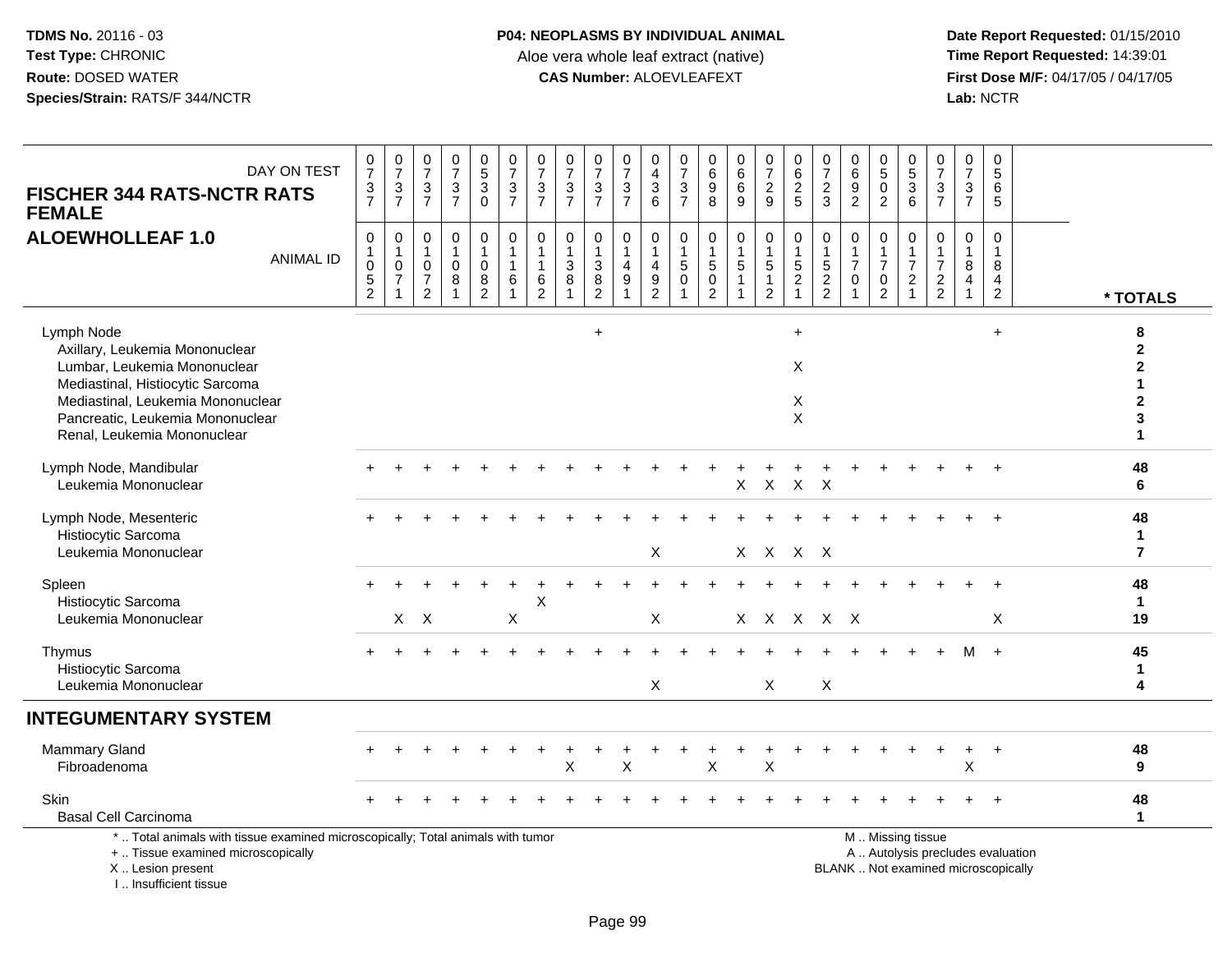I .. Insufficient tissue

| DAY ON TEST<br><b>FISCHER 344 RATS-NCTR RATS</b><br><b>FEMALE</b>                                                                          | $\frac{0}{7}$<br>$\frac{3}{7}$ | $\frac{0}{7}$<br>$\frac{3}{7}$                                               | $\begin{array}{c} 0 \\ 7 \end{array}$<br>$\ensuremath{\mathsf{3}}$<br>$\overline{7}$ | 0<br>$\overline{7}$<br>3<br>$\overline{7}$ | $\begin{array}{c} 0 \\ 5 \end{array}$<br>$\sqrt{3}$<br>$\Omega$             | $\begin{smallmatrix}0\\7\end{smallmatrix}$<br>$\mathbf{3}$<br>$\overline{7}$ | $\frac{0}{7}$<br>$\ensuremath{\mathsf{3}}$<br>$\overline{7}$                     | $\frac{0}{7}$<br>3<br>$\overline{7}$   | 0<br>$\overline{7}$<br>$\sqrt{3}$<br>$\overline{7}$                  | $\begin{array}{c} 0 \\ 7 \end{array}$<br>$\ensuremath{\mathsf{3}}$<br>$\overline{7}$ | 0<br>4<br>$\ensuremath{\mathsf{3}}$<br>6  | 0<br>$\overline{7}$<br>$\frac{3}{7}$             | 0<br>$\,6\,$<br>$9\,$<br>8                                          | 0<br>$\,6\,$<br>6<br>9               | $\frac{0}{7}$<br>$\frac{2}{9}$                           | $\begin{array}{c} 0 \\ 6 \end{array}$<br>$\overline{2}$<br>5 | $\frac{0}{7}$<br>$\sqrt{2}$<br>3                             | $\begin{array}{c} 0 \\ 6 \end{array}$<br>$\frac{9}{2}$                         | 0<br>$\overline{5}$<br>$\pmb{0}$<br>$\overline{2}$                             | $\begin{array}{c} 0 \\ 5 \end{array}$<br>$\ensuremath{\mathsf{3}}$<br>6 | 0<br>$\overline{7}$<br>$\mathbf{3}$<br>$\overline{7}$ | 0<br>$\overline{7}$<br>3<br>$\overline{7}$              | 0<br>5<br>6<br>5                           |                                                                          |                                            |
|--------------------------------------------------------------------------------------------------------------------------------------------|--------------------------------|------------------------------------------------------------------------------|--------------------------------------------------------------------------------------|--------------------------------------------|-----------------------------------------------------------------------------|------------------------------------------------------------------------------|----------------------------------------------------------------------------------|----------------------------------------|----------------------------------------------------------------------|--------------------------------------------------------------------------------------|-------------------------------------------|--------------------------------------------------|---------------------------------------------------------------------|--------------------------------------|----------------------------------------------------------|--------------------------------------------------------------|--------------------------------------------------------------|--------------------------------------------------------------------------------|--------------------------------------------------------------------------------|-------------------------------------------------------------------------|-------------------------------------------------------|---------------------------------------------------------|--------------------------------------------|--------------------------------------------------------------------------|--------------------------------------------|
| <b>ALOEWHOLLEAF 1.0</b><br><b>ANIMAL ID</b>                                                                                                | 0<br>0<br>5<br>$\overline{2}$  | 0<br>$\mathbf{1}$<br>$\begin{array}{c} 0 \\ 7 \end{array}$<br>$\overline{1}$ | 0<br>$\mathbf{1}$<br>$\mathbf 0$<br>$\overline{7}$<br>$\overline{2}$                 | 0<br>$\mathbf 0$<br>8                      | $\mathbf 0$<br>$\overline{1}$<br>$\mathsf{O}\xspace$<br>8<br>$\overline{2}$ | 0<br>$\mathbf{1}$<br>$\mathbf{1}$<br>6                                       | $\pmb{0}$<br>$\overline{1}$<br>$\mathbf{1}$<br>$6\phantom{1}6$<br>$\overline{2}$ | 0<br>$\mathbf{1}$<br>$\mathbf{3}$<br>8 | $\mathbf 0$<br>$\overline{1}$<br>$\mathbf{3}$<br>8<br>$\overline{2}$ | $\mathbf 0$<br>$\mathbf{1}$<br>$\overline{4}$<br>9                                   | $\mathbf 0$<br>4<br>$\boldsymbol{9}$<br>2 | 0<br>$\overline{1}$<br>$\sqrt{5}$<br>$\mathbf 0$ | $\mathbf 0$<br>$\overline{1}$<br>5<br>$\mathbf 0$<br>$\overline{2}$ | $\mathbf 0$<br>1<br>$\sqrt{5}$<br>-1 | 0<br>$\mathbf{1}$<br>5<br>$\mathbf{1}$<br>$\overline{2}$ | $\pmb{0}$<br>$\frac{1}{5}$<br>$\overline{1}$                 | $\pmb{0}$<br>$\mathbf{1}$<br>$\frac{5}{2}$<br>$\overline{2}$ | $\mathbf 0$<br>$\mathbf{1}$<br>$\overline{7}$<br>$\mathbf 0$<br>$\overline{ }$ | $\mathbf 0$<br>$\mathbf{1}$<br>$\overline{7}$<br>$\mathbf 0$<br>$\overline{2}$ | 0<br>$\mathbf{1}$<br>$\overline{7}$<br>$\overline{c}$<br>$\mathbf{1}$   | 0<br>$\mathbf{1}$<br>$\overline{7}$<br>$\frac{2}{2}$  | $\mathbf 0$<br>$\mathbf{1}$<br>8<br>$\overline{4}$<br>1 | $\Omega$<br>-1<br>8<br>4<br>$\overline{2}$ |                                                                          | * TOTALS                                   |
| Fibroma<br>Sarcoma<br>Subcutaneous Tissue, Fibroma                                                                                         |                                |                                                                              |                                                                                      |                                            |                                                                             |                                                                              |                                                                                  |                                        |                                                                      |                                                                                      |                                           | $\boldsymbol{\mathsf{X}}$                        |                                                                     |                                      |                                                          |                                                              |                                                              |                                                                                |                                                                                | X                                                                       |                                                       |                                                         |                                            |                                                                          | 1<br>$\mathbf{2}$<br>$\mathbf{1}$          |
| <b>MUSCULOSKELETAL SYSTEM</b>                                                                                                              |                                |                                                                              |                                                                                      |                                            |                                                                             |                                                                              |                                                                                  |                                        |                                                                      |                                                                                      |                                           |                                                  |                                                                     |                                      |                                                          |                                                              |                                                              |                                                                                |                                                                                |                                                                         |                                                       |                                                         |                                            |                                                                          |                                            |
| Bone, Femur                                                                                                                                |                                |                                                                              |                                                                                      |                                            |                                                                             |                                                                              |                                                                                  |                                        |                                                                      |                                                                                      |                                           |                                                  |                                                                     |                                      |                                                          |                                                              |                                                              |                                                                                |                                                                                |                                                                         |                                                       | $+$                                                     | $+$                                        |                                                                          | 48                                         |
| <b>NERVOUS SYSTEM</b>                                                                                                                      |                                |                                                                              |                                                                                      |                                            |                                                                             |                                                                              |                                                                                  |                                        |                                                                      |                                                                                      |                                           |                                                  |                                                                     |                                      |                                                          |                                                              |                                                              |                                                                                |                                                                                |                                                                         |                                                       |                                                         |                                            |                                                                          |                                            |
| Brain, Brain Stem<br>Leukemia Mononuclear                                                                                                  |                                |                                                                              |                                                                                      |                                            |                                                                             |                                                                              |                                                                                  |                                        |                                                                      |                                                                                      |                                           |                                                  |                                                                     | Χ                                    | $\overline{1}$                                           |                                                              |                                                              |                                                                                |                                                                                |                                                                         |                                                       |                                                         |                                            |                                                                          | 48<br>$\mathbf{1}$                         |
| Brain, Cerebellum<br>Leukemia Mononuclear                                                                                                  |                                |                                                                              |                                                                                      |                                            |                                                                             |                                                                              |                                                                                  |                                        |                                                                      |                                                                                      | X                                         |                                                  |                                                                     | X                                    |                                                          |                                                              |                                                              |                                                                                |                                                                                |                                                                         |                                                       |                                                         |                                            |                                                                          | 48<br>$\overline{2}$                       |
| Brain, Cerebrum<br>Astrocytoma Malignant<br>Leukemia Mononuclear                                                                           |                                |                                                                              |                                                                                      |                                            |                                                                             |                                                                              |                                                                                  |                                        |                                                                      |                                                                                      | X                                         |                                                  |                                                                     | $\sf X$                              |                                                          |                                                              |                                                              |                                                                                |                                                                                |                                                                         |                                                       |                                                         |                                            |                                                                          | 48<br>$\mathbf{1}$<br>$\overline{2}$       |
| <b>RESPIRATORY SYSTEM</b>                                                                                                                  |                                |                                                                              |                                                                                      |                                            |                                                                             |                                                                              |                                                                                  |                                        |                                                                      |                                                                                      |                                           |                                                  |                                                                     |                                      |                                                          |                                                              |                                                              |                                                                                |                                                                                |                                                                         |                                                       |                                                         |                                            |                                                                          |                                            |
| Lung<br>Carcinoma, Metastatic, Thyroid Gland<br>Histiocytic Sarcoma                                                                        |                                |                                                                              |                                                                                      |                                            |                                                                             |                                                                              |                                                                                  |                                        |                                                                      |                                                                                      |                                           |                                                  |                                                                     |                                      |                                                          |                                                              |                                                              |                                                                                |                                                                                |                                                                         |                                                       |                                                         |                                            |                                                                          | 48<br>$\blacktriangleleft$<br>$\mathbf{1}$ |
| Leukemia Mononuclear                                                                                                                       |                                | X                                                                            |                                                                                      |                                            |                                                                             | X                                                                            |                                                                                  |                                        |                                                                      |                                                                                      | X                                         |                                                  |                                                                     |                                      | X X X X                                                  |                                                              |                                                              |                                                                                |                                                                                |                                                                         |                                                       |                                                         |                                            |                                                                          | 12                                         |
| Nose                                                                                                                                       |                                |                                                                              |                                                                                      |                                            |                                                                             |                                                                              |                                                                                  |                                        |                                                                      |                                                                                      |                                           |                                                  |                                                                     |                                      |                                                          |                                                              |                                                              |                                                                                |                                                                                |                                                                         |                                                       |                                                         |                                            |                                                                          | 48                                         |
| Trachea                                                                                                                                    |                                |                                                                              |                                                                                      |                                            |                                                                             |                                                                              |                                                                                  |                                        |                                                                      |                                                                                      |                                           |                                                  |                                                                     |                                      |                                                          |                                                              |                                                              |                                                                                |                                                                                |                                                                         |                                                       |                                                         |                                            |                                                                          | 48                                         |
| *  Total animals with tissue examined microscopically; Total animals with tumor<br>+  Tissue examined microscopically<br>X  Lesion present |                                |                                                                              |                                                                                      |                                            |                                                                             |                                                                              |                                                                                  |                                        |                                                                      |                                                                                      |                                           |                                                  |                                                                     |                                      |                                                          |                                                              |                                                              |                                                                                |                                                                                | M  Missing tissue                                                       |                                                       |                                                         |                                            | A  Autolysis precludes evaluation<br>BLANK  Not examined microscopically |                                            |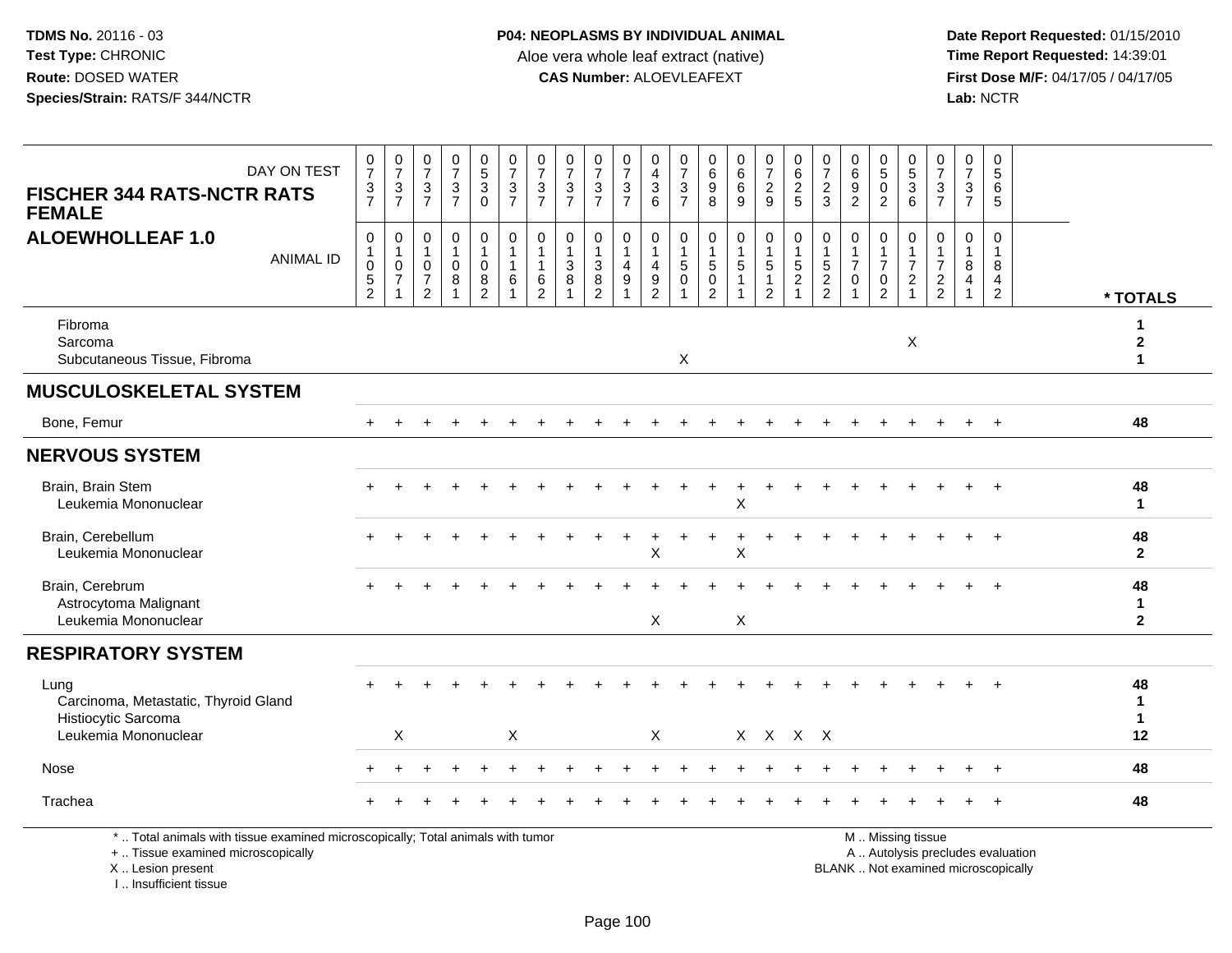**Date Report Requested:** 01/15/2010 **First Dose M/F:** 04/17/05 / 04/17/05 Lab: NCTR **Lab:** NCTR

| DAY ON TEST<br><b>FISCHER 344 RATS-NCTR RATS</b><br><b>FEMALE</b> | $\frac{0}{7}$<br>3<br>$\overline{7}$    | $\frac{0}{7}$<br>$\frac{3}{7}$                           | $\frac{0}{7}$<br>$\frac{3}{7}$                                     | $\frac{0}{7}$<br>$\mathbf{3}$<br>$\overline{7}$ | $\begin{array}{c} 0 \\ 5 \\ 3 \end{array}$<br>$\mathbf 0$                      | $\frac{0}{7}$<br>$\sqrt{3}$<br>$\overline{7}$ | $\frac{0}{7}$<br>$\sqrt{3}$<br>$\overline{7}$     | $\frac{0}{7}$<br>3<br>$\overline{7}$ | $\frac{0}{7}$<br>$\ensuremath{\mathsf{3}}$<br>$\overline{7}$    | $\frac{0}{7}$<br>$\mathbf{3}$<br>$\overline{7}$         | 0<br>$\overline{4}$<br>$\mathbf{3}$<br>6 | $\frac{0}{7}$<br>$\sqrt{3}$<br>$\overline{7}$        | $\begin{matrix} 0 \\ 6 \end{matrix}$<br>$\boldsymbol{9}$<br>8     | $\begin{array}{c} 0 \\ 6 \end{array}$<br>$\,6\,$<br>$9\,$                                | $\frac{0}{7}$<br>$\overline{c}$<br>9 | $\begin{matrix} 0 \\ 6 \end{matrix}$<br>$\overline{c}$<br>5 | $\frac{0}{7}$<br>$\frac{2}{3}$     | $\begin{matrix} 0 \\ 6 \end{matrix}$<br>$\boldsymbol{9}$<br>$\overline{2}$ | $\begin{array}{c} 0 \\ 5 \\ 0 \end{array}$<br>$\overline{2}$                          | $\frac{0}{5}$<br>$\sqrt{3}$<br>6                    | $\frac{0}{7}$<br>$\sqrt{3}$<br>$\overline{7}$          | $\frac{0}{7}$<br>$\mathbf{3}$<br>$\overline{7}$          | $\begin{array}{c} 0 \\ 5 \end{array}$<br>6<br>$5\phantom{.0}$ |                          |
|-------------------------------------------------------------------|-----------------------------------------|----------------------------------------------------------|--------------------------------------------------------------------|-------------------------------------------------|--------------------------------------------------------------------------------|-----------------------------------------------|---------------------------------------------------|--------------------------------------|-----------------------------------------------------------------|---------------------------------------------------------|------------------------------------------|------------------------------------------------------|-------------------------------------------------------------------|------------------------------------------------------------------------------------------|--------------------------------------|-------------------------------------------------------------|------------------------------------|----------------------------------------------------------------------------|---------------------------------------------------------------------------------------|-----------------------------------------------------|--------------------------------------------------------|----------------------------------------------------------|---------------------------------------------------------------|--------------------------|
| <b>ALOEWHOLLEAF 1.0</b><br><b>ANIMAL ID</b>                       | $\mathbf 0$<br>0<br>5<br>$\overline{2}$ | $\pmb{0}$<br>$\mathbf{1}$<br>$\pmb{0}$<br>$\overline{7}$ | 0<br>$\mathbf{1}$<br>$\pmb{0}$<br>$\overline{7}$<br>$\overline{2}$ | 0<br>0<br>$\bf 8$                               | $\boldsymbol{0}$<br>$\mathbf{1}$<br>$\begin{array}{c} 0 \\ 8 \\ 2 \end{array}$ | 0<br>$\mathbf{1}$<br>$\mathbf{1}$<br>6        | 0<br>$\mathbf{1}$<br>$\mathbf{1}$<br>$\,6\,$<br>2 | 0<br>$\ensuremath{\mathsf{3}}$<br>8  | 0<br>$\mathbf{1}$<br>$\begin{array}{c} 3 \\ 8 \\ 2 \end{array}$ | $\pmb{0}$<br>$\mathbf{1}$<br>4<br>$\boldsymbol{9}$<br>1 | 0<br>$\overline{4}$<br>$\frac{9}{2}$     | 0<br>$\begin{array}{c} 1 \\ 5 \\ 0 \end{array}$<br>1 | 0<br>$\overline{1}$<br>$\,$ 5 $\,$<br>$\pmb{0}$<br>$\overline{2}$ | $\begin{smallmatrix}0\\1\end{smallmatrix}$<br>$\sqrt{5}$<br>$\mathbf{1}$<br>$\mathbf{1}$ | 0<br>5<br>2                          | 0<br>$\mathbf{1}$<br>$\frac{5}{2}$<br>$\overline{1}$        | 0<br>$\mathbf{1}$<br>$\frac{5}{2}$ | 0<br>$\overline{7}$<br>$\mathbf 0$                                         | 0<br>$\overline{1}$<br>$\overline{7}$<br>$\begin{smallmatrix} 0\\2 \end{smallmatrix}$ | 0<br>$\overline{7}$<br>$\sqrt{2}$<br>$\overline{1}$ | 0<br>$\overline{1}$<br>$\overline{7}$<br>$\frac{2}{2}$ | 0<br>$\mathbf{1}$<br>8<br>$\overline{4}$<br>$\mathbf{1}$ | 0<br>$\mathbf{1}$<br>8<br>$\overline{4}$<br>$\overline{2}$    | * TOTALS                 |
| <b>SPECIAL SENSES SYSTEM</b>                                      |                                         |                                                          |                                                                    |                                                 |                                                                                |                                               |                                                   |                                      |                                                                 |                                                         |                                          |                                                      |                                                                   |                                                                                          |                                      |                                                             |                                    |                                                                            |                                                                                       |                                                     |                                                        |                                                          |                                                               |                          |
| Ear                                                               |                                         |                                                          |                                                                    |                                                 |                                                                                |                                               |                                                   |                                      |                                                                 |                                                         |                                          |                                                      |                                                                   |                                                                                          |                                      |                                                             |                                    |                                                                            |                                                                                       |                                                     |                                                        |                                                          |                                                               | $\mathbf 1$              |
| Eye                                                               |                                         |                                                          |                                                                    |                                                 |                                                                                |                                               |                                                   |                                      |                                                                 |                                                         |                                          |                                                      |                                                                   |                                                                                          |                                      |                                                             |                                    |                                                                            |                                                                                       |                                                     |                                                        |                                                          |                                                               | 46                       |
| Harderian Gland<br>Leukemia Mononuclear                           |                                         |                                                          |                                                                    |                                                 |                                                                                |                                               |                                                   |                                      |                                                                 |                                                         | X                                        |                                                      |                                                                   |                                                                                          |                                      |                                                             |                                    |                                                                            |                                                                                       |                                                     |                                                        |                                                          |                                                               | 48<br>1                  |
| Zymbal's Gland<br>Carcinoma                                       |                                         |                                                          |                                                                    |                                                 | $\ddot{}$<br>X                                                                 |                                               |                                                   |                                      |                                                                 |                                                         |                                          |                                                      |                                                                   |                                                                                          |                                      |                                                             |                                    |                                                                            |                                                                                       |                                                     |                                                        |                                                          |                                                               | 1                        |
| <b>URINARY SYSTEM</b>                                             |                                         |                                                          |                                                                    |                                                 |                                                                                |                                               |                                                   |                                      |                                                                 |                                                         |                                          |                                                      |                                                                   |                                                                                          |                                      |                                                             |                                    |                                                                            |                                                                                       |                                                     |                                                        |                                                          |                                                               |                          |
| Kidney<br>Leukemia Mononuclear                                    |                                         |                                                          |                                                                    |                                                 |                                                                                |                                               |                                                   |                                      |                                                                 |                                                         |                                          |                                                      |                                                                   |                                                                                          |                                      |                                                             | X                                  |                                                                            |                                                                                       |                                                     |                                                        | $\ddot{}$                                                | $+$                                                           | 48<br>1                  |
| <b>Urinary Bladder</b><br>Leukemia Mononuclear                    | $\div$                                  |                                                          |                                                                    |                                                 |                                                                                |                                               |                                                   |                                      |                                                                 |                                                         |                                          |                                                      |                                                                   |                                                                                          |                                      |                                                             | $\pmb{\times}$                     |                                                                            |                                                                                       |                                                     |                                                        | $+$                                                      | $+$                                                           | 48<br>1                  |
| <b>SYSTEMIC LESIONS</b>                                           |                                         |                                                          |                                                                    |                                                 |                                                                                |                                               |                                                   |                                      |                                                                 |                                                         |                                          |                                                      |                                                                   |                                                                                          |                                      |                                                             |                                    |                                                                            |                                                                                       |                                                     |                                                        |                                                          |                                                               |                          |
| Multiple Organ<br>Histiocytic Sarcoma<br>Leukemia Mononuclear     |                                         |                                                          | $X$ $X$                                                            |                                                 |                                                                                | X                                             | X                                                 |                                      |                                                                 |                                                         | X                                        |                                                      |                                                                   |                                                                                          | x x x x x                            |                                                             |                                    |                                                                            |                                                                                       |                                                     |                                                        | ÷                                                        | $+$<br>X                                                      | 48<br>$\mathbf{2}$<br>19 |
|                                                                   |                                         |                                                          |                                                                    |                                                 |                                                                                |                                               |                                                   |                                      |                                                                 |                                                         |                                          |                                                      |                                                                   |                                                                                          |                                      |                                                             |                                    |                                                                            |                                                                                       |                                                     |                                                        |                                                          |                                                               |                          |

\* .. Total animals with tissue examined microscopically; Total animals with tumor

+ .. Tissue examined microscopically

X .. Lesion present

I .. Insufficient tissue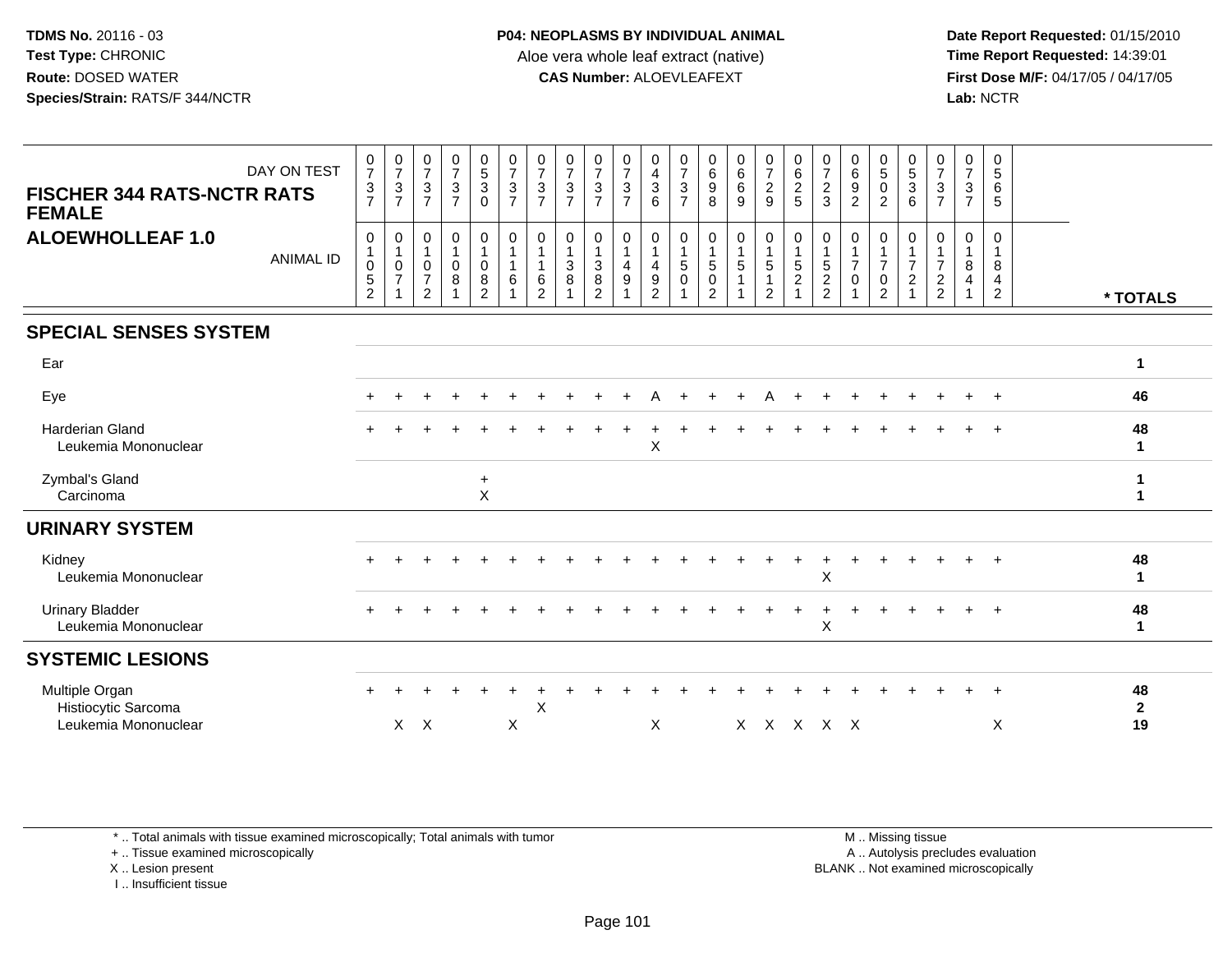| DAY ON TEST<br><b>FISCHER 344 RATS-NCTR RATS</b><br><b>FEMALE</b>                                                                                                     | $\begin{array}{c} 0 \\ 5 \end{array}$<br>$\frac{2}{4}$          | $\begin{smallmatrix}0\\7\end{smallmatrix}$<br>$\frac{3}{7}$ | $\frac{0}{7}$<br>$\frac{3}{7}$                                                        | $\frac{0}{7}$<br>$\frac{3}{7}$                                                     | $\begin{array}{c} 0 \\ 7 \\ 2 \\ 0 \end{array}$                              | $\frac{0}{7}$<br>$\frac{3}{7}$                    | $\begin{array}{c} 0 \\ 5 \end{array}$<br>$\sqrt{3}$<br>6    | $\pmb{0}$<br>$\frac{4}{7}$<br>6             | $_{6}^{\rm 0}$<br>$\overline{7}$<br>3                                | $\frac{0}{7}$<br>$\frac{3}{7}$              | $\begin{smallmatrix}0\0\4\end{smallmatrix}$<br>$\overline{4}$<br>$\overline{2}$               | $\begin{array}{c} 0 \\ 5 \\ 4 \end{array}$<br>$\overline{3}$           | $\frac{0}{7}$<br>$\frac{3}{7}$                                                      | $062$<br>$7$                    | $\begin{array}{c} 0 \\ 7 \end{array}$<br>$\frac{3}{7}$                           | $\frac{0}{7}$<br>$\frac{3}{7}$                                    | $\begin{smallmatrix}0\\7\end{smallmatrix}$<br>$\frac{3}{7}$                 | $_{6}^{\rm 0}$<br>$\,6\,$<br>$\overline{9}$                                | $\frac{0}{7}$<br>$\frac{3}{7}$                                                            | $\frac{0}{7}$<br>$\mathbf{1}$<br>$\mathbf 0$      | 0<br>$\overline{7}$<br>$\frac{2}{3}$                                             | $\frac{0}{7}$<br>$\frac{3}{7}$                                           | $\frac{0}{7}$<br>$\frac{3}{7}$                                          | $\begin{array}{c} 0 \\ 6 \end{array}$<br>$\frac{9}{2}$        | $\mathbf 0$<br>$\,6\,$<br>$\,6\,$<br>$\boldsymbol{2}$             |                   |
|-----------------------------------------------------------------------------------------------------------------------------------------------------------------------|-----------------------------------------------------------------|-------------------------------------------------------------|---------------------------------------------------------------------------------------|------------------------------------------------------------------------------------|------------------------------------------------------------------------------|---------------------------------------------------|-------------------------------------------------------------|---------------------------------------------|----------------------------------------------------------------------|---------------------------------------------|-----------------------------------------------------------------------------------------------|------------------------------------------------------------------------|-------------------------------------------------------------------------------------|---------------------------------|----------------------------------------------------------------------------------|-------------------------------------------------------------------|-----------------------------------------------------------------------------|----------------------------------------------------------------------------|-------------------------------------------------------------------------------------------|---------------------------------------------------|----------------------------------------------------------------------------------|--------------------------------------------------------------------------|-------------------------------------------------------------------------|---------------------------------------------------------------|-------------------------------------------------------------------|-------------------|
| <b>ALOEWHOLLEAF 1.5</b><br><b>ANIMAL ID</b>                                                                                                                           | $\boldsymbol{0}$<br>$\mathbf 0$<br>$\mathbf 0$<br>$\frac{2}{1}$ | $\mathbf 0$<br>$\mathbf 0$<br>$\mathbf 0$<br>$\frac{2}{2}$  | $\mathsf{O}\xspace$<br>$\mathbf 0$<br>$\mathbf 0$<br>$\overline{4}$<br>$\overline{1}$ | $\mathsf{O}$<br>$\overline{0}$<br>$\mathsf{O}$<br>$\overline{4}$<br>$\overline{2}$ | $\mathsf{O}\xspace$<br>$\ddot{\mathbf{0}}$<br>$\overline{2}$<br>$\mathbf{1}$ | $\pmb{0}$<br>$\frac{0}{2}$<br>1<br>$\overline{2}$ | $\mathbf 0$<br>$\pmb{0}$<br>$\frac{2}{2}$<br>$\overline{1}$ | $\mathbf 0$<br>$\mathbf 0$<br>$\frac{2}{2}$ | 0<br>$\mathbf 0$<br>$\overline{4}$<br>$\overline{5}$<br>$\mathbf{1}$ | $\mathsf 0$<br>$\mathbf 0$<br>$\frac{4}{5}$ | $\pmb{0}$<br>$\ddot{\mathbf{0}}$<br>$\overline{\mathbf{4}}$<br>$\overline{7}$<br>$\mathbf{1}$ | $\mathsf{O}\xspace$<br>$\mathsf{O}\xspace$<br>4<br>$\overline{7}$<br>2 | $\pmb{0}$<br>$\overline{0}$<br>$\overline{5}$<br>$\,8\,$<br>$\overline{\mathbf{1}}$ | 0<br>$\pmb{0}$<br>$\frac{5}{2}$ | $\pmb{0}$<br>$\mathbf 0$<br>$\overline{5}$<br>$\boldsymbol{9}$<br>$\overline{1}$ | $\mathsf{O}\xspace$<br>$\begin{array}{c} 0 \\ 5 \\ 2 \end{array}$ | $\mathbf 0$<br>$\mathbf 0$<br>$6\phantom{1}$<br>$\mathbf 0$<br>$\mathbf{1}$ | $\mathsf{O}\xspace$<br>$\pmb{0}$<br>$\,6\,$<br>$\pmb{0}$<br>$\overline{2}$ | 0<br>$\mathsf{O}\xspace$<br>$\overline{7}$<br>$\ensuremath{\mathsf{3}}$<br>$\overline{1}$ | 0<br>$\pmb{0}$<br>$\overline{7}$<br>$\frac{3}{2}$ | $\boldsymbol{0}$<br>$\mathbf 0$<br>$\overline{7}$<br>$\mathbf 5$<br>$\mathbf{1}$ | $\pmb{0}$<br>$\mathbf 0$<br>$\overline{7}$<br>$\frac{5}{2}$              | $\mathbf 0$<br>$\mathbf 0$<br>$\overline{7}$<br>$\,6\,$<br>$\mathbf{1}$ | $\mathsf 0$<br>$\mathbf 0$<br>$\overline{7}$<br>$\frac{6}{2}$ | $\mathbf 0$<br>$\mathbf 0$<br>8<br>$\overline{7}$<br>$\mathbf{1}$ | females<br>(cont) |
| <b>ALIMENTARY SYSTEM</b>                                                                                                                                              |                                                                 |                                                             |                                                                                       |                                                                                    |                                                                              |                                                   |                                                             |                                             |                                                                      |                                             |                                                                                               |                                                                        |                                                                                     |                                 |                                                                                  |                                                                   |                                                                             |                                                                            |                                                                                           |                                                   |                                                                                  |                                                                          |                                                                         |                                                               |                                                                   |                   |
| Esophagus                                                                                                                                                             |                                                                 |                                                             |                                                                                       |                                                                                    |                                                                              |                                                   |                                                             |                                             |                                                                      |                                             |                                                                                               |                                                                        |                                                                                     |                                 |                                                                                  |                                                                   |                                                                             |                                                                            |                                                                                           |                                                   |                                                                                  |                                                                          |                                                                         |                                                               |                                                                   |                   |
| Intestine Large, Ascending Colon<br>Adenoma<br>Carcinoma                                                                                                              | $\times$                                                        |                                                             |                                                                                       |                                                                                    | X                                                                            | X                                                 |                                                             |                                             |                                                                      |                                             |                                                                                               |                                                                        |                                                                                     |                                 | $\times$                                                                         |                                                                   | $\times$                                                                    |                                                                            |                                                                                           |                                                   |                                                                                  |                                                                          |                                                                         |                                                               |                                                                   |                   |
| Leukemia Mononuclear                                                                                                                                                  |                                                                 |                                                             |                                                                                       |                                                                                    |                                                                              |                                                   |                                                             |                                             |                                                                      |                                             |                                                                                               |                                                                        |                                                                                     |                                 |                                                                                  |                                                                   |                                                                             | X                                                                          |                                                                                           |                                                   |                                                                                  |                                                                          |                                                                         |                                                               |                                                                   |                   |
| Intestine Large, Cecum<br>Adenoma<br>Adenoma, Multiple                                                                                                                | ÷<br>X                                                          | Χ                                                           |                                                                                       |                                                                                    |                                                                              |                                                   |                                                             |                                             |                                                                      |                                             |                                                                                               |                                                                        |                                                                                     |                                 |                                                                                  | $\overline{1}$<br>Χ                                               |                                                                             |                                                                            |                                                                                           |                                                   |                                                                                  |                                                                          |                                                                         |                                                               |                                                                   |                   |
| Intestine Large, Colon<br>Adenoma                                                                                                                                     |                                                                 |                                                             |                                                                                       |                                                                                    |                                                                              |                                                   |                                                             |                                             |                                                                      |                                             |                                                                                               |                                                                        |                                                                                     |                                 |                                                                                  |                                                                   |                                                                             |                                                                            |                                                                                           |                                                   |                                                                                  |                                                                          |                                                                         |                                                               |                                                                   |                   |
| Intestine Large, Descending Colon<br>Leukemia Mononuclear                                                                                                             |                                                                 |                                                             |                                                                                       |                                                                                    |                                                                              |                                                   |                                                             |                                             |                                                                      |                                             |                                                                                               |                                                                        |                                                                                     |                                 |                                                                                  |                                                                   |                                                                             | $\ddot{}$<br>X                                                             |                                                                                           |                                                   |                                                                                  |                                                                          |                                                                         |                                                               | $+$                                                               |                   |
| Intestine Large, Rectum                                                                                                                                               |                                                                 |                                                             |                                                                                       |                                                                                    |                                                                              |                                                   |                                                             |                                             |                                                                      |                                             |                                                                                               |                                                                        |                                                                                     |                                 |                                                                                  |                                                                   |                                                                             |                                                                            |                                                                                           |                                                   |                                                                                  |                                                                          |                                                                         |                                                               | $+$                                                               |                   |
| Intestine Large, Transverse Colon<br>Carcinoma<br>Leiomyosarcoma                                                                                                      |                                                                 |                                                             |                                                                                       |                                                                                    |                                                                              | Χ<br>X                                            |                                                             |                                             |                                                                      |                                             |                                                                                               |                                                                        |                                                                                     |                                 |                                                                                  |                                                                   |                                                                             |                                                                            |                                                                                           |                                                   |                                                                                  |                                                                          |                                                                         |                                                               |                                                                   |                   |
| Intestine Small, Duodenum                                                                                                                                             |                                                                 |                                                             |                                                                                       |                                                                                    |                                                                              |                                                   |                                                             |                                             |                                                                      |                                             |                                                                                               |                                                                        |                                                                                     |                                 |                                                                                  |                                                                   |                                                                             |                                                                            |                                                                                           |                                                   |                                                                                  |                                                                          |                                                                         |                                                               | $+$                                                               |                   |
| Intestine Small, Ileum                                                                                                                                                |                                                                 |                                                             |                                                                                       |                                                                                    |                                                                              |                                                   |                                                             |                                             |                                                                      |                                             |                                                                                               |                                                                        |                                                                                     |                                 |                                                                                  |                                                                   |                                                                             |                                                                            |                                                                                           |                                                   |                                                                                  |                                                                          |                                                                         |                                                               | $\overline{ }$                                                    |                   |
| Intestine Small, Jejunum                                                                                                                                              |                                                                 |                                                             |                                                                                       |                                                                                    |                                                                              |                                                   |                                                             |                                             |                                                                      |                                             |                                                                                               |                                                                        |                                                                                     |                                 |                                                                                  |                                                                   |                                                                             |                                                                            |                                                                                           |                                                   |                                                                                  |                                                                          |                                                                         |                                                               | $+$                                                               |                   |
| *  Total animals with tissue examined microscopically; Total animals with tumor<br>+  Tissue examined microscopically<br>X  Lesion present<br>I., Insufficient tissue |                                                                 |                                                             |                                                                                       |                                                                                    |                                                                              |                                                   |                                                             |                                             |                                                                      |                                             |                                                                                               |                                                                        |                                                                                     |                                 |                                                                                  |                                                                   |                                                                             |                                                                            |                                                                                           | M. Missing tissue                                 |                                                                                  | A  Autolysis precludes evaluation<br>BLANK  Not examined microscopically |                                                                         |                                                               |                                                                   |                   |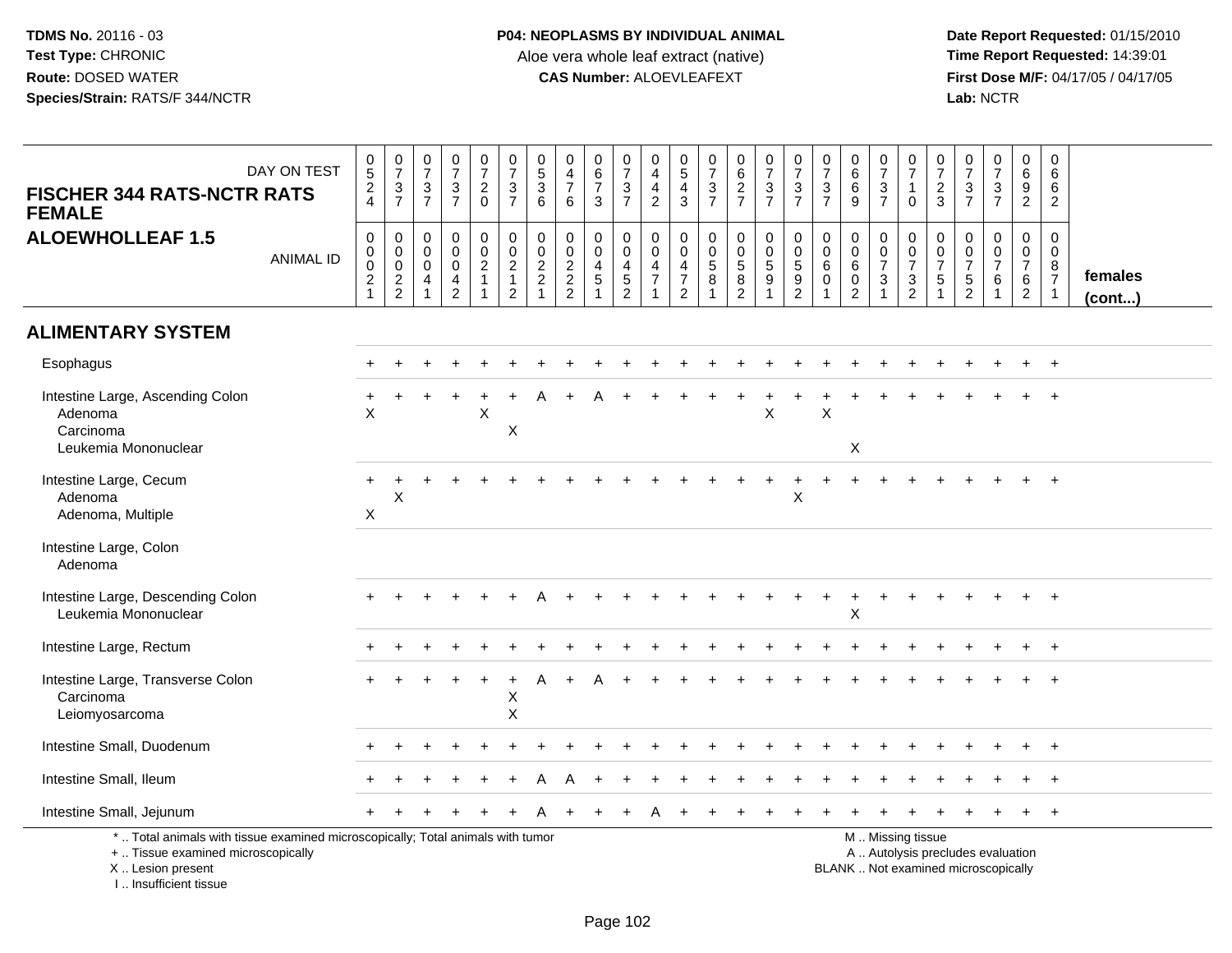**Date Report Requested:** 01/15/2010 **First Dose M/F:** 04/17/05 / 04/17/05 Lab: NCTR **Lab:** NCTR

| <b>FISCHER 344 RATS-NCTR RATS</b><br><b>FEMALE</b><br><b>ALOEWHOLLEAF 1.5</b> | DAY ON TEST<br><b>ANIMAL ID</b> | $\frac{0}{5}$<br>$\frac{2}{4}$<br>$\mathbf 0$<br>$\mathbf 0$<br>$\frac{0}{2}$<br>$\mathbf{1}$ | $\frac{0}{7}$<br>$\frac{3}{7}$<br>$\mathbf 0$<br>$\boldsymbol{0}$<br>$\overline{0}$<br>$\frac{2}{2}$ | $\pmb{0}$<br>$\overline{7}$<br>$\sqrt{3}$<br>$\overline{7}$<br>$\overline{0}$<br>$\mathbf 0$<br>$\mathbf 0$<br>$\overline{4}$<br>$\mathbf{1}$ | 0<br>$\overline{7}$<br>$\ensuremath{\mathsf{3}}$<br>$\overline{7}$<br>$\mathbf 0$<br>$\mathbf 0$<br>$\pmb{0}$<br>$\overline{\mathbf{4}}$<br>$\overline{2}$ | $\frac{0}{7}$<br>$\overline{a}$<br>$\mathbf 0$<br>$\mathbf 0$<br>$\mathbf 0$<br>$\overline{2}$<br>$\mathbf{1}$ | $\begin{smallmatrix}0\\7\end{smallmatrix}$<br>$\frac{3}{7}$<br>$\mathbf 0$<br>$\frac{0}{2}$<br>$\overline{2}$ | $\begin{array}{c} 0 \\ 5 \\ 3 \end{array}$<br>6<br>$\pmb{0}$<br>$\frac{0}{2}$ | $\mathbf 0$<br>$\overline{4}$<br>$\overline{7}$<br>6<br>$\boldsymbol{0}$<br>$\frac{0}{2}$<br>2<br>2 | $\begin{array}{c} 0 \\ 6 \end{array}$<br>$\overline{7}$<br>3<br>$\mathbf 0$<br>$\mathbf 0$<br>$\frac{4}{5}$ | $\frac{0}{7}$<br>$\frac{3}{7}$<br>0<br>$\mathbf 0$<br>$\begin{array}{c} 4 \\ 5 \end{array}$<br>$\overline{c}$ | $\pmb{0}$<br>$\overline{4}$<br>$\frac{4}{2}$<br>$\,0\,$<br>$\mathbf 0$<br>$\frac{4}{7}$<br>1 | $\begin{array}{c} 0 \\ 5 \end{array}$<br>4<br>3<br>0<br>$\mathbf 0$<br>4<br>$\overline{7}$<br>$\overline{2}$ | 0<br>$\boldsymbol{7}$<br>$\frac{3}{7}$<br>0<br>$\pmb{0}$<br>$\overline{5}$<br>$\bf 8$ | 0627<br>$\mathsf 0$<br>$\frac{0}{5}$<br>$\overline{2}$ | $\frac{0}{7}$<br>$\frac{3}{7}$<br>0<br>$\mathbf 0$<br>$\frac{5}{9}$ | $\frac{0}{7}$<br>$\frac{3}{7}$<br>$\mathbf 0$<br>$\begin{array}{c} 0 \\ 5 \\ 9 \end{array}$<br>$\overline{2}$ | $\frac{0}{7}$<br>$\ensuremath{\mathsf{3}}$<br>$\overline{7}$<br>$\mathbf 0$<br>$\mathbf 0$<br>$\,6\,$<br>$\mathbf 0$ | $\begin{matrix} 0 \\ 6 \end{matrix}$<br>$6\phantom{a}$<br>9<br>$\pmb{0}$<br>$\mathsf{O}\xspace$<br>$6\phantom{a}$<br>$\pmb{0}$<br>$\overline{2}$ | $\frac{0}{7}$<br>$\ensuremath{\mathsf{3}}$<br>$\overline{7}$<br>0<br>$\pmb{0}$<br>$\overline{7}$<br>$\mathbf{3}$ | 0<br>$\overline{7}$<br>$\mathbf 0$<br>0<br>$\mathbf 0$<br>$\overline{7}$<br>$\sqrt{3}$<br>$\overline{2}$ | $\frac{0}{7}$<br>$\frac{2}{3}$<br>$\mathbf 0$<br>$\mathbf 0$<br>$\overline{7}$<br>$\sqrt{5}$ | $\frac{0}{7}$<br>$\sqrt{3}$<br>$\overline{7}$<br>0<br>$\mathbf 0$<br>$\overline{7}$<br>$\sqrt{5}$<br>2 | $\frac{0}{7}$<br>$\sqrt{3}$<br>$\overline{7}$<br>$\mathbf 0$<br>$\mathbf 0$<br>$\overline{7}$<br>6 | 0<br>6<br>9<br>$\overline{2}$<br>$\mathbf{0}$<br>$\mathbf 0$<br>$\overline{7}$<br>6<br>$\overline{2}$ | 0<br>6<br>6<br>$\overline{2}$<br>$\mathbf 0$<br>$\mathbf 0$<br>$\begin{array}{c} 8 \\ 7 \end{array}$ | females<br>$($ cont $)$ |
|-------------------------------------------------------------------------------|---------------------------------|-----------------------------------------------------------------------------------------------|------------------------------------------------------------------------------------------------------|-----------------------------------------------------------------------------------------------------------------------------------------------|------------------------------------------------------------------------------------------------------------------------------------------------------------|----------------------------------------------------------------------------------------------------------------|---------------------------------------------------------------------------------------------------------------|-------------------------------------------------------------------------------|-----------------------------------------------------------------------------------------------------|-------------------------------------------------------------------------------------------------------------|---------------------------------------------------------------------------------------------------------------|----------------------------------------------------------------------------------------------|--------------------------------------------------------------------------------------------------------------|---------------------------------------------------------------------------------------|--------------------------------------------------------|---------------------------------------------------------------------|---------------------------------------------------------------------------------------------------------------|----------------------------------------------------------------------------------------------------------------------|--------------------------------------------------------------------------------------------------------------------------------------------------|------------------------------------------------------------------------------------------------------------------|----------------------------------------------------------------------------------------------------------|----------------------------------------------------------------------------------------------|--------------------------------------------------------------------------------------------------------|----------------------------------------------------------------------------------------------------|-------------------------------------------------------------------------------------------------------|------------------------------------------------------------------------------------------------------|-------------------------|
| Leukemia Mononuclear                                                          |                                 |                                                                                               |                                                                                                      |                                                                                                                                               |                                                                                                                                                            |                                                                                                                |                                                                                                               |                                                                               |                                                                                                     |                                                                                                             |                                                                                                               |                                                                                              |                                                                                                              |                                                                                       |                                                        |                                                                     |                                                                                                               |                                                                                                                      | X                                                                                                                                                |                                                                                                                  |                                                                                                          |                                                                                              |                                                                                                        |                                                                                                    |                                                                                                       |                                                                                                      |                         |
| Liver<br>Leukemia Mononuclear                                                 |                                 |                                                                                               |                                                                                                      |                                                                                                                                               |                                                                                                                                                            |                                                                                                                |                                                                                                               |                                                                               |                                                                                                     |                                                                                                             |                                                                                                               |                                                                                              |                                                                                                              |                                                                                       | $\pmb{\times}$                                         |                                                                     | $\mathsf{X}$                                                                                                  | $\mathsf{X}$                                                                                                         | $\mathsf{X}$                                                                                                                                     |                                                                                                                  |                                                                                                          | $\mathsf{X}$                                                                                 |                                                                                                        |                                                                                                    | X X X X                                                                                               |                                                                                                      |                         |
| Mesentery                                                                     |                                 |                                                                                               |                                                                                                      |                                                                                                                                               |                                                                                                                                                            |                                                                                                                |                                                                                                               |                                                                               |                                                                                                     | $+$                                                                                                         |                                                                                                               |                                                                                              |                                                                                                              |                                                                                       |                                                        |                                                                     |                                                                                                               |                                                                                                                      |                                                                                                                                                  |                                                                                                                  |                                                                                                          |                                                                                              |                                                                                                        |                                                                                                    |                                                                                                       |                                                                                                      |                         |
| Pancreas<br>Leukemia Mononuclear                                              |                                 | $+$                                                                                           |                                                                                                      |                                                                                                                                               |                                                                                                                                                            |                                                                                                                |                                                                                                               |                                                                               |                                                                                                     |                                                                                                             |                                                                                                               |                                                                                              |                                                                                                              |                                                                                       |                                                        |                                                                     |                                                                                                               |                                                                                                                      |                                                                                                                                                  |                                                                                                                  |                                                                                                          |                                                                                              |                                                                                                        |                                                                                                    | $\ddot{}$                                                                                             | $\ddot{}$<br>X                                                                                       |                         |
| <b>Proximal Colon</b><br>Adenoma<br>Carcinoma<br>Leukemia Mononuclear         |                                 | м                                                                                             | $\div$                                                                                               | X                                                                                                                                             |                                                                                                                                                            | X<br>$\mathsf{X}$                                                                                              | X                                                                                                             |                                                                               |                                                                                                     |                                                                                                             |                                                                                                               |                                                                                              |                                                                                                              |                                                                                       |                                                        | $\times$                                                            |                                                                                                               | X                                                                                                                    | X<br>X                                                                                                                                           |                                                                                                                  |                                                                                                          |                                                                                              |                                                                                                        |                                                                                                    |                                                                                                       |                                                                                                      |                         |
| Salivary Glands                                                               |                                 |                                                                                               |                                                                                                      |                                                                                                                                               |                                                                                                                                                            |                                                                                                                |                                                                                                               |                                                                               |                                                                                                     |                                                                                                             |                                                                                                               |                                                                                              |                                                                                                              |                                                                                       |                                                        |                                                                     |                                                                                                               |                                                                                                                      |                                                                                                                                                  |                                                                                                                  |                                                                                                          |                                                                                              |                                                                                                        |                                                                                                    |                                                                                                       | $+$                                                                                                  |                         |
| Stomach, Forestomach<br>Squamous Cell Papilloma                               |                                 |                                                                                               |                                                                                                      |                                                                                                                                               |                                                                                                                                                            |                                                                                                                |                                                                                                               |                                                                               |                                                                                                     |                                                                                                             |                                                                                                               |                                                                                              |                                                                                                              |                                                                                       |                                                        |                                                                     |                                                                                                               |                                                                                                                      |                                                                                                                                                  |                                                                                                                  |                                                                                                          |                                                                                              |                                                                                                        |                                                                                                    |                                                                                                       |                                                                                                      |                         |
| Stomach, Glandular                                                            |                                 | $+$                                                                                           |                                                                                                      |                                                                                                                                               |                                                                                                                                                            |                                                                                                                |                                                                                                               |                                                                               |                                                                                                     |                                                                                                             |                                                                                                               |                                                                                              |                                                                                                              |                                                                                       |                                                        |                                                                     |                                                                                                               |                                                                                                                      |                                                                                                                                                  |                                                                                                                  |                                                                                                          |                                                                                              |                                                                                                        |                                                                                                    | $+$                                                                                                   | $+$                                                                                                  |                         |
| <b>CARDIOVASCULAR SYSTEM</b>                                                  |                                 |                                                                                               |                                                                                                      |                                                                                                                                               |                                                                                                                                                            |                                                                                                                |                                                                                                               |                                                                               |                                                                                                     |                                                                                                             |                                                                                                               |                                                                                              |                                                                                                              |                                                                                       |                                                        |                                                                     |                                                                                                               |                                                                                                                      |                                                                                                                                                  |                                                                                                                  |                                                                                                          |                                                                                              |                                                                                                        |                                                                                                    |                                                                                                       |                                                                                                      |                         |
| <b>Blood Vessel</b>                                                           |                                 |                                                                                               |                                                                                                      |                                                                                                                                               |                                                                                                                                                            |                                                                                                                |                                                                                                               |                                                                               |                                                                                                     |                                                                                                             |                                                                                                               |                                                                                              |                                                                                                              |                                                                                       |                                                        |                                                                     |                                                                                                               |                                                                                                                      |                                                                                                                                                  |                                                                                                                  |                                                                                                          |                                                                                              |                                                                                                        |                                                                                                    |                                                                                                       | $+$                                                                                                  |                         |
| Heart<br>Leukemia Mononuclear                                                 |                                 |                                                                                               |                                                                                                      |                                                                                                                                               |                                                                                                                                                            |                                                                                                                |                                                                                                               |                                                                               |                                                                                                     |                                                                                                             |                                                                                                               |                                                                                              |                                                                                                              |                                                                                       |                                                        |                                                                     |                                                                                                               |                                                                                                                      | X                                                                                                                                                |                                                                                                                  |                                                                                                          |                                                                                              |                                                                                                        | $\mathsf{X}$                                                                                       | $\ddot{}$<br>$\mathsf{X}$                                                                             | $\ddot{}$                                                                                            |                         |

## **ENDOCRINE SYSTEM**

\* .. Total animals with tissue examined microscopically; Total animals with tumor

+ .. Tissue examined microscopically

X .. Lesion present

I .. Insufficient tissue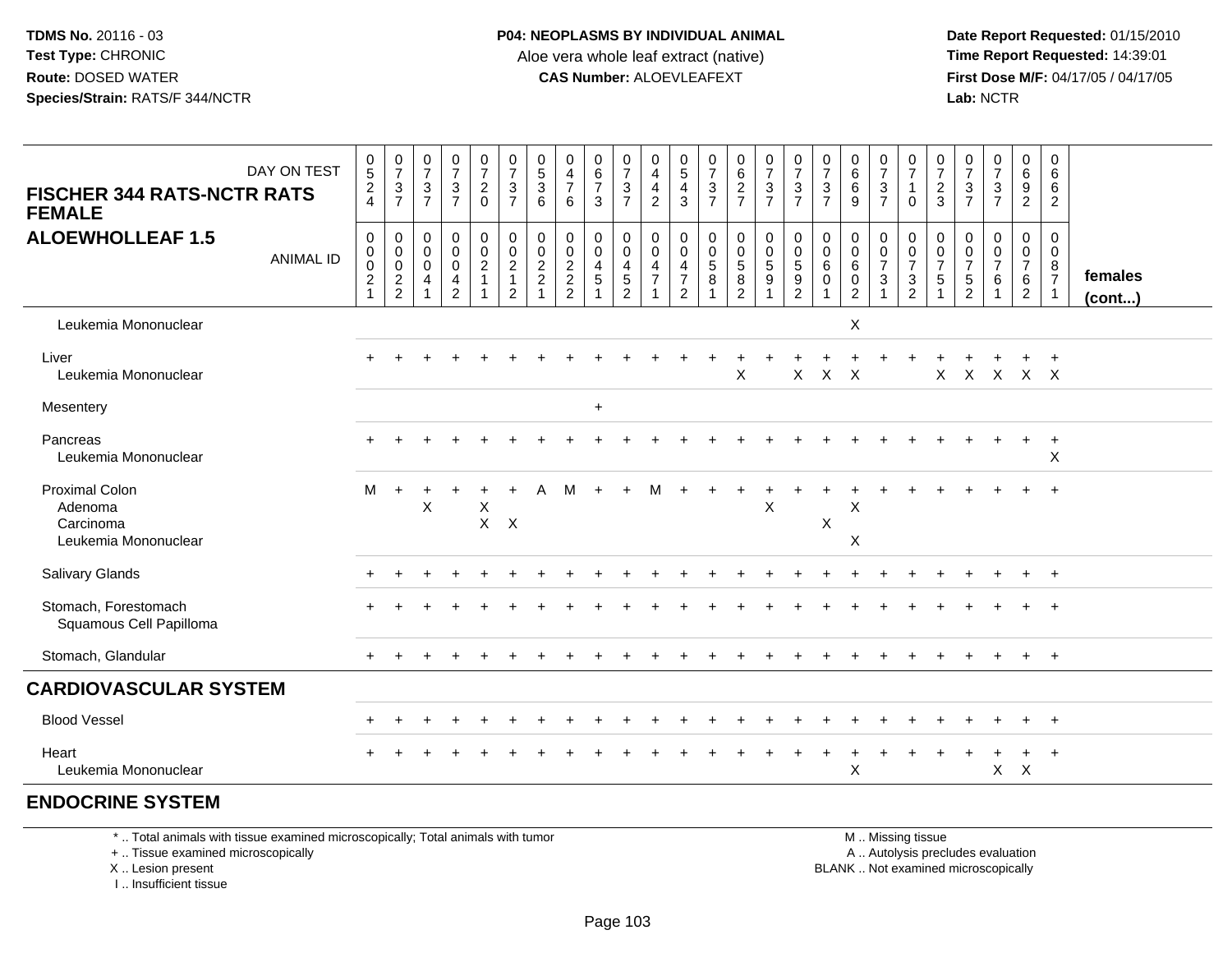I .. Insufficient tissue

| DAY ON TEST<br><b>FISCHER 344 RATS-NCTR RATS</b><br><b>FEMALE</b>                                                                          | $\begin{matrix} 0 \\ 5 \end{matrix}$<br>$\frac{2}{4}$                   | $\begin{array}{c} 0 \\ 7 \end{array}$<br>$\frac{3}{7}$                              | $\begin{array}{c} 0 \\ 7 \end{array}$<br>3<br>$\overline{7}$ | $\begin{smallmatrix}0\\7\end{smallmatrix}$<br>$\frac{3}{7}$                                   | $\frac{0}{7}$<br>$\overline{c}$<br>$\mathbf 0$               | $\frac{0}{7}$<br>3<br>$\overline{7}$                                              | $\begin{array}{c} 0 \\ 5 \\ 3 \end{array}$<br>6   | 0<br>$\frac{4}{7}$<br>6           | $\pmb{0}$<br>$\frac{6}{7}$<br>3         | $\frac{0}{7}$<br>$\ensuremath{\mathsf{3}}$<br>$\overline{7}$ | 0<br>$\overline{4}$<br>$\overline{4}$<br>$\overline{2}$                | 0<br>$\overline{5}$<br>$\overline{4}$<br>3                          | $\frac{0}{7}$<br>$\frac{3}{7}$               | 0627                                           | $07/3$<br>7                                                       | $\frac{0}{7}$<br>$\mathsf 3$<br>$\overline{7}$                                        | 0<br>$\overline{7}$<br>3<br>$\overline{7}$ | 0<br>$\,6\,$<br>6<br>9                                            | $\frac{0}{7}$<br>3<br>$\overline{7}$              | $\frac{0}{7}$<br>$\mathbf{1}$<br>$\Omega$                                                     | $\frac{0}{7}$<br>$\frac{2}{3}$                 | 0<br>$\overline{7}$<br>3<br>$\overline{7}$                                      | $\begin{smallmatrix}0\\7\end{smallmatrix}$<br>$\mathbf{3}$<br>$\overline{7}$ | 0<br>$\frac{6}{9}$<br>$\overline{2}$                                              | 0<br>6<br>6<br>$\overline{2}$                                     |                         |
|--------------------------------------------------------------------------------------------------------------------------------------------|-------------------------------------------------------------------------|-------------------------------------------------------------------------------------|--------------------------------------------------------------|-----------------------------------------------------------------------------------------------|--------------------------------------------------------------|-----------------------------------------------------------------------------------|---------------------------------------------------|-----------------------------------|-----------------------------------------|--------------------------------------------------------------|------------------------------------------------------------------------|---------------------------------------------------------------------|----------------------------------------------|------------------------------------------------|-------------------------------------------------------------------|---------------------------------------------------------------------------------------|--------------------------------------------|-------------------------------------------------------------------|---------------------------------------------------|-----------------------------------------------------------------------------------------------|------------------------------------------------|---------------------------------------------------------------------------------|------------------------------------------------------------------------------|-----------------------------------------------------------------------------------|-------------------------------------------------------------------|-------------------------|
| <b>ALOEWHOLLEAF 1.5</b><br><b>ANIMAL ID</b>                                                                                                | $\pmb{0}$<br>$\pmb{0}$<br>$\mathbf 0$<br>$\overline{c}$<br>$\mathbf{1}$ | $\mathbf 0$<br>$\pmb{0}$<br>$\mathsf{O}\xspace$<br>$\overline{c}$<br>$\overline{2}$ | $\mathbf 0$<br>$\mathbf 0$<br>$\mathbf 0$<br>$\overline{4}$  | $\mathbf 0$<br>$\ddot{\mathbf{0}}$<br>$\mathsf{O}\xspace$<br>$\overline{4}$<br>$\overline{2}$ | $\mathsf 0$<br>$\mathsf 0$<br>$\overline{c}$<br>$\mathbf{1}$ | $\mathbf 0$<br>$\overline{0}$<br>$\overline{c}$<br>$\mathbf{1}$<br>$\overline{2}$ | $\pmb{0}$<br>$\ddot{\mathbf{0}}$<br>$\frac{2}{2}$ | $\mathbf 0$<br>0<br>$\frac{2}{2}$ | $\mathbf 0$<br>0<br>$\overline{4}$<br>5 | $\mathbf 0$<br>$\mathbf 0$<br>$\frac{4}{5}$<br>2             | $\mathbf 0$<br>0<br>$\overline{4}$<br>$\overline{7}$<br>$\overline{ }$ | $\mathbf 0$<br>$\mathbf 0$<br>$\overline{4}$<br>$\overline{7}$<br>2 | $\mathbf 0$<br>$\pmb{0}$<br>$\,$ 5 $\,$<br>8 | $\mathbf 0$<br>$\frac{0}{5}$<br>$\overline{2}$ | $\pmb{0}$<br>$\overline{0}$<br>$\overline{5}$<br>$\boldsymbol{9}$ | $\begin{smallmatrix} 0\\0 \end{smallmatrix}$<br>$\overline{5}$<br>9<br>$\overline{2}$ | 0<br>$\mathbf 0$<br>$\,6\,$<br>$\Omega$    | $\mathbf 0$<br>$\mathbf 0$<br>$6\phantom{1}6$<br>$\mathbf 0$<br>2 | $\mathbf 0$<br>$\mathbf 0$<br>$\overline{7}$<br>3 | $\mathsf 0$<br>$\frac{0}{7}$<br>$\frac{3}{2}$                                                 | $\mathbf 0$<br>$\frac{0}{7}$<br>$\overline{5}$ | $\mathbf 0$<br>$\mathbf 0$<br>$\boldsymbol{7}$<br>$\,$ 5 $\,$<br>$\overline{2}$ | $\mathbf 0$<br>$\mathbf 0$<br>$\overline{7}$<br>6                            | $\mathbf 0$<br>$\mathbf 0$<br>$\overline{7}$<br>$6\phantom{1}6$<br>$\overline{2}$ | $\mathbf 0$<br>$\mathbf 0$<br>8<br>$\overline{7}$<br>$\mathbf{1}$ | females<br>$($ cont $)$ |
| <b>Adrenal Cortex</b><br>Adenoma<br>Leukemia Mononuclear                                                                                   |                                                                         |                                                                                     |                                                              |                                                                                               |                                                              |                                                                                   |                                                   |                                   |                                         | X                                                            |                                                                        |                                                                     |                                              |                                                |                                                                   |                                                                                       |                                            | $\mathsf X$                                                       |                                                   |                                                                                               |                                                |                                                                                 |                                                                              |                                                                                   | X                                                                 |                         |
| Adrenal Medulla<br>Leukemia Mononuclear<br>Bilateral, Pheochromocytoma Malignant                                                           | $\boldsymbol{\mathsf{X}}$                                               |                                                                                     |                                                              | M                                                                                             |                                                              |                                                                                   |                                                   |                                   |                                         |                                                              |                                                                        |                                                                     |                                              |                                                |                                                                   |                                                                                       |                                            | X                                                                 |                                                   |                                                                                               |                                                |                                                                                 |                                                                              |                                                                                   | $\ddot{}$<br>X                                                    |                         |
| Islets, Pancreatic                                                                                                                         |                                                                         |                                                                                     |                                                              |                                                                                               |                                                              |                                                                                   |                                                   |                                   |                                         |                                                              |                                                                        |                                                                     |                                              |                                                |                                                                   |                                                                                       |                                            |                                                                   |                                                   |                                                                                               |                                                |                                                                                 |                                                                              |                                                                                   |                                                                   |                         |
| Parathyroid Gland<br>Adenoma                                                                                                               |                                                                         |                                                                                     |                                                              |                                                                                               |                                                              |                                                                                   |                                                   |                                   |                                         |                                                              |                                                                        |                                                                     |                                              |                                                | $\mathsf X$                                                       |                                                                                       |                                            |                                                                   |                                                   |                                                                                               |                                                |                                                                                 |                                                                              |                                                                                   |                                                                   |                         |
| <b>Pituitary Gland</b><br>Leukemia Mononuclear<br>Pars Distalis, Adenoma                                                                   |                                                                         |                                                                                     | $X$ $X$                                                      |                                                                                               |                                                              | $X$ $X$                                                                           |                                                   |                                   |                                         | X                                                            |                                                                        |                                                                     |                                              |                                                |                                                                   |                                                                                       | X                                          | X                                                                 | X                                                 |                                                                                               | X                                              |                                                                                 |                                                                              |                                                                                   | X                                                                 |                         |
| <b>Thyroid Gland</b><br>C-cell, Adenoma                                                                                                    |                                                                         | X                                                                                   |                                                              |                                                                                               |                                                              |                                                                                   |                                                   |                                   |                                         |                                                              |                                                                        |                                                                     |                                              |                                                |                                                                   | $\mathsf X$                                                                           |                                            |                                                                   |                                                   |                                                                                               |                                                |                                                                                 |                                                                              |                                                                                   |                                                                   |                         |
| <b>GENERAL BODY SYSTEM</b>                                                                                                                 |                                                                         |                                                                                     |                                                              |                                                                                               |                                                              |                                                                                   |                                                   |                                   |                                         |                                                              |                                                                        |                                                                     |                                              |                                                |                                                                   |                                                                                       |                                            |                                                                   |                                                   |                                                                                               |                                                |                                                                                 |                                                                              |                                                                                   |                                                                   |                         |
| <b>NONE</b>                                                                                                                                |                                                                         |                                                                                     |                                                              |                                                                                               |                                                              |                                                                                   |                                                   |                                   |                                         |                                                              |                                                                        |                                                                     |                                              |                                                |                                                                   |                                                                                       |                                            |                                                                   |                                                   |                                                                                               |                                                |                                                                                 |                                                                              |                                                                                   |                                                                   |                         |
| <b>GENITAL SYSTEM</b>                                                                                                                      |                                                                         |                                                                                     |                                                              |                                                                                               |                                                              |                                                                                   |                                                   |                                   |                                         |                                                              |                                                                        |                                                                     |                                              |                                                |                                                                   |                                                                                       |                                            |                                                                   |                                                   |                                                                                               |                                                |                                                                                 |                                                                              |                                                                                   |                                                                   |                         |
| <b>Clitoral Gland</b><br>Adenoma<br>Carcinoma                                                                                              |                                                                         |                                                                                     |                                                              | $\boldsymbol{\mathsf{X}}$                                                                     |                                                              |                                                                                   |                                                   |                                   |                                         |                                                              |                                                                        |                                                                     |                                              |                                                |                                                                   |                                                                                       |                                            |                                                                   |                                                   |                                                                                               |                                                |                                                                                 |                                                                              | $\ddot{}$<br>X                                                                    | $\overline{+}$                                                    |                         |
| *  Total animals with tissue examined microscopically; Total animals with tumor<br>+  Tissue examined microscopically<br>X  Lesion present |                                                                         |                                                                                     |                                                              |                                                                                               |                                                              |                                                                                   |                                                   |                                   |                                         |                                                              |                                                                        |                                                                     |                                              |                                                |                                                                   |                                                                                       |                                            |                                                                   |                                                   | M  Missing tissue<br>A  Autolysis precludes evaluation<br>BLANK  Not examined microscopically |                                                |                                                                                 |                                                                              |                                                                                   |                                                                   |                         |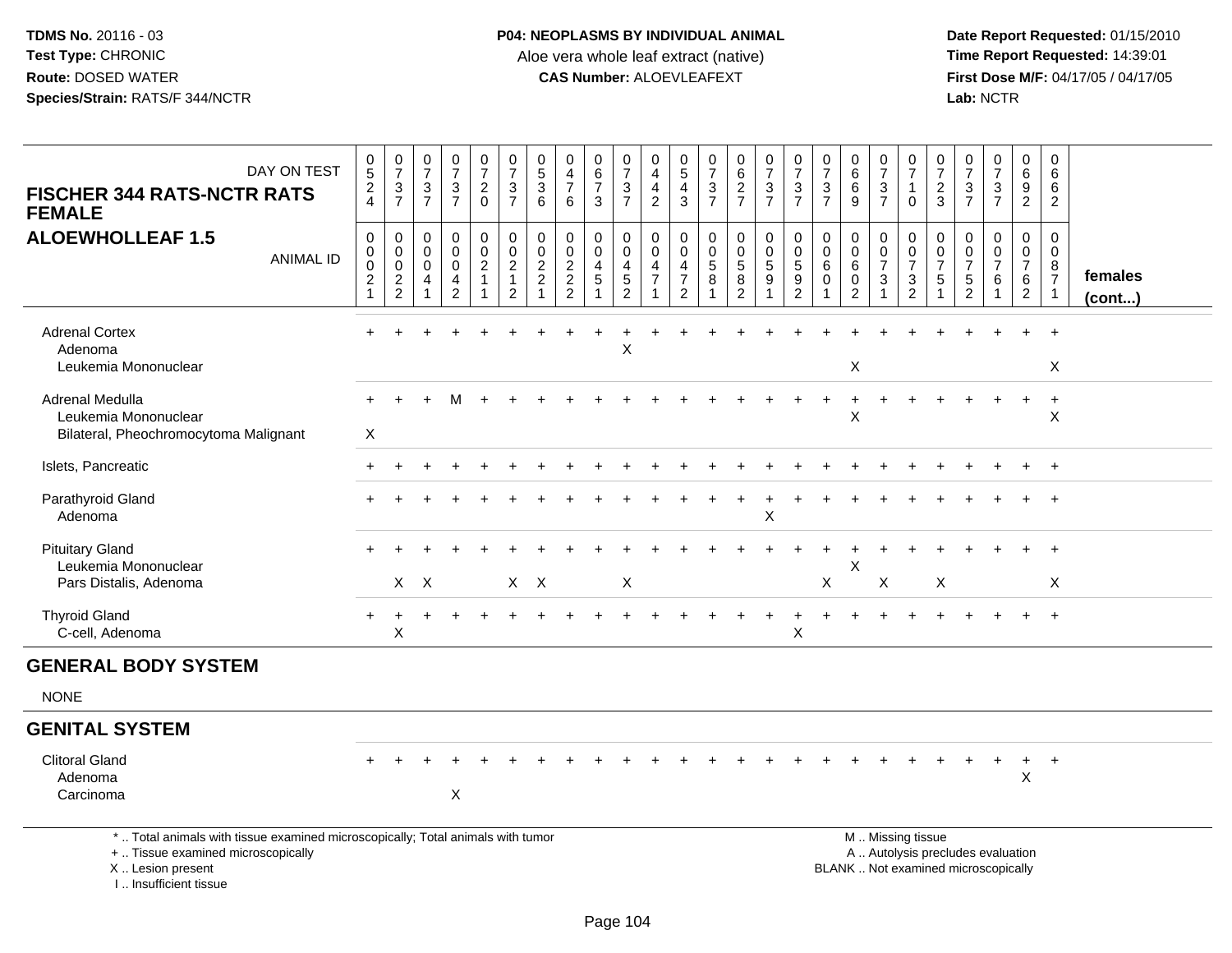| DAY ON TEST<br><b>FISCHER 344 RATS-NCTR RATS</b><br><b>FEMALE</b>                                                                                                                    | $\begin{array}{c} 0 \\ 5 \end{array}$<br>$\boldsymbol{2}$<br>$\overline{4}$ | $\begin{array}{c} 0 \\ 7 \end{array}$<br>$\sqrt{3}$<br>$\overline{7}$ | $\begin{array}{c} 0 \\ 7 \end{array}$<br>$\frac{3}{7}$              | $\frac{0}{7}$<br>$\ensuremath{\mathsf{3}}$<br>$\overline{7}$ | $\frac{0}{7}$<br>$\overline{c}$<br>$\mathbf 0$                                    | $\frac{0}{7}$<br>$\sqrt{3}$<br>$\overline{7}$                                          | $\begin{array}{c} 0 \\ 5 \end{array}$<br>$\overline{3}$<br>6             | $\pmb{0}$<br>$\overline{4}$<br>$\overline{7}$<br>6 | $\begin{array}{c} 0 \\ 6 \end{array}$<br>$\overline{7}$<br>3       | $\begin{array}{c} 0 \\ 7 \end{array}$<br>$\sqrt{3}$<br>$\overline{7}$                | 0<br>$\overline{a}$<br>$\overline{4}$<br>$\overline{2}$                        | $^{\rm 0}_{\rm 5}$<br>4<br>$\mathbf{3}$                   | $\frac{0}{7}$<br>$\frac{3}{7}$                                | $\begin{array}{c} 0 \\ 6 \end{array}$<br>$\overline{2}$<br>$\overline{7}$ | $\frac{0}{7}$<br>$\ensuremath{\mathsf{3}}$<br>$\overline{7}$     | $\begin{array}{c} 0 \\ 7 \end{array}$<br>$\frac{3}{7}$        | $\frac{0}{7}$<br>$\ensuremath{\mathsf{3}}$<br>$\overline{7}$     | $_{6}^{\rm 0}$<br>6<br>9                               | $\frac{0}{7}$<br>$\frac{3}{7}$                             | $\frac{0}{7}$<br>$\mathbf{1}$<br>$\Omega$                                                     | $\frac{0}{7}$<br>$\overline{c}$<br>3             | $\begin{array}{c} 0 \\ 7 \end{array}$<br>$\frac{3}{7}$                | $\frac{0}{7}$<br>$\mathbf{3}$<br>$\overline{7}$                    | $\mathbf 0$<br>6<br>9<br>2                                          | 0<br>6<br>6<br>$\overline{2}$                           |                   |
|--------------------------------------------------------------------------------------------------------------------------------------------------------------------------------------|-----------------------------------------------------------------------------|-----------------------------------------------------------------------|---------------------------------------------------------------------|--------------------------------------------------------------|-----------------------------------------------------------------------------------|----------------------------------------------------------------------------------------|--------------------------------------------------------------------------|----------------------------------------------------|--------------------------------------------------------------------|--------------------------------------------------------------------------------------|--------------------------------------------------------------------------------|-----------------------------------------------------------|---------------------------------------------------------------|---------------------------------------------------------------------------|------------------------------------------------------------------|---------------------------------------------------------------|------------------------------------------------------------------|--------------------------------------------------------|------------------------------------------------------------|-----------------------------------------------------------------------------------------------|--------------------------------------------------|-----------------------------------------------------------------------|--------------------------------------------------------------------|---------------------------------------------------------------------|---------------------------------------------------------|-------------------|
| <b>ALOEWHOLLEAF 1.5</b><br><b>ANIMAL ID</b>                                                                                                                                          | 0<br>$\pmb{0}$<br>$\pmb{0}$<br>$\mathbf{2}$<br>$\mathbf{1}$                 | 0<br>0<br>$\mathsf 0$<br>$\frac{2}{2}$                                | $\mathbf 0$<br>$\mathsf{O}\xspace$<br>$\mathbf 0$<br>$\overline{4}$ | 0<br>$\mathbf 0$<br>$\mathbf 0$<br>4<br>$\overline{c}$       | $\pmb{0}$<br>$\overline{0}$<br>$\overline{c}$<br>$\overline{1}$<br>$\overline{1}$ | $\pmb{0}$<br>$\ddot{\mathbf{0}}$<br>$\boldsymbol{2}$<br>$\mathbf{1}$<br>$\overline{c}$ | 0<br>$\mathbf 0$<br>$\boldsymbol{2}$<br>$\overline{2}$<br>$\overline{1}$ | 0<br>$\pmb{0}$<br>$\frac{2}{2}$<br>$\overline{2}$  | 0<br>$\mathbf 0$<br>$\overline{4}$<br>$\sqrt{5}$<br>$\overline{1}$ | $\mathbf 0$<br>$\mathsf{O}\xspace$<br>$\overline{4}$<br>$\sqrt{5}$<br>$\overline{2}$ | $\mathbf 0$<br>$\mathbf 0$<br>$\overline{4}$<br>$\overline{7}$<br>$\mathbf{1}$ | 0<br>$\mathbf 0$<br>4<br>$\overline{7}$<br>$\overline{2}$ | 0<br>$\ddot{\mathbf{0}}$<br>$\sqrt{5}$<br>8<br>$\overline{1}$ | 0<br>$\frac{0}{5}$<br>$\bf 8$<br>$\overline{2}$                           | $\mathbf 0$<br>$\overline{0}$<br>$\sqrt{5}$<br>9<br>$\mathbf{1}$ | $\mathbf 0$<br>$\pmb{0}$<br>$\sqrt{5}$<br>9<br>$\overline{2}$ | $\mathbf 0$<br>$\mathbf 0$<br>6<br>$\mathbf 0$<br>$\overline{1}$ | 0<br>$\mathbf 0$<br>6<br>$\mathbf 0$<br>$\overline{c}$ | $\pmb{0}$<br>$\frac{0}{7}$<br>$\mathbf{3}$<br>$\mathbf{1}$ | 0<br>$\mathbf 0$<br>$\overline{7}$<br>3<br>$\overline{2}$                                     | $\mathbf 0$<br>0<br>$\overline{7}$<br>$\sqrt{5}$ | $\mathbf 0$<br>$\ddot{\mathbf{0}}$<br>$\overline{7}$<br>$\frac{5}{2}$ | 0<br>$\mathbf 0$<br>$\overline{7}$<br>6<br>$\overline{\mathbf{1}}$ | $\mathbf 0$<br>$\mathbf 0$<br>$\overline{7}$<br>6<br>$\overline{2}$ | 0<br>$\mathbf 0$<br>8<br>$\overline{7}$<br>$\mathbf{1}$ | females<br>(cont) |
| Ovary<br>Leukemia Mononuclear                                                                                                                                                        |                                                                             |                                                                       |                                                                     |                                                              |                                                                                   |                                                                                        |                                                                          |                                                    |                                                                    |                                                                                      |                                                                                |                                                           |                                                               |                                                                           |                                                                  |                                                               |                                                                  | X                                                      |                                                            |                                                                                               |                                                  |                                                                       |                                                                    |                                                                     | $\ddot{}$                                               |                   |
| Uterus<br>Leiomyoma<br>Leukemia Mononuclear<br>Polyp Stromal<br>Endometrium, Adenocarcinoma                                                                                          | $\boldsymbol{\mathsf{X}}$                                                   | X                                                                     |                                                                     |                                                              | $\mathsf{X}$                                                                      |                                                                                        |                                                                          |                                                    |                                                                    |                                                                                      |                                                                                |                                                           |                                                               |                                                                           |                                                                  | X                                                             |                                                                  | Χ                                                      |                                                            |                                                                                               | X                                                |                                                                       |                                                                    |                                                                     |                                                         |                   |
| Vagina                                                                                                                                                                               |                                                                             |                                                                       |                                                                     |                                                              |                                                                                   |                                                                                        |                                                                          |                                                    |                                                                    |                                                                                      |                                                                                |                                                           |                                                               |                                                                           |                                                                  |                                                               |                                                                  |                                                        |                                                            |                                                                                               | $+$                                              | $+$                                                                   |                                                                    |                                                                     | $\ddot{}$                                               |                   |
| <b>HEMATOPOIETIC SYSTEM</b>                                                                                                                                                          |                                                                             |                                                                       |                                                                     |                                                              |                                                                                   |                                                                                        |                                                                          |                                                    |                                                                    |                                                                                      |                                                                                |                                                           |                                                               |                                                                           |                                                                  |                                                               |                                                                  |                                                        |                                                            |                                                                                               |                                                  |                                                                       |                                                                    |                                                                     |                                                         |                   |
| <b>Bone Marrow</b><br>Leukemia Mononuclear                                                                                                                                           |                                                                             |                                                                       |                                                                     |                                                              |                                                                                   |                                                                                        |                                                                          |                                                    |                                                                    |                                                                                      |                                                                                |                                                           |                                                               |                                                                           |                                                                  |                                                               |                                                                  | X                                                      |                                                            | $+$                                                                                           | м                                                |                                                                       |                                                                    |                                                                     | $\overline{+}$                                          |                   |
| Lymph Node<br>Axillary, Leukemia Mononuclear<br>Lumbar, Leukemia Mononuclear<br>Mediastinal, Leukemia Mononuclear<br>Pancreatic, Leukemia Mononuclear<br>Renal, Leukemia Mononuclear | $+$                                                                         |                                                                       |                                                                     |                                                              |                                                                                   |                                                                                        |                                                                          |                                                    |                                                                    |                                                                                      |                                                                                |                                                           |                                                               | $+$<br>X                                                                  |                                                                  |                                                               |                                                                  | $\ddot{}$<br>X<br>X<br>X                               |                                                            |                                                                                               | $+$<br>X                                         |                                                                       |                                                                    |                                                                     | $\ddot{}$<br>X<br>X<br>X                                |                   |
| Lymph Node, Mandibular<br>Leukemia Mononuclear                                                                                                                                       |                                                                             |                                                                       |                                                                     |                                                              |                                                                                   |                                                                                        |                                                                          |                                                    |                                                                    |                                                                                      |                                                                                |                                                           |                                                               | X                                                                         |                                                                  |                                                               |                                                                  | $\ddot{}$<br>Χ                                         |                                                            |                                                                                               |                                                  |                                                                       | +<br>X                                                             |                                                                     | $\overline{+}$                                          |                   |
| Lymph Node, Mesenteric<br>Leukemia Mononuclear                                                                                                                                       |                                                                             |                                                                       |                                                                     |                                                              |                                                                                   |                                                                                        |                                                                          |                                                    |                                                                    |                                                                                      |                                                                                |                                                           |                                                               |                                                                           |                                                                  |                                                               |                                                                  | Χ                                                      |                                                            |                                                                                               | X                                                | $\mathsf{X}$                                                          | $\mathsf{X}$                                                       | $\mathsf{X}$                                                        |                                                         |                   |
| Spleen                                                                                                                                                                               | $\ddot{}$                                                                   |                                                                       |                                                                     |                                                              |                                                                                   |                                                                                        |                                                                          |                                                    |                                                                    |                                                                                      |                                                                                |                                                           |                                                               |                                                                           |                                                                  |                                                               |                                                                  |                                                        |                                                            |                                                                                               |                                                  |                                                                       | $\ddot{}$                                                          | $+$                                                                 | $\ddot{}$                                               |                   |
| *  Total animals with tissue examined microscopically; Total animals with tumor<br>+  Tissue examined microscopically<br>X  Lesion present<br>I., Insufficient tissue                |                                                                             |                                                                       |                                                                     |                                                              |                                                                                   |                                                                                        |                                                                          |                                                    |                                                                    |                                                                                      |                                                                                |                                                           |                                                               |                                                                           |                                                                  |                                                               |                                                                  |                                                        |                                                            | M  Missing tissue<br>A  Autolysis precludes evaluation<br>BLANK  Not examined microscopically |                                                  |                                                                       |                                                                    |                                                                     |                                                         |                   |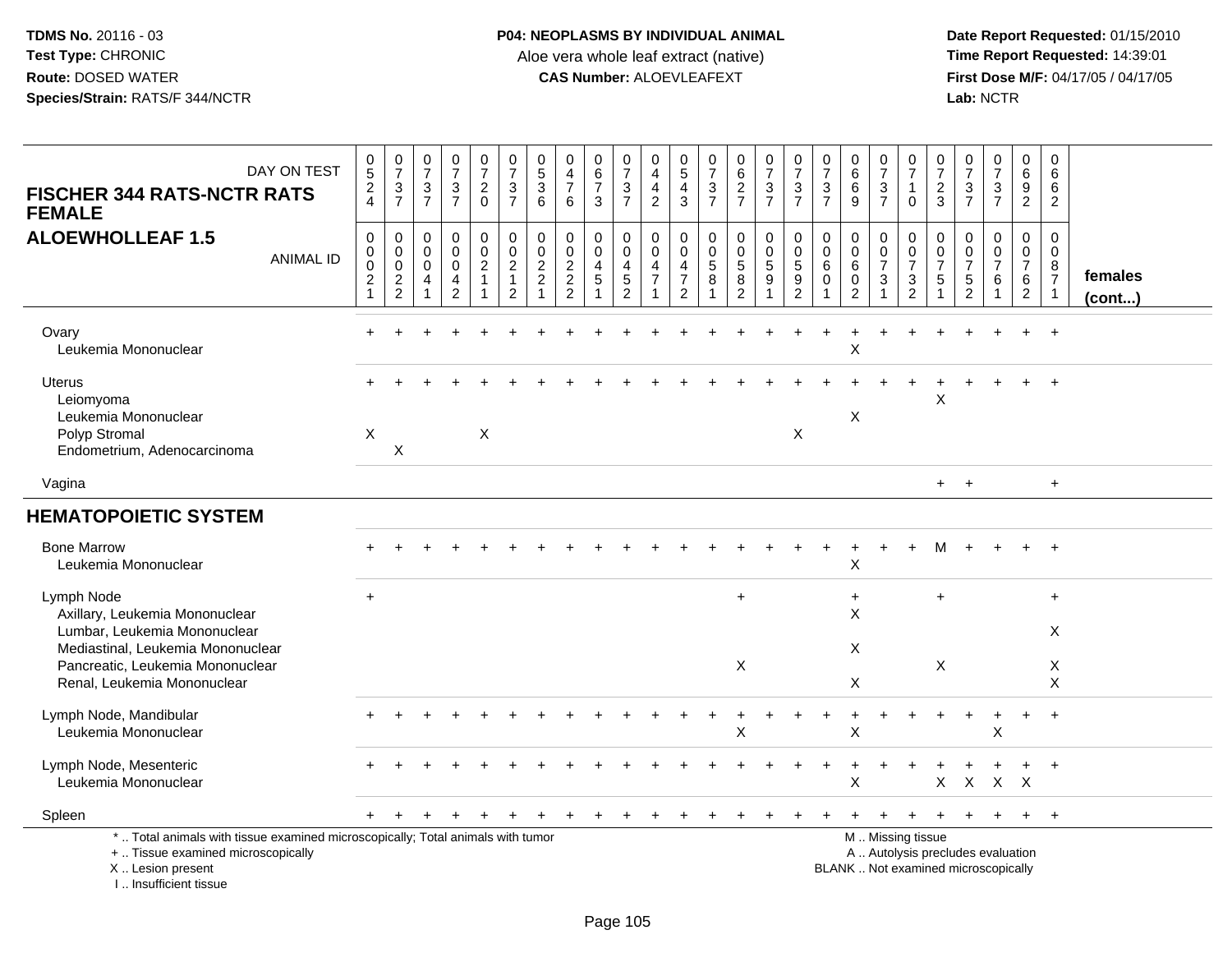| DAY ON TEST<br><b>FISCHER 344 RATS-NCTR RATS</b><br><b>FEMALE</b>                                                                                                     | $\begin{array}{c} 0 \\ 5 \end{array}$<br>$\overline{c}$<br>$\overline{4}$               | $\begin{array}{c} 0 \\ 7 \end{array}$<br>3<br>$\overline{7}$        | $\frac{0}{7}$<br>$\mathbf{3}$<br>$\overline{7}$         | $\frac{0}{7}$<br>$\mathfrak{S}$<br>$\overline{7}$                           | $\frac{0}{7}$<br>$\overline{a}$<br>$\mathbf 0$             | $\frac{0}{7}$<br>$\sqrt{3}$<br>$\overline{7}$                     | $\begin{array}{c} 0 \\ 5 \end{array}$<br>$\mathbf 3$<br>6                    | 0<br>$\overline{4}$<br>$\overline{7}$<br>6                         | $\begin{array}{c} 0 \\ 6 \end{array}$<br>$\overline{7}$<br>3 | $\frac{0}{7}$<br>$\ensuremath{\mathsf{3}}$<br>$\overline{7}$          | $\pmb{0}$<br>$\overline{4}$<br>$\overline{\mathbf{4}}$<br>$\overline{2}$             | $\begin{array}{c} 0 \\ 5 \end{array}$<br>$\overline{4}$<br>3                     | $\frac{0}{7}$<br>$\frac{3}{7}$                          | $\begin{array}{c} 0 \\ 6 \end{array}$<br>$\sqrt{2}$<br>$\overline{7}$ | $\frac{0}{7}$<br>$\ensuremath{\mathsf{3}}$<br>$\overline{7}$ | $\frac{0}{7}$<br>$\ensuremath{\mathsf{3}}$<br>$\overline{7}$       | $\frac{0}{7}$<br>$\sqrt{3}$<br>$\overline{7}$        | 0<br>$\overline{6}$<br>$\,6$<br>9                                      | $\begin{array}{c} 0 \\ 7 \end{array}$<br>$\ensuremath{\mathsf{3}}$<br>$\overline{7}$ | $\pmb{0}$<br>$\overline{7}$<br>$\mathbf{1}$<br>$\Omega$   | $\frac{0}{7}$<br>$\overline{2}$<br>3                                      | $\frac{0}{7}$<br>$\ensuremath{\mathsf{3}}$<br>$\overline{7}$             | $\frac{0}{7}$<br>$\frac{3}{7}$                       | $\pmb{0}$<br>$\overline{6}$<br>$9\,$<br>$\overline{2}$                  | $\mathbf 0$<br>6<br>6<br>$\overline{2}$                                   |                   |
|-----------------------------------------------------------------------------------------------------------------------------------------------------------------------|-----------------------------------------------------------------------------------------|---------------------------------------------------------------------|---------------------------------------------------------|-----------------------------------------------------------------------------|------------------------------------------------------------|-------------------------------------------------------------------|------------------------------------------------------------------------------|--------------------------------------------------------------------|--------------------------------------------------------------|-----------------------------------------------------------------------|--------------------------------------------------------------------------------------|----------------------------------------------------------------------------------|---------------------------------------------------------|-----------------------------------------------------------------------|--------------------------------------------------------------|--------------------------------------------------------------------|------------------------------------------------------|------------------------------------------------------------------------|--------------------------------------------------------------------------------------|-----------------------------------------------------------|---------------------------------------------------------------------------|--------------------------------------------------------------------------|------------------------------------------------------|-------------------------------------------------------------------------|---------------------------------------------------------------------------|-------------------|
| <b>ALOEWHOLLEAF 1.5</b><br><b>ANIMAL ID</b>                                                                                                                           | $\boldsymbol{0}$<br>$\boldsymbol{0}$<br>$\mathbf 0$<br>$\boldsymbol{2}$<br>$\mathbf{1}$ | 0<br>$\mathbf 0$<br>$\mathbf 0$<br>$\overline{2}$<br>$\overline{2}$ | 0<br>0<br>$\mathbf 0$<br>$\overline{4}$<br>$\mathbf{1}$ | 0<br>$\ddot{\mathbf{0}}$<br>$\mathbf 0$<br>$\overline{4}$<br>$\overline{a}$ | 0<br>$\mathsf{O}\xspace$<br>$\overline{a}$<br>$\mathbf{1}$ | $\begin{array}{c} 0 \\ 0 \\ 2 \\ 1 \end{array}$<br>$\overline{2}$ | $\mathbf 0$<br>$\mathbf 0$<br>$\sqrt{2}$<br>$\overline{2}$<br>$\overline{A}$ | $\boldsymbol{0}$<br>$\mathbf 0$<br>$\frac{2}{2}$<br>$\overline{2}$ | 0<br>$\mathbf 0$<br>$\overline{4}$<br>5                      | $\mathbf 0$<br>$\ddot{\mathbf{0}}$<br>$\frac{4}{5}$<br>$\overline{2}$ | $\mathbf 0$<br>$\ddot{\mathbf{0}}$<br>$\overline{\mathbf{r}}$<br>$\overline{7}$<br>1 | $\mathbf 0$<br>$\mathbf 0$<br>$\overline{4}$<br>$\overline{7}$<br>$\overline{c}$ | $\mathbf 0$<br>$\overline{0}$<br>$\,$ 5 $\,$<br>8<br>-1 | 0<br>$\mathbf 0$<br>$\sqrt{5}$<br>8<br>$\sqrt{2}$                     | $\mathbf 0$<br>$\ddot{\mathbf{0}}$<br>$\sqrt{5}$<br>9<br>1   | $\mathbf 0$<br>$\overline{0}$<br>$\sqrt{5}$<br>9<br>$\overline{c}$ | $\mathbf 0$<br>$\mathbf 0$<br>6<br>$\mathbf 0$<br>-1 | $\mathbf 0$<br>$\mathbf 0$<br>$\,6\,$<br>$\mathbf 0$<br>$\overline{2}$ | 0<br>$\mathbf 0$<br>$\overline{7}$<br>$\mathbf{3}$<br>-1                             | 0<br>$\mathsf 0$<br>$\overline{7}$<br>3<br>$\overline{2}$ | $\mathbf 0$<br>$\mathbf 0$<br>$\overline{7}$<br>5<br>$\blacktriangleleft$ | $\mathbf 0$<br>$\mathbf 0$<br>$\overline{7}$<br>5<br>2                   | 0<br>$\ddot{\mathbf{0}}$<br>$\overline{7}$<br>6<br>1 | $\pmb{0}$<br>$\mathbf 0$<br>$\overline{7}$<br>$\,6\,$<br>$\overline{2}$ | 0<br>$\mathbf 0$<br>$\begin{array}{c} 8 \\ 7 \end{array}$<br>$\mathbf{1}$ | females<br>(cont) |
| Leukemia Mononuclear                                                                                                                                                  |                                                                                         |                                                                     |                                                         |                                                                             | X                                                          |                                                                   |                                                                              |                                                                    |                                                              |                                                                       |                                                                                      |                                                                                  |                                                         | X                                                                     |                                                              | $X -$                                                              | $X$ $X$                                              |                                                                        |                                                                                      |                                                           | X                                                                         | $\boldsymbol{\mathsf{X}}$                                                | X X X                                                |                                                                         |                                                                           |                   |
| <b>Thymus</b><br>Leukemia Mononuclear                                                                                                                                 |                                                                                         |                                                                     |                                                         |                                                                             | м                                                          |                                                                   |                                                                              |                                                                    |                                                              |                                                                       |                                                                                      |                                                                                  |                                                         |                                                                       |                                                              | $+$                                                                | $\ddot{}$                                            | $\ddot{}$<br>X                                                         | $+$                                                                                  | м                                                         | $+$                                                                       |                                                                          | $+$                                                  | $+$                                                                     | $+$                                                                       |                   |
| <b>INTEGUMENTARY SYSTEM</b>                                                                                                                                           |                                                                                         |                                                                     |                                                         |                                                                             |                                                            |                                                                   |                                                                              |                                                                    |                                                              |                                                                       |                                                                                      |                                                                                  |                                                         |                                                                       |                                                              |                                                                    |                                                      |                                                                        |                                                                                      |                                                           |                                                                           |                                                                          |                                                      |                                                                         |                                                                           |                   |
| Mammary Gland<br>Fibroadenoma<br>Leukemia Mononuclear                                                                                                                 |                                                                                         | $\ddot{}$                                                           | X                                                       | $\ddot{}$<br>$\times$                                                       | м                                                          |                                                                   |                                                                              |                                                                    |                                                              |                                                                       |                                                                                      |                                                                                  | X                                                       |                                                                       |                                                              |                                                                    |                                                      | X                                                                      |                                                                                      |                                                           |                                                                           |                                                                          |                                                      |                                                                         |                                                                           |                   |
| Skin<br>Head, Basal Cell Carcinoma                                                                                                                                    |                                                                                         |                                                                     |                                                         |                                                                             |                                                            |                                                                   |                                                                              |                                                                    |                                                              |                                                                       |                                                                                      |                                                                                  |                                                         |                                                                       |                                                              |                                                                    |                                                      |                                                                        |                                                                                      |                                                           |                                                                           |                                                                          |                                                      |                                                                         | $\overline{+}$                                                            |                   |
| <b>MUSCULOSKELETAL SYSTEM</b>                                                                                                                                         |                                                                                         |                                                                     |                                                         |                                                                             |                                                            |                                                                   |                                                                              |                                                                    |                                                              |                                                                       |                                                                                      |                                                                                  |                                                         |                                                                       |                                                              |                                                                    |                                                      |                                                                        |                                                                                      |                                                           |                                                                           |                                                                          |                                                      |                                                                         |                                                                           |                   |
| Bone, Femur                                                                                                                                                           |                                                                                         |                                                                     |                                                         |                                                                             |                                                            |                                                                   |                                                                              |                                                                    |                                                              |                                                                       |                                                                                      |                                                                                  |                                                         |                                                                       |                                                              |                                                                    |                                                      |                                                                        |                                                                                      |                                                           |                                                                           |                                                                          |                                                      | $+$                                                                     | $+$                                                                       |                   |
| <b>Skeletal Muscle</b>                                                                                                                                                |                                                                                         |                                                                     |                                                         |                                                                             |                                                            |                                                                   |                                                                              |                                                                    |                                                              |                                                                       |                                                                                      |                                                                                  |                                                         |                                                                       |                                                              |                                                                    |                                                      |                                                                        |                                                                                      |                                                           |                                                                           |                                                                          |                                                      |                                                                         |                                                                           |                   |
| <b>NERVOUS SYSTEM</b>                                                                                                                                                 |                                                                                         |                                                                     |                                                         |                                                                             |                                                            |                                                                   |                                                                              |                                                                    |                                                              |                                                                       |                                                                                      |                                                                                  |                                                         |                                                                       |                                                              |                                                                    |                                                      |                                                                        |                                                                                      |                                                           |                                                                           |                                                                          |                                                      |                                                                         |                                                                           |                   |
| Brain, Brain Stem<br>Leukemia Mononuclear                                                                                                                             |                                                                                         |                                                                     |                                                         |                                                                             |                                                            |                                                                   |                                                                              |                                                                    |                                                              |                                                                       |                                                                                      |                                                                                  |                                                         |                                                                       |                                                              |                                                                    |                                                      | X                                                                      |                                                                                      |                                                           |                                                                           |                                                                          |                                                      |                                                                         |                                                                           |                   |
| Brain, Cerebellum<br>Leukemia Mononuclear<br>Meningioma Malignant                                                                                                     |                                                                                         |                                                                     |                                                         |                                                                             |                                                            |                                                                   |                                                                              |                                                                    |                                                              |                                                                       |                                                                                      |                                                                                  |                                                         |                                                                       |                                                              |                                                                    |                                                      | $\pmb{\times}$                                                         |                                                                                      |                                                           |                                                                           |                                                                          |                                                      |                                                                         | $\overline{1}$                                                            |                   |
| Brain, Cerebrum<br>Leukemia Mononuclear                                                                                                                               |                                                                                         |                                                                     |                                                         |                                                                             |                                                            |                                                                   |                                                                              |                                                                    |                                                              |                                                                       |                                                                                      |                                                                                  |                                                         | $\ddot{}$<br>$\pmb{\times}$                                           |                                                              |                                                                    |                                                      | $\ddot{}$<br>X                                                         |                                                                                      |                                                           |                                                                           |                                                                          |                                                      | $+$                                                                     | $^{+}$                                                                    |                   |
| *  Total animals with tissue examined microscopically; Total animals with tumor<br>+  Tissue examined microscopically<br>X  Lesion present<br>I., Insufficient tissue |                                                                                         |                                                                     |                                                         |                                                                             |                                                            |                                                                   |                                                                              |                                                                    |                                                              |                                                                       |                                                                                      |                                                                                  |                                                         |                                                                       |                                                              |                                                                    |                                                      |                                                                        |                                                                                      | M  Missing tissue                                         |                                                                           | A  Autolysis precludes evaluation<br>BLANK  Not examined microscopically |                                                      |                                                                         |                                                                           |                   |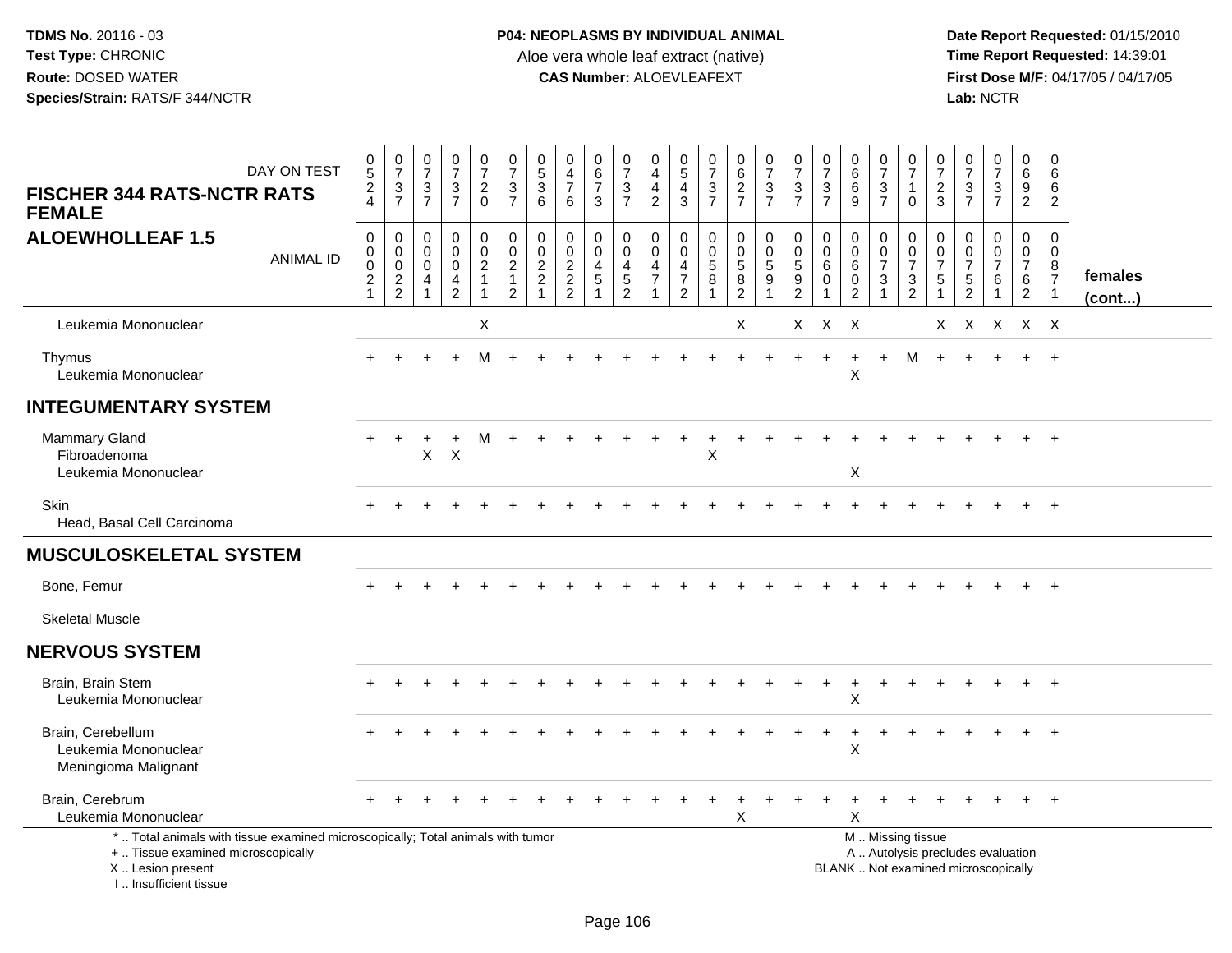| DAY ON TEST<br><b>FISCHER 344 RATS-NCTR RATS</b><br><b>FEMALE</b>                                                                                                   | $\begin{array}{c} 0 \\ 5 \end{array}$<br>$\frac{2}{4}$ | $\frac{0}{7}$<br>$\frac{3}{7}$                                 | $\begin{array}{c} 0 \\ 7 \end{array}$<br>$\frac{3}{7}$                        | $\frac{0}{7}$<br>$\frac{3}{7}$                       | $\begin{smallmatrix} 0\\7 \end{smallmatrix}$<br>$_{0}^{2}$           | $\begin{array}{c} 0 \\ 7 \end{array}$<br>$\frac{3}{7}$    | $\pmb{0}$<br>$\overline{5}$<br>$\mathbf{3}$<br>6          | $\begin{smallmatrix}0\0\4\end{smallmatrix}$<br>$\overline{7}$<br>6 | $_{6}^{\rm 0}$<br>$\overline{7}$<br>3             | $\begin{smallmatrix}0\\7\end{smallmatrix}$<br>$\frac{3}{7}$    | $\pmb{0}$<br>$\overline{\mathbf{4}}$<br>$\overline{4}$<br>$\overline{2}$     | $\begin{array}{c} 0 \\ 5 \end{array}$<br>$\overline{4}$<br>$\overline{3}$ | $\begin{array}{c} 0 \\ 7 \end{array}$<br>$\frac{3}{7}$                    | $062$<br>$77$                                                | $\begin{array}{c} 0 \\ 7 \end{array}$<br>$\frac{3}{7}$                       | $\begin{smallmatrix}0\\7\end{smallmatrix}$<br>$\frac{3}{7}$ | $\begin{array}{c} 0 \\ 7 \end{array}$<br>$\ensuremath{\mathsf{3}}$<br>$\overline{7}$ | $_{6}^{\rm 0}$<br>$\,6\,$<br>$\overline{9}$                      | $\begin{array}{c} 0 \\ 7 \end{array}$<br>$\frac{3}{7}$                            | $\begin{array}{c} 0 \\ 7 \end{array}$<br>$\overline{1}$<br>$\mathbf 0$ | 0<br>$\overline{7}$<br>$\frac{2}{3}$                                        | $\frac{0}{7}$<br>$\ensuremath{\mathsf{3}}$<br>$\overline{7}$ | $\frac{0}{7}$<br>$\frac{3}{7}$                          | $\pmb{0}$<br>$6\phantom{a}$<br>$9\,$<br>$\overline{2}$                    | $\pmb{0}$<br>$\,6\,$<br>$\,6\,$<br>$\boldsymbol{2}$       |                   |
|---------------------------------------------------------------------------------------------------------------------------------------------------------------------|--------------------------------------------------------|----------------------------------------------------------------|-------------------------------------------------------------------------------|------------------------------------------------------|----------------------------------------------------------------------|-----------------------------------------------------------|-----------------------------------------------------------|--------------------------------------------------------------------|---------------------------------------------------|----------------------------------------------------------------|------------------------------------------------------------------------------|---------------------------------------------------------------------------|---------------------------------------------------------------------------|--------------------------------------------------------------|------------------------------------------------------------------------------|-------------------------------------------------------------|--------------------------------------------------------------------------------------|------------------------------------------------------------------|-----------------------------------------------------------------------------------|------------------------------------------------------------------------|-----------------------------------------------------------------------------|--------------------------------------------------------------|---------------------------------------------------------|---------------------------------------------------------------------------|-----------------------------------------------------------|-------------------|
| <b>ALOEWHOLLEAF 1.5</b><br><b>ANIMAL ID</b>                                                                                                                         | $\boldsymbol{0}$<br>0<br>0<br>$\frac{2}{1}$            | $\mathsf{O}\xspace$<br>$\pmb{0}$<br>$\pmb{0}$<br>$\frac{2}{2}$ | $\mathbf 0$<br>$\mathbf 0$<br>$\mathbf 0$<br>$\overline{4}$<br>$\overline{1}$ | $\pmb{0}$<br>$\pmb{0}$<br>$\pmb{0}$<br>$\frac{4}{2}$ | 0<br>$\mathbf 0$<br>$\overline{c}$<br>$\mathbf{1}$<br>$\overline{1}$ | $\pmb{0}$<br>$\pmb{0}$<br>$\frac{2}{1}$<br>$\overline{c}$ | $\pmb{0}$<br>$\mathbf 0$<br>$\frac{2}{2}$<br>$\mathbf{1}$ | $\pmb{0}$<br>$\mathbf 0$<br>$\frac{2}{2}$                          | 0<br>$\mathbf 0$<br>$\frac{4}{5}$<br>$\mathbf{1}$ | 0<br>$\mathbf 0$<br>$\begin{array}{c} 4 \\ 5 \\ 2 \end{array}$ | 0<br>$\mathbf 0$<br>$\overline{\mathbf{4}}$<br>$\overline{7}$<br>$\mathbf 1$ | 0<br>$\mathbf 0$<br>$\overline{a}$<br>$\boldsymbol{7}$<br>$\overline{2}$  | $\mathbf 0$<br>$\mathbf 0$<br>$\,$ 5 $\,$<br>8<br>$\overline{\mathbf{1}}$ | 0<br>$\pmb{0}$<br>$\begin{array}{c} 5 \\ 8 \\ 2 \end{array}$ | $\mathsf 0$<br>$\mathbf 0$<br>$\sqrt{5}$<br>$\boldsymbol{9}$<br>$\mathbf{1}$ | $\mathsf{O}\xspace$<br>$\pmb{0}$<br>$\frac{5}{2}$           | $\mathbf 0$<br>$\mathbf 0$<br>$\,6\,$<br>$\mathbf 0$<br>$\overline{1}$               | 0<br>$\mathsf{O}\xspace$<br>$\,6$<br>$\pmb{0}$<br>$\overline{2}$ | 0<br>$\mathbf 0$<br>$\overline{7}$<br>$\ensuremath{\mathsf{3}}$<br>$\overline{1}$ | $\mathbf 0$<br>$\pmb{0}$<br>$\overline{7}$<br>$\frac{3}{2}$            | $\mathbf 0$<br>$\mathbf 0$<br>$\overline{7}$<br>$\mathbf 5$<br>$\mathbf{1}$ | 0<br>$\mathbf 0$<br>$\overline{7}$<br>$\frac{5}{2}$          | 0<br>$\mathbf 0$<br>$\overline{7}$<br>6<br>$\mathbf{1}$ | $\mathbf 0$<br>$\mathbf 0$<br>$\overline{7}$<br>$\,6\,$<br>$\overline{2}$ | 0<br>$\mathbf 0$<br>8<br>$\overline{7}$<br>$\overline{1}$ | females<br>(cont) |
| Meningioma Malignant                                                                                                                                                |                                                        |                                                                |                                                                               |                                                      |                                                                      |                                                           |                                                           |                                                                    |                                                   |                                                                |                                                                              |                                                                           |                                                                           |                                                              |                                                                              |                                                             |                                                                                      |                                                                  |                                                                                   |                                                                        |                                                                             |                                                              |                                                         |                                                                           |                                                           |                   |
| <b>Peripheral Nerve</b>                                                                                                                                             |                                                        |                                                                |                                                                               |                                                      |                                                                      |                                                           |                                                           |                                                                    |                                                   |                                                                |                                                                              |                                                                           |                                                                           |                                                              |                                                                              |                                                             |                                                                                      |                                                                  |                                                                                   |                                                                        |                                                                             |                                                              |                                                         |                                                                           |                                                           |                   |
| Spinal Cord                                                                                                                                                         |                                                        |                                                                |                                                                               |                                                      |                                                                      |                                                           |                                                           |                                                                    |                                                   |                                                                |                                                                              |                                                                           |                                                                           |                                                              |                                                                              |                                                             |                                                                                      |                                                                  |                                                                                   |                                                                        |                                                                             |                                                              |                                                         |                                                                           |                                                           |                   |
| <b>RESPIRATORY SYSTEM</b>                                                                                                                                           |                                                        |                                                                |                                                                               |                                                      |                                                                      |                                                           |                                                           |                                                                    |                                                   |                                                                |                                                                              |                                                                           |                                                                           |                                                              |                                                                              |                                                             |                                                                                      |                                                                  |                                                                                   |                                                                        |                                                                             |                                                              |                                                         |                                                                           |                                                           |                   |
| Lung<br>Leukemia Mononuclear                                                                                                                                        |                                                        |                                                                |                                                                               |                                                      |                                                                      |                                                           |                                                           |                                                                    |                                                   |                                                                |                                                                              |                                                                           |                                                                           | $\ddot{}$<br>X                                               |                                                                              |                                                             | X                                                                                    |                                                                  |                                                                                   |                                                                        | X                                                                           |                                                              | X                                                       | $+$<br>$X$ $X$                                                            | $+$                                                       |                   |
| Nose                                                                                                                                                                |                                                        |                                                                |                                                                               |                                                      |                                                                      |                                                           |                                                           |                                                                    |                                                   |                                                                |                                                                              |                                                                           |                                                                           |                                                              |                                                                              |                                                             |                                                                                      |                                                                  |                                                                                   |                                                                        |                                                                             |                                                              |                                                         |                                                                           | $\overline{ }$                                            |                   |
| Trachea                                                                                                                                                             |                                                        |                                                                |                                                                               |                                                      |                                                                      |                                                           |                                                           |                                                                    |                                                   |                                                                |                                                                              |                                                                           |                                                                           |                                                              |                                                                              |                                                             |                                                                                      |                                                                  |                                                                                   |                                                                        |                                                                             |                                                              |                                                         | $+$                                                                       | $+$                                                       |                   |
| <b>SPECIAL SENSES SYSTEM</b>                                                                                                                                        |                                                        |                                                                |                                                                               |                                                      |                                                                      |                                                           |                                                           |                                                                    |                                                   |                                                                |                                                                              |                                                                           |                                                                           |                                                              |                                                                              |                                                             |                                                                                      |                                                                  |                                                                                   |                                                                        |                                                                             |                                                              |                                                         |                                                                           |                                                           |                   |
| Eye                                                                                                                                                                 |                                                        |                                                                |                                                                               |                                                      |                                                                      |                                                           |                                                           |                                                                    |                                                   |                                                                |                                                                              |                                                                           |                                                                           |                                                              |                                                                              |                                                             |                                                                                      |                                                                  |                                                                                   |                                                                        |                                                                             |                                                              |                                                         | $+$                                                                       | $+$                                                       |                   |
| Harderian Gland                                                                                                                                                     |                                                        |                                                                |                                                                               |                                                      |                                                                      |                                                           |                                                           |                                                                    |                                                   |                                                                |                                                                              |                                                                           |                                                                           |                                                              |                                                                              |                                                             |                                                                                      |                                                                  |                                                                                   |                                                                        |                                                                             |                                                              |                                                         |                                                                           | $\ddot{}$                                                 |                   |
| Zymbal's Gland<br>Squamous Cell Carcinoma                                                                                                                           |                                                        |                                                                |                                                                               |                                                      | $\ddot{}$<br>$\mathsf X$                                             |                                                           |                                                           |                                                                    |                                                   |                                                                |                                                                              |                                                                           |                                                                           |                                                              |                                                                              |                                                             |                                                                                      |                                                                  |                                                                                   |                                                                        |                                                                             |                                                              |                                                         |                                                                           |                                                           |                   |
| <b>URINARY SYSTEM</b>                                                                                                                                               |                                                        |                                                                |                                                                               |                                                      |                                                                      |                                                           |                                                           |                                                                    |                                                   |                                                                |                                                                              |                                                                           |                                                                           |                                                              |                                                                              |                                                             |                                                                                      |                                                                  |                                                                                   |                                                                        |                                                                             |                                                              |                                                         |                                                                           |                                                           |                   |
| Kidney<br>Leukemia Mononuclear<br>Sarcoma                                                                                                                           |                                                        |                                                                |                                                                               |                                                      |                                                                      |                                                           |                                                           |                                                                    |                                                   |                                                                |                                                                              |                                                                           |                                                                           |                                                              |                                                                              |                                                             |                                                                                      | $\pmb{\times}$                                                   |                                                                                   |                                                                        |                                                                             |                                                              |                                                         | $+$                                                                       | $+$                                                       |                   |
| <b>Urinary Bladder</b>                                                                                                                                              |                                                        |                                                                |                                                                               |                                                      |                                                                      |                                                           |                                                           |                                                                    |                                                   |                                                                |                                                                              |                                                                           |                                                                           |                                                              |                                                                              |                                                             |                                                                                      |                                                                  |                                                                                   |                                                                        |                                                                             |                                                              | $\ddot{}$                                               | $+$                                                                       | $+$                                                       |                   |
| *  Total animals with tissue examined microscopically; Total animals with tumor<br>+  Tissue examined microscopically<br>X  Lesion present<br>I Insufficient tissue |                                                        |                                                                |                                                                               |                                                      |                                                                      |                                                           |                                                           |                                                                    |                                                   |                                                                |                                                                              |                                                                           |                                                                           |                                                              |                                                                              |                                                             |                                                                                      | BLANK  Not examined microscopically                              |                                                                                   | M  Missing tissue                                                      |                                                                             | A  Autolysis precludes evaluation                            |                                                         |                                                                           |                                                           |                   |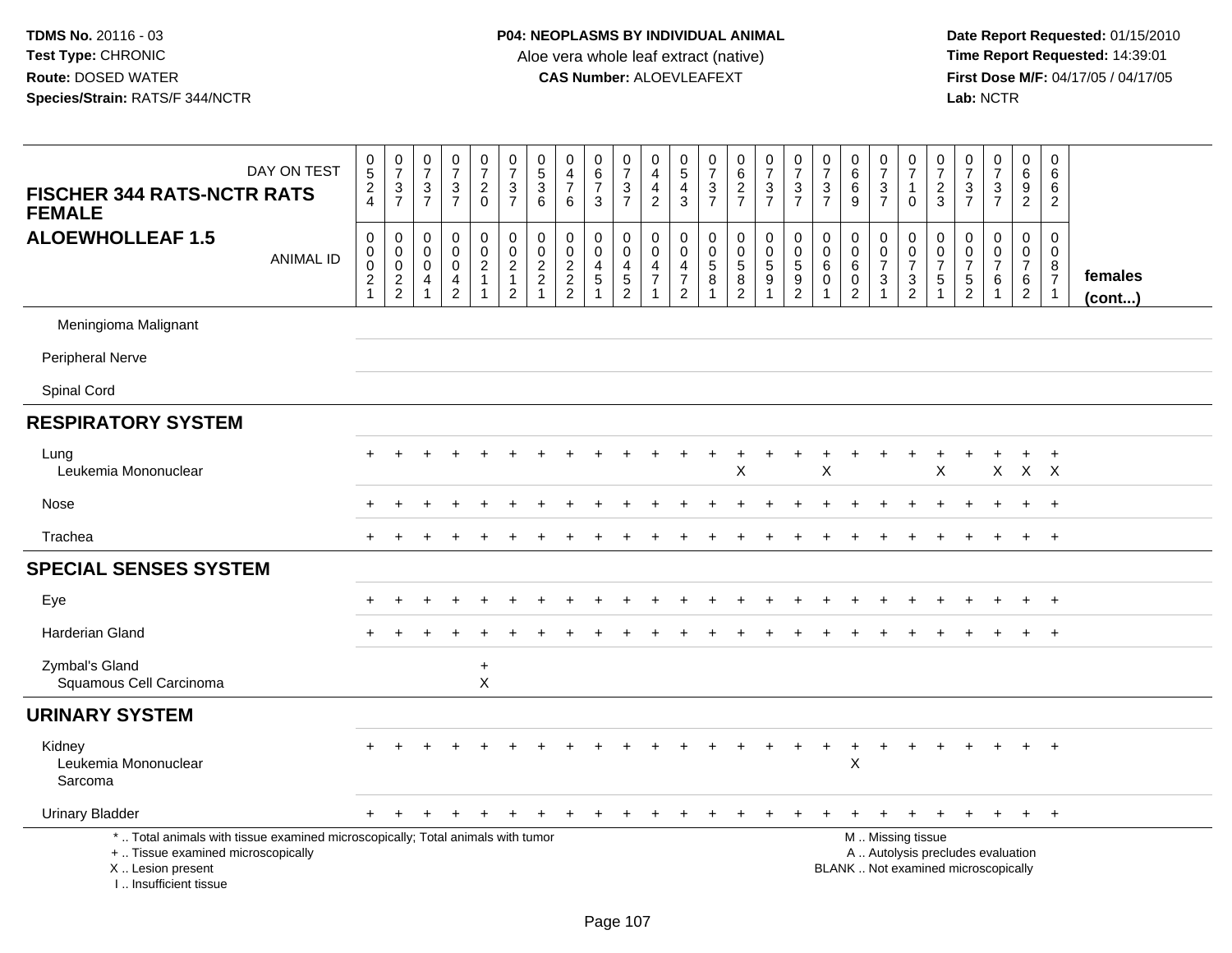**Date Report Requested:** 01/15/2010 **First Dose M/F:** 04/17/05 / 04/17/05 Lab: NCTR **Lab:** NCTR

| <b>FISCHER 344 RATS-NCTR RATS</b><br><b>FEMALE</b> | DAY ON TEST | $\frac{0}{5}$<br>$\overline{2}$<br>$\overline{4}$ | $\frac{0}{7}$<br>$\sqrt{3}$<br>$\rightarrow$ | $\frac{0}{7}$<br>3<br>$\overline{ }$ | $\frac{0}{7}$<br>$\mathbf{3}$<br>$\overline{ }$                           | 0<br>$\overline{ }$<br>$\frac{2}{0}$ | 0<br>$\overline{ }$<br>3<br>$\overline{ }$           | 0<br>$\overline{5}$<br>3<br>6                | $\rightarrow$<br>6                                                | 0<br>6<br>$\rightarrow$<br>3 | $\rightarrow$<br>3<br>$\overline{ }$ | $\overline{0}$<br>$\overline{4}$<br>$\overline{4}$<br>$\overline{2}$ | $\begin{array}{c} 0 \\ 5 \end{array}$<br>$\overline{4}$<br>3 | $\frac{0}{7}$<br>$\frac{3}{7}$                              | $\mathbf 0$<br>6<br>$\frac{2}{7}$  | 0<br>$\overline{ }$<br>3<br>$\overline{ }$ | $\frac{0}{7}$<br>$\frac{3}{7}$     | $\frac{0}{7}$<br>3<br>$\overline{z}$ | 0<br>6<br>6<br>9 | $\rightarrow$<br>3<br>$\overline{ }$ | $\frac{0}{7}$<br>0                                               | $\frac{0}{7}$<br>$\frac{2}{3}$                      | $\frac{0}{7}$<br>3<br>$\overline{z}$                             | 0<br>$\overline{ }$<br>3<br>$\overline{ }$ | 0<br>6<br>9<br>$\overline{2}$                              | 0<br>6<br>6<br>2    |                         |  |
|----------------------------------------------------|-------------|---------------------------------------------------|----------------------------------------------|--------------------------------------|---------------------------------------------------------------------------|--------------------------------------|------------------------------------------------------|----------------------------------------------|-------------------------------------------------------------------|------------------------------|--------------------------------------|----------------------------------------------------------------------|--------------------------------------------------------------|-------------------------------------------------------------|------------------------------------|--------------------------------------------|------------------------------------|--------------------------------------|------------------|--------------------------------------|------------------------------------------------------------------|-----------------------------------------------------|------------------------------------------------------------------|--------------------------------------------|------------------------------------------------------------|---------------------|-------------------------|--|
| <b>ALOEWHOLLEAF 1.5</b>                            | ANIMAL ID   | 0<br>0<br>0<br>$\overline{c}$                     | 0<br>$\pmb{0}$<br>$\pmb{0}$<br>$\frac{2}{2}$ | 0<br>$\pmb{0}$<br>$\mathbf 0$<br>4   | $\mathbf 0$<br>$\pmb{0}$<br>$\pmb{0}$<br>$\overline{4}$<br>$\overline{2}$ | 0<br>0<br>$\overline{2}$             | 0<br>$\mathbf 0$<br>$\overline{2}$<br>$\overline{2}$ | 0<br>0<br>$\overline{a}$<br>$\boldsymbol{2}$ | $\pmb{0}$<br>$\overline{c}$<br>$\boldsymbol{2}$<br>$\overline{c}$ | 0<br>4<br>5                  | 0<br>0<br>4<br>$5\phantom{.0}$<br>⌒  | 0<br>$\pmb{0}$<br>$\overline{\mathbf{4}}$<br>$\rightarrow$           | 0<br>$\pmb{0}$<br>4<br>$\overline{ }$<br>2                   | $\boldsymbol{0}$<br>$\pmb{0}$<br>$5\phantom{.0}$<br>$\bf 8$ | 0<br>0<br>$\overline{5}$<br>8<br>2 | $\mathbf 0$<br>$\overline{5}$<br>9         | 0<br>$\overline{5}$<br>9<br>⌒<br>∠ | $\pmb{0}$<br>$\,6$                   | 0<br>6<br>0<br>2 | 0<br>0<br>$\overline{ }$<br>3        | 0<br>$\pmb{0}$<br>$\overline{ }$<br>$\sqrt{3}$<br>$\overline{2}$ | 0<br>$\pmb{0}$<br>$\overline{ }$<br>$5\phantom{.0}$ | 0<br>$\pmb{0}$<br>$\overline{ }$<br>$\sqrt{5}$<br>$\overline{c}$ | 0<br>0<br>$\overline{\phantom{0}}$<br>6    | $\mathbf 0$<br>$\mathbf 0$<br>$\overline{ }$<br>$\,6$<br>2 | 8<br>$\overline{ }$ | females<br>$($ cont $)$ |  |
| Leukemia Mononuclear                               |             |                                                   |                                              |                                      |                                                                           |                                      |                                                      |                                              |                                                                   |                              |                                      |                                                                      |                                                              |                                                             |                                    |                                            |                                    |                                      | X                |                                      |                                                                  |                                                     | X                                                                |                                            |                                                            |                     |                         |  |
| <b>SYSTEMIC LESIONS</b>                            |             |                                                   |                                              |                                      |                                                                           |                                      |                                                      |                                              |                                                                   |                              |                                      |                                                                      |                                                              |                                                             |                                    |                                            |                                    |                                      |                  |                                      |                                                                  |                                                     |                                                                  |                                            |                                                            |                     |                         |  |
| Multiple Organ<br>Leukemia Mononuclear             |             |                                                   |                                              |                                      |                                                                           | X                                    |                                                      |                                              |                                                                   |                              |                                      |                                                                      |                                                              |                                                             | X                                  |                                            | х                                  | x                                    | X                |                                      |                                                                  | X                                                   |                                                                  | X                                          | X                                                          | X                   |                         |  |

\* .. Total animals with tissue examined microscopically; Total animals with tumor

+ .. Tissue examined microscopically

- X .. Lesion present
- I .. Insufficient tissue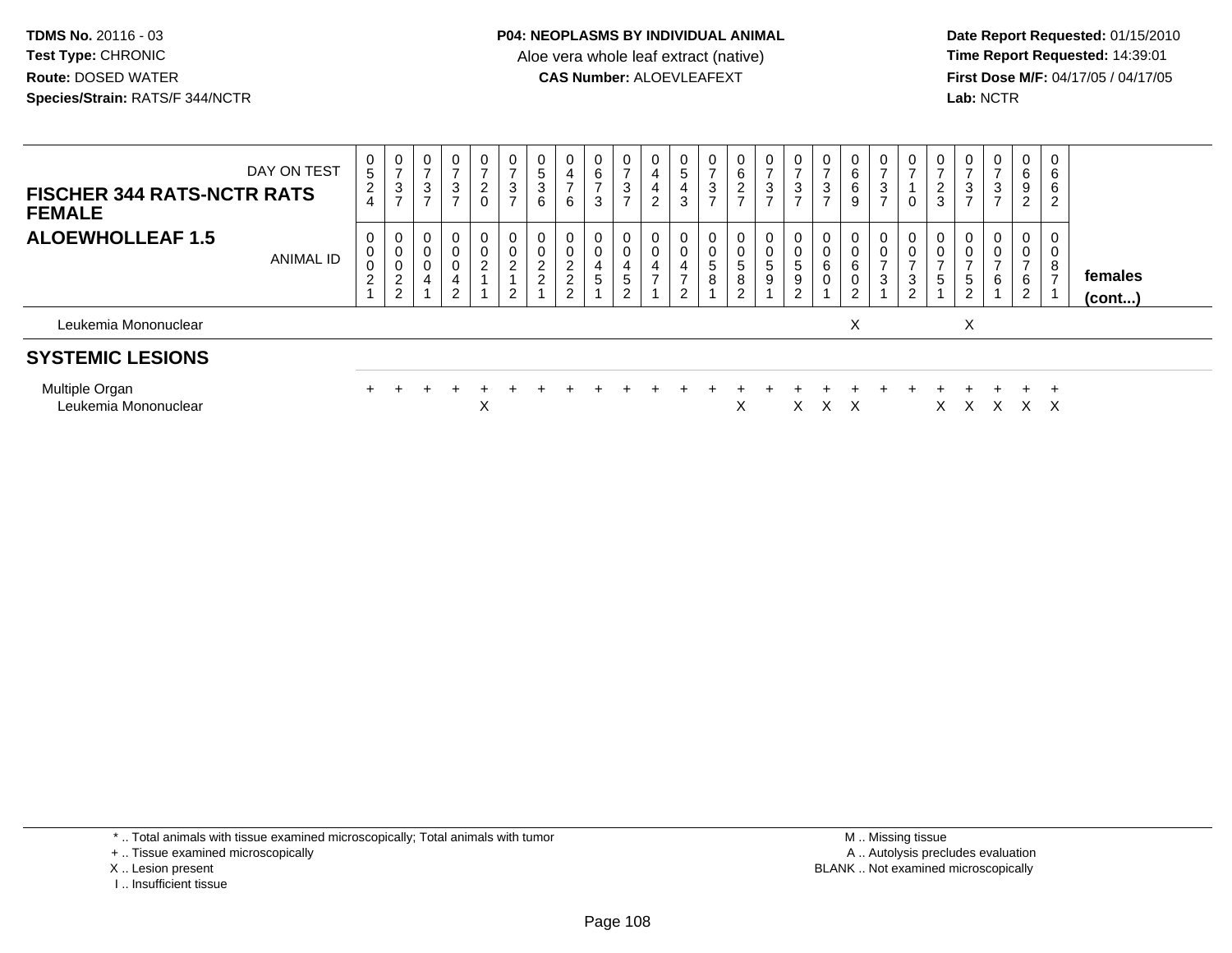**Date Report Requested:** 01/15/2010 **First Dose M/F:** 04/17/05 / 04/17/05<br>Lab: NCTR **Lab:** NCTR

| <b>FISCHER 344 RATS-NCTR RATS</b><br><b>FEMALE</b>                                                                                         | DAY ON TEST      | $\frac{0}{7}$<br>$\frac{3}{7}$                                         | $\frac{0}{7}$<br>$rac{3}{7}$                 | $\frac{0}{7}$<br>$\sqrt{3}$<br>$\overline{7}$               | 0<br>$\overline{4}$<br>8<br>4                               | 0<br>0<br>0<br>5                                                              | $\pmb{0}$<br>$\frac{4}{8}$                              | $\begin{array}{c} 0 \\ 6 \end{array}$<br>$\sqrt{5}$<br>$\mathbf 0$            | $\frac{0}{7}$<br>$\begin{array}{c} 2 \\ 6 \end{array}$  | $\pmb{0}$<br>$\,6$<br>$\sqrt{5}$<br>6                                             | $\begin{smallmatrix}0\0\4\end{smallmatrix}$<br>5<br>$\overline{4}$ | $\begin{matrix}0\\7\end{matrix}$<br>$\frac{3}{7}$ | $\frac{0}{7}$<br>$\frac{3}{7}$                                | 0<br>$\overline{7}$<br>$\mathbf{3}$<br>$\overline{7}$                         | $\frac{0}{7}$<br>$\mathbf{1}$<br>8                             | $\frac{0}{7}$<br>$\frac{3}{7}$                               | $0$<br>4<br>5<br>7                                                                   | $_{6}^{\rm 0}$<br>$\boldsymbol{9}$<br>$\overline{9}$    | 0<br>$\sqrt{3}$<br>$\mathbf{1}$<br>9           | $0$<br>9<br>9                                                  | $\frac{0}{7}$<br>$\frac{3}{7}$          | $\begin{array}{c} 0 \\ 5 \end{array}$<br>$\frac{8}{3}$               | 0<br>6<br>8<br>$\overline{7}$        | $\mathbf 0$<br>$\overline{7}$<br>$\mathbf{3}$<br>$\Omega$          |                                   |                         |
|--------------------------------------------------------------------------------------------------------------------------------------------|------------------|------------------------------------------------------------------------|----------------------------------------------|-------------------------------------------------------------|-------------------------------------------------------------|-------------------------------------------------------------------------------|---------------------------------------------------------|-------------------------------------------------------------------------------|---------------------------------------------------------|-----------------------------------------------------------------------------------|--------------------------------------------------------------------|---------------------------------------------------|---------------------------------------------------------------|-------------------------------------------------------------------------------|----------------------------------------------------------------|--------------------------------------------------------------|--------------------------------------------------------------------------------------|---------------------------------------------------------|------------------------------------------------|----------------------------------------------------------------|-----------------------------------------|----------------------------------------------------------------------|--------------------------------------|--------------------------------------------------------------------|-----------------------------------|-------------------------|
| <b>ALOEWHOLLEAF 1.5</b>                                                                                                                    | <b>ANIMAL ID</b> | 0<br>$\mathbf 0$<br>$\overline{8}$<br>$\overline{7}$<br>$\overline{2}$ | $\mathbf 0$<br>$\frac{0}{8}$<br>$\mathbf{1}$ | $\mathbf 0$<br>$\mathbf 0$<br>$\, 8$<br>8<br>$\overline{2}$ | $\pmb{0}$<br>$\overline{1}$<br>$\mathbf{1}$<br>$\mathbf{1}$ | $\mathbf 0$<br>$\mathbf{1}$<br>$\mathbf{1}$<br>$\mathbf{1}$<br>$\overline{2}$ | $\pmb{0}$<br>$\mathbf{1}$<br>$\sqrt{2}$<br>$\mathbf{1}$ | $\mathbf 0$<br>$\overline{1}$<br>$\sqrt{2}$<br>$\mathbf{1}$<br>$\overline{2}$ | 0<br>$\overline{1}$<br>$\overline{c}$<br>$\overline{4}$ | $\mathbf 0$<br>$\mathbf{1}$<br>$\overline{c}$<br>$\overline{4}$<br>$\overline{2}$ | 0<br>$\overline{a}$<br>$9\,$                                       | $\mathbf 0$<br>$\overline{1}$<br>$\frac{2}{9}$    | $\pmb{0}$<br>$\mathbf{1}$<br>$\mathbf{3}$<br>$\mathbf 0$<br>1 | 0<br>$\mathbf{1}$<br>$\ensuremath{\mathsf{3}}$<br>$\pmb{0}$<br>$\overline{2}$ | $\mathbf 0$<br>$\mathbf{1}$<br>$\frac{5}{7}$<br>$\overline{1}$ | $\pmb{0}$<br>$\mathbf{1}$<br>$\frac{5}{7}$<br>$\overline{2}$ | $\pmb{0}$<br>$\begin{array}{c} 1 \\ 5 \end{array}$<br>$\overline{8}$<br>$\mathbf{1}$ | $\mathbf 0$<br>$\mathbf{1}$<br>5<br>8<br>$\overline{2}$ | 0<br>$\mathbf{1}$<br>$\sqrt{5}$<br>$\mathsf g$ | $\mathbf 0$<br>$\mathbf{1}$<br>$\frac{5}{9}$<br>$\overline{2}$ | 0<br>$\overline{1}$<br>$\,6$<br>$\,8\,$ | $\boldsymbol{0}$<br>$\overline{1}$<br>$\,6\,$<br>8<br>$\overline{2}$ | 0<br>$\mathbf{1}$<br>8<br>$9\,$<br>1 | $\mathbf 0$<br>$\overline{\mathbf{1}}$<br>8<br>9<br>$\overline{2}$ |                                   | * TOTALS                |
| <b>ALIMENTARY SYSTEM</b>                                                                                                                   |                  |                                                                        |                                              |                                                             |                                                             |                                                                               |                                                         |                                                                               |                                                         |                                                                                   |                                                                    |                                                   |                                                               |                                                                               |                                                                |                                                              |                                                                                      |                                                         |                                                |                                                                |                                         |                                                                      |                                      |                                                                    |                                   |                         |
| Esophagus                                                                                                                                  |                  |                                                                        |                                              |                                                             |                                                             |                                                                               |                                                         |                                                                               |                                                         |                                                                                   |                                                                    |                                                   |                                                               |                                                                               |                                                                |                                                              |                                                                                      |                                                         |                                                |                                                                |                                         |                                                                      |                                      | $\ddot{}$                                                          |                                   | 48                      |
| Intestine Large, Ascending Colon<br>Adenoma<br>Carcinoma<br>Leukemia Mononuclear                                                           |                  |                                                                        |                                              |                                                             |                                                             |                                                                               |                                                         |                                                                               |                                                         |                                                                                   |                                                                    |                                                   | X                                                             |                                                                               |                                                                |                                                              |                                                                                      |                                                         |                                                |                                                                |                                         |                                                                      |                                      |                                                                    |                                   | 46<br>5<br>1            |
| Intestine Large, Cecum<br>Adenoma<br>Adenoma, Multiple                                                                                     |                  |                                                                        |                                              | X                                                           | $\boldsymbol{\mathsf{X}}$                                   |                                                                               |                                                         | X                                                                             |                                                         |                                                                                   |                                                                    |                                                   |                                                               |                                                                               |                                                                |                                                              |                                                                                      |                                                         |                                                |                                                                |                                         |                                                                      |                                      |                                                                    |                                   | 48<br>5<br>$\mathbf{1}$ |
| Intestine Large, Colon<br>Adenoma                                                                                                          |                  |                                                                        |                                              |                                                             | $\ddot{}$<br>X                                              |                                                                               |                                                         |                                                                               |                                                         |                                                                                   |                                                                    |                                                   |                                                               |                                                                               |                                                                |                                                              |                                                                                      |                                                         |                                                |                                                                |                                         |                                                                      |                                      |                                                                    |                                   | $\mathbf{1}$<br>1       |
| Intestine Large, Descending Colon<br>Leukemia Mononuclear                                                                                  |                  |                                                                        |                                              |                                                             |                                                             |                                                                               |                                                         |                                                                               |                                                         |                                                                                   |                                                                    |                                                   |                                                               |                                                                               |                                                                |                                                              |                                                                                      |                                                         |                                                |                                                                |                                         |                                                                      |                                      |                                                                    |                                   | 47<br>$\mathbf{1}$      |
| Intestine Large, Rectum                                                                                                                    |                  |                                                                        |                                              |                                                             |                                                             |                                                                               |                                                         |                                                                               |                                                         |                                                                                   |                                                                    |                                                   |                                                               |                                                                               |                                                                |                                                              |                                                                                      |                                                         |                                                |                                                                |                                         |                                                                      |                                      |                                                                    |                                   | 47                      |
| Intestine Large, Transverse Colon<br>Carcinoma<br>Leiomyosarcoma                                                                           |                  |                                                                        |                                              |                                                             |                                                             |                                                                               |                                                         |                                                                               |                                                         |                                                                                   |                                                                    |                                                   |                                                               |                                                                               |                                                                |                                                              |                                                                                      |                                                         |                                                |                                                                |                                         |                                                                      |                                      |                                                                    |                                   | 46<br>1<br>$\mathbf{1}$ |
| Intestine Small, Duodenum                                                                                                                  |                  |                                                                        |                                              |                                                             |                                                             |                                                                               |                                                         |                                                                               |                                                         |                                                                                   |                                                                    |                                                   |                                                               |                                                                               |                                                                |                                                              |                                                                                      |                                                         |                                                |                                                                |                                         |                                                                      |                                      |                                                                    |                                   | 48                      |
| Intestine Small, Ileum                                                                                                                     |                  |                                                                        |                                              |                                                             |                                                             |                                                                               |                                                         |                                                                               |                                                         |                                                                                   |                                                                    |                                                   |                                                               |                                                                               |                                                                |                                                              |                                                                                      |                                                         |                                                |                                                                |                                         |                                                                      |                                      | A                                                                  |                                   | 44                      |
| Intestine Small, Jejunum                                                                                                                   |                  |                                                                        |                                              |                                                             |                                                             |                                                                               |                                                         |                                                                               |                                                         |                                                                                   |                                                                    |                                                   |                                                               |                                                                               |                                                                |                                                              |                                                                                      |                                                         |                                                |                                                                |                                         |                                                                      | A                                    | - A                                                                |                                   | 43                      |
| *  Total animals with tissue examined microscopically; Total animals with tumor<br>+  Tissue examined microscopically<br>X  Lesion present |                  |                                                                        |                                              |                                                             |                                                             |                                                                               |                                                         |                                                                               |                                                         |                                                                                   |                                                                    |                                                   |                                                               |                                                                               |                                                                |                                                              |                                                                                      |                                                         | BLANK  Not examined microscopically            |                                                                | M  Missing tissue                       |                                                                      |                                      |                                                                    | A  Autolysis precludes evaluation |                         |

I .. Insufficient tissue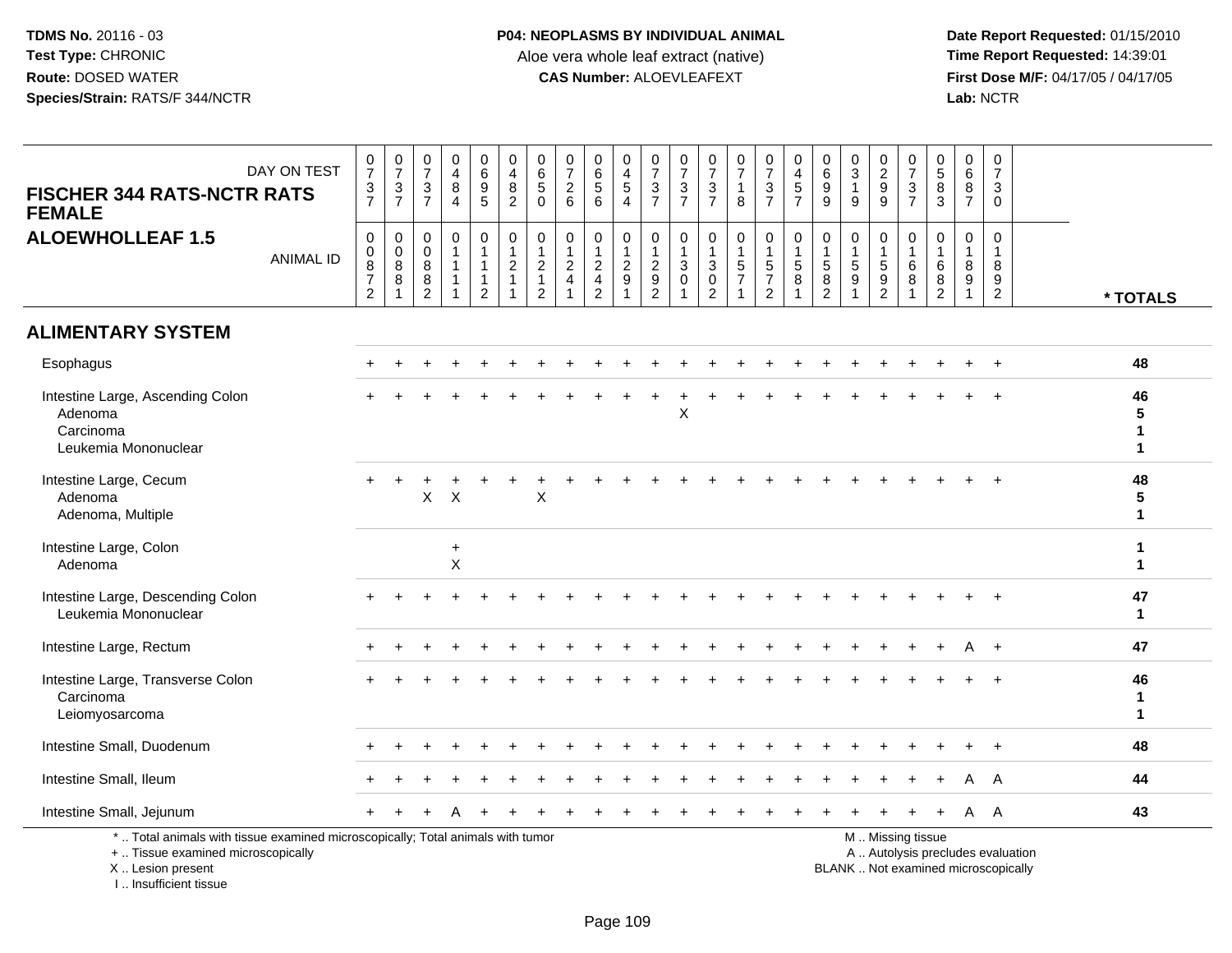**Date Report Requested:** 01/15/2010 **First Dose M/F:** 04/17/05 / 04/17/05<br>Lab: NCTR **Lab:** NCTR

| DAY ON TEST<br><b>FISCHER 344 RATS-NCTR RATS</b><br><b>FEMALE</b>     | $\frac{0}{7}$<br>$\frac{3}{7}$            | $\frac{0}{7}$<br>$\frac{3}{7}$                       | $\frac{0}{7}$<br>$\mathbf{3}$<br>$\overline{7}$ | $\boldsymbol{0}$<br>$\overline{4}$<br>8<br>$\overline{4}$ | $\begin{matrix} 0 \\ 6 \end{matrix}$<br>$\frac{9}{5}$ | 0<br>$\overline{4}$<br>8<br>$\overline{2}$                | $\begin{array}{c} 0 \\ 6 \end{array}$<br>$\overline{5}$<br>$\mathbf 0$ | $\frac{0}{7}$<br>$\overline{2}$<br>6                                 | 0<br>6<br>5<br>6                                                                           | 0<br>4<br>5<br>4                                        | $\frac{0}{7}$<br>$\frac{3}{7}$                                          | $\frac{0}{7}$<br>$\frac{3}{7}$      | $\frac{0}{7}$<br>$\frac{3}{7}$                                                    | $\frac{0}{7}$<br>$\mathbf{1}$<br>8                           | $\frac{0}{7}$<br>$\frac{3}{7}$       | $\frac{0}{4}$<br>$\frac{5}{7}$          | $\begin{array}{c} 0 \\ 6 \end{array}$<br>$\boldsymbol{9}$<br>9 | $\frac{0}{3}$<br>9   | $\begin{array}{c} 0 \\ 2 \\ 9 \end{array}$                              | 0<br>$\overline{7}$<br>$\frac{3}{7}$ | $\begin{array}{c} 0 \\ 5 \end{array}$<br>$\,8\,$<br>$\mathbf{3}$ | 0<br>6<br>8<br>$\overline{7}$ | 0<br>$\overline{7}$<br>3<br>$\Omega$                    |                            |
|-----------------------------------------------------------------------|-------------------------------------------|------------------------------------------------------|-------------------------------------------------|-----------------------------------------------------------|-------------------------------------------------------|-----------------------------------------------------------|------------------------------------------------------------------------|----------------------------------------------------------------------|--------------------------------------------------------------------------------------------|---------------------------------------------------------|-------------------------------------------------------------------------|-------------------------------------|-----------------------------------------------------------------------------------|--------------------------------------------------------------|--------------------------------------|-----------------------------------------|----------------------------------------------------------------|----------------------|-------------------------------------------------------------------------|--------------------------------------|------------------------------------------------------------------|-------------------------------|---------------------------------------------------------|----------------------------|
| <b>ALOEWHOLLEAF 1.5</b><br><b>ANIMAL ID</b>                           | 0<br>0<br>$\frac{8}{7}$<br>$\overline{2}$ | $\pmb{0}$<br>$_{\rm 8}^{\rm 0}$<br>8<br>$\mathbf{1}$ | 0<br>0<br>8<br>8<br>2                           | 0<br>1                                                    | 0<br>1<br>$\mathbf{1}$<br>$\mathbf{1}$<br>2           | $\mathbf 0$<br>$\mathbf{1}$<br>$\sqrt{2}$<br>$\mathbf{1}$ | $\mathbf 0$<br>$\mathbf{1}$<br>$\frac{2}{1}$<br>$\overline{2}$         | $\mathbf 0$<br>$\mathbf{1}$<br>$\overline{2}$<br>$\overline{4}$<br>1 | $\mathbf 0$<br>$\mathbf{1}$<br>$\overline{c}$<br>$\overline{\mathbf{4}}$<br>$\overline{2}$ | 0<br>$\mathbf{1}$<br>$\overline{2}$<br>$\boldsymbol{9}$ | $\pmb{0}$<br>$\mathbf{1}$<br>$\begin{array}{c} 2 \\ 9 \\ 2 \end{array}$ | 0<br>1<br>$\sqrt{3}$<br>$\mathbf 0$ | 0<br>$\overline{1}$<br>$\ensuremath{\mathsf{3}}$<br>$\mathbf 0$<br>$\overline{2}$ | $\pmb{0}$<br>$\mathbf{1}$<br>$\frac{5}{7}$<br>$\overline{ }$ | 0<br>$\frac{5}{7}$<br>$\overline{2}$ | $\pmb{0}$<br>$\mathbf{1}$<br>$5\,$<br>8 | 0<br>$\mathbf{1}$<br>$\sqrt{5}$<br>$\bf 8$<br>$\overline{2}$   | 0<br>$\sqrt{5}$<br>9 | 0<br>$\overline{1}$<br>$\sqrt{5}$<br>$\boldsymbol{9}$<br>$\overline{2}$ | 0<br>$\mathbf{1}$<br>6<br>8          | $\mathbf 0$<br>$\mathbf{1}$<br>$\,6\,$<br>8<br>$\overline{2}$    | 0<br>$\mathbf{1}$<br>8<br>9   | $\mathbf 0$<br>$\mathbf{1}$<br>8<br>9<br>$\overline{2}$ | * TOTALS                   |
| Leukemia Mononuclear                                                  |                                           |                                                      |                                                 |                                                           |                                                       |                                                           |                                                                        |                                                                      |                                                                                            |                                                         |                                                                         |                                     |                                                                                   |                                                              |                                      |                                         |                                                                |                      |                                                                         |                                      |                                                                  |                               |                                                         | $\mathbf{1}$               |
| Liver<br>Leukemia Mononuclear                                         | $\mathsf{X}$                              |                                                      | X                                               |                                                           |                                                       |                                                           |                                                                        |                                                                      |                                                                                            |                                                         |                                                                         | $\mathsf{x}$                        |                                                                                   | X                                                            |                                      | $\mathsf{X}$                            | $\mathsf{X}$                                                   |                      |                                                                         | $\mathsf{X}$                         |                                                                  |                               |                                                         | 48<br>16                   |
| Mesentery                                                             |                                           | $+$                                                  |                                                 |                                                           |                                                       |                                                           | $+$                                                                    |                                                                      |                                                                                            |                                                         |                                                                         |                                     |                                                                                   | $+$                                                          |                                      |                                         |                                                                |                      |                                                                         |                                      |                                                                  |                               |                                                         | 4                          |
| Pancreas<br>Leukemia Mononuclear                                      |                                           |                                                      |                                                 |                                                           |                                                       |                                                           |                                                                        |                                                                      |                                                                                            |                                                         |                                                                         |                                     |                                                                                   |                                                              |                                      |                                         |                                                                |                      |                                                                         |                                      |                                                                  |                               |                                                         | 48<br>$\blacktriangleleft$ |
| <b>Proximal Colon</b><br>Adenoma<br>Carcinoma<br>Leukemia Mononuclear | $+$                                       |                                                      |                                                 |                                                           |                                                       |                                                           |                                                                        |                                                                      |                                                                                            |                                                         |                                                                         |                                     |                                                                                   |                                                              | X                                    | м                                       | $\ddot{}$                                                      | м                    | M                                                                       | $\ddot{}$                            |                                                                  | X                             | $\ddot{}$                                               | 39<br>5<br>4<br>1          |
| <b>Salivary Glands</b>                                                |                                           |                                                      |                                                 |                                                           |                                                       |                                                           |                                                                        |                                                                      |                                                                                            |                                                         |                                                                         |                                     |                                                                                   |                                                              |                                      |                                         |                                                                |                      |                                                                         |                                      |                                                                  |                               | $\ddot{}$                                               | 48                         |
| Stomach, Forestomach<br>Squamous Cell Papilloma                       |                                           |                                                      |                                                 |                                                           |                                                       |                                                           |                                                                        |                                                                      |                                                                                            |                                                         |                                                                         |                                     |                                                                                   |                                                              |                                      |                                         |                                                                |                      |                                                                         |                                      |                                                                  |                               | $\ddot{}$<br>X                                          | 48<br>$\mathbf{1}$         |
| Stomach, Glandular                                                    |                                           |                                                      |                                                 |                                                           |                                                       |                                                           |                                                                        |                                                                      |                                                                                            |                                                         |                                                                         |                                     |                                                                                   |                                                              |                                      |                                         |                                                                |                      |                                                                         |                                      |                                                                  |                               | $\ddot{}$                                               | 48                         |
| <b>CARDIOVASCULAR SYSTEM</b>                                          |                                           |                                                      |                                                 |                                                           |                                                       |                                                           |                                                                        |                                                                      |                                                                                            |                                                         |                                                                         |                                     |                                                                                   |                                                              |                                      |                                         |                                                                |                      |                                                                         |                                      |                                                                  |                               |                                                         |                            |
| <b>Blood Vessel</b>                                                   |                                           |                                                      |                                                 |                                                           |                                                       |                                                           |                                                                        |                                                                      |                                                                                            |                                                         |                                                                         |                                     |                                                                                   |                                                              |                                      |                                         |                                                                |                      |                                                                         |                                      |                                                                  |                               | $\ddot{}$                                               | 48                         |
| Heart<br>Leukemia Mononuclear                                         |                                           |                                                      |                                                 |                                                           |                                                       |                                                           |                                                                        |                                                                      |                                                                                            |                                                         |                                                                         |                                     |                                                                                   | X                                                            |                                      | $\mathsf{X}$                            | $\times$                                                       |                      |                                                                         | $\times$                             |                                                                  |                               | $\ddot{}$                                               | 48<br>$\overline{7}$       |

## **ENDOCRINE SYSTEM**

\* .. Total animals with tissue examined microscopically; Total animals with tumor

+ .. Tissue examined microscopically

 Lesion present BLANK .. Not examined microscopicallyX .. Lesion present

I .. Insufficient tissue

M .. Missing tissue

y the contract of the contract of the contract of the contract of the contract of the contract of the contract of  $A$ . Autolysis precludes evaluation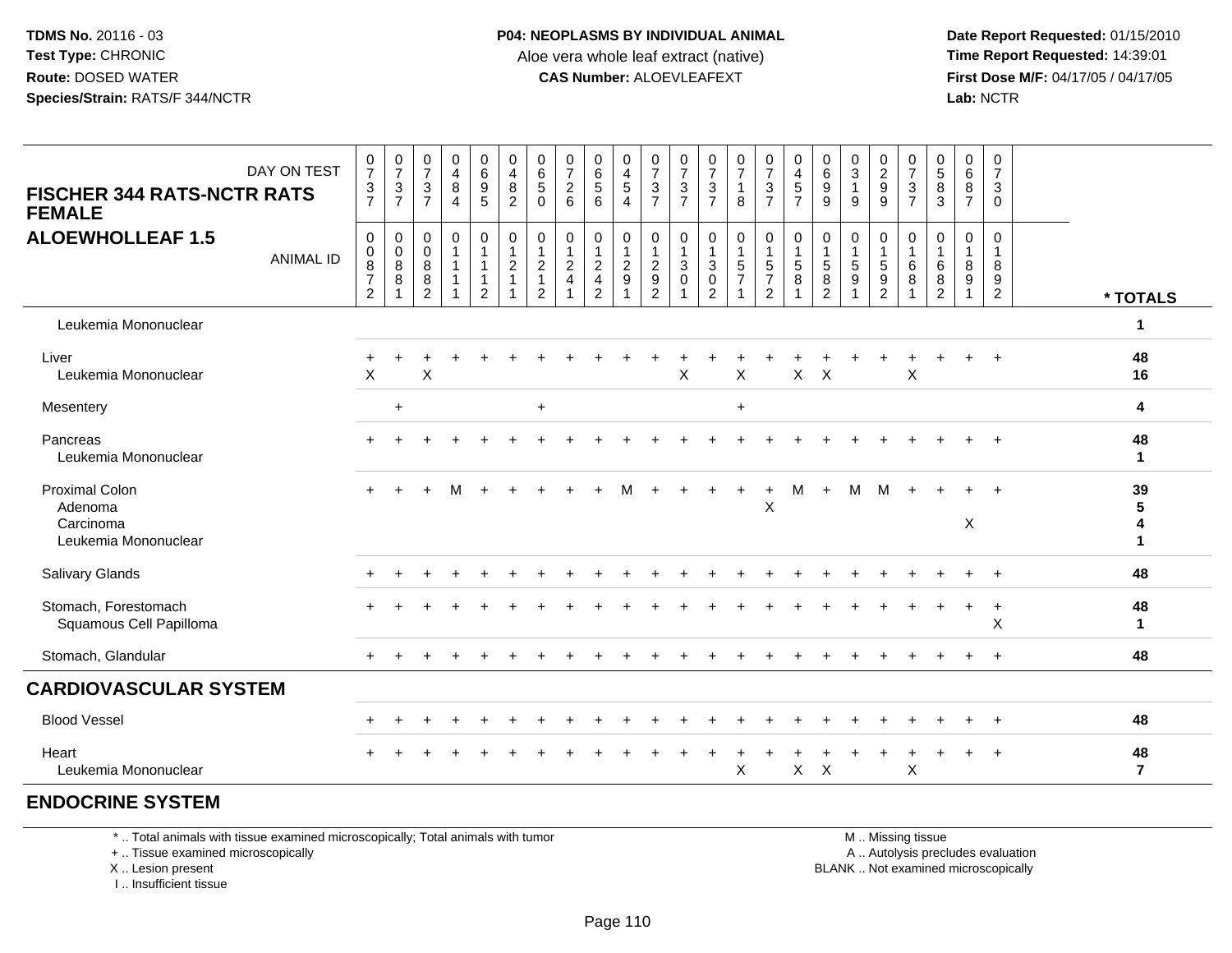**Date Report Requested:** 01/15/2010 **First Dose M/F:** 04/17/05 / 04/17/05<br>Lab: NCTR **Lab:** NCTR

| DAY ON TEST<br><b>FISCHER 344 RATS-NCTR RATS</b><br><b>FEMALE</b>                | $\frac{0}{7}$<br>$\frac{3}{7}$                                       | $\frac{0}{7}$<br>$\frac{3}{7}$     | $\frac{0}{7}$<br>$\frac{3}{7}$                              | $\begin{array}{c} 0 \\ 4 \\ 8 \end{array}$<br>$\overline{4}$                | 0<br>9<br>5<br>5                    | $\begin{array}{c} 0 \\ 4 \\ 8 \\ 2 \end{array}$                                   | $\begin{array}{c} 0 \\ 6 \\ 5 \end{array}$<br>$\mathbf 0$                     | 0<br>$\boldsymbol{7}$<br>$\overline{c}$<br>6      | 0656                                                                    | 0<br>$\frac{4}{5}$<br>$\overline{4}$                     | $07/3$<br>7                                                           | $\frac{0}{7}$<br>$\frac{3}{7}$                     | $\frac{0}{7}$<br>$\frac{3}{7}$                                     | $\frac{0}{7}$<br>$\mathbf{1}$<br>8                | $\frac{0}{7}$<br>$\frac{3}{7}$                       | $\begin{array}{c} 0 \\ 4 \\ 5 \\ 7 \end{array}$                             | $_{6}^{\rm 0}$<br>9<br>9           | $_{3}^{\rm 0}$<br>$\mathbf{1}$<br>9                     | 0<br>9<br>9                             | $\frac{0}{7}$<br>$\frac{3}{7}$           | $\mathbf 0$<br>$\begin{array}{c} 5 \\ 8 \\ 3 \end{array}$ | 0<br>6<br>8<br>$\overline{7}$              | $\mathbf 0$<br>$\overline{7}$<br>3<br>$\Omega$       |                                     |
|----------------------------------------------------------------------------------|----------------------------------------------------------------------|------------------------------------|-------------------------------------------------------------|-----------------------------------------------------------------------------|-------------------------------------|-----------------------------------------------------------------------------------|-------------------------------------------------------------------------------|---------------------------------------------------|-------------------------------------------------------------------------|----------------------------------------------------------|-----------------------------------------------------------------------|----------------------------------------------------|--------------------------------------------------------------------|---------------------------------------------------|------------------------------------------------------|-----------------------------------------------------------------------------|------------------------------------|---------------------------------------------------------|-----------------------------------------|------------------------------------------|-----------------------------------------------------------|--------------------------------------------|------------------------------------------------------|-------------------------------------|
| <b>ALOEWHOLLEAF 1.5</b><br><b>ANIMAL ID</b>                                      | 0<br>$\pmb{0}$<br>$\overline{8}$<br>$\overline{7}$<br>$\overline{2}$ | 0<br>$_{\rm 8}^{\rm 0}$<br>$\bf 8$ | $\mathbf 0$<br>$\mathbf 0$<br>$\bf8$<br>8<br>$\overline{2}$ | $\mathbf 0$<br>$\mathbf{1}$<br>$\mathbf{1}$<br>$\mathbf{1}$<br>$\mathbf{1}$ | 0<br>$\mathbf{1}$<br>$\overline{2}$ | $\mathbf 0$<br>$\overline{1}$<br>$\overline{2}$<br>$\mathbf{1}$<br>$\overline{1}$ | $\pmb{0}$<br>$\mathbf{1}$<br>$\overline{c}$<br>$\mathbf{1}$<br>$\overline{2}$ | 0<br>$\mathbf{1}$<br>$\sqrt{2}$<br>$\overline{4}$ | 0<br>$\mathbf{1}$<br>$\overline{2}$<br>$\overline{4}$<br>$\overline{2}$ | 0<br>$\mathbf{1}$<br>$\sqrt{2}$<br>$\boldsymbol{9}$<br>1 | 0<br>$\mathbf{1}$<br>$\sqrt{2}$<br>$\boldsymbol{9}$<br>$\overline{2}$ | 0<br>$\mathbf{1}$<br>$\mathfrak{S}$<br>$\mathbf 0$ | 0<br>$\mathbf{1}$<br>$\mathbf{3}$<br>$\mathbf 0$<br>$\overline{c}$ | 0<br>$\mathbf{1}$<br>$\sqrt{5}$<br>$\overline{7}$ | 0<br>$\mathbf{1}$<br>$\frac{5}{7}$<br>$\overline{2}$ | $\mathbf 0$<br>$\overline{1}$<br>$\overline{5}$<br>$\bf8$<br>$\overline{1}$ | 0<br>1<br>5<br>8<br>$\overline{2}$ | $\mathbf 0$<br>$\mathbf{1}$<br>5<br>9<br>$\overline{1}$ | 0<br>$\mathbf{1}$<br>5<br>$\frac{9}{2}$ | $\Omega$<br>$\mathbf{1}$<br>6<br>$\,8\,$ | $\mathbf 0$<br>$\mathbf{1}$<br>6<br>8<br>$\overline{2}$   | $\mathbf 0$<br>$\mathbf{1}$<br>8<br>9<br>1 | $\Omega$<br>$\mathbf{1}$<br>8<br>9<br>$\overline{c}$ | * TOTALS                            |
| <b>Adrenal Cortex</b><br>Adenoma<br>Leukemia Mononuclear                         | $+$                                                                  |                                    |                                                             |                                                                             |                                     |                                                                                   |                                                                               |                                                   |                                                                         |                                                          |                                                                       |                                                    |                                                                    |                                                   |                                                      |                                                                             | $X$ $X$                            |                                                         |                                         |                                          |                                                           |                                            | $+$                                                  | 48<br>$\mathbf{1}$<br>4             |
| Adrenal Medulla<br>Leukemia Mononuclear<br>Bilateral, Pheochromocytoma Malignant |                                                                      |                                    |                                                             |                                                                             |                                     |                                                                                   |                                                                               |                                                   |                                                                         |                                                          |                                                                       |                                                    |                                                                    | X                                                 |                                                      |                                                                             | $\ddot{}$<br>X                     |                                                         |                                         | $\ddot{}$<br>X                           |                                                           |                                            | $\ddot{}$                                            | 47<br>5<br>$\mathbf{1}$             |
| Islets, Pancreatic                                                               |                                                                      |                                    |                                                             |                                                                             |                                     |                                                                                   |                                                                               |                                                   |                                                                         |                                                          |                                                                       |                                                    |                                                                    |                                                   |                                                      |                                                                             |                                    |                                                         |                                         |                                          |                                                           |                                            | $+$                                                  | 48                                  |
| Parathyroid Gland<br>Adenoma                                                     |                                                                      |                                    |                                                             |                                                                             |                                     |                                                                                   |                                                                               |                                                   |                                                                         |                                                          |                                                                       |                                                    |                                                                    |                                                   |                                                      |                                                                             |                                    |                                                         |                                         |                                          |                                                           |                                            | A                                                    | 47<br>$\mathbf{1}$                  |
| <b>Pituitary Gland</b><br>Leukemia Mononuclear<br>Pars Distalis, Adenoma         | $\mathsf X$                                                          |                                    |                                                             |                                                                             |                                     |                                                                                   |                                                                               | $\boldsymbol{\mathsf{X}}$                         |                                                                         |                                                          |                                                                       | X X X                                              |                                                                    | м                                                 | $+$<br>$\mathsf X$                                   | $\ddot{}$                                                                   | $\ddot{}$<br>X                     |                                                         |                                         |                                          | $X$ $X$ $X$                                               |                                            |                                                      | 47<br>$\mathbf{2}$<br>18            |
| <b>Thyroid Gland</b><br>C-cell, Adenoma                                          | $^{+}$<br>$\mathsf X$                                                |                                    |                                                             |                                                                             |                                     |                                                                                   |                                                                               |                                                   |                                                                         |                                                          |                                                                       |                                                    |                                                                    |                                                   |                                                      |                                                                             |                                    |                                                         |                                         |                                          |                                                           |                                            | A                                                    | 47<br>3                             |
| <b>GENERAL BODY SYSTEM</b>                                                       |                                                                      |                                    |                                                             |                                                                             |                                     |                                                                                   |                                                                               |                                                   |                                                                         |                                                          |                                                                       |                                                    |                                                                    |                                                   |                                                      |                                                                             |                                    |                                                         |                                         |                                          |                                                           |                                            |                                                      |                                     |
| <b>NONE</b>                                                                      |                                                                      |                                    |                                                             |                                                                             |                                     |                                                                                   |                                                                               |                                                   |                                                                         |                                                          |                                                                       |                                                    |                                                                    |                                                   |                                                      |                                                                             |                                    |                                                         |                                         |                                          |                                                           |                                            |                                                      |                                     |
| <b>GENITAL SYSTEM</b>                                                            |                                                                      |                                    |                                                             |                                                                             |                                     |                                                                                   |                                                                               |                                                   |                                                                         |                                                          |                                                                       |                                                    |                                                                    |                                                   |                                                      |                                                                             |                                    |                                                         |                                         |                                          |                                                           |                                            |                                                      |                                     |
| <b>Clitoral Gland</b><br>Adenoma<br>Carcinoma                                    | $\ddot{}$<br>$\mathsf X$                                             | $\ddot{}$                          | $\mathsf X$                                                 |                                                                             |                                     |                                                                                   | X                                                                             |                                                   |                                                                         |                                                          |                                                                       |                                                    |                                                                    |                                                   |                                                      |                                                                             |                                    |                                                         |                                         |                                          |                                                           |                                            |                                                      | 48<br>$\mathbf 3$<br>$\overline{2}$ |
| *  Total animals with tissue examined microscopically; Total animals with tumor  |                                                                      |                                    |                                                             |                                                                             |                                     |                                                                                   |                                                                               |                                                   |                                                                         |                                                          |                                                                       |                                                    |                                                                    |                                                   |                                                      |                                                                             |                                    |                                                         |                                         | M  Missing tissue                        |                                                           |                                            |                                                      |                                     |

+ .. Tissue examined microscopically

X .. Lesion present

I .. Insufficient tissue

y the contract of the contract of the contract of the contract of the contract of the contract of the contract of  $A$ . Autolysis precludes evaluation Lesion present BLANK .. Not examined microscopically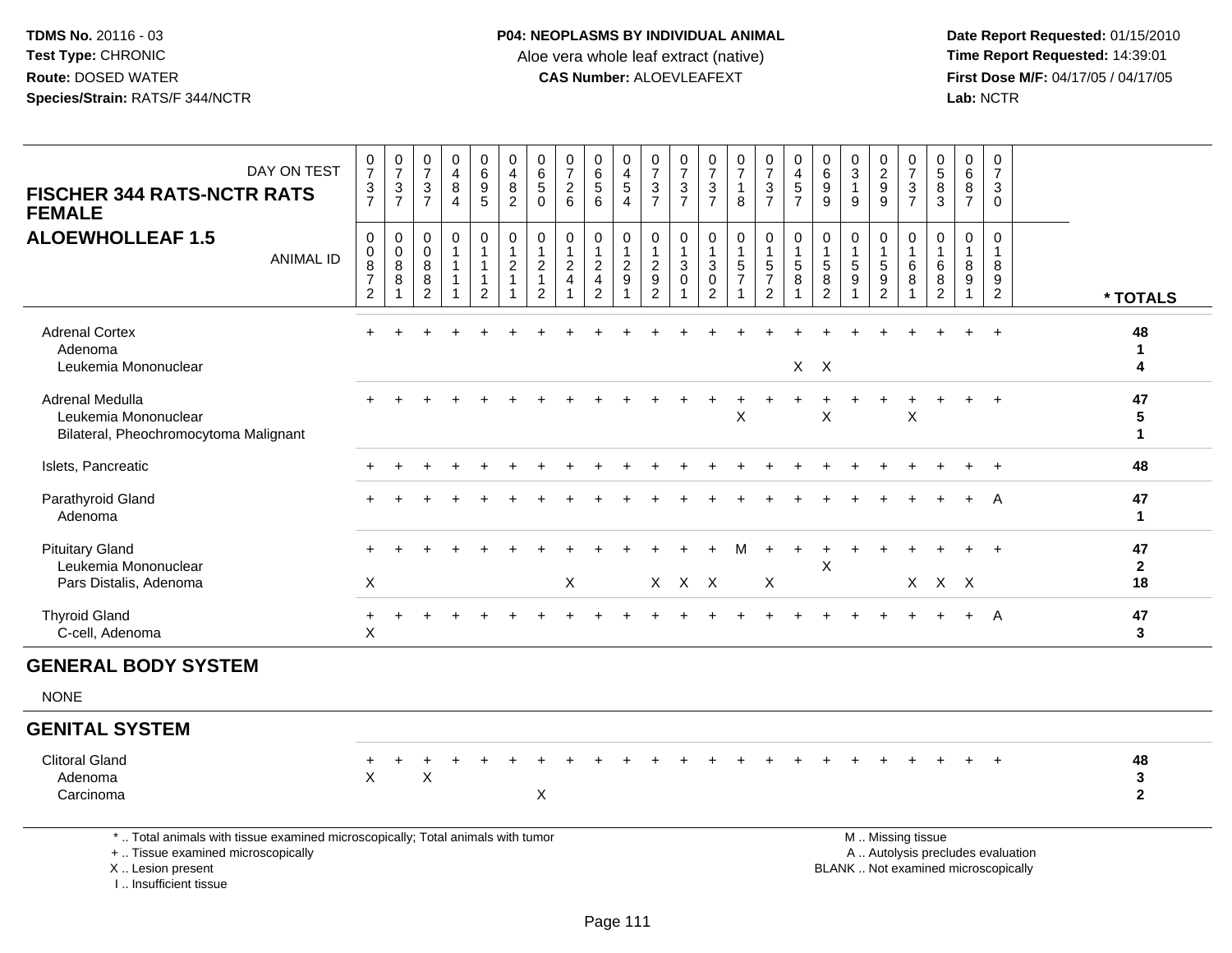**Date Report Requested:** 01/15/2010 **First Dose M/F:** 04/17/05 / 04/17/05<br>Lab: NCTR **Lab:** NCTR

| DAY ON TEST<br><b>FISCHER 344 RATS-NCTR RATS</b><br><b>FEMALE</b>                                                                                                                    | $\frac{0}{7}$<br>$\frac{3}{7}$                            | $\begin{array}{c} 0 \\ 7 \end{array}$<br>$\frac{3}{7}$ | $\frac{0}{7}$<br>$\ensuremath{\mathsf{3}}$<br>$\overline{7}$ | $_4^{\rm 0}$<br>$\bf 8$<br>$\overline{4}$                      | $_{6}^{\rm 0}$<br>$\frac{9}{5}$                                             | $\begin{smallmatrix}0\0\4\end{smallmatrix}$<br>$\bf 8$<br>$\overline{2}$ | $\begin{array}{c} 0 \\ 6 \\ 5 \end{array}$<br>$\Omega$                | $\frac{0}{7}$<br>$\frac{2}{6}$               | $_{6}^{\rm 0}$<br>$\overline{5}$<br>6                | 0<br>$\overline{4}$<br>$\sqrt{5}$<br>$\overline{4}$              | $\frac{0}{7}$<br>$\ensuremath{\mathsf{3}}$<br>$\overline{7}$ | $\frac{0}{7}$<br>$\ensuremath{\mathsf{3}}$<br>$\overline{7}$ | $\frac{0}{7}$<br>$rac{3}{7}$                                | $\begin{smallmatrix}0\\7\end{smallmatrix}$<br>$\mathbf{1}$<br>8 | $\frac{0}{7}$<br>$\ensuremath{\mathsf{3}}$<br>$\overline{7}$   | $\begin{smallmatrix}0\0\4\end{smallmatrix}$<br>$\,$ 5 $\,$<br>$\overline{7}$ | $\begin{array}{c} 0 \\ 6 \end{array}$<br>$\overline{9}$<br>$9\,$ | $\frac{0}{3}$<br>$\overline{1}$<br>9         | $\begin{smallmatrix} 0\\2\\9 \end{smallmatrix}$<br>9 | $\begin{array}{c} 0 \\ 7 \end{array}$<br>$\frac{3}{7}$                                        | $\begin{array}{c} 0 \\ 5 \end{array}$<br>$\bf 8$<br>3 | 0<br>$\,6\,$<br>8<br>$\overline{7}$               | 0<br>$\overline{7}$<br>$\mathbf{3}$<br>$\mathbf 0$ |                                            |
|--------------------------------------------------------------------------------------------------------------------------------------------------------------------------------------|-----------------------------------------------------------|--------------------------------------------------------|--------------------------------------------------------------|----------------------------------------------------------------|-----------------------------------------------------------------------------|--------------------------------------------------------------------------|-----------------------------------------------------------------------|----------------------------------------------|------------------------------------------------------|------------------------------------------------------------------|--------------------------------------------------------------|--------------------------------------------------------------|-------------------------------------------------------------|-----------------------------------------------------------------|----------------------------------------------------------------|------------------------------------------------------------------------------|------------------------------------------------------------------|----------------------------------------------|------------------------------------------------------|-----------------------------------------------------------------------------------------------|-------------------------------------------------------|---------------------------------------------------|----------------------------------------------------|--------------------------------------------|
| <b>ALOEWHOLLEAF 1.5</b><br><b>ANIMAL ID</b>                                                                                                                                          | $\pmb{0}$<br>$\pmb{0}$<br>$\frac{8}{7}$<br>$\overline{c}$ | $\boldsymbol{0}$<br>$\frac{0}{8}$                      | $\mathsf 0$<br>$\mathbf 0$<br>8<br>8<br>$\overline{2}$       | $\pmb{0}$<br>$\mathbf{1}$<br>$\mathbf{1}$<br>$\mathbf{1}$<br>1 | $\pmb{0}$<br>$\mathbf{1}$<br>$\mathbf{1}$<br>$\mathbf{1}$<br>$\overline{c}$ | $\pmb{0}$<br>$\mathbf{1}$<br>$\overline{c}$<br>$\mathbf{1}$              | 0<br>$\mathbf{1}$<br>$\overline{c}$<br>$\mathbf{1}$<br>$\overline{2}$ | $\pmb{0}$<br>$\frac{1}{2}$<br>$\overline{4}$ | 0<br>$\mathbf{1}$<br>$\frac{2}{4}$<br>$\overline{2}$ | $\mathbf 0$<br>$\overline{1}$<br>$\frac{2}{9}$<br>$\overline{1}$ | 0<br>$\mathbf{1}$<br>$\frac{2}{9}$<br>$\overline{c}$         | 0<br>$\mathbf{1}$<br>$\sqrt{3}$<br>$\mathbf 0$               | $\pmb{0}$<br>$\mathbf{1}$<br>$_{\rm 0}^3$<br>$\overline{2}$ | $\mathbf 0$<br>$\frac{1}{5}$                                    | $\pmb{0}$<br>$\overline{1}$<br>$\frac{5}{7}$<br>$\overline{2}$ | 0<br>$\mathbf{1}$<br>$\sqrt{5}$<br>8                                         | $\pmb{0}$<br>$\frac{1}{5}$<br>$\overline{2}$                     | $\mathbf 0$<br>$\mathbf{1}$<br>$\frac{5}{9}$ | 0<br>$\begin{array}{c} 1 \\ 5 \\ 9 \\ 2 \end{array}$ | 0<br>$\mathbf{1}$<br>6<br>$\,8\,$                                                             | 0<br>$\overline{1}$<br>6<br>8<br>$\overline{2}$       | $\mathbf 0$<br>$\overline{1}$<br>8<br>$9\,$<br>-1 | $\mathbf 0$<br>1<br>8<br>9<br>$\overline{2}$       | * TOTALS                                   |
| Ovary<br>Leukemia Mononuclear                                                                                                                                                        |                                                           |                                                        |                                                              |                                                                |                                                                             |                                                                          |                                                                       |                                              |                                                      |                                                                  |                                                              |                                                              |                                                             |                                                                 |                                                                | X                                                                            | $\mathsf X$                                                      |                                              |                                                      |                                                                                               |                                                       |                                                   |                                                    | 48<br>3                                    |
| <b>Uterus</b><br>Leiomyoma<br>Leukemia Mononuclear<br>Polyp Stromal<br>Endometrium, Adenocarcinoma                                                                                   |                                                           | $X$ $X$ $X$                                            |                                                              |                                                                | $\mathsf{X}$                                                                |                                                                          |                                                                       | X                                            |                                                      |                                                                  |                                                              |                                                              |                                                             |                                                                 |                                                                |                                                                              | $\boldsymbol{\mathsf{X}}$                                        |                                              |                                                      |                                                                                               |                                                       |                                                   | $\overline{ }$                                     | 48<br>1<br>$\mathbf 2$<br>8<br>$\mathbf 1$ |
| Vagina                                                                                                                                                                               |                                                           |                                                        |                                                              |                                                                |                                                                             |                                                                          |                                                                       |                                              | $\ddot{}$                                            |                                                                  |                                                              |                                                              |                                                             |                                                                 |                                                                |                                                                              |                                                                  |                                              |                                                      |                                                                                               |                                                       |                                                   |                                                    | 4                                          |
| <b>HEMATOPOIETIC SYSTEM</b>                                                                                                                                                          |                                                           |                                                        |                                                              |                                                                |                                                                             |                                                                          |                                                                       |                                              |                                                      |                                                                  |                                                              |                                                              |                                                             |                                                                 |                                                                |                                                                              |                                                                  |                                              |                                                      |                                                                                               |                                                       |                                                   |                                                    |                                            |
| <b>Bone Marrow</b><br>Leukemia Mononuclear                                                                                                                                           |                                                           |                                                        |                                                              |                                                                |                                                                             |                                                                          |                                                                       |                                              |                                                      |                                                                  |                                                              |                                                              |                                                             | X                                                               |                                                                |                                                                              |                                                                  |                                              |                                                      |                                                                                               |                                                       |                                                   |                                                    | 47<br>$\mathbf{2}$                         |
| Lymph Node<br>Axillary, Leukemia Mononuclear<br>Lumbar, Leukemia Mononuclear<br>Mediastinal, Leukemia Mononuclear<br>Pancreatic, Leukemia Mononuclear<br>Renal, Leukemia Mononuclear |                                                           |                                                        |                                                              |                                                                |                                                                             |                                                                          |                                                                       |                                              | $\ddot{}$                                            |                                                                  |                                                              |                                                              |                                                             | $+$<br>X                                                        | $+$<br>$\boldsymbol{\mathsf{X}}$                               |                                                                              | $\ddot{}$<br>X<br>X<br>$\boldsymbol{\mathsf{X}}$<br>X            |                                              |                                                      |                                                                                               |                                                       |                                                   |                                                    | 9<br>1<br>$\mathbf 2$<br>3<br>5<br>3       |
| Lymph Node, Mandibular<br>Leukemia Mononuclear                                                                                                                                       |                                                           |                                                        |                                                              |                                                                |                                                                             |                                                                          |                                                                       |                                              |                                                      |                                                                  |                                                              | X                                                            |                                                             | $\pmb{\times}$                                                  |                                                                |                                                                              | $\pmb{\times}$                                                   |                                              |                                                      |                                                                                               |                                                       |                                                   | $\overline{+}$                                     | 47<br>6                                    |
| Lymph Node, Mesenteric<br>Leukemia Mononuclear                                                                                                                                       |                                                           |                                                        |                                                              |                                                                |                                                                             |                                                                          |                                                                       |                                              |                                                      |                                                                  |                                                              |                                                              |                                                             | X                                                               | $\mathsf X$                                                    | $\mathsf{X}$                                                                 | $\times$                                                         |                                              |                                                      |                                                                                               |                                                       | A                                                 | $+$                                                | 47<br>9                                    |
| Spleen                                                                                                                                                                               |                                                           |                                                        |                                                              |                                                                |                                                                             |                                                                          |                                                                       |                                              |                                                      |                                                                  |                                                              |                                                              |                                                             |                                                                 |                                                                |                                                                              |                                                                  |                                              |                                                      |                                                                                               |                                                       |                                                   | $+$                                                | 48                                         |
| *  Total animals with tissue examined microscopically; Total animals with tumor<br>+  Tissue examined microscopically<br>X  Lesion present                                           |                                                           |                                                        |                                                              |                                                                |                                                                             |                                                                          |                                                                       |                                              |                                                      |                                                                  |                                                              |                                                              |                                                             |                                                                 |                                                                |                                                                              |                                                                  |                                              |                                                      | M  Missing tissue<br>A  Autolysis precludes evaluation<br>BLANK  Not examined microscopically |                                                       |                                                   |                                                    |                                            |

I .. Insufficient tissue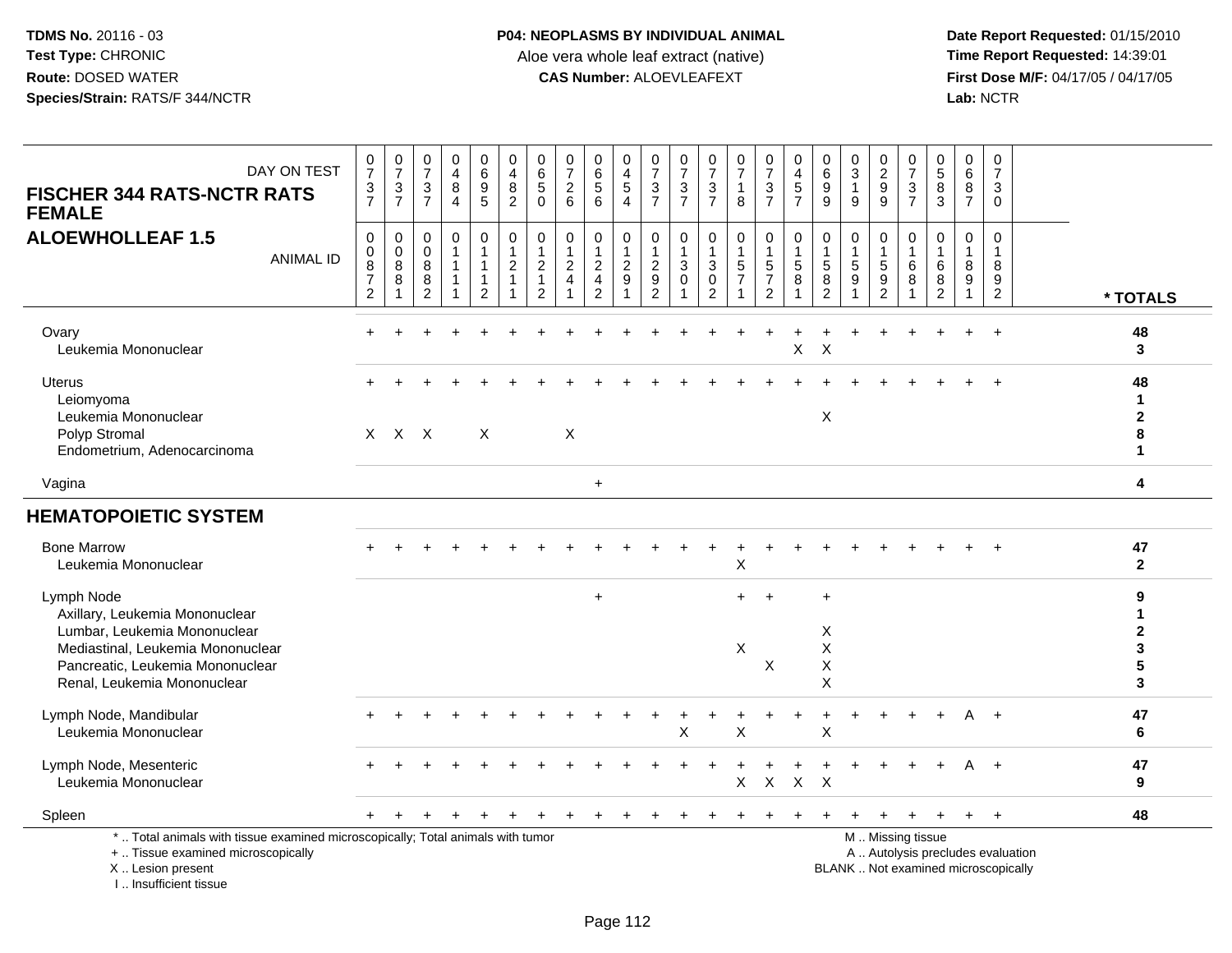**Date Report Requested:** 01/15/2010 **First Dose M/F:** 04/17/05 / 04/17/05<br>Lab: NCTR **Lab:** NCTR

| DAY ON TEST<br><b>FISCHER 344 RATS-NCTR RATS</b><br><b>FEMALE</b>                                                                                                   | $\frac{0}{7}$<br>$\frac{3}{7}$                                            | $\begin{array}{c} 0 \\ 7 \end{array}$<br>$\frac{3}{7}$         | $\begin{array}{c} 0 \\ 7 \end{array}$<br>3<br>$\overline{7}$ | $\pmb{0}$<br>$\overline{4}$<br>$\, 8$<br>$\overline{4}$                             | 0<br>$\,6\,$<br>$\overline{9}$<br>5                                           | 0<br>$\overline{4}$<br>$\bf8$<br>$\overline{2}$                           | 0<br>$\,6\,$<br>$\overline{5}$<br>$\Omega$                                      | $\frac{0}{7}$<br>$\overline{c}$<br>$6\phantom{1}$               | $\begin{array}{c} 0 \\ 6 \end{array}$<br>$\sqrt{5}$<br>$6\phantom{1}6$        | 0<br>$\overline{4}$<br>$\overline{5}$<br>$\overline{4}$ | $\frac{0}{7}$<br>$\sqrt{3}$<br>$\overline{7}$                | 0<br>$\overline{7}$<br>$\mathbf{3}$<br>$\overline{7}$                        | $\frac{0}{7}$<br>$\sqrt{3}$<br>$\overline{7}$                                   | $\frac{0}{7}$<br>$\mathbf{1}$<br>8                           | $\frac{0}{7}$<br>3<br>$\overline{7}$                                            | 0<br>$\overline{4}$<br>5<br>$\overline{7}$                             | 0<br>6<br>$\boldsymbol{9}$<br>9                        | 0<br>$\sqrt{3}$<br>$\mathbf{1}$<br>9 | $\begin{array}{c} 0 \\ 2 \\ 9 \end{array}$<br>9      | $\frac{0}{7}$<br>$\mathsf 3$<br>$\overline{7}$                | 0<br>$\sqrt{5}$<br>8<br>3                               | $\mathbf 0$<br>$\,6\,$<br>8<br>$\overline{7}$ | $\begin{array}{c} 0 \\ 7 \end{array}$<br>3<br>$\mathbf 0$ |                                   |                                            |
|---------------------------------------------------------------------------------------------------------------------------------------------------------------------|---------------------------------------------------------------------------|----------------------------------------------------------------|--------------------------------------------------------------|-------------------------------------------------------------------------------------|-------------------------------------------------------------------------------|---------------------------------------------------------------------------|---------------------------------------------------------------------------------|-----------------------------------------------------------------|-------------------------------------------------------------------------------|---------------------------------------------------------|--------------------------------------------------------------|------------------------------------------------------------------------------|---------------------------------------------------------------------------------|--------------------------------------------------------------|---------------------------------------------------------------------------------|------------------------------------------------------------------------|--------------------------------------------------------|--------------------------------------|------------------------------------------------------|---------------------------------------------------------------|---------------------------------------------------------|-----------------------------------------------|-----------------------------------------------------------|-----------------------------------|--------------------------------------------|
| <b>ALOEWHOLLEAF 1.5</b><br><b>ANIMAL ID</b>                                                                                                                         | $\pmb{0}$<br>$\begin{array}{c} 0 \\ 8 \\ 7 \end{array}$<br>$\overline{2}$ | $\mathbf 0$<br>$\mathsf{O}\xspace$<br>$\overline{8}$<br>8<br>1 | $\mathbf 0$<br>$\mathbf 0$<br>8<br>8<br>2                    | $\mathbf 0$<br>$\overline{1}$<br>$\overline{1}$<br>$\overline{1}$<br>$\overline{1}$ | $\mathbf 0$<br>$\mathbf{1}$<br>$\mathbf{1}$<br>$\mathbf{1}$<br>$\overline{2}$ | $\mathbf 0$<br>$\mathbf{1}$<br>$\sqrt{2}$<br>$\mathbf{1}$<br>$\mathbf{1}$ | $\mathbf 0$<br>$\mathbf{1}$<br>$\overline{c}$<br>$\mathbf{1}$<br>$\overline{2}$ | $\mathbf 0$<br>$\mathbf{1}$<br>$\overline{c}$<br>$\overline{4}$ | $\mathbf 0$<br>$\mathbf{1}$<br>$\sqrt{2}$<br>$\overline{4}$<br>$\overline{2}$ | 0<br>$\mathbf{1}$<br>$\sqrt{2}$<br>9                    | 0<br>$\mathbf{1}$<br>$\boldsymbol{2}$<br>9<br>$\overline{2}$ | $\mathbf 0$<br>$\mathbf{1}$<br>$\ensuremath{\mathsf{3}}$<br>$\mathbf 0$<br>1 | 0<br>$\mathbf{1}$<br>$\ensuremath{\mathsf{3}}$<br>$\mathbf 0$<br>$\overline{2}$ | $\mathbf 0$<br>$\mathbf{1}$<br>$\,$ 5 $\,$<br>$\overline{7}$ | $\mathbf 0$<br>$\overline{1}$<br>$\sqrt{5}$<br>$\overline{7}$<br>$\overline{2}$ | $\pmb{0}$<br>$\mathbf{1}$<br>$\overline{5}$<br>$\,8\,$<br>$\mathbf{1}$ | 0<br>$\mathbf{1}$<br>$\sqrt{5}$<br>8<br>$\overline{2}$ | $\mathbf 0$<br>-1<br>$\sqrt{5}$<br>9 | $\mathbf 0$<br>$\sqrt{5}$<br>$9\,$<br>$\overline{2}$ | $\mathbf 0$<br>$\mathbf{1}$<br>$\,6\,$<br>8<br>$\overline{1}$ | $\mathbf 0$<br>$\mathbf{1}$<br>6<br>8<br>$\overline{2}$ | $\mathbf 0$<br>8<br>9                         | $\mathbf 0$<br>-1<br>8<br>9<br>$\overline{2}$             |                                   | * TOTALS                                   |
| Leukemia Mononuclear                                                                                                                                                | X                                                                         |                                                                | $\mathsf X$                                                  |                                                                                     |                                                                               |                                                                           |                                                                                 |                                                                 |                                                                               |                                                         |                                                              | X                                                                            |                                                                                 |                                                              | X X X X                                                                         |                                                                        |                                                        |                                      |                                                      | X                                                             |                                                         |                                               |                                                           |                                   | 18                                         |
| Thymus<br>Leukemia Mononuclear                                                                                                                                      |                                                                           |                                                                |                                                              |                                                                                     |                                                                               |                                                                           |                                                                                 |                                                                 |                                                                               |                                                         |                                                              |                                                                              |                                                                                 |                                                              |                                                                                 |                                                                        | м                                                      |                                      |                                                      |                                                               |                                                         | A                                             |                                                           |                                   | 44<br>$\mathbf{1}$                         |
| <b>INTEGUMENTARY SYSTEM</b>                                                                                                                                         |                                                                           |                                                                |                                                              |                                                                                     |                                                                               |                                                                           |                                                                                 |                                                                 |                                                                               |                                                         |                                                              |                                                                              |                                                                                 |                                                              |                                                                                 |                                                                        |                                                        |                                      |                                                      |                                                               |                                                         |                                               |                                                           |                                   |                                            |
| Mammary Gland<br>Fibroadenoma<br>Leukemia Mononuclear                                                                                                               | X                                                                         |                                                                |                                                              |                                                                                     |                                                                               |                                                                           | X                                                                               |                                                                 |                                                                               |                                                         |                                                              |                                                                              |                                                                                 | X                                                            |                                                                                 |                                                                        |                                                        |                                      |                                                      | $\mathsf{X}$                                                  | $\times$                                                |                                               |                                                           |                                   | 47<br>8<br>1                               |
| Skin<br>Head, Basal Cell Carcinoma                                                                                                                                  |                                                                           |                                                                |                                                              |                                                                                     |                                                                               |                                                                           |                                                                                 |                                                                 |                                                                               |                                                         |                                                              |                                                                              |                                                                                 |                                                              | $\boldsymbol{\mathsf{X}}$                                                       |                                                                        |                                                        |                                      |                                                      |                                                               |                                                         |                                               |                                                           |                                   | 48<br>1                                    |
| <b>MUSCULOSKELETAL SYSTEM</b>                                                                                                                                       |                                                                           |                                                                |                                                              |                                                                                     |                                                                               |                                                                           |                                                                                 |                                                                 |                                                                               |                                                         |                                                              |                                                                              |                                                                                 |                                                              |                                                                                 |                                                                        |                                                        |                                      |                                                      |                                                               |                                                         |                                               |                                                           |                                   |                                            |
| Bone, Femur                                                                                                                                                         |                                                                           |                                                                |                                                              |                                                                                     |                                                                               |                                                                           |                                                                                 |                                                                 |                                                                               |                                                         |                                                              |                                                                              |                                                                                 |                                                              |                                                                                 |                                                                        |                                                        |                                      |                                                      |                                                               |                                                         |                                               |                                                           |                                   | 48                                         |
| <b>Skeletal Muscle</b>                                                                                                                                              |                                                                           |                                                                |                                                              |                                                                                     |                                                                               |                                                                           |                                                                                 |                                                                 |                                                                               |                                                         |                                                              |                                                                              |                                                                                 |                                                              |                                                                                 | $\ddot{}$                                                              |                                                        |                                      |                                                      | $\ddot{}$                                                     |                                                         |                                               |                                                           |                                   | $\mathbf{2}$                               |
| <b>NERVOUS SYSTEM</b>                                                                                                                                               |                                                                           |                                                                |                                                              |                                                                                     |                                                                               |                                                                           |                                                                                 |                                                                 |                                                                               |                                                         |                                                              |                                                                              |                                                                                 |                                                              |                                                                                 |                                                                        |                                                        |                                      |                                                      |                                                               |                                                         |                                               |                                                           |                                   |                                            |
| Brain, Brain Stem<br>Leukemia Mononuclear                                                                                                                           |                                                                           |                                                                |                                                              |                                                                                     |                                                                               |                                                                           |                                                                                 |                                                                 |                                                                               |                                                         |                                                              |                                                                              |                                                                                 |                                                              |                                                                                 |                                                                        |                                                        |                                      |                                                      |                                                               |                                                         |                                               |                                                           |                                   | 48<br>$\mathbf 1$                          |
| Brain, Cerebellum<br>Leukemia Mononuclear<br>Meningioma Malignant                                                                                                   |                                                                           |                                                                |                                                              |                                                                                     |                                                                               |                                                                           |                                                                                 |                                                                 |                                                                               | X                                                       |                                                              |                                                                              |                                                                                 |                                                              |                                                                                 | X                                                                      |                                                        |                                      |                                                      |                                                               |                                                         |                                               |                                                           |                                   | 48<br>$\mathbf{2}$<br>$\blacktriangleleft$ |
| Brain, Cerebrum<br>Leukemia Mononuclear                                                                                                                             |                                                                           |                                                                |                                                              |                                                                                     |                                                                               |                                                                           |                                                                                 |                                                                 |                                                                               |                                                         |                                                              |                                                                              |                                                                                 |                                                              |                                                                                 | Χ                                                                      |                                                        |                                      |                                                      |                                                               |                                                         |                                               |                                                           |                                   | 48<br>3                                    |
| *  Total animals with tissue examined microscopically; Total animals with tumor<br>+  Tissue examined microscopically<br>X  Lesion present<br>I Insufficient tissue |                                                                           |                                                                |                                                              |                                                                                     |                                                                               |                                                                           |                                                                                 |                                                                 |                                                                               |                                                         |                                                              |                                                                              |                                                                                 |                                                              |                                                                                 |                                                                        |                                                        |                                      |                                                      | M  Missing tissue                                             | BLANK  Not examined microscopically                     |                                               |                                                           | A  Autolysis precludes evaluation |                                            |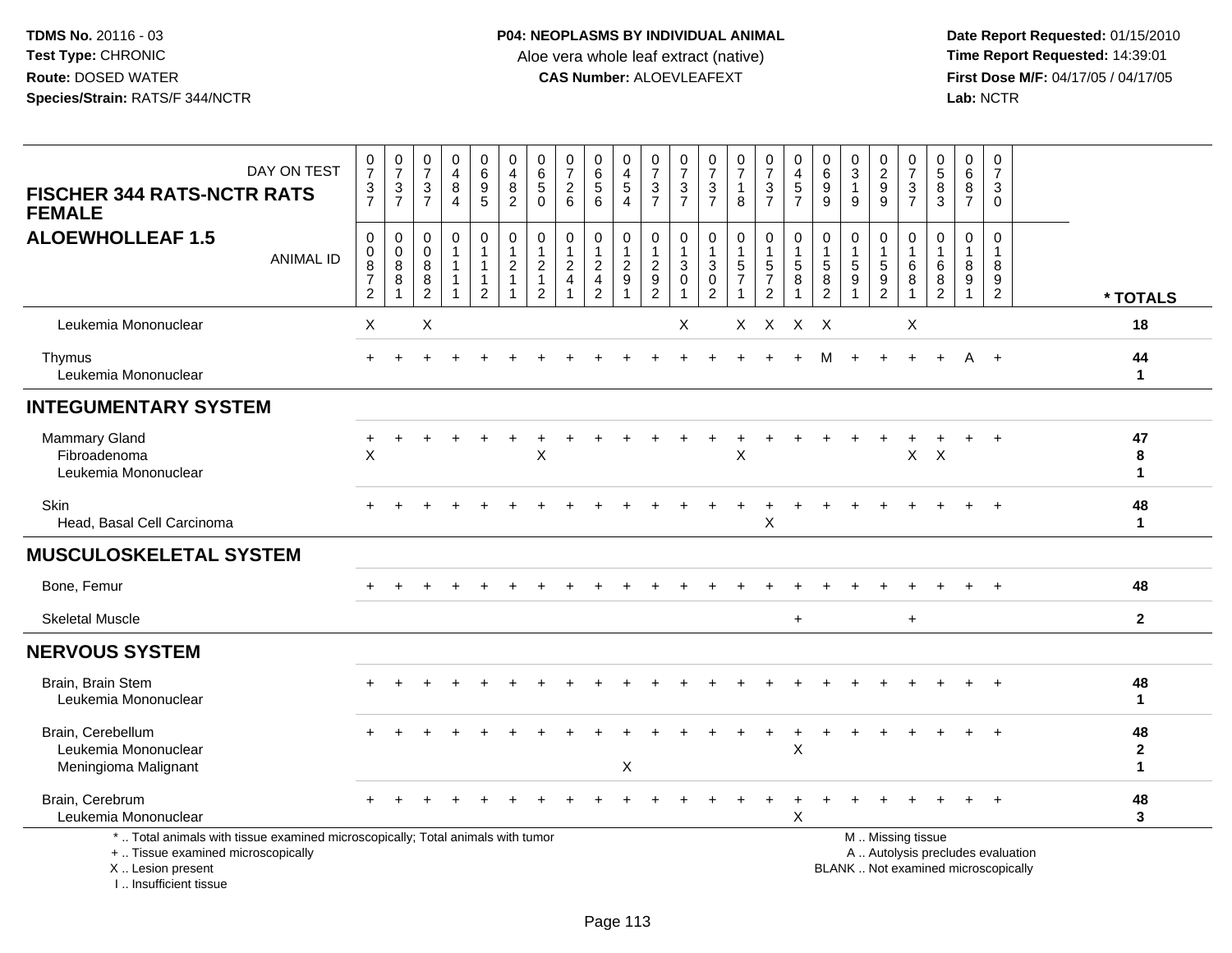**Date Report Requested:** 01/15/2010 **First Dose M/F:** 04/17/05 / 04/17/05<br>Lab: NCTR **Lab:** NCTR

| DAY ON TEST<br><b>FISCHER 344 RATS-NCTR RATS</b><br><b>FEMALE</b>                                                                                                   | $\frac{0}{7}$<br>$\frac{3}{7}$                 | $\frac{0}{7}$<br>$\mathbf{3}$<br>$\overline{7}$ | $\frac{0}{7}$<br>3<br>$\overline{7}$                | 0<br>$\overline{4}$<br>8<br>4 | 0<br>6<br>5<br>5                                                              | 0<br>$\overline{4}$<br>$\frac{8}{2}$                        | $\begin{array}{c} 0 \\ 6 \\ 5 \end{array}$<br>$\Omega$                               | $\frac{0}{7}$<br>$\frac{2}{6}$             | 0656                                         | 0<br>$\overline{4}$<br>$\sqrt{5}$<br>$\overline{4}$            | 0<br>$\overline{7}$<br>3<br>$\overline{7}$                   | $\frac{0}{7}$<br>3<br>$\overline{7}$              | 0<br>$\overline{7}$<br>$\mathbf{3}$<br>$\overline{7}$ | $\frac{0}{7}$<br>$\mathbf{1}$<br>8 | $\frac{0}{7}$<br>$\frac{3}{7}$                               | 0<br>$\overline{\mathbf{4}}$<br>$\frac{5}{7}$ | 0<br>$\overline{6}$<br>9<br>9                                                          | $\begin{array}{c} 0 \\ 3 \\ 1 \end{array}$<br>9 | 0<br>$\overline{2}$<br>$\boldsymbol{9}$<br>9                          | 0<br>$\overline{7}$<br>3<br>$\overline{7}$ | $\begin{array}{c} 0 \\ 5 \end{array}$<br>8<br>3           | 0<br>$6\phantom{a}$<br>8<br>$\overline{7}$      | $\frac{0}{7}$<br>3<br>$\overline{0}$                                     |                              |
|---------------------------------------------------------------------------------------------------------------------------------------------------------------------|------------------------------------------------|-------------------------------------------------|-----------------------------------------------------|-------------------------------|-------------------------------------------------------------------------------|-------------------------------------------------------------|--------------------------------------------------------------------------------------|--------------------------------------------|----------------------------------------------|----------------------------------------------------------------|--------------------------------------------------------------|---------------------------------------------------|-------------------------------------------------------|------------------------------------|--------------------------------------------------------------|-----------------------------------------------|----------------------------------------------------------------------------------------|-------------------------------------------------|-----------------------------------------------------------------------|--------------------------------------------|-----------------------------------------------------------|-------------------------------------------------|--------------------------------------------------------------------------|------------------------------|
| <b>ALOEWHOLLEAF 1.5</b><br><b>ANIMAL ID</b>                                                                                                                         | $\pmb{0}$<br>$\mathbf 0$<br>$\frac{8}{7}$<br>2 | $\pmb{0}$<br>$\mathbf 0$<br>8<br>$\bf 8$        | $\Omega$<br>$\mathbf 0$<br>8<br>8<br>$\overline{2}$ | 0<br>1<br>1                   | $\mathbf 0$<br>$\mathbf{1}$<br>$\mathbf{1}$<br>$\mathbf{1}$<br>$\overline{2}$ | $\pmb{0}$<br>$\mathbf{1}$<br>$\overline{2}$<br>$\mathbf{1}$ | $\pmb{0}$<br>$\mathbf{1}$<br>$\begin{array}{c} 2 \\ 1 \end{array}$<br>$\overline{2}$ | $\pmb{0}$<br>$\mathbf{1}$<br>$\frac{2}{4}$ | $\pmb{0}$<br>$\frac{1}{2}$<br>$\overline{2}$ | $\pmb{0}$<br>$\overline{1}$<br>$\frac{2}{9}$<br>$\overline{1}$ | 0<br>$\mathbf{1}$<br>$\overline{c}$<br>$\boldsymbol{9}$<br>2 | $\mathbf 0$<br>$\overline{1}$<br>3<br>$\mathbf 0$ | 0<br>3<br>$\pmb{0}$<br>$\overline{2}$                 | $\pmb{0}$<br>$\frac{1}{5}$         | $\pmb{0}$<br>$\mathbf{1}$<br>$\frac{5}{7}$<br>$\overline{2}$ | 0<br>$\mathbf{1}$<br>$\sqrt{5}$<br>8          | $\mathbf 0$<br>$\mathbf{1}$<br>$\begin{array}{c} 5 \\ 8 \end{array}$<br>$\overline{2}$ | $\mathbf 0$<br>$\mathbf{1}$<br>$\frac{5}{9}$    | 0<br>$\overline{1}$<br>$\sqrt{5}$<br>$\overline{9}$<br>$\overline{2}$ | 0<br>1<br>6<br>8<br>1                      | $\Omega$<br>$\mathbf{1}$<br>6<br>$\, 8$<br>$\overline{2}$ | 0<br>$\mathbf{1}$<br>8<br>$\boldsymbol{9}$<br>1 | $\mathbf 0$<br>$\mathbf{1}$<br>8<br>$\boldsymbol{9}$<br>$\overline{2}$   | * TOTALS                     |
| Meningioma Malignant                                                                                                                                                |                                                |                                                 |                                                     |                               |                                                                               |                                                             |                                                                                      |                                            |                                              | X                                                              |                                                              |                                                   |                                                       |                                    |                                                              |                                               |                                                                                        |                                                 |                                                                       |                                            |                                                           |                                                 |                                                                          | 1                            |
| <b>Peripheral Nerve</b>                                                                                                                                             |                                                |                                                 |                                                     |                               |                                                                               |                                                             |                                                                                      |                                            |                                              |                                                                |                                                              |                                                   |                                                       |                                    |                                                              | $+$                                           |                                                                                        |                                                 |                                                                       |                                            |                                                           |                                                 |                                                                          | $\mathbf{1}$                 |
| Spinal Cord                                                                                                                                                         |                                                |                                                 |                                                     |                               |                                                                               |                                                             |                                                                                      |                                            |                                              |                                                                |                                                              |                                                   |                                                       |                                    |                                                              | $+$                                           |                                                                                        |                                                 |                                                                       |                                            |                                                           |                                                 |                                                                          | $\mathbf{1}$                 |
| <b>RESPIRATORY SYSTEM</b>                                                                                                                                           |                                                |                                                 |                                                     |                               |                                                                               |                                                             |                                                                                      |                                            |                                              |                                                                |                                                              |                                                   |                                                       |                                    |                                                              |                                               |                                                                                        |                                                 |                                                                       |                                            |                                                           |                                                 |                                                                          |                              |
| Lung<br>Leukemia Mononuclear                                                                                                                                        | $\ddot{}$<br>$\sf X$                           | $\ddot{}$                                       |                                                     |                               |                                                                               |                                                             |                                                                                      |                                            |                                              |                                                                |                                                              |                                                   |                                                       | X                                  | $\div$                                                       | +<br>$\pmb{\times}$                           | $\pmb{\times}$                                                                         |                                                 | ÷                                                                     | +<br>X                                     |                                                           | $\ddot{}$                                       | $+$                                                                      | 48<br>11                     |
| Nose                                                                                                                                                                |                                                |                                                 |                                                     |                               |                                                                               |                                                             |                                                                                      |                                            |                                              |                                                                |                                                              |                                                   |                                                       |                                    |                                                              |                                               |                                                                                        |                                                 |                                                                       |                                            |                                                           |                                                 | $\overline{+}$                                                           | 48                           |
| Trachea                                                                                                                                                             |                                                |                                                 |                                                     |                               |                                                                               |                                                             |                                                                                      |                                            |                                              |                                                                |                                                              |                                                   |                                                       |                                    |                                                              |                                               |                                                                                        |                                                 |                                                                       |                                            |                                                           | $\ddot{}$                                       | $+$                                                                      | 48                           |
| <b>SPECIAL SENSES SYSTEM</b>                                                                                                                                        |                                                |                                                 |                                                     |                               |                                                                               |                                                             |                                                                                      |                                            |                                              |                                                                |                                                              |                                                   |                                                       |                                    |                                                              |                                               |                                                                                        |                                                 |                                                                       |                                            |                                                           |                                                 |                                                                          |                              |
| Eye                                                                                                                                                                 |                                                |                                                 |                                                     |                               |                                                                               |                                                             |                                                                                      |                                            |                                              |                                                                |                                                              |                                                   |                                                       |                                    |                                                              |                                               |                                                                                        |                                                 |                                                                       |                                            |                                                           | A                                               | A                                                                        | 46                           |
| <b>Harderian Gland</b>                                                                                                                                              |                                                |                                                 |                                                     |                               |                                                                               |                                                             |                                                                                      |                                            |                                              |                                                                |                                                              |                                                   |                                                       |                                    |                                                              |                                               |                                                                                        |                                                 |                                                                       |                                            |                                                           |                                                 | $\ddot{}$                                                                | 48                           |
| Zymbal's Gland<br>Squamous Cell Carcinoma                                                                                                                           |                                                |                                                 |                                                     |                               |                                                                               |                                                             |                                                                                      |                                            |                                              |                                                                |                                                              |                                                   |                                                       |                                    |                                                              |                                               |                                                                                        |                                                 |                                                                       |                                            |                                                           |                                                 |                                                                          | $\mathbf{1}$<br>$\mathbf{1}$ |
| <b>URINARY SYSTEM</b>                                                                                                                                               |                                                |                                                 |                                                     |                               |                                                                               |                                                             |                                                                                      |                                            |                                              |                                                                |                                                              |                                                   |                                                       |                                    |                                                              |                                               |                                                                                        |                                                 |                                                                       |                                            |                                                           |                                                 |                                                                          |                              |
| Kidney<br>Leukemia Mononuclear<br>Sarcoma                                                                                                                           |                                                |                                                 |                                                     |                               |                                                                               |                                                             |                                                                                      |                                            |                                              |                                                                |                                                              |                                                   |                                                       |                                    |                                                              | X                                             |                                                                                        |                                                 |                                                                       |                                            |                                                           | Χ                                               |                                                                          | 48<br>$\mathbf{2}$<br>1      |
| <b>Urinary Bladder</b>                                                                                                                                              | $+$                                            |                                                 |                                                     |                               |                                                                               |                                                             |                                                                                      |                                            |                                              |                                                                |                                                              |                                                   |                                                       |                                    |                                                              |                                               |                                                                                        |                                                 |                                                                       |                                            |                                                           | $\ddot{}$                                       | $+$                                                                      | 48                           |
| *  Total animals with tissue examined microscopically; Total animals with tumor<br>+  Tissue examined microscopically<br>X  Lesion present<br>I Insufficient tissue |                                                |                                                 |                                                     |                               |                                                                               |                                                             |                                                                                      |                                            |                                              |                                                                |                                                              |                                                   |                                                       |                                    |                                                              |                                               |                                                                                        |                                                 | M  Missing tissue                                                     |                                            |                                                           |                                                 | A  Autolysis precludes evaluation<br>BLANK  Not examined microscopically |                              |